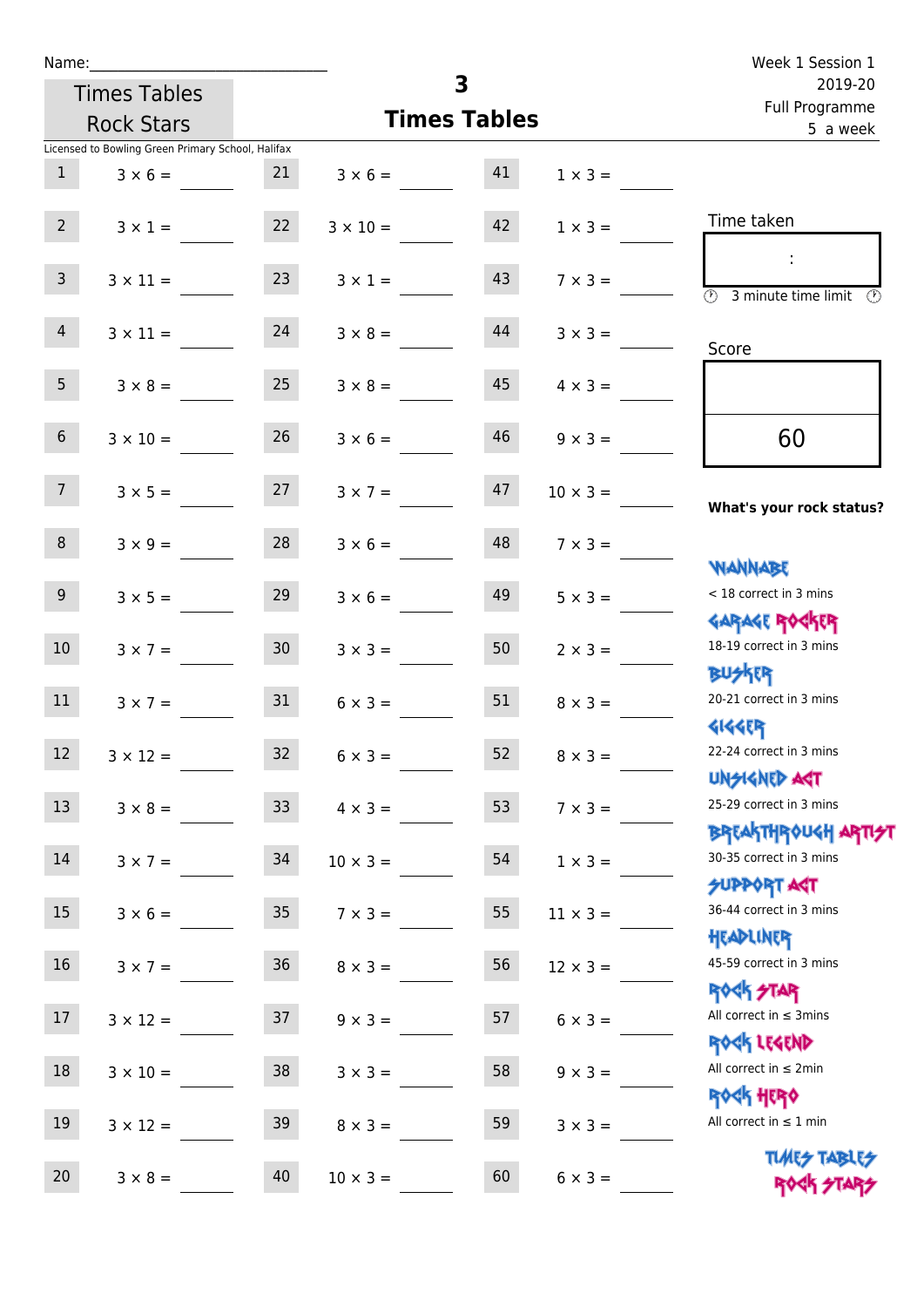| Name |  |  |  |
|------|--|--|--|
|      |  |  |  |

| Name:           |                                                   |      |                        |    |                        |    |                       |    |                       | Week 1 Session 2                                |  |  |
|-----------------|---------------------------------------------------|------|------------------------|----|------------------------|----|-----------------------|----|-----------------------|-------------------------------------------------|--|--|
|                 | <b>Times Tables</b>                               |      |                        |    |                        | 3  |                       |    |                       | 2019-20<br>Full Programme                       |  |  |
|                 | <b>Rock Stars</b>                                 |      |                        |    |                        |    | <b>Times Tables</b>   |    |                       | 5 a week                                        |  |  |
|                 | Licensed to Bowling Green Primary School, Halifax |      |                        |    |                        |    |                       |    |                       |                                                 |  |  |
| $1\,$           | 3                                                 | 13   |                        | 25 |                        | 37 |                       | 49 | 3                     |                                                 |  |  |
|                 | 15                                                |      | 33<br>$\mathsf{3}$     |    | $30\,$<br>3            |    | $27\,$<br>3           |    | $18\,$                | Time taken                                      |  |  |
| $\overline{2}$  |                                                   | 14   |                        | 26 |                        | 38 |                       | 50 |                       |                                                 |  |  |
|                 | 21<br>$\mathsf{3}$                                |      | $24\,$<br>$\mathsf 3$  |    | 3<br>24                |    | 12<br>3               |    | $\mathsf 3$<br>24     |                                                 |  |  |
|                 |                                                   |      |                        |    |                        |    |                       |    |                       | $\odot$<br>3 minute time limit<br>$\circled{r}$ |  |  |
| $\overline{3}$  |                                                   | 15   |                        | 27 |                        | 39 |                       | 51 |                       | Score                                           |  |  |
|                 | 36<br>3                                           |      | $15\,$<br>$\mathsf{3}$ |    | $12\,$<br>$\mathsf{3}$ |    | $\boldsymbol{9}$<br>3 |    | 3<br>3                |                                                 |  |  |
|                 |                                                   |      |                        |    |                        |    |                       |    |                       |                                                 |  |  |
| 4               |                                                   | 16   |                        | 28 |                        | 40 |                       | 52 |                       | 60                                              |  |  |
|                 | 33<br>3                                           |      | 15<br>$\mathsf{3}$     |    | 3<br>24                |    | 24<br>3               |    | $12\,$<br>$\mathsf 3$ |                                                 |  |  |
|                 |                                                   |      |                        |    |                        |    |                       |    |                       |                                                 |  |  |
| 5               |                                                   | $17$ |                        | 29 |                        | 41 |                       | 53 |                       | What's your rock status?                        |  |  |
|                 | 30<br>3                                           |      | 33<br>3                |    | 21<br>3                |    | 21<br>3               |    | $\boldsymbol{9}$<br>3 |                                                 |  |  |
|                 |                                                   |      |                        |    |                        |    |                       |    |                       | <b>MANNA</b><br>< 18 correct in 3 mins          |  |  |
| $6\phantom{1}6$ |                                                   | 18   |                        | 30 |                        | 42 |                       | 54 |                       |                                                 |  |  |
|                 | $\mathsf{3}$<br>3                                 |      | 24<br>3                |    | 3<br>$9\,$             |    | 15<br>3               |    | 3<br>12               | 18-19 correct in 3 mins                         |  |  |
|                 |                                                   |      |                        |    |                        |    |                       |    |                       | <b>BUSKER</b>                                   |  |  |
| $\overline{7}$  |                                                   | 19   |                        | 31 |                        | 43 |                       | 55 |                       | 20-21 correct in 3 mins                         |  |  |
|                 | 9<br>3                                            |      | $18\,$<br>3            |    | $15\,$<br>$\mathsf 3$  |    | 36<br>3               |    | $\mathbf{3}$<br>3     | <b>4144EP</b>                                   |  |  |
|                 |                                                   |      |                        |    |                        |    |                       |    |                       | 22-24 correct in 3 mins                         |  |  |
| 8               |                                                   | 20   |                        | 32 |                        | 44 |                       | 56 |                       | <b>UNGIGNED ART</b><br>25-29 correct in 3 mins  |  |  |
|                 | $27\,$<br>3                                       |      | $\,6$<br>3             |    | 3<br>24                |    | 3<br>3                |    | 3<br>21               | <b>BREAKTHROUGH</b>                             |  |  |
|                 |                                                   |      |                        |    |                        |    |                       |    |                       | 30-35 correct in 3 mins                         |  |  |
| $\overline{9}$  |                                                   | 21   |                        | 33 |                        | 45 |                       | 57 |                       | <b>SUPPORT AGT</b>                              |  |  |
|                 | $12\,$<br>3                                       |      | 21<br>3                |    | $\mathsf{3}$<br>30     |    | 27<br>3               |    | 3<br>9                | 36-44 correct in 3 mins                         |  |  |
|                 |                                                   |      |                        |    |                        |    |                       |    |                       | HEADLINER                                       |  |  |
| 10              |                                                   | 22   |                        | 34 |                        | 46 |                       | 58 |                       | 45-59 correct in 3 mins                         |  |  |
|                 | 15<br>3                                           |      | $21\,$<br>3            |    | 27<br>$\mathsf{3}$     |    | 15<br>3               |    | 3<br>36               | <b>ROCK STAR</b><br>All correct in $\leq$ 3mins |  |  |
|                 |                                                   |      |                        |    |                        |    |                       |    |                       | ROCK LEGEND                                     |  |  |
| $11\,$          |                                                   | 23   |                        | 35 |                        | 47 |                       | 59 |                       | All correct in $\leq 2$ min                     |  |  |
|                 | $\mathsf 3$<br>3                                  |      | $\mathsf{3}$<br>3      |    | $\mathsf 3$<br>9       |    | $15\,$<br>3           |    | 3<br>$\,6\,$          | ROCK HERO                                       |  |  |
|                 |                                                   |      |                        |    |                        |    |                       |    |                       | All correct in $\leq 1$ min                     |  |  |
| 12              |                                                   | 24   |                        | 36 |                        | 48 |                       | 60 |                       | <b>TLARS</b>                                    |  |  |
|                 | 33<br>3                                           |      | 3<br>9                 |    | 27<br>$\mathsf 3$      |    | $15\,$<br>3           |    | 3<br>24               |                                                 |  |  |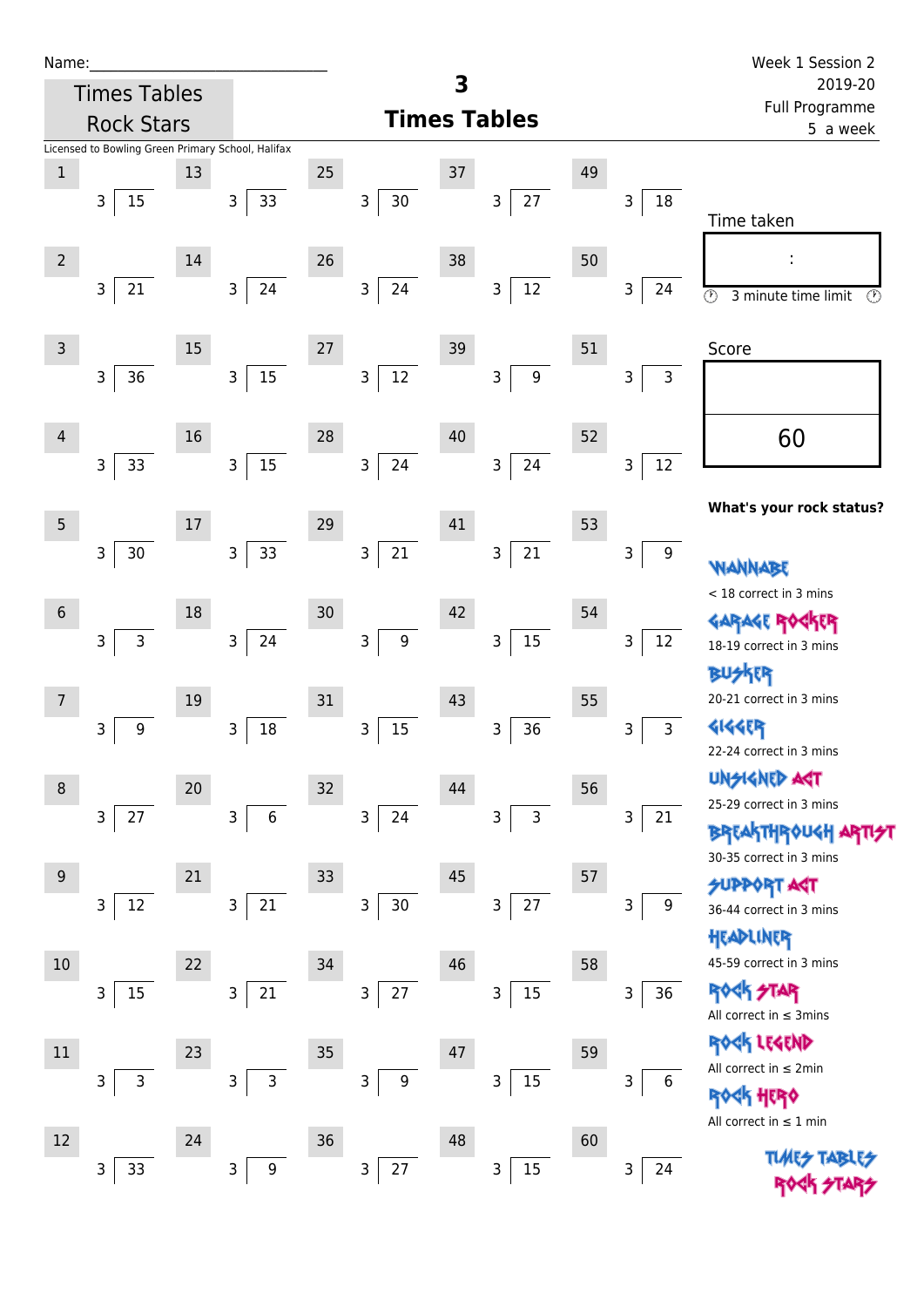| Name:            |                  |                     |                                                                      |    |                  |        |                           |    |                  | Week 1 Session 3<br>2019-20<br>Full Programme                                        |  |  |
|------------------|------------------|---------------------|----------------------------------------------------------------------|----|------------------|--------|---------------------------|----|------------------|--------------------------------------------------------------------------------------|--|--|
|                  |                  | <b>Times Tables</b> |                                                                      |    |                  | 3      |                           |    |                  |                                                                                      |  |  |
|                  |                  | <b>Rock Stars</b>   |                                                                      |    |                  |        | <b>Times Tables</b>       |    |                  | 5 a week                                                                             |  |  |
| $\,1$            | 3<br>$\times$ 8  | 13                  | Licensed to Bowling Green Primary School, Halifax<br>3<br>$\times$ 5 | 25 | 3<br>$\times$ 12 | 37     | 3<br>$\times$ 11          | 49 | 3<br>$\times$ 12 | Time taken                                                                           |  |  |
| $\overline{2}$   | 3<br>$\times 1$  | 14                  | 3<br>$\times$ 7                                                      | 26 | 3<br>$\times$ 1  | 38     | 3<br>$\times$ 1           | 50 | 3<br>$\times$ 7  | $\circled{r}$<br>3 minute time limit<br>$\mathcal{O}$                                |  |  |
| $\overline{3}$   | 3<br>$\times$ 7  | 15                  | 3<br>$\times$ 10                                                     | 27 | 3<br>$\times 8$  | 39     | 3<br>$\times$ 5           | 51 | 3<br>$\times$ 3  | Score                                                                                |  |  |
| $\overline{4}$   | 3<br>$\times$ 12 | 16                  | $\mathsf{3}$<br>$\times$ 9                                           | 28 | 3<br>$\times 6$  | 40     | 3<br>$\times$ 11          | 52 | 3<br>$\times$ 10 | 60                                                                                   |  |  |
| 5                | 3<br>$\times$ 3  | 17                  | 3<br>$\times$ 6                                                      | 29 | 3<br>$\times$ 5  | 41     | 3<br>$\times$ 10          | 53 | 3<br>$\times$ 9  | What's your rock status?<br><b>NANNABE</b>                                           |  |  |
| $6\phantom{1}$   | 3<br>$\times 8$  | 18                  | 3<br>$\times$ 11                                                     | 30 | 3<br>$\times$ 7  | 42     | 3<br>$\times$ 9           | 54 | 3<br>$\times$ 7  | < 18 correct in 3 mins<br><b>GARAGE ROCKER</b><br>18-19 correct in 3 mins            |  |  |
| $\overline{7}$   | 3<br>$\times$ 3  | 19                  | 3<br>$\times$ 7                                                      | 31 | 3<br>$\times 2$  | 43     | 3<br>$\times$ 9           | 55 | 3<br>$\times$ 7  | <b>BUSKER</b><br>20-21 correct in 3 mins<br><b>4144EP</b><br>22-24 correct in 3 mins |  |  |
| $\boldsymbol{8}$ | 3<br>$\times$ 3  | 20                  | 3<br>$\times$ 10                                                     | 32 | 3<br>$\times$ 6  | 44     | 3<br>$\times$ 11          | 56 | 3<br>$\times$ 8  | <b>UNSIGNED AGT</b><br>25-29 correct in 3 mins<br>BREAKTHRÓUGH ARTI <del>2</del> 1   |  |  |
| 9                | 3<br>$\times$ 2  | 21                  | 3<br>$\times$ 4                                                      | 33 | 3<br>$\times$ 8  | 45     | 3<br>$\times$ 3           | 57 | 3<br>$\times$ 8  | 30-35 correct in 3 mins<br><b>SUPPORT AGT</b><br>36-44 correct in 3 mins             |  |  |
| $10\,$           | 3<br>$\times$ 4  | 22                  | 3<br>$\times$ 10                                                     | 34 | 3<br>$\times$ 4  | 46     | 3<br>$\times$ 1           | 58 | 3<br>$\times$ 9  | HEADLINER<br>45-59 correct in 3 mins<br>ROCK STAR<br>All correct in $\leq$ 3mins     |  |  |
| $11\,$           | 3<br>$\times$ 12 | 23                  | 3<br>$\times$ 1                                                      | 35 | 3<br>$\times$ 10 | $47\,$ | $\mathsf 3$<br>$\times$ 9 | 59 | 3<br>$\times$ 4  | ROCK LEGEND<br>All correct in $\leq 2$ min<br>ROCK HERO                              |  |  |
| 12               | 3<br>$\times$ 7  | 24                  | 3<br>$\times$ 9                                                      | 36 | 3<br>$\times$ 12 | 48     | 3<br>$\times$ 2           | 60 | 3<br>$\times$ 12 | All correct in $\leq 1$ min<br><b>TUARS TABLES</b><br>ROCK STARS                     |  |  |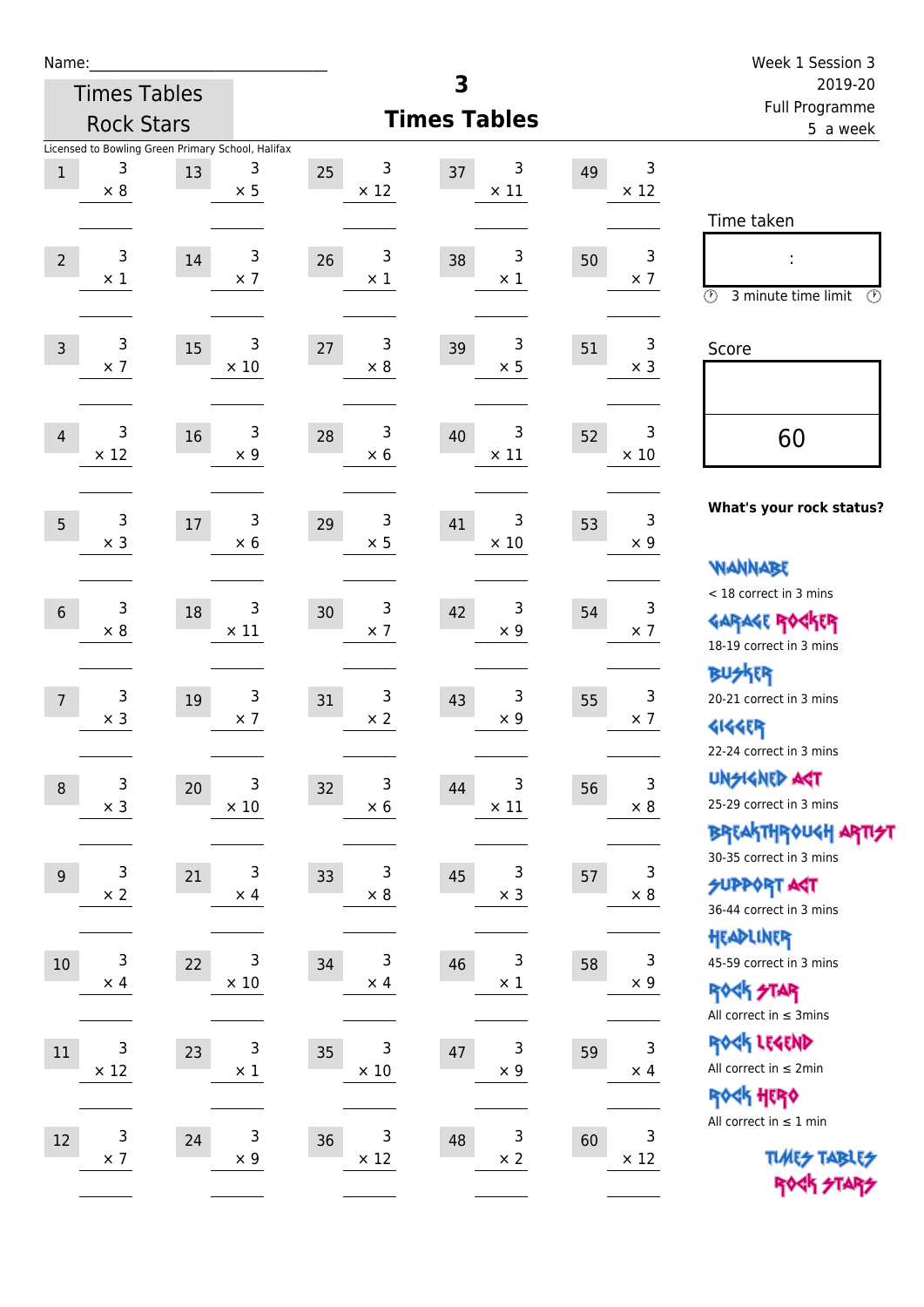| Name:           |                                                   |                 |                     |                         |               | Week 1 Session 4                           |  |  |  |
|-----------------|---------------------------------------------------|-----------------|---------------------|-------------------------|---------------|--------------------------------------------|--|--|--|
|                 | <b>Times Tables</b>                               |                 |                     | $\overline{\mathbf{3}}$ |               | 2019-20                                    |  |  |  |
|                 | <b>Rock Stars</b>                                 |                 | <b>Times Tables</b> |                         |               | Full Programme<br>5 a week                 |  |  |  |
|                 | Licensed to Bowling Green Primary School, Halifax |                 |                     |                         |               |                                            |  |  |  |
| $\mathbf{1}$    | $27 \div 3 =$                                     | 21              | $36 \div 3 =$       | 41                      | $30 \div 3 =$ |                                            |  |  |  |
|                 |                                                   |                 |                     |                         |               | Time taken                                 |  |  |  |
| $2^{\circ}$     | $27 \div 3 =$                                     | 22              | $36 \div 3 =$       | 42                      | $24 \div 3 =$ |                                            |  |  |  |
| $\mathbf{3}$    |                                                   |                 |                     |                         |               |                                            |  |  |  |
|                 | $30 \div 3 =$                                     | 23              | $12 \div 3 =$       | 43                      | $6 \div 3 =$  | 3 minute time limit<br>$\mathcal{O}$       |  |  |  |
| $\overline{4}$  | $18 \div 3 =$                                     | 24              | $12 \div 3 =$       | 44                      | $36 \div 3 =$ |                                            |  |  |  |
|                 |                                                   |                 |                     |                         |               | Score                                      |  |  |  |
| 5 <sub>1</sub>  | $27 \div 3 =$                                     | 25              | $9 \div 3 =$        | 45                      | $6 \div 3 =$  |                                            |  |  |  |
|                 |                                                   |                 |                     |                         |               |                                            |  |  |  |
| $6\phantom{.}6$ | $36 \div 3 =$                                     | 26              | $12 \div 3 =$       | 46                      | $18 \div 3 =$ | 60                                         |  |  |  |
|                 |                                                   |                 |                     |                         |               |                                            |  |  |  |
| 7 <sup>7</sup>  | $9 ÷ 3 =$                                         | 27              | $24 \div 3 =$       | 47                      | $18 \div 3 =$ |                                            |  |  |  |
|                 |                                                   |                 |                     |                         |               | What's your rock status?                   |  |  |  |
| 8 <sup>°</sup>  | $12 \div 3 =$                                     | 28              | $21 \div 3 =$       | 48                      | $3 ÷ 3 =$     |                                            |  |  |  |
|                 |                                                   |                 |                     |                         |               | <b>NANNABE</b>                             |  |  |  |
| 9 <sub>o</sub>  | $15 \div 3 =$                                     | 29              | $24 \div 3 =$       | 49                      | $24 \div 3 =$ | < 18 correct in 3 mins                     |  |  |  |
|                 |                                                   |                 |                     |                         |               | <b>GARAGE ROCKER</b>                       |  |  |  |
| 10 <sup>°</sup> | $3 \div 3 =$                                      | 30 <sup>°</sup> | $9 \div 3 =$        | 50                      | $24 \div 3 =$ | 18-19 correct in 3 mins                    |  |  |  |
| 11              |                                                   | 31              |                     | 51                      |               | <b>BUSKER</b><br>20-21 correct in 3 mins   |  |  |  |
|                 | $9 \div 3 =$                                      |                 | $27 \div 3 =$       |                         | $36 \div 3 =$ | <b>4144EP</b>                              |  |  |  |
| 12              | $15 \div 3 =$                                     | 32              | $15 \div 3 =$       | 52                      | $3 ÷ 3 =$     | 22-24 correct in 3 mins                    |  |  |  |
|                 |                                                   |                 |                     |                         |               | <b>UNSIGNED AST</b>                        |  |  |  |
| 13              | $30 \div 3 =$                                     | 33              | $18 \div 3 =$       | 53                      | $27 ÷ 3 =$    | 25-29 correct in 3 mins                    |  |  |  |
|                 |                                                   |                 |                     |                         |               | <b>BREAKTHROUGH ARTH</b>                   |  |  |  |
| $14\,$          | $18 \div 3 =$                                     | 34              | $24 \div 3 =$       | 54                      | $9 ÷ 3 =$     | 30-35 correct in 3 mins                    |  |  |  |
|                 |                                                   |                 |                     |                         |               | <b>SUPPORT AGT</b>                         |  |  |  |
| 15              | $30 \div 3 =$                                     | 35 <sub>2</sub> | $9 ÷ 3 =$           | 55                      | $12 \div 3 =$ | 36-44 correct in 3 mins                    |  |  |  |
|                 |                                                   |                 |                     |                         |               | HEADLINER                                  |  |  |  |
| 16              | $36 \div 3 =$                                     | 36              | $27 ÷ 3 =$          | 56                      | $21 \div 3 =$ | 45-59 correct in 3 mins                    |  |  |  |
|                 |                                                   |                 |                     |                         |               | <b>ROCK STAR</b>                           |  |  |  |
| 17              | $12 \div 3 =$                                     | 37              | $9 ÷ 3 =$           | 57                      | $21 \div 3 =$ | All correct in $\leq$ 3mins                |  |  |  |
|                 |                                                   |                 |                     |                         |               | ROCK LEGEND<br>All correct in $\leq 2$ min |  |  |  |
| $18\,$          | $27 ÷ 3 =$                                        | 38              | $36 \div 3 =$       | 58                      | $12 \div 3 =$ | <b>ROCK HERO</b>                           |  |  |  |
|                 |                                                   |                 |                     |                         |               |                                            |  |  |  |

19  $30 \div 3 =$  39  $30 \div 3 =$  59  $30 \div 3 =$ 

20  $36 \div 3 =$  40  $27 \div 3 =$  60  $33 \div 3 =$ 

All correct in  $\leq 1$  min

**TIMES TABLES** ROCK STARS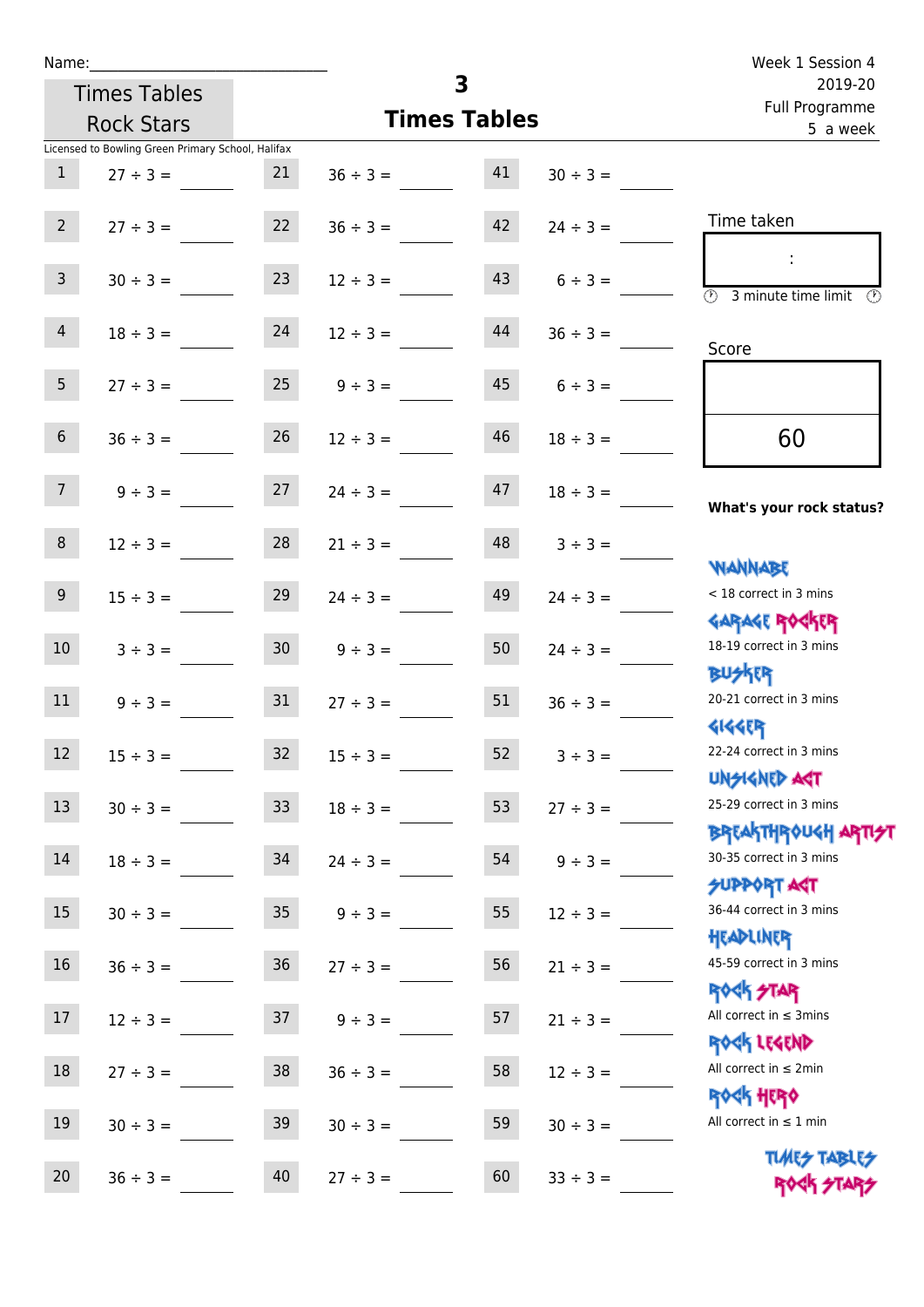| Name:           |                                                   |                 |                      |                     |                    | Week 1 Session 5                                                             |  |  |
|-----------------|---------------------------------------------------|-----------------|----------------------|---------------------|--------------------|------------------------------------------------------------------------------|--|--|
|                 | <b>Times Tables</b>                               |                 |                      | 3                   |                    | 2019-20<br>Full Programme                                                    |  |  |
|                 | <b>Rock Stars</b>                                 |                 |                      | <b>Times Tables</b> |                    | 5 a week                                                                     |  |  |
|                 | Licensed to Bowling Green Primary School, Halifax |                 |                      |                     |                    |                                                                              |  |  |
| 1               | $3 \times 2 =$                                    | 21              | $3 \times 5 =$       | 41                  | $27 \div 3 =$      |                                                                              |  |  |
| $2^{\circ}$     | $3 \times 5 =$                                    | 22              | $3 \times 5 =$       | 42                  | $33 \div 3 =$      | Time taken                                                                   |  |  |
| 3 <sup>7</sup>  | $3 \times 12 =$                                   | 23              | $3 \times 3 =$       | 43                  | $15 \div 3 =$      | $\sim$<br>$\overline{\textcircled{1}}$ 3 minute time limit $\textcircled{1}$ |  |  |
| $\overline{4}$  | $3 \times 5 =$                                    | 24              | $3 \times 5 =$       | 44                  | $30 \div 3 =$      | Score                                                                        |  |  |
| 5 <sub>1</sub>  | $3 \times 11 =$                                   | 25              | $3 \times 12 =$      | 45                  | $24 \div 3 =$      |                                                                              |  |  |
| 6 <sup>1</sup>  | $3 \times 7 =$                                    |                 | $26 \t 3 \times 5 =$ | 46                  | $27 \div 3 =$      | 60                                                                           |  |  |
| 7 <sup>7</sup>  | $3 \times 11 =$                                   | 27              | $3 \times 10 =$      |                     | $47 \t3 \div 3 =$  | Add up your time                                                             |  |  |
| 8               | $3 \times 10 =$                                   | 28              | $3 \times 5 =$       | 48                  | $27 \div 3 =$      | <b>Mins</b><br><b>S1</b>                                                     |  |  |
| 9               | $3 \times 5 =$                                    | 29              | $3 \times 2 =$       | 49                  | $3 \div 3 =$       | S2                                                                           |  |  |
| 10 <sup>°</sup> | $3 \times 6 =$                                    | 30 <sup>1</sup> | $3 \times 8 =$       | 50                  | $36 \div 3 =$      |                                                                              |  |  |
| 11              | $3 \times 12 =$                                   | 31              | $30 \div 3 =$        | 51                  | $33 \div 3 =$      | <b>Total</b>                                                                 |  |  |
| 12              | $3 \times 5 =$                                    | $32$            | $15 \div 3 =$        | 52                  | $24 \div 3 =$      | <b>Secs</b>                                                                  |  |  |
| 13              | $3 \times 1 =$                                    | 33 <sup>°</sup> | $18 \div 3 =$        | 53                  | $33 \div 3 =$      |                                                                              |  |  |
| 14              | $3 \times 4 =$                                    | 34              | $24 \div 3 =$        | 54                  | $24 \div 3 =$      |                                                                              |  |  |
| 15              | $3 \times 12 =$                                   | 35              | $27 \div 3 =$        | 55                  | $36 \div 3 =$      | S5                                                                           |  |  |
| 16              | $3 \times 4 =$                                    | 36              | $24 \div 3 =$        |                     | $56$ $6 \div 3 =$  | <b>Total</b><br>Add up your score                                            |  |  |
| 17              | $3 \times 9 =$                                    | 37              | $27 \div 3 =$        |                     | $57 \t 6 \div 3 =$ | S1                                                                           |  |  |
| 18              | $3 \times 8 =$                                    | 38              | $36 \div 3 =$        | 58                  | $3 ÷ 3 =$          |                                                                              |  |  |
| 19              | $3 \times 12 =$                                   | 39              | $15 \div 3 =$        | 59                  | $6 \div 3 =$       | S4                                                                           |  |  |
| 20 <sub>2</sub> | $3 \times 11 =$                                   | 40              | $24 \div 3 =$        | 60                  | $33 \div 3 =$      | Total $\_\_$                                                                 |  |  |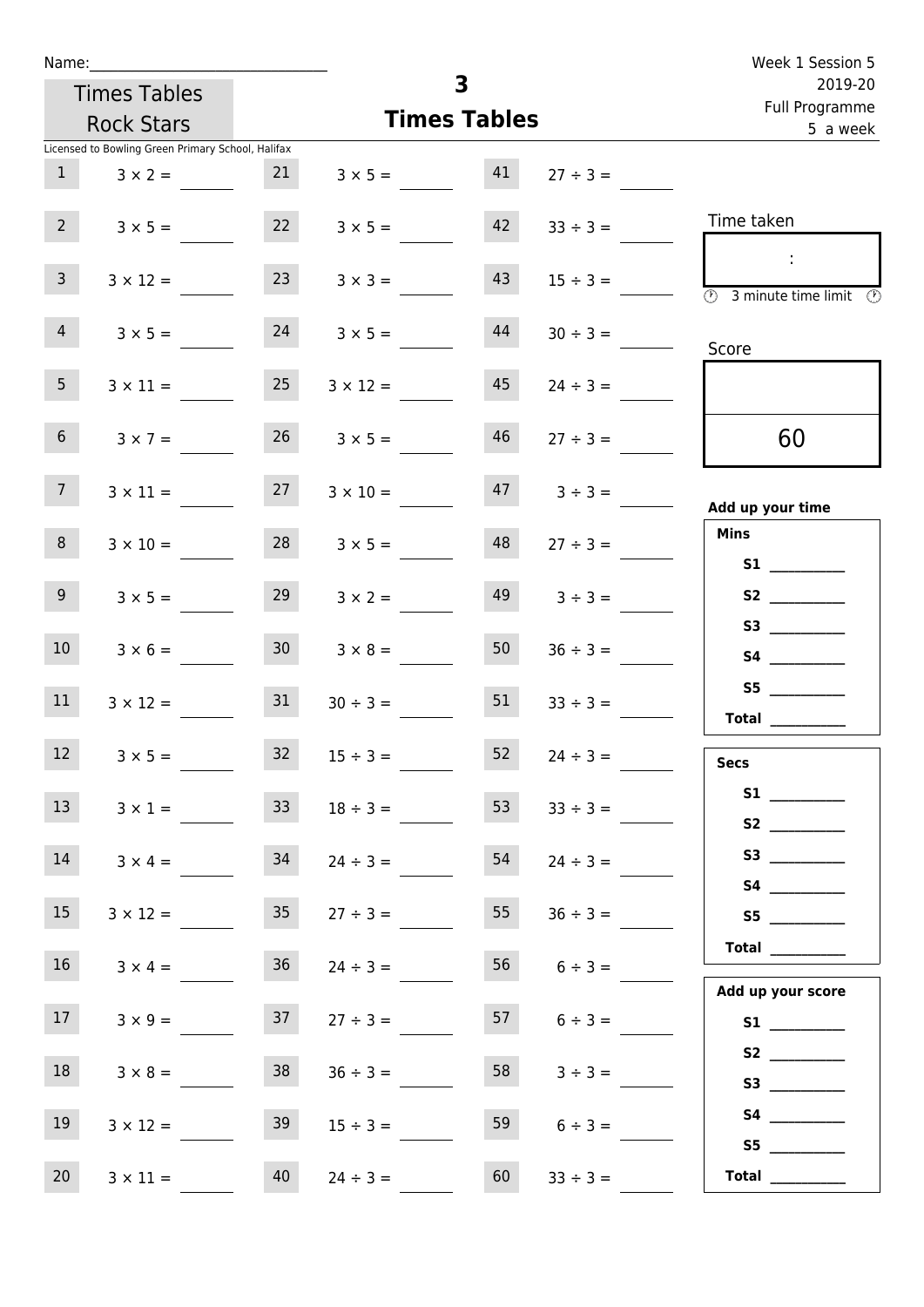| Name:           |                                                   |                 |                                  |                     |                 | Week 2 Session 1                                                 |  |  |
|-----------------|---------------------------------------------------|-----------------|----------------------------------|---------------------|-----------------|------------------------------------------------------------------|--|--|
|                 | <b>Times Tables</b>                               |                 |                                  | 4                   |                 | 2019-20<br>Full Programme                                        |  |  |
|                 | <b>Rock Stars</b>                                 |                 |                                  | <b>Times Tables</b> |                 | 5 a week                                                         |  |  |
|                 | Licensed to Bowling Green Primary School, Halifax |                 |                                  |                     |                 |                                                                  |  |  |
| 1               | $4 \times 11 =$                                   | 21              | $4 \times 9 = 41$                |                     | $7 \times 4 =$  |                                                                  |  |  |
| $2^{\circ}$     | $4 \times 4 =$                                    | 22              | $4 \times 11 =$                  | 42                  | $9 \times 4 =$  | Time taken                                                       |  |  |
| 3 <sup>7</sup>  | $4 \times 7 =$                                    | 23              | $4 \times 10 =$                  | 43                  | $8 \times 4 =$  | 3 minute time limit<br>O)                                        |  |  |
| 4               |                                                   |                 | $4 \times 6 = 24$ $4 \times 6 =$ | 44                  | $9 \times 4 =$  | Score                                                            |  |  |
| 5 <sub>1</sub>  | $4 \times 10 =$                                   | 25              | $4 \times 12 =$                  | 45                  | $4 \times 4 =$  |                                                                  |  |  |
| 6 <sup>1</sup>  | $4 \times 9 =$                                    | 26              | $4 \times 8 =$                   | 46                  | $6 \times 4 =$  | 60                                                               |  |  |
| 7 <sup>7</sup>  | $4 \times 2 =$                                    |                 | $27 \t 4 \times 2 =$             | 47                  | $3 \times 4 =$  | What's your rock status?                                         |  |  |
| 8               | $4 \times 3 =$                                    | 28              | $4 \times 7 =$                   | 48                  | $7 \times 4 =$  | <b>WANNABE</b>                                                   |  |  |
| 9 <sub>o</sub>  | $4 \times 1 =$                                    | 29              | $4 \times 6 =$                   | 49                  | $12 \times 4 =$ | < 18 correct in 3 mins<br><b>GARAGE ROCKER</b>                   |  |  |
| 10 <sup>°</sup> | $4 \times 12 =$                                   | 30 <sub>o</sub> | $4 \times 6 =$                   | 50                  | $6 \times 4 =$  | 18-19 correct in 3 mins<br><b>BUSKER</b>                         |  |  |
| 11              | $4 \times 6 =$                                    | 31              | $11 \times 4 =$                  | 51                  | $10 \times 4 =$ | 20-21 correct in 3 mins<br><b>4144EP</b>                         |  |  |
| 12              | $4 \times 2 =$                                    | 32              | $12 \times 4 =$                  | 52                  | $1 \times 4 =$  | 22-24 correct in 3 mins<br><b>UNSIGNED AGT</b>                   |  |  |
| 13              | $4 \times 8 =$                                    | 33 <sup>°</sup> | $2 \times 4 =$                   | 53                  | $8 \times 4 =$  | 25-29 correct in 3 mins                                          |  |  |
| 14              | $4 \times 3 =$                                    | 34              | $8 \times 4 =$                   | 54                  | $7 \times 4 =$  | <b>BREAKTHROUGH ARTI<del>S</del>T</b><br>30-35 correct in 3 mins |  |  |
| 15              | $4 \times 3 =$                                    | 35 <sub>o</sub> | $8 \times 4 =$                   | 55                  | $4 \times 4 =$  | <b>SUPPORT ART</b><br>36-44 correct in 3 mins                    |  |  |
| 16 <sup>1</sup> | $4 \times 5 =$                                    | 36              | $4 \times 4 =$                   | 56                  | $6 \times 4 =$  | HEADLINER<br>45-59 correct in 3 mins                             |  |  |
| 17              | $4 \times 6 =$                                    | 37              | $11 \times 4 =$                  | 57                  | $9 \times 4 =$  | ROCK STAR<br>All correct in $\leq$ 3mins                         |  |  |
| 18              | $4 \times 4 =$                                    | 38              | $5 \times 4 =$                   | 58                  | $10 \times 4 =$ | ROCK LEGEND<br>All correct in $\leq 2$ min                       |  |  |
| 19              | $4 \times 10 =$                                   | 39              | $3 \times 4 =$                   | 59                  | $8 \times 4 =$  | <b>ROCK HERO</b><br>All correct in $\leq 1$ min                  |  |  |
| 20              | $4 \times 11 =$                                   | 40              | $5 \times 4 =$                   | 60                  | $8 \times 4 =$  | <b>TUARS TABLES</b><br>ROCK STARS                                |  |  |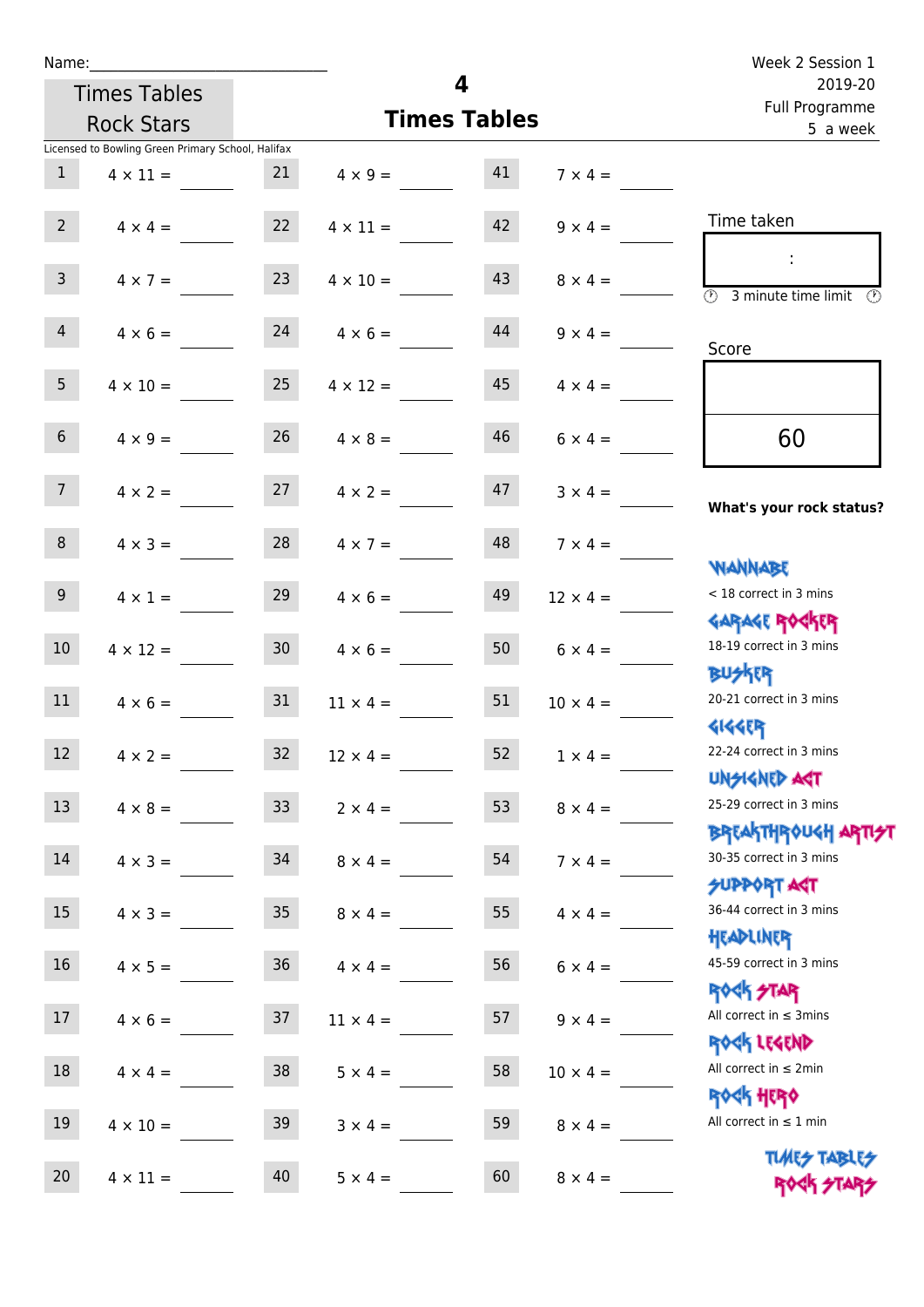| Name |  |  |  |
|------|--|--|--|
|      |  |  |  |

| <b>Rock Stars</b>               |                                                   |                                | <b>Times Tables</b>          | i uli rivyialillile<br>5 a week |                                                                           |  |  |
|---------------------------------|---------------------------------------------------|--------------------------------|------------------------------|---------------------------------|---------------------------------------------------------------------------|--|--|
|                                 | Licensed to Bowling Green Primary School, Halifax |                                |                              |                                 |                                                                           |  |  |
| $\mathbf 1$<br>48<br>4          | 13<br>32<br>4                                     | 25<br>${\bf 28}$<br>4          | 37<br>32<br>4                | 49<br>$12\,$<br>4               | Time taken                                                                |  |  |
| $\overline{2}$                  | 14                                                | 26                             | 38                           | 50                              |                                                                           |  |  |
| 24<br>4                         | 28<br>$\overline{4}$                              | $12\,$<br>$\overline{4}$       | 12<br>4                      | 28<br>4                         | $\odot$<br>3 minute time limit<br>$\circled{r}$                           |  |  |
| 3<br>$12\,$<br>4                | 15<br>$20\,$<br>4                                 | $27\,$<br>4<br>4               | 39<br>44<br>4                | 51<br>8<br>4                    | Score                                                                     |  |  |
|                                 |                                                   |                                |                              |                                 |                                                                           |  |  |
| 4<br>$\, 8$<br>4                | 16<br>28<br>4                                     | 28<br>$16\,$<br>4              | 40<br>$20\,$<br>4            | 52<br>16<br>4                   | 60                                                                        |  |  |
| $\overline{5}$                  | 17                                                | 29                             | 41                           | 53                              | What's your rock status?                                                  |  |  |
| 16<br>4                         | $\bf 8$<br>4                                      | 44<br>$\overline{4}$           | $\overline{\mathbf{4}}$<br>4 | 32<br>4                         | <b>WANNABE</b>                                                            |  |  |
| $\boldsymbol{6}$<br>$32\,$<br>4 | 18<br>48<br>4                                     | 30<br>$12\,$<br>$\overline{4}$ | 42<br>$\bf 8$<br>4           | 54<br>16<br>4                   | < 18 correct in 3 mins<br><b>GARAGE ROGKER</b><br>18-19 correct in 3 mins |  |  |
| 7                               | 19                                                | 31                             | 43                           | 55                              | <b>BUSKER</b><br>20-21 correct in 3 mins                                  |  |  |
| $\, 8$<br>4                     | 16<br>4                                           | 48<br>$\overline{4}$           | 44<br>4                      | 24<br>4                         | <b>4144EP</b><br>22-24 correct in 3 mins                                  |  |  |
| 8                               | 20                                                | 32                             | 44                           | 56                              | <b>UNSIGNED AGT</b><br>25-29 correct in 3 mins                            |  |  |
| 12<br>4                         | 4<br>48                                           | 4<br>44                        | 12<br>4                      | 4<br>16                         | <b>BREAKTHROUGH</b><br>30-35 correct in 3 mins                            |  |  |
| 9<br>40<br>4                    | 21<br>24<br>4                                     | 33<br>44<br>4                  | 45<br>48<br>4                | 57<br>$20\,$<br>4               | <b>SUPPORT AGT</b><br>36-44 correct in 3 mins                             |  |  |
| 10                              | 22                                                | 34                             | 46                           | 58                              | HEADLINER<br>45-59 correct in 3 mins                                      |  |  |
| 16<br>4                         | 28<br>4                                           | $12\,$<br>4                    | 48<br>4                      | $28\,$<br>4                     | <b>ROCK STAR</b><br>All correct in $\leq$ 3mins                           |  |  |
| 11                              | 23                                                | 35                             | 47                           | 59                              | ROCK LEGEND<br>All correct in $\leq 2$ min                                |  |  |
| 16<br>4                         | 36<br>$\overline{4}$                              | 4<br>4                         | 32<br>4                      | 36<br>4                         | <b>ROCK HERO</b><br>All correct in $\leq 1$ min                           |  |  |
| 12<br>48<br>4                   | 24<br>4<br>4                                      | $36\,$<br>16<br>4              | 48<br>12<br>4                | 60<br>$20\,$<br>4               | <b>TUARS TABARS</b>                                                       |  |  |
|                                 |                                                   |                                |                              |                                 |                                                                           |  |  |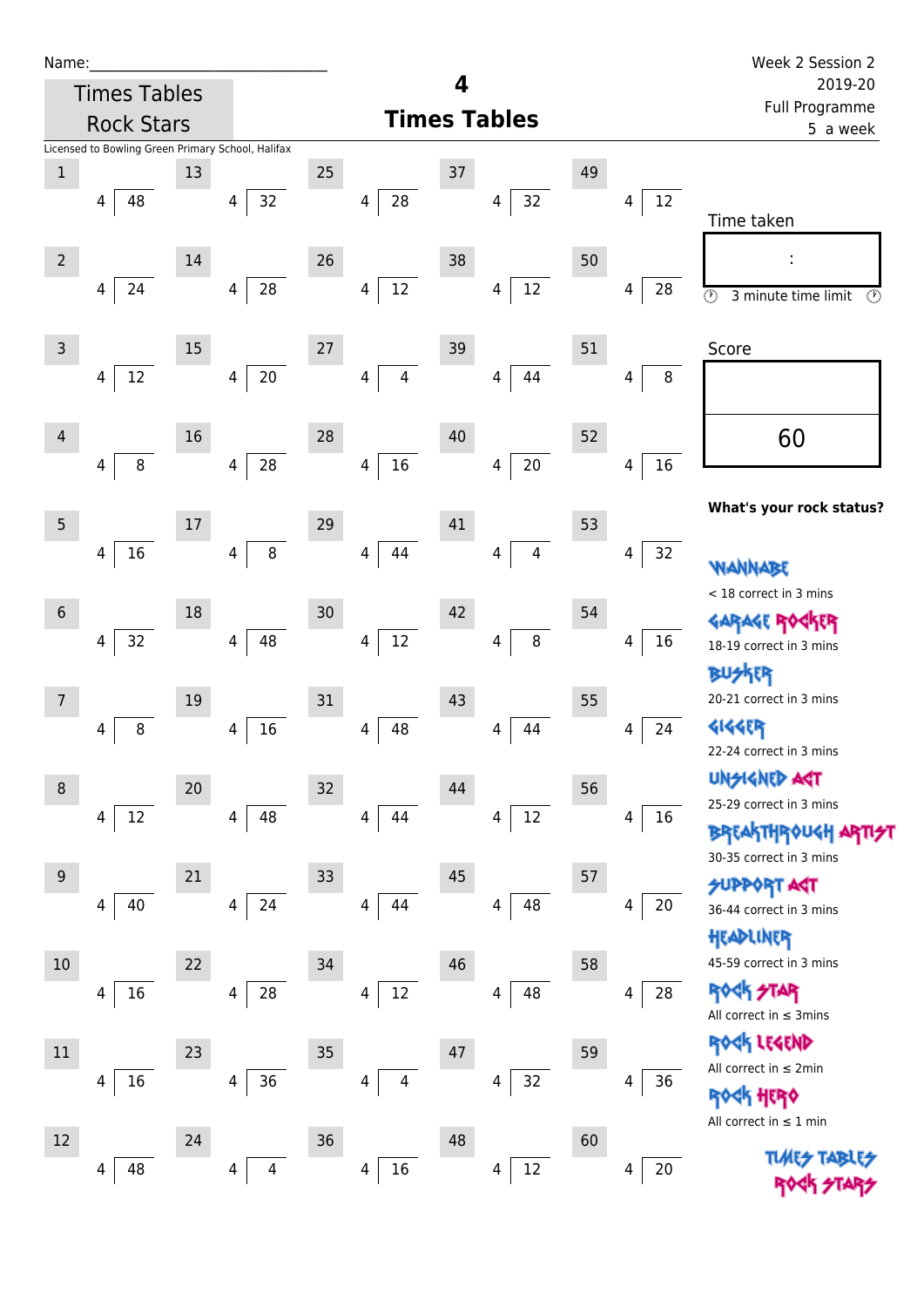| Name:                         |                                                   |                                        |    |                  |                               |    | Week 2 Session 3             |                                                                  |  |  |  |
|-------------------------------|---------------------------------------------------|----------------------------------------|----|------------------|-------------------------------|----|------------------------------|------------------------------------------------------------------|--|--|--|
|                               | <b>Times Tables</b>                               |                                        |    |                  | 4                             |    |                              | 2019-20                                                          |  |  |  |
|                               | <b>Rock Stars</b>                                 |                                        |    |                  | <b>Times Tables</b>           |    |                              | Full Programme<br>5 a week                                       |  |  |  |
|                               | Licensed to Bowling Green Primary School, Halifax |                                        |    |                  |                               |    |                              |                                                                  |  |  |  |
| $\,1$<br>$\times$ 5           | 4<br>13                                           | 4<br>$\times$ 10                       | 25 | 4<br>$\times$ 1  | 4<br>37<br>$\times$ 12        | 49 | 4<br>$\times$ 11             |                                                                  |  |  |  |
|                               |                                                   |                                        |    |                  |                               |    |                              | Time taken                                                       |  |  |  |
|                               |                                                   |                                        |    |                  |                               |    |                              |                                                                  |  |  |  |
| $\overline{2}$<br>$\times$ 1  | 4<br>14                                           | 4<br>$\times$ 12                       | 26 | 4<br>$\times$ 12 | 4<br>38<br>$\times$ 8         | 50 | 4<br>$\times$ 4              |                                                                  |  |  |  |
|                               |                                                   |                                        |    |                  |                               |    |                              | $\circled{r}$<br>3 minute time limit<br>$\circled{r}$            |  |  |  |
| $\overline{3}$                | 4<br>15                                           | 4                                      | 27 | 4                | 4<br>39                       | 51 | 4                            | Score                                                            |  |  |  |
| $\times$ 5                    |                                                   | $\times$ 7                             |    | $\times$ 9       | $\times 2$                    |    | $\times$ 12                  |                                                                  |  |  |  |
|                               |                                                   |                                        |    |                  |                               |    |                              |                                                                  |  |  |  |
| $\overline{4}$<br>$\times$ 12 | $\overline{4}$<br>16                              | $\overline{\mathcal{A}}$<br>$\times 8$ | 28 | 4<br>$\times$ 10 | 4<br>40<br>$\times$ 10        | 52 | $\overline{4}$<br>$\times 6$ | 60                                                               |  |  |  |
|                               |                                                   |                                        |    |                  |                               |    |                              |                                                                  |  |  |  |
| $5\overline{)}$               | 4<br>17                                           | 4                                      | 29 | 4                | 4<br>41                       | 53 | $\overline{4}$               | What's your rock status?                                         |  |  |  |
| $\times$ 10                   |                                                   | $\times$ 7                             |    | $\times$ 10      | $\times$ 5                    |    | $\times$ 1                   |                                                                  |  |  |  |
|                               |                                                   |                                        |    |                  |                               |    |                              | <b>WANNABE</b>                                                   |  |  |  |
| $6\phantom{1}$                | 4<br>18                                           | 4                                      | 30 | 4                | 4<br>42                       | 54 | 4                            | < 18 correct in 3 mins                                           |  |  |  |
| $\times$ 6                    |                                                   | $\times$ 11                            |    | $\times$ 11      | $\times$ 7                    |    | $\times$ 7                   | <b>GARAGE ROCKER</b><br>18-19 correct in 3 mins                  |  |  |  |
|                               |                                                   |                                        |    |                  |                               |    |                              | <b>BUSKER</b>                                                    |  |  |  |
| $\overline{7}$                | 4<br>19                                           | 4                                      | 31 | 4                | 4<br>43                       | 55 | 4                            | 20-21 correct in 3 mins                                          |  |  |  |
| $\times$ 9                    |                                                   | $\times$ 1                             |    | $\times 8$       | $\times$ 3                    |    | $\times$ 4                   | 外行                                                               |  |  |  |
|                               |                                                   |                                        |    |                  |                               |    |                              | 22-24 correct in 3 mins                                          |  |  |  |
| $\,8\,$                       | 4<br>20                                           | 4                                      | 32 | 4                | 4<br>44                       | 56 | 4                            | <b>UNGIGNED AST</b>                                              |  |  |  |
| $\times$ 7                    |                                                   | $\times$ 12                            |    | $\times 8$       | $\times$ 12                   |    | $\times$ 6                   | 25-29 correct in 3 mins                                          |  |  |  |
|                               |                                                   |                                        |    |                  |                               |    |                              | <b>BREAKTHROUGH ARTI<del>S</del>T</b><br>30-35 correct in 3 mins |  |  |  |
| 9                             | 4<br>21                                           | 4                                      | 33 | 4                | 4<br>45                       | 57 | 4                            | <b>SUPPORT ART</b>                                               |  |  |  |
| $\times$ 10                   |                                                   | $\times$ 4                             |    | $\times$ 3       | $\times$ 10                   |    | $\times$ 8                   | 36-44 correct in 3 mins                                          |  |  |  |
|                               |                                                   |                                        |    |                  |                               |    |                              | HEADLINER                                                        |  |  |  |
| 10                            | $\overline{4}$<br>22                              | 4                                      | 34 | $\overline{4}$   | 4<br>46                       | 58 | $\overline{\mathbf{4}}$      | 45-59 correct in 3 mins                                          |  |  |  |
| $\times$ 6                    |                                                   | $\times$ 10                            |    | $\times 8$       | $\times$ 1                    |    | $\times$ 7                   | <b>ROCK STAR</b>                                                 |  |  |  |
|                               |                                                   |                                        |    |                  |                               |    |                              | All correct in $\leq$ 3mins                                      |  |  |  |
| 11                            | $\overline{\mathbf{4}}$<br>23                     | 4                                      | 35 | $\overline{4}$   | $\overline{\mathbf{4}}$<br>47 | 59 | $\overline{\mathbf{4}}$      | ROCK LEGEND                                                      |  |  |  |
| $\times$ 5                    |                                                   | $\times 8$                             |    | $\times$ 12      | $\times$ 7                    |    | $\times 2$                   | All correct in $\leq 2$ min                                      |  |  |  |
|                               |                                                   |                                        |    |                  |                               |    |                              | ROCK HERO<br>All correct in $\leq 1$ min                         |  |  |  |
| 12                            | $\overline{4}$<br>24                              | $\overline{4}$                         | 36 | $\overline{4}$   | 4<br>48                       | 60 | 4                            |                                                                  |  |  |  |
| $\times$ 3                    |                                                   | $\times$ 9                             |    | $\times 8$       | $\times$ 10                   |    | $\times 8$                   | <b>TUARS TABLES</b>                                              |  |  |  |
|                               |                                                   |                                        |    |                  |                               |    |                              | ROCK STARS                                                       |  |  |  |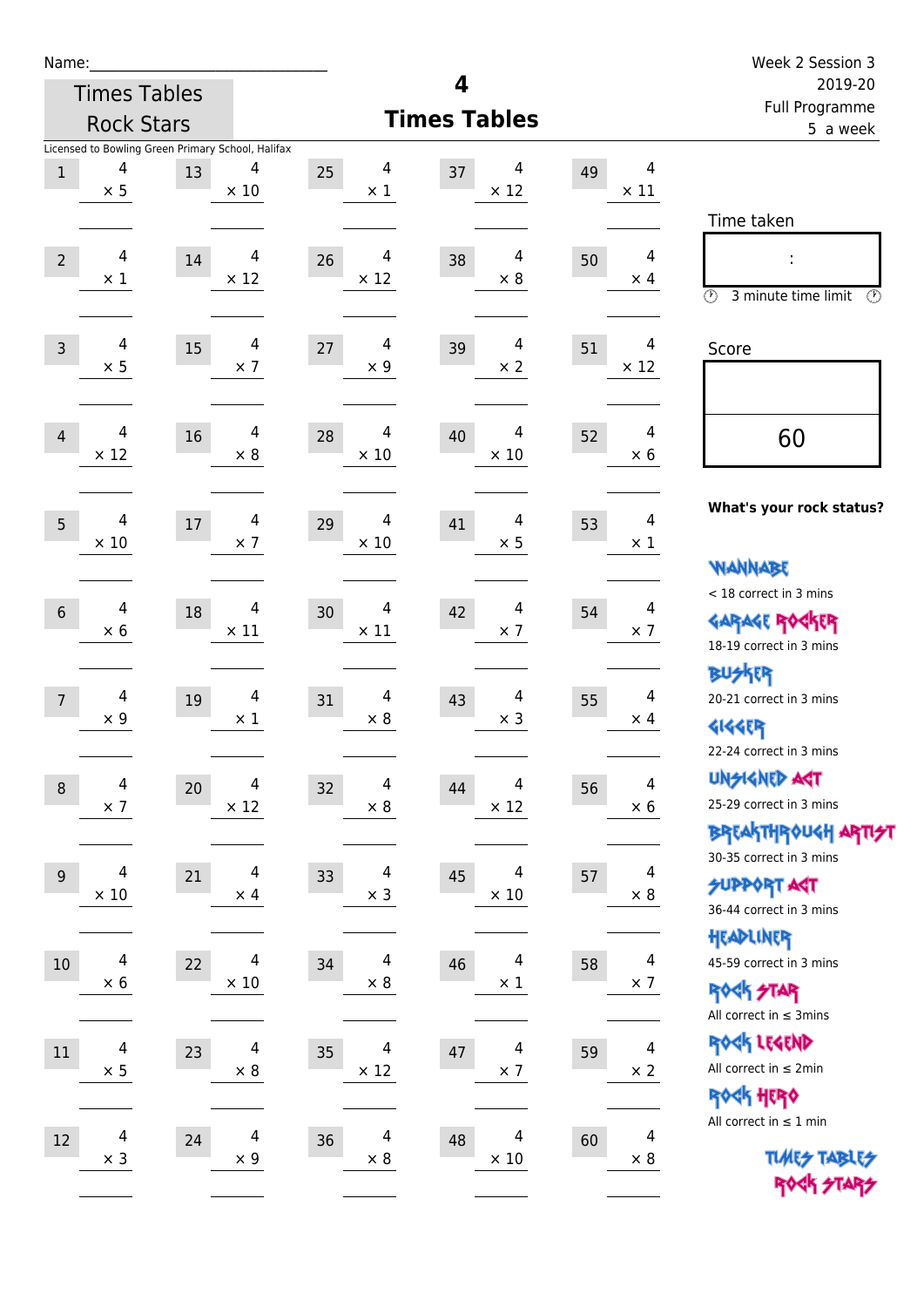r.

| Name:                                             |                 |               |                         |               | Week 2 Session 4                                                     |  |  |  |
|---------------------------------------------------|-----------------|---------------|-------------------------|---------------|----------------------------------------------------------------------|--|--|--|
| <b>Times Tables</b>                               |                 |               | $\overline{\mathbf{4}}$ |               | 2019-20                                                              |  |  |  |
| <b>Rock Stars</b>                                 |                 |               | <b>Times Tables</b>     |               | Full Programme<br>5 a week                                           |  |  |  |
| Licensed to Bowling Green Primary School, Halifax |                 |               |                         |               |                                                                      |  |  |  |
| $\mathbf{1}$<br>$8 \div 4 =$                      | 21              | $44 \div 4 =$ | 41                      | $28 \div 4 =$ |                                                                      |  |  |  |
| $2^{\circ}$<br>$24 \div 4 =$                      | 22              | $20 \div 4 =$ | 42                      | $44 \div 4 =$ | Time taken                                                           |  |  |  |
| $\mathsf{3}$<br>$28 \div 4 =$                     | 23              | $4 \div 4 =$  | 43                      | $8 \div 4 =$  | $\overline{(\mathcal{V})}$<br>3 minute time limit<br>$(\mathcal{F})$ |  |  |  |
| $\overline{4}$<br>$44 \div 4 =$                   | 24              | $4 \div 4 =$  | 44                      | $4 \div 4 =$  | Score                                                                |  |  |  |
| 5<br>$12 \div 4 =$                                | 25              | $36 \div 4 =$ | 45                      | $28 \div 4 =$ |                                                                      |  |  |  |
| $\sqrt{6}$<br>$20 \div 4 =$                       | 26              | $40 \div 4 =$ | 46                      | $8 \div 4 =$  | 60                                                                   |  |  |  |
| 7 <sup>7</sup><br>$40 \div 4 =$                   | 27              | $32 \div 4 =$ | 47                      | $36 \div 4 =$ | What's your rock status?                                             |  |  |  |
| 8<br>$16 \div 4 =$                                | 28              | $32 \div 4 =$ | 48                      | $12 \div 4 =$ | <b>NANNABE</b>                                                       |  |  |  |
| $9\,$<br>$36 \div 4 =$                            | 29              | $4 \div 4 =$  | 49                      | $48 \div 4 =$ | < 18 correct in 3 mins<br><b>GARAGE ROCKER</b>                       |  |  |  |
| 10<br>$48 \div 4 =$                               | 30 <sub>o</sub> | $48 \div 4 =$ | 50                      | $36 \div 4 =$ | 18-19 correct in 3 mins<br><b>BUSKER</b>                             |  |  |  |
| 11<br>$16 \div 4 =$                               | 31              | $16 \div 4 =$ | 51                      | $16 \div 4 =$ | 20-21 correct in 3 mins<br><b>4144ER</b>                             |  |  |  |
| 12<br>$36 \div 4 =$                               | 32 <sub>2</sub> | $8 \div 4 =$  | 52                      | $4 \div 4 =$  | 22-24 correct in 3 mins<br><b>UNSIGNED AGT</b>                       |  |  |  |
| 13<br>$48 \div 4 =$                               | 33 <sup>°</sup> | $36 \div 4 =$ | 53                      | $4 \div 4 =$  | 25-29 correct in 3 mins<br>ΒΡΓΑΚΤΗΡΟUGH ΑΡΤΙ <del>2</del> Τ          |  |  |  |
| $14\,$<br>$20 \div 4 =$                           | 34              | $8 \div 4 =$  | 54                      | $4 \div 4 =$  | 30-35 correct in 3 mins<br><b>SUPPORT AGT</b>                        |  |  |  |
| 15<br>$4 \div 4 =$                                | 35 <sub>2</sub> | $24 \div 4 =$ | 55                      | $4 \div 4 =$  | 36-44 correct in 3 mins<br>HEADLINER                                 |  |  |  |
| 16<br>$48 \div 4 =$                               | 36              | $8 \div 4 =$  | 56                      | $44 \div 4 =$ | 45-59 correct in 3 mins<br><b>ROCK STAR</b>                          |  |  |  |
| $17\,$<br>$24 \div 4 =$                           | 37              | $28 \div 4 =$ | 57                      | $4 \div 4 =$  | All correct in $\leq$ 3mins                                          |  |  |  |

18  $36 \div 4 = 38$   $32 \div 4 = 58$   $28 \div 4 =$ 

19  $12 \div 4 =$  39  $44 \div 4 =$  59  $24 \div 4 =$ 

20  $20 \div 4 =$   $40$   $20 \div 4 =$   $60$   $24 \div 4 =$ 

Rock Legend All correct in  $\leq 2$ min

Rock Hero All correct in  $\leq 1$  min

> TUMES TABLES ROCK STARS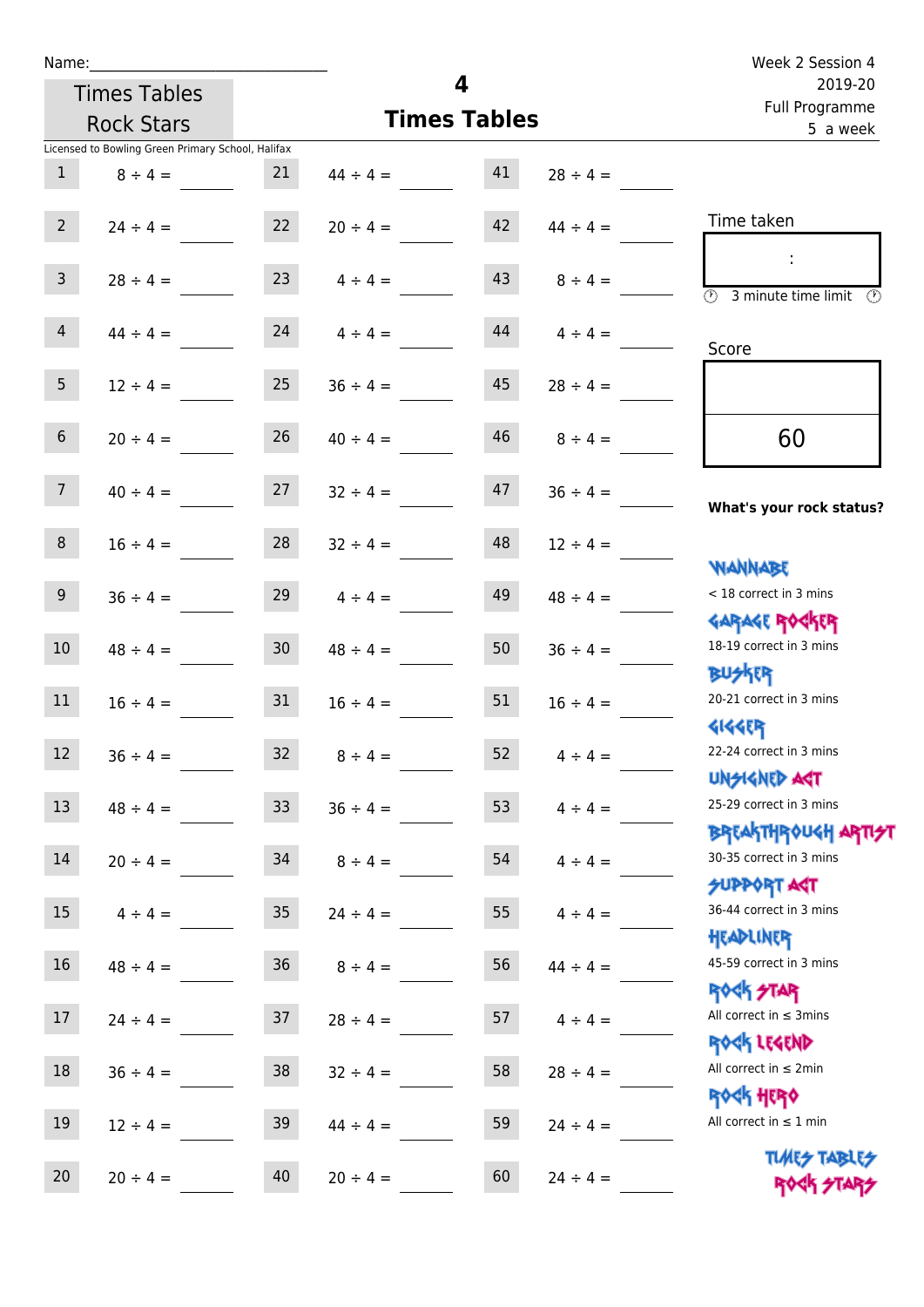| Week 2 Session 5                                                                        |               |                     |                      |                                                   |                     | Name:            |
|-----------------------------------------------------------------------------------------|---------------|---------------------|----------------------|---------------------------------------------------|---------------------|------------------|
| 2019-20<br>Full Programme                                                               |               | 4                   |                      |                                                   | <b>Times Tables</b> |                  |
| 5 a week                                                                                |               | <b>Times Tables</b> |                      |                                                   | <b>Rock Stars</b>   |                  |
|                                                                                         |               |                     |                      | Licensed to Bowling Green Primary School, Halifax |                     |                  |
| $36 \div 4 =$                                                                           |               | 41                  | $4 \times 9 =$       | 21<br>$4 \times 4 =$                              |                     | $\mathbf{1}$     |
| Time taken<br>$20 \div 4 =$                                                             |               | 42                  | $4 \times 4 =$       | 22                                                | $4 \times 11 =$     | $2^{\circ}$      |
| $\sim$<br>$16 \div 4 =$<br>$\overline{\circledcirc}$ 3 minute time limit $\circledcirc$ |               | 43                  | $4 \times 2 =$       | 23                                                | $4 \times 4 =$      | $\mathsf{3}$     |
| $16 \div 4 =$<br>Score                                                                  |               | 44                  | $4 \times 12 =$      | 24                                                | $4 \times 7 =$      | $\overline{4}$   |
| $12 \div 4 =$                                                                           |               | 45                  | $4 \times 8 =$       | 25                                                | $4 \times 2 =$      | 5 <sub>1</sub>   |
| 60<br>$24 \div 4 =$                                                                     |               | 46                  | $26 \t 4 \times 7 =$ |                                                   | $4 \times 2 =$      | 6 <sup>1</sup>   |
| $32 \div 4 =$<br>Add up your time                                                       |               | 47                  | $27 \t 4 \times 5 =$ | $4 \times 8 =$                                    |                     | 7 <sup>7</sup>   |
| <b>Mins</b><br>$44 \div 4 =$<br><b>S1 S1</b>                                            |               | 48                  | $4 \times 10 =$      | 28                                                | $4 \times 11 =$     | 8                |
| $28 \div 4 =$                                                                           |               | 49                  | $4 \times 8 =$       | 29                                                | $4 \times 6 =$      | 9                |
| S4                                                                                      | $8 \div 4 =$  | 50                  | $4 \times 9 =$       | 30 <sup>°</sup>                                   | $4 \times 5 =$      | 10 <sup>°</sup>  |
| S5<br>Total                                                                             | $20 \div 4 =$ | 51                  | $24 \div 4 =$        | 31                                                | $4 \times 12 =$     | 11               |
| $40 \div 4 =$<br><b>Secs</b>                                                            |               | 52                  | $36 \div 4 =$        | 32                                                | $4 \times 5 =$      | 12 <sup>12</sup> |
| $44 \div 4 =$<br>S2                                                                     |               | 53                  | $40 \div 4 =$        | 33                                                | $4 \times 3 =$      | 13               |
| S3<br>$40 \div 4 =$                                                                     |               | 54                  | $20 \div 4 =$        | 34                                                | $4 \times 6 =$      | 14               |
| $48 \div 4 =$<br>S5                                                                     |               | 55                  | $24 \div 4 =$        | 35                                                | $4 \times 2 =$      | 15               |
| $\begin{tabular}{c} Total \end{tabular}$                                                | $16 \div 4 =$ | 56                  | $12 \div 4 =$        | 36<br>$4 \times 9 =$                              |                     | 16               |
| Add up your score<br>$32 \div 4 =$                                                      |               | 57                  | $32 \div 4 =$        | 37                                                | $4 \times 2 =$      | 17               |
| S2<br>$36 \div 4 =$<br>S3                                                               |               | 58                  | $20 \div 4 =$        | 38                                                | $4 \times 3 =$      | 18               |
| $4 \div 4 =$<br>55                                                                      |               | 59                  | $4 \div 4 =$         | 39                                                | $4 \times 11 =$     | 19               |
| Total                                                                                   | $36 \div 4 =$ | 60                  | $4 \div 4 =$         | 40                                                | $4 \times 4 =$      | 20               |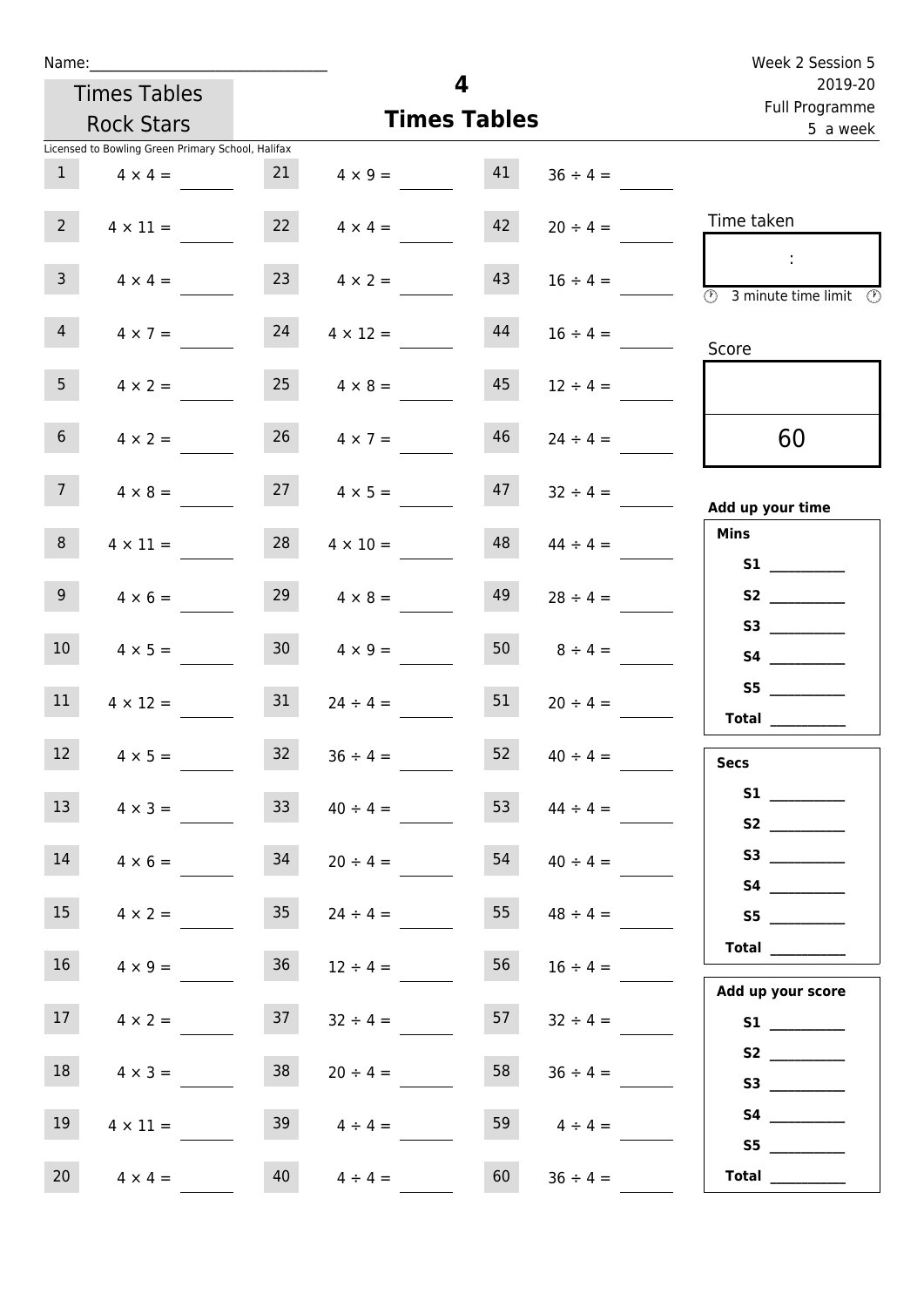| Name:           |                                                   |                 |                   |                     |                 | Week 3 Session 1                                                             |  |  |  |
|-----------------|---------------------------------------------------|-----------------|-------------------|---------------------|-----------------|------------------------------------------------------------------------------|--|--|--|
|                 | <b>Times Tables</b>                               |                 |                   | 5                   |                 | 2019-20<br>Full Programme                                                    |  |  |  |
|                 | <b>Rock Stars</b>                                 |                 |                   | <b>Times Tables</b> |                 | 5 a week                                                                     |  |  |  |
|                 | Licensed to Bowling Green Primary School, Halifax |                 |                   |                     |                 |                                                                              |  |  |  |
| 1               | $5 \times 11 =$                                   | 21              | $5 \times 7 = 41$ |                     | $5 \times 5 =$  |                                                                              |  |  |  |
| $2^{\circ}$     | $5 \times 6 =$                                    | 22              | $5 \times 5 =$    | 42                  | $3 \times 5 =$  | Time taken                                                                   |  |  |  |
| $\mathsf{3}$    | $5 \times 7 =$                                    | 23              | $5 \times 4 =$    | 43                  | $4 \times 5 =$  | $\sim$<br>$\overline{(\mathcal{V})}$<br>3 minute time limit<br>$\mathcal{O}$ |  |  |  |
| 4               | $5 \times 6 =$                                    | 24              | $5 \times 8 =$    | 44                  | $9 \times 5 =$  | Score                                                                        |  |  |  |
| 5 <sub>1</sub>  | $5 \times 7 =$                                    | 25              | $5 \times 6 =$    | 45                  | $1 \times 5 =$  |                                                                              |  |  |  |
| $6\overline{6}$ | $5 \times 9 =$                                    | 26              | $5 \times 6 =$    | 46                  | $10 \times 5 =$ | 60                                                                           |  |  |  |
| 7 <sup>7</sup>  | $5 \times 7 = 27$                                 |                 | $5 \times 10 =$   | 47                  | $1 \times 5 =$  | What's your rock status?                                                     |  |  |  |
| 8               | $5 \times 1 =$                                    | 28              | $5 \times 1 =$    | 48                  | $9 \times 5 =$  | <b>JARNARY</b>                                                               |  |  |  |
| 9 <sub>o</sub>  | $5 \times 4 =$                                    | 29              | $5 \times 4 =$    | 49                  | $8 \times 5 =$  | < 18 correct in 3 mins<br><b>GARAGE ROCKER</b>                               |  |  |  |
| 10 <sup>°</sup> | $5 \times 10 =$                                   | 30 <sup>2</sup> | $5 \times 11 =$   | 50                  | $10 \times 5 =$ | 18-19 correct in 3 mins<br><b>BU外国</b>                                       |  |  |  |
| 11              | $5 \times 4 =$                                    | 31              | $6 \times 5 =$    | 51                  | $11 \times 5 =$ | 20-21 correct in 3 mins<br><b>4144EP</b>                                     |  |  |  |
| 12 <sup>7</sup> | $5 \times 4 =$                                    | 32 <sup>°</sup> | $7 \times 5 =$    | 52                  | $7 \times 5 =$  | 22-24 correct in 3 mins<br><b>UNSIGNED AGT</b>                               |  |  |  |
| 13              | $5 \times 10 =$                                   | 33 <sup>°</sup> | $9 \times 5 =$    | 53                  | $6 \times 5 =$  | 25-29 correct in 3 mins<br><b>BREAKTHROUGH ARTI<del>S</del>T</b>             |  |  |  |
| 14              | $5 \times 10 =$                                   | 34              | $4 \times 5 =$    | 54                  | $1 \times 5 =$  | 30-35 correct in 3 mins<br>SUPPORT AGT                                       |  |  |  |
| 15              | $5 \times 3 =$                                    | 35 <sub>2</sub> | $7 \times 5 =$    | 55                  | $7 \times 5 =$  | 36-44 correct in 3 mins<br>HEADLINER                                         |  |  |  |
| 16              | $5 \times 1 =$                                    | $36\,$          | $8 \times 5 =$    | 56                  | $3 \times 5 =$  | 45-59 correct in 3 mins<br>ROCK STAR                                         |  |  |  |
| 17              | $5 \times 12 =$                                   | 37              | $8 \times 5 =$    | 57                  | $3 \times 5 =$  | All correct in $\leq$ 3mins<br>ROCK LEGEND                                   |  |  |  |
| 18              | $5 \times 9 =$                                    | 38              | $2 \times 5 =$    | 58                  | $8 \times 5 =$  | All correct in $\leq 2$ min<br><b>ROCK HERO</b>                              |  |  |  |
| 19              | $5 \times 9 =$                                    | 39              | $3 \times 5 =$    | 59                  | $9 \times 5 =$  | All correct in $\leq 1$ min                                                  |  |  |  |
| 20              | $5 \times 1 =$                                    | 40              | $6 \times 5 =$    | 60                  | $5 \times 5 =$  | <b>TUARS TABLES</b><br>ROCK STARS                                            |  |  |  |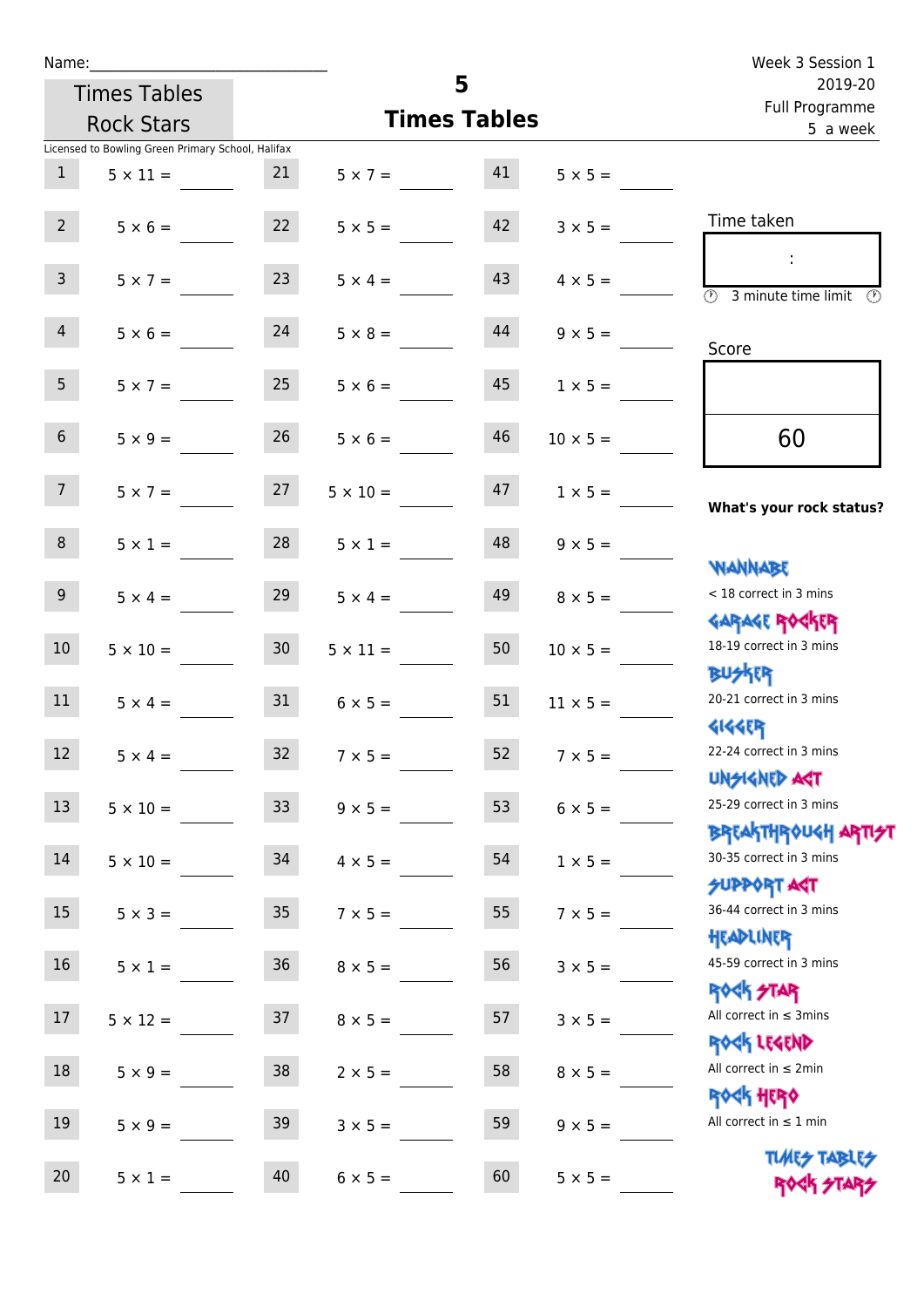| Name |  |  |  |
|------|--|--|--|
|      |  |  |  |

|                | <b>Rock Stars</b>                                 |    |                          |        |                      |    | <b>Times Tables</b> |    |                       | <u>, an i i ografilme</u><br>5 a week                                                       |
|----------------|---------------------------------------------------|----|--------------------------|--------|----------------------|----|---------------------|----|-----------------------|---------------------------------------------------------------------------------------------|
|                | Licensed to Bowling Green Primary School, Halifax |    |                          |        |                      |    |                     |    |                       |                                                                                             |
| $\mathbf 1$    | 5<br>20                                           | 13 | 25<br>5                  | 25     | 5 <sub>1</sub><br>60 | 37 | 55<br>5             | 49 | $\mathbf 5$<br>30     | Time taken                                                                                  |
| $\overline{2}$ | 25<br>5                                           | 14 | 5 <sub>1</sub><br>35     | 26     | 5 <br>$30\,$         | 38 | 5<br>40             | 50 | 5<br>$50\,$           | ÷<br>$\overline{\circlearrowright}$<br>3 minute time limit<br>$\odot$                       |
| 3              | $\overline{5}$<br>40                              | 15 | $20\,$<br>$\overline{5}$ | $27\,$ | 60<br>5              | 39 | 5<br>5              | 51 | 5<br>$20\,$           | Score                                                                                       |
| $\overline{4}$ | 5<br>$20\,$                                       | 16 | $10\,$<br>5 <sub>1</sub> | 28     | 30<br>5              | 40 | 60<br>5             | 52 | 50<br>5               | 60                                                                                          |
| 5              |                                                   | 17 |                          | 29     |                      | 41 |                     | 53 |                       | What's your rock status?                                                                    |
| $6\,$          | $\overline{5}$<br>60                              | 18 | $50\,$<br>5              | 30     | 55<br>5              | 42 | 45<br>5             | 54 | 5<br>45               | <b>WANNABE</b><br>< 18 correct in 3 mins                                                    |
| 7              | 55<br>5                                           | 19 | 55<br>5                  | 31     | 5<br>60              | 43 | $10\,$<br>5         | 55 | 5<br>55               | <b>GARAGE ROGKER</b><br>18-19 correct in 3 mins<br><b>BUSKER</b><br>20-21 correct in 3 mins |
|                | $\overline{5}$<br>$20\,$                          |    | $10\,$<br>5              |        | 5<br>$\overline{5}$  |    | 5<br>50             |    | 25<br>$\overline{5}$  | <b>4144EP</b><br>22-24 correct in 3 mins<br><b>UNSIGNED AGT</b>                             |
| $\bf 8$        | 5<br>60                                           | 20 | 5<br>35                  | 32     | 5<br>$\overline{5}$  | 44 | 5<br>60             | 56 | $\overline{5}$<br>60  | 25-29 correct in 3 mins<br>BREAKTHROUGH<br>30-35 correct in 3 mins                          |
| 9              | 5<br>$10\,$                                       | 21 | 5<br>10                  | 33     | 5<br>40              | 45 | 5<br>60             | 57 | 5<br>60               | <b>SUPPORT AGT</b><br>36-44 correct in 3 mins<br>HEADLINER                                  |
| 10             | 5<br>25                                           | 22 | 5<br>$30\,$              | 34     | 5<br>$30\,$          | 46 | 55<br>5             | 58 | 15<br>5               | 45-59 correct in 3 mins<br><b>ROCK STAR</b><br>All correct in $\leq$ 3mins                  |
| 11             | 25<br>5                                           | 23 | 5<br>$15\,$              | 35     | 5<br>$20\,$          | 47 | 5<br>50             | 59 | 5<br>40               | ROCK LEGEND<br>All correct in ≤ 2min<br><b>ROGK HERO</b>                                    |
| 12             | 45<br>5                                           | 24 | 15<br>5                  | $36\,$ | 5<br>5               | 48 | 5<br>60             | 60 | $15\,$<br>$\mathsf S$ | All correct in $\leq 1$ min<br><b>TUARS TABARS</b>                                          |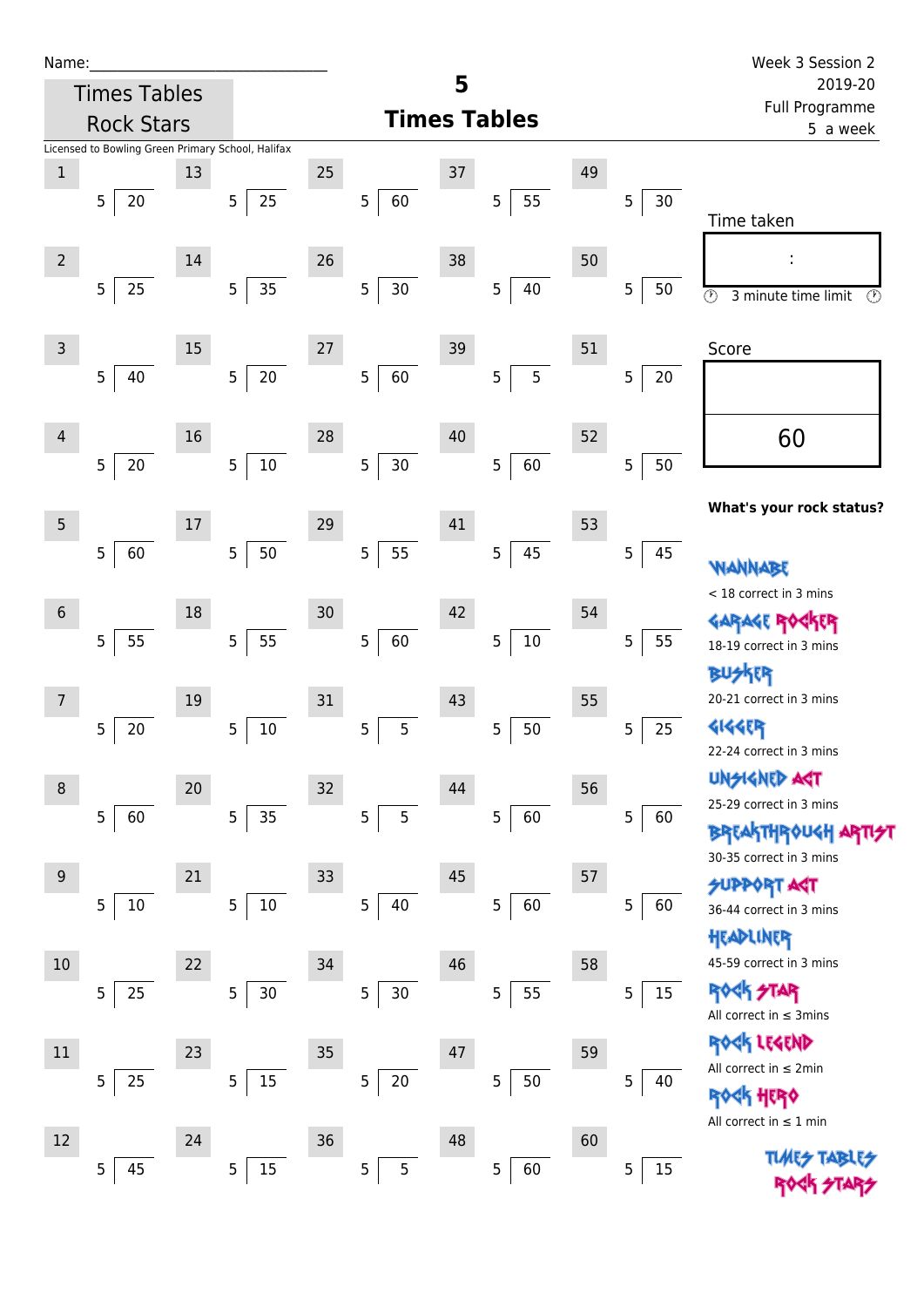| Name:            |                     |                                                         |                          |                        |                     |                        |                  | Week 3 Session 3                                                                     |
|------------------|---------------------|---------------------------------------------------------|--------------------------|------------------------|---------------------|------------------------|------------------|--------------------------------------------------------------------------------------|
|                  | <b>Times Tables</b> |                                                         |                          |                        | 5                   |                        |                  | 2019-20<br>Full Programme                                                            |
|                  | <b>Rock Stars</b>   |                                                         |                          |                        | <b>Times Tables</b> | 5 a week               |                  |                                                                                      |
| $1\,$            | 5<br>$\times$ 4     | Licensed to Bowling Green Primary School, Halifax<br>13 | 5<br>$\times$ 8          | 5<br>25<br>$\times$ 7  | 37                  | 5<br>49<br>$\times$ 3  | 5<br>$\times$ 5  | Time taken                                                                           |
| $\overline{2}$   | 5<br>$\times$ 1     | 14                                                      | $\sqrt{5}$<br>$\times$ 2 | 5<br>26<br>$\times$ 4  | 38                  | 5<br>50<br>$\times$ 7  | 5<br>$\times$ 10 | $\circled{r}$<br>3 minute time limit<br>$\circled{r}$                                |
| $\overline{3}$   | 5<br>$\times$ 11    | 15                                                      | 5<br>$\times$ 2          | 5<br>27<br>$\times$ 12 | 39                  | 5<br>51<br>$\times$ 12 | 5<br>$\times$ 10 | Score                                                                                |
| $\overline{4}$   | 5<br>$\times$ 11    | 16                                                      | 5<br>$\times$ 6          | 5<br>28<br>$\times$ 10 | 40                  | 5<br>52<br>$\times$ 9  | 5<br>$\times$ 11 | 60                                                                                   |
| 5                | 5<br>$\times$ 6     | 17                                                      | 5<br>$\times$ 4          | 5<br>29<br>$\times$ 4  | 41                  | 5<br>53<br>$\times$ 11 | 5<br>$\times$ 11 | What's your rock status?<br><b>NANNABE</b>                                           |
| $6\phantom{1}$   | 5<br>$\times 10$    | 18                                                      | 5<br>$\times 2$          | 5<br>30<br>$\times$ 4  | 42                  | 5<br>54<br>$\times$ 10 | 5<br>$\times$ 11 | < 18 correct in 3 mins<br><b>GARAGE ROCKER</b><br>18-19 correct in 3 mins            |
| $\overline{7}$   | 5<br>$\times$ 11    | 19                                                      | 5<br>$\times$ 5          | 5<br>31<br>$\times$ 9  | 43                  | 5<br>55<br>$\times$ 8  | 5<br>$\times 10$ | <b>BUSKER</b><br>20-21 correct in 3 mins<br><b>4144ER</b><br>22-24 correct in 3 mins |
| $\boldsymbol{8}$ | 5<br>$\times$ 8     | 20                                                      | 5<br>$\times$ 3          | 5<br>32<br>$\times$ 8  | 44                  | 5<br>56<br>$\times$ 3  | 5<br>$\times$ 3  | <b>UNGIGNED AST</b><br>25-29 correct in 3 mins<br>BREAKTHRÓUGH ARTI <del>2</del> 1   |
| 9                | 5<br>$\times$ 12    | 21                                                      | 5<br>$\times$ 5          | 5<br>33<br>$\times$ 11 | 45                  | 5<br>57<br>$\times$ 10 | 5<br>$\times$ 8  | 30-35 correct in 3 mins<br><b>SUPPORT ART</b><br>36-44 correct in 3 mins             |
| $10\,$           | 5<br>$\times$ 10    | 22                                                      | 5<br>$\times$ 12         | 5<br>34<br>$\times$ 5  | 46                  | 5<br>58<br>$\times$ 2  | 5<br>$\times$ 4  | HEADLINER<br>45-59 correct in 3 mins<br>ROCK STAR<br>All correct in $\leq$ 3mins     |
| 11               | 5<br>$\times$ 12    | 23                                                      | 5<br>$\times$ 8          | 5<br>35<br>$\times$ 10 | 47                  | 5<br>59<br>$\times$ 2  | 5<br>$\times$ 4  | ROCK LEGEND<br>All correct in $\leq 2$ min<br>ROCK HERO                              |
| 12               | 5<br>$\times$ 7     | 24                                                      | 5<br>$\times$ 2          | 5<br>36<br>$\times$ 3  | 48                  | 5<br>60<br>$\times$ 9  | 5<br>$\times 6$  | All correct in $\leq 1$ min<br><b>TUARS TABLES</b><br>ROCK STARS                     |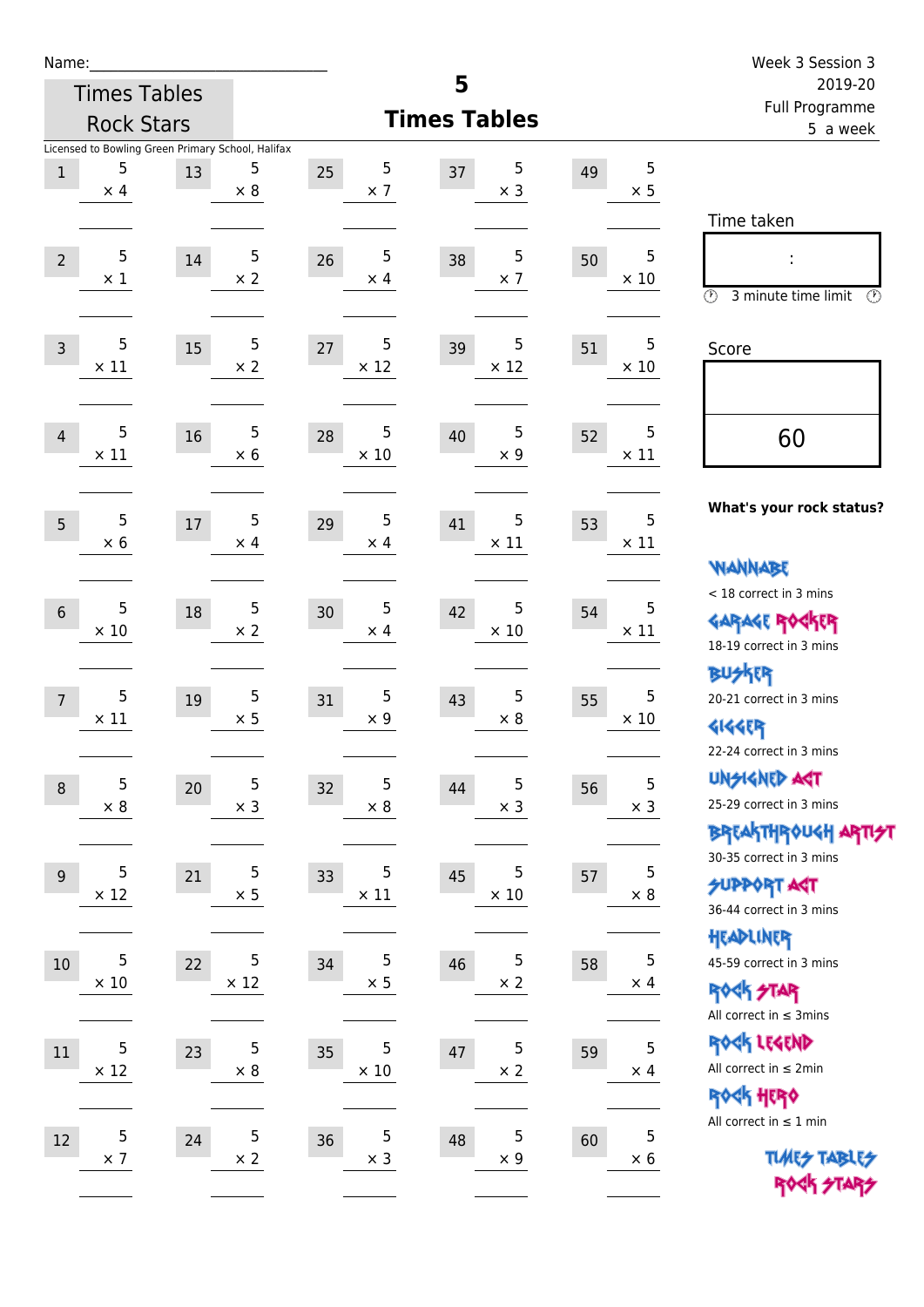| Name:           |                                                   |                 |                     |    |               | Week 3 Session 4                                                 |  |  |
|-----------------|---------------------------------------------------|-----------------|---------------------|----|---------------|------------------------------------------------------------------|--|--|
|                 | <b>Times Tables</b>                               |                 | 5                   |    |               | 2019-20<br>Full Programme                                        |  |  |
|                 | <b>Rock Stars</b>                                 |                 | <b>Times Tables</b> |    |               | 5 a week                                                         |  |  |
|                 | Licensed to Bowling Green Primary School, Halifax |                 |                     |    |               |                                                                  |  |  |
| 1               | $10 \div 5 =$                                     | 21              | $60 \div 5 =$       | 41 | $60 \div 5 =$ |                                                                  |  |  |
| $2^{\circ}$     | $50 \div 5 =$                                     | 22              | $15 \div 5 =$       | 42 | $55 \div 5 =$ | Time taken                                                       |  |  |
| 3 <sup>7</sup>  | $25 \div 5 =$                                     | 23              | $25 \div 5 =$       | 43 | $35 \div 5 =$ | $\overline{\mathcal{O}}$<br>3 minute time limit<br>$\mathcal{O}$ |  |  |
| $\overline{4}$  | $50 \div 5 =$                                     | 24              | $35 \div 5 =$       | 44 | $25 \div 5 =$ | Score                                                            |  |  |
| 5 <sup>5</sup>  | $50 \div 5 =$                                     | 25              | $5 \div 5 =$        | 45 | $45 \div 5 =$ |                                                                  |  |  |
| 6 <sup>1</sup>  | $55 \div 5 =$                                     | 26              | $45 \div 5 =$       | 46 | $40 \div 5 =$ | 60                                                               |  |  |
| 7 <sup>7</sup>  | $20 \div 5 =$                                     | 27              | $55 \div 5 =$       | 47 | $50 \div 5 =$ | What's your rock status?                                         |  |  |
| 8               | $20 \div 5 =$                                     | 28              | $40 \div 5 =$       | 48 | $10 \div 5 =$ | <b>NANNABE</b>                                                   |  |  |
| 9 <sub>o</sub>  | $40 \div 5 =$                                     | 29              | $30 \div 5 =$       | 49 | $50 \div 5 =$ | < 18 correct in 3 mins<br><b>GARAGE ROCKER</b>                   |  |  |
| 10 <sup>°</sup> | $20 \div 5 =$                                     | 30 <sub>2</sub> | $25 \div 5 =$       | 50 | $15 \div 5 =$ | 18-19 correct in 3 mins<br><b>BUSKER</b>                         |  |  |
| 11              | $10 \div 5 =$                                     | 31              | $35 \div 5 =$       | 51 | $45 \div 5 =$ | 20-21 correct in 3 mins<br><b>4144EP</b>                         |  |  |
| 12              | $15 ÷ 5 =$                                        | 32              | $40 \div 5 =$       | 52 | $45 \div 5 =$ | 22-24 correct in 3 mins<br><b>UNSIGNED AGT</b>                   |  |  |
| 13              | $50 \div 5 =$                                     | 33              | $60 \div 5 =$       | 53 | $55 \div 5 =$ | 25-29 correct in 3 mins<br><b>BREAKTHROUGH ARTI<del>S</del>T</b> |  |  |
| 14              | $60 \div 5 =$                                     | 34              | $45 \div 5 =$       | 54 | $15 ÷ 5 =$    | 30-35 correct in 3 mins<br><b>SUPPORT AGT</b>                    |  |  |
| 15              | $45 \div 5 =$                                     | 35              | $60 \div 5 =$       | 55 | $25 ÷ 5 =$    | 36-44 correct in 3 mins<br>HEADLINER                             |  |  |
| 16              | $45 \div 5 =$                                     | 36              | $20 \div 5 =$       | 56 | $45 \div 5 =$ | 45-59 correct in 3 mins<br><b>ROCK STAR</b>                      |  |  |
| 17              | $5 ÷ 5 =$                                         | 37              | $60 \div 5 =$       | 57 | $30 \div 5 =$ | All correct in $\leq$ 3mins<br>ROCK LEGEND                       |  |  |
| 18              | $45 \div 5 =$                                     | 38              | $55 \div 5 =$       | 58 | $45 \div 5 =$ | All correct in $\leq 2$ min<br><b>ROCK HERO</b>                  |  |  |
| 19              | $15 ÷ 5 =$                                        | 39              | $50 \div 5 =$       | 59 | $50 \div 5 =$ | All correct in $\leq 1$ min                                      |  |  |
| 20              | $35 ÷ 5 =$                                        | 40              | $40 \div 5 =$       | 60 | $50 \div 5 =$ | <b>TUARS TABLES</b><br>ROCK STARS                                |  |  |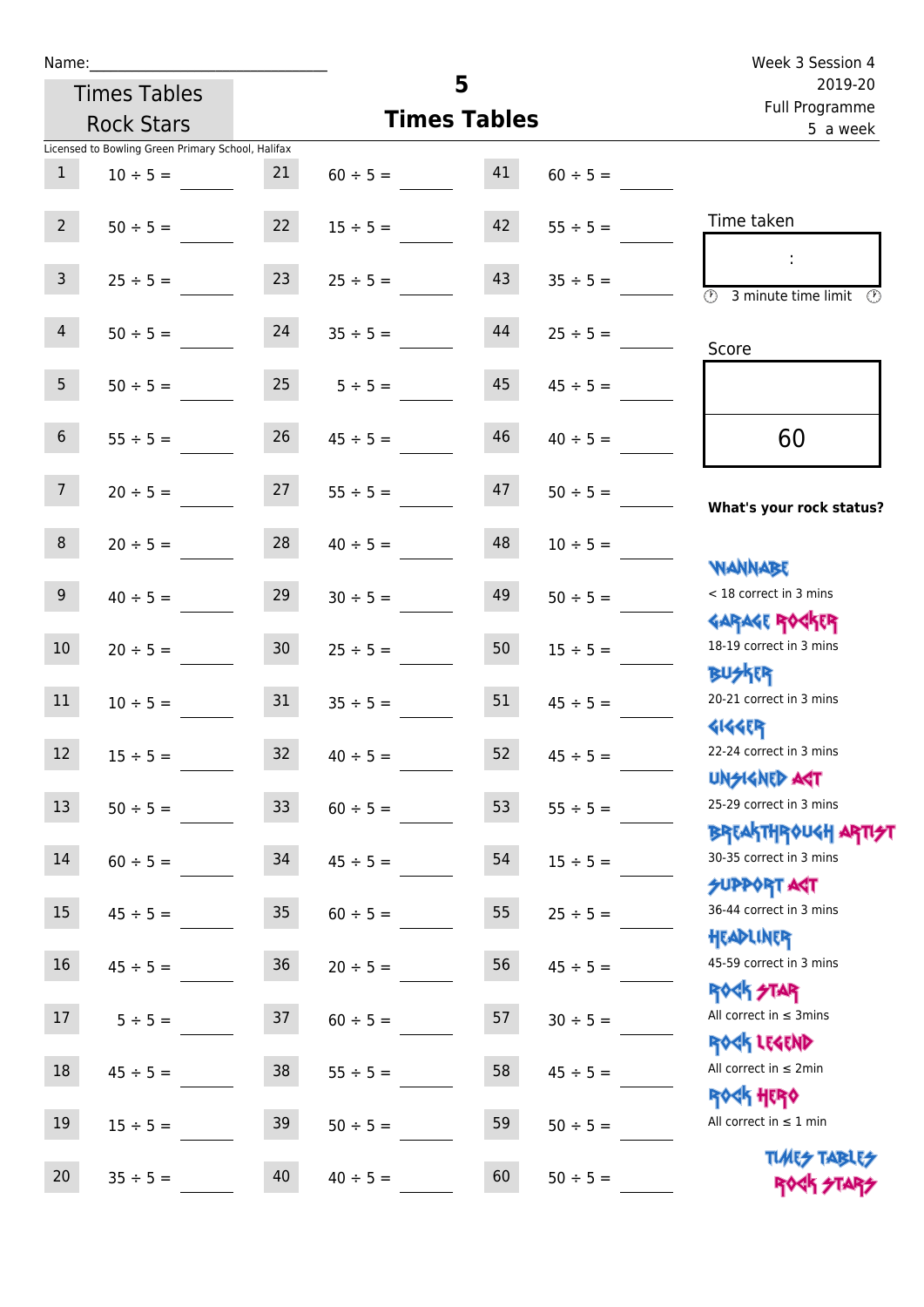| Name:           |                                                   |                 |                                |    |               | Week 3 Session 5                               |  |  |  |  |
|-----------------|---------------------------------------------------|-----------------|--------------------------------|----|---------------|------------------------------------------------|--|--|--|--|
|                 | <b>Times Tables</b>                               |                 | 5<br>2019-20<br>Full Programme |    |               |                                                |  |  |  |  |
|                 | <b>Rock Stars</b>                                 |                 | <b>Times Tables</b>            |    |               | 5 a week                                       |  |  |  |  |
|                 | Licensed to Bowling Green Primary School, Halifax |                 |                                |    |               |                                                |  |  |  |  |
| 1               | $5 \times 10 =$                                   | 21              | $5 \times 3 =$                 | 41 | $40 \div 5 =$ |                                                |  |  |  |  |
| $2^{\circ}$     | $5 \times 9 =$                                    | 22              | $5 \times 1 =$                 | 42 | $40 \div 5 =$ | Time taken                                     |  |  |  |  |
| 3 <sup>7</sup>  | $5 \times 12 =$                                   | 23              | $5 \times 1 =$                 | 43 | $35 \div 5 =$ | $\sim$<br>3 minute time limit<br>$\mathcal{O}$ |  |  |  |  |
| $\overline{4}$  | $5 \times 8 =$                                    | 24              | $5 \times 3 =$                 | 44 | $20 \div 5 =$ | Score                                          |  |  |  |  |
| 5 <sub>1</sub>  | $5 \times 3 =$                                    | 25              | $5 \times 10 =$                | 45 | $55 \div 5 =$ |                                                |  |  |  |  |
| 6 <sup>1</sup>  | $5 \times 11 =$                                   | 26              | $5 \times 11 =$                | 46 | $45 \div 5 =$ | 60                                             |  |  |  |  |
| 7 <sup>7</sup>  | $5 \times 12 =$                                   | 27              | $5 \times 11 =$                | 47 | $55 \div 5 =$ | Add up your time                               |  |  |  |  |
| 8               | $5 \times 9 =$                                    | 28              | $5 \times 1 =$                 | 48 | $30 \div 5 =$ | <b>Mins</b><br><b>S1 S1</b>                    |  |  |  |  |
| 9 <sub>o</sub>  | $5 \times 11 =$                                   | 29              | $5 \times 12 =$                | 49 | $25 \div 5 =$ |                                                |  |  |  |  |
| 10              | $5 \times 5 =$                                    | 30 <sup>1</sup> | $5 \times 7 =$                 | 50 | $15 \div 5 =$ | S3                                             |  |  |  |  |
| 11              | $5 \times 1 =$                                    | 31              | $50 \div 5 =$                  | 51 | $10 \div 5 =$ | S5<br><b>Total</b>                             |  |  |  |  |
| 12              | $5 \times 9 =$                                    | 32              | $30 \div 5 =$                  | 52 | $25 \div 5 =$ | <b>Secs</b>                                    |  |  |  |  |
| 13              | $5 \times 5 =$                                    | 33 <sup>7</sup> | $30 \div 5 =$                  | 53 | $55 \div 5 =$ | S2                                             |  |  |  |  |
| 14              | $5 \times 2 =$                                    | 34              | $20 \div 5 =$                  | 54 | $15 \div 5 =$ |                                                |  |  |  |  |
| 15              | $5 \times 6 =$                                    | 35 <sub>1</sub> | $30 \div 5 =$                  | 55 | $25 \div 5 =$ | S5                                             |  |  |  |  |
| 16              | $5 \times 1 =$                                    | 36              | $25 \div 5 =$                  | 56 | $15 \div 5 =$ | <b>Total</b><br>Add up your score              |  |  |  |  |
| 17 <sub>1</sub> | $5 \times 10 =$                                   | 37              | $10 \div 5 =$                  | 57 | $55 \div 5 =$ |                                                |  |  |  |  |
| 18              | $5 \times 11 =$                                   | 38              | $50 \div 5 =$                  | 58 | $10 \div 5 =$ |                                                |  |  |  |  |
| 19              | $5 \times 8 =$                                    | 39              | $55 \div 5 =$                  | 59 | $35 \div 5 =$ | S5                                             |  |  |  |  |
| 20 <sub>2</sub> | $5 \times 8 =$                                    | 40              | $25 \div 5 =$                  | 60 | $30 \div 5 =$ | Total $\frac{1}{1}$                            |  |  |  |  |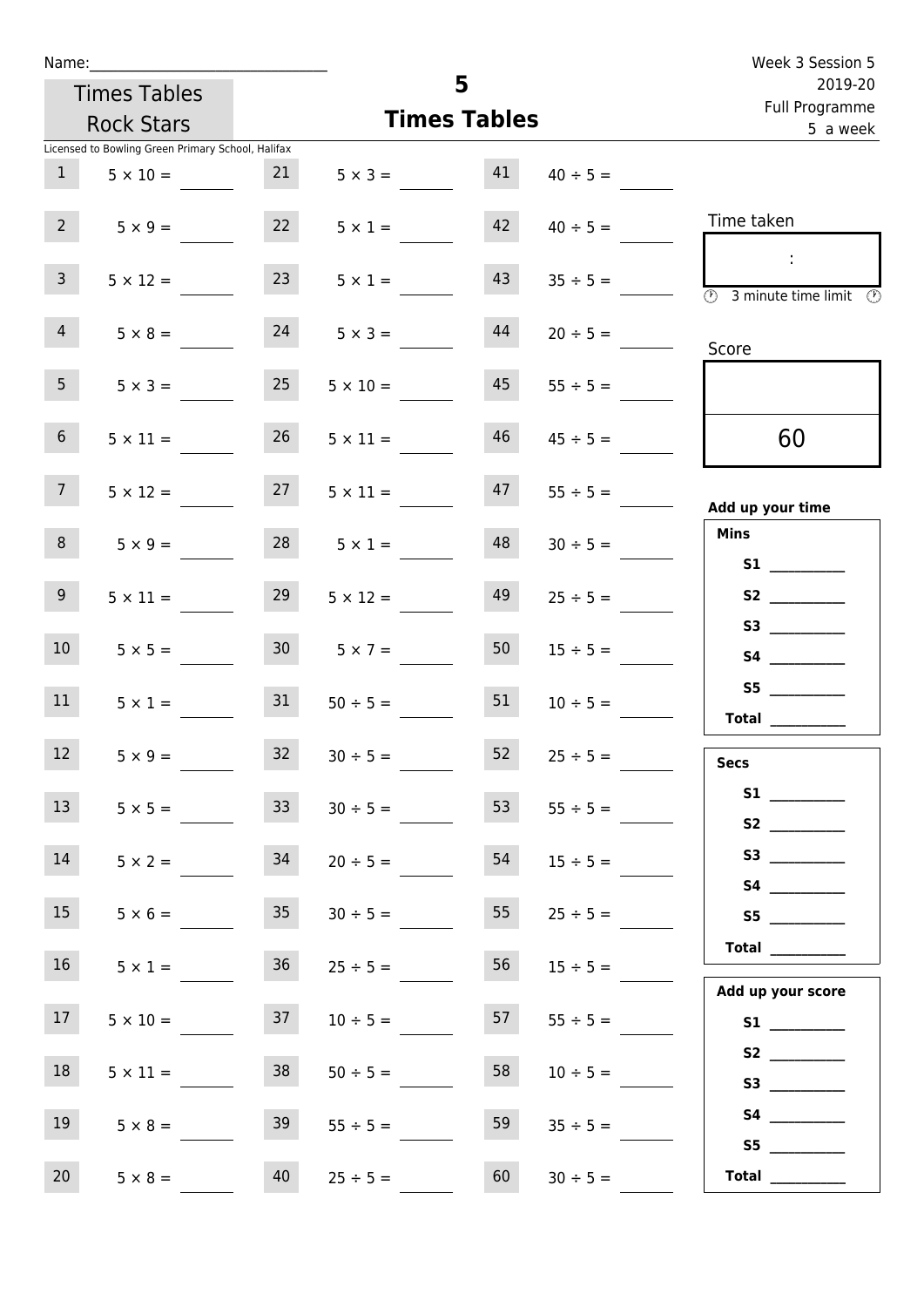| Name:           |                                                   |                 |                 |                     |                 | Week 4 Session 1                                           |  |  |  |
|-----------------|---------------------------------------------------|-----------------|-----------------|---------------------|-----------------|------------------------------------------------------------|--|--|--|
|                 | <b>Times Tables</b>                               |                 |                 | 3,4,5               |                 | 2019-20<br>Full Programme                                  |  |  |  |
|                 | <b>Rock Stars</b>                                 |                 |                 | <b>Times Tables</b> |                 | 5 a week                                                   |  |  |  |
|                 | Licensed to Bowling Green Primary School, Halifax |                 |                 |                     |                 |                                                            |  |  |  |
| $\mathbf{1}$    | $3 \times 1 =$                                    | 21              | $4 \times 6 =$  | 41                  | $10 \times 3 =$ |                                                            |  |  |  |
|                 |                                                   |                 |                 |                     |                 | Time taken                                                 |  |  |  |
| 2 <sup>7</sup>  | $3 \times 11 =$                                   | 22              | $4 \times 3 =$  | 42                  | $3 \times 3 =$  |                                                            |  |  |  |
| 3 <sup>7</sup>  | $5 \times 12 =$                                   | 23              | $4 \times 9 =$  | 43                  | $11 \times 3 =$ |                                                            |  |  |  |
|                 |                                                   |                 |                 |                     |                 | $\overline{\mathcal{O}}$<br>3 minute time limit<br>$\odot$ |  |  |  |
| $\overline{4}$  | $3 \times 12 =$                                   | 24              | $5 \times 11 =$ | 44                  | $3 \times 3 =$  |                                                            |  |  |  |
|                 |                                                   |                 |                 |                     |                 | Score                                                      |  |  |  |
| 5 <sub>1</sub>  | $3 \times 10 =$                                   | 25              | $5 \times 9 =$  | 45                  | $4 \times 5 =$  |                                                            |  |  |  |
|                 |                                                   |                 |                 |                     |                 |                                                            |  |  |  |
| 6 <sup>1</sup>  | $5 \times 12 =$                                   | 26              | $4 \times 4 =$  | 46                  | $12 \times 3 =$ | 60                                                         |  |  |  |
| 7 <sup>7</sup>  | $5 \times 4 =$                                    | 27              | $5 \times 5 =$  | 47                  | $3 \times 3 =$  |                                                            |  |  |  |
|                 |                                                   |                 |                 |                     |                 | What's your rock status?                                   |  |  |  |
| 8               | $4 \times 12 =$                                   | 28              | $4 \times 12 =$ | 48                  | $7 \times 3 =$  |                                                            |  |  |  |
|                 |                                                   |                 |                 |                     |                 | <b>NANNABE</b>                                             |  |  |  |
| 9 <sup>1</sup>  | $3 \times 1 =$                                    | 29              | $3 \times 12 =$ | 49                  | $2 \times 3 =$  | < 18 correct in 3 mins                                     |  |  |  |
|                 |                                                   |                 |                 |                     |                 | <b>GARAGE ROCKER</b>                                       |  |  |  |
| 10 <sup>°</sup> | $5 \times 6 =$                                    | 30 <sub>o</sub> | $5 \times 10 =$ | 50                  | $1 \times 3 =$  | 18-19 correct in 3 mins<br><b>BUSKER</b>                   |  |  |  |
| 11              | $4 \times 12 =$                                   | 31              | $10 \times 4 =$ | 51                  | $1 \times 5 =$  | 20-21 correct in 3 mins                                    |  |  |  |
|                 |                                                   |                 |                 |                     |                 | <b>4144EP</b>                                              |  |  |  |
| 12              | $3 \times 11 =$                                   | 32              | $1 \times 5 =$  | 52                  | $4 \times 5 =$  | 22-24 correct in 3 mins                                    |  |  |  |
|                 |                                                   |                 |                 |                     |                 | <b>UNSIGNED AST</b>                                        |  |  |  |
| 13              | $4 \times 6 =$                                    | 33              | $8 \times 3 =$  | 53                  | $2 \times 4 =$  | 25-29 correct in 3 mins                                    |  |  |  |
|                 |                                                   |                 |                 |                     |                 | <b>BREAKTHROUGH ARTI<del>S</del>T</b>                      |  |  |  |
| 14              | $4 \times 3 = 34$                                 |                 | $12 \times 4 =$ | 54                  | $5 \times 5 =$  | 30-35 correct in 3 mins                                    |  |  |  |
| $15\,$          |                                                   | 35 <sub>1</sub> |                 | 55                  |                 | <b>SUPPORT AGT</b><br>36-44 correct in 3 mins              |  |  |  |
|                 | $3 \times 12 =$                                   |                 | $4 \times 3 =$  |                     | $11 \times 3 =$ | HEADLINER                                                  |  |  |  |
| 16              | $3 \times 1 =$                                    | 36              | $1 \times 5 =$  | 56                  | $5 \times 3 =$  | 45-59 correct in 3 mins                                    |  |  |  |
|                 |                                                   |                 |                 |                     |                 | <b>ROCK STAR</b>                                           |  |  |  |
| 17 <sup>7</sup> | $5 \times 12 =$                                   | 37              | $12 \times 3 =$ | 57                  | $3 \times 5 =$  | All correct in $\leq$ 3mins                                |  |  |  |
|                 |                                                   |                 |                 |                     |                 | ROCK LEGEND                                                |  |  |  |
| 18              | $5 \times 12 =$                                   | 38              | $7 \times 5 =$  | 58                  | $3 \times 3 =$  | All correct in $\leq 2$ min                                |  |  |  |
|                 |                                                   |                 |                 |                     |                 | <b>ROGH HERO</b><br>All correct in $\leq 1$ min            |  |  |  |
| 19              | $5 \times 9 =$                                    | 39              | $3 \times 3 =$  | 59                  | $6 \times 5 =$  |                                                            |  |  |  |
| 20              | $4 \times 11 =$                                   | 40              | $5 \times 5 =$  | 60                  | $11 \times 4 =$ | <b>TUARS TABLES</b>                                        |  |  |  |
|                 |                                                   |                 |                 |                     |                 | ROCK STARS                                                 |  |  |  |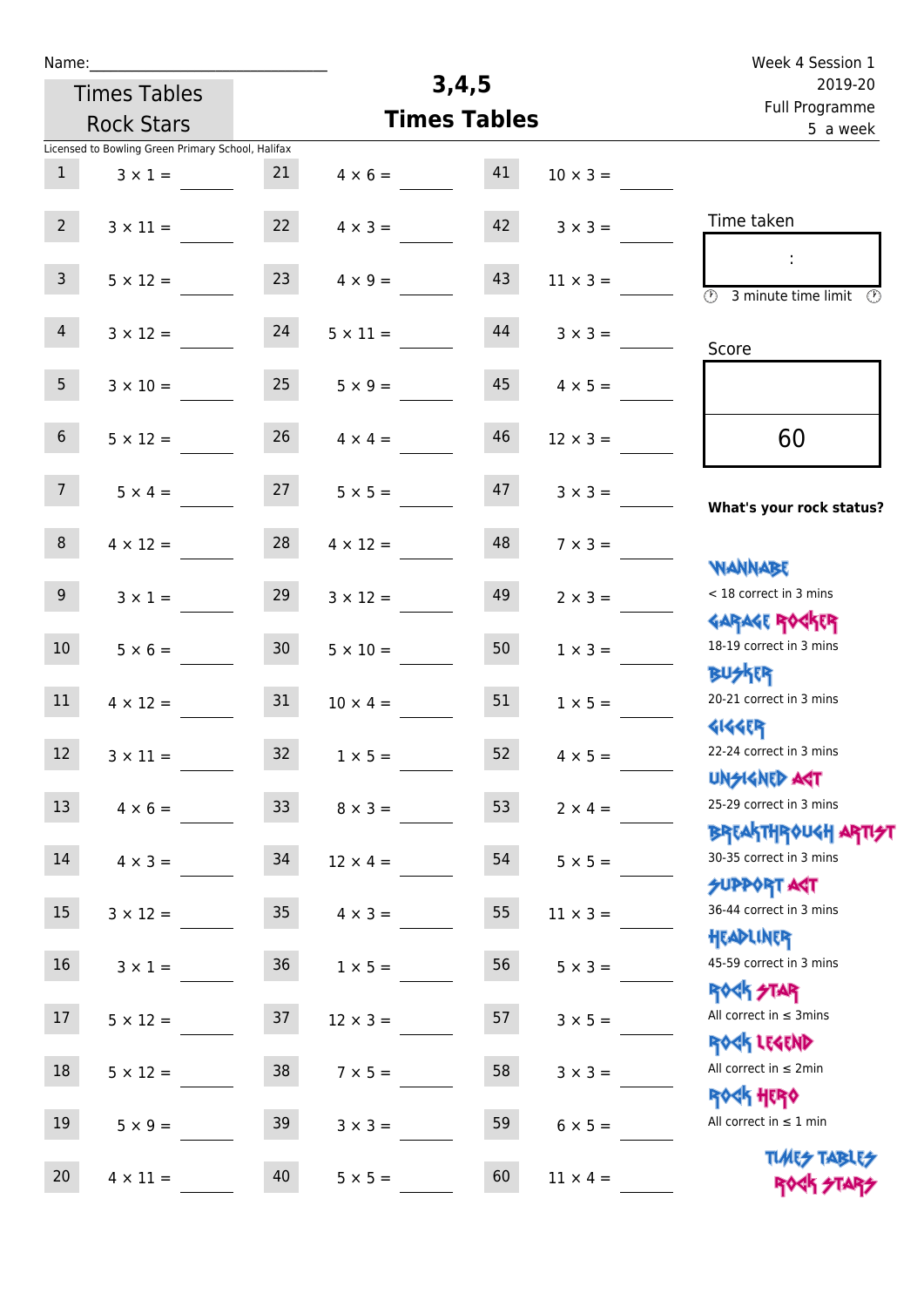| Name:           |                                                   |        |                          |    |             |       |                       |    |                        | Week 4 Session 2                                     |  |  |  |
|-----------------|---------------------------------------------------|--------|--------------------------|----|-------------|-------|-----------------------|----|------------------------|------------------------------------------------------|--|--|--|
|                 | <b>Times Tables</b>                               |        |                          |    |             | 3,4,5 |                       |    |                        | 2019-20<br>Full Programme<br>5 a week                |  |  |  |
|                 | <b>Rock Stars</b>                                 |        |                          |    |             |       | <b>Times Tables</b>   |    |                        |                                                      |  |  |  |
|                 | Licensed to Bowling Green Primary School, Halifax |        |                          |    |             |       |                       |    |                        |                                                      |  |  |  |
| $\mathbf 1$     |                                                   | 13     |                          | 25 |             | 37    |                       | 49 |                        |                                                      |  |  |  |
|                 | $\, 8$<br>4                                       |        | 40<br>4                  |    | 5<br>$30\,$ |       | $\boldsymbol{9}$<br>3 |    | 5<br>$10\,$            | Time taken                                           |  |  |  |
|                 |                                                   |        |                          |    |             |       |                       |    |                        |                                                      |  |  |  |
| $\overline{2}$  |                                                   | 14     |                          | 26 |             | 38    |                       | 50 |                        |                                                      |  |  |  |
|                 | 44<br>4                                           |        | 15<br>3                  |    | 35<br>5     |       | 25<br>$\overline{5}$  |    | 5<br>5                 | $\overline{\odot}$<br>$\odot$<br>3 minute time limit |  |  |  |
|                 |                                                   |        |                          |    |             |       |                       |    |                        |                                                      |  |  |  |
| $\mathsf{3}$    |                                                   | $15\,$ |                          | 27 |             | 39    |                       | 51 |                        | Score                                                |  |  |  |
|                 | $\mathsf{3}$<br>18                                |        | $30\,$<br>5 <sub>5</sub> |    | 24<br>4     |       | $20\,$<br>5           |    | 5<br>55                |                                                      |  |  |  |
|                 |                                                   |        |                          |    |             |       |                       |    |                        |                                                      |  |  |  |
| $\overline{4}$  |                                                   | 16     |                          | 28 |             | 40    |                       | 52 |                        | 60                                                   |  |  |  |
|                 | $\mathsf{3}$<br>18                                |        | 33<br>3                  |    | 5<br>50     |       | 24<br>4               |    | $27\,$<br>$\mathsf{3}$ |                                                      |  |  |  |
|                 |                                                   |        |                          |    |             |       |                       |    |                        | What's your rock status?                             |  |  |  |
| $5\phantom{.0}$ |                                                   | 17     |                          | 29 |             | 41    |                       | 53 |                        |                                                      |  |  |  |
|                 | $\mathsf{3}$<br>$30$                              |        | 24<br>4                  |    | 12<br>4     |       | 40<br>5               |    | $12\,$<br>4            | WANNABE                                              |  |  |  |
|                 |                                                   |        |                          |    |             |       |                       |    |                        | < 18 correct in 3 mins                               |  |  |  |
| $\sqrt{6}$      |                                                   | 18     |                          | 30 |             | 42    |                       | 54 |                        | <b>GARAGE RO</b><br><b>FR</b>                        |  |  |  |
|                 | $\mathsf 3$<br>$30\,$                             |        | $\mathsf{3}$<br>3        |    | 5<br>25     |       | 36<br>4               |    | 16<br>4                | 18-19 correct in 3 mins                              |  |  |  |
|                 |                                                   |        |                          |    |             |       |                       |    |                        | <b>BUSKER</b>                                        |  |  |  |
| $\overline{7}$  |                                                   | 19     |                          | 31 |             | 43    |                       | 55 |                        | 20-21 correct in 3 mins                              |  |  |  |
|                 | 48<br>4                                           |        | 16<br>4                  |    | $12\,$<br>3 |       | 24<br>4               |    | 45<br>5                | <b>4144ER</b>                                        |  |  |  |
|                 |                                                   |        |                          |    |             |       |                       |    |                        | 22-24 correct in 3 mins<br><b>UNSIGNED AGT</b>       |  |  |  |
| $\,8\,$         |                                                   | 20     |                          | 32 |             | 44    |                       | 56 |                        | 25-29 correct in 3 mins                              |  |  |  |
|                 | $\overline{5}$<br>$20\,$                          |        | 5 <sub>1</sub><br>15     |    | 32<br>4     |       | $16\,$<br>4           |    | 20<br>4                | <b>BREAKTHROUGH</b>                                  |  |  |  |
|                 |                                                   |        |                          |    |             |       |                       |    |                        | 30-35 correct in 3 mins                              |  |  |  |
| $9\,$           |                                                   | 21     |                          | 33 |             | 45    |                       | 57 |                        | <b>SUPPORT AGT</b>                                   |  |  |  |
|                 | 33<br>3                                           |        | 15<br>5                  |    | 32<br>4     |       | 24<br>4               |    | 6<br>3                 | 36-44 correct in 3 mins                              |  |  |  |
|                 |                                                   |        |                          |    |             |       |                       |    |                        | HEADLINER                                            |  |  |  |
| 10              |                                                   | 22     |                          | 34 |             | 46    |                       | 58 |                        | 45-59 correct in 3 mins                              |  |  |  |
|                 | 40<br>4                                           |        | 10<br>5 <sub>5</sub>     |    | 44<br>4     |       | $16\,$<br>4           |    | 28<br>4                | ROCK STAR                                            |  |  |  |
|                 |                                                   |        |                          |    |             |       |                       |    |                        | All correct in $\leq$ 3mins<br>ROCK LEGEND           |  |  |  |
| $11\,$          |                                                   | 23     |                          | 35 |             | 47    |                       | 59 |                        | All correct in $\leq 2$ min                          |  |  |  |
|                 | 3<br>6                                            |        | 33<br>3                  |    | $12\,$<br>4 |       | 50<br>5               |    | 5<br>60                | <b><htp: <="" b=""></htp:></b>                       |  |  |  |
|                 |                                                   |        |                          |    |             |       |                       |    |                        | All correct in $\leq 1$ min                          |  |  |  |
| 12              |                                                   | 24     |                          | 36 |             | 48    |                       | 60 |                        |                                                      |  |  |  |
|                 | 5<br>$30\,$                                       |        | $18\,$<br>3              |    | 3<br>$30\,$ |       | $12\,$<br>3           |    | 20<br>4                |                                                      |  |  |  |
|                 |                                                   |        |                          |    |             |       |                       |    |                        |                                                      |  |  |  |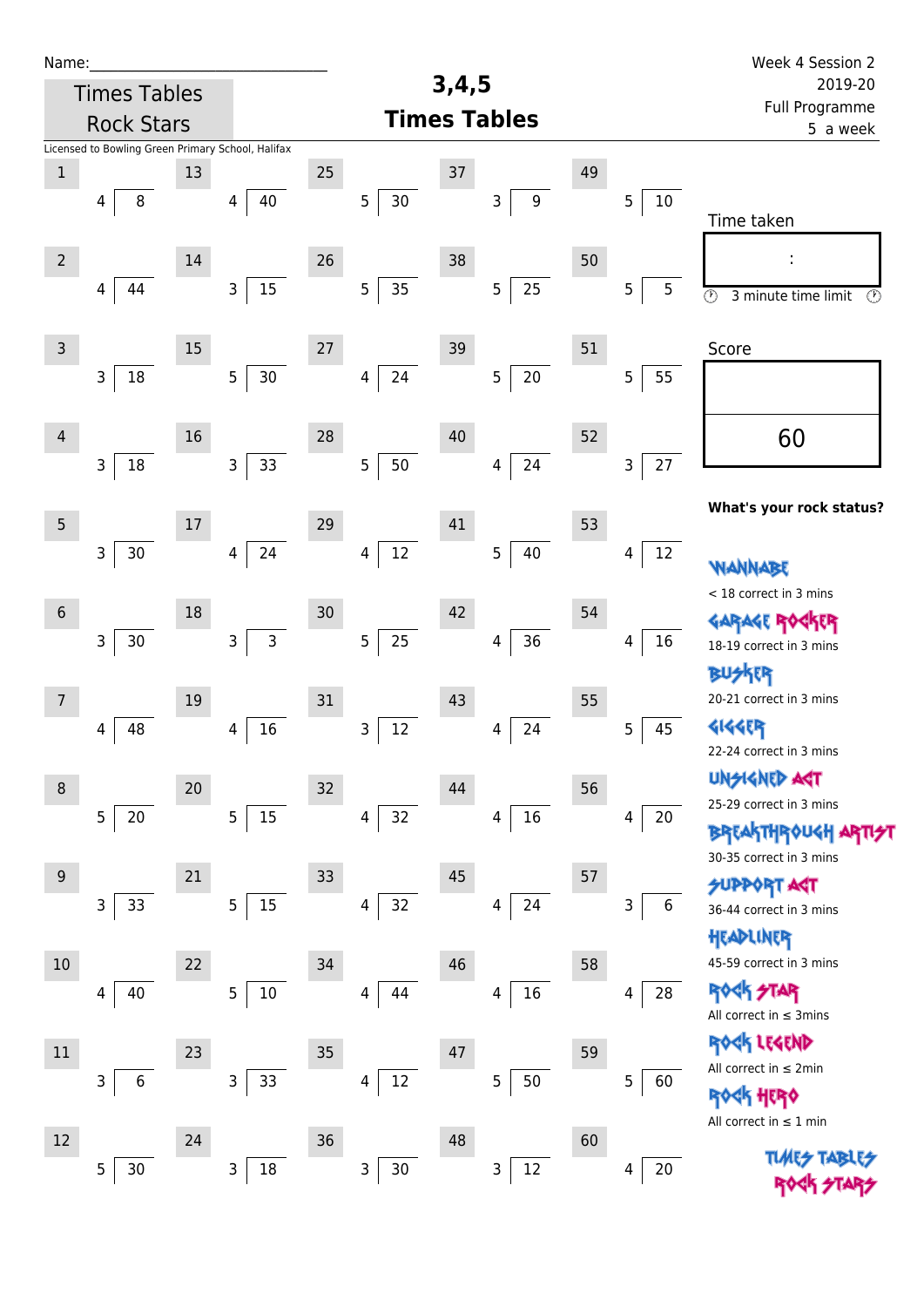| Name:                                                                                |                     |                                        |                        |                                    |    |                  | Week 4 Session 3                                                                       |  |  |
|--------------------------------------------------------------------------------------|---------------------|----------------------------------------|------------------------|------------------------------------|----|------------------|----------------------------------------------------------------------------------------|--|--|
|                                                                                      | <b>Times Tables</b> |                                        |                        | 3,4,5                              |    |                  | 2019-20                                                                                |  |  |
|                                                                                      | <b>Rock Stars</b>   |                                        |                        | <b>Times Tables</b>                |    |                  | Full Programme<br>5 a week                                                             |  |  |
| Licensed to Bowling Green Primary School, Halifax<br>5<br>$\mathbf{1}$<br>$\times$ 3 | 13                  | 4<br>$\times$ 5                        | 5<br>25<br>$\times$ 7  | 5<br>37<br>$\times$ 4              | 49 | 5<br>$\times 8$  |                                                                                        |  |  |
| 5<br>$\overline{2}$<br>$\times$ 4                                                    | 14                  | 3<br>$\times 1$                        | 5<br>26<br>$\times$ 3  | 5<br>38<br>$\times$ 10             | 50 | 4<br>$\times 8$  | Time taken<br>t,<br>$\circled{r}$<br>3 minute time limit<br>$\mathcal{O}$              |  |  |
| 4<br>$\overline{3}$<br>$\times$ 1                                                    | 15                  | 4<br>$\times$ 12                       | 5<br>27<br>$\times$ 3  | $\overline{4}$<br>39<br>$\times$ 9 | 51 | 5<br>$\times$ 5  | Score                                                                                  |  |  |
| 5<br>$\overline{4}$<br>$\times$ 3                                                    | 16                  | 4<br>$\times$ 3                        | 3<br>28<br>$\times$ 10 | 4<br>40<br>$\times 8$              | 52 | 3<br>$\times 2$  | 60                                                                                     |  |  |
| 5<br>5<br>$\times$ 3                                                                 | $17$                | 3<br>$\times 8$                        | 3<br>29<br>$\times$ 10 | 3<br>41<br>$\times$ 5              | 53 | 5<br>$\times$ 3  | What's your rock status?<br><b>WANNABE</b>                                             |  |  |
| 5<br>$6\phantom{1}$<br>$\times$ 1                                                    | 18                  | 4<br>$\times$ 1                        | 5<br>30<br>$\times$ 10 | 4<br>42<br>$\times$ 11             | 54 | 5<br>$\times$ 4  | < 18 correct in 3 mins<br><b>GARAGE ROGKER</b><br>18-19 correct in 3 mins              |  |  |
| 4<br>$\overline{7}$<br>$\times$ 6                                                    | 19                  | 3<br>$\times$ 1                        | 3<br>31<br>$\times$ 11 | 3<br>43<br>$\times$ 1              | 55 | 3<br>$\times$ 3  | <b>BUSKER</b><br>20-21 correct in 3 mins<br><b>4144EP</b><br>22-24 correct in 3 mins   |  |  |
| $\overline{\mathbf{4}}$<br>$\,8\,$<br>$\times$ 4                                     | 20                  | $\overline{\mathcal{A}}$<br>$\times$ 4 | 5<br>32<br>$\times$ 7  | 3<br>44<br>$\times$ 12             | 56 | 5<br>$\times$ 8  | <b>UNSIGNED AGT</b><br>25-29 correct in 3 mins<br>ΒΡΓΑΚΤΗΡΟUGH ΑΡΤΙ <del>2</del> Τ     |  |  |
| 5<br>$9$<br>$\times$ 12                                                              | 21                  | 3<br>$\times$ 10                       | 4<br>33<br>$\times$ 6  | 3<br>45<br>$\times$ 10             | 57 | 4<br>$\times$ 7  | 30-35 correct in 3 mins<br><b>SUPPORT ART</b><br>36-44 correct in 3 mins<br>HEADLINER  |  |  |
| 3<br>$10\,$<br>$\times$ 3                                                            | 22                  | $\mathsf 3$<br>$\times$ 6              | 5<br>34<br>$\times$ 9  | 3<br>46<br>$\times$ 10             | 58 | 5<br>$\times$ 12 | 45-59 correct in 3 mins<br><b>ROCK STAR</b><br>All correct in $\leq$ 3mins             |  |  |
| 4<br>11<br>$\times$ 11                                                               | 23                  | $\overline{4}$<br>$\times$ 3           | 3<br>35<br>$\times$ 3  | 4<br>$47\,$<br>$\times$ 2          | 59 | 3<br>$\times$ 4  | ROCK LEGEND<br>All correct in $\leq 2$ min<br>ROCK HERO<br>All correct in $\leq 1$ min |  |  |
| 5<br>12<br>$\times$ 12                                                               | 24                  | 4<br>$\times$ 3                        | 4<br>36<br>$\times$ 3  | 4<br>48<br>$\times$ 9              | 60 | 5<br>$\times$ 3  | <b>TUARS TABLES</b><br>ROCK STARS                                                      |  |  |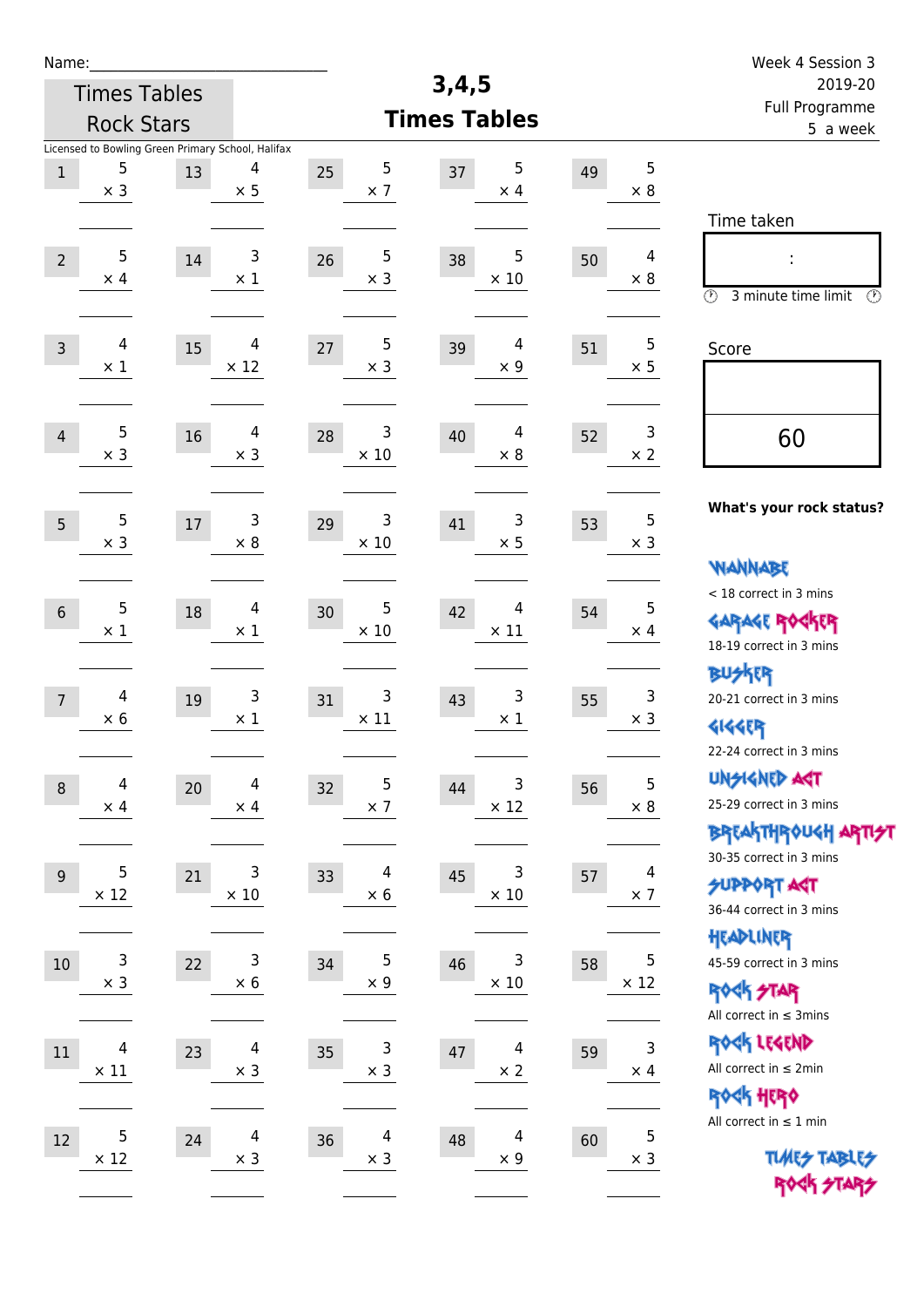| Name: |  |  |  |
|-------|--|--|--|
|       |  |  |  |

## **3,4,5**

|                 | <b>Times Tables</b>                               |                 | 3,4,5         |                     | 2019-20       |                                                                  |
|-----------------|---------------------------------------------------|-----------------|---------------|---------------------|---------------|------------------------------------------------------------------|
|                 | <b>Rock Stars</b>                                 |                 |               | <b>Times Tables</b> |               | Full Programme<br>5 a week                                       |
|                 | Licensed to Bowling Green Primary School, Halifax |                 |               |                     |               |                                                                  |
| $\mathbf{1}$    | $8 \div 4 =$                                      | 21              | $32 \div 4 =$ | 41                  | $35 \div 5 =$ |                                                                  |
| $2^{\circ}$     | $36 \div 4 =$                                     | 22              | $10 \div 5 =$ | 42                  | $15 \div 3 =$ | Time taken                                                       |
| 3 <sup>7</sup>  | $4 \div 4 =$                                      | 23              | $16 \div 4 =$ | 43                  | $24 \div 3 =$ | (1)<br>3 minute time limit<br>$\mathcal{O}$                      |
| $\overline{4}$  | $6 ÷ 3 =$                                         | 24              | $9 ÷ 3 =$     | 44                  | $10 \div 5 =$ | Score                                                            |
| 5 <sub>1</sub>  | $40 \div 5 =$                                     | 25              | $36 \div 3 =$ | 45                  | $50 \div 5 =$ |                                                                  |
| $6\,$           | $12 \div 4 =$                                     | 26              | $9 ÷ 3 =$     | 46                  | $60 \div 5 =$ | 60                                                               |
| $7\overline{ }$ | $6 ÷ 3 =$                                         | 27              | $9 ÷ 3 =$     | 47                  | $3 ÷ 3 =$     | What's your rock status?                                         |
| 8               | $36 \div 4 =$                                     | 28              | $33 \div 3 =$ | 48                  | $4 \div 4 =$  | <b>NANNABE</b>                                                   |
| 9 <sup>°</sup>  | $3 ÷ 3 =$                                         | 29              | $20 \div 5 =$ | 49                  | $50 \div 5 =$ | < 18 correct in 3 mins<br><b>GARAGE ROGKER</b>                   |
| $10\,$          | $55 \div 5 =$                                     | 30 <sub>o</sub> | $24 \div 4 =$ | 50                  | $12 \div 4 =$ | 18-19 correct in 3 mins<br><b>BUSKRR</b>                         |
| 11              | $45 \div 5 =$                                     | 31              | $35 \div 5 =$ | 51                  | $4 \div 4 =$  | 20-21 correct in 3 mins<br><b>4144EP</b>                         |
| 12              | $12 \div 4 =$                                     | 32              | $48 \div 4 =$ | 52                  | $25 \div 5 =$ | 22-24 correct in 3 mins<br><b>UNSIGNED AST</b>                   |
| 13              | $5 \div 5 =$                                      | 33              | $20 \div 5 =$ | 53                  | $18 \div 3 =$ | 25-29 correct in 3 mins<br><b>BREAKTHROUGH ARTI<del>S</del>T</b> |
| $14\,$          | $30 \div 3 =$                                     | 34              | $60 \div 5 =$ | 54                  | $55 \div 5 =$ | 30-35 correct in 3 mins<br><b>SUPPORT AGT</b>                    |
| 15              | $55 \div 5 =$                                     | 35 <sub>2</sub> | $40 \div 5 =$ | 55                  | $4 \div 4 =$  | 36-44 correct in 3 mins<br>HEADLINER                             |
| 16              | $28 \div 4 =$                                     | 36              | $45 \div 5 =$ | 56                  | $4 \div 4 =$  | 45-59 correct in 3 mins<br><b>ROCK STAR</b>                      |
| 17              | $60 \div 5 =$                                     | 37              | $50 \div 5 =$ | 57                  | $5 ÷ 5 =$     | All correct in $\leq$ 3mins<br>ROCK LEGEND                       |
| 18              | $8 \div 4 =$                                      | 38              | $36 \div 3 =$ | 58                  | $21 \div 3 =$ | All correct in $\leq 2$ min<br><b>ROGH HERO</b>                  |
| 19              | $12 \div 4 =$                                     | 39              | $8 \div 4 =$  | 59                  | $10 \div 5 =$ | All correct in $\leq 1$ min<br><b>TUARS TABLES</b>               |
| 20              | $48 \div 4 =$                                     | 40              | $12 \div 3 =$ | 60                  | $33 \div 3 =$ | ROCK STARS                                                       |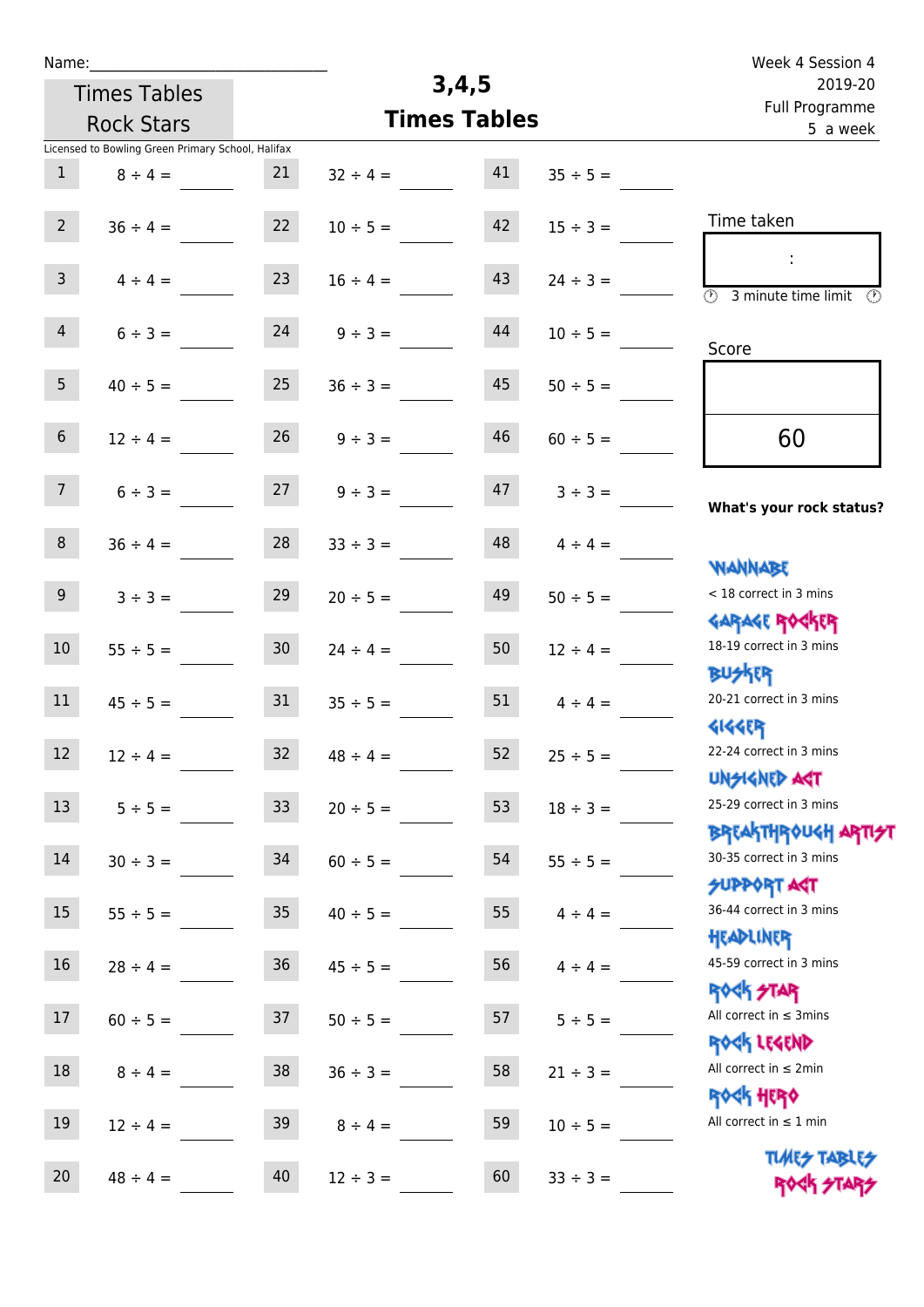| Week 4 Session 5                                                                     |                    |       |                     |                 |                                                   | Name:           |
|--------------------------------------------------------------------------------------|--------------------|-------|---------------------|-----------------|---------------------------------------------------|-----------------|
| 2019-20<br>Full Programme                                                            |                    | 3,4,5 |                     |                 | <b>Times Tables</b>                               |                 |
| 5 a week                                                                             |                    |       | <b>Times Tables</b> |                 | <b>Rock Stars</b>                                 |                 |
|                                                                                      |                    |       |                     |                 | Licensed to Bowling Green Primary School, Halifax |                 |
|                                                                                      | $36 \div 3 =$      | 41    | $4 \times 9 =$      | 21              | $3 \times 11 =$                                   | $\mathbf{1}$    |
| Time taken                                                                           | $20 \div 5 =$      | 42    | $4 \times 4 =$      | 22              | $3 \times 7 =$                                    | 2 <sup>7</sup>  |
| $\ddot{\phantom{a}}$<br>$\overline{\circledcirc}$ 3 minute time limit $\circledcirc$ | $36 \div 3 =$      | 43    | $4 \times 6 =$      | 23              | $4 \times 10 =$                                   | 3 <sup>7</sup>  |
| Score                                                                                | $33 \div 3 =$      | 44    | $5 \times 6 =$      | 24              | $4 \times 9 =$                                    | 4 <sup>1</sup>  |
|                                                                                      | $36 \div 3 =$      | 45    | $3 \times 2 =$      | 25              | $4 \times 5 =$                                    | 5 <sub>1</sub>  |
| 60                                                                                   | $15 \div 5 =$      | 46    | $4 \times 12 =$     | 26              | $4 \times 9 =$                                    | 6 <sup>1</sup>  |
| Add up your time                                                                     | $36 \div 4 =$      | 47    | $5 \times 9 =$      | 27              | $3 \times 11 =$                                   | 7 <sup>7</sup>  |
| <b>Mins</b>                                                                          | $60 \div 5 =$      | 48    | $5 \times 9 =$      | 28              | $3 \times 8 =$                                    | 8               |
| S2                                                                                   | $5 \div 5 =$       | 49    | $5 \times 9 =$      | 29              | $4 \times 5 =$                                    | 9               |
|                                                                                      | $9 \div 3 =$       | 50    | $5 \times 2 =$      | 30 <sub>2</sub> | $4 \times 10 =$                                   | 10 <sub>1</sub> |
| S5<br>Total $\qquad$                                                                 | $32 \div 4 =$      | 51    | $60 \div 5 =$       | 31              | $3 \times 11 =$                                   | 11              |
| <b>Secs</b>                                                                          | $44 \div 4 =$      | 52    | $60 \div 5 =$       | 32              | $3 \times 7 =$                                    | 12              |
| S1<br>S2                                                                             | $3 \div 3 =$       | 53    | $21 \div 3 =$       | 33 <sup>2</sup> | $3 \times 9 =$                                    | 13              |
|                                                                                      | $54 \t 9 \div 3 =$ |       | $25 \div 5 =$       | 34              | $5 \times 2 =$                                    | 14              |
| 55                                                                                   | $12 \div 3 =$      | 55    | $30 \div 5 =$       | 35              | $3 \times 9 =$                                    | 15              |
| Total<br>Add up your score                                                           | $27 \div 3 =$      | 56    | $40 \div 5 =$       | 36              | $4 \times 12 =$                                   | 16 <sup>1</sup> |
|                                                                                      | $9 \div 3 =$       |       | $37 \t 4 \div 4 =$  |                 | $5 \times 4 =$                                    | 17              |
|                                                                                      | $35 \div 5 =$      | 58    | $28 \div 4 =$       | 38              | $3 \times 8 =$                                    | 18              |
| S5                                                                                   | $8 \div 4 =$       | 59    | $36 \div 3 =$       | 39              | $5 \times 3 =$                                    | 19              |
| $\begin{tabular}{c} Total \end{tabular}$                                             | $40 \div 5 =$      | 60    | $35 \div 5 =$       | 40              | $4 \times 11 =$                                   | 20              |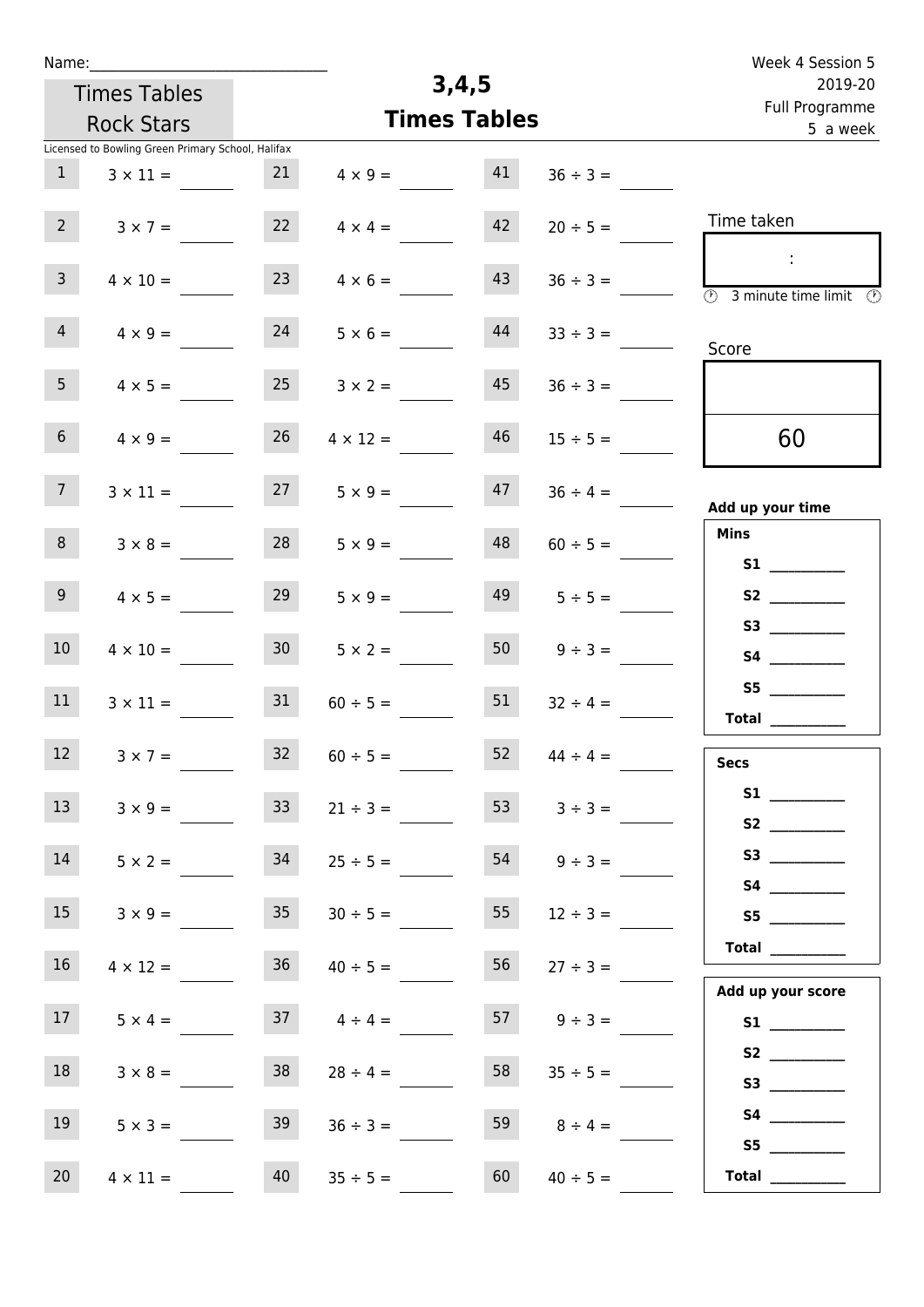| Name:           |                                                   |                 |                                   |                     |                 | Week 5 Session 1                                                 |  |  |
|-----------------|---------------------------------------------------|-----------------|-----------------------------------|---------------------|-----------------|------------------------------------------------------------------|--|--|
|                 | <b>Times Tables</b>                               |                 |                                   | 6                   |                 | 2019-20<br>Full Programme                                        |  |  |
|                 | <b>Rock Stars</b>                                 |                 |                                   | <b>Times Tables</b> |                 | 5 a week                                                         |  |  |
|                 | Licensed to Bowling Green Primary School, Halifax |                 |                                   |                     |                 |                                                                  |  |  |
| 1               | $6 \times 2 =$                                    | 21              | $6 \times 6 = 41$                 |                     | $11 \times 6 =$ |                                                                  |  |  |
| $2^{\circ}$     | $6 \times 6 = 22$                                 |                 | $6 \times 12 =$                   | 42                  | $7 \times 6 =$  | Time taken                                                       |  |  |
| 3 <sup>7</sup>  | $6 \times 3 =$                                    | 23              | $6 \times 8 =$                    | 43                  | $8 \times 6 =$  | $\overline{\bigcirc}$ 3 minute time limit                        |  |  |
| $\overline{4}$  | $6 \times 12 = 24$                                |                 | $6 \times 8 =$                    | 44                  | $3 \times 6 =$  | Score                                                            |  |  |
| 5 <sub>1</sub>  | $6 \times 4 =$                                    | 25              | $6 \times 8 =$                    | 45                  | $2 \times 6 =$  |                                                                  |  |  |
| 6 <sup>1</sup>  | $6 \times 11 =$                                   | 26              | $6 \times 8 =$                    | 46                  | $7 \times 6 =$  | 60                                                               |  |  |
| 7 <sup>7</sup>  |                                                   |                 | $6 \times 11 = 27$ $6 \times 6 =$ | 47                  | $8 \times 6 =$  | What's your rock status?                                         |  |  |
| 8               | $6 \times 6 =$                                    | 28              | $6 \times 6 =$                    | 48                  | $11 \times 6 =$ | <b>NANNABE</b>                                                   |  |  |
| 9 <sub>o</sub>  | $6 \times 8 =$                                    | 29              | $6 \times 6 =$                    | 49                  | $5 \times 6 =$  | < 18 correct in 3 mins<br><b>GARAGE ROCKER</b>                   |  |  |
| 10 <sup>°</sup> | $6 \times 1 =$                                    | 30 <sub>o</sub> | $6 \times 9 =$                    | 50                  | $4 \times 6 =$  | 18-19 correct in 3 mins<br><b>BUSKER</b>                         |  |  |
| 11              | $6 \times 1 =$                                    | 31              | $4 \times 6 =$                    | 51                  | $9 \times 6 =$  | 20-21 correct in 3 mins<br><b>4144ER</b>                         |  |  |
| 12              | $6 \times 3 =$                                    | 32              | $11 \times 6 =$                   | 52                  | $10 \times 6 =$ | 22-24 correct in 3 mins<br><b>UNSIGNED AST</b>                   |  |  |
| 13              | $6 \times 11 =$                                   | 33 <sup>°</sup> | $5 \times 6 =$                    | 53                  | $12 \times 6 =$ | 25-29 correct in 3 mins<br><b>BREAKTHROUGH ARTI<del>S</del>T</b> |  |  |
| 14              | $6 \times 5 =$                                    | 34              | $5 \times 6 =$                    | 54                  | $1 \times 6 =$  | 30-35 correct in 3 mins<br><b>SUPPORT AGT</b>                    |  |  |
| 15              | $6 \times 5 =$                                    | 35              | $12 \times 6 =$                   | 55                  | $12 \times 6 =$ | 36-44 correct in 3 mins<br>HEADLINER                             |  |  |
| 16 <sup>1</sup> | $6 \times 1 =$                                    | 36              | $5 \times 6 =$                    | 56                  | $3 \times 6 =$  | 45-59 correct in 3 mins<br><b>ROCK STAR</b>                      |  |  |
| 17              | $6 \times 12 =$                                   | 37              | $3 \times 6 =$                    | 57                  | $12 \times 6 =$ | All correct in $\leq$ 3mins<br>ROCK LEGEND                       |  |  |
| 18              | $6 \times 5 =$                                    | 38              | $11 \times 6 =$                   | 58                  | $11 \times 6 =$ | All correct in $\leq 2$ min<br><b>ROCK HERO</b>                  |  |  |
| 19              | $6 \times 1 =$                                    | 39              | $5 \times 6 =$                    | 59                  | $1 \times 6 =$  | All correct in $\leq 1$ min                                      |  |  |
| 20              | $6 \times 12 =$                                   | 40              | $11 \times 6 =$                   | 60                  | $3 \times 6 =$  | <b>TUARS TABLES</b><br>ROCK STARS                                |  |  |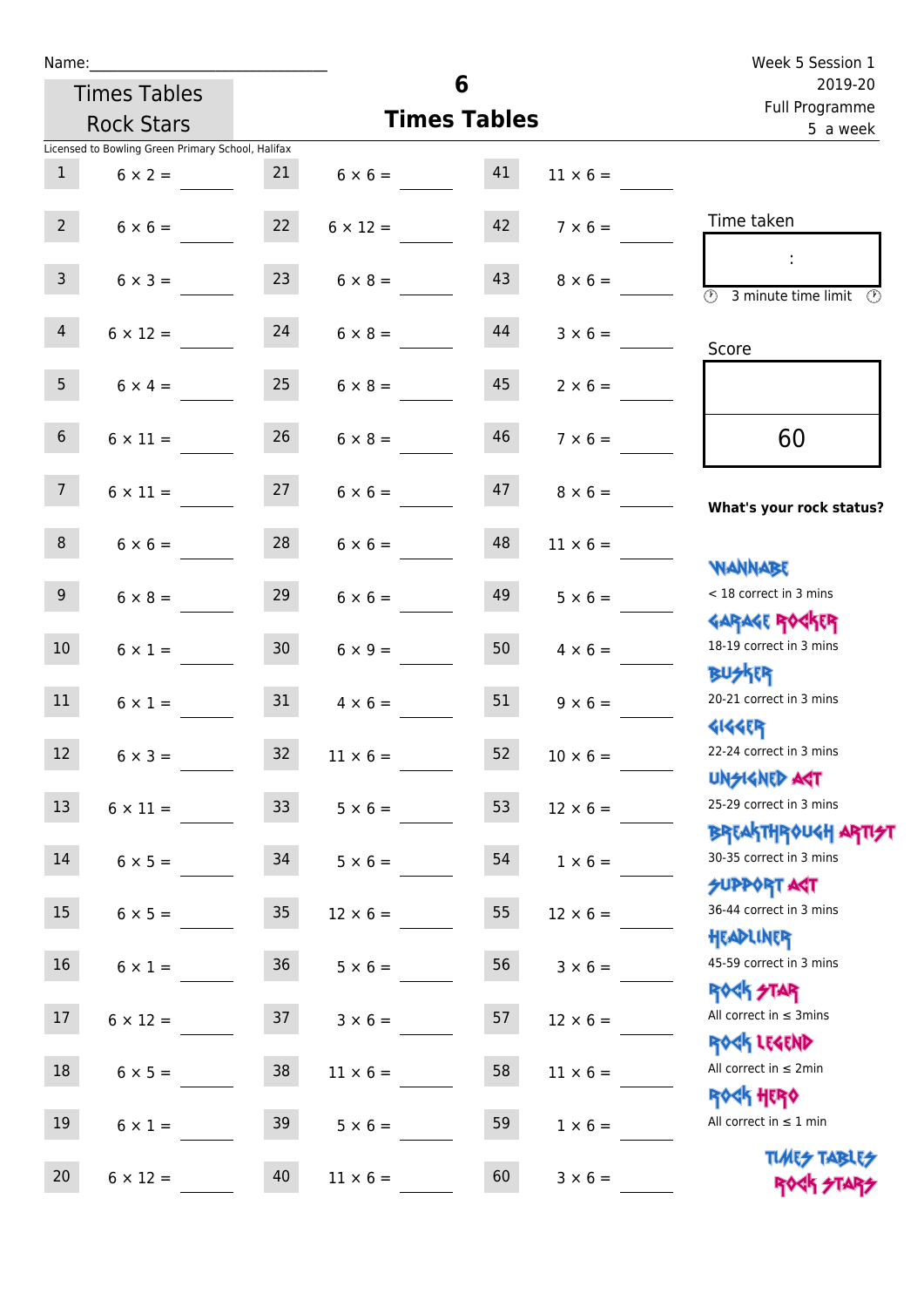| Name |  |  |  |
|------|--|--|--|
|      |  |  |  |

| Name:           |   |                     |                                                   |             |             |        |                  |        |                     |   |         |    |         |    | Week 5 Session 2                                |
|-----------------|---|---------------------|---------------------------------------------------|-------------|-------------|--------|------------------|--------|---------------------|---|---------|----|---------|----|-------------------------------------------------|
|                 |   | <b>Times Tables</b> |                                                   |             |             |        |                  |        | 6                   |   |         |    |         |    | 2019-20<br>Full Programme                       |
|                 |   | <b>Rock Stars</b>   |                                                   |             |             |        |                  |        | <b>Times Tables</b> |   |         |    |         |    | 5 a week                                        |
| $\mathbf 1$     |   |                     | Licensed to Bowling Green Primary School, Halifax |             |             | 25     |                  |        | 37                  |   |         | 49 |         |    |                                                 |
|                 | 6 | 72                  | 13                                                | $\,6\,$     | 42          |        | 6                | 36     |                     | 6 | 72      |    | 6       | 30 |                                                 |
|                 |   |                     |                                                   |             |             |        |                  |        |                     |   |         |    |         |    | Time taken                                      |
|                 |   |                     |                                                   |             |             |        |                  |        |                     |   |         |    |         |    |                                                 |
| $\overline{2}$  |   |                     | 14                                                |             |             | 26     |                  |        | 38                  |   |         | 50 |         |    |                                                 |
|                 | 6 | 18                  |                                                   | 6           | $\,6\,$     |        | 6                | $36\,$ |                     | 6 | $\,6\,$ |    | 6       | 48 | $\odot$<br>3 minute time limit<br>$\circled{r}$ |
|                 |   |                     |                                                   |             |             |        |                  |        |                     |   |         |    |         |    |                                                 |
| $\overline{3}$  |   |                     | 15                                                |             |             | $27\,$ |                  |        | 39                  |   |         | 51 |         |    | Score                                           |
|                 | 6 | 60                  |                                                   | $\,$ 6 $\,$ | 54          |        | $\,$ 6 $\,$      | 54     |                     | 6 | $30\,$  |    | 6       | 18 |                                                 |
|                 |   |                     |                                                   |             |             |        |                  |        |                     |   |         |    |         |    |                                                 |
| 4               |   |                     | 16                                                |             |             | 28     |                  |        | 40                  |   |         | 52 |         |    | 60                                              |
|                 | 6 | 54                  |                                                   | $\,6\,$     | $\,$ 6 $\,$ |        | $\,6\,$          | 48     |                     | 6 | 42      |    | $\bf 6$ | 66 |                                                 |
|                 |   |                     |                                                   |             |             |        |                  |        |                     |   |         |    |         |    | What's your rock status?                        |
| $5\phantom{.0}$ |   |                     | 17                                                |             |             | 29     |                  |        | 41                  |   |         | 53 |         |    |                                                 |
|                 | 6 | 54                  |                                                   | $\,$ 6 $\,$ | 24          |        | $\,$ 6 $\,$      | 54     |                     | 6 | 42      |    | $\,6$   | 30 | WANNABE                                         |
|                 |   |                     |                                                   |             |             |        |                  |        |                     |   |         |    |         |    | < 18 correct in 3 mins                          |
| $6\phantom{1}$  |   |                     | 18                                                |             |             | 30     |                  |        | 42                  |   |         | 54 |         |    | <b>GARAGE RO</b>                                |
|                 | 6 | 42                  |                                                   | $\,6\,$     | $30\,$      |        | 6                | $18\,$ |                     | 6 | 54      |    | 6       | 42 | 18-19 correct in 3 mins                         |
|                 |   |                     |                                                   |             |             |        |                  |        |                     |   |         |    |         |    | <b>BUSKER</b>                                   |
| 7               |   |                     | 19                                                |             |             | 31     |                  |        | 43                  |   |         | 55 |         |    | 20-21 correct in 3 mins                         |
|                 | 6 | 48                  |                                                   | $\,6$       | 66          |        | 6                | 48     |                     | 6 | 48      |    | 6       | 60 | <b>4144EP</b>                                   |
|                 |   |                     |                                                   |             |             |        |                  |        |                     |   |         |    |         |    | 22-24 correct in 3 mins                         |
| 8               |   |                     | 20                                                |             |             | 32     |                  |        | 44                  |   |         | 56 |         |    | <b>UNSIGNED ART</b>                             |
|                 | 6 | $18\,$              |                                                   | $\,6$       | $\,$ 6 $\,$ |        | $\boldsymbol{6}$ | 24     |                     | 6 | 54      |    | 6       | 42 | 25-29 correct in 3 mins                         |
|                 |   |                     |                                                   |             |             |        |                  |        |                     |   |         |    |         |    | <b>BREAKTHROUGH</b><br>30-35 correct in 3 mins  |
| 9               |   |                     | 21                                                |             |             | 33     |                  |        | 45                  |   |         | 57 |         |    | <b>SUPPORT AGT</b>                              |
|                 | 6 | 24                  |                                                   | $\,$ 6 $\,$ | $12\,$      |        | $\,6\,$          | $30$   |                     | 6 | 6       |    | 6       | 66 | 36-44 correct in 3 mins                         |
|                 |   |                     |                                                   |             |             |        |                  |        |                     |   |         |    |         |    | HEADLINER                                       |
| $10\,$          |   |                     | 22                                                |             |             | 34     |                  |        | 46                  |   |         | 58 |         |    | 45-59 correct in 3 mins                         |
|                 | 6 | 6                   |                                                   | 6           | 18          |        | 6                | $30\,$ |                     | 6 | 42      |    | 6       | 66 | ROCK STAR                                       |
|                 |   |                     |                                                   |             |             |        |                  |        |                     |   |         |    |         |    | All correct in $\leq$ 3mins                     |
| 11              |   |                     | 23                                                |             |             | 35     |                  |        | 47                  |   |         | 59 |         |    | ROCK LEGEND                                     |
|                 | 6 | $18\,$              |                                                   | $\,6\,$     | 72          |        | 6                | 24     |                     | 6 | $30\,$  |    | 6       | 48 | All correct in ≤ 2min                           |
|                 |   |                     |                                                   |             |             |        |                  |        |                     |   |         |    |         |    | 外 代內                                            |
| 12              |   |                     | 24                                                |             |             | 36     |                  |        | 48                  |   |         | 60 |         |    | All correct in $\leq 1$ min                     |
|                 | 6 | 18                  |                                                   | $\,$ 6 $\,$ | $30\,$      |        | 6                | $18\,$ |                     | 6 | 60      |    | 6       | 6  | <b>TLARS</b>                                    |
|                 |   |                     |                                                   |             |             |        |                  |        |                     |   |         |    |         |    |                                                 |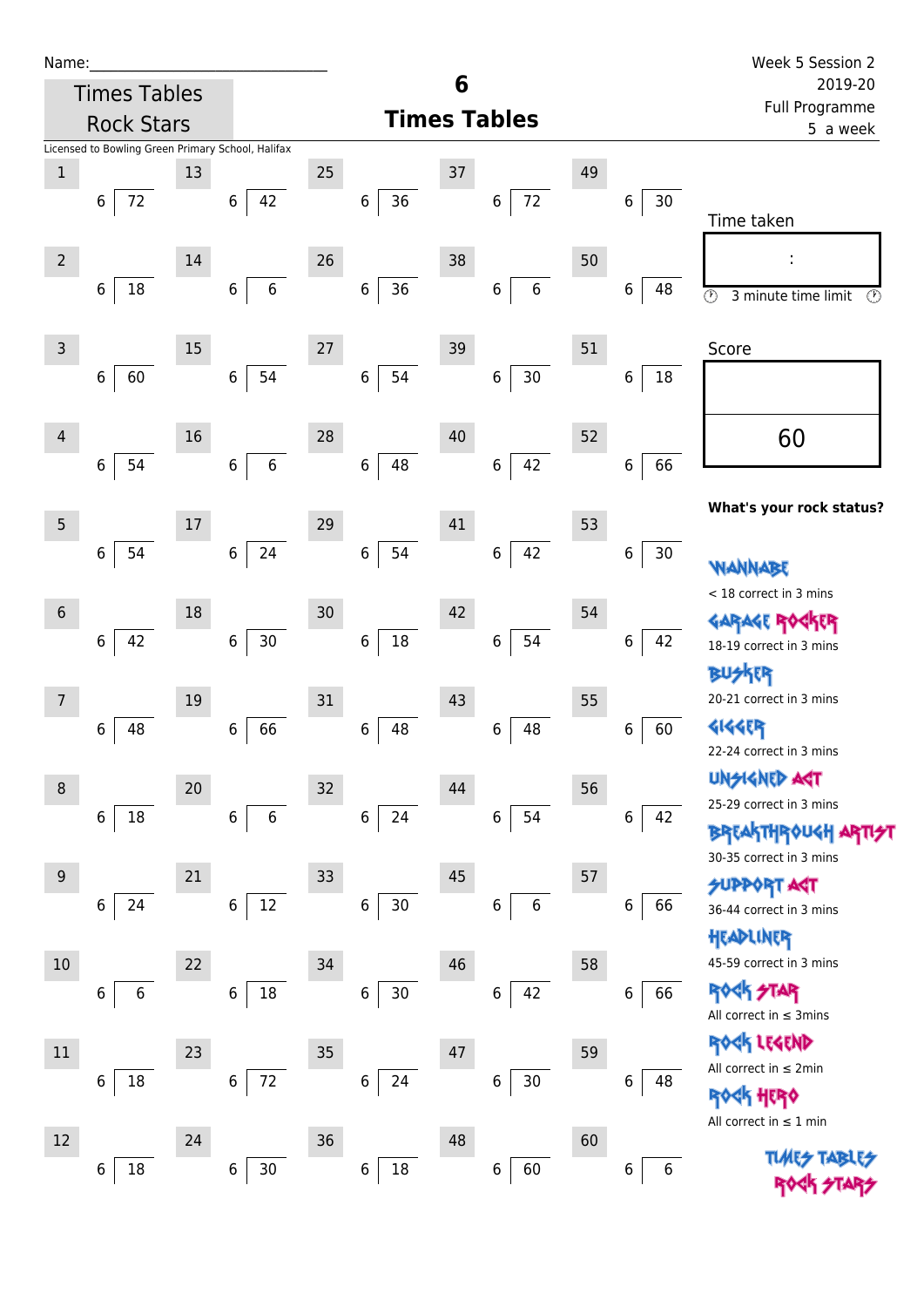| am<br>u |  |  |  |  |  |
|---------|--|--|--|--|--|
|---------|--|--|--|--|--|

|                  | <b>Times Tables</b>                               |        |                  |    |             | 6                   |                  |    |                  | 2019-20                                               |
|------------------|---------------------------------------------------|--------|------------------|----|-------------|---------------------|------------------|----|------------------|-------------------------------------------------------|
|                  | <b>Rock Stars</b>                                 |        |                  |    |             | <b>Times Tables</b> |                  |    |                  | Full Programme<br>5 a week                            |
|                  | Licensed to Bowling Green Primary School, Halifax |        |                  |    |             |                     |                  |    |                  |                                                       |
| $\,1$            | 6                                                 | 13     | 6<br>$\times$ 11 | 25 | 6           | 37                  | 6<br>$\times$ 10 | 49 | 6<br>$\times$ 11 |                                                       |
|                  | $\times$ 7                                        |        |                  |    | $\times 2$  |                     |                  |    |                  |                                                       |
|                  |                                                   |        |                  |    |             |                     |                  |    |                  | Time taken                                            |
| $\overline{2}$   | 6                                                 | 14     | 6                | 26 | 6           | 38                  | 6                | 50 | 6                |                                                       |
|                  | $\times$ 8                                        |        | $\times$ 4       |    | $\times$ 6  |                     | $\times 6$       |    | $\times$ 5       | $\circled{r}$<br>3 minute time limit<br>$\mathcal{O}$ |
|                  |                                                   |        |                  |    |             |                     |                  |    |                  |                                                       |
| $\overline{3}$   | 6                                                 | 15     | 6                | 27 | 6           | 39                  | 6                | 51 | 6                | Score                                                 |
|                  | $\times$ 7                                        |        | $\times$ 5       |    | $\times$ 11 |                     | $\times$ 5       |    | $\times 8$       |                                                       |
|                  |                                                   |        |                  |    |             |                     |                  |    |                  |                                                       |
| $\overline{4}$   | 6                                                 | 16     | 6                | 28 | 6           | 40                  | 6                | 52 | 6                | 60                                                    |
|                  | $\times$ 7                                        |        | $\times$ 7       |    | $\times$ 5  |                     | $\times$ 7       |    | $\times$ 3       |                                                       |
|                  |                                                   |        |                  |    |             |                     |                  |    |                  | What's your rock status?                              |
| 5                | 6                                                 | $17\,$ | 6                | 29 | 6           | 41                  | 6                | 53 | 6                |                                                       |
|                  | $\times$ 5                                        |        | $\times$ 9       |    | $\times$ 1  |                     | $\times$ 7       |    | $\times 2$       | <b>NANNABE</b>                                        |
|                  |                                                   |        |                  |    |             |                     |                  |    |                  | < 18 correct in 3 mins                                |
| $6\,$            | 6                                                 | 18     | 6                | 30 | 6           | 42                  | 6                | 54 | 6                | <b>GARAGE ROCKER</b>                                  |
|                  | $\times$ 11                                       |        | $\times$ 7       |    | $\times$ 4  |                     | $\times$ 10      |    | $\times 9$       | 18-19 correct in 3 mins                               |
|                  |                                                   |        |                  |    |             |                     |                  |    |                  | <b>BUSKER</b>                                         |
| $\overline{7}$   | 6                                                 | 19     | 6                | 31 | 6           | 43                  | 6                | 55 | 6                | 20-21 correct in 3 mins                               |
|                  | $\times$ 12                                       |        | $\times$ 5       |    | $\times$ 7  |                     | $\times$ 4       |    | $\times$ 4       | <b>4144EP</b>                                         |
|                  |                                                   |        |                  |    |             |                     |                  |    |                  | 22-24 correct in 3 mins                               |
| $\, 8$           | 6                                                 | 20     | 6                | 32 | 6           | 44                  | 6                | 56 | 6                | <b>UNGIGNED AST</b>                                   |
|                  | $\times$ 4                                        |        | $\times$ 4       |    | $\times$ 4  |                     | $\times$ 2       |    | $\times$ 1       | 25-29 correct in 3 mins                               |
|                  |                                                   |        |                  |    |             |                     |                  |    |                  | <b>BREAKTHROUGH ARTI<del>S</del>T</b>                 |
| $\boldsymbol{9}$ | 6                                                 | 21     | 6                | 33 | 6           | 45                  | 6                | 57 | 6                | 30-35 correct in 3 mins                               |
|                  | $\times$ 4                                        |        | $\times$ 11      |    | $\times$ 4  |                     | $\times$ 2       |    | $\times$ 8       | <b>SUPPORT ART</b><br>36-44 correct in 3 mins         |
|                  |                                                   |        |                  |    |             |                     |                  |    |                  | HEADLINER                                             |
| $10\,$           | 6                                                 | 22     | $\,6\,$          | 34 | 6           | 46                  | 6                | 58 | 6                | 45-59 correct in 3 mins                               |
|                  | $\times$ 6                                        |        | $\times$ 4       |    | $\times$ 9  |                     | $\times$ 7       |    | $\times 8$       | <b>ROCK STAR</b>                                      |
|                  |                                                   |        |                  |    |             |                     |                  |    |                  | All correct in $\leq$ 3mins                           |
| 11               | 6                                                 | 23     | 6                | 35 | 6           | 47                  | 6                | 59 | $\bf 6$          | ROCK LEGEND                                           |
|                  | $\times$ 10                                       |        | $\times$ 4       |    | $\times$ 6  |                     | $\times$ 3       |    | $\times$ 7       | All correct in $\leq 2$ min                           |
|                  |                                                   |        |                  |    |             |                     |                  |    |                  | ROCK HERO                                             |
|                  | 6                                                 |        | 6                |    | 6           |                     | 6                |    | 6                | All correct in $\leq 1$ min                           |
| 12               | $\times 8$                                        | 24     | $\times$ 12      | 36 | $\times$ 2  | 48                  | $\times$ 2       | 60 | $\times$ 7       | <b>TUARS TABLES</b>                                   |
|                  |                                                   |        |                  |    |             |                     |                  |    |                  | ROCK STARS                                            |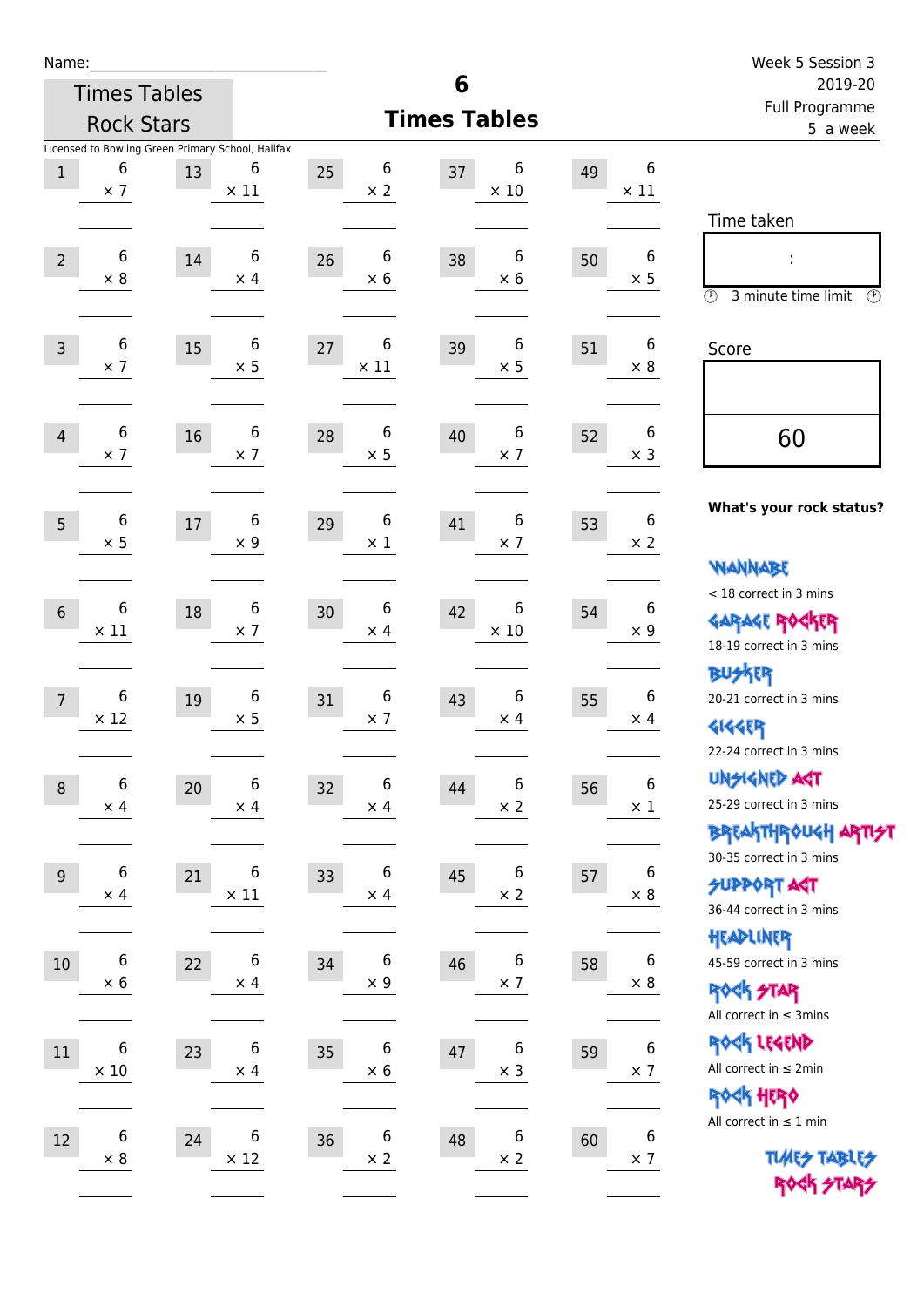| Name:           |                                                   |                 |                    |                     |               | Week 5 Session 4                               |  |  |
|-----------------|---------------------------------------------------|-----------------|--------------------|---------------------|---------------|------------------------------------------------|--|--|
|                 | <b>Times Tables</b>                               |                 |                    | 6                   |               | 2019-20<br>Full Programme                      |  |  |
|                 | <b>Rock Stars</b>                                 |                 |                    | <b>Times Tables</b> |               | 5 a week                                       |  |  |
|                 | Licensed to Bowling Green Primary School, Halifax |                 |                    |                     |               |                                                |  |  |
| $\mathbf{1}$    | $18 \div 6 =$                                     | 21              | $66 \div 6 =$      | 41                  | $72 \div 6 =$ |                                                |  |  |
| 2 <sup>1</sup>  | $30 \div 6 =$                                     | 22              | $66 \div 6 =$      | 42                  | $36 \div 6 =$ | Time taken                                     |  |  |
|                 |                                                   |                 |                    |                     |               |                                                |  |  |
| 3 <sup>7</sup>  | $24 \div 6 =$                                     | 23              | $66 \div 6 =$      | 43                  | $42 \div 6 =$ |                                                |  |  |
|                 |                                                   |                 |                    |                     |               | 3 minute time limit                            |  |  |
| $\overline{4}$  | $60 \div 6 =$                                     | 24              | $36 \div 6 =$      | 44                  | $48 \div 6 =$ |                                                |  |  |
|                 |                                                   |                 |                    |                     |               | Score                                          |  |  |
| 5 <sub>1</sub>  | $18 \div 6 =$                                     | 25              | $36 \div 6 =$      | 45                  | $48 \div 6 =$ |                                                |  |  |
|                 |                                                   |                 |                    |                     |               |                                                |  |  |
| 6 <sup>1</sup>  | $48 \div 6 =$                                     | 26              | $30 \div 6 =$      | 46                  | $54 \div 6 =$ | 60                                             |  |  |
| 7 <sup>7</sup>  | $48 \div 6 =$                                     | 27              | $72 \div 6 =$      | 47                  | $72 \div 6 =$ |                                                |  |  |
|                 |                                                   |                 |                    |                     |               | What's your rock status?                       |  |  |
| 8               | $18 \div 6 =$                                     | 28              | $66 \div 6 =$      | 48                  | $12 \div 6 =$ |                                                |  |  |
|                 |                                                   |                 |                    |                     |               | <b>NANNABE</b>                                 |  |  |
| 9 <sub>o</sub>  | $60 \div 6 =$                                     |                 | $29 \t 6 \div 6 =$ | 49                  | $48 \div 6 =$ | < 18 correct in 3 mins                         |  |  |
|                 |                                                   |                 |                    |                     |               | <b>GARAGE ROCKER</b>                           |  |  |
| 10 <sup>°</sup> | $72 \div 6 =$                                     | 30 <sup>°</sup> | $48 \div 6 =$      | 50                  | $60 \div 6 =$ | 18-19 correct in 3 mins                        |  |  |
|                 |                                                   |                 |                    |                     |               | <b>BUSKER</b>                                  |  |  |
| 11              | $42 \div 6 =$                                     | 31              | $42 \div 6 =$      | 51                  | $60 \div 6 =$ | 20-21 correct in 3 mins                        |  |  |
|                 |                                                   |                 |                    |                     |               | <b>4144EP</b>                                  |  |  |
| 12              | $30 \div 6 =$                                     | 32              | $36 \div 6 =$      | 52                  | $42 \div 6 =$ | 22-24 correct in 3 mins                        |  |  |
|                 |                                                   |                 |                    |                     |               | <b>UNSIGNED AGT</b><br>25-29 correct in 3 mins |  |  |
| 13              | $42 \div 6 =$                                     | 33 <sup>°</sup> | $42 \div 6 =$      | 53                  | $24 \div 6 =$ | <b>BREAKTHROUGH ARTH</b>                       |  |  |
| 14              | $30 \div 6 =$                                     | 34              | $36 \div 6 =$      | 54                  | $42 \div 6 =$ | 30-35 correct in 3 mins                        |  |  |
|                 |                                                   |                 |                    |                     |               | <b>SUPPORT AGT</b>                             |  |  |
| 15              | $60 \div 6 =$                                     | 35 <sub>o</sub> | $36 \div 6 =$      | 55                  | $54 \div 6 =$ | 36-44 correct in 3 mins                        |  |  |
|                 |                                                   |                 |                    |                     |               | HEADLINER                                      |  |  |
| 16              | $72 \div 6 =$                                     | 36              | $12 \div 6 =$      | 56                  | $54 \div 6 =$ | 45-59 correct in 3 mins                        |  |  |
|                 |                                                   |                 |                    |                     |               | <b>ROCK STAR</b>                               |  |  |
| 17              | $42 \div 6 =$                                     | 37              | $60 \div 6 =$      | 57                  | $42 \div 6 =$ | All correct in $\leq$ 3mins                    |  |  |
|                 |                                                   |                 |                    |                     |               | ROCK LEGEND                                    |  |  |
| 18              | $24 \div 6 =$                                     | 38              | $30 \div 6 =$      | 58                  | $36 \div 6 =$ | All correct in $\leq 2$ min                    |  |  |
|                 |                                                   |                 |                    |                     |               | ROCK HERO                                      |  |  |
| 19              | $48 \div 6 =$                                     | 39              | $60 \div 6 =$      | 59                  | $48 \div 6 =$ | All correct in $\leq 1$ min                    |  |  |

20  $48 \div 6 =$   $40 \overline{)24 \div 6} =$   $60 \overline{)60 \div 6} =$ 

**TIMES TABLES** ROCK STARS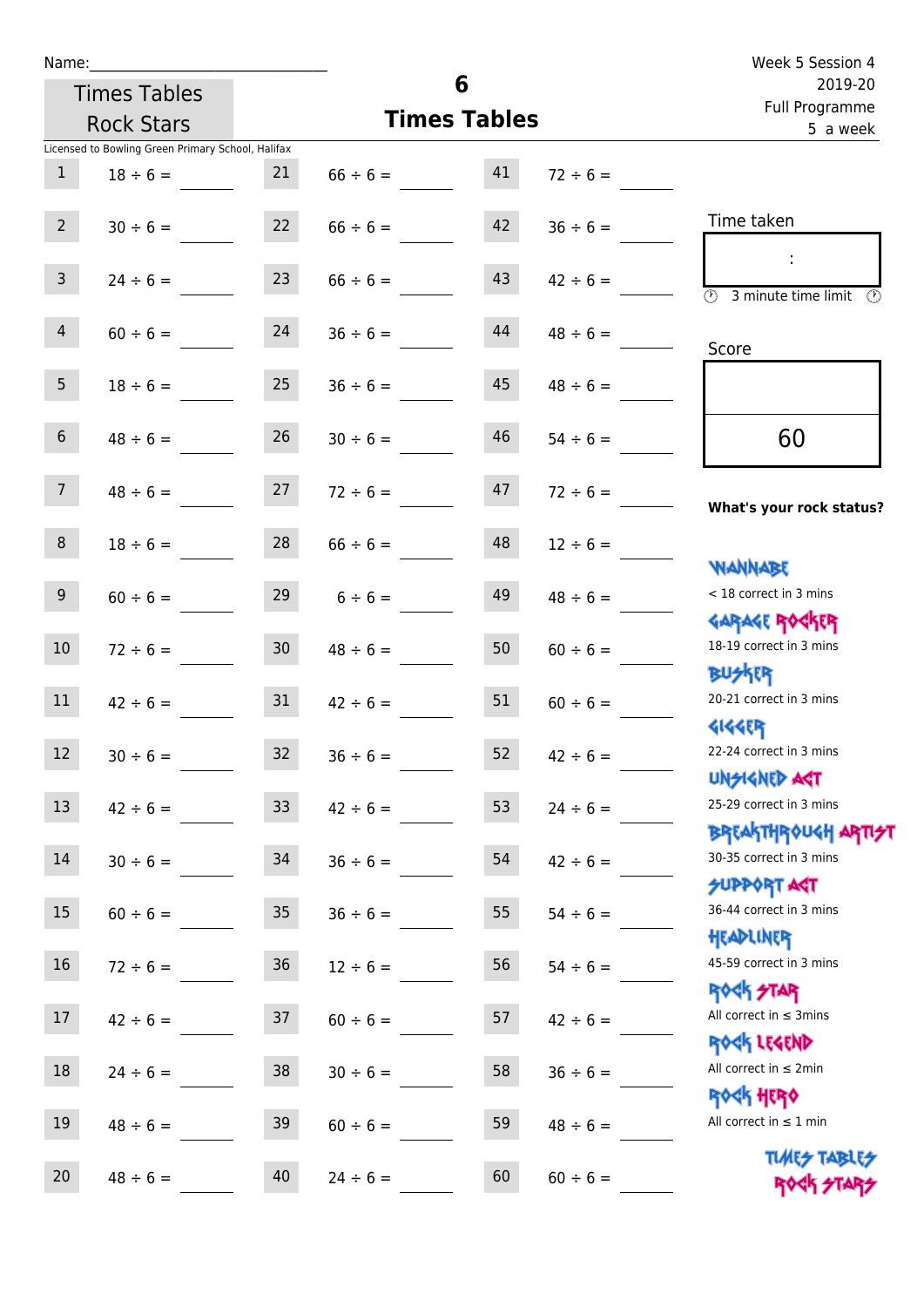| Name:           |                                                   |                 |                         | 6                         |                     | Week 5 Session 5                                                                        |
|-----------------|---------------------------------------------------|-----------------|-------------------------|---------------------------|---------------------|-----------------------------------------------------------------------------------------|
|                 | <b>Times Tables</b>                               |                 |                         | 2019-20<br>Full Programme |                     |                                                                                         |
|                 | <b>Rock Stars</b>                                 |                 |                         | <b>Times Tables</b>       |                     | 5 a week                                                                                |
|                 | Licensed to Bowling Green Primary School, Halifax |                 |                         |                           |                     |                                                                                         |
| $\mathbf{1}$    | $6 \times 12 =$                                   |                 | $21 \t 6 \times 5 = 41$ |                           | $72 \div 6 =$       |                                                                                         |
| $2^{\circ}$     | $6 \times 7 =$                                    |                 | $22 \t 6 \times 9 =$    | 42                        | $30 \div 6 =$       | Time taken                                                                              |
| 3 <sup>7</sup>  | $6 \times 9 =$                                    | 23              | $6 \times 12 =$         | 43                        | $36 \div 6 =$       | $\sim$<br>$\overline{\textcircled{1}}$ 3 minute time limit $\overline{\textcircled{1}}$ |
| $\overline{4}$  | $6 \times 9 =$                                    | 24              | $6 \times 4 =$          | 44                        | $36 \div 6 =$       | Score                                                                                   |
| 5 <sub>1</sub>  | $6 \times 11 =$                                   | 25              | $6 \times 6 =$          | 45                        | $24 \div 6 =$       |                                                                                         |
| 6 <sup>1</sup>  | $6 \times 5 =$                                    | 26              | $6 \times 9 =$          | 46                        | $30 \div 6 =$       | 60                                                                                      |
| 7 <sup>7</sup>  | $6 \times 7 =$                                    |                 | $27 \t 6 \times 1 =$    |                           | $47 \t 18 \div 6 =$ | Add up your time                                                                        |
| 8               | $6 \times 3 =$                                    | 28              | $6 \times 2 =$          | 48                        | $48 \div 6 =$       | <b>Mins</b><br><b>S1 S1</b>                                                             |
| 9 <sub>o</sub>  | $6 \times 1 =$                                    | 29              | $6 \times 4 =$          | 49                        | $24 \div 6 =$       |                                                                                         |
| 10 <sup>°</sup> | $6 \times 7 =$                                    | 30 <sup>°</sup> | $6 \times 8 =$          |                           | $6 \div 6 =$        |                                                                                         |
| 11              | $6 \times 2 =$                                    | 31              | $48 \div 6 =$           | 51                        | $12 \div 6 =$       | Total $\qquad$                                                                          |
| 12 <sup>2</sup> | $6 \times 12 =$                                   | 32 <sub>2</sub> | $72 \div 6 =$           | 52                        | $48 \div 6 =$       | <b>Secs</b>                                                                             |
| 13 <sup>7</sup> | $6 \times 11 =$                                   | 33              | $30 \div 6 =$           | 53                        | $54 \div 6 =$       |                                                                                         |
| 14              | $6 \times 11 =$                                   | 34              | $30 \div 6 =$           | 54                        | $18 \div 6 =$       |                                                                                         |
| 15              | $6 \times 4 =$                                    | 35 <sub>1</sub> | $30 \div 6 =$           | 55                        | $18 \div 6 =$       | S5                                                                                      |
| 16              | $6 \times 4 =$                                    | 36              | $48 \div 6 =$           | 56                        | $72 \div 6 =$       | $\begin{tabular}{c} Total \end{tabular}$<br>Add up your score                           |
| 17 <sub>1</sub> | $6 \times 1 =$                                    | 37              | $54 \div 6 =$           | 57                        | $18 \div 6 =$       | S1                                                                                      |
| 18              | $6 \times 9 =$                                    | 38              | $42 \div 6 =$           | 58                        | $42 \div 6 =$       | S2                                                                                      |
| 19              | $6 \times 1 =$                                    | 39              | $18 \div 6 =$           | 59                        | $72 \div 6 =$       | S5                                                                                      |
| 20              | $6 \times 6 =$                                    | 40              | $6 \div 6 =$            | 60                        | $72 \div 6 =$       | Total $\frac{1}{1}$                                                                     |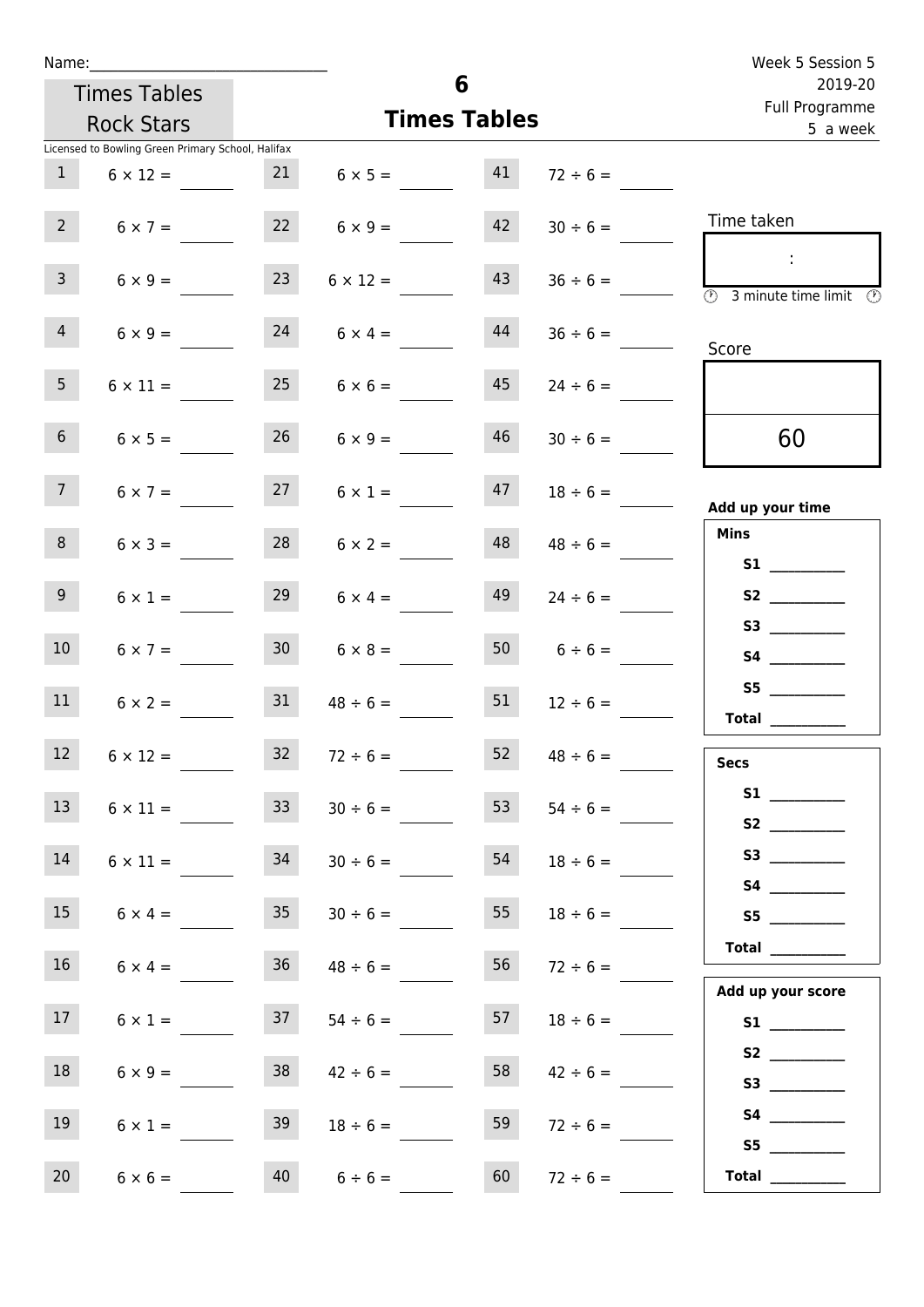| Name:           |                                                   |                 |                   |                     |                 | Week 6 Session 1                                                |  |  |
|-----------------|---------------------------------------------------|-----------------|-------------------|---------------------|-----------------|-----------------------------------------------------------------|--|--|
|                 | <b>Times Tables</b>                               |                 |                   | 7                   |                 | 2019-20<br>Full Programme                                       |  |  |
|                 | <b>Rock Stars</b>                                 |                 |                   | <b>Times Tables</b> |                 | 5 a week                                                        |  |  |
|                 | Licensed to Bowling Green Primary School, Halifax |                 |                   |                     |                 |                                                                 |  |  |
| $\mathbf{1}$    | $7 \times 10 =$                                   | 21              | $7 \times 7 = 41$ |                     | $3 \times 7 =$  |                                                                 |  |  |
| $2^{\circ}$     | $7 \times 7 = 22$                                 |                 | $7 \times 11 =$   | 42                  | $1 \times 7 =$  | Time taken                                                      |  |  |
| $\mathsf{3}$    | $7 \times 6 =$                                    | 23              | $7 \times 12 =$   | 43                  | $9 \times 7 =$  | (1)<br>3 minute time limit<br>$(\mathcal{F})$                   |  |  |
| 4               | $7 \times 6 = 24$                                 |                 | $7 \times 12 =$   | 44                  | $1 \times 7 =$  | Score                                                           |  |  |
| 5 <sub>1</sub>  | $7 \times 6 = 25$                                 |                 | $7 \times 8 =$    | 45                  | $11 \times 7 =$ |                                                                 |  |  |
| 6 <sup>1</sup>  | $7 \times 8 =$                                    | 26              | $7 \times 2 =$    | 46                  | $2 \times 7 =$  | 60                                                              |  |  |
| 7 <sup>7</sup>  | $7 \times 3 = 27$                                 |                 | $7 \times 1 =$    | 47                  | $1 \times 7 =$  | What's your rock status?                                        |  |  |
| 8               | $7 \times 12 =$                                   | 28              | $7 \times 6 =$    | 48                  | $6 \times 7 =$  | <b>WANNABE</b>                                                  |  |  |
| 9 <sub>o</sub>  | $7 \times 6 =$                                    | 29              | $7 \times 12 =$   | 49                  | $2 \times 7 =$  | < 18 correct in 3 mins<br><b>GARAGE ROCKER</b>                  |  |  |
| 10 <sup>°</sup> | $7 \times 4 =$                                    | 30 <sub>o</sub> | $7 \times 3 =$    | 50                  | $4 \times 7 =$  | 18-19 correct in 3 mins<br><b>BU外四</b>                          |  |  |
| 11              | $7 \times 8 = 31$                                 |                 | $5 \times 7 =$    | 51                  | $1 \times 7 =$  | 20-21 correct in 3 mins<br><b>4144ER</b>                        |  |  |
| 12              | $7 \times 7 =$                                    | 32              | $11 \times 7=$    | 52                  | $1 \times 7 =$  | 22-24 correct in 3 mins<br><b>UNSIGNED AGT</b>                  |  |  |
| 13              | $7 \times 10 =$                                   | 33 <sup>°</sup> | $9 \times 7 =$    | 53                  | $1 \times 7 =$  | 25-29 correct in 3 mins<br><b>BREAKTHROUGH ARTI<del>S</del></b> |  |  |
| 14              | $7 \times 3 =$                                    | 34              | $5 \times 7 =$    | 54                  | $10 \times 7 =$ | 30-35 correct in 3 mins<br><b>SUPPORT AGT</b>                   |  |  |
| 15              | $7 \times 12 =$                                   | 35 <sub>o</sub> | $3 \times 7 =$    | 55                  | $9 \times 7 =$  | 36-44 correct in 3 mins<br>HEADLINER                            |  |  |
| 16              | $7 \times 7 =$                                    | 36              | $5 \times 7 =$    | 56                  | $5 \times 7 =$  | 45-59 correct in 3 mins<br><b>ROCK STAR</b>                     |  |  |
| 17              | $7 \times 11 =$                                   | 37              | $5 \times 7 =$    | 57                  | $4 \times 7 =$  | All correct in $\leq$ 3mins<br>ROCK LEGEND                      |  |  |
| 18              | $7 \times 6 =$                                    | 38              | $1 \times 7 =$    | 58                  | $11 \times 7 =$ | All correct in $\leq 2$ min<br><b>ROCK HERO</b>                 |  |  |
| 19              | $7 \times 10 =$                                   | 39              | $4 \times 7 =$    | 59                  | $1 \times 7 =$  | All correct in $\leq 1$ min                                     |  |  |
| 20              | $7 \times 7 =$                                    | 40              | $1 \times 7 =$    | 60                  | $6 \times 7 =$  | <b>TUARS TABLES</b><br>ROCK STARS                               |  |  |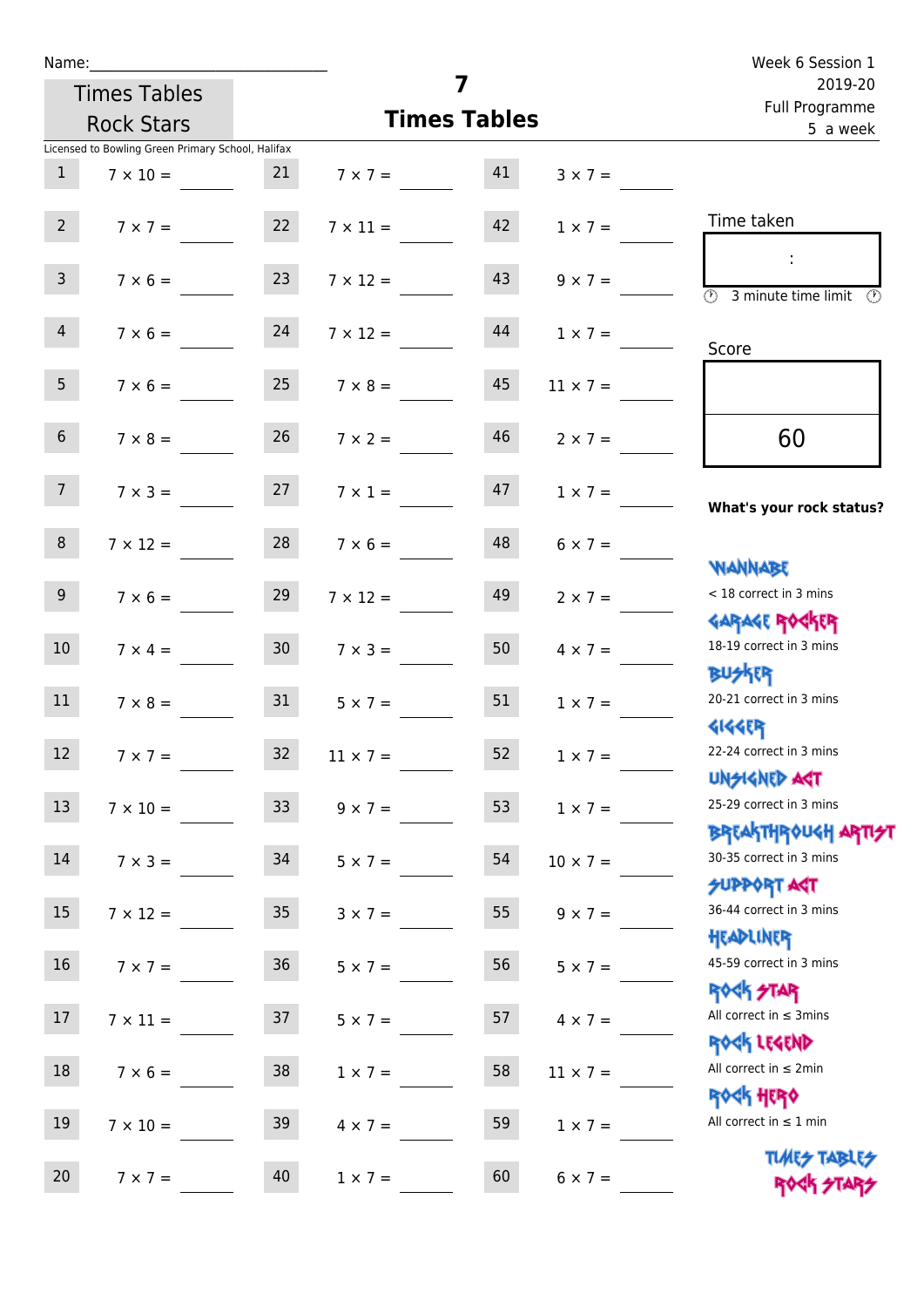| Name:           |                                                   |    |                                    |    |                              |        |                           |    |                      | Week 6 Session 2                                                       |
|-----------------|---------------------------------------------------|----|------------------------------------|----|------------------------------|--------|---------------------------|----|----------------------|------------------------------------------------------------------------|
|                 | <b>Times Tables</b>                               |    |                                    |    |                              |        |                           |    |                      | 2019-20<br>Full Programme                                              |
|                 | <b>Rock Stars</b>                                 |    |                                    |    |                              |        | <b>Times Tables</b>       |    |                      | 5 a week                                                               |
| $\,1$           | Licensed to Bowling Green Primary School, Halifax | 13 |                                    | 25 |                              | 37     |                           | 49 |                      |                                                                        |
|                 | 70<br>$\overline{7}$                              |    | 21<br>7                            |    | 56<br>$\overline{7}$         |        | 21<br>$\overline{7}$      |    | 28<br>7              | Time taken                                                             |
| $\overline{2}$  |                                                   | 14 |                                    | 26 |                              | 38     |                           | 50 |                      |                                                                        |
|                 | 70<br>$\overline{7}$                              |    | 63<br>$\overline{7}$               |    | $7\overline{ }$<br>49        |        | 56<br>$\overline{7}$      |    | 7<br>14              | $\overline{\circlearrowright}$<br>3 minute time limit<br>$\circled{r}$ |
| $\mathsf{3}$    |                                                   | 15 |                                    | 27 |                              | 39     |                           | 51 |                      | Score                                                                  |
|                 | 14<br>7                                           |    | $\overline{7}$<br>$\boldsymbol{7}$ |    | 28<br>$\overline{7}$         |        | 49<br>$\overline{7}$      |    | 7<br>84              |                                                                        |
| 4               |                                                   | 16 |                                    | 28 |                              | $40\,$ |                           | 52 |                      | 60                                                                     |
|                 | 35<br>7                                           |    | 21<br>$\overline{7}$               |    | 42<br>7 <sup>7</sup>         |        | 49<br>$\overline{7}$      |    | $70\,$<br>7          |                                                                        |
| 5               |                                                   | 17 |                                    | 29 |                              | 41     |                           | 53 |                      | What's your rock status?                                               |
|                 | $\overline{7}$<br>7                               |    | 21<br>$\overline{7}$               |    | 35<br>$\overline{7}$         |        | 35<br>$\overline{7}$      |    | 63<br>7              | NANNABE                                                                |
| $6\phantom{1}6$ |                                                   | 18 |                                    | 30 |                              | 42     |                           | 54 |                      | < 18 correct in 3 mins<br><b>GARAGE RO</b>                             |
|                 | $35\,$<br>$\overline{7}$                          |    | 56<br>$\overline{7}$               |    | 42<br>$\overline{7}$         |        | 42<br>$\overline{7}$      |    | 21<br>7              | 18-19 correct in 3 mins<br><b>BUSKER</b>                               |
| 7               |                                                   | 19 |                                    | 31 |                              | 43     |                           | 55 |                      | 20-21 correct in 3 mins                                                |
|                 | 70<br>7                                           |    | $14\,$<br>7                        |    | 7<br>28                      |        | 42<br>7                   |    | 7 <sup>1</sup><br>7  | <b>4144EP</b><br>22-24 correct in 3 mins                               |
| 8               |                                                   | 20 |                                    | 32 |                              | 44     |                           | 56 |                      | <b>UNSIGNED AGT</b>                                                    |
|                 | 42<br>$\overline{7}$                              |    | 63<br>$\overline{7}$               |    | $\overline{7}$<br>${\bf 28}$ |        | 63<br>$\overline{7}$      |    | $\overline{7}$<br>14 | 25-29 correct in 3 mins<br><b>BREAKTHROUGH</b>                         |
| 9               |                                                   | 21 |                                    | 33 |                              | 45     |                           | 57 |                      | 30-35 correct in 3 mins                                                |
|                 | 49<br>7                                           |    | 70<br>7                            |    | $\overline{7}$<br>49         |        | $77 \,$<br>$\overline{7}$ |    | 28<br>7              | <b>SUPPORT AGT</b><br>36-44 correct in 3 mins<br>HEADLINER             |
| 10              |                                                   | 22 |                                    | 34 |                              | 46     |                           | 58 |                      | 45-59 correct in 3 mins                                                |
|                 | 63<br>7                                           |    | 49<br>7                            |    | $\overline{7}$<br>49         |        | 35<br>7                   |    | $\overline{7}$<br>77 | <b>ROCK STAR</b><br>All correct in $\leq$ 3mins                        |
| $11\,$          |                                                   | 23 |                                    | 35 |                              | 47     |                           | 59 |                      | ROCK LEGEND                                                            |
|                 | 63<br>7                                           |    | 63<br>$\overline{7}$               |    | 77<br>$\overline{7}$         |        | 28<br>$\overline{7}$      |    | $\overline{7}$<br>49 | All correct in ≤ 2min                                                  |
|                 |                                                   |    |                                    |    |                              |        |                           |    |                      | $\,$ 40 $\,$<br>All correct in $\leq 1$ min                            |
| 12              | 49<br>7                                           | 24 | 7<br>84                            | 36 | $\overline{7}$<br>$70\,$     | 48     | $\overline{7}$<br>7       | 60 | 7<br>84              | <b>TLME<del>S</del></b>                                                |
|                 |                                                   |    |                                    |    |                              |        |                           |    |                      |                                                                        |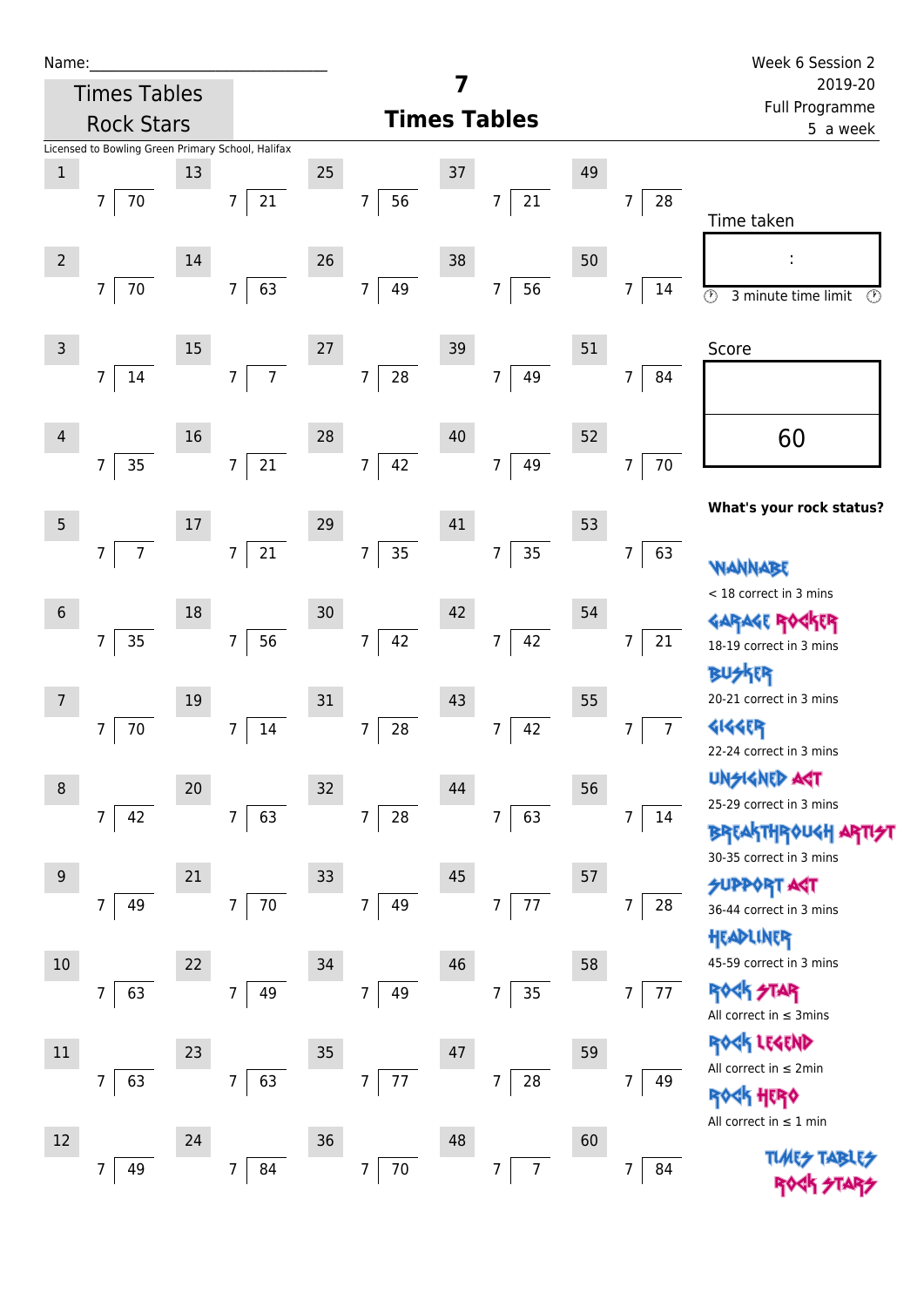| am<br>u |  |  |  |  |  |
|---------|--|--|--|--|--|
|---------|--|--|--|--|--|

|                 | <b>Rock Stars</b>             |        |                                                                      | <b>Times Tables</b>                  | i uli rivyialillile<br>5 a week    |    |                                                                                                                           |
|-----------------|-------------------------------|--------|----------------------------------------------------------------------|--------------------------------------|------------------------------------|----|---------------------------------------------------------------------------------------------------------------------------|
| $\mathbf{1}$    | 7<br>$\times$ 9               | 13     | Licensed to Bowling Green Primary School, Halifax<br>7<br>$\times$ 6 | 7<br>25<br>$\times$ 3                | 7<br>37<br>$\times$ 8              | 49 | 7<br>$\times$ 5                                                                                                           |
| $\overline{2}$  | $\overline{7}$<br>$\times$ 10 | $14\,$ | $\overline{7}$<br>$\times$ 5                                         | $\boldsymbol{7}$<br>26<br>$\times$ 7 | 7<br>38<br>$\times$ 5              | 50 | Time taken<br>$\overline{7}$<br>$\times$ 9<br>$\circled{r}$<br>3 minute time limit<br>⊙                                   |
| $\overline{3}$  | 7<br>$\times 8$               | 15     | $\overline{7}$<br>$\times$ 1                                         | 7<br>27<br>$\times 8$                | 7<br>39<br>$\times$ 11             | 51 | $\overline{7}$<br>Score<br>$\times$ 5                                                                                     |
| $\overline{4}$  | $\overline{7}$<br>$\times$ 7  | 16     | $\overline{7}$<br>$\times$ 4                                         | $\overline{7}$<br>28<br>$\times$ 12  | 7<br>40<br>$\times$ 3              | 52 | $\overline{7}$<br>60<br>$\times$ 9                                                                                        |
| 5               | 7<br>$\times$ 5               | $17\,$ | 7<br>$\times$ 4                                                      | 7<br>29<br>$\times$ 11               | 7<br>41<br>$\times$ 7              | 53 | What's your rock status?<br>$\overline{7}$<br>$\times 2$<br><b>NANNABE</b>                                                |
| $6\phantom{1}6$ | 7<br>$\times$ 9               | 18     | 7<br>$\times$ 2                                                      | $\overline{7}$<br>30<br>$\times$ 7   | 7<br>42<br>$\times$ 5              | 54 | < 18 correct in 3 mins<br>7<br><b>GARAGE ROCKER</b><br>$\times$ 10<br>18-19 correct in 3 mins                             |
| $\overline{7}$  | 7<br>$\times$ 12              | 19     | $\overline{7}$<br>$\times$ 7                                         | 7<br>31<br>$\times$ 4                | 7<br>43<br>$\times$ 10             | 55 | <b>BUSKER</b><br>$\overline{7}$<br>20-21 correct in 3 mins<br>$\times$ 2<br><b>4144EP</b><br>22-24 correct in 3 mins      |
| 8               | 7<br>$\times$ 6               | 20     | 7<br>$\times$ 5                                                      | 7<br>32<br>$\times$ 2                | 7<br>44<br>$\times$ 12             | 56 | <b>UNSIGNED AGT</b><br>$\overline{7}$<br>25-29 correct in 3 mins<br>$\times$ 5<br><b>ΒΡΓΑΛΤΗΡΟU&lt;Η ΑΡΠ<del>2</del>Τ</b> |
| 9               | 7<br>$\times$ 10              | 21     | 7<br>$\times$ 12                                                     | 7<br>33<br>$\times$ 6                | 7<br>45<br>$\times$ 8              | 57 | 30-35 correct in 3 mins<br>$\overline{7}$<br><b>SUPPORT ART</b><br>$\times$ 2<br>36-44 correct in 3 mins                  |
| $10\,$          | 7<br>$\times 8$               | 22     | $\overline{7}$<br>$\times$ 2                                         | $\overline{7}$<br>34<br>$\times$ 3   | 7<br>46<br>$\times$ 8              | 58 | HEADLINER<br>$\overline{7}$<br>45-59 correct in 3 mins<br>$\times$ 4<br><b>ROCK STAR</b><br>All correct in $\leq$ 3mins   |
| $11\,$          | 7<br>$\times$ 9               | 23     | $\overline{7}$<br>$\times 2$                                         | $\overline{7}$<br>35<br>$\times$ 11  | $\overline{7}$<br>47<br>$\times$ 4 | 59 | ROCK LEGEND<br>$\overline{7}$<br>All correct in $\leq 2$ min<br>$\times$ 8                                                |
| 12              | 7<br>$\times$ 6               | 24     | 7<br>$\times$ 11                                                     | 7<br>36<br>$\times$ 2                | 7<br>48<br>$\times$ 12             | 60 | ROCK HERO<br>All correct in $\leq 1$ min<br>$\overline{7}$<br><b>TUARS TABLES</b><br>$\times$ 5<br>ROCK STARS             |

**7**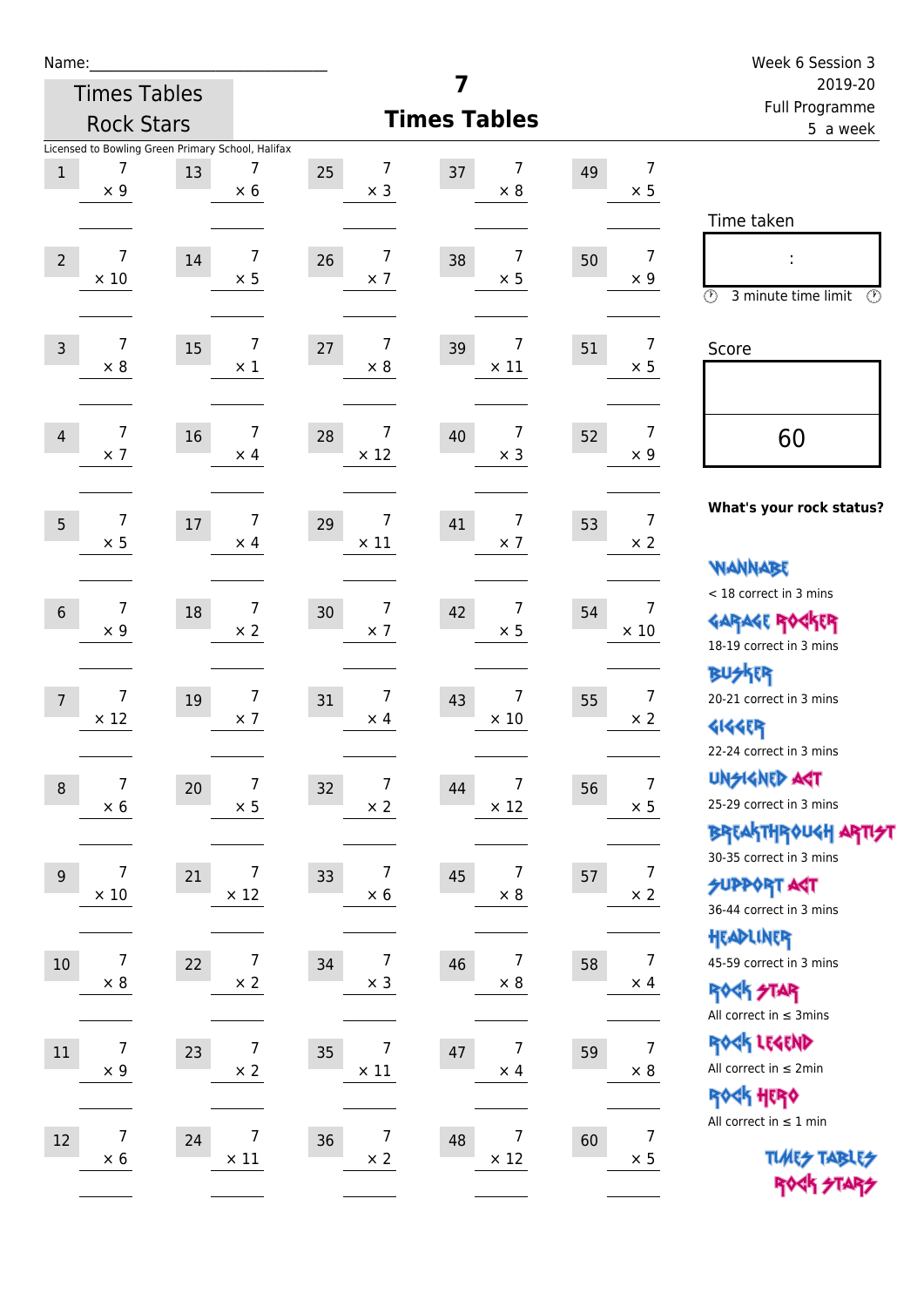| Name:           |                                                   |                 |                                   |    |                    | Week 6 Session 4                                                   |  |  |
|-----------------|---------------------------------------------------|-----------------|-----------------------------------|----|--------------------|--------------------------------------------------------------------|--|--|
|                 | <b>Times Tables</b>                               |                 |                                   | 7  |                    | 2019-20<br>Full Programme                                          |  |  |
|                 | <b>Rock Stars</b>                                 |                 | <b>Times Tables</b>               |    |                    | 5 a week                                                           |  |  |
|                 | Licensed to Bowling Green Primary School, Halifax |                 |                                   |    |                    |                                                                    |  |  |
| $\mathbf{1}$    | $84 \div 7 =$                                     | 21              | $77 \div 7 = 41$                  |    | $77 \div 7 =$      |                                                                    |  |  |
| $2^{\circ}$     |                                                   |                 | $63 \div 7 =$ 22 $56 \div 7 =$ 42 |    | $28 \div 7 =$      | Time taken                                                         |  |  |
| 3 <sup>7</sup>  | $21 \div 7 =$                                     | 23              | $56 \div 7 =$                     | 43 | $7 \div 7 =$       | $\overline{(\mathcal{V})}$<br>3 minute time limit<br>$\mathcal{O}$ |  |  |
| 4               | $77 \div 7 = 24$                                  |                 | $35 \div 7 =$                     | 44 | $42 \div 7 =$      | Score                                                              |  |  |
| 5 <sup>5</sup>  | $70 \div 7 = 25$                                  |                 | $70 \div 7 =$                     | 45 | $42 \div 7 =$      |                                                                    |  |  |
| 6 <sup>1</sup>  | $84 \div 7 =$                                     | 26              | $7 \div 7 =$                      | 46 | $35 \div 7 =$      | 60                                                                 |  |  |
| 7 <sup>7</sup>  |                                                   |                 | $63 \div 7 =$ 27 $14 \div 7 =$    |    | $17 + 7 =$         | What's your rock status?                                           |  |  |
| 8 <sup>1</sup>  | $35 \div 7 =$                                     | 28              | $84 \div 7 =$                     |    | $148$ $7 \div 7 =$ | <b>NANNABE</b>                                                     |  |  |
| 9 <sub>o</sub>  | $21 \div 7 =$                                     | 29              | $35 \div 7 =$                     | 49 | $77 \div 7 =$      | < 18 correct in 3 mins                                             |  |  |
| 10 <sup>°</sup> | $84 \div 7 =$                                     | 30              | $77 \div 7 =$                     | 50 | $14 \div 7 =$      | <b>GARAGE ROCKER</b><br>18-19 correct in 3 mins                    |  |  |
| 11              | $56 \div 7 = 31$                                  |                 | $14 \div 7 =$                     | 51 | $42 \div 7 =$      | <b>BUSKER</b><br>20-21 correct in 3 mins                           |  |  |
| 12              | $84 \div 7 =$                                     | 32              | $70 \div 7 =$                     | 52 | $84 \div 7 =$      | <b>4144EP</b><br>22-24 correct in 3 mins<br><b>UNSIGNED AST</b>    |  |  |
| 13              | $7 ÷ 7 =$                                         | 33 <sup>°</sup> | $35 \div 7 =$                     | 53 | $77 ÷ 7 =$         | 25-29 correct in 3 mins<br><b>BREAKTHROUGH ARTH</b>                |  |  |
| 14              | $28 \div 7 =$                                     | 34              | $49 \div 7 =$                     | 54 | $77 ÷ 7 =$         | 30-35 correct in 3 mins<br><b>SUPPORT AGT</b>                      |  |  |
| 15 <sub>1</sub> | $70 \div 7 =$                                     | 35 <sub>o</sub> | $49 \div 7 =$                     | 55 | $63 ÷ 7 =$         | 36-44 correct in 3 mins<br>HEADLINER                               |  |  |
| 16              | $21 \div 7 =$                                     | 36              | $21 \div 7 =$                     | 56 | $77 ÷ 7 =$         | 45-59 correct in 3 mins<br><b>ROCK STAR</b>                        |  |  |
| 17              | $56 \div 7 =$                                     | 37              | $42 \div 7 =$                     | 57 | $56 ÷ 7 =$         | All correct in $\leq$ 3mins<br>ROCK LEGEND                         |  |  |
| 18              | $35 \div 7 =$                                     | 38              | $7 ÷ 7 =$                         | 58 | $63 \div 7 =$      | All correct in $\leq 2$ min<br><b>ROCK HERO</b>                    |  |  |
| 19              | $35 ÷ 7 =$                                        | 39              | $56 \div 7 =$                     | 59 | $28 \div 7 =$      | All correct in $\leq 1$ min                                        |  |  |
| 20              | $56 ÷ 7 =$                                        | 40              | $49 \div 7 =$                     | 60 | $7 ÷ 7 =$          | <b>TUARS TABLES</b><br>ROCK STARS                                  |  |  |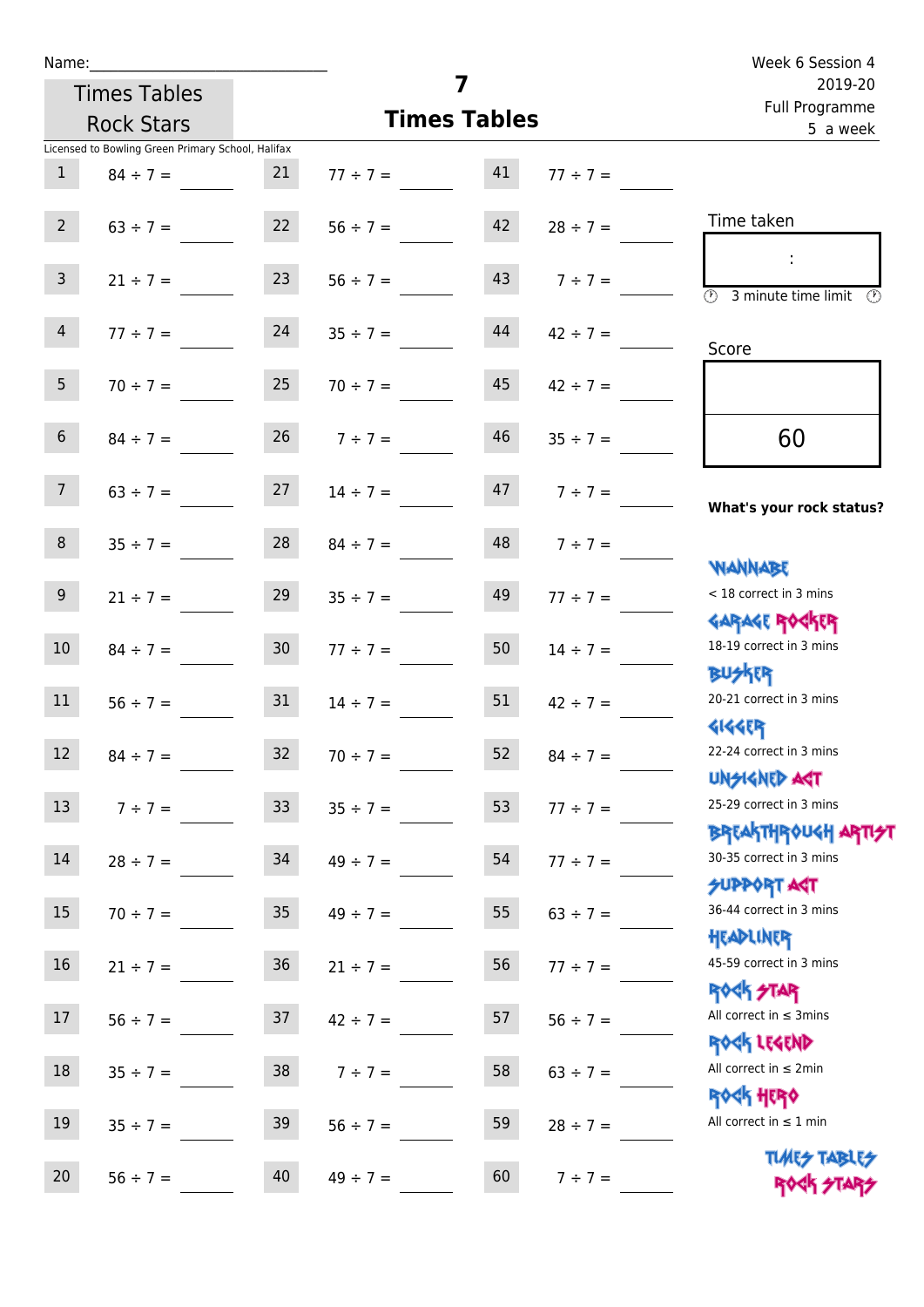| Name:                                             |                      |                       |                     | Week 6 Session 5                                                                           |
|---------------------------------------------------|----------------------|-----------------------|---------------------|--------------------------------------------------------------------------------------------|
| <b>Times Tables</b>                               |                      | 7                     |                     | 2019-20<br>Full Programme                                                                  |
| <b>Rock Stars</b>                                 |                      | <b>Times Tables</b>   |                     | 5 a week                                                                                   |
| Licensed to Bowling Green Primary School, Halifax |                      |                       |                     |                                                                                            |
| 1<br>$7 \times 11 =$                              |                      | $7 \times 9 = 41$     | $42 \div 7 =$       |                                                                                            |
| $2^{\circ}$<br>$7 \times 4 =$                     | 22 $7 \times 2 =$    | 42                    | $56 \div 7 =$       | Time taken                                                                                 |
| $\overline{3}$<br>$7 \times 2 =$                  | 23<br>$7 \times 9 =$ | 43                    | $14 \div 7 =$       | $\sim 10$<br>$\overline{\textcircled{2}}$ 3 minute time limit $\overline{\textcircled{2}}$ |
| $\overline{4}$<br>$7 \times 11 =$                 | 24                   | 44<br>$7 \times 11 =$ | $35 \div 7 =$       | Score                                                                                      |
| 5 <sub>1</sub><br>$7 \times 9 =$                  | 25                   | 45<br>$7 \times 10 =$ | $63 \div 7 =$       |                                                                                            |
| 6 <sup>1</sup><br>$7 \times 4 =$                  | $26 \t 7 \times 8 =$ | 46                    | $42 \div 7 =$       | 60                                                                                         |
| 7 <sup>7</sup><br>$7 \times 7 =$                  | $7 \times 3 =$       |                       | $47 \t 84 \div 7 =$ | Add up your time                                                                           |
| 8<br>$7 \times 7 =$                               | 28                   | 48<br>$7 \times 3 =$  | $35 \div 7 =$       | <b>Mins</b><br><b>S1 S1</b>                                                                |
| 9 <sub>o</sub><br>$7 \times 11 =$                 | 29                   | 49<br>$7 \times 7 =$  | $56 \div 7 =$       |                                                                                            |
| 10 <sup>°</sup><br>$7 \times 4 =$                 | 30 <sup>°</sup>      | 50<br>$7 \times 5 =$  | $56 \div 7 =$       | <b>S4 S4</b>                                                                               |
| 11<br>$7 \times 9 =$                              | $31 \t 77 \div 7 =$  | 51                    | $42 \div 7 =$       | S5<br><b>Total</b>                                                                         |
| 12 <sup>2</sup><br>$7 \times 2 =$                 | $56 \div 7 =$<br>32  | 52                    | $84 \div 7 =$       | <b>Secs</b>                                                                                |
| 13<br>$7 \times 8 =$                              | 33                   | 53<br>$35 \div 7 =$   | $84 \div 7 =$       | S <sub>2</sub>                                                                             |
| 14<br>$7 \times 6 =$                              | 34                   | 54<br>$42 \div 7 =$   | $70 \div 7 =$       | S3                                                                                         |
| 15<br>$7 \times 9 =$                              | 35 <sub>1</sub>      | 55<br>$77 \div 7 =$   | $7 ÷ 7 =$           | S5                                                                                         |
| 16<br>$7 \times 7 =$                              | $36 \t 42 \div 7 =$  | 56                    | $49 \div 7 =$       | <b>Total</b><br>Add up your score                                                          |
| 17<br>$7 \times 9 =$                              | 37                   | 57<br>$84 \div 7 =$   | $49 \div 7 =$       |                                                                                            |
| 18<br>$7 \times 6 =$                              | 38                   | 58<br>$42 \div 7 =$   | $77 \div 7 =$       | S2                                                                                         |
| 19<br>$7 \times 6 =$                              | 39                   | 59<br>$77 \div 7 =$   | $35 \div 7 =$       | S4<br>S5                                                                                   |
| 20<br>$7 \times 3 =$                              | 40<br>$14 \div 7 =$  | 60                    | $35 \div 7 =$       | Total                                                                                      |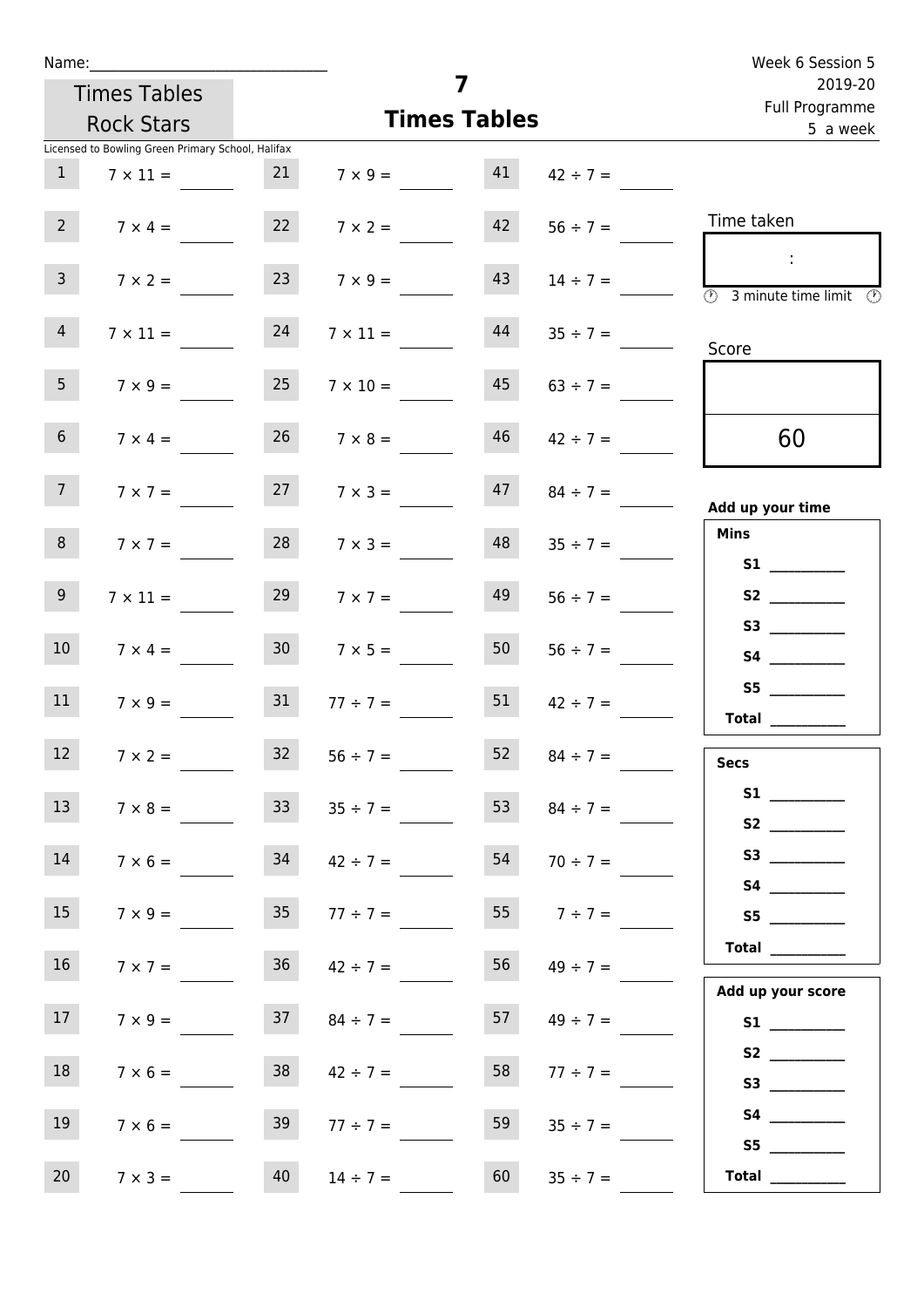|  | Name: |  |
|--|-------|--|
|  |       |  |

|                  | <b>Rock Stars</b>                                 |                 | <b>Times Tables</b> | i uli rivyialillile<br>5 a week |                   |                                                 |
|------------------|---------------------------------------------------|-----------------|---------------------|---------------------------------|-------------------|-------------------------------------------------|
|                  | Licensed to Bowling Green Primary School, Halifax |                 |                     |                                 |                   |                                                 |
| $\mathbf{1}$     | $7 \times 4 =$                                    | 21              | $7 \times 5 =$      | 41                              | $9 \times 6 =$    |                                                 |
| $2^{\circ}$      | $7 \times 10 =$                                   | 22              | $7 \times 2 =$      | 42                              | $10 \times 7 =$   | Time taken                                      |
|                  |                                                   |                 |                     |                                 |                   |                                                 |
| $\mathbf{3}$     | $6 \times 5 =$                                    | 23              | $6 \times 6 =$      | 43                              | $10 \times 7 =$   | (7)<br>3 minute time limit<br>$\odot$           |
| $\overline{4}$   | $7 \times 9 =$                                    | 24              | $7 \times 1 =$      | 44                              | $9 \times 7 =$    |                                                 |
|                  |                                                   |                 |                     |                                 |                   | Score                                           |
| 5 <sub>1</sub>   | $6 \times 3 =$                                    | 25              | $6 \times 9 =$      | 45                              | $4 \times 6 =$    |                                                 |
| 6 <sup>1</sup>   | $6 \times 9 =$                                    | 26              | $6 \times 9 =$      | 46                              | $7 \times 7 =$    | 60                                              |
| 7 <sup>7</sup>   | $6 \times 3 =$                                    | 27              | $6 \times 5 =$      | 47                              | $1 \times 6 =$    | What's your rock status?                        |
| 8                | $7 \times 1 =$                                    | 28              | $6 \times 10 =$     | 48                              | $12 \times 7 =$   |                                                 |
|                  |                                                   |                 |                     |                                 |                   | <b>NANNABE</b>                                  |
| 9 <sub>o</sub>   | $7 \times 1 =$                                    | 29              | $6 \times 8 =$      | 49                              | $8 \times 6 =$    | < 18 correct in 3 mins                          |
| 10 <sup>°</sup>  | $6 \times 1 =$                                    | 30 <sub>o</sub> | $7 \times 11 =$     | 50                              | $5 \times 6 =$    | <b>GARAGE ROCKER</b><br>18-19 correct in 3 mins |
|                  |                                                   |                 |                     |                                 |                   | <b>BUSKR</b>                                    |
| 11               | $7 \times 6 =$                                    | 31              | $7 \times 6 =$      | 51                              | $12 \times 7 =$   | 20-21 correct in 3 mins                         |
|                  |                                                   |                 |                     |                                 |                   | <b>4144EP</b>                                   |
| 12 <sup>12</sup> | $6 \times 6 =$                                    | 32              | $12 \times 7 =$     | 52                              | $8 \times 6 =$    | 22-24 correct in 3 mins<br><b>UNSIGNED AGT</b>  |
| 13               | $6 \times 7 =$                                    | 33 <sup>°</sup> | $7 \times 7 =$      |                                 | 53 $2 \times 7 =$ | 25-29 correct in 3 mins                         |
|                  |                                                   |                 |                     |                                 |                   | BREAKTHRÓUGH ARTI <del>S</del> T                |
| 14               | $6 \times 4 =$                                    | 34              | $3 \times 6 =$      | 54                              | $5 \times 7 =$    | 30-35 correct in 3 mins                         |
|                  |                                                   |                 |                     |                                 |                   | <b>SUPPORT AGT</b>                              |
| 15               | $6 \times 8 =$                                    | 35              | $1 \times 7 =$      | 55                              | $2 \times 6 =$    | 36-44 correct in 3 mins<br>HEADLINER            |
| 16               | $7 \times 6 =$                                    | 36              | $6 \times 7 =$      | 56                              | $7 \times 6 =$    | 45-59 correct in 3 mins                         |
|                  |                                                   |                 |                     |                                 |                   | <b>ROCK STAR</b>                                |
| $17\,$           | $6 \times 10 =$                                   | 37              | $12 \times 6 =$     | 57                              | $10 \times 6 =$   | All correct in $\leq$ 3mins                     |
| 18               |                                                   |                 |                     | 58                              |                   | ROCK LEGEND<br>All correct in $\leq 2$ min      |
|                  | $6 \times 1 =$                                    | 38              | $7 \times 7 =$      |                                 | $7 \times 7 =$    | <b>ROCK HERO</b>                                |
| 19               | $6 \times 8 =$                                    | 39              | $5 \times 7 =$      | 59                              | $2 \times 6 =$    | All correct in $\leq 1$ min                     |
| 20               |                                                   | 40              |                     | 60                              |                   | <b>TUARS TABLES</b>                             |
|                  | $7 \times 3 =$                                    |                 | $9 \times 6 =$      |                                 | $7 \times 7 =$    | ROCK STARS                                      |

**6,7**

**Times Tables**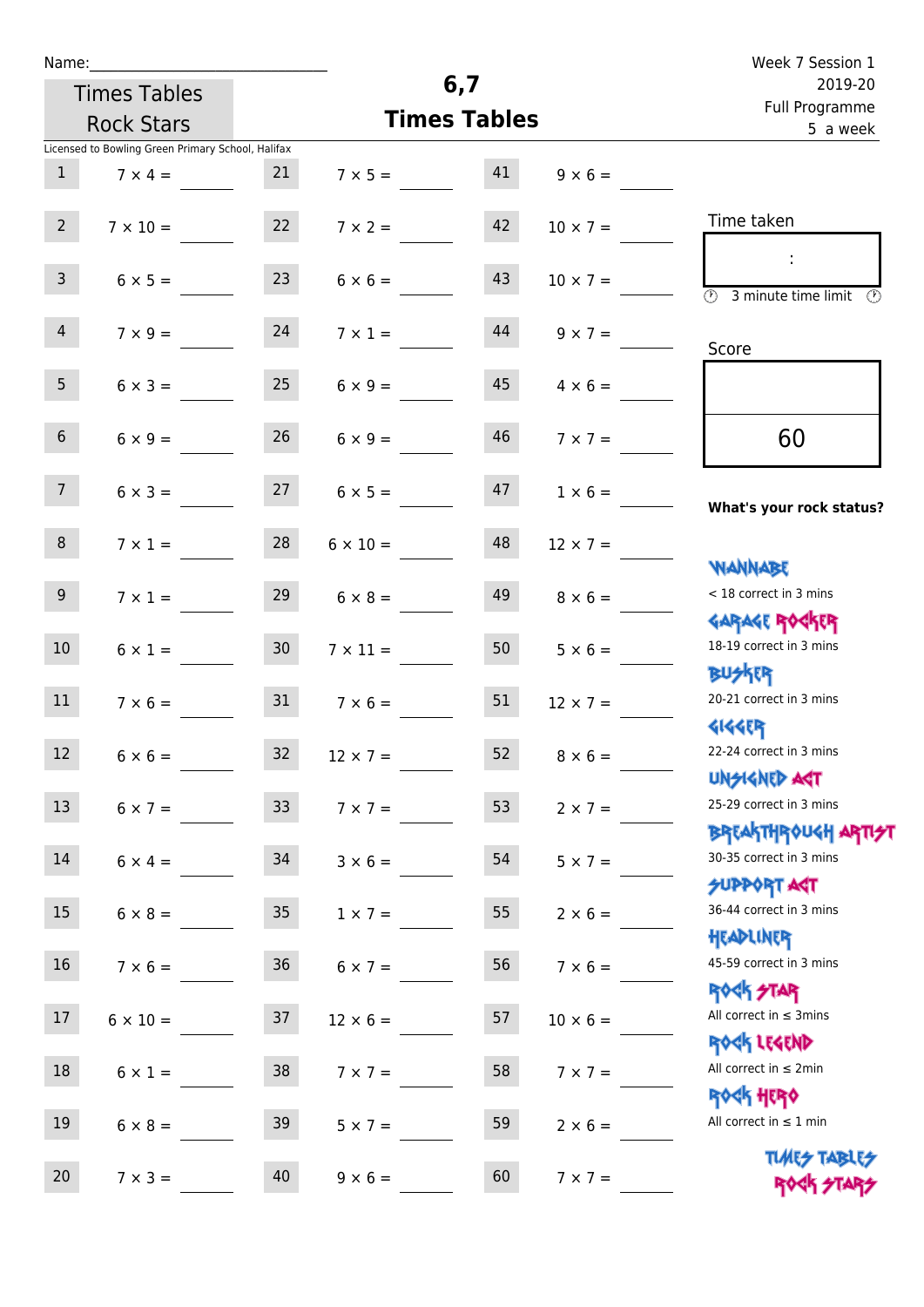| Name:               |                                                   |        |                      |    |                                    |        |                          |    |                      | Week 7 Session 2                                                      |
|---------------------|---------------------------------------------------|--------|----------------------|----|------------------------------------|--------|--------------------------|----|----------------------|-----------------------------------------------------------------------|
|                     | <b>Times Tables</b>                               |        |                      |    |                                    | 6,7    |                          |    |                      | 2019-20<br>Full Programme                                             |
|                     | <b>Rock Stars</b>                                 |        |                      |    | 5 a week                           |        |                          |    |                      |                                                                       |
|                     | Licensed to Bowling Green Primary School, Halifax |        |                      |    |                                    |        |                          |    |                      |                                                                       |
| $\,1$               |                                                   | 13     |                      | 25 |                                    | 37     |                          | 49 |                      |                                                                       |
|                     | 42<br>$\overline{7}$                              |        | $6\phantom{.}$<br>30 |    | $6\,$<br>60                        |        | $12\,$<br>$\,6\,$        |    | 21<br>7              | Time taken                                                            |
|                     |                                                   |        |                      |    |                                    |        |                          |    |                      |                                                                       |
| $2 \nightharpoonup$ |                                                   | 14     |                      | 26 |                                    | 38     |                          | 50 |                      |                                                                       |
|                     | 42<br>6                                           |        | $\overline{7}$<br>14 |    | $14\,$<br>$\overline{7}$           |        | $\overline{7}$<br>84     |    | 6<br>24              | $\overline{\odot}$<br>$\overline{\mathcal{O}}$<br>3 minute time limit |
|                     |                                                   |        |                      |    |                                    |        |                          |    |                      |                                                                       |
| $\overline{3}$      |                                                   | 15     |                      | 27 |                                    | 39     |                          | 51 |                      | Score                                                                 |
|                     | $\overline{7}$<br>$21\,$                          |        | 77<br>$\overline{7}$ |    | 56<br>$\boldsymbol{7}$             |        | 36<br>$\,6\,$            |    | 6 <br>42             |                                                                       |
|                     |                                                   |        |                      |    |                                    |        |                          |    |                      |                                                                       |
| 4                   |                                                   | 16     |                      | 28 |                                    | 40     |                          | 52 |                      | 60                                                                    |
|                     | $70\,$<br>$\overline{7}$                          |        | 60<br>$\,6\,$        |    | $\overline{7}$<br>56               |        | 48<br>$\,6\,$            |    | 54<br>$\bf 6$        |                                                                       |
|                     |                                                   |        |                      |    |                                    |        |                          |    |                      | What's your rock status?                                              |
| 5                   |                                                   | $17\,$ |                      | 29 |                                    | 41     |                          | 53 |                      |                                                                       |
|                     | 30<br>6                                           |        | 54<br>6              |    | $\bf 6$<br>24                      |        | 48<br>$\,6\,$            |    | 6<br>54              | WANNABE                                                               |
|                     |                                                   |        |                      |    |                                    |        |                          |    |                      | < 18 correct in 3 mins                                                |
| $\sqrt{6}$          |                                                   | 18     |                      | 30 |                                    | 42     |                          | 54 |                      | KER                                                                   |
|                     | 54<br>$\,6$                                       |        | 63<br>$\overline{7}$ |    | $\boldsymbol{6}$<br>72             |        | $\bf 6$<br>$\,$ 6 $\,$   |    | 49<br>7              | 18-19 correct in 3 mins                                               |
|                     |                                                   |        |                      |    |                                    |        |                          |    |                      | <b>BUSKER</b>                                                         |
| $\overline{7}$      |                                                   | 19     |                      | 31 |                                    | 43     |                          | 55 |                      | 20-21 correct in 3 mins                                               |
|                     | 54<br>6                                           |        | $\overline{7}$<br>7  |    | $30\,$<br>6                        |        | 42<br>7                  |    | 35<br>7              | <b>4144EP</b>                                                         |
|                     |                                                   |        |                      |    |                                    |        |                          |    |                      | 22-24 correct in 3 mins                                               |
| $\, 8$              |                                                   | 20     |                      | 32 |                                    | 44     |                          | 56 |                      | <b>UNGIGNED AST</b>                                                   |
|                     | $\overline{7}$<br>14                              |        | 66<br>6              |    | ${\bf 28}$<br>$\overline{7}$       |        | 14<br>$\overline{7}$     |    | 6<br>24              | 25-29 correct in 3 mins                                               |
|                     |                                                   |        |                      |    |                                    |        |                          |    |                      | <b>BREAKTHROUGH</b><br>30-35 correct in 3 mins                        |
| $\overline{9}$      |                                                   | 21     |                      | 33 |                                    | $45\,$ |                          | 57 |                      | <b>SUPPORT AGT</b>                                                    |
|                     | 48<br>6                                           |        | $12\,$<br>6          |    | 42<br>$\,6\,$                      |        | $70\,$<br>$\overline{7}$ |    | 63<br>7              | 36-44 correct in 3 mins                                               |
|                     |                                                   |        |                      |    |                                    |        |                          |    |                      | HEADLINER                                                             |
| 10                  |                                                   | 22     |                      | 34 |                                    | 46     |                          | 58 |                      | 45-59 correct in 3 mins                                               |
|                     | 35<br>7                                           |        | 18<br>6              |    | 6<br>48                            |        | $\overline{7}$<br>7      |    | 70<br>$\overline{7}$ | <b>ROCK STAR</b>                                                      |
|                     |                                                   |        |                      |    |                                    |        |                          |    |                      | All correct in $\leq$ 3mins                                           |
| $11\,$              |                                                   | 23     |                      | 35 |                                    | 47     |                          | 59 |                      | ROCK LEGEND                                                           |
|                     | 6<br>48                                           |        | 48<br>6              |    | $14\,$<br>$\overline{7}$           |        | 48<br>6                  |    | 66<br>6              | All correct in $\leq 2$ min                                           |
|                     |                                                   |        |                      |    |                                    |        |                          |    |                      | <b>ROCK HERO</b>                                                      |
| 12                  |                                                   | 24     |                      | 36 |                                    | 48     |                          | 60 |                      | All correct in $\leq 1$ min                                           |
|                     | 24<br>6                                           |        | 12<br>$\,6$          |    | $35\phantom{.0}$<br>$\overline{7}$ |        | $30\,$<br>6              |    | 42<br>7              | <b>TLARS</b>                                                          |
|                     |                                                   |        |                      |    |                                    |        |                          |    |                      |                                                                       |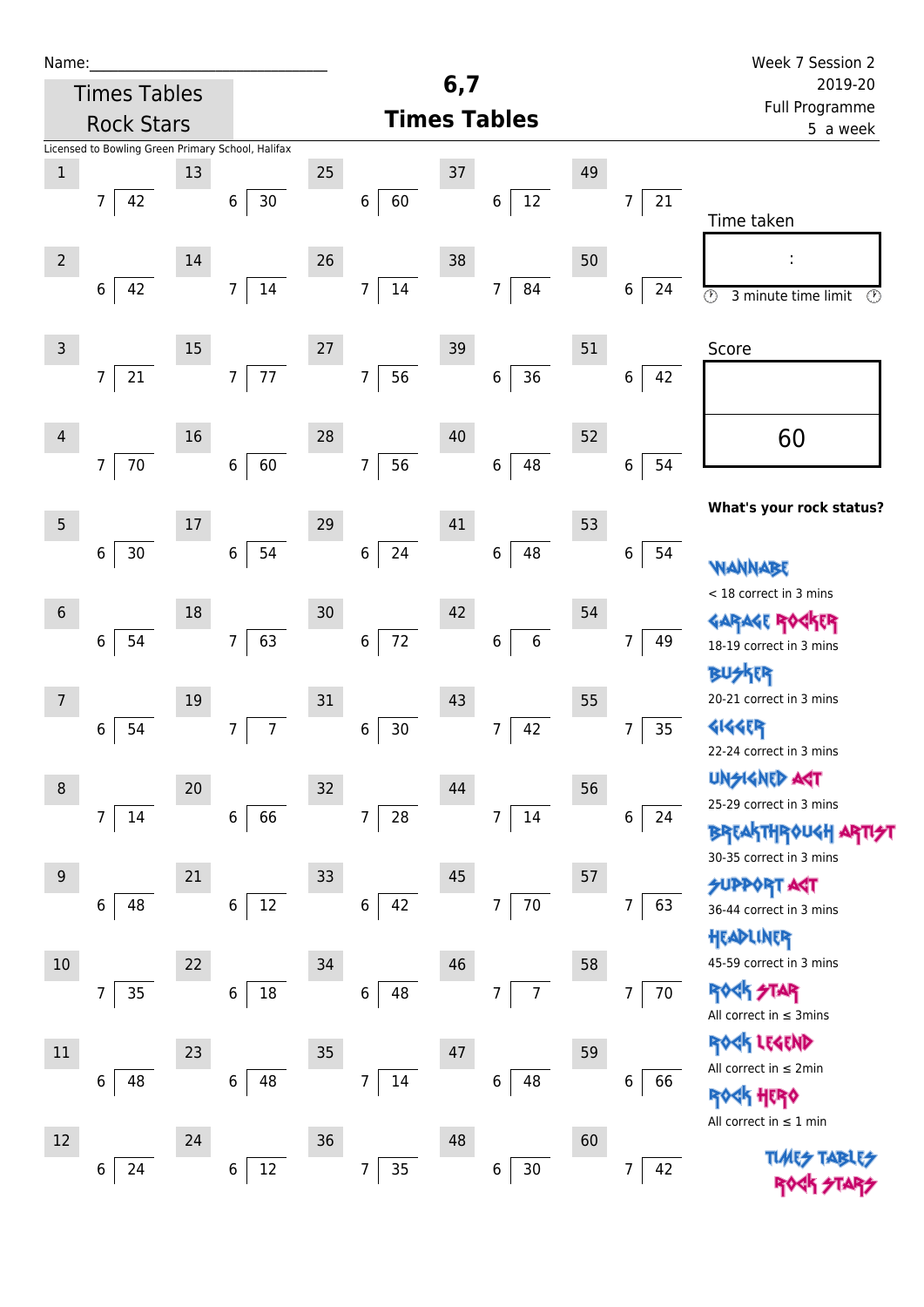| Name:          |                                                                      |        |                  |                        |                                        |                            |                              | Week 7 Session 3                                                                                |
|----------------|----------------------------------------------------------------------|--------|------------------|------------------------|----------------------------------------|----------------------------|------------------------------|-------------------------------------------------------------------------------------------------|
|                | <b>Times Tables</b>                                                  |        |                  |                        | 6,7                                    |                            |                              | 2019-20                                                                                         |
|                | <b>Rock Stars</b>                                                    |        |                  |                        | <b>Times Tables</b>                    | Full Programme<br>5 a week |                              |                                                                                                 |
| $\,1$          | Licensed to Bowling Green Primary School, Halifax<br>7<br>$\times$ 9 | 13     | 7<br>$\times$ 3  | 7<br>25<br>$\times$ 11 | 7<br>37<br>$\times$ 3                  | 49                         | 6<br>$\times$ 7              | Time taken                                                                                      |
| $\overline{2}$ | 6<br>$\times$ 9                                                      | 14     | 6<br>$\times$ 6  | 6<br>26<br>$\times$ 5  | 7<br>38<br>$\times$ 9                  | 50                         | 6<br>$\times$ 9              | t,<br>$\circledcirc$<br>3 minute time limit<br>$\mathcal{O}$                                    |
| $\overline{3}$ | 6<br>$\times$ 4                                                      | 15     | 7<br>$\times 6$  | 6<br>27<br>$\times$ 1  | $\overline{7}$<br>39<br>$\times$ 4     | 51                         | $\overline{7}$<br>$\times$ 2 | Score                                                                                           |
| $\overline{4}$ | 6<br>$\times$ 3                                                      | 16     | 6<br>$\times$ 9  | 6<br>28<br>$\times$ 3  | $\overline{7}$<br>40<br>$\times$ 3     | 52                         | 7<br>$\times$ 12             | 60                                                                                              |
| 5              | 6<br>$\times$ 3                                                      | $17\,$ | 6<br>$\times$ 5  | 6<br>29<br>$\times 2$  | $\overline{7}$<br>41<br>$\times 6$     | 53                         | 7<br>$\times$ 9              | What's your rock status?<br><b>WANNABE</b>                                                      |
| $6\,$          | $\overline{7}$<br>$\times$ 5                                         | 18     | 7<br>$\times$ 11 | 6<br>30<br>$\times$ 10 | 6<br>42<br>$\times$ 7                  | 54                         | 7<br>$\times 6$              | < 18 correct in 3 mins<br><b>GARAGE ROGKER</b><br>18-19 correct in 3 mins                       |
| $\overline{7}$ | 6<br>$\times$ 3                                                      | 19     | 6<br>$\times$ 5  | 6<br>31<br>$\times 8$  | 6<br>43<br>$\times$ 5                  | 55                         | $\overline{7}$<br>$\times 8$ | <b>BUSKER</b><br>20-21 correct in 3 mins<br><b>4144EP</b><br>22-24 correct in 3 mins            |
| $\,8\,$        | 6<br>$\times$ 3                                                      | 20     | 6<br>$\times$ 1  | 6<br>32<br>$\times$ 10 | 6<br>44<br>$\times$ 4                  | 56                         | $\overline{7}$<br>$\times$ 7 | <b>UNSIGNED AGT</b><br>25-29 correct in 3 mins<br>ΒΡΓΑ <sup>Κ</sup> ΤΗΡΟυΚΗ ΑΡΤΙ <del>2</del> Τ |
| $9\,$          | 6<br>$\times$ 10                                                     | 21     | 7<br>$\times$ 3  | 7<br>33<br>$\times$ 6  | $\overline{7}$<br>45<br>$\times$ 11    | 57                         | 6<br>$\times$ 11             | 30-35 correct in 3 mins<br><b>SUPPORT AGT</b><br>36-44 correct in 3 mins                        |
| $10\,$         | $\overline{7}$<br>$\times 2$                                         | 22     | 7<br>$\times 6$  | 6<br>34<br>$\times$ 6  | $\boldsymbol{6}$<br>46<br>$\times$ 3   | 58                         | 6<br>$\times$ 10             | HEADLINER<br>45-59 correct in 3 mins<br><b>ROCK STAR</b><br>All correct in $\leq$ 3mins         |
| 11             | $\overline{7}$<br>$\times$ 6                                         | 23     | 6<br>$\times$ 11 | 6<br>35<br>$\times$ 12 | $\overline{7}$<br>$47\,$<br>$\times 2$ | 59                         | 6<br>$\times$ 9              | ROCK LEGEND<br>All correct in $\leq 2$ min<br><b>ROCK HERO</b>                                  |
| 12             | 6<br>$\times$ 4                                                      | 24     | 7<br>$\times$ 9  | 7<br>36<br>$\times$ 7  | $\overline{7}$<br>48<br>$\times$ 12    | 60                         | 6<br>$\times$ 5              | All correct in $\leq 1$ min<br><b>TUARS TABLES</b><br>ROCK STARS                                |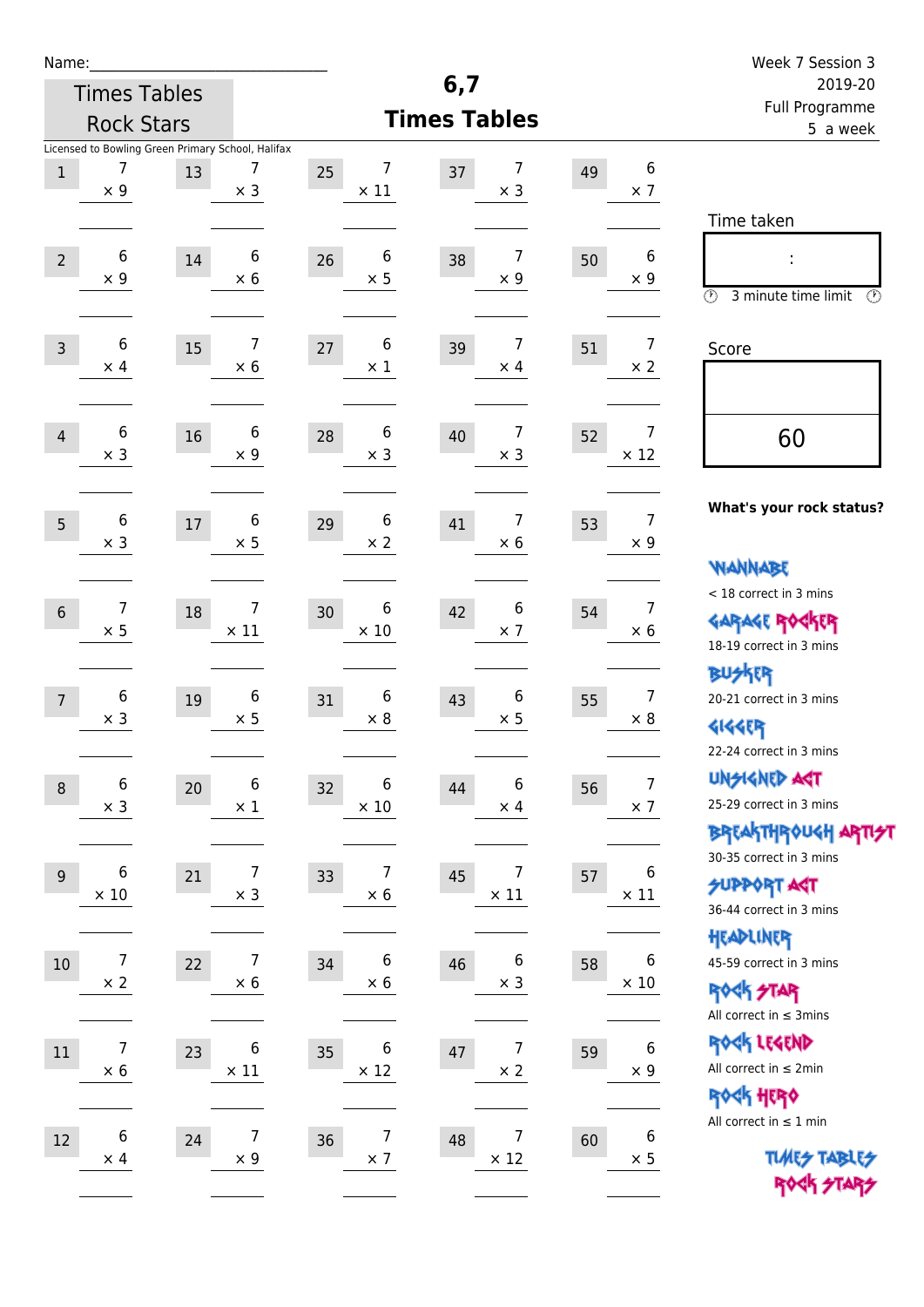| Name:           |                                                   |                 |                                |                            |                   | Week 7 Session 4                                                 |
|-----------------|---------------------------------------------------|-----------------|--------------------------------|----------------------------|-------------------|------------------------------------------------------------------|
|                 | <b>Times Tables</b>                               |                 | 6,7                            | 2019-20                    |                   |                                                                  |
|                 | <b>Rock Stars</b>                                 |                 | <b>Times Tables</b>            | Full Programme<br>5 a week |                   |                                                                  |
|                 | Licensed to Bowling Green Primary School, Halifax |                 |                                |                            |                   |                                                                  |
| $\mathbf{1}$    | $66 \div 6 =$                                     | 21              | $14 \div 7 = 41$               |                            | $28 \div 7 =$     |                                                                  |
| $2^{\circ}$     | $18 \div 6 =$                                     | 22              | $42 \div 6 =$                  | 42                         | $49 \div 7 =$     | Time taken                                                       |
| $\mathsf{3}$    | $6 \div 6 =$                                      | 23              | $12 \div 6 =$                  | 43                         | $42 \div 6 =$     | $\overline{(\mathcal{V})}$<br>3 minute time limit<br>O)          |
| 4               | $42 \div 7 = 24$                                  |                 | $18 \div 6 =$                  | 44                         | $7 ÷ 7 =$         | Score                                                            |
| 5 <sub>1</sub>  | $14 \div 7 =$                                     | 25              | $21 \div 7 =$                  |                            | $45$ $7 \div 7 =$ |                                                                  |
| 6 <sup>1</sup>  | $42 \div 7 =$                                     | 26              | $14 \div 7 =$                  | 46                         | $60 \div 6 =$     | 60                                                               |
| 7 <sup>7</sup>  |                                                   |                 | $18 \div 6 = 27$ $49 \div 7 =$ | 47                         | $72 \div 6 =$     | What's your rock status?                                         |
| 8               | $48 \div 6 =$                                     | 28              | $84 \div 7 =$                  | 48                         | $24 \div 6 =$     | <b>NANNABE</b>                                                   |
| 9 <sub>o</sub>  | $60 \div 6 =$                                     | 29              | $18 \div 6 =$                  | 49                         | $30 \div 6 =$     | < 18 correct in 3 mins<br><b>GARAGE ROCKER</b>                   |
| 10 <sup>°</sup> | $12 \div 6 =$                                     | 30              | $70 \div 7 =$                  | 50                         | $63 \div 7 =$     | 18-19 correct in 3 mins<br><b>BUSKER</b>                         |
| 11              | $49 \div 7 =$                                     | 31              | $49 \div 7 =$                  | 51                         | $54 \div 6 =$     | 20-21 correct in 3 mins<br><b>4144ER</b>                         |
| 12              | $12 \div 6 =$                                     | 32              | $63 \div 7 =$                  | 52                         | $18 \div 6 =$     | 22-24 correct in 3 mins<br><b>UNSIGNED AGT</b>                   |
| 13              | $48 \div 6 =$                                     | 33 <sup>°</sup> | $56 \div 7 =$                  | 53                         | $35 ÷ 7 =$        | 25-29 correct in 3 mins<br><b>BREAKTHROUGH ARTI<del>S</del>T</b> |
| 14              | $84 \div 7 =$                                     | 34              | $28 \div 7 =$                  | 54                         | $36 \div 6 =$     | 30-35 correct in 3 mins<br><b>SUPPORT AGT</b>                    |
| 15              | $42 \div 6 =$                                     | 35 <sub>1</sub> | $28 \div 7 =$                  | 55                         | $35 ÷ 7 =$        | 36-44 correct in 3 mins<br>HEADLINER                             |
| 16 <sup>1</sup> | $7 ÷ 7 =$                                         | 36 <sub>1</sub> | $42 \div 6 =$                  | 56                         | $6 \div 6 =$      | 45-59 correct in 3 mins<br><b>ROCK STAR</b>                      |
| 17              | $35 \div 7 =$                                     | 37              | $24 \div 6 =$                  | 57                         | $66 \div 6 =$     | All correct in $\leq$ 3mins<br>ROCK LEGEND                       |
| 18              | $72 \div 6 =$                                     | 38              | $36 \div 6 =$                  | 58                         | $70 \div 7 =$     | All correct in $\leq 2$ min<br>ROCK HERO                         |
| 19              | $35 \div 7 =$                                     | 39              | $7 ÷ 7 =$                      | 59                         | $70 \div 7 =$     | All correct in $\leq 1$ min                                      |
| 20              | $77 ÷ 7 =$                                        | 40              | $42 \div 6 =$                  | 60                         | $42 \div 7 =$     | <b>TUARS TABLES</b><br>ROCK STARS                                |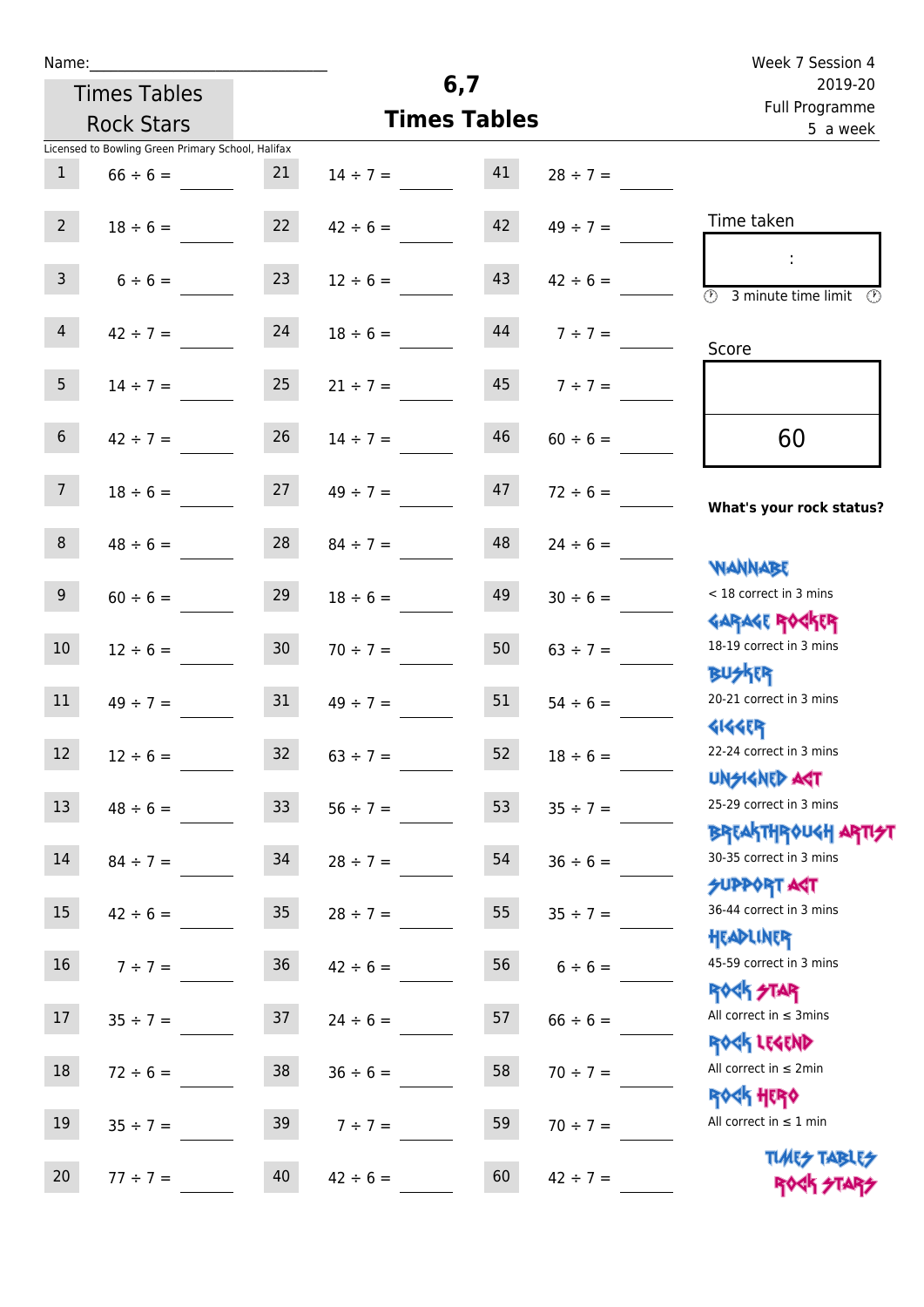|  | Name: |  |
|--|-------|--|
|  |       |  |

| Name:          |                                                   |    |                 |                     |                            | Week 7 Session 5                |
|----------------|---------------------------------------------------|----|-----------------|---------------------|----------------------------|---------------------------------|
|                | <b>Times Tables</b>                               |    |                 | 6,7                 |                            | 2019-20                         |
|                | <b>Rock Stars</b>                                 |    |                 | <b>Times Tables</b> | Full Programme<br>5 a week |                                 |
|                | Licensed to Bowling Green Primary School, Halifax |    |                 |                     |                            |                                 |
|                | $7 \times 4 =$                                    | 21 | $6 \times 5 =$  | 41                  | $56 ÷ 7 =$                 |                                 |
| $\overline{2}$ | $6 \times 7 =$                                    | 22 | $6 \times 11 =$ | 42                  | $84 \div 7 =$              | Time taken                      |
| 3              | $6 \times 6 =$                                    | 23 | $6 \times 4 =$  | 43                  | $77 ÷ 7 =$                 | O)<br>3 minute time limit<br>O) |
|                |                                                   |    |                 |                     |                            |                                 |

| $\overline{\textcircled{3}}$ 3 minute time limit                                                                                                                                                                                                                                                                                                                                                                                                                                                                                                                                                                    | $77 \div 7 =$ |                 | 43 | $6 \times 4 =$       | 23 | $6 \times 6 =$  | $\overline{3}$                                                  |
|---------------------------------------------------------------------------------------------------------------------------------------------------------------------------------------------------------------------------------------------------------------------------------------------------------------------------------------------------------------------------------------------------------------------------------------------------------------------------------------------------------------------------------------------------------------------------------------------------------------------|---------------|-----------------|----|----------------------|----|-----------------|-----------------------------------------------------------------|
| Score                                                                                                                                                                                                                                                                                                                                                                                                                                                                                                                                                                                                               | $24 \div 6 =$ |                 | 44 | $7 \times 5 =$       | 24 | $6 \times 5 =$  | $\overline{4}$                                                  |
|                                                                                                                                                                                                                                                                                                                                                                                                                                                                                                                                                                                                                     | $36 \div 6 =$ |                 | 45 | $25 \t 7 \times 4 =$ |    | $6 \times 11 =$ | 5 <sub>1</sub>                                                  |
| 60                                                                                                                                                                                                                                                                                                                                                                                                                                                                                                                                                                                                                  | $60 \div 6 =$ |                 | 46 | $26 \t 7 \times 6 =$ |    | $7 \times 9 =$  | 6 <sup>1</sup>                                                  |
| Add up your time                                                                                                                                                                                                                                                                                                                                                                                                                                                                                                                                                                                                    | $14 \div 7 =$ |                 | 47 | $27 \t 6 \times 6 =$ |    | $6 \times 6 =$  | 7 <sup>7</sup>                                                  |
| Mins                                                                                                                                                                                                                                                                                                                                                                                                                                                                                                                                                                                                                | $77 \div 7 =$ |                 | 48 | $7 \times 10 =$      | 28 | $7 \times 6 =$  | 8 <sup>1</sup>                                                  |
| S1                                                                                                                                                                                                                                                                                                                                                                                                                                                                                                                                                                                                                  |               |                 |    |                      |    |                 |                                                                 |
| S2                                                                                                                                                                                                                                                                                                                                                                                                                                                                                                                                                                                                                  | $7 ÷ 7 =$     |                 | 49 | $7 \times 8 =$       | 29 | $7 \times 4 =$  | 9 <sub>o</sub>                                                  |
| S3                                                                                                                                                                                                                                                                                                                                                                                                                                                                                                                                                                                                                  |               |                 |    |                      |    |                 |                                                                 |
| S4                                                                                                                                                                                                                                                                                                                                                                                                                                                                                                                                                                                                                  | $42 \div 6 =$ |                 | 50 | $7 \times 8 =$       | 30 | $7 \times 12 =$ | 10 <sup>°</sup>                                                 |
|                                                                                                                                                                                                                                                                                                                                                                                                                                                                                                                                                                                                                     |               |                 | 51 |                      | 31 | $6 \times 11 =$ | 11                                                              |
|                                                                                                                                                                                                                                                                                                                                                                                                                                                                                                                                                                                                                     | $12 \div 6 =$ |                 |    | $18 \div 6 =$        |    |                 |                                                                 |
| <b>Secs</b>                                                                                                                                                                                                                                                                                                                                                                                                                                                                                                                                                                                                         | $56 \div 7 =$ |                 | 52 | $32 \t 84 \div 7 =$  |    | $7 \times 6 =$  | 12                                                              |
| S1                                                                                                                                                                                                                                                                                                                                                                                                                                                                                                                                                                                                                  |               | 53 $7 \div 7 =$ |    | $72 \div 6 =$        | 33 | $6 \times 7 =$  | 13                                                              |
| <b>S2</b>                                                                                                                                                                                                                                                                                                                                                                                                                                                                                                                                                                                                           |               |                 |    |                      |    |                 |                                                                 |
|                                                                                                                                                                                                                                                                                                                                                                                                                                                                                                                                                                                                                     | $28 \div 7 =$ |                 | 54 | $48 \div 6 =$        | 34 | $6 \times 6 =$  | 14                                                              |
| <b>S4 S4</b>                                                                                                                                                                                                                                                                                                                                                                                                                                                                                                                                                                                                        |               |                 |    |                      |    |                 |                                                                 |
| S5                                                                                                                                                                                                                                                                                                                                                                                                                                                                                                                                                                                                                  | $21 \div 7 =$ |                 | 55 | $35 \t 77 \div 7 =$  |    | $6 \times 10 =$ | 15 <sub>1</sub>                                                 |
| <b>Total</b>                                                                                                                                                                                                                                                                                                                                                                                                                                                                                                                                                                                                        |               | $84 \div 7 =$   | 56 | $63 \div 7 =$        | 36 | $6 \times 8 =$  | $\mathcal{L}_{\text{max}}$ and $\mathcal{L}_{\text{max}}$<br>16 |
| Add up your score                                                                                                                                                                                                                                                                                                                                                                                                                                                                                                                                                                                                   |               |                 |    |                      |    |                 |                                                                 |
|                                                                                                                                                                                                                                                                                                                                                                                                                                                                                                                                                                                                                     | $54 \div 6 =$ |                 | 57 | $54 \div 6 =$        | 37 | $6 \times 12 =$ | 17                                                              |
|                                                                                                                                                                                                                                                                                                                                                                                                                                                                                                                                                                                                                     |               |                 |    |                      |    |                 |                                                                 |
|                                                                                                                                                                                                                                                                                                                                                                                                                                                                                                                                                                                                                     | $60 \div 6 =$ |                 | 58 | $18 \div 6 =$        | 38 | $7 \times 3 =$  | 18                                                              |
|                                                                                                                                                                                                                                                                                                                                                                                                                                                                                                                                                                                                                     |               |                 |    |                      |    |                 |                                                                 |
|                                                                                                                                                                                                                                                                                                                                                                                                                                                                                                                                                                                                                     | $24 \div 6 =$ |                 | 59 | $18 \div 6 =$        | 39 | $7 \times 8 =$  | 19                                                              |
| $\begin{tabular}{c} Total & \underline{\hspace{1cm}} & \underline{\hspace{1cm}} & \underline{\hspace{1cm}} & \underline{\hspace{1cm}} & \underline{\hspace{1cm}} & \underline{\hspace{1cm}} & \underline{\hspace{1cm}} & \underline{\hspace{1cm}} & \underline{\hspace{1cm}} & \underline{\hspace{1cm}} & \underline{\hspace{1cm}} & \underline{\hspace{1cm}} & \underline{\hspace{1cm}} & \underline{\hspace{1cm}} & \underline{\hspace{1cm}} & \underline{\hspace{1cm}} & \underline{\hspace{1cm}} & \underline{\hspace{1cm}} & \underline{\hspace{1cm}} & \underline{\hspace{1cm}} & \underline{\hspace{1cm}} &$ |               | $56 \div 7 =$   | 60 | $35 \div 7 =$        | 40 | $7 \times 4 =$  | 20 <sub>2</sub>                                                 |
|                                                                                                                                                                                                                                                                                                                                                                                                                                                                                                                                                                                                                     |               |                 |    |                      |    |                 |                                                                 |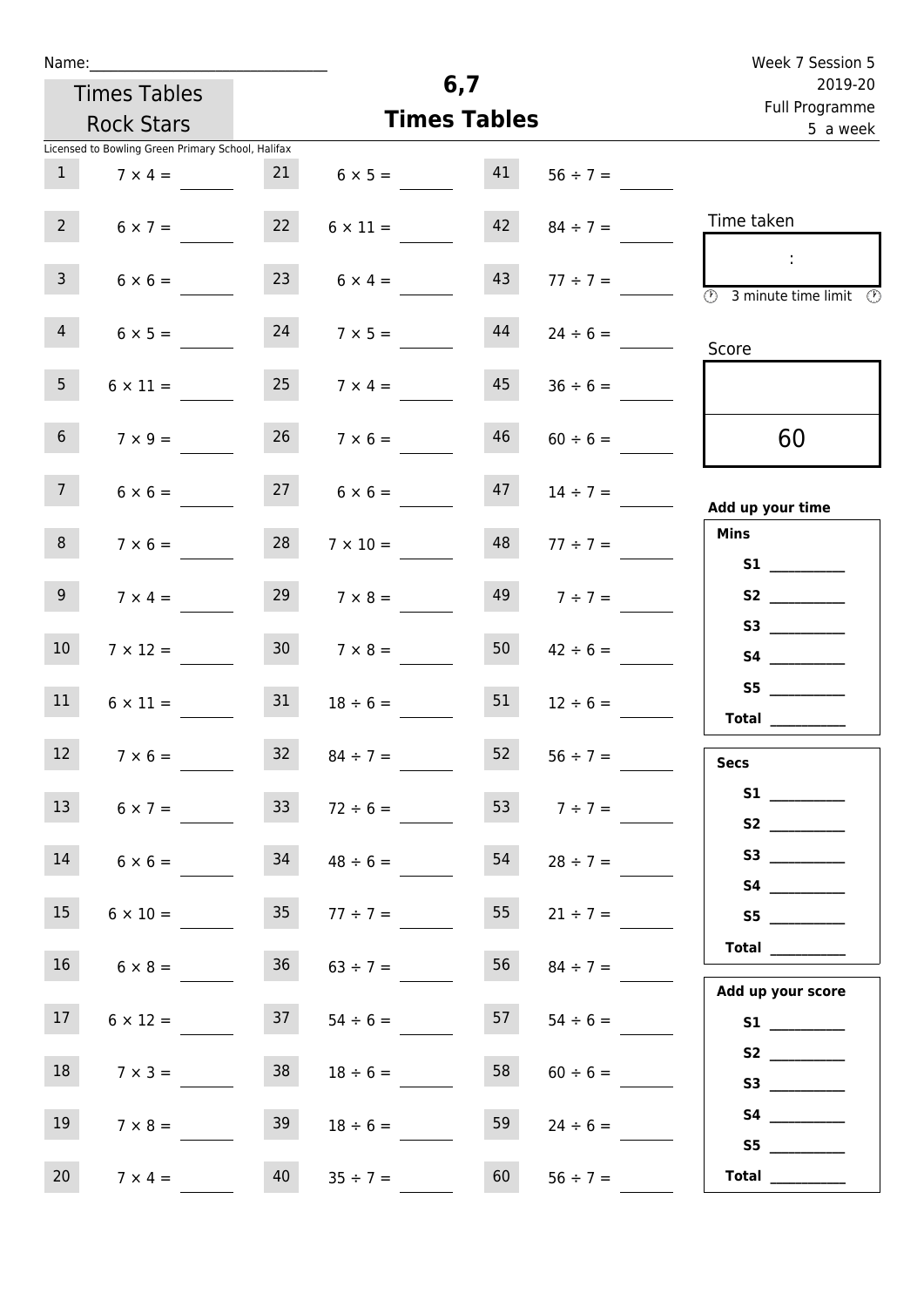| Name:           |                                                   |                 |                     |                            |                 | Week 8 Session 1                                           |
|-----------------|---------------------------------------------------|-----------------|---------------------|----------------------------|-----------------|------------------------------------------------------------|
|                 | <b>Times Tables</b>                               |                 | 3,4,5               | 2019-20                    |                 |                                                            |
|                 | <b>Rock Stars</b>                                 |                 | <b>Times Tables</b> | Full Programme<br>5 a week |                 |                                                            |
|                 | Licensed to Bowling Green Primary School, Halifax |                 |                     |                            |                 |                                                            |
| $\mathbf{1}$    | $3 \times 9 =$                                    | 21              | $3 \times 12 =$     | 41                         | $5 \times 5 =$  |                                                            |
|                 |                                                   |                 |                     |                            |                 |                                                            |
| $2^{\circ}$     | $4 \times 3 =$                                    | 22              | $4 \times 5 =$      | 42                         | $8 \times 5 =$  | Time taken                                                 |
|                 |                                                   |                 |                     |                            |                 | ÷                                                          |
| $\overline{3}$  | $3 \times 10 =$                                   | 23              | $3 \times 10 =$     | 43                         | $12 \times 4 =$ | $\overline{\odot}$<br>3 minute time limit<br>$\mathcal{O}$ |
| $\overline{4}$  | $3 \times 9 =$                                    | 24              | $3 \times 3 =$      | 44                         | $11 \times 3 =$ |                                                            |
|                 |                                                   |                 |                     |                            |                 | Score                                                      |
| 5 <sub>1</sub>  | $4 \times 8 =$                                    | 25              | $3 \times 1 =$      | 45                         | $4 \times 5 =$  |                                                            |
|                 |                                                   |                 |                     |                            |                 |                                                            |
| 6 <sup>1</sup>  | $5 \times 4 =$                                    | 26              | $4 \times 11 =$     | 46                         | $9 \times 5 =$  | 60                                                         |
|                 |                                                   |                 |                     |                            |                 |                                                            |
| 7 <sup>1</sup>  | $4 \times 12 =$                                   | 27              | $4 \times 12 =$     | 47                         | $12 \times 3 =$ |                                                            |
|                 |                                                   |                 |                     |                            |                 | What's your rock status?                                   |
| 8               | $5 \times 8 =$                                    | 28              | $5 \times 3 =$      | 48                         | $5 \times 3 =$  |                                                            |
|                 |                                                   |                 |                     |                            |                 | WANNABE                                                    |
| 9               | $5 \times 3 =$                                    | 29              | $3 \times 8 =$      | 49                         | $4 \times 5 =$  | < 18 correct in 3 mins                                     |
|                 |                                                   |                 |                     |                            |                 | <b>GARAGE ROCKER</b><br>18-19 correct in 3 mins            |
| 10 <sup>°</sup> | $3 \times 12 =$                                   | 30 <sub>o</sub> | $4 \times 5 =$      | 50                         | $2 \times 4 =$  | <b>BUSKER</b>                                              |
| 11              |                                                   | 31              |                     | 51                         |                 | 20-21 correct in 3 mins                                    |
|                 | $3 \times 9 =$                                    |                 | $2 \times 3 =$      |                            | $10 \times 3 =$ | <b>4144EPT</b>                                             |
| 12 <sub>2</sub> | $3 \times 9 =$                                    | 32              | $2 \times 3 =$      | 52                         | $3 \times 5 =$  | 22-24 correct in 3 mins                                    |
|                 |                                                   |                 |                     |                            |                 | <b>UNSIGNED AST</b>                                        |
| 13              | $4 \times 5 =$                                    | 33 <sup>°</sup> | $4 \times 5 =$      | 53                         | $8 \times 3 =$  | 25-29 correct in 3 mins                                    |
|                 |                                                   |                 |                     |                            |                 | ΒΡΓΑΚΤΗΡΟUGH ΑΡΤΙ <del>2</del> Τ                           |
| 14              | $3 \times 12 =$                                   | 34              | $6 \times 4 =$      | 54                         | $3 \times 3 =$  | 30-35 correct in 3 mins                                    |
|                 |                                                   |                 |                     |                            |                 | <b>SUPPORT AGT</b>                                         |
| 15              | $3 \times 6 =$                                    | 35 <sub>5</sub> | $11 \times 3 =$     | 55                         | $12 \times 3 =$ | 36-44 correct in 3 mins                                    |
|                 |                                                   |                 |                     |                            |                 | HEADLINER                                                  |
| 16              | $4 \times 10 =$                                   | 36 <sup>°</sup> | $1 \times 5 =$      | 56                         | $11 \times 3 =$ | 45-59 correct in 3 mins                                    |
|                 |                                                   |                 |                     |                            |                 | <b>ROCK STAR</b>                                           |
| 17              | $3 \times 4 =$                                    | 37              | $12 \times 4 =$     | 57                         | $2 \times 3 =$  | All correct in $\leq$ 3mins                                |
| 18              |                                                   | 38              |                     | 58                         |                 | ROCK LEGEND<br>All correct in $\leq 2$ min                 |
|                 | $4 \times 9 =$                                    |                 | $10 \times 4 =$     |                            | $3 \times 4 =$  | <b>ROGH HERO</b>                                           |
| 19              | $5 \times 4 =$                                    | 39              | $7 \times 4 =$      | 59                         | $8 \times 4 =$  | All correct in $\leq 1$ min                                |
|                 |                                                   |                 |                     |                            |                 |                                                            |
| 20              | $5 \times 10 =$                                   | 40              | $12 \times 5 =$     | 60                         | $10 \times 5 =$ | <b>TUARS TABLES</b><br>ROCK STARS                          |
|                 |                                                   |                 |                     |                            |                 |                                                            |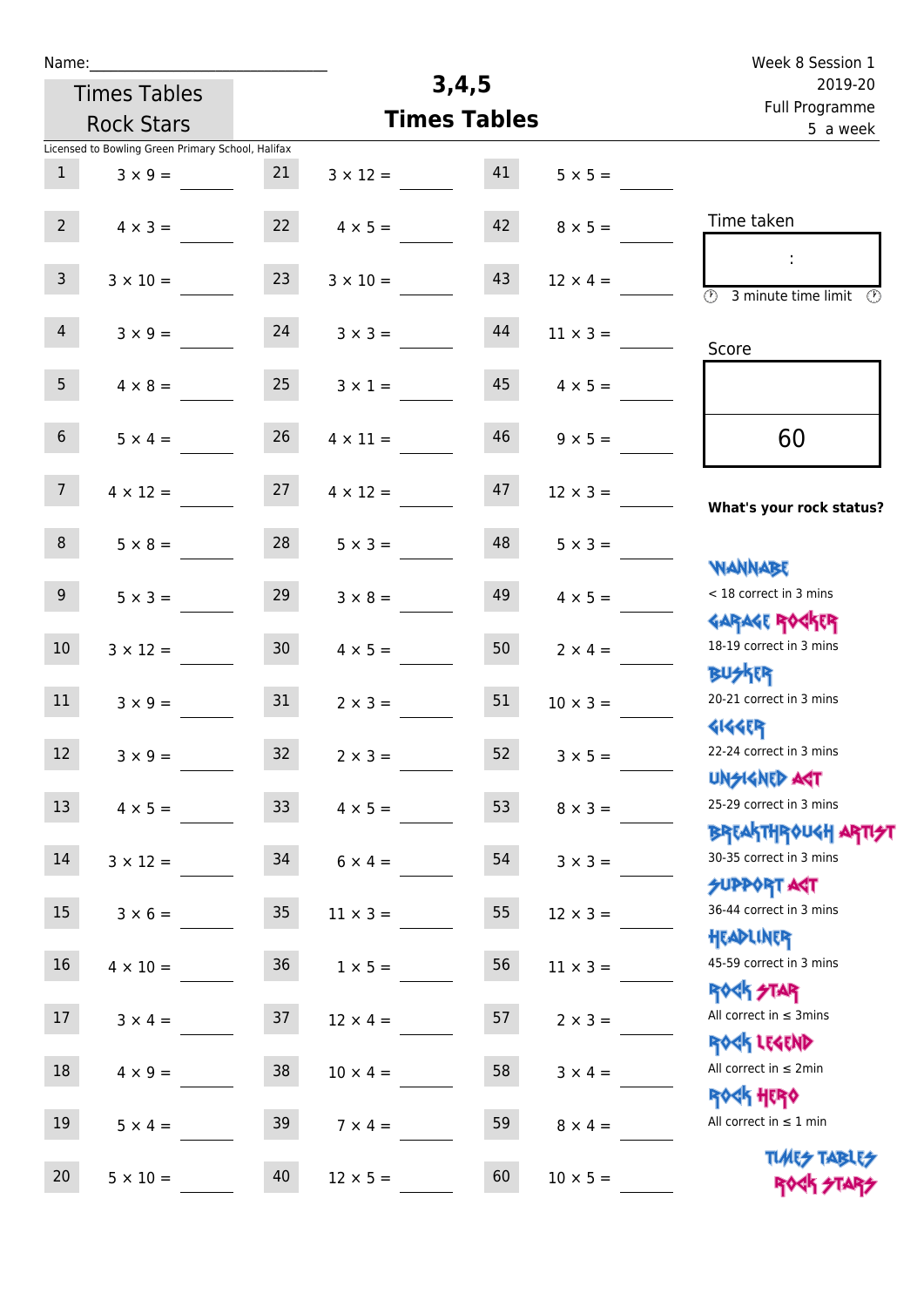| Name:           |                                                   |        |                      |    |                          |       |                       |    |             | Week 8 Session 2                                                      |
|-----------------|---------------------------------------------------|--------|----------------------|----|--------------------------|-------|-----------------------|----|-------------|-----------------------------------------------------------------------|
|                 | <b>Times Tables</b>                               |        |                      |    |                          | 3,4,5 |                       |    |             | 2019-20                                                               |
|                 | <b>Rock Stars</b>                                 |        |                      |    |                          |       | <b>Times Tables</b>   |    |             | Full Programme<br>5 a week                                            |
|                 | Licensed to Bowling Green Primary School, Halifax |        |                      |    |                          |       |                       |    |             |                                                                       |
| $\mathbf 1$     |                                                   | 13     |                      | 25 |                          | 37    |                       | 49 |             |                                                                       |
|                 | 5<br>10                                           |        | 5 <sup>1</sup><br>15 |    | $12\,$<br>$\overline{4}$ |       | 27<br>3               |    | 15<br>3     | Time taken                                                            |
|                 |                                                   |        |                      |    |                          |       |                       |    |             |                                                                       |
| $\overline{2}$  |                                                   | 14     |                      | 26 |                          | 38    |                       | 50 |             |                                                                       |
|                 | 28<br>4                                           |        | $20\,$<br>4          |    | 44<br>4                  |       | $30\,$<br>3           |    | 44<br>4     | $\overline{\odot}$<br>$\overline{\mathcal{O}}$<br>3 minute time limit |
|                 |                                                   |        |                      |    |                          |       |                       |    |             |                                                                       |
| $\mathsf{3}$    |                                                   | 15     |                      | 27 |                          | 39    |                       | 51 |             | Score                                                                 |
|                 | 32<br>$\overline{4}$                              |        | $40\,$<br>5          |    | $20\,$<br>4              |       | 21<br>3               |    | $20\,$<br>4 |                                                                       |
|                 |                                                   |        |                      |    |                          |       |                       |    |             |                                                                       |
| $\overline{4}$  |                                                   | 16     |                      | 28 |                          | 40    |                       | 52 |             | 60                                                                    |
|                 | 4<br>$\overline{4}$                               |        | 27<br>$\overline{3}$ |    | 5<br>30                  |       | 5<br>40               |    | 5<br>$10\,$ |                                                                       |
|                 |                                                   |        |                      |    |                          |       |                       |    |             | What's your rock status?                                              |
| $5\phantom{.0}$ |                                                   | $17\,$ |                      | 29 |                          | 41    |                       | 53 |             |                                                                       |
|                 | 33<br>$\mathsf{3}$                                |        | 15<br>5 <sub>1</sub> |    | 5<br>60                  |       | $\,8\,$<br>4          |    | 40<br>4     |                                                                       |
|                 |                                                   |        |                      |    |                          |       |                       |    |             | <b>WANNABE</b><br>< 18 correct in 3 mins                              |
| $\sqrt{6}$      |                                                   | 18     |                      | 30 |                          | 42    |                       | 54 |             | KER                                                                   |
|                 | $\mathsf 3$<br>12                                 |        | 3<br>$30\,$          |    | 3<br>$30\,$              |       | 35<br>$\overline{5}$  |    | 16<br>4     | 18-19 correct in 3 mins                                               |
|                 |                                                   |        |                      |    |                          |       |                       |    |             | <b>BUSKER</b>                                                         |
| $\overline{7}$  |                                                   | 19     |                      | 31 |                          | 43    |                       | 55 |             | 20-21 correct in 3 mins                                               |
|                 | 12<br>4                                           |        | $18\,$<br>3          |    | 4<br>4                   |       | 45<br>5               |    | 44<br>4     | <b>4144ER</b>                                                         |
|                 |                                                   |        |                      |    |                          |       |                       |    |             | 22-24 correct in 3 mins                                               |
| $\,8\,$         |                                                   | 20     |                      | 32 |                          | 44    |                       | 56 |             | <b>UNSIGNED AGT</b>                                                   |
|                 | $\overline{5}$<br>45                              |        | 40<br>4              |    | $36\,$<br>4              |       | $\boldsymbol{9}$<br>3 |    | 20<br>4     | 25-29 correct in 3 mins                                               |
|                 |                                                   |        |                      |    |                          |       |                       |    |             | <b>BREAKTHROUGH</b>                                                   |
| $9\,$           |                                                   | 21     |                      | 33 |                          | 45    |                       | 57 |             | 30-35 correct in 3 mins                                               |
|                 | 5<br>10                                           |        | 50<br>5              |    | $\mathsf 3$<br>24        |       | 5<br>5                |    | 5<br>20     | <b>SUPPORT AGT</b><br>36-44 correct in 3 mins                         |
|                 |                                                   |        |                      |    |                          |       |                       |    |             | HEADLINER                                                             |
| 10              |                                                   | 22     |                      | 34 |                          | 46    |                       | 58 |             | 45-59 correct in 3 mins                                               |
|                 | 3<br>3                                            |        | 27<br>$\mathsf{3}$   |    | 15<br>5                  |       | $10\,$<br>5           |    | 55<br>5     | ROCK STAR                                                             |
|                 |                                                   |        |                      |    |                          |       |                       |    |             | All correct in $\leq$ 3mins                                           |
| $11\,$          |                                                   | 23     |                      | 35 |                          | 47    |                       | 59 |             | ROCK LEGEND                                                           |
|                 | $20\,$<br>4                                       |        | 33<br>3              |    | $20\,$<br>4              |       | 44<br>4               |    | 16<br>4     | All correct in $\leq 2$ min                                           |
|                 |                                                   |        |                      |    |                          |       |                       |    |             | <b>ROGH HERO</b>                                                      |
| 12              |                                                   | 24     |                      | 36 |                          | 48    |                       | 60 |             | All correct in $\leq 1$ min                                           |
|                 | $30$<br>5                                         |        | $12\,$<br>3          |    | 27<br>3                  |       | $18\,$<br>3           |    | 18<br>3     | <b>TIMES TABLES</b>                                                   |
|                 |                                                   |        |                      |    |                          |       |                       |    |             |                                                                       |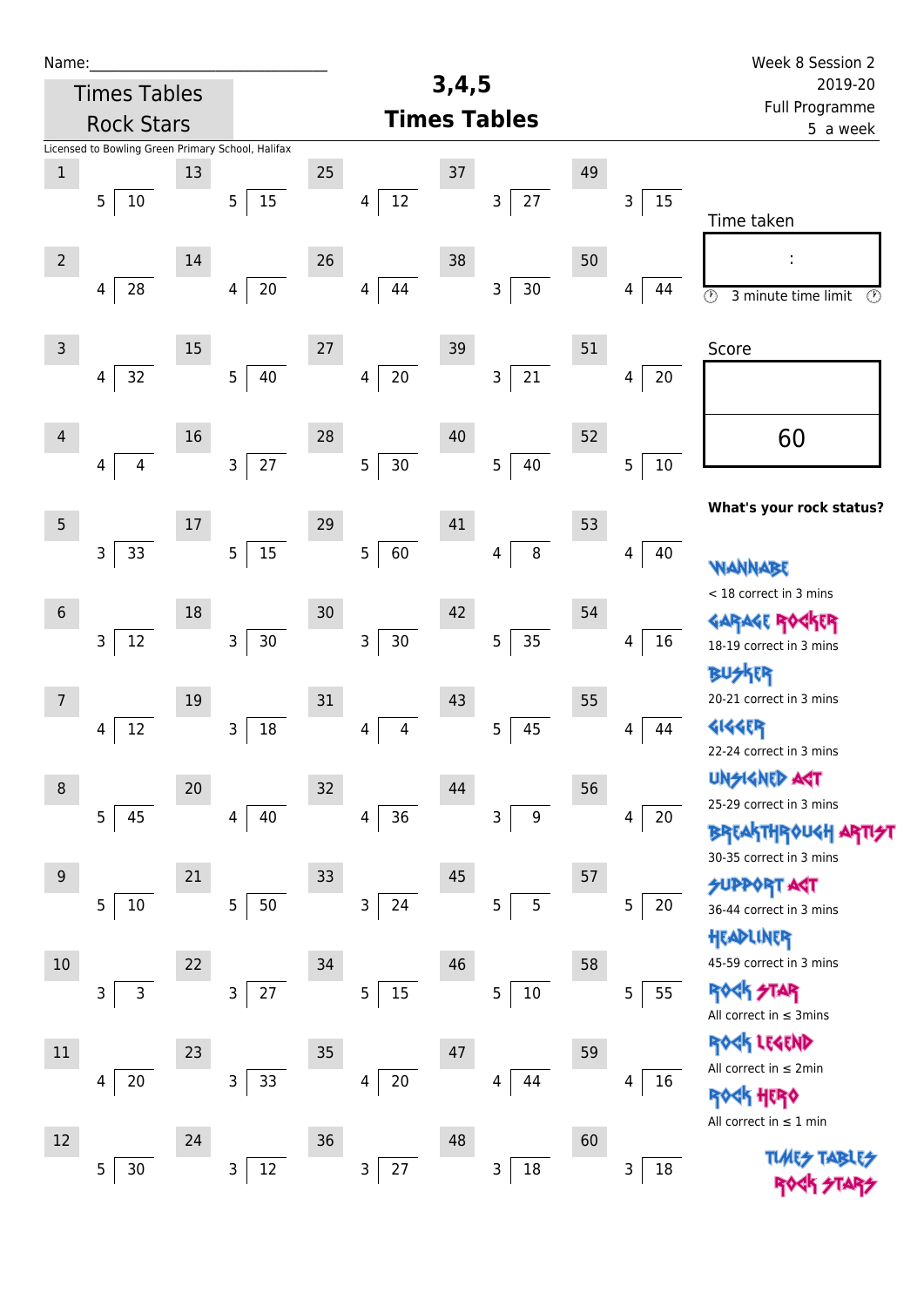| Name:                                                                                                          |                                                                                                | Week 8 Session 3                                                                                |
|----------------------------------------------------------------------------------------------------------------|------------------------------------------------------------------------------------------------|-------------------------------------------------------------------------------------------------|
| <b>Times Tables</b>                                                                                            | 3,4,5                                                                                          | 2019-20                                                                                         |
| <b>Rock Stars</b>                                                                                              | <b>Times Tables</b>                                                                            | Full Programme<br>5 a week                                                                      |
| Licensed to Bowling Green Primary School, Halifax<br>5<br>3<br>13<br>$\mathbf{1}$<br>$\times$ 12<br>$\times$ 1 | $\overline{\mathbf{4}}$<br>4<br>4<br>25<br>37<br>49<br>$\times$ 12<br>$\times$ 7<br>$\times$ 4 |                                                                                                 |
| 5<br>3<br>$\overline{2}$<br>14<br>$\times$ 7<br>$\times$ 10                                                    | 5<br>5<br>5<br>26<br>38<br>50<br>$\times$ 5<br>$\times 10$<br>$\times$ 5                       | Time taken<br>$\circled{r}$<br>3 minute time limit<br>$\odot$                                   |
| 3<br>$\overline{4}$<br>15<br>$\overline{3}$<br>$\times$ 12<br>$\times$ 9                                       | $\overline{4}$<br>3<br>3<br>27<br>39<br>51<br>$\times$ 3<br>$\times$ 9<br>$\times$ 5           | Score                                                                                           |
| 5<br>3<br>16<br>$\overline{4}$<br>$\times$ 12<br>$\times 6$                                                    | 5<br>4<br>4<br>40<br>28<br>52<br>$\times$ 11<br>$\times$ 10<br>$\times$ 1                      | 60                                                                                              |
| 3<br>3<br>5<br>17<br>$\times$ 3<br>$\times 10$                                                                 | 5<br>4<br>4<br>41<br>29<br>53<br>$\times$ 10<br>$\times$ 12<br>$\times$ 4                      | What's your rock status?<br><b>WANNABE</b>                                                      |
| 5<br>5<br>18<br>$6\,$<br>$\times$ 12<br>$\times$ 12                                                            | 3<br>3<br>3<br>42<br>30<br>54<br>$\times$ 7<br>$\times$ 12<br>$\times$ 2                       | < 18 correct in 3 mins<br><b>GARAGE ROCKER</b><br>18-19 correct in 3 mins                       |
| 3<br>3<br>19<br>$\overline{7}$<br>$\times$ 11<br>$\times$ 4                                                    | 3<br>$\overline{4}$<br>4<br>31<br>43<br>55<br>$\times$ 10<br>$\times 2$<br>$\times$ 11         | <b>BUSKRR</b><br>20-21 correct in 3 mins<br><b>4144EP</b><br>22-24 correct in 3 mins            |
| 5<br>4<br>20<br>$\boldsymbol{8}$<br>$\times$ 7<br>$\times$ 6                                                   | 5<br>3<br>4<br>32<br>44<br>56<br>$\times$ 2<br>$\times$ 11<br>$\times$ 4                       | <b>UNSIGNED AGT</b><br>25-29 correct in 3 mins<br>ΒΡΓΑ <sup>Κ</sup> ΤΗΡΟυΚΗ ΑΡΤΙ <del>2</del> Τ |
| 5<br>5<br>21<br>$9$<br>$\times 2$<br>$\times 8$                                                                | 5<br>3<br>4<br>33<br>45<br>57<br>$\times$ 4<br>$\times$ 7<br>$\times$ 9                        | 30-35 correct in 3 mins<br><b>SUPPORT AGT</b><br>36-44 correct in 3 mins                        |
| 5<br>$\overline{4}$<br>22<br>10<br>$\times$ 2<br>$\times 8$                                                    | $\mathsf S$<br>5<br>4<br>34<br>46<br>58<br>$\times$ 11<br>$\times$ 7<br>$\times$ 4             | HEADLINER<br>45-59 correct in 3 mins<br><b>ROCK STAR</b><br>All correct in $\leq$ 3mins         |
| 5<br>5<br>$11\,$<br>23<br>$\times$ 3<br>$\times$ 6                                                             | 3<br>3<br>4<br>35<br>47<br>59<br>$\times 2$<br>$\times$ 8<br>$\times$ 4                        | ROCK LEGEND<br>All correct in $\leq 2$ min<br><b>ROCK HERO</b>                                  |
| 3<br>$\overline{4}$<br>24<br>12<br>$\times$ 12<br>$\times$ 1                                                   | $\sqrt{5}$<br>5<br>3<br>36<br>48<br>60<br>$\times$ 8<br>$\times$ 11<br>$\times$ 9              | All correct in $\leq 1$ min<br><b>TUARS TABLES</b><br>ROCK STARS                                |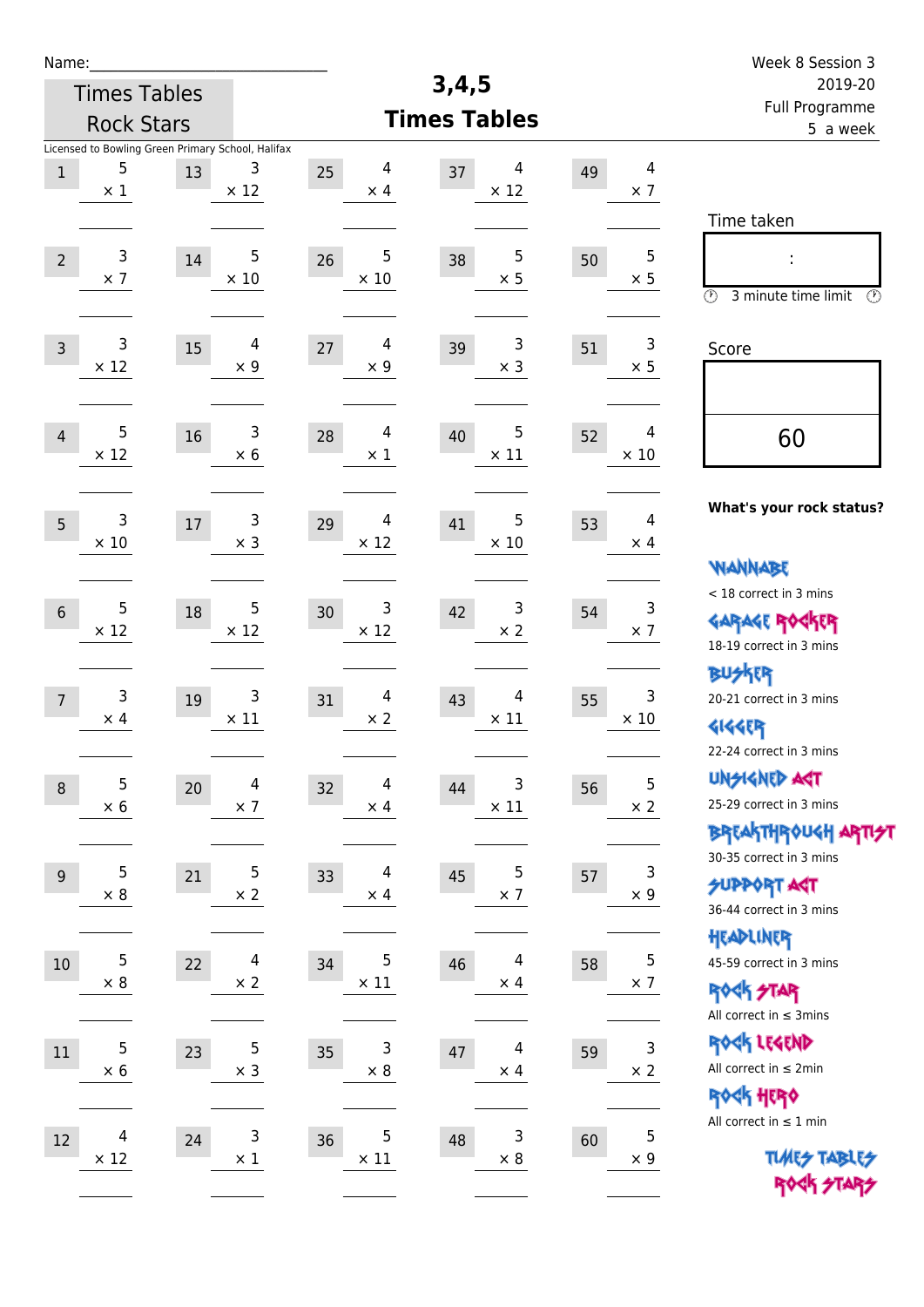| Name: |  |  |  |
|-------|--|--|--|
|       |  |  |  |

## **3,4,5**

|                  | <b>Times Tables</b>                               |                 | 3,4,5         | 2019-20             |               |                                                                  |
|------------------|---------------------------------------------------|-----------------|---------------|---------------------|---------------|------------------------------------------------------------------|
|                  | <b>Rock Stars</b>                                 |                 |               | <b>Times Tables</b> |               | Full Programme<br>5 a week                                       |
|                  | Licensed to Bowling Green Primary School, Halifax |                 |               |                     |               |                                                                  |
| $\mathbf{1}$     | $32 \div 4 =$                                     | 21              | $21 \div 3 =$ | 41                  | $50 \div 5 =$ |                                                                  |
| $2^{\circ}$      | $40 \div 4 =$                                     | 22              | $40 \div 4 =$ | 42                  | $24 \div 4 =$ | Time taken                                                       |
| 3 <sup>7</sup>   | $10 \div 5 =$                                     | 23              | $12 \div 4 =$ | 43                  | $44 \div 4 =$ | (1)<br>3 minute time limit<br>$\mathcal{O}$                      |
| $\overline{4}$   | $32 \div 4 =$                                     | 24              | $55 \div 5 =$ | 44                  | $27 \div 3 =$ | Score                                                            |
| 5 <sub>1</sub>   | $36 \div 3 =$                                     | 25              | $30 \div 3 =$ | 45                  | $24 \div 3 =$ |                                                                  |
| $6\phantom{.}$   | $55 \div 5 =$                                     | 26              | $21 \div 3 =$ | 46                  | $55 \div 5 =$ | 60                                                               |
| 7 <sup>7</sup>   | $12 \div 4 =$                                     | 27              | $40 \div 5 =$ | 47                  | $20 \div 4 =$ | What's your rock status?                                         |
| 8                | $8 \div 4 =$                                      | 28              | $5 \div 5 =$  | 48                  | $30 \div 3 =$ | <b>NANNABE</b>                                                   |
| 9 <sup>°</sup>   | $36 \div 4 =$                                     | 29              | $50 \div 5 =$ | 49                  | $21 \div 3 =$ | < 18 correct in 3 mins<br><b>GARAGE ROGKER</b>                   |
| $10\,$           | $12 \div 4 =$                                     | 30 <sub>o</sub> | $25 \div 5 =$ | 50                  | $3 ÷ 3 =$     | 18-19 correct in 3 mins<br><b>BUSKER</b>                         |
| 11               | $12 \div 4 =$                                     | 31              | $30 \div 5 =$ | 51                  | $4 \div 4 =$  | 20-21 correct in 3 mins<br><b>4144EP</b>                         |
| 12               | $12 \div 4 =$                                     | 32              | $9 \div 3 =$  | 52                  | $60 \div 5 =$ | 22-24 correct in 3 mins<br>UNSIGNED ACT                          |
| 13               | $27 \div 3 =$                                     | 33              | $15 \div 3 =$ | 53                  | $25 \div 5 =$ | 25-29 correct in 3 mins<br><b>BREAKTHROUGH ARTI<del>S</del>T</b> |
| $14\,$           | $20 \div 5 =$                                     | 34              | $8 \div 4 =$  | 54                  | $12 \div 3 =$ | 30-35 correct in 3 mins<br><b>SUPPORT AGT</b>                    |
| $15\phantom{.0}$ | $6 \div 3 =$                                      | 35 <sub>2</sub> | $16 \div 4 =$ | 55                  | $33 ÷ 3 =$    | 36-44 correct in 3 mins<br>HEADLINER                             |
| 16               | $44 \div 4 =$                                     | 36              | $28 \div 4 =$ | 56                  | $36 \div 4 =$ | 45-59 correct in 3 mins<br><b>ROCK STAR</b>                      |
| 17               | $3 ÷ 3 =$                                         | 37              | $55 \div 5 =$ | 57                  | $30 \div 5 =$ | All correct in $\leq$ 3mins<br>ROCK LEGEND                       |
| 18               | $33 \div 3 =$                                     | 38              | $20 \div 5 =$ | 58                  | $40 \div 4 =$ | All correct in $\leq 2$ min<br><b>ROGH HERO</b>                  |
| 19               | $3 ÷ 3 =$                                         | 39              | $21 \div 3 =$ | 59                  | $20 \div 4 =$ | All correct in $\leq 1$ min<br><b>TUARS TABLES</b>               |
| 20               | $3 ÷ 3 =$                                         | 40              | $45 \div 5 =$ | 60                  | $4 \div 4 =$  | ROCK STARS                                                       |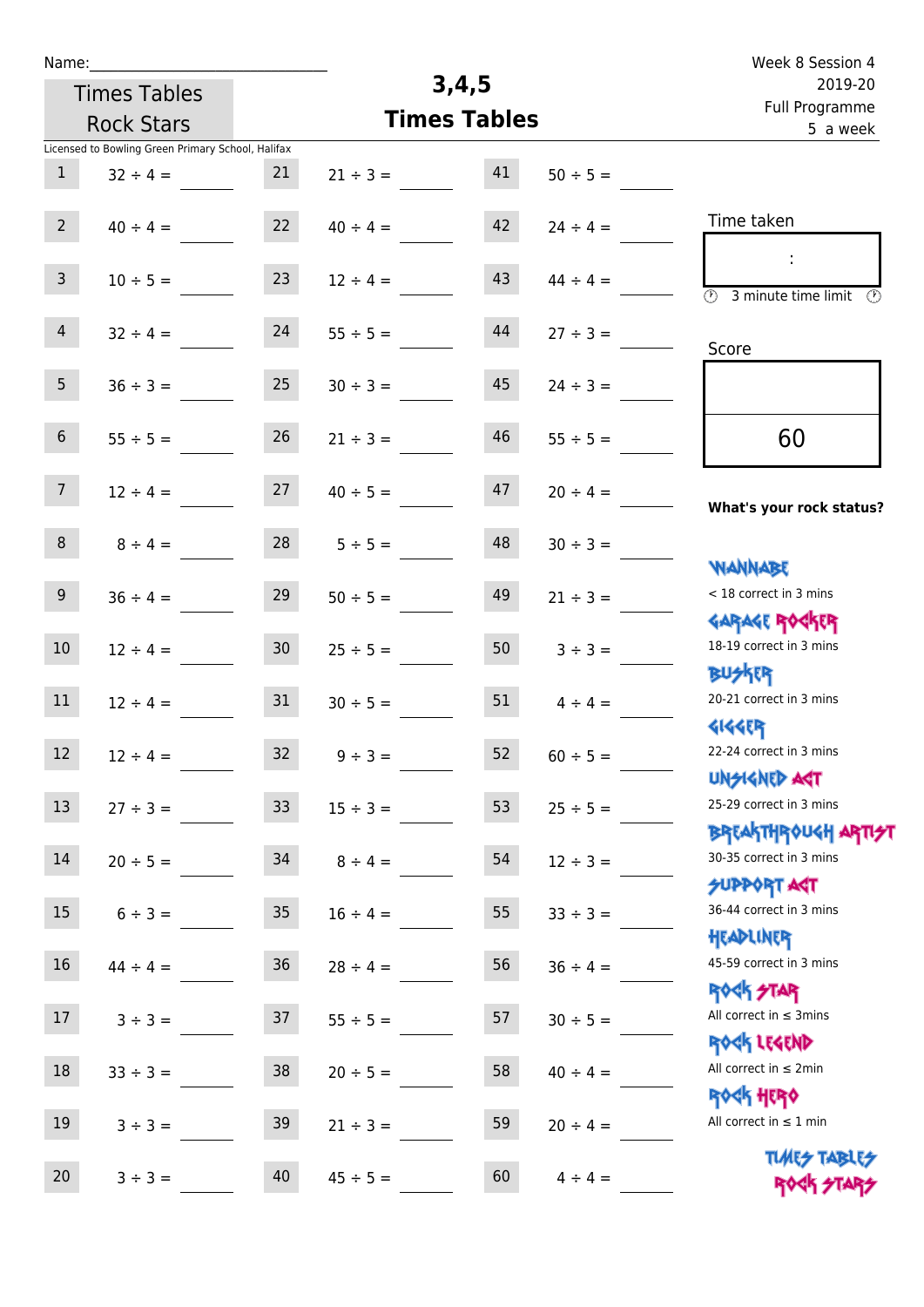| Week 8 Session 5                                                        |                     |       |                     |                 |                                                   | Name:           |
|-------------------------------------------------------------------------|---------------------|-------|---------------------|-----------------|---------------------------------------------------|-----------------|
| 2019-20                                                                 |                     | 3,4,5 |                     |                 | <b>Times Tables</b>                               |                 |
| Full Programme<br>5 a week                                              |                     |       | <b>Times Tables</b> |                 | <b>Rock Stars</b>                                 |                 |
|                                                                         |                     |       |                     |                 | Licensed to Bowling Green Primary School, Halifax |                 |
|                                                                         | $6 \div 3 =$        | 41    | $3 \times 10 =$     | 21              | $5 \times 7 =$                                    | 1               |
| Time taken                                                              | $16 \div 4 =$       | 42    | $4 \times 5 =$      | 22              | $4 \times 5 =$                                    | 2 <sup>7</sup>  |
| ÷<br>$\overline{\textcircled{2}}$ 3 minute time limit $\textcircled{2}$ | $24 \div 4 =$       | 43    | $4 \times 8 =$      | 23              | $5 \times 4 =$                                    | $\overline{3}$  |
| Score                                                                   | $24 \div 3 =$       | 44    | $4 \times 3 =$      | 24              | $4 \times 12 =$                                   | 4               |
|                                                                         | $16 \div 4 =$       | 45    | $3 \times 9 =$      | 25              | $5 \times 6 =$                                    | 5 <sub>1</sub>  |
| 60                                                                      | $28 \div 4 =$       | 46    | $5 \times 9 =$      | 26              | $3 \times 8 =$                                    | 6 <sup>1</sup>  |
| Add up your time                                                        | $6 \div 3 =$        | 47    | $5 \times 6 =$      | 27              | $4 \times 11 =$                                   | 7 <sup>7</sup>  |
| <b>Mins</b>                                                             | $25 \div 5 =$       | 48    | $5 \times 11 =$     | 28              | $3 \times 6 =$                                    | 8               |
|                                                                         | $9 \div 3 =$        | 49    | $3 \times 5 =$      | 29              | $3 \times 5 =$                                    | 9 <sub>o</sub>  |
|                                                                         | $4 \div 4 =$        | 50    | $5 \times 7 =$      | 30 <sub>o</sub> | $5 \times 10 =$                                   | 10 <sup>°</sup> |
| S5<br>$\begin{tabular}{c} Total \end{tabular}$                          | $6 \div 3 =$        | 51    | $5 \div 5 =$        | 31              | $3 \times 3 =$                                    | 11              |
| <b>Secs</b>                                                             | $45 \div 5 =$       | 52    | $15 \div 5 =$       | 32              | $4 \times 9 =$                                    | 12              |
| S1<br>S2                                                                | 53 $4 \div 4 =$     |       | $48 \div 4 =$       | 33 <sup>°</sup> | $4 \times 1 =$                                    | 13              |
| S3                                                                      | $54 \t 48 \div 4 =$ |       | $24 \div 3 =$       | 34              | $5 \times 9 =$                                    | 14              |
|                                                                         | $48 \div 4 =$       | 55    | $21 \div 3 =$       | 35              | $3 \times 4 =$                                    | 15              |
|                                                                         | $18 \div 3 =$       | 56    | $40 \div 4 =$       | 36              | $4 \times 11 =$                                   | 16              |
| Add up your score                                                       | $36 \div 3 =$       | 57    | $3 \div 3 =$        | 37              | $5 \times 5 =$                                    | 17 <sup>7</sup> |
|                                                                         | $4 \div 4 =$        | 58    | $10 \div 5 =$       | 38              | $3 \times 12 =$                                   | 18              |
|                                                                         | $24 \div 4 =$       | 59    | $24 \div 3 =$       | 39              | $4 \times 10 =$                                   | 19              |
| S5<br><b>Total</b> _________                                            | $12 \div 4 =$       | 60    | $33 \div 3 =$       | 40              | $4 \times 6 =$                                    | 20              |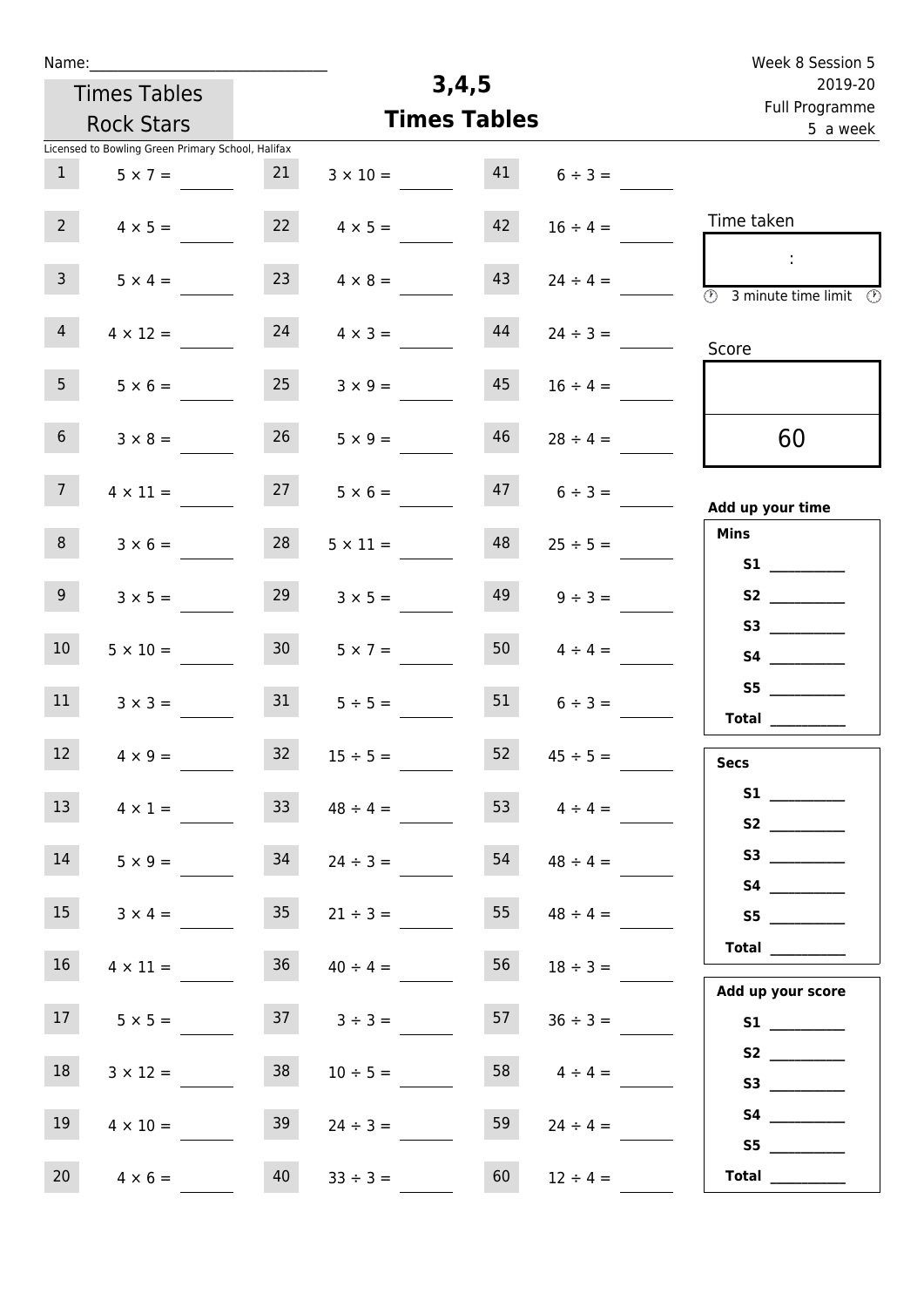| Name:            |                                                   |                 |                                   |                     |                                     | Week 9 Session 1                                                 |  |
|------------------|---------------------------------------------------|-----------------|-----------------------------------|---------------------|-------------------------------------|------------------------------------------------------------------|--|
|                  | <b>Times Tables</b>                               |                 |                                   | 6,7                 |                                     | 2019-20                                                          |  |
|                  | <b>Rock Stars</b>                                 |                 |                                   | <b>Times Tables</b> |                                     | Full Programme<br>5 a week                                       |  |
|                  | Licensed to Bowling Green Primary School, Halifax |                 |                                   |                     |                                     |                                                                  |  |
| 1                | $7 \times 3 =$                                    | 21              |                                   |                     | $7 \times 12 = 41$ $2 \times 7 = 7$ |                                                                  |  |
| $2^{\circ}$      | $7 \times 9 =$                                    | 22              | $7 \times 2 =$                    | 42                  | $10 \times 7 =$                     | Time taken                                                       |  |
| $\mathbf{3}$     | $6 \times 7 =$                                    | 23              | $6 \times 8 =$                    | 43                  | $6 \times 6 =$                      | <b>3</b> minute time limit<br>$\mathcal{O}$                      |  |
| $\overline{4}$   | $6 \times 7 = 24$                                 |                 | $7 \times 9 =$                    |                     | $44$ $3 \times 6 =$                 | Score                                                            |  |
| 5 <sup>5</sup>   | $7 \times 4 =$                                    | 25              | $6 \times 8 =$                    | 45                  | $12 \times 7 =$                     |                                                                  |  |
| 6 <sup>1</sup>   | $7 \times 6 =$                                    | 26              | $6 \times 4 =$                    | 46                  | $11 \times 7 =$                     | 60                                                               |  |
| 7 <sup>7</sup>   |                                                   |                 | $7 \times 1 = 27$ $6 \times 11 =$ | 47                  | $2 \times 6 =$                      | What's your rock status?                                         |  |
| 8                | $6 \times 4 =$                                    | 28              | $6 \times 6 =$                    | 48                  | $5 \times 6 =$                      | <b>NANNABE</b>                                                   |  |
| 9 <sub>o</sub>   | $7 \times 5 =$                                    | 29              | $7 \times 6 =$                    | 49                  | $6 \times 7 =$                      | < 18 correct in 3 mins<br><b>GARAGE ROCKER</b>                   |  |
| 10 <sup>°</sup>  | $6 \times 11 =$                                   | 30              | $6 \times 8 =$                    | 50                  | $3 \times 7 =$                      | 18-19 correct in 3 mins<br><b>BUSKER</b>                         |  |
| 11               | $7 \times 7 =$                                    | 31              | $3 \times 7 =$                    | 51                  | $2 \times 6 =$                      | 20-21 correct in 3 mins<br><b>4144EP</b>                         |  |
| 12               | $7 \times 6 =$                                    | 32              | $4 \times 7 =$                    | 52                  | $9 \times 6 =$                      | 22-24 correct in 3 mins<br><b>UNSIGNED AGT</b>                   |  |
| 13               | $6 \times 12 =$                                   | 33              | $10 \times 6 =$                   | 53                  | $3 \times 6 =$                      | 25-29 correct in 3 mins<br><b>BREAKTHROUGH ARTI<del>S</del>T</b> |  |
| 14               | $6 \times 4 =$                                    | 34              | $11 \times 7 =$                   | 54                  | $7 \times 6 =$                      | 30-35 correct in 3 mins<br><b>SUPPORT AGT</b>                    |  |
| 15               | $7 \times 6 =$                                    | 35 <sub>1</sub> | $2 \times 7 =$                    | 55                  | $11 \times 7 =$                     | 36-44 correct in 3 mins<br>HEADLINER                             |  |
| 16               | $6 \times 10 =$                                   | 36              | $9 \times 6 =$                    | 56                  | $12 \times 7 =$                     | 45-59 correct in 3 mins<br>ROCK STAR                             |  |
| 17 <sup>17</sup> | $6 \times 5 =$                                    | 37              | $3 \times 6 =$                    | 57                  | $8 \times 7 =$                      | All correct in $\leq$ 3mins<br>ROCK LEGEND                       |  |
| 18               | $6 \times 11 =$                                   | 38              | $9 \times 7 =$                    | 58                  | $1 \times 6 =$                      | All correct in $\leq 2$ min<br><b>ROCK HERO</b>                  |  |
| 19               | $7 \times 8 =$                                    | 39              | $10 \times 7 =$                   | 59                  | $9 \times 7 =$                      | All correct in $\leq 1$ min                                      |  |
| 20               | $7 \times 1 =$                                    | 40              | $1 \times 7 =$                    | 60                  | $10 \times 7 =$                     | <b>TUARS TABLES</b><br>ROCK STARS                                |  |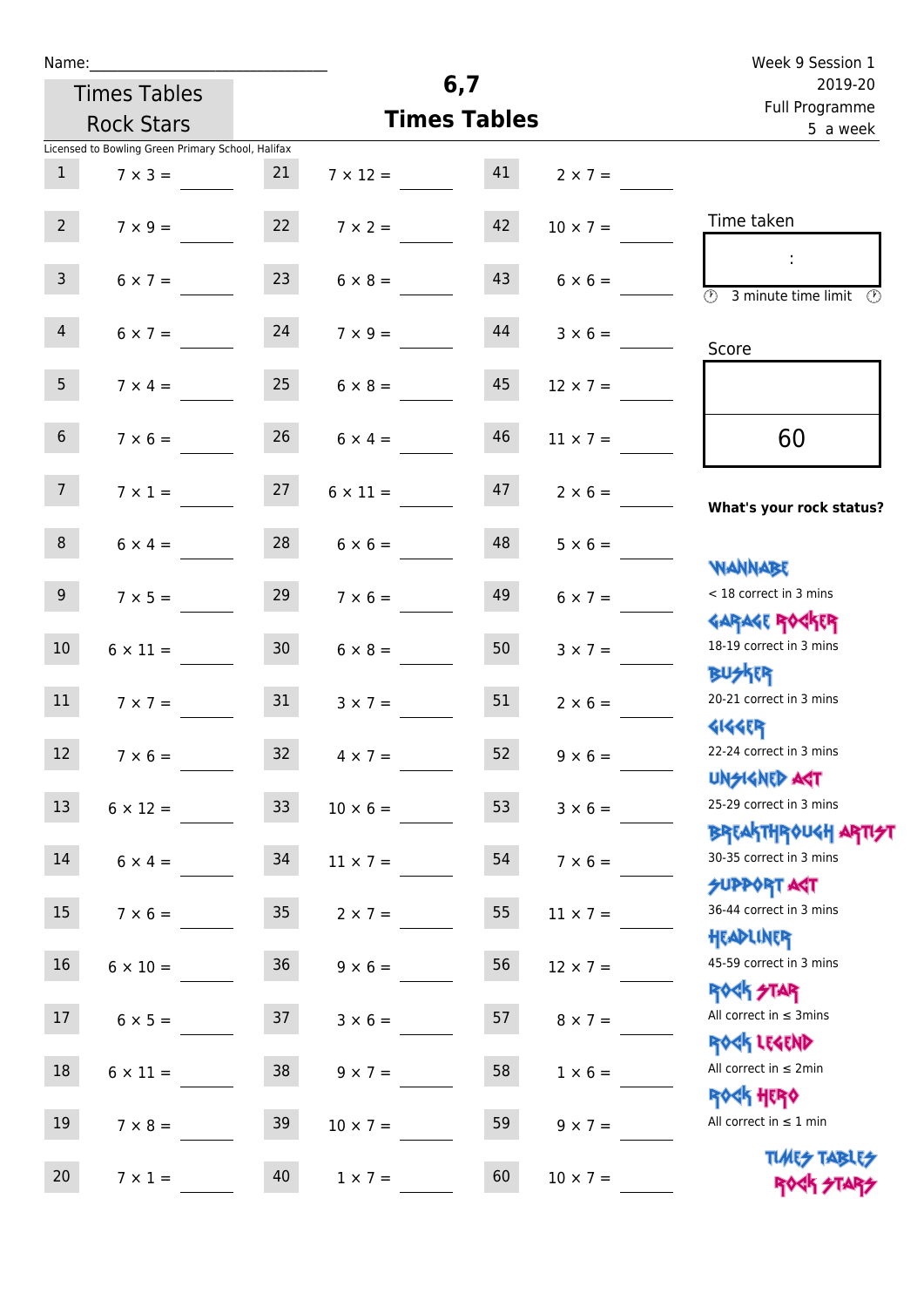| Name:               |                                                   |        |                      |    |                                   |     |                          |    |                      | Week 9 Session 2                                                      |
|---------------------|---------------------------------------------------|--------|----------------------|----|-----------------------------------|-----|--------------------------|----|----------------------|-----------------------------------------------------------------------|
|                     | <b>Times Tables</b>                               |        |                      |    |                                   | 6,7 |                          |    |                      | 2019-20<br>Full Programme                                             |
|                     | <b>Rock Stars</b>                                 |        |                      |    |                                   |     | <b>Times Tables</b>      |    |                      | 5 a week                                                              |
|                     | Licensed to Bowling Green Primary School, Halifax |        |                      |    |                                   |     |                          |    |                      |                                                                       |
| $\mathbf 1$         | 42<br>6                                           | 13     | 35<br>$\overline{7}$ | 25 | 56<br>$\overline{7}$              | 37  | $70\,$<br>$\overline{7}$ | 49 | $30\,$               |                                                                       |
|                     |                                                   |        |                      |    |                                   |     |                          |    | 6                    | Time taken                                                            |
| $2 \nightharpoonup$ |                                                   | 14     |                      | 26 |                                   | 38  |                          | 50 |                      |                                                                       |
|                     | $\overline{7}$<br>28                              |        | 24<br>$\,6\,$        |    | 60<br>6                           |     | 56<br>7                  |    | $\overline{7}$<br>7  | $\overline{\circ}$<br>$\overline{\mathcal{O}}$<br>3 minute time limit |
|                     |                                                   |        |                      |    |                                   |     |                          |    |                      |                                                                       |
| $\mathsf{3}$        |                                                   | 15     |                      | 27 |                                   | 39  |                          | 51 |                      | Score                                                                 |
|                     | 28<br>$\overline{7}$                              |        | $12\,$<br>$\,6\,$    |    | $12\,$<br>6                       |     | 35<br>7                  |    | 6<br>42              |                                                                       |
|                     |                                                   |        |                      |    |                                   |     |                          |    |                      |                                                                       |
| $\overline{4}$      |                                                   | 16     |                      | 28 |                                   | 40  |                          | 52 |                      | 60                                                                    |
|                     | 35<br>$7\overline{ }$                             |        | 35<br>$\overline{7}$ |    | $\,$ 6 $\,$<br>$\,$ 6 $\,$        |     | 48<br>$\,6$              |    | $\overline{7}$<br>7  |                                                                       |
|                     |                                                   |        |                      |    |                                   |     |                          |    |                      | What's your rock status?                                              |
| 5                   | $\overline{7}$<br>56                              | $17\,$ | 36<br>$\,6\,$        | 29 | $\overline{7}$<br>21              | 41  | $\overline{7}$<br>7      | 53 | 7 <sup>1</sup><br>7  |                                                                       |
|                     |                                                   |        |                      |    |                                   |     |                          |    |                      | WANNABE                                                               |
| $6\,$               |                                                   | 18     |                      | 30 |                                   | 42  |                          | 54 |                      | < 18 correct in 3 mins                                                |
|                     | 24<br>$6\phantom{.0}$                             |        | 63<br>$\overline{7}$ |    | 28<br>$\boldsymbol{7}$            |     | 24<br>$\,6\,$            |    | 7<br>14              | <b>GARAGE RO</b><br>18-19 correct in 3 mins                           |
|                     |                                                   |        |                      |    |                                   |     |                          |    |                      | <b>BUSKER</b>                                                         |
| $\overline{7}$      |                                                   | 19     |                      | 31 |                                   | 43  |                          | 55 |                      | 20-21 correct in 3 mins                                               |
|                     | 21<br>7                                           |        | 35<br>7              |    | 35<br>$\overline{7}$              |     | 6<br>54                  |    | 6<br>24              | <b>4144EP</b>                                                         |
|                     |                                                   |        |                      |    |                                   |     |                          |    |                      | 22-24 correct in 3 mins<br><b>UNSIGNED AGT</b>                        |
| $\, 8$              |                                                   | 20     |                      | 32 |                                   | 44  |                          | 56 |                      | 25-29 correct in 3 mins                                               |
|                     | 56<br>$\overline{7}$                              |        | $\,6\,$<br>60        |    | $\overline{7}$<br>$7\overline{ }$ |     | 35<br>7                  |    | 7<br>70              | <b>BREAKTHROUGH</b>                                                   |
| $\boldsymbol{9}$    |                                                   | 21     |                      | 33 |                                   | 45  |                          | 57 |                      | 30-35 correct in 3 mins                                               |
|                     | $\,6\,$<br>6                                      |        | 42<br>$\overline{7}$ |    | 54<br>$\,6\,$                     |     | 21<br>$\overline{7}$     |    | 30<br>6              | <b>SUPPORT AGT</b>                                                    |
|                     |                                                   |        |                      |    |                                   |     |                          |    |                      | 36-44 correct in 3 mins<br>HEADLINER                                  |
| 10                  |                                                   | 22     |                      | 34 |                                   | 46  |                          | 58 |                      | 45-59 correct in 3 mins                                               |
|                     | 54<br>6                                           |        | 49<br>7              |    | 12<br>$\,6$                       |     | 35<br>7                  |    | 84<br>$\overline{7}$ | <b>ROCK STAR</b>                                                      |
|                     |                                                   |        |                      |    |                                   |     |                          |    |                      | All correct in $\leq$ 3mins                                           |
| 11                  |                                                   | 23     |                      | 35 |                                   | 47  |                          | 59 |                      | ROCK LEGEND<br>All correct in $\leq 2$ min                            |
|                     | 7<br>28                                           |        | 36<br>$\,6\,$        |    | 42<br>$\boldsymbol{7}$            |     | $30\,$<br>6              |    | 21<br>$\overline{7}$ | <b><htp: <="" b=""></htp:></b>                                        |
|                     |                                                   |        |                      |    |                                   |     |                          |    |                      | All correct in $\leq 1$ min                                           |
| 12                  |                                                   | 24     |                      | 36 |                                   | 48  |                          | 60 |                      | <b>TUARS TABI</b>                                                     |
|                     | 7                                                 |        | 6<br>6               |    | $14\,$<br>7                       |     | 36<br>6                  |    | 14<br>7              |                                                                       |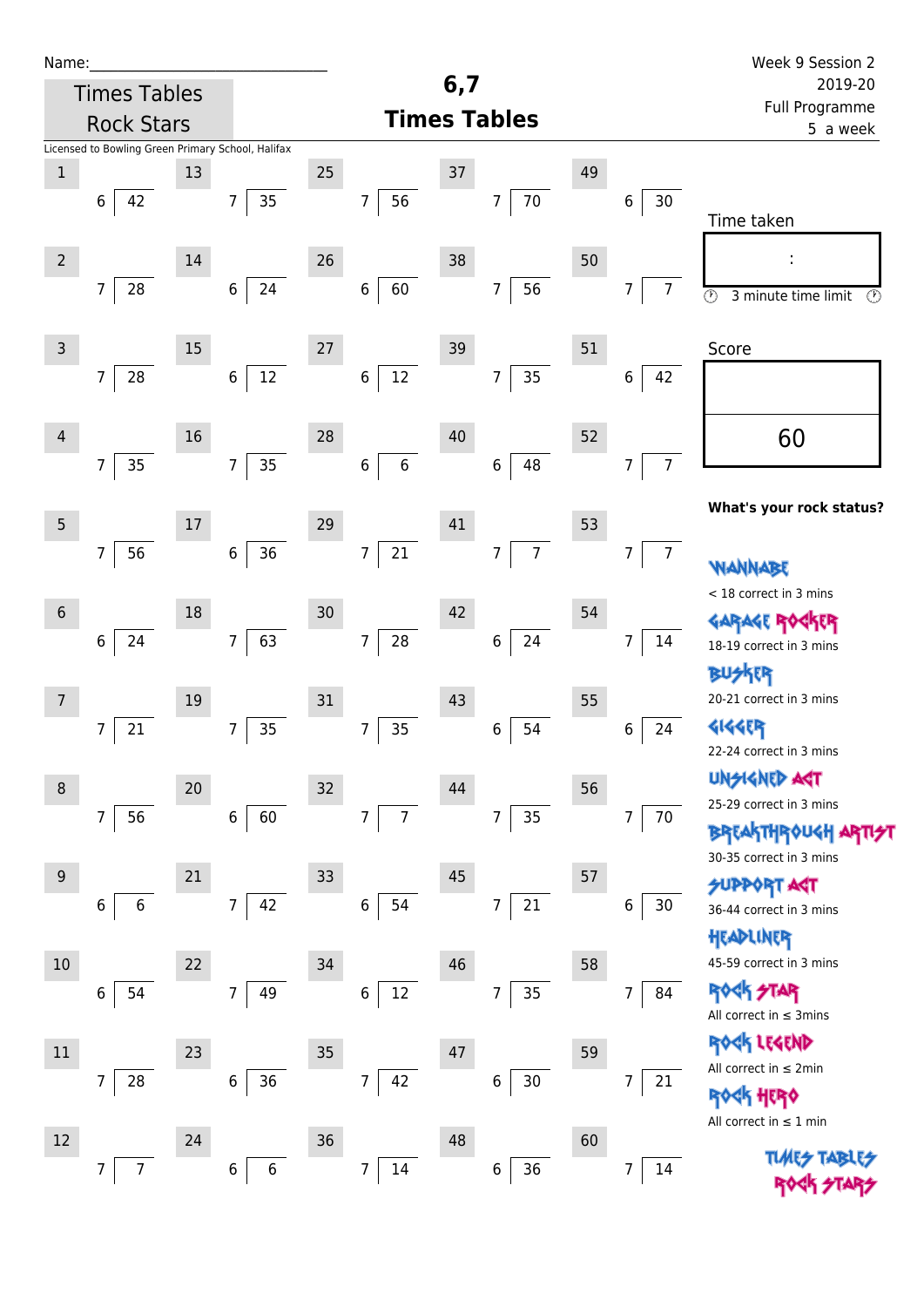| Name:                                              |                                                         |                                        |                                       |                                 |    |                               | Week 9 Session 3                                                                        |
|----------------------------------------------------|---------------------------------------------------------|----------------------------------------|---------------------------------------|---------------------------------|----|-------------------------------|-----------------------------------------------------------------------------------------|
|                                                    | <b>Times Tables</b>                                     |                                        |                                       | 6,7                             |    |                               | 2019-20                                                                                 |
|                                                    | <b>Rock Stars</b>                                       |                                        |                                       | <b>Times Tables</b>             |    |                               | Full Programme<br>5 a week                                                              |
| 6<br>$\mathbf{1}$<br>$\times$ 12                   | Licensed to Bowling Green Primary School, Halifax<br>13 | 7<br>25<br>$\times$ 10                 | 6<br>$\times$ 12                      | 6<br>37<br>$\times$ 3           | 49 | 7<br>$\times$ 5               | Time taken                                                                              |
| 6<br>$\overline{2}$<br>$\times$ 12                 | 14                                                      | 6<br>26<br>$\times$ 11                 | 6<br>$\times$ 10                      | 6<br>38<br>$\times$ 10          | 50 | $\overline{7}$<br>$\times$ 2  | ÷<br>$\circled{r}$<br>3 minute time limit<br>$\mathcal{O}$                              |
| 6<br>$\overline{3}$<br>$\times 8$                  | $15\,$                                                  | 7<br>27<br>$\times 2$                  | $\boldsymbol{6}$<br>39<br>$\times$ 1  | 6<br>$\times$ 4                 | 51 | 7<br>$\times 8$               | Score                                                                                   |
| 7<br>$\overline{4}$<br>$\times$ 7                  | 16                                                      | 7<br>28<br>$\times 6$                  | 6<br>40<br>$\times$ 4                 | 6<br>$\times$ 6                 | 52 | 6<br>$\times$ 11              | 60                                                                                      |
| 6<br>$5\overline{)}$<br>$\times$ 11                | $17\,$                                                  | 6<br>29<br>$\times$ 1                  | 6<br>41<br>$\times$ 4                 | 7<br>$\times$ 10                | 53 | 6<br>$\times$ 7               | What's your rock status?<br><b>WANNABE</b>                                              |
| 7<br>$6\phantom{1}6$<br>$\times$ 12                | 18                                                      | 6<br>30<br>$\times$ 7                  | 7<br>$\times$ 10                      | 7<br>42<br>$\times$ 11          | 54 | $\overline{7}$<br>$\times$ 2  | < 18 correct in 3 mins<br><b>GARAGE ROGKER</b><br>18-19 correct in 3 mins               |
| 7<br>$\overline{7}$<br>$\times$ 3                  | 19                                                      | 7<br>31<br>$\times$ 2                  | $\boldsymbol{6}$<br>43<br>$\times$ 12 | 7<br>$\times$ 2                 | 55 | 6<br>$\times$ 7               | <b>BU外隅</b><br>20-21 correct in 3 mins<br><b>4144EP</b><br>22-24 correct in 3 mins      |
| $\boldsymbol{7}$<br>$\boldsymbol{8}$<br>$\times$ 7 | 20 <sub>2</sub>                                         | 7<br>32<br>$\times$ 3                  | 6<br>44<br>$\times$ 3                 | $\boldsymbol{7}$<br>$\times$ 11 | 56 | $\overline{7}$<br>$\times$ 5  | <b>UNSIGNED AGT</b><br>25-29 correct in 3 mins<br><b>BREAKTHROUGH ARTI<del>S</del>T</b> |
| $\overline{7}$<br>$\overline{9}$<br>$\times$ 4     | 21                                                      | 7<br>33<br>$\times$ 11                 | 7<br>$\times$ 10                      | 6<br>45<br>$\times$ 6           | 57 | $\overline{7}$<br>$\times$ 2  | 30-35 correct in 3 mins<br><b>SUPPORT AGT</b><br>36-44 correct in 3 mins                |
| 7<br>10<br>$\times$ 6                              | 22                                                      | 6<br>34<br>$\times$ 6                  | 7<br>$\times$ 12                      | 6<br>46<br>$\times$ 6           | 58 | 6<br>$\times$ 3               | HEADLINER<br>45-59 correct in 3 mins<br><b>ROCK STAR</b><br>All correct in $\leq$ 3mins |
| $\boldsymbol{6}$<br>$11\,$<br>$\times$ 2           | 23                                                      | $\overline{7}$<br>$35\,$<br>$\times$ 1 | $\overline{7}$<br>47<br>$\times$ 2    | 6<br>$\times$ 7                 | 59 | $\overline{7}$<br>$\times$ 12 | ROCK LEGEND<br>All correct in $\leq 2$ min<br><b>ROCK HERO</b>                          |
| $\overline{7}$<br>12<br>$\times$ 3                 | 24                                                      | 6<br>36<br>$\times$ 12                 | $\overline{7}$<br>48<br>$\times$ 4    | $\overline{7}$<br>$\times$ 5    | 60 | $\overline{7}$<br>$\times$ 10 | All correct in $\leq 1$ min<br><b>TUARS TABLES</b><br>ROCK STARS                        |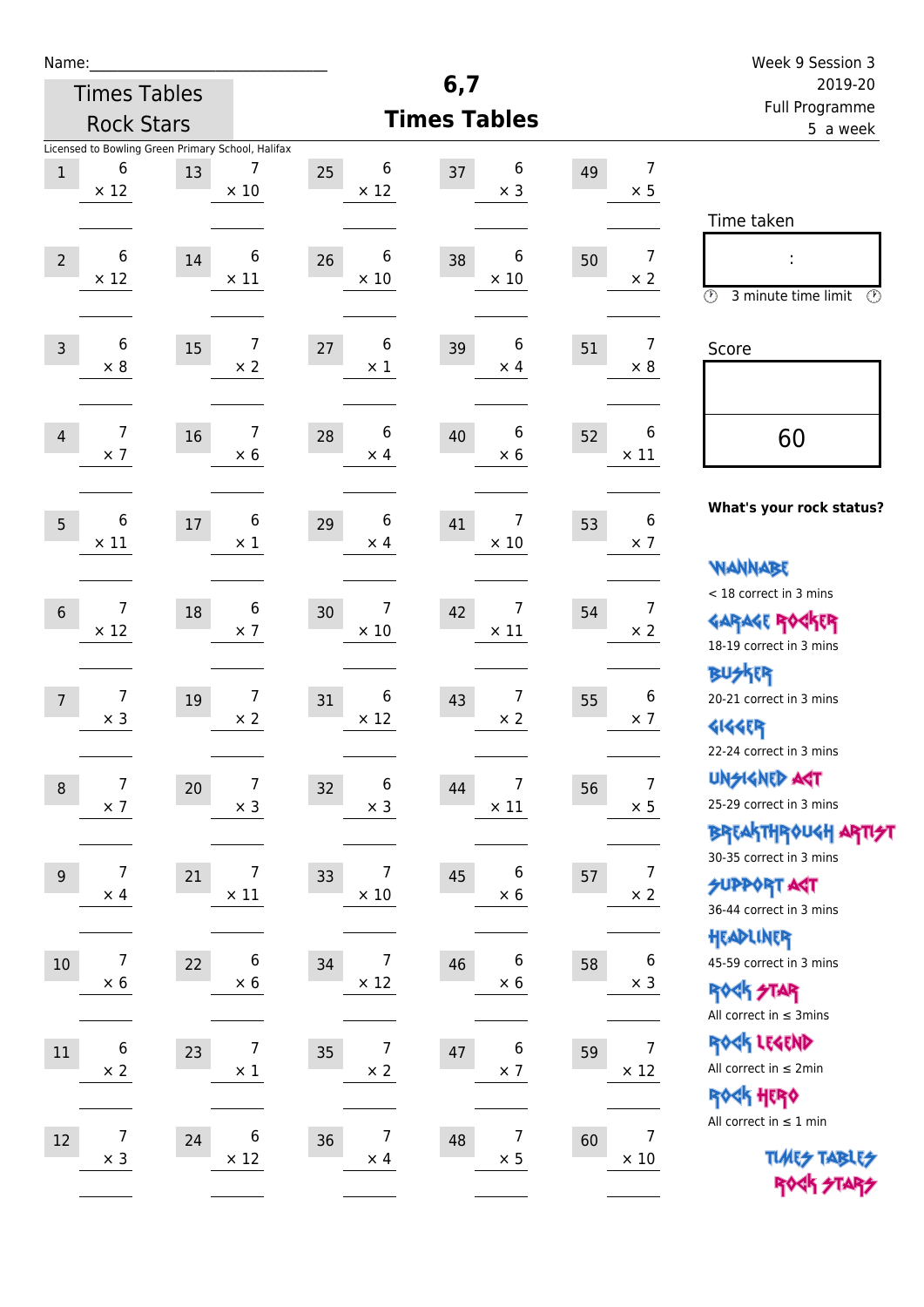| Name:           |                                                   |                 |                                |                     |               | Week 9 Session 4                                                 |  |
|-----------------|---------------------------------------------------|-----------------|--------------------------------|---------------------|---------------|------------------------------------------------------------------|--|
|                 | <b>Times Tables</b>                               |                 |                                | 6,7                 |               | 2019-20<br>Full Programme                                        |  |
|                 | <b>Rock Stars</b>                                 |                 |                                | <b>Times Tables</b> |               | 5 a week                                                         |  |
|                 | Licensed to Bowling Green Primary School, Halifax |                 |                                |                     |               |                                                                  |  |
| 1               | $48 \div 6 =$                                     | 21              | $35 \div 7 = 41$               |                     | $36 \div 6 =$ |                                                                  |  |
| $2^{\circ}$     | $28 \div 7 =$                                     | 22              | $66 \div 6 =$                  | 42                  | $60 \div 6 =$ | Time taken                                                       |  |
| $\mathsf{3}$    | $66 \div 6 =$                                     | 23              | $14 \div 7 =$                  | 43                  | $18 \div 6 =$ | 3 minute time limit<br>$\mathcal{O}$                             |  |
| $\overline{4}$  | $63 \div 7 = 24$                                  |                 | $70 \div 7 =$                  | 44                  | $6 \div 6 =$  | Score                                                            |  |
| 5 <sub>1</sub>  | $36 \div 6 =$                                     |                 | $25 \t 6 \div 6 =$             | 45                  | $49 \div 7 =$ |                                                                  |  |
| 6 <sup>1</sup>  | $12 \div 6 =$                                     | 26              | $14 \div 7 =$                  | 46                  | $66 \div 6 =$ | 60                                                               |  |
| 7 <sup>7</sup>  |                                                   |                 | $24 \div 6 = 27$ $36 \div 6 =$ | 47                  | $12 \div 6 =$ | What's your rock status?                                         |  |
| 8               | $30 \div 6 =$                                     | 28              | $36 \div 6 =$                  | 48                  | $24 \div 6 =$ | <b>NANNABE</b>                                                   |  |
| 9 <sub>o</sub>  | $48 \div 6 =$                                     | 29              | $30 \div 6 =$                  | 49                  | $49 \div 7 =$ | < 18 correct in 3 mins                                           |  |
| 10 <sup>°</sup> | $84 \div 7 = 30$                                  |                 | $36 \div 6 =$                  | 50                  | $63 \div 7 =$ | <b>GARAGE ROGKER</b><br>18-19 correct in 3 mins<br><b>BUSKRY</b> |  |
| 11              | $24 \div 6 =$                                     | 31              | $42 \div 6 =$                  | 51                  | $35 \div 7 =$ | 20-21 correct in 3 mins                                          |  |
| 12              | $14 \div 7 =$                                     | 32              | $6 \div 6 =$                   | 52                  | $30 \div 6 =$ | <b>4144EP</b><br>22-24 correct in 3 mins<br><b>UNSIGNED AGT</b>  |  |
| 13              | $14 \div 7 =$                                     | 33 <sup>°</sup> | $28 \div 7 =$                  | 53                  | $35 ÷ 7 =$    | 25-29 correct in 3 mins<br><b>BREAKTHROUGH ARTI<del>S</del>T</b> |  |
| 14              | $7 ÷ 7 =$                                         | 34              | $48 \div 6 =$                  | 54                  | $7 ÷ 7 =$     | 30-35 correct in 3 mins<br><b>SUPPORT AGT</b>                    |  |
| 15              | $72 \div 6 =$                                     | 35 <sub>1</sub> | $21 \div 7 =$                  | 55                  | $66 \div 6 =$ | 36-44 correct in 3 mins<br>HEADLINER                             |  |
| 16 <sup>1</sup> | $28 \div 7 =$                                     | 36 <sub>1</sub> | $28 \div 7 =$                  | 56                  | $6 \div 6 =$  | 45-59 correct in 3 mins<br><b>ROCK STAR</b>                      |  |
| 17              | $70 \div 7 =$                                     | 37              | $70 \div 7 =$                  | 57                  | $63 \div 7 =$ | All correct in $\leq$ 3mins<br>ROCK LEGEND                       |  |
| 18              | $77 \div 7 =$                                     | 38              | $6 \div 6 =$                   | 58                  | $63 \div 7 =$ | All correct in $\leq 2$ min<br>ROCK HERO                         |  |
| 19              | $70 \div 7 =$                                     | 39              | $35 \div 7 =$                  | 59                  | $72 \div 6 =$ | All correct in $\leq 1$ min                                      |  |
| 20              | $60 \div 6 =$                                     | 40              | $18 \div 6 =$                  | 60                  | $35 \div 7 =$ | <b>TUARS TABLES</b><br>ROCK STARS                                |  |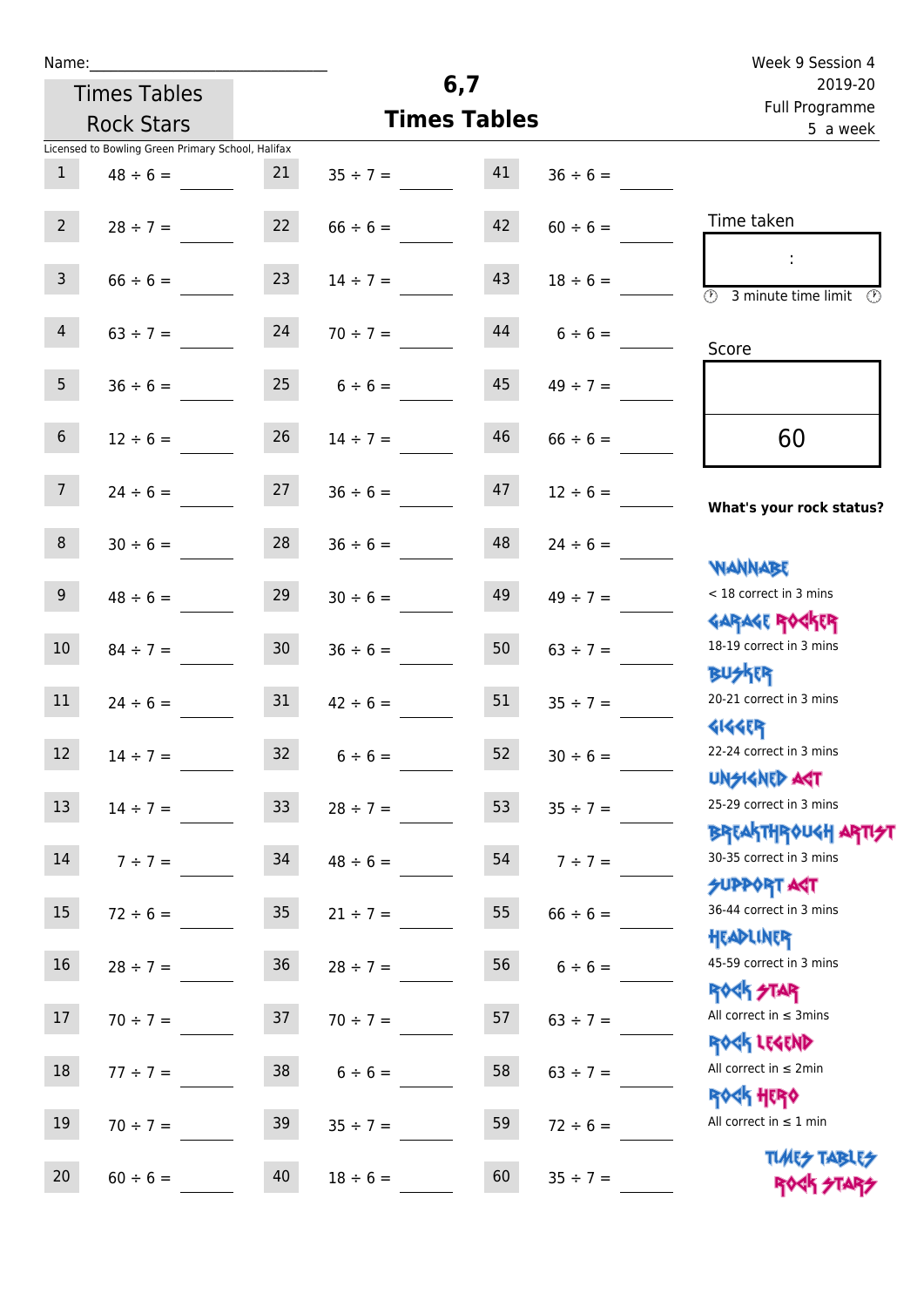|  | Name: |  |
|--|-------|--|
|  |       |  |

Times Tables

| Full Programme<br><b>Times Tables</b><br><b>Rock Stars</b><br>5 a week |               |                     |    |                      |                 |                                                   |                 |  |  |  |
|------------------------------------------------------------------------|---------------|---------------------|----|----------------------|-----------------|---------------------------------------------------|-----------------|--|--|--|
|                                                                        |               |                     |    |                      |                 | Licensed to Bowling Green Primary School, Halifax |                 |  |  |  |
|                                                                        | $54 \div 6 =$ |                     | 41 | $7 \times 8 =$       |                 | $7 \times 2 =$                                    | $\mathbf{1}$    |  |  |  |
| Time taken                                                             | $24 \div 6 =$ | 42                  |    | $7 \times 9 =$       |                 | $7 \times 6 =$                                    | $2^{\circ}$     |  |  |  |
| $\sim 1$<br><b>3</b> minute time limit <b>3</b>                        | $56 \div 7 =$ | 43                  |    | $6 \times 4 =$       | 23              | $7 \times 5 =$                                    | 3 <sup>7</sup>  |  |  |  |
| Score                                                                  | $28 \div 7 =$ |                     | 44 | $7 \times 2 =$       | 24              | $6 \times 9 =$                                    | $\overline{4}$  |  |  |  |
|                                                                        |               | $45 \t 6 \div 6 =$  |    | $6 \times 12 =$      | 25              | $7 \times 9 =$                                    | 5 <sub>1</sub>  |  |  |  |
| 60                                                                     | $72 \div 6 =$ | 46                  |    | $7 \times 4 =$       | 26              | $7 \times 5 =$                                    | 6 <sup>1</sup>  |  |  |  |
| Add up your time                                                       | $12 \div 6 =$ |                     | 47 | $7 \times 7 =$       |                 | $6 \times 9 =$                                    | 7 <sup>7</sup>  |  |  |  |
| <b>Mins</b><br><b>S1 S1</b>                                            | $66 \div 6 =$ |                     | 48 | $28 \t 7 \times 8 =$ |                 | $6 \times 9 =$                                    | 8 <sup>1</sup>  |  |  |  |
|                                                                        | $36 \div 6 =$ | 49                  |    | $7 \times 5 =$       | 29              | $7 \times 10 =$                                   | 9 <sub>o</sub>  |  |  |  |
| S4                                                                     | $36 \div 6 =$ | 50                  |    | $6 \times 2 =$       | 30 <sub>o</sub> | $6 \times 8 =$                                    | 10 <sup>°</sup> |  |  |  |
| S5<br>Total                                                            | $30 \div 6 =$ | 51                  |    | $21 \div 7 =$        | 31              | $6 \times 7 =$                                    | 11              |  |  |  |
| <b>Secs</b>                                                            | $12 \div 6 =$ | 52                  |    | $24 \div 6 =$        | 32              | $6 \times 4 =$                                    | 12              |  |  |  |
| S1                                                                     |               | 53<br>$42 \div 6 =$ |    | $24 \div 6 =$        | 33              | $6 \times 10 =$                                   | 13 <sup>7</sup> |  |  |  |
| S3                                                                     | $36 \div 6 =$ | 54                  |    | $42 \div 7 =$        | 34              | $6 \times 9 =$                                    | 14              |  |  |  |
| S4                                                                     | $49 \div 7 =$ | 55                  |    | $14 \div 7 =$        | 35 <sub>1</sub> | $7 \times 1 =$                                    | 15              |  |  |  |
| Total $\frac{1}{\sqrt{1-\frac{1}{2}}\cdot\frac{1}{2}}$                 | $54 \div 6 =$ | 56                  |    | $84 \div 7 =$        | 36              | $6 \times 9 =$                                    | 16              |  |  |  |
| Add up your score<br>S1                                                | $28 \div 7 =$ | 57                  |    | $70 \div 7 =$        | 37              | $6 \times 7 =$                                    | 17              |  |  |  |
| S2                                                                     | $56 \div 7 =$ | 58                  |    | $35 \div 7 =$        | 38              | $7 \times 4 =$                                    | 18              |  |  |  |
| <b>S4 S4</b>                                                           |               |                     |    |                      |                 |                                                   |                 |  |  |  |
|                                                                        | $60 \div 6 =$ | 59                  |    | $70 \div 7 =$        | 39              | $7 \times 2 =$                                    | 19              |  |  |  |
| <b>Total</b> _________                                                 | $6 \div 6 =$  | 60                  |    | $35 ÷ 7 =$           | 40              | $6 \times 3 =$                                    | 20              |  |  |  |

**6,7**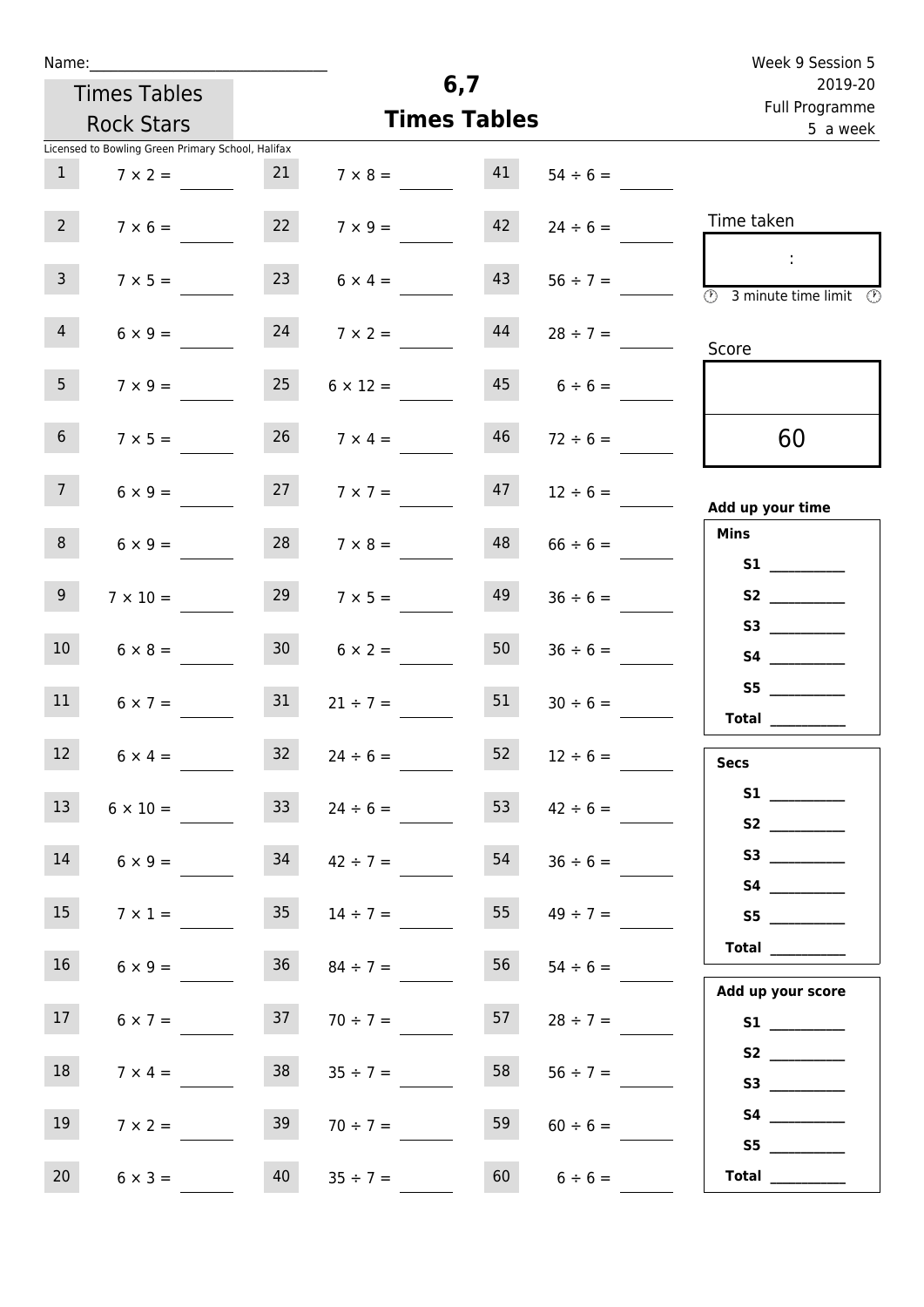| Name:           |                                                   |    |                   |                     |                 | Week 10 Session 1                                                |
|-----------------|---------------------------------------------------|----|-------------------|---------------------|-----------------|------------------------------------------------------------------|
|                 | <b>Times Tables</b>                               |    |                   | 8                   |                 | 2019-20<br>Full Programme                                        |
|                 | <b>Rock Stars</b>                                 |    |                   | <b>Times Tables</b> |                 | 5 a week                                                         |
|                 | Licensed to Bowling Green Primary School, Halifax |    |                   |                     |                 |                                                                  |
| $\mathbf{1}$    | $8 \times 10 =$                                   | 21 | $8 \times 4 = 41$ |                     | $8 \times 8 =$  |                                                                  |
| $2^{\circ}$     | $8 \times 12 =$                                   | 22 | $8 \times 8 =$    | 42                  | $11 \times 8 =$ | Time taken                                                       |
| 3 <sup>7</sup>  | $8 \times 2 = 23$                                 |    | $8 \times 12 =$   | 43                  | $1 \times 8 =$  | $\overline{(\mathcal{V})}$<br>3 minute time limit                |
| $\overline{4}$  | $8 \times 1 =$                                    | 24 | $8 \times 8 =$    | 44                  | $12 \times 8 =$ | Score                                                            |
| 5 <sub>1</sub>  | $8 \times 10 =$                                   | 25 | $8 \times 3 =$    | 45                  | $5 \times 8 =$  |                                                                  |
| 6 <sup>1</sup>  | $8 \times 5 =$                                    | 26 | $8 \times 3 =$    | 46                  | $5 \times 8 =$  | 60                                                               |
| 7 <sup>7</sup>  | $8 \times 3 =$                                    | 27 | $8 \times 1 =$    | 47                  | $2 \times 8 =$  | What's your rock status?                                         |
| 8               | $8 \times 8 =$                                    | 28 | $8 \times 5 =$    | 48                  | $9 \times 8 =$  | <b>NANNABE</b>                                                   |
| 9 <sub>o</sub>  | $8 \times 3 =$                                    | 29 | $8 \times 3 =$    | 49                  | $7 \times 8 =$  | < 18 correct in 3 mins                                           |
| 10              | $8 \times 8 =$                                    | 30 | $8 \times 12 =$   | 50                  | $6 \times 8 =$  | <b>GARAGE ROCKER</b><br>18-19 correct in 3 mins                  |
| 11              | $8 \times 7 =$                                    | 31 | $9 \times 8 =$    | 51                  | $5 \times 8 =$  | <b>BUSKER</b><br>20-21 correct in 3 mins                         |
| 12              | $8 \times 9 =$                                    | 32 | $5 \times 8 =$    | 52                  | $5 \times 8 =$  | <b>4144ER</b><br>22-24 correct in 3 mins<br><b>UNSIGNED AST</b>  |
| 13 <sup>°</sup> | $8 \times 3 =$                                    | 33 | $12 \times 8 =$   | 53                  | $10 \times 8 =$ | 25-29 correct in 3 mins                                          |
| 14              | $8 \times 6 =$                                    | 34 | $1 \times 8 =$    | 54                  | $6 \times 8 =$  | <b>BREAKTHROUGH ARTI<del>S</del>T</b><br>30-35 correct in 3 mins |
| 15              | $8 \times 12 = 35$                                |    | $9 \times 8 =$    | 55                  | $5 \times 8 =$  | <b>SUPPORT ART</b><br>36-44 correct in 3 mins                    |
| 16 <sup>1</sup> | $8 \times 10 = 36$                                |    | $11 \times 8 =$   | 56                  | $7 \times 8 =$  | HEADLINER<br>45-59 correct in 3 mins<br>ROCK STAR                |
| 17              | $8 \times 11 =$                                   | 37 | $12 \times 8 =$   | 57                  | $1 \times 8 =$  | All correct in $\leq$ 3mins                                      |
| 18              | $8 \times 5 =$                                    | 38 | $4 \times 8 =$    | 58                  | $10 \times 8 =$ | ROCK LEGEND<br>All correct in $\leq 2$ min                       |
| 19              | $8 \times 2 =$                                    | 39 | $8 \times 8 =$    | 59                  | $11 \times 8 =$ | <b>ROCK HERO</b><br>All correct in $\leq 1$ min                  |
| 20              | $8 \times 11 =$                                   | 40 | $11 \times 8 =$   | 60                  | $3 \times 8 =$  | <b>TUARS TABLES</b><br>ROCK STARS                                |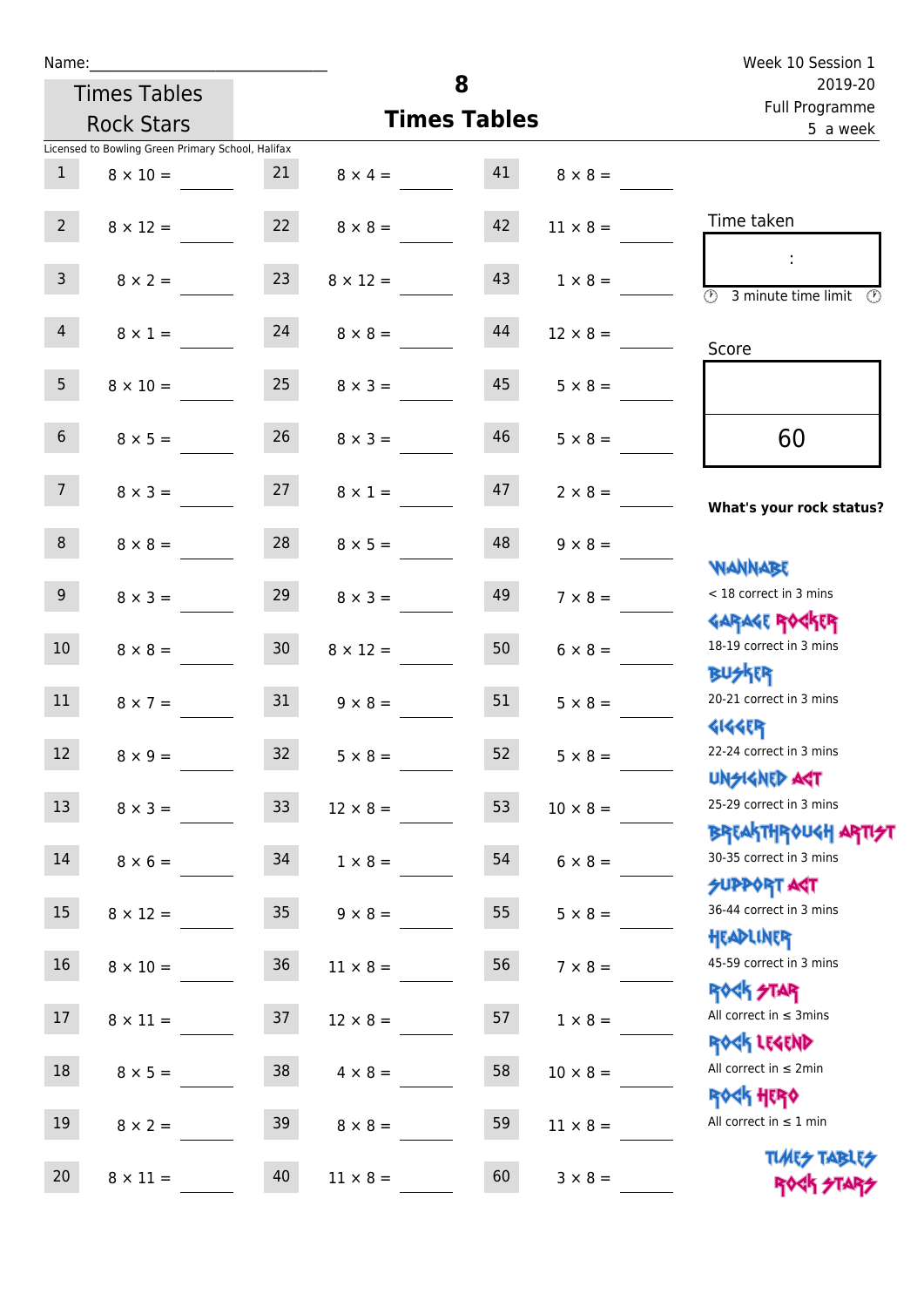| Name |  |  |  |
|------|--|--|--|
|      |  |  |  |

| Name:          |                                                   |    |              |        |                    |    |                     |    |                            | Week 10 Session 2                               |  |
|----------------|---------------------------------------------------|----|--------------|--------|--------------------|----|---------------------|----|----------------------------|-------------------------------------------------|--|
|                | <b>Times Tables</b>                               |    |              |        |                    | 8  |                     |    |                            | 2019-20                                         |  |
|                | <b>Rock Stars</b>                                 |    |              |        |                    |    | <b>Times Tables</b> |    | Full Programme<br>5 a week |                                                 |  |
|                | Licensed to Bowling Green Primary School, Halifax |    |              |        |                    |    |                     |    |                            |                                                 |  |
| $\mathbf{1}$   |                                                   | 13 |              | 25     |                    | 37 |                     | 49 |                            |                                                 |  |
|                | 8<br>8                                            |    | 48<br>8      |        | 56<br>8            |    | 32<br>8             |    | 40<br>8                    | Time taken                                      |  |
|                |                                                   |    |              |        |                    |    |                     |    |                            |                                                 |  |
| $\overline{2}$ |                                                   | 14 |              | 26     |                    | 38 |                     | 50 |                            | ÷                                               |  |
|                | 56<br>8                                           |    | $\bf 8$<br>8 |        | 48<br>8            |    | 48<br>8             |    | 8<br>72                    | $\odot$<br>3 minute time limit<br>$\circled{r}$ |  |
|                |                                                   |    |              |        |                    |    |                     |    |                            |                                                 |  |
| 3              |                                                   | 15 |              | 27     |                    | 39 |                     | 51 |                            | Score                                           |  |
|                | 40<br>8                                           |    | 56<br>8      |        | 56<br>8            |    | 80<br>8             |    | $\, 8$<br>8                |                                                 |  |
|                |                                                   |    |              |        |                    |    |                     |    |                            |                                                 |  |
| 4              |                                                   | 16 |              | 28     |                    | 40 |                     | 52 |                            | 60                                              |  |
|                | 72<br>8                                           |    | 40<br>8      |        | 16<br>8            |    | 40<br>8             |    | 64<br>8                    |                                                 |  |
|                |                                                   |    |              |        |                    |    |                     |    |                            | What's your rock status?                        |  |
| 5              |                                                   | 17 |              | 29     |                    | 41 |                     | 53 |                            |                                                 |  |
|                | 48<br>8                                           |    | 48<br>8      |        | 48<br>8            |    | 48<br>8             |    | 88<br>8                    | <b>WANNABE</b>                                  |  |
|                |                                                   |    |              |        |                    |    |                     |    |                            | < 18 correct in 3 mins                          |  |
| $\sqrt{6}$     |                                                   | 18 |              | $30\,$ |                    | 42 |                     | 54 |                            | GARAGE ROGKER                                   |  |
|                | 16<br>8                                           |    | $72\,$<br>8  |        | 8<br>24            |    | $16\,$<br>8         |    | 8<br>96                    | 18-19 correct in 3 mins                         |  |
|                |                                                   |    |              |        |                    |    |                     |    |                            | 怀明                                              |  |
| 7              |                                                   | 19 |              | $31\,$ |                    | 43 |                     | 55 |                            | 20-21 correct in 3 mins                         |  |
|                | 24<br>8                                           |    | 48<br>8      |        | 24<br>8            |    | 88<br>8             |    | 56<br>8                    | <b>4144EP</b>                                   |  |
|                |                                                   |    |              |        |                    |    |                     |    |                            | 22-24 correct in 3 mins                         |  |
| 8              |                                                   | 20 |              | 32     |                    | 44 |                     | 56 |                            | <b>UNSIGNED AST</b>                             |  |
|                | 64<br>8                                           |    | 48<br>8      |        | $\bf 8$<br>48      |    | $72\,$<br>8         |    | 56<br>8                    | 25-29 correct in 3 mins                         |  |
|                |                                                   |    |              |        |                    |    |                     |    |                            | <b>BREAKTHROUGH</b><br>30-35 correct in 3 mins  |  |
| $9$            |                                                   | 21 |              | 33     |                    | 45 |                     | 57 |                            | <b>SUPPORT AGT</b>                              |  |
|                | 96<br>8                                           |    | 96<br>8      |        | 40<br>8            |    | 24<br>8             |    | 8<br>24                    | 36-44 correct in 3 mins                         |  |
|                |                                                   |    |              |        |                    |    |                     |    |                            | HEADLINER                                       |  |
| 10             |                                                   | 22 |              | 34     |                    | 46 |                     | 58 |                            | 45-59 correct in 3 mins                         |  |
|                | 8<br>48                                           |    | 88<br>8      |        | 40<br>8            |    | $72\,$<br>8         |    | 64<br>8                    | <b>ROCK STAR</b>                                |  |
|                |                                                   |    |              |        |                    |    |                     |    |                            | All correct in $\leq$ 3mins                     |  |
| 11             |                                                   | 23 |              | 35     |                    | 47 |                     | 59 |                            | ROCK LEGEND                                     |  |
|                | 32<br>8                                           |    | 24<br>8      |        | 48<br>8            |    | ${\bf 80}$<br>8     |    | 8<br>64                    | All correct in $\leq 2$ min                     |  |
|                |                                                   |    |              |        |                    |    |                     |    |                            | <b><htp: <="" b=""></htp:></b>                  |  |
| 12             |                                                   | 24 |              | 36     |                    | 48 |                     | 60 |                            | All correct in $\leq 1$ min                     |  |
|                | $72\,$<br>8                                       |    | $16\,$<br>8  |        | $\bf 8$<br>$\bf 8$ |    | $\bf 8$<br>8        |    | 32<br>8                    | <b>TLALES</b>                                   |  |
|                |                                                   |    |              |        |                    |    |                     |    |                            |                                                 |  |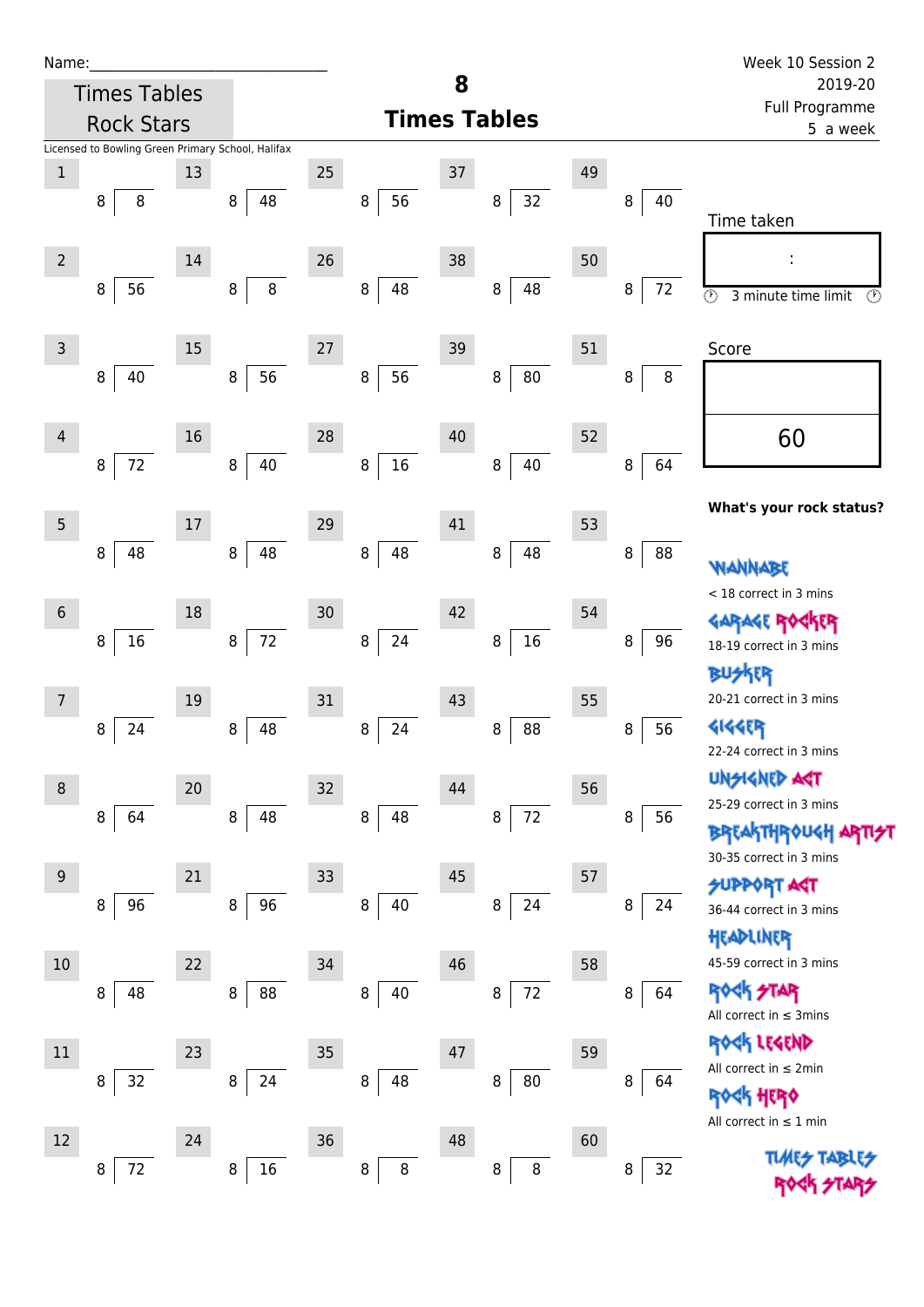| am<br>u |  |  |  |  |  |
|---------|--|--|--|--|--|
|---------|--|--|--|--|--|

Times Tables

|                                                   | <b>Rock Stars</b> |                      |                        | <b>Times Tables</b>    | , an Frogramme<br>5 a week |                                                                                                                          |
|---------------------------------------------------|-------------------|----------------------|------------------------|------------------------|----------------------------|--------------------------------------------------------------------------------------------------------------------------|
| Licensed to Bowling Green Primary School, Halifax |                   |                      |                        |                        |                            |                                                                                                                          |
| 8<br>$\mathbf{1}$<br>$\times$ 10                  | 13                | 8<br>$\times$ 12     | 8<br>25<br>$\times$ 9  | 8<br>37<br>$\times$ 10 | 8<br>49<br>$\times$ 1      |                                                                                                                          |
|                                                   |                   |                      |                        |                        |                            | Time taken                                                                                                               |
| 8<br>$\overline{2}$<br>$\times$ 5                 | 14                | 8<br>$\times$ 3      | 8<br>26<br>$\times$ 4  | 8<br>38<br>$\times$ 12 | 8<br>50<br>$\times 8$      | ÷<br>$\circled{r}$<br>3 minute time limit<br>⊙                                                                           |
| 8<br>$\overline{3}$<br>$\times$ 2                 | 15                | 8<br>$\times 9$      | 8<br>27<br>$\times$ 6  | 8<br>39<br>$\times$ 4  | 8<br>51<br>$\times 9$      | Score                                                                                                                    |
| 8<br>$\overline{4}$<br>$\times$ 12                | 16                | 8<br>$\times$ 3      | 8<br>28<br>$\times$ 9  | 8<br>40<br>$\times$ 8  | 8<br>52<br>$\times$ 7      | 60                                                                                                                       |
| 8<br>5<br>$\times$ 5                              | 17                | 8<br>$\times$ 10     | 8<br>29<br>$\times$ 3  | 8<br>41<br>$\times$ 3  | 8<br>53<br>$\times$ 3      | What's your rock status?                                                                                                 |
| 8<br>$6\,$<br>$\times$ 10                         | 18                | 8<br>$\times$ 12     | 8<br>30<br>$\times$ 12 | 8<br>42<br>$\times$ 10 | 8<br>54<br>$\times$ 1      | <b>WANNABE</b><br>< 18 correct in 3 mins<br><b>GARAGE ROGKER</b><br>18-19 correct in 3 mins                              |
| 8<br>$\overline{7}$<br>$\times$ 11                | 19                | 8<br>$\times$ 10     | 8<br>31<br>$\times$ 11 | 8<br>43<br>$\times$ 12 | 8<br>55<br>$\times$ 11     | <b>BUSKER</b><br>20-21 correct in 3 mins<br><b>4144EP</b>                                                                |
| 8<br>$\,8\,$<br>$\times$ 6                        | 20                | 8<br>$\times$ 12     | 8<br>32<br>$\times$ 9  | 8<br>44<br>$\times$ 3  | $\, 8$<br>56<br>$\times$ 2 | 22-24 correct in 3 mins<br><b>UNGIGNED AGT</b><br>25-29 correct in 3 mins<br>BREAKTHROUGH <mark>ARTI<del>S</del>T</mark> |
| 8<br>$9$<br>$\times$ 6                            | 21                | $\, 8$<br>$\times 6$ | 8<br>33<br>$\times$ 9  | 8<br>45<br>$\times$ 5  | 8<br>57<br>$\times$ 4      | 30-35 correct in 3 mins<br><b>SUPPORT ART</b><br>36-44 correct in 3 mins                                                 |
| 8<br>$10\,$<br>$\times$ 4                         | 22                | 8<br>$\times$ 3      | 8<br>34<br>$\times$ 9  | 8<br>46<br>$\times$ 1  | 8<br>58<br>$\times$ 10     | HEADLINER<br>45-59 correct in 3 mins<br><b>ROCK STAR</b><br>All correct in $\leq$ 3mins                                  |
| $\,8\,$<br>$11\,$<br>$\times$ 5                   | 23                | 8<br>$\times 6$      | 8<br>35<br>$\times$ 9  | 8<br>47<br>$\times$ 3  | $\, 8$<br>59<br>$\times$ 7 | ROCK LEGEND<br>All correct in $\leq 2$ min<br>ROCK HERO                                                                  |
| 8<br>12<br>$\times$ 4                             | 24                | 8<br>$\times$ 3      | 8<br>36<br>$\times$ 1  | 8<br>48<br>$\times$ 11 | 8<br>60<br>$\times$ 9      | All correct in $\leq 1$ min<br><b>TUARS TABLES</b>                                                                       |
|                                                   |                   |                      |                        |                        |                            | ROCK STARS                                                                                                               |

**8**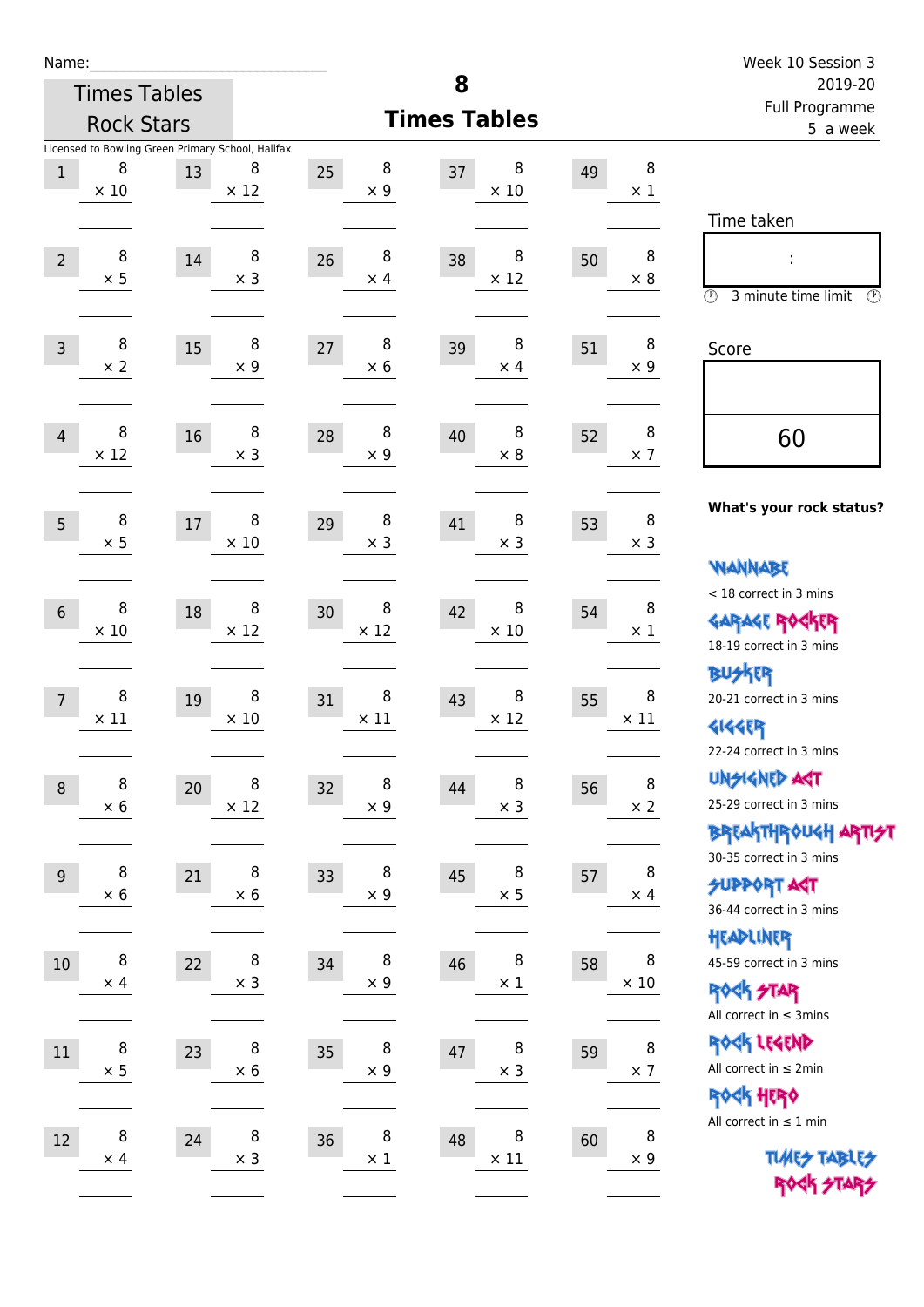|                 | <b>Times Tables</b>                               |                 |                     | 8  |               | Week 10 Session 4<br>2019-20                                                            |
|-----------------|---------------------------------------------------|-----------------|---------------------|----|---------------|-----------------------------------------------------------------------------------------|
|                 | <b>Rock Stars</b>                                 |                 | <b>Times Tables</b> |    |               | Full Programme<br>5 a week                                                              |
|                 | Licensed to Bowling Green Primary School, Halifax |                 |                     |    |               |                                                                                         |
| 1               | $40 \div 8 =$                                     | 21              | $72 \div 8 =$       | 41 | $56 \div 8 =$ |                                                                                         |
| $2^{\circ}$     | $56 \div 8 =$                                     | 22              | $80 \div 8 =$       | 42 | $16 \div 8 =$ | Time taken                                                                              |
| $\mathsf{3}$    | $80 \div 8 =$                                     | 23              | $16 \div 8 =$       | 43 | $24 \div 8 =$ | $\mathcal{L}_{\mathcal{C}}$<br>$\overline{(\mathcal{V})}$<br>3 minute time limit<br>(V) |
| 4               | $64 \div 8 =$                                     | 24              | $40 \div 8 =$       | 44 | $88 \div 8 =$ | Score                                                                                   |
| 5 <sub>1</sub>  | $56 \div 8 =$                                     | 25              | $48 \div 8 =$       | 45 | $8 \div 8 =$  |                                                                                         |
| 6 <sup>1</sup>  | $72 \div 8 =$                                     | 26              | $96 \div 8 =$       | 46 | $24 \div 8 =$ | 60                                                                                      |
| 7 <sup>7</sup>  | $32 \div 8 =$                                     | 27              | $96 \div 8 =$       | 47 | $96 \div 8 =$ | What's your rock status?                                                                |
| 8               | $64 \div 8 =$                                     | 28              | $40 \div 8 =$       | 48 | $8 \div 8 =$  |                                                                                         |
| 9               | $64 \div 8 =$                                     | 29              | $40 \div 8 =$       | 49 | $40 \div 8 =$ | <b>NANNABE</b><br>< 18 correct in 3 mins                                                |
| 10 <sup>°</sup> | $40 \div 8 =$                                     | 30 <sub>o</sub> | $24 \div 8 =$       | 50 | $32 \div 8 =$ | <b>GARAGE ROGKER</b><br>18-19 correct in 3 mins                                         |
| 11              | $72 \div 8 =$                                     | 31              | $8 \div 8 =$        | 51 | $24 \div 8 =$ | <b>BUSKRR</b><br>20-21 correct in 3 mins                                                |
| 12              | $56 \div 8 =$                                     | 32              | $24 \div 8 =$       | 52 | $16 \div 8 =$ | 41445P<br>22-24 correct in 3 mins                                                       |
| 13              | $88 \div 8 =$                                     | 33 <sup>2</sup> | $48 \div 8 =$       | 53 | $96 \div 8 =$ | <b>UNSIGNED AGT</b><br>25-29 correct in 3 mins                                          |
| 14              | $72 \div 8 =$                                     | 34              | $56 \div 8 =$       | 54 | $40 \div 8 =$ | <b>BREAKTHROUGH ARTI<del>S</del>T</b><br>30-35 correct in 3 mins                        |
| 15              | $8 \div 8 =$                                      | 35              | $80 \div 8 =$       | 55 | $24 \div 8 =$ | <b>SUPPORT ART</b><br>36-44 correct in 3 mins                                           |

16  $48 \div 8 =$  36  $40 \div 8 =$  56  $40 \div 8 =$ 

17  $48 \div 8 =$  37  $40 \div 8 =$  57  $56 \div 8 =$ 

18  $48 \div 8 = 38$   $40 \div 8 = 58$   $96 \div 8 =$ 

19  $56 \div 8 = 39$   $96 \div 8 = 59$   $56 \div 8 =$ 

20  $80 \div 8 =$  40  $96 \div 8 =$  60  $32 \div 8 =$ 

Headliner 36-44 correct in 3 mins

45-59 correct in 3 mins

Rock STAR All correct in  $\leq$  3mins

Rock Legend

All correct in ≤ 2min

Rock Hero

All correct in ≤ 1 min

TIMES TABLES ROCK STARS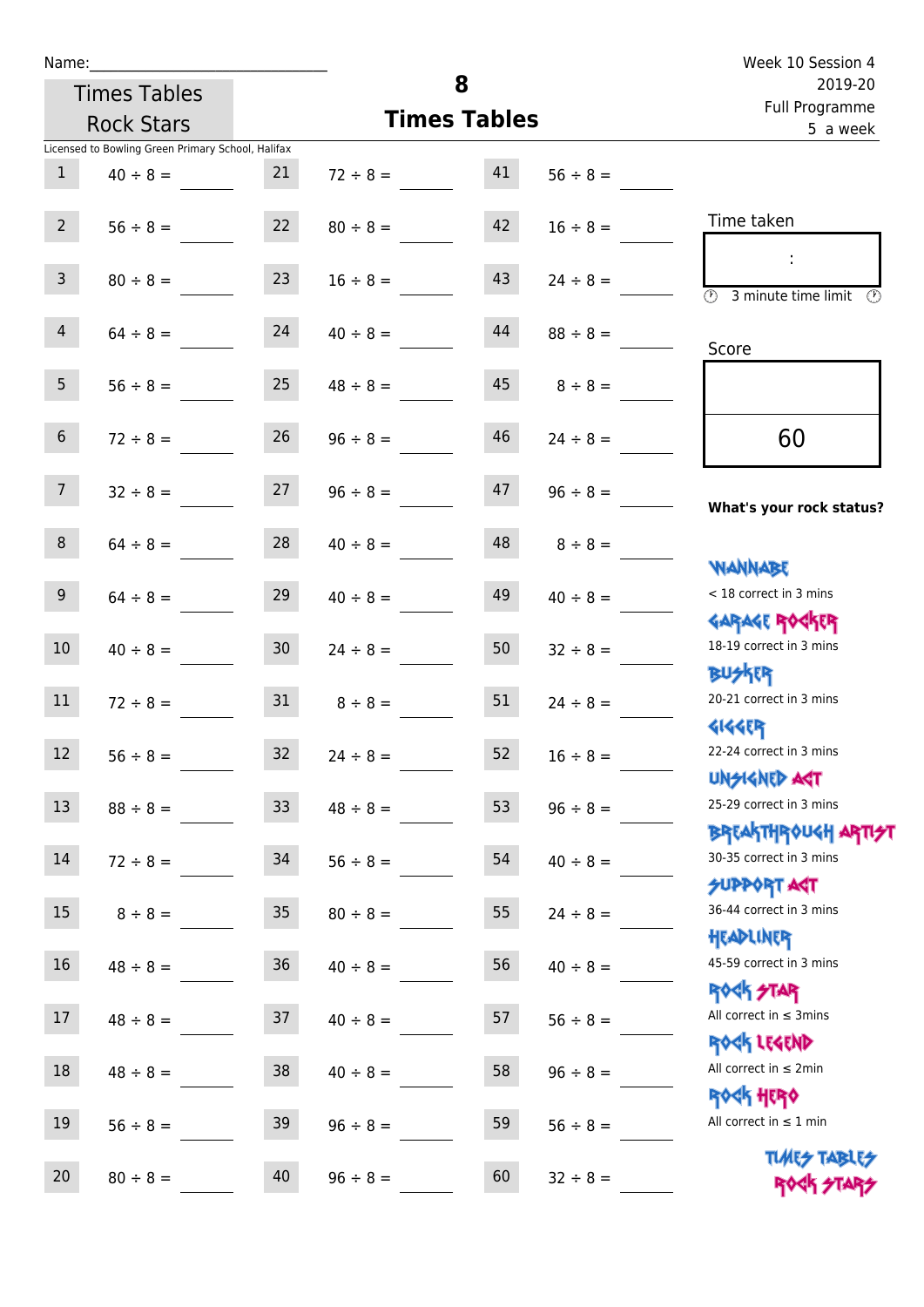| Week 10 Session 5                                                        |               |                     |                      |                 | Name:                                             |                 |  |  |  |  |  |
|--------------------------------------------------------------------------|---------------|---------------------|----------------------|-----------------|---------------------------------------------------|-----------------|--|--|--|--|--|
| 2019-20                                                                  |               | 8                   |                      |                 | <b>Times Tables</b>                               |                 |  |  |  |  |  |
| Full Programme<br>5 a week                                               |               | <b>Times Tables</b> |                      |                 | <b>Rock Stars</b>                                 |                 |  |  |  |  |  |
|                                                                          |               |                     |                      |                 | Licensed to Bowling Green Primary School, Halifax |                 |  |  |  |  |  |
|                                                                          | $56 \div 8 =$ | 41                  | $8 \times 3 =$       | 21              | $8 \times 8 =$                                    | $\mathbf{1}$    |  |  |  |  |  |
| Time taken                                                               | $64 \div 8 =$ | 42                  | $8 \times 1 =$       | 22              | $8 \times 4 =$                                    | $2^{\circ}$     |  |  |  |  |  |
| $\mathcal{L}_{\mathcal{A}}$<br>(1)<br>3 minute time limit $\circledcirc$ | $72 \div 8 =$ | 43                  | $8 \times 2 =$       | 23              | $8 \times 10 =$                                   | $\overline{3}$  |  |  |  |  |  |
| Score                                                                    | $24 \div 8 =$ | 44                  | $8 \times 7 =$       | 24              | $8 \times 1 =$                                    | $\overline{4}$  |  |  |  |  |  |
|                                                                          | $24 \div 8 =$ | 45                  | $8 \times 8 =$       | 25              | $8 \times 11 =$                                   | 5 <sub>1</sub>  |  |  |  |  |  |
| 60                                                                       | $88 \div 8 =$ | 46                  | $26 \t 8 \times 7 =$ |                 | $8 \times 4 =$                                    | 6 <sup>1</sup>  |  |  |  |  |  |
| Add up your time                                                         | $16 \div 8 =$ | 47                  | $8 \times 3 =$       | 27              | $8 \times 8 =$                                    | 7 <sup>7</sup>  |  |  |  |  |  |
| <b>Mins</b>                                                              | $88 \div 8 =$ | 48                  | $8 \times 4 =$       | 28              | $8 \times 2 =$                                    | 8               |  |  |  |  |  |
|                                                                          | $72 \div 8 =$ | 49                  | $8 \times 10 =$      | 29              | $8 \times 2 =$                                    | 9 <sub>o</sub>  |  |  |  |  |  |
|                                                                          | $32 \div 8 =$ | 50                  | $8 \times 1 =$       | 30 <sub>o</sub> | $8 \times 6 =$                                    | 10 <sup>°</sup> |  |  |  |  |  |
| S5<br>Total $\_\_$                                                       | $40 \div 8 =$ | 51                  | $16 \div 8 =$        | 31              | $8 \times 10 =$                                   | 11              |  |  |  |  |  |
| <b>Secs</b>                                                              | $96 \div 8 =$ | 52                  | $24 \div 8 =$        | 32              | $8 \times 11 =$                                   | 12              |  |  |  |  |  |
| S2                                                                       | $64 \div 8 =$ | 53                  | $48 \div 8 =$        | 33 <sup>7</sup> | $8 \times 10 =$                                   | 13              |  |  |  |  |  |
|                                                                          | $24 \div 8 =$ | 54                  | $24 \div 8 =$        | 34              | $8 \times 9 =$                                    | 14              |  |  |  |  |  |
| S5                                                                       | $56 \div 8 =$ | 55                  | $56 \div 8 =$        | 35              | $8 \times 6 =$                                    | 15              |  |  |  |  |  |
| Total $\_\_$<br>Add up your score                                        | $40 \div 8 =$ | 56                  | $64 \div 8 =$        | 36              | $8 \times 7 =$                                    | 16              |  |  |  |  |  |
|                                                                          | $64 \div 8 =$ | 57                  | $32 \div 8 =$        | 37              | $8 \times 7 =$                                    | 17              |  |  |  |  |  |
|                                                                          | $64 \div 8 =$ | 58                  | $32 \div 8 =$        | 38              | $8 \times 2 =$                                    | 18              |  |  |  |  |  |
|                                                                          | $16 \div 8 =$ | 59                  | $32 \div 8 =$        | 39              | $8 \times 11 =$                                   | 19              |  |  |  |  |  |
| Total $\_\_$                                                             | $8 \div 8 =$  | 60                  | $40 \div 8 =$        | 40              | $8 \times 1 =$                                    | 20 <sub>2</sub> |  |  |  |  |  |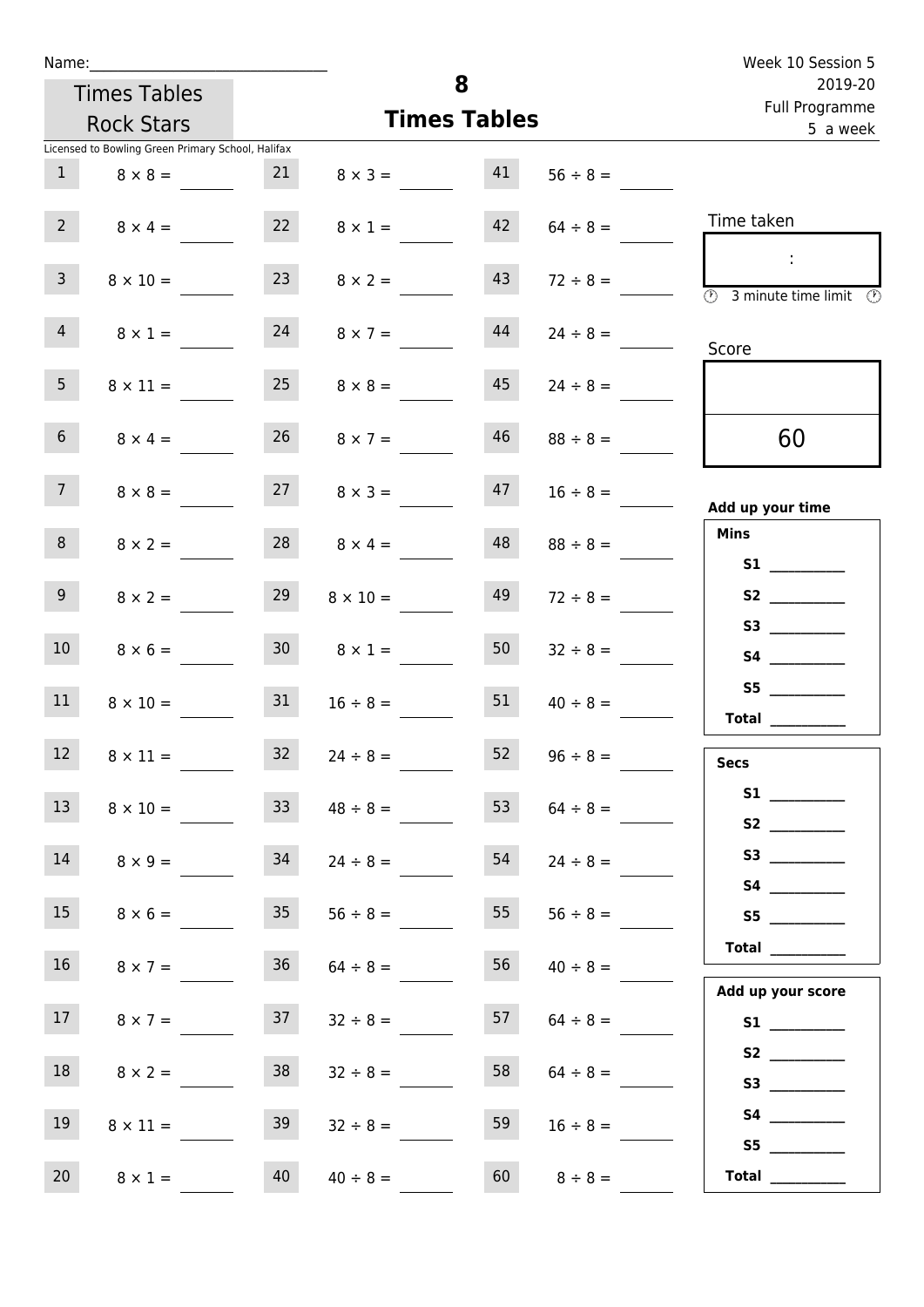| Name:           |                                                   |        |                      | Week 11 Session 1   |                 |                                                                  |  |  |
|-----------------|---------------------------------------------------|--------|----------------------|---------------------|-----------------|------------------------------------------------------------------|--|--|
|                 | <b>Times Tables</b>                               |        |                      | 9                   |                 | 2019-20<br>Full Programme                                        |  |  |
|                 | <b>Rock Stars</b>                                 |        |                      | <b>Times Tables</b> |                 | 5 a week                                                         |  |  |
|                 | Licensed to Bowling Green Primary School, Halifax |        |                      |                     |                 |                                                                  |  |  |
| 1               | $9 \times 5 =$                                    | 21     | $9 \times 7 = 41$    |                     | $7 \times 9 =$  |                                                                  |  |  |
| $2^{\circ}$     | $9 \times 9 =$                                    | 22     | $9 \times 11 =$      | 42                  | $10 \times 9 =$ | Time taken                                                       |  |  |
| $\overline{3}$  | $9 \times 11 =$                                   | 23     | $9 \times 2 =$       | 43                  | $2 \times 9 =$  | 3 minute time limit<br>O)                                        |  |  |
| $\overline{4}$  | $9 \times 9 = 24$                                 |        | $9 \times 5 =$       | 44                  | $5 \times 9 =$  | Score                                                            |  |  |
| 5 <sub>1</sub>  | $9 \times 11 =$                                   | 25     | $9 \times 7 =$       | 45                  | $2 \times 9 =$  |                                                                  |  |  |
| 6 <sup>1</sup>  | $9 \times 1 =$                                    | 26     | $9 \times 3 =$       | 46                  | $7 \times 9 =$  | 60                                                               |  |  |
| 7 <sup>7</sup>  | $9 \times 11 =$                                   |        | $27 \t 9 \times 7 =$ | 47                  | $2 \times 9 =$  | What's your rock status?                                         |  |  |
| 8               | $9 \times 3 =$                                    | 28     | $9 \times 12 =$      | 48                  | $12 \times 9 =$ | <b>NANNABE</b>                                                   |  |  |
| 9 <sub>o</sub>  | $9 \times 7 =$                                    | 29     | $9 \times 10 =$      | 49                  | $2 \times 9 =$  | < 18 correct in 3 mins<br><b>GARAGE ROCKER</b>                   |  |  |
| 10 <sup>°</sup> | $9 \times 7 =$                                    | 30     | $9 \times 1 =$       | 50                  | $11 \times 9 =$ | 18-19 correct in 3 mins<br><b>BUSKER</b>                         |  |  |
| 11              | $9 \times 3 =$                                    | 31     | $5 \times 9 =$       | 51                  | $7 \times 9 =$  | 20-21 correct in 3 mins<br><b>4144EP</b>                         |  |  |
| 12              | $9 \times 7 =$                                    | 32     | $4 \times 9 =$       | 52                  | $11 \times 9 =$ | 22-24 correct in 3 mins<br><b>UNSIGNED AGT</b>                   |  |  |
| 13              | $9 \times 9 =$                                    | 33     | $12 \times 9 =$      | 53                  | $12 \times 9 =$ | 25-29 correct in 3 mins<br><b>BREAKTHROUGH ARTI<del>S</del>T</b> |  |  |
| 14              | $9 \times 12 =$                                   | 34     | $4 \times 9 =$       | 54                  | $1 \times 9 =$  | 30-35 correct in 3 mins<br><b>SUPPORT AGT</b>                    |  |  |
| 15              | $9 \times 7 =$                                    | $35\,$ | $12 \times 9 =$      | 55                  | $4 \times 9 =$  | 36-44 correct in 3 mins<br>HEADLINER                             |  |  |
| 16              | $9 \times 10 =$                                   | $36\,$ | $5 \times 9 =$       | 56                  | $10 \times 9 =$ | 45-59 correct in 3 mins<br><b>ROCK STAR</b>                      |  |  |
| 17              | $9 \times 5 =$                                    | 37     | $9 \times 9 =$       | 57                  | $3 \times 9 =$  | All correct in $\leq$ 3mins<br>ROCK LEGEND                       |  |  |
| $18\,$          | $9 \times 9 =$                                    | 38     | $3 \times 9 =$       | 58                  | $6 \times 9 =$  | All correct in $\leq 2$ min                                      |  |  |
| 19              | $9 \times 2 =$                                    | 39     | $7 \times 9 =$       | 59                  | $12 \times 9 =$ | <b>ROCK HERO</b><br>All correct in $\leq 1$ min                  |  |  |
| 20              | $9 \times 10 =$                                   | 40     | $1 \times 9 =$       | 60                  | $2 \times 9 =$  | <b>TUARS TABLES</b><br>ROCK STARS                                |  |  |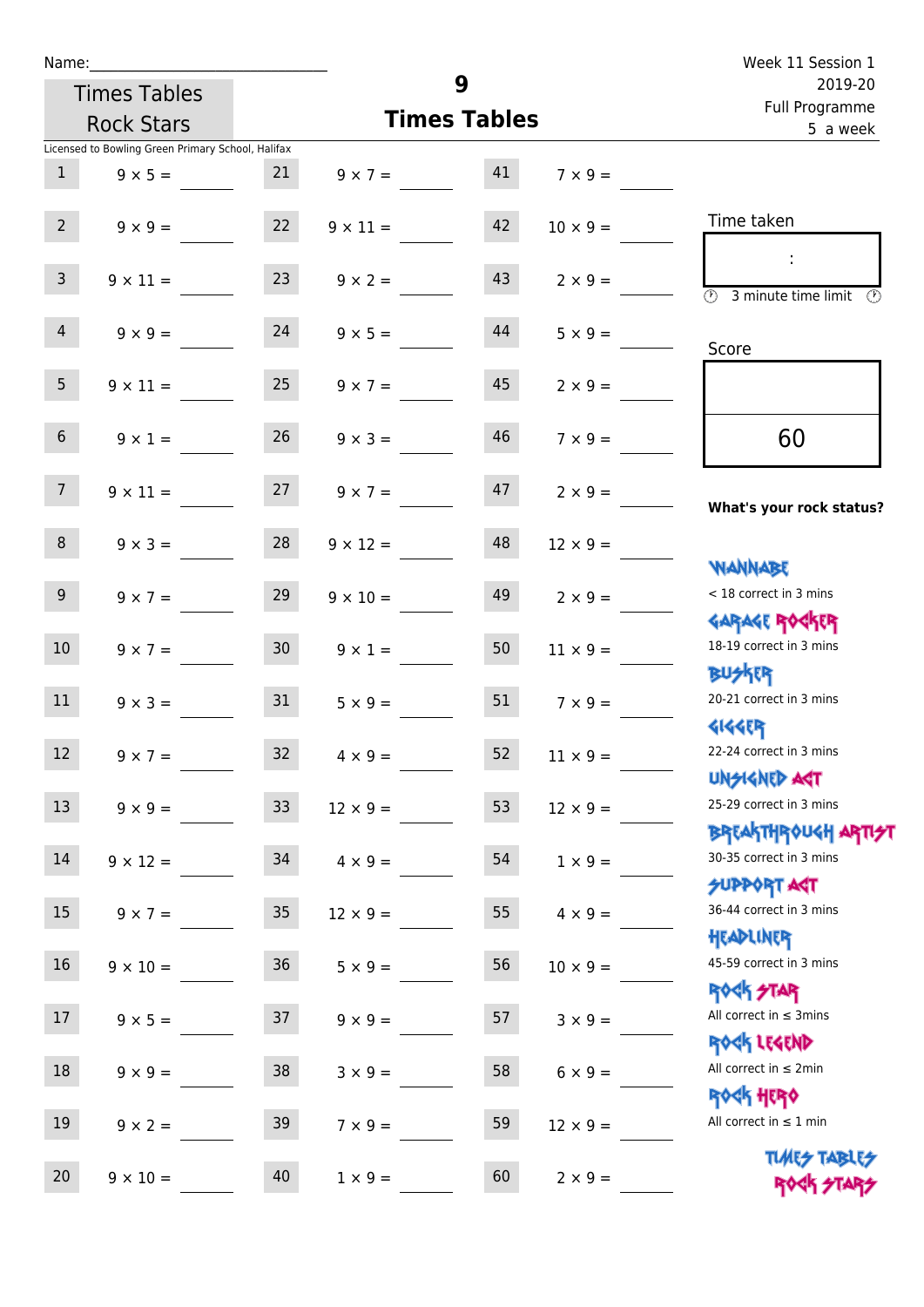| Name |  |  |  |
|------|--|--|--|
|      |  |  |  |

| Name:          |                                                   |    |                            |        |                        |        |                                      |    |                       | Week 11 Session 2                                      |  |  |
|----------------|---------------------------------------------------|----|----------------------------|--------|------------------------|--------|--------------------------------------|----|-----------------------|--------------------------------------------------------|--|--|
|                | <b>Times Tables</b>                               |    |                            |        |                        | 9      |                                      |    |                       | 2019-20                                                |  |  |
|                | <b>Rock Stars</b>                                 |    |                            |        |                        |        | <b>Times Tables</b>                  |    |                       | Full Programme<br>5 a week                             |  |  |
|                | Licensed to Bowling Green Primary School, Halifax |    |                            |        |                        |        |                                      |    |                       |                                                        |  |  |
| $\,1\,$        |                                                   | 13 |                            | 25     |                        | 37     |                                      | 49 |                       |                                                        |  |  |
|                | $72\,$<br>9                                       |    | 27<br>9                    |        | 90<br>9                |        | $36\,$<br>9                          |    | 9<br>90               | Time taken                                             |  |  |
|                |                                                   |    |                            |        |                        |        |                                      |    |                       |                                                        |  |  |
| $\overline{2}$ |                                                   | 14 |                            | 26     |                        | 38     |                                      | 50 |                       | ÷                                                      |  |  |
|                | $27\,$<br>9                                       |    | ${\bf 81}$<br>9            |        | 45<br>9                |        | 54<br>9                              |    | 72<br>9               | $\circledcirc$<br>3 minute time limit<br>$\circled{r}$ |  |  |
|                |                                                   |    |                            |        |                        |        |                                      |    |                       |                                                        |  |  |
| 3              |                                                   | 15 |                            | 27     |                        | 39     |                                      | 51 |                       | Score                                                  |  |  |
|                | $72\,$<br>9                                       |    | $72\,$<br>$\boldsymbol{9}$ |        | 99<br>$\boldsymbol{9}$ |        | $\boldsymbol{9}$<br>$\boldsymbol{9}$ |    | $\boldsymbol{9}$<br>9 |                                                        |  |  |
|                |                                                   |    |                            |        |                        |        |                                      |    |                       |                                                        |  |  |
| $\overline{4}$ |                                                   | 16 |                            | 28     |                        | 40     |                                      | 52 |                       | 60                                                     |  |  |
|                | 63<br>9                                           |    | 36<br>9                    |        | 63<br>9                |        | 81<br>$\boldsymbol{9}$               |    | 81<br>9               |                                                        |  |  |
|                |                                                   |    |                            |        |                        |        |                                      |    |                       |                                                        |  |  |
| 5              |                                                   | 17 |                            | 29     |                        | 41     |                                      | 53 |                       | What's your rock status?                               |  |  |
|                | 90<br>9                                           |    | $27$<br>9                  |        | 9<br>9                 |        | 99<br>$\boldsymbol{9}$               |    | 54<br>9               |                                                        |  |  |
|                |                                                   |    |                            |        |                        |        |                                      |    |                       | <b><i>NANNABE</i></b>                                  |  |  |
| $6\phantom{1}$ |                                                   | 18 |                            | 30     |                        | 42     |                                      | 54 |                       | < 18 correct in 3 mins                                 |  |  |
|                | $72\,$<br>9                                       |    | $27\,$<br>9                |        | $90\,$<br>9            |        | $27\,$<br>9                          |    | 9<br>99               | GARAGE ROGKER<br>18-19 correct in 3 mins               |  |  |
|                |                                                   |    |                            |        |                        |        |                                      |    |                       | 化                                                      |  |  |
| 7              |                                                   | 19 |                            | 31     |                        | 43     |                                      | 55 |                       | 20-21 correct in 3 mins                                |  |  |
|                | $\boldsymbol{9}$<br>9                             |    | 63<br>9                    |        | 81<br>9                |        | 45<br>9                              |    | 63<br>9               | <b>4144EP</b>                                          |  |  |
|                |                                                   |    |                            |        |                        |        |                                      |    |                       | 22-24 correct in 3 mins                                |  |  |
| 8              |                                                   | 20 |                            | 32     |                        | 44     |                                      | 56 |                       | <b>UNSIGNED ART</b>                                    |  |  |
|                | 99<br>9                                           |    | $72\,$<br>$\boldsymbol{9}$ |        | 18<br>9                |        | $18\,$<br>9                          |    | 27<br>9               | 25-29 correct in 3 mins                                |  |  |
|                |                                                   |    |                            |        |                        |        |                                      |    |                       | <b>BREAKTHROUGH ARTI<del>S</del>T</b>                  |  |  |
| 9              |                                                   | 21 |                            | 33     |                        | 45     |                                      | 57 |                       | 30-35 correct in 3 mins                                |  |  |
|                | $72\,$<br>9                                       |    | $90\,$<br>9                |        | 99<br>$\boldsymbol{9}$ |        | 108<br>$\boldsymbol{9}$              |    | 9<br>63               | <b>SUPPORT AGT</b>                                     |  |  |
|                |                                                   |    |                            |        |                        |        |                                      |    |                       | 36-44 correct in 3 mins                                |  |  |
|                |                                                   |    |                            |        |                        |        |                                      |    |                       | HEADLINER<br>45-59 correct in 3 mins                   |  |  |
| 10             |                                                   | 22 |                            | 34     |                        | 46     |                                      | 58 |                       | <b>ROCK STAR</b>                                       |  |  |
|                | 9<br>9                                            |    | $90\,$<br>9                |        | $\boldsymbol{9}$<br>9  |        | 45<br>9                              |    | 9<br>9                | All correct in $\leq$ 3mins                            |  |  |
|                |                                                   |    |                            |        |                        |        |                                      |    |                       | ROCK LEGEND                                            |  |  |
| $11\,$         |                                                   | 23 |                            | $35\,$ |                        | $47\,$ |                                      | 59 |                       | All correct in ≤ 2min                                  |  |  |
|                | $36$<br>9                                         |    | 99<br>9                    |        | 99<br>9                |        | 63<br>9                              |    | 9<br>72               | HERQ                                                   |  |  |
|                |                                                   |    |                            |        |                        |        |                                      |    |                       | All correct in $\leq 1$ min                            |  |  |
| 12             |                                                   | 24 |                            | 36     |                        | 48     |                                      | 60 |                       | <b>TUARS TABLES</b>                                    |  |  |
|                | 36<br>9                                           |    | 63<br>9                    |        | 27<br>$\boldsymbol{9}$ |        | 45<br>$\boldsymbol{9}$               |    | 108<br>9              | ROCK STARS                                             |  |  |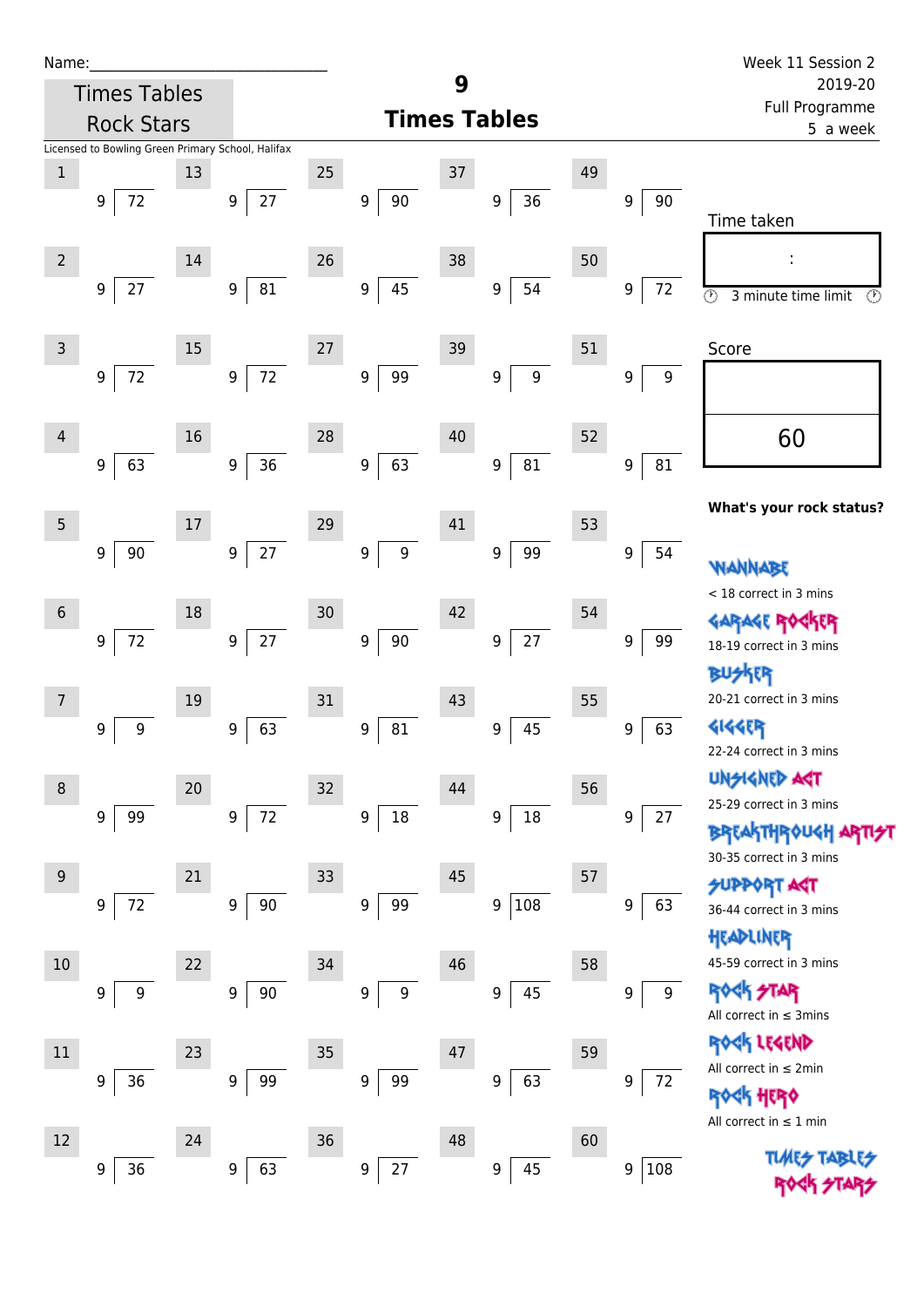| Name:          |                 |                                                         |                 |                       |                       |    |                                | Week 11 Session 3                         |  |
|----------------|-----------------|---------------------------------------------------------|-----------------|-----------------------|-----------------------|----|--------------------------------|-------------------------------------------|--|
|                |                 | <b>Times Tables</b>                                     |                 |                       | 9                     |    |                                | 2019-20                                   |  |
|                |                 | <b>Rock Stars</b>                                       |                 |                       | <b>Times Tables</b>   |    |                                | Full Programme<br>5 a week                |  |
| $\mathbf{1}$   | 9               | Licensed to Bowling Green Primary School, Halifax<br>13 | 9               | 9<br>25               | 9<br>37               | 49 | 9                              |                                           |  |
|                | $\times$ 11     |                                                         | $\times$ 6      | $\times$ 1            | $\times$ 5            |    | $\times$ 1                     |                                           |  |
|                |                 |                                                         |                 |                       |                       |    |                                | Time taken                                |  |
| $\overline{2}$ | 9               | 14                                                      | 9               | 9<br>26               | 9<br>38               | 50 | 9                              | ÷                                         |  |
|                | $\times$ 5      |                                                         | $\times$ 7      | $\times$ 4            | $\times$ 8            |    | $\times 8$                     | $\circled{r}$<br>3 minute time limit<br>⊕ |  |
| $\overline{3}$ | 9               | 15                                                      | 9               | 9<br>27               | 9<br>39               | 51 | 9                              | Score                                     |  |
|                | $\times$ 5      |                                                         | $\times$ 7      | $\times$ 1            | $\times$ 5            |    | $\times$ 12                    |                                           |  |
| $\overline{4}$ | 9               | 16                                                      | 9               | 9<br>28               | 9<br>40               | 52 | 9                              | 60                                        |  |
|                | $\times$ 1      |                                                         | $\times$ 5      | $\times$ 1            | $\times$ 10           |    | $\times$ 3                     |                                           |  |
| 5              | 9               | 17                                                      | 9               | 9<br>29               | 9<br>41               | 53 | 9                              | What's your rock status?                  |  |
|                | $\times$ 1      |                                                         | $\times$ 1      | $\times 6$            | $\times$ 8            |    | $\times$ 4                     |                                           |  |
|                |                 |                                                         |                 |                       |                       |    |                                | <b>WANNABE</b><br>< 18 correct in 3 mins  |  |
| $6\phantom{1}$ | 9               | 18                                                      | 9               | 9<br>30               | 9<br>42               | 54 | 9                              | <b>GARAGE ROCKER</b>                      |  |
|                | $\times$ 5      |                                                         | $\times$ 5      | $\times$ 5            | $\times$ 5            |    | $\times$ 10                    | 18-19 correct in 3 mins                   |  |
|                |                 |                                                         |                 |                       |                       |    |                                | <b>BUSKER</b>                             |  |
| $\overline{7}$ | 9               | 19                                                      | 9               | 9<br>31               | 9<br>43               | 55 | 9                              | 20-21 correct in 3 mins                   |  |
|                | $\times$ 7      |                                                         | $\times$ 7      | $\times$ 12           | $\times$ 8            |    | $\times 8$                     | <b>4144EP</b>                             |  |
|                |                 |                                                         |                 |                       |                       |    |                                | 22-24 correct in 3 mins                   |  |
| $\,8\,$        | 9               | 20                                                      | 9               | 9<br>32               | 9<br>44               | 56 | 9                              | <b>UNSIGNED AGT</b>                       |  |
|                | $\times$ 10     |                                                         | $\times$ 11     | $\times$ 7            | $\times$ 1            |    | $\times$ 11                    | 25-29 correct in 3 mins                   |  |
|                |                 |                                                         |                 |                       |                       |    |                                | ΒΡ(Α THP)0U <h apti<del="">2T</h>         |  |
| 9              | 9               | 21                                                      | 9               | 9<br>33               | 9<br>45               | 57 | $\boldsymbol{9}$               | 30-35 correct in 3 mins                   |  |
|                | $\times$ 5      |                                                         | $\times$ 4      | $\times$ 8            | $\times$ 11           |    | $\times$ 8                     | <b>SUPPORT AGT</b>                        |  |
|                |                 |                                                         |                 |                       |                       |    |                                | 36-44 correct in 3 mins                   |  |
|                | 9               |                                                         | 9               | 9                     | 9                     |    | 9                              | HEADLINER<br>45-59 correct in 3 mins      |  |
| $10\,$         | $\times$ 9      | 22                                                      | $\times$ 8      | 34<br>$\times$ 12     | 46<br>$\times$ 1      | 58 | $\times$ 11                    | ROCK STAR                                 |  |
|                |                 |                                                         |                 |                       |                       |    |                                | All correct in $\leq$ 3mins               |  |
|                |                 |                                                         |                 |                       |                       |    |                                | ROCK LEGEND                               |  |
| $11\,$         | 9<br>$\times$ 4 | 23                                                      | 9<br>$\times$ 2 | 9<br>35<br>$\times$ 1 | 9<br>47<br>$\times$ 2 | 59 | $\boldsymbol{9}$<br>$\times$ 7 | All correct in $\leq 2$ min               |  |
|                |                 |                                                         |                 |                       |                       |    |                                | ROCK HERO                                 |  |
|                |                 |                                                         |                 |                       |                       |    |                                | All correct in $\leq 1$ min               |  |
| 12             | 9               | 24                                                      | 9               | 9<br>36               | 9<br>48               | 60 | 9                              |                                           |  |
|                | $\times$ 5      |                                                         | $\times$ 6      | $\times$ 4            | $\times$ 2            |    | $\times 8$                     | <b>TUARS TABLES</b><br>ROCK STARS         |  |
|                |                 |                                                         |                 |                       |                       |    |                                |                                           |  |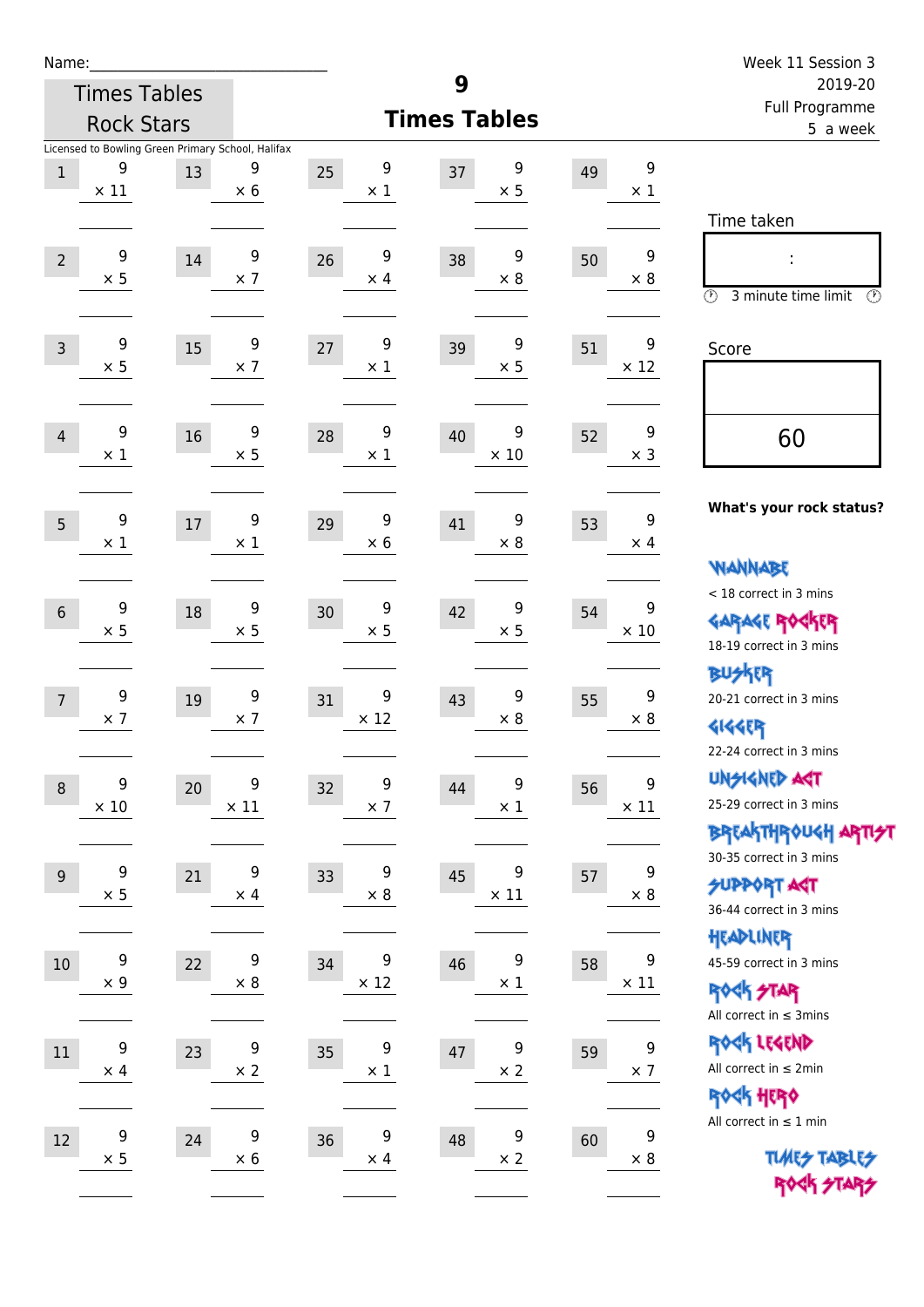| Name:          |                                                   |    |                     |    |                | Week 11 Session 4                                                |
|----------------|---------------------------------------------------|----|---------------------|----|----------------|------------------------------------------------------------------|
|                | <b>Times Tables</b>                               |    | 9                   |    |                | 2019-20                                                          |
|                | <b>Rock Stars</b>                                 |    | <b>Times Tables</b> |    |                | Full Programme<br>5 a week                                       |
|                | Licensed to Bowling Green Primary School, Halifax |    |                     |    |                |                                                                  |
| $\mathbf{1}$   | $90 \div 9 =$                                     | 21 | $18 \div 9 =$       | 41 | $99 \div 9 =$  |                                                                  |
| 2 <sup>7</sup> | $63 ÷ 9 =$                                        | 22 | $81 \div 9 =$       | 42 | $36 \div 9 =$  | Time taken                                                       |
| $\mathsf{3}$   | $27 ÷ 9 =$                                        | 23 | $27 \div 9 =$       | 43 | $63 \div 9 =$  | $\overline{\odot}$<br>3 minute time limit<br>$(\Gamma)$          |
| $\overline{4}$ | $27 ÷ 9 =$                                        | 24 | $81 \div 9 =$       | 44 | $99 \div 9 =$  | Score                                                            |
| 5              | $99 ÷ 9 =$                                        | 25 | $54 \div 9 =$       | 45 | $9 \div 9 =$   |                                                                  |
| $6\phantom{.}$ | $81 \div 9 =$                                     | 26 | $108 \div 9 =$      | 46 | $90 \div 9 =$  | 60                                                               |
| 7 <sup>7</sup> | $18 \div 9 =$                                     | 27 | $36 ÷ 9 =$          | 47 | $18 \div 9 =$  | What's your rock status?                                         |
| $\,8\,$        | $36 ÷ 9 =$                                        | 28 | $54 \div 9 =$       | 48 | $36 ÷ 9 =$     | <b>NANNABE</b>                                                   |
| 9              | $9 ÷ 9 =$                                         | 29 | $9 ÷ 9 =$           | 49 | $45 \div 9 =$  | < 18 correct in 3 mins<br><b>GARAGE ROGKER</b>                   |
| $10\,$         | $45 \div 9 =$                                     | 30 | $90 \div 9 =$       | 50 | $108 \div 9 =$ | 18-19 correct in 3 mins<br><b>BUSKER</b>                         |
| 11             | $63 ÷ 9 =$                                        | 31 | $90 \div 9 =$       | 51 | $99 \div 9 =$  | 20-21 correct in 3 mins<br><b>4144ER</b>                         |
| 12             | $90 \div 9 =$                                     | 32 | $18 \div 9 =$       | 52 | $18 \div 9 =$  | 22-24 correct in 3 mins<br><b>UNSIGNED AGT</b>                   |
| 13             | $99 ÷ 9 =$                                        | 33 | $54 \div 9 =$       | 53 | $9 ÷ 9 =$      | 25-29 correct in 3 mins<br><b>BREAKTHROUGH ARTI<del>S</del>T</b> |
| 14             | $108 \div 9 =$                                    | 34 | $9 ÷ 9 =$           | 54 | $27 ÷ 9 =$     | 30-35 correct in 3 mins<br><b>SUPPORT ART</b>                    |
| 15             | $90 \div 9 =$                                     | 35 | $108 \div 9 =$      | 55 | $63 ÷ 9 =$     | 36-44 correct in 3 mins<br>HEADLINER                             |
| 16             | $54 \div 9 =$                                     | 36 | $9 ÷ 9 =$           | 56 | $99 ÷ 9 =$     | 45-59 correct in 3 mins<br><b>ROCK STAR</b>                      |
| 17             | $90 \div 9 =$                                     | 37 | $54 \div 9 =$       | 57 | $27 ÷ 9 =$     | All correct in $\leq$ 3mins                                      |

18  $27 \div 9 =$  38  $90 \div 9 =$  58  $45 \div 9 =$ 

19  $72 \div 9 =$  39  $63 \div 9 =$  59  $108 \div 9 =$ 

20  $63 \div 9 =$  40  $18 \div 9 =$  60  $108 \div 9 =$ 

Rock Legend All correct in  $\leq 2$ min

Rock Hero All correct in  $\leq 1$  min

> **TIMES TABLES** ROCK STARS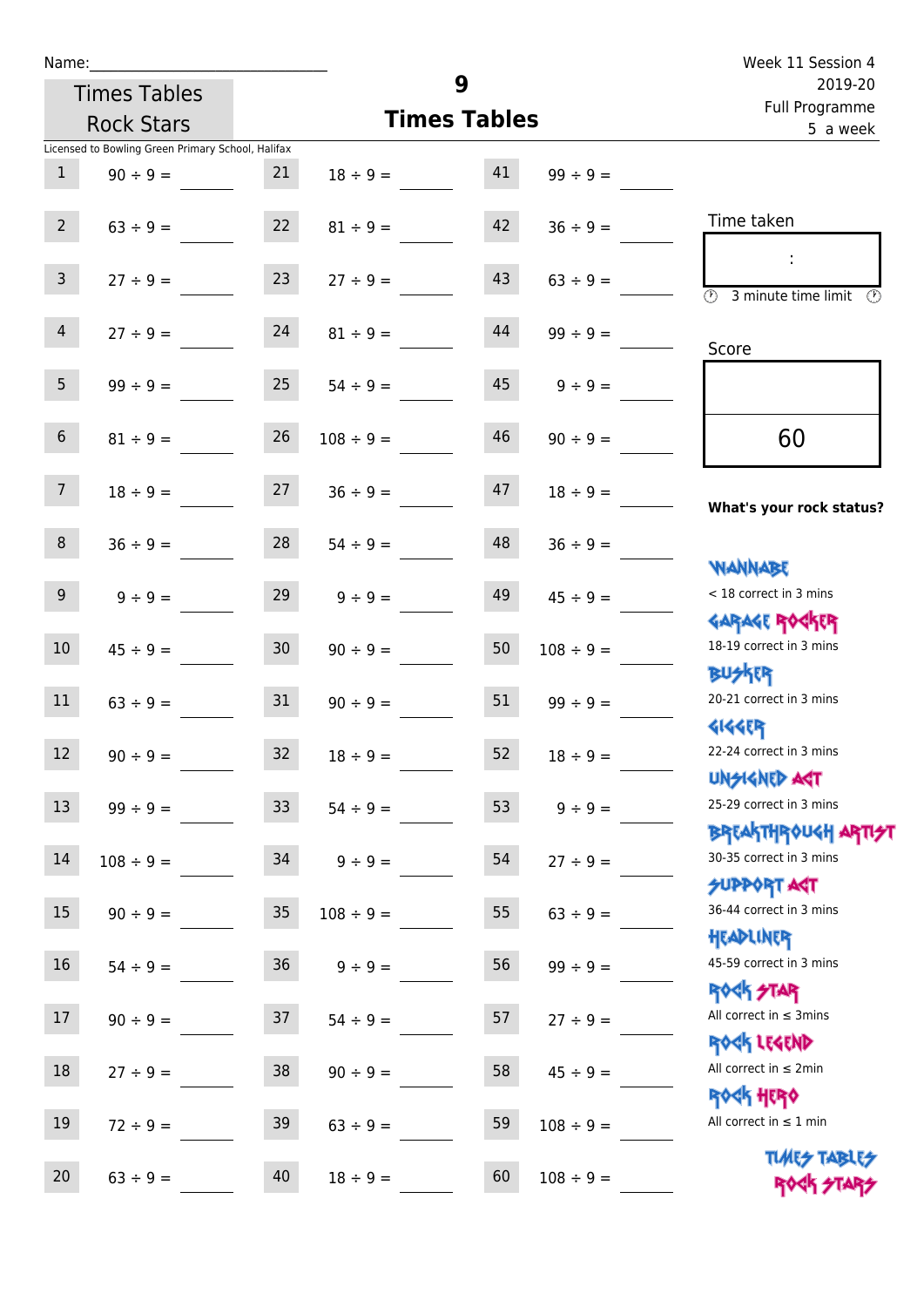|                          | Name: __________                                  |                 |                 |                     |               | Week 11 Session 5                                      |  |  |
|--------------------------|---------------------------------------------------|-----------------|-----------------|---------------------|---------------|--------------------------------------------------------|--|--|
|                          | <b>Times Tables</b>                               |                 |                 | 9                   |               | 2019-20                                                |  |  |
|                          | <b>Rock Stars</b>                                 |                 |                 | <b>Times Tables</b> |               | Full Programme<br>5 a week                             |  |  |
|                          | Licensed to Bowling Green Primary School, Halifax |                 |                 |                     |               |                                                        |  |  |
| $\mathbf{1}$             | $9 \times 4 =$                                    | 21              | $9 \times 12 =$ | 41                  | $36 \div 9 =$ |                                                        |  |  |
|                          |                                                   |                 |                 |                     |               |                                                        |  |  |
| $2^{\circ}$              | $9 \times 11 =$                                   | 22              | $9 \times 12 =$ | 42                  | $81 \div 9 =$ | Time taken                                             |  |  |
|                          |                                                   |                 |                 |                     |               | ÷                                                      |  |  |
| $\overline{3}$           | $9 \times 7 =$                                    | 23              | $9 \times 1 =$  | 43                  | $54 \div 9 =$ | $\overline{O}$<br>3 minute time limit<br>$\mathcal{O}$ |  |  |
|                          |                                                   |                 |                 |                     |               |                                                        |  |  |
| $\overline{4}$           | $9 \times 5 =$                                    | 24              | $9 \times 8 =$  | 44                  | $45 \div 9 =$ | Score                                                  |  |  |
| 5 <sub>1</sub>           | $9 \times 3 =$                                    | 25              | $9 \times 6 =$  | 45                  |               |                                                        |  |  |
|                          |                                                   |                 |                 |                     | $54 \div 9 =$ |                                                        |  |  |
| 6 <sup>1</sup>           | $9 \times 4 =$                                    | 26              | $9 \times 3 =$  | 46                  | $9 \div 9 =$  | 60                                                     |  |  |
|                          |                                                   |                 |                 |                     |               |                                                        |  |  |
| 7 <sup>7</sup>           | $9 \times 10 =$                                   | 27              | $9 \times 9 =$  | 47                  | $90 \div 9 =$ |                                                        |  |  |
|                          |                                                   |                 |                 |                     |               | Add up your time                                       |  |  |
| 8                        | $9 \times 2 =$                                    | 28              | $9 \times 1 =$  | 48                  | $36 \div 9 =$ | <b>Mins</b>                                            |  |  |
|                          |                                                   |                 |                 |                     |               | S1                                                     |  |  |
| 9 <sub>o</sub>           | $9 \times 11 =$                                   | 29              | $9 \times 11 =$ | 49                  | $45 \div 9 =$ | S2                                                     |  |  |
|                          |                                                   |                 |                 |                     |               |                                                        |  |  |
| 10 <sup>°</sup>          | $9 \times 11 =$                                   | 30 <sub>o</sub> | $9 \times 1 =$  | 50                  | $63 \div 9 =$ |                                                        |  |  |
|                          |                                                   |                 |                 |                     |               |                                                        |  |  |
| 11                       | $9 \times 6 = 31$                                 |                 | $27 \div 9 =$   | 51                  | $45 \div 9 =$ | Total $\_\_$                                           |  |  |
| <b>Contract Contract</b> |                                                   |                 |                 |                     |               |                                                        |  |  |
| 12                       | $9 \times 6 =$                                    | 32              | $36 \div 9 =$   | 52                  | $27 \div 9 =$ | <b>Secs</b>                                            |  |  |
| 13                       | $9 \times 8 =$                                    | 33              |                 | 53                  |               |                                                        |  |  |
|                          |                                                   |                 | $72 \div 9 =$   |                     | $81 \div 9 =$ |                                                        |  |  |
| 14                       | $9 \times 10 =$                                   | 34              | $9 \div 9 =$    | 54                  | $36 \div 9 =$ |                                                        |  |  |
|                          |                                                   |                 |                 |                     |               |                                                        |  |  |
| 15                       | $9 \times 7 =$                                    | 35 <sub>1</sub> | $54 \div 9 =$   | 55                  | $36 \div 9 =$ |                                                        |  |  |
|                          |                                                   |                 |                 |                     |               |                                                        |  |  |
| 16 <sup>1</sup>          | $9 \times 3 =$                                    | 36              | $18 \div 9 =$   | 56                  | $90 \div 9 =$ |                                                        |  |  |
|                          |                                                   |                 |                 |                     |               | Add up your score                                      |  |  |
| 17 <sup>7</sup>          | $9 \times 4 =$                                    | 37              | $90 \div 9 =$   | 57                  | $90 \div 9 =$ |                                                        |  |  |
|                          |                                                   |                 |                 |                     |               |                                                        |  |  |
| 18                       | $9 \times 2 =$                                    | 38              | $63 \div 9 =$   | 58                  | $54 \div 9 =$ |                                                        |  |  |
|                          |                                                   |                 |                 |                     |               |                                                        |  |  |

19  $9 \times 10 =$  39  $63 \div 9 =$ 

20  $9 \times 2 =$  40  $99 \div 9 =$ 

 **S4 \_\_\_\_\_\_\_\_\_\_\_\_ S5 \_\_\_\_\_\_\_\_\_\_\_\_ Total \_\_\_\_\_\_\_\_\_\_\_\_**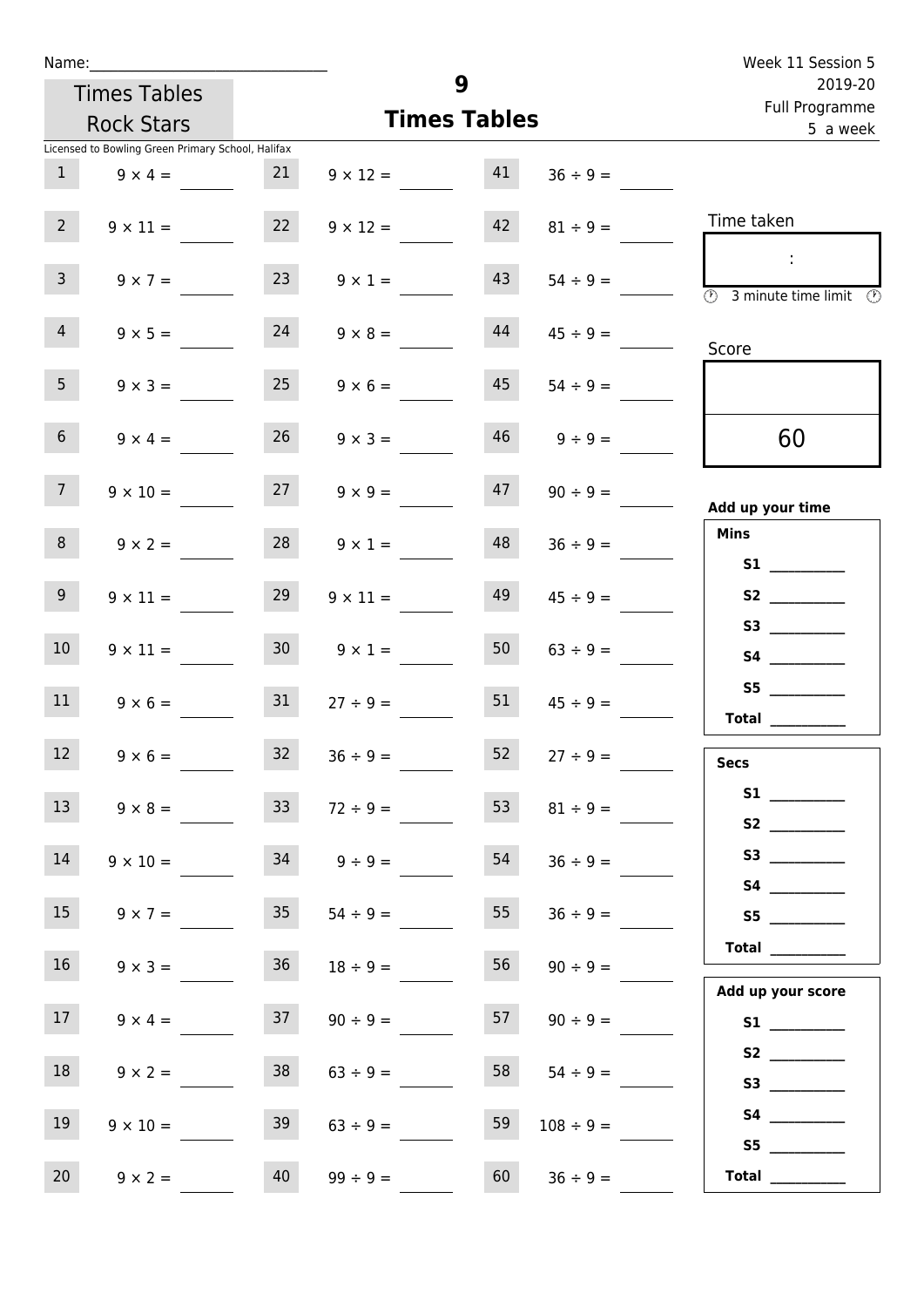| Week 12 Session 1                                               |                  |    |                     |                 |                                                   | Name:          |
|-----------------------------------------------------------------|------------------|----|---------------------|-----------------|---------------------------------------------------|----------------|
| 2019-20<br>Full Programme                                       |                  |    | 10                  |                 | <b>Times Tables</b>                               |                |
| 5 a week                                                        |                  |    | <b>Times Tables</b> |                 | <b>Rock Stars</b>                                 |                |
|                                                                 |                  |    |                     |                 | Licensed to Bowling Green Primary School, Halifax |                |
|                                                                 | $12 \times 10 =$ | 41 | $10 \times 8 =$     | 21              | $10 \times 2 =$                                   | $\mathbf{1}$   |
| Time taken                                                      | $1 \times 10 =$  | 42 | $10 \times 12 =$    | 22              | $10 \times 10 =$                                  | $2^{\circ}$    |
| $\overline{\textcircled{3}}$ 3 minute time limit                | $10 \times 10 =$ | 43 | $10 \times 6 =$     |                 | $10 \times 4 = 23$                                | $\overline{3}$ |
| Score                                                           | $8 \times 10 =$  | 44 | $10 \times 9 =$     | 24              | $10 \times 3 =$                                   | $\overline{4}$ |
|                                                                 | $7 \times 10 =$  | 45 | $10 \times 12 =$    | 25              | $10 \times 12 =$                                  | 5 <sub>1</sub> |
| 60                                                              | $8 \times 10 =$  | 46 | $10 \times 9 =$     | 26              | $10 \times 2 =$                                   | 6 <sup>1</sup> |
| What's your rock status?                                        | $3 \times 10 =$  | 47 | $10 \times 12 =$    | 27              | $10 \times 6 =$                                   | 7 <sup>7</sup> |
|                                                                 | $12 \times 10 =$ | 48 | $10 \times 4 =$     | 28              | $10 \times 4 =$                                   | 8 <sup>°</sup> |
| <b>NANNABE</b><br>< 18 correct in 3 mins                        | $3 \times 10 =$  | 49 | $10 \times 3 =$     | 29              | $10 \times 5 =$                                   | 9 <sub>o</sub> |
| <b>GARAGE ROGKER</b><br>18-19 correct in 3 mins                 | $10 \times 10 =$ | 50 | $10 \times 11 =$    | 30 <sub>o</sub> | $10 \times 3 =$                                   | 10             |
| <b>BUSKER</b><br>20-21 correct in 3 mins                        | $11 \times 10 =$ | 51 | $4 \times 10 =$     | 31              | $10 \times 9 =$                                   | 11             |
| <b>4144EP</b><br>22-24 correct in 3 mins<br><b>UNSIGNED AGT</b> | $2 \times 10 =$  | 52 | $3 \times 10 =$     | 32              | $10 \times 7 =$                                   | $12$           |
| 25-29 correct in 3 mins                                         | $10 \times 10 =$ | 53 | $3 \times 10 =$     | 33              | $10 \times 12 =$                                  | 13             |
| BREAKTHROUGH ARTI <del>S</del> T<br>30-35 correct in 3 mins     | $12 \times 10 =$ | 54 | $4 \times 10 =$     | 34              | $10 \times 7 =$                                   | 14             |
| <b>SUPPORT AGT</b><br>36-44 correct in 3 mins                   | $2 \times 10 =$  | 55 | $6 \times 10 =$     | 35              | $10 \times 12 =$                                  | 15             |
| HEADLINER<br>45-59 correct in 3 mins                            | $10 \times 10 =$ | 56 | $9 \times 10 =$     | 36              | $10 \times 2 =$                                   | 16             |
| ROCK STAR<br>All correct in $\leq$ 3mins                        | $12 \times 10 =$ | 57 | $8 \times 10 =$     | 37              | $10 \times 1 =$                                   | $17$           |
| ROCK LEGEND<br>All correct in $\leq 2$ min                      | $9 \times 10 =$  | 58 | $8 \times 10 =$     | 38              | $10 \times 2 =$                                   | 18             |
| ROCK HERO<br>All correct in $\leq 1$ min                        | $8 \times 10 =$  | 59 | $11 \times 10 =$    | 39              | $10 \times 10 =$                                  | 19             |
| <b>TUARS TABLES</b><br>ROCK STARS                               | $8 \times 10 =$  | 60 | $3 \times 10 =$     | 40              | $10 \times 3 =$                                   | 20             |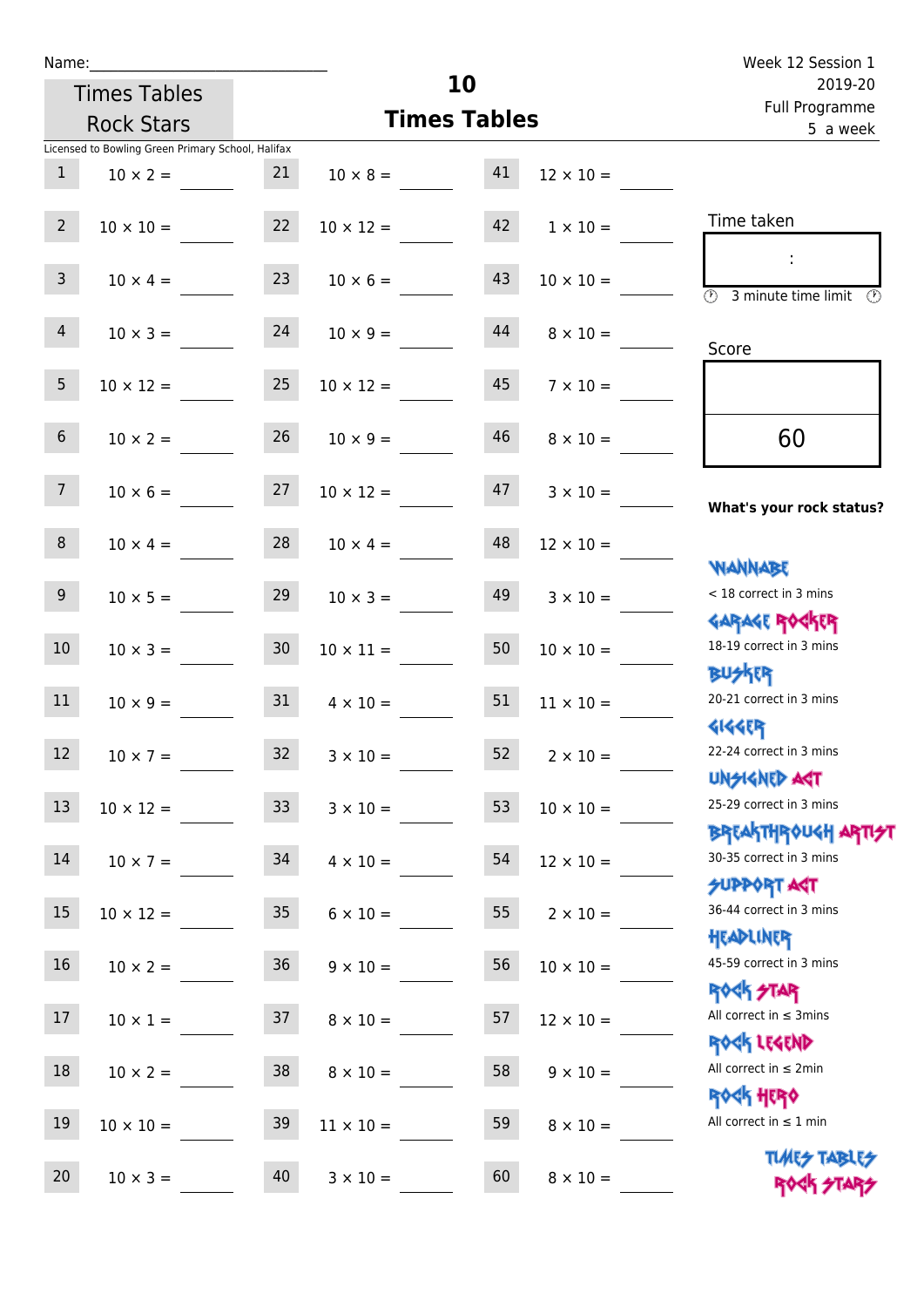| Name |  |  |  |
|------|--|--|--|
|      |  |  |  |

|                | <b>Times Tables</b> |                                                   |                        | 10                      |                               | 2019-20                                                                    |
|----------------|---------------------|---------------------------------------------------|------------------------|-------------------------|-------------------------------|----------------------------------------------------------------------------|
|                | <b>Rock Stars</b>   |                                                   |                        | <b>Times Tables</b>     |                               | Full Programme<br>5 a week                                                 |
|                |                     | Licensed to Bowling Green Primary School, Halifax |                        |                         |                               |                                                                            |
| $\mathbf 1$    |                     | 13                                                | 25                     | 37                      | 49                            |                                                                            |
|                | 50<br>10            | 60<br>$10\,$                                      | 10 100                 | 80<br>$10\,$            | 40<br>10                      | Time taken                                                                 |
| $\overline{2}$ | 30<br>$10\,$        | 14<br>40<br>$10\,$                                | 26<br> 110<br>$10\,$   | 38<br>90<br>$10\,$      | 50<br>120<br>$10\,$           | $\circled{r}$<br>3 minute time limit<br>P)                                 |
| 3              |                     | 15                                                | $27$                   | 39                      | 51                            | Score                                                                      |
|                | 40<br>10            | $20\,$<br>$10\,$                                  | $10\,$<br>$10\,$       | 120<br>$10\,$           | $110\,$<br>10                 |                                                                            |
| 4              | 100<br>$10\,$       | 16<br>$70\,$<br>$10\,$                            | 28<br>40<br>$10\,$     | 40<br>$70\,$<br>$10\,$  | 52<br>100<br>$10\,$           | 60                                                                         |
| 5              |                     | 17                                                | 29                     | 41                      | 53                            | What's your rock status?                                                   |
|                | $10\,$<br>$10\,$    | $30\,$<br>$10\,$                                  | 10 100                 | $70\,$<br>$10\,$        | $10\,$<br>50                  | WANNABE<br>< 18 correct in 3 mins                                          |
| 6              | 120<br>$10\,$       | 18<br>$90\,$<br>$10\,$                            | 30<br>$10\,$<br>40     | 42<br>50<br>$10\,$      | 54<br>$30\,$<br>10            | (R<br>GARAGE RO<br>18-19 correct in 3 mins                                 |
| 7              | 50<br>$10\,$        | 19<br>80<br>$10\,$                                | 31<br>80<br>$10\,$     | 43<br>100<br>$10\,$     | 55<br>50<br>$10\,$            | 20-21 correct in 3 mins<br><b>4144ER</b>                                   |
| 8              |                     | 20                                                | 32                     | 44                      | 56                            | 22-24 correct in 3 mins<br>UNSIGNED AGT                                    |
|                | 40<br>$10\,$        | 60<br>10                                          | 30<br>$10\,$           | $ 110\rangle$<br>$10\,$ | 80<br>$10\,$                  | 25-29 correct in 3 mins<br><b>BREAKTHROUGH</b><br>30-35 correct in 3 mins  |
| 9              | $30$<br>$10\,$      | 21<br>$70\,$<br>$10\,$                            | 33<br>$90\,$<br>$10\,$ | 45<br>$20\,$<br>$10\,$  | 57<br>10<br>10                | <b>SUPPORT AGT</b><br>36-44 correct in 3 mins<br>HEADLINER                 |
| 10             | 120<br>10           | 22<br>10 100                                      | 34<br>60<br>$10\,$     | 46<br> 110<br>$10\,$    | 58<br>$ 120\rangle$<br>$10\,$ | 45-59 correct in 3 mins<br><b>ROGK STAR</b><br>All correct in $\leq$ 3mins |
| 11             | 50<br>$10\,$        | 23<br>40<br>$10\,$                                | 35<br>$10\,$<br>80     | 47<br>$10\,$<br>80      | 59<br>10<br>10                | <b><h b="" lesend<=""><br/>All correct in <math>\leq 2</math>min</h></b>   |
| 12             |                     | 24                                                | 36                     | 48                      | 60                            | <b>HERO</b><br>All correct in $\leq 1$ min                                 |
|                | 120<br>10           | $80\,$<br>$10\,$                                  | $20\,$<br>$10\,$       | $20\,$<br>$10\,$        | 70<br>$10\,$                  | <b>TLMES</b>                                                               |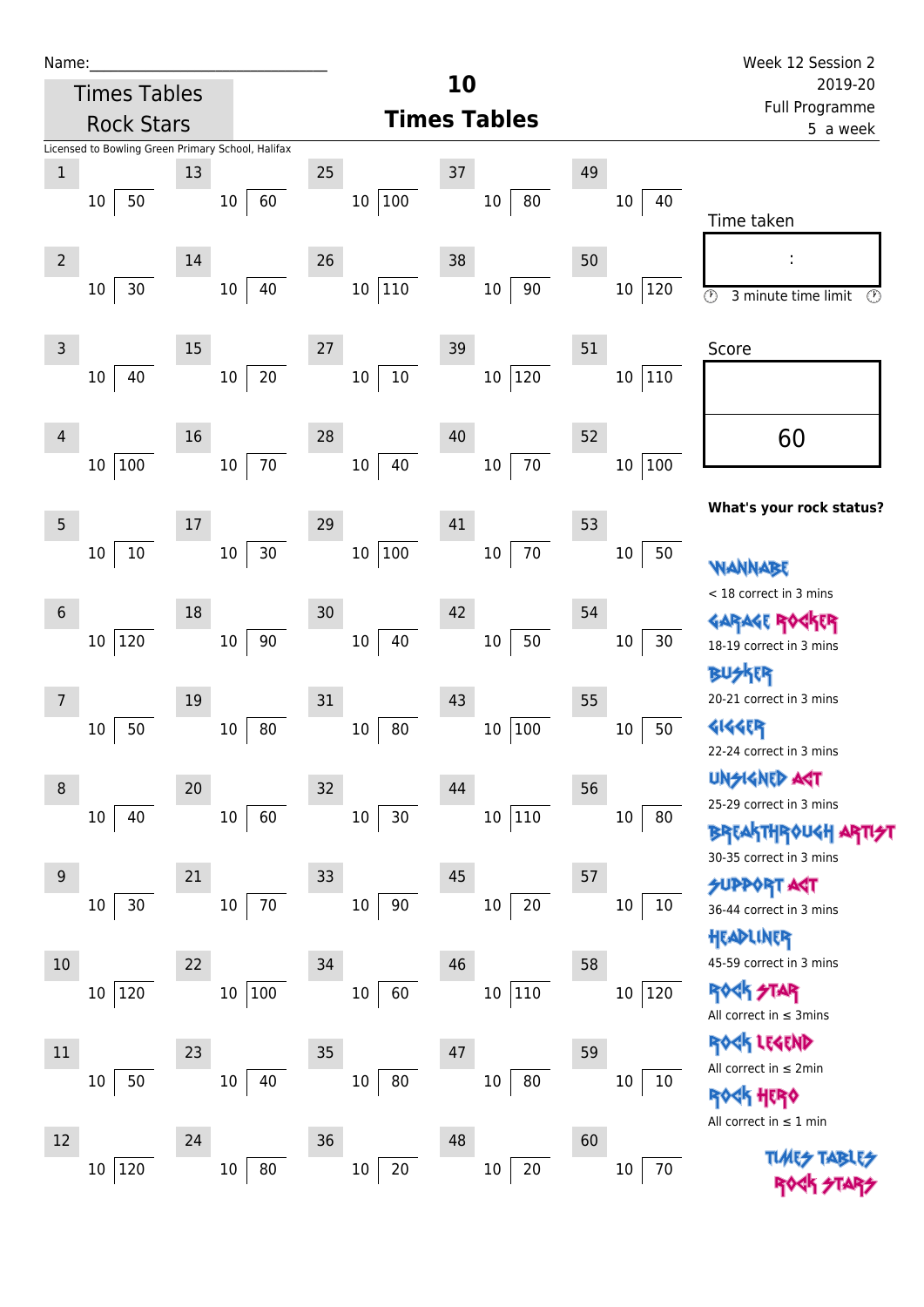| Name:          |                   |                           |                                                   |    |                   |                     |                   |    |                   | Week 12 Session 3                                                        |
|----------------|-------------------|---------------------------|---------------------------------------------------|----|-------------------|---------------------|-------------------|----|-------------------|--------------------------------------------------------------------------|
|                |                   | 10<br><b>Times Tables</b> |                                                   |    |                   |                     |                   |    |                   | 2019-20                                                                  |
|                |                   | <b>Rock Stars</b>         |                                                   |    |                   | <b>Times Tables</b> |                   |    |                   | Full Programme<br>5 a week                                               |
|                |                   |                           | Licensed to Bowling Green Primary School, Halifax |    |                   |                     |                   |    | 10                |                                                                          |
| $\mathbf{1}$   | 10<br>$\times$ 4  | 13                        | 10<br>$\times$ 12                                 | 25 | 10<br>$\times$ 4  | 37                  | 10<br>$\times$ 3  | 49 | $\times$ 2        |                                                                          |
|                |                   |                           |                                                   |    |                   |                     |                   |    |                   | Time taken                                                               |
|                |                   |                           |                                                   |    |                   |                     |                   |    |                   |                                                                          |
| $\overline{2}$ | 10<br>$\times$ 12 | 14                        | 10<br>$\times$ 1                                  | 26 | 10<br>$\times 2$  | 38                  | 10<br>$\times$ 3  | 50 | 10<br>$\times$ 7  |                                                                          |
|                |                   |                           |                                                   |    |                   |                     |                   |    |                   | $\circled{r}$<br>3 minute time limit<br>$\circled{r}$                    |
|                |                   |                           |                                                   |    |                   |                     |                   |    |                   |                                                                          |
| $\overline{3}$ | 10<br>$\times$ 6  | 15                        | 10<br>$\times$ 4                                  | 27 | 10<br>$\times$ 11 | 39                  | 10<br>$\times$ 3  | 51 | 10<br>$\times 1$  | Score                                                                    |
|                |                   |                           |                                                   |    |                   |                     |                   |    |                   |                                                                          |
|                |                   |                           |                                                   |    |                   |                     |                   |    |                   |                                                                          |
| $\overline{4}$ | 10<br>$\times$ 12 | 16                        | 10<br>$\times 2$                                  | 28 | 10<br>$\times 8$  | 40                  | 10<br>$\times$ 12 | 52 | 10<br>$\times$ 11 | 60                                                                       |
|                |                   |                           |                                                   |    |                   |                     |                   |    |                   |                                                                          |
|                |                   |                           |                                                   |    |                   |                     |                   |    |                   | What's your rock status?                                                 |
| 5              | $10\,$            | 17                        | 10                                                | 29 | 10                | 41                  | 10                | 53 | 10<br>$\times$ 12 |                                                                          |
|                | $\times$ 7        |                           | $\times 9$                                        |    | $\times$ 9        |                     | $\times 6$        |    |                   | <b>NANNABE</b>                                                           |
|                |                   |                           |                                                   |    |                   |                     |                   |    |                   | < 18 correct in 3 mins                                                   |
| $6\,$          | 10                | 18                        | $10\,$                                            | 30 | 10                | 42                  | 10                | 54 | 10                | <b>GARAGE ROCKER</b>                                                     |
|                | $\times$ 9        |                           | $\times$ 11                                       |    | $\times 8$        |                     | $\times 6$        |    | $\times$ 5        | 18-19 correct in 3 mins                                                  |
|                |                   |                           |                                                   |    |                   |                     |                   |    |                   | <b>BUSKER</b>                                                            |
| $\overline{7}$ | 10                | 19                        | 10                                                | 31 | 10                | 43                  | 10                | 55 | 10                | 20-21 correct in 3 mins                                                  |
|                | $\times$ 7        |                           | $\times$ 10                                       |    | $\times$ 2        |                     | $\times$ 5        |    | $\times$ 7        | <b>4144EP</b>                                                            |
|                |                   |                           |                                                   |    |                   |                     |                   |    |                   | 22-24 correct in 3 mins                                                  |
| $\,8\,$        | $10\,$            | $20\,$                    | $10\,$                                            | 32 | $10\,$            | 44                  | $10\,$            | 56 | $10\,$            | <b>UNSIGNED AGT</b>                                                      |
|                | $\times$ 11       |                           | $\times$ 3                                        |    | $\times$ 3        |                     | $\times$ 1        |    | $\times$ 5        | 25-29 correct in 3 mins                                                  |
|                |                   |                           |                                                   |    |                   |                     |                   |    |                   | ΒΡΓΑ <sup>Κ</sup> ΤΗΡΟυΚΗ ΑΡΤΙ <del>2</del> Τ<br>30-35 correct in 3 mins |
| $9\,$          | 10                | 21                        | $10\,$                                            | 33 | $10\,$            | 45                  | 10                | 57 | $10\,$            | <b>SUPPORT AGT</b>                                                       |
|                | $\times$ 4        |                           | $\times$ 4                                        |    | $\times$ 5        |                     | $\times$ 4        |    | $\times$ 3        | 36-44 correct in 3 mins                                                  |
|                |                   |                           |                                                   |    |                   |                     |                   |    |                   | HEADLINER                                                                |
| $10\,$         | $10$              | 22                        | $10\,$                                            | 34 | $10\,$            | 46                  | $10\,$            | 58 | $10\,$            | 45-59 correct in 3 mins                                                  |
|                | $\times 8$        |                           | $\times$ 5                                        |    | $\times$ 2        |                     | $\times$ 2        |    | $\times$ 7        | <b>ROCK STAR</b>                                                         |
|                |                   |                           |                                                   |    |                   |                     |                   |    |                   | All correct in $\leq$ 3mins                                              |
| $11\,$         | $10\,$            | 23                        | $10\,$                                            | 35 | $10\,$            | 47                  | $10\,$            | 59 | $10\,$            | ROCK LEGEND                                                              |
|                | $\times$ 1        |                           | $\times$ 12                                       |    | $\times$ 7        |                     | $\times$ 3        |    | $\times$ 5        | All correct in $\leq 2$ min                                              |
|                |                   |                           |                                                   |    |                   |                     |                   |    |                   | <b>ROCK HERO</b>                                                         |
| 12             | 10                | 24                        | $10\,$                                            | 36 | $10\,$            | 48                  | 10                | 60 | 10                | All correct in $\leq 1$ min                                              |
|                | $\times$ 3        |                           | $\times$ 11                                       |    | $\times$ 4        |                     | $\times$ 12       |    | $\times$ 12       | <b>TUARS TABLES</b>                                                      |
|                |                   |                           |                                                   |    |                   |                     |                   |    |                   | ROCK STARS                                                               |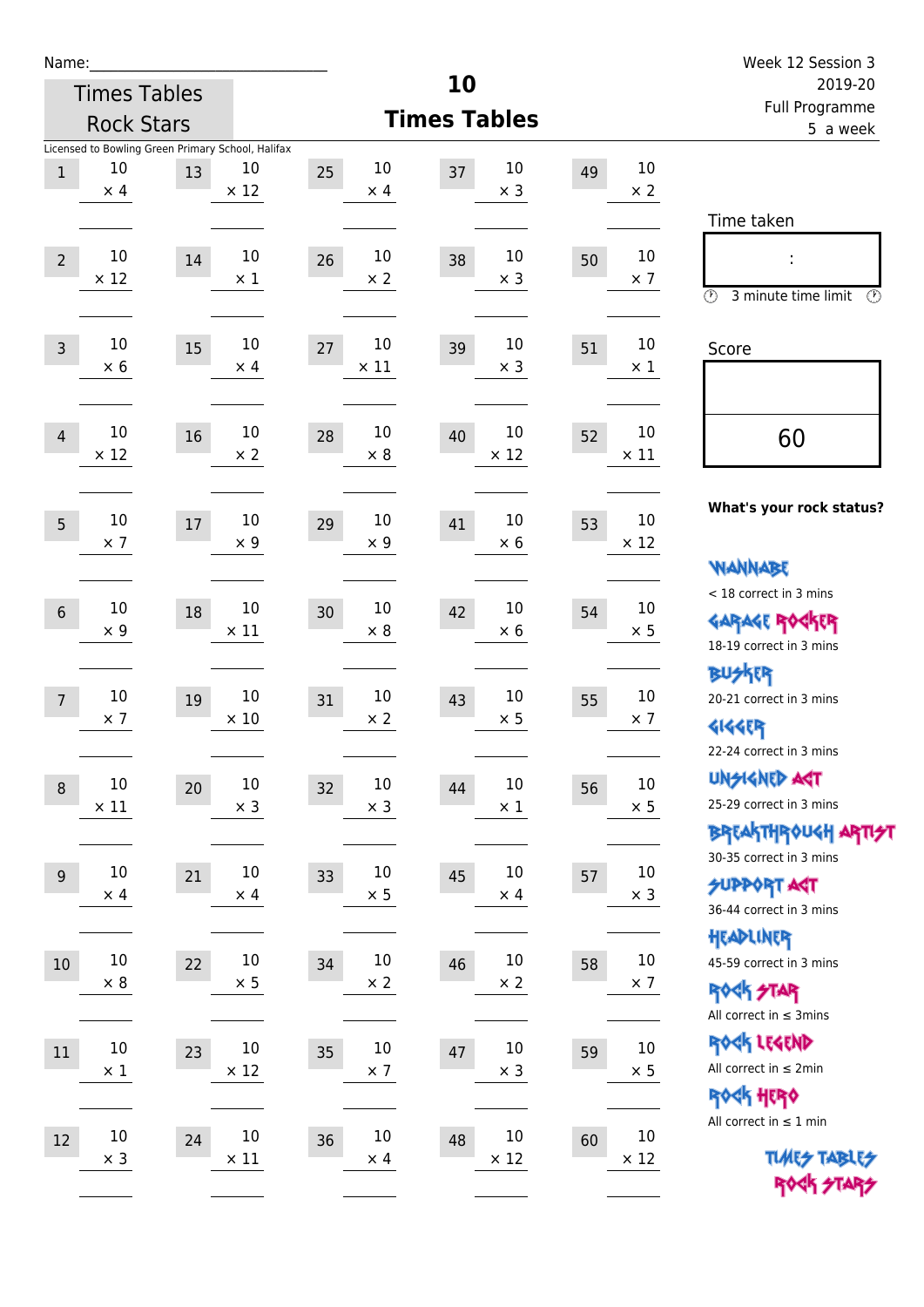Name:

| ame:         |                                                 |    |                     |                            |                 | Week 12 Session 4               |  |
|--------------|-------------------------------------------------|----|---------------------|----------------------------|-----------------|---------------------------------|--|
|              | <b>Times Tables</b>                             |    |                     | <b>10</b>                  |                 | 2019-20                         |  |
|              | <b>Rock Stars</b>                               |    | <b>Times Tables</b> | Full Programme<br>5 a week |                 |                                 |  |
|              | censed to Bowling Green Primary School, Halifax |    |                     |                            |                 |                                 |  |
| $\mathbf{1}$ | $80 \div 10 =$                                  | 21 | $120 \div 10 =$     | 41                         | $30 \div 10 =$  |                                 |  |
| $2^{\circ}$  | $30 \div 10 =$                                  | 22 | $10 \div 10 =$      | 42                         | $90 \div 10 =$  | Time taken                      |  |
| 3            | $90 \div 10 =$                                  | 23 | $90 \div 10 =$      | 43                         | $110 \div 10 =$ | 3 minute time limit<br>M<br>FP. |  |

 $\overline{\textcircled{3}}$  3 minute time limit  $\overline{\textcircled{5}}$ 

| $\overline{4}$  | $70 \div 10 =$  | 24              | $30 \div 10 =$  | 44 | $20 \div 10 =$  | Score                                              |
|-----------------|-----------------|-----------------|-----------------|----|-----------------|----------------------------------------------------|
| 5               | $110 \div 10 =$ | 25              | $30 \div 10 =$  | 45 | $120 \div 10 =$ |                                                    |
| 6               | $110 \div 10 =$ | 26              | $120 \div 10 =$ | 46 | $20 \div 10 =$  | 60                                                 |
| 7 <sup>7</sup>  | $80 \div 10 =$  | 27              | $60 \div 10 =$  | 47 | $100 \div 10 =$ | What's your rock status?                           |
| 8               | $90 \div 10 =$  | 28              | $70 \div 10 =$  | 48 | $110 \div 10 =$ |                                                    |
| 9               | $120 \div 10 =$ | 29              | $100 \div 10 =$ | 49 | $30 \div 10 =$  | <b>WANNABE</b><br>< 18 correct in 3 mins           |
| 10 <sup>°</sup> | $50 \div 10 =$  | 30 <sup>°</sup> | $20 \div 10 =$  | 50 | $80 \div 10 =$  | <b>GARAGE ROCKER</b><br>18-19 correct in 3 mins    |
| 11              | $70 \div 10 =$  | 31              | $110 \div 10 =$ | 51 | $20 \div 10 =$  | <b>BUSKR</b><br>20-21 correct in 3 mins            |
| 12 <sup>2</sup> | $50 \div 10 =$  | 32              | $20 \div 10 =$  | 52 | $50 \div 10 =$  | 41445<br>22-24 correct in 3 mins                   |
| 13              | $100 \div 10 =$ | 33 <sup>°</sup> | $120 \div 10 =$ | 53 | $90 \div 10 =$  | <b>TPA GJIAPICIU</b><br>25-29 correct in 3 mins    |
| 14              | $40 \div 10 =$  | 34              | $40 \div 10 =$  | 54 | $40 \div 10 =$  | <b>BREAKTHROUGH ART</b><br>30-35 correct in 3 mins |
| 15              | $80 \div 10 =$  | 35              | $70 \div 10 =$  | 55 | $70 \div 10 =$  | <b>SUPPORT AGT</b><br>36-44 correct in 3 mins      |
| 16              | $70 \div 10 =$  | 36              | $120 \div 10 =$ | 56 | $110 \div 10 =$ | HEADLINER<br>45-59 correct in 3 mins               |
| 17              | $120 \div 10 =$ | 37              | $100 \div 10 =$ | 57 | $30 \div 10 =$  | <b>ROCK STAR</b><br>All correct in $\leq$ 3mins    |
| 18              | $30 \div 10 =$  | 38              | $80 \div 10 =$  | 58 | $80 \div 10 =$  | ROCK LEGEND<br>All correct in $\leq 2$ min         |
| 19              | $40 \div 10 =$  | 39              | $90 \div 10 =$  | 59 | $90 \div 10 =$  | <b>ROCK HERO</b><br>All correct in $\leq 1$ min    |

20  $70 \div 10 =$  40  $40 \div 10 =$  60  $30 \div 10 =$ 

Times Tables ROCK STARS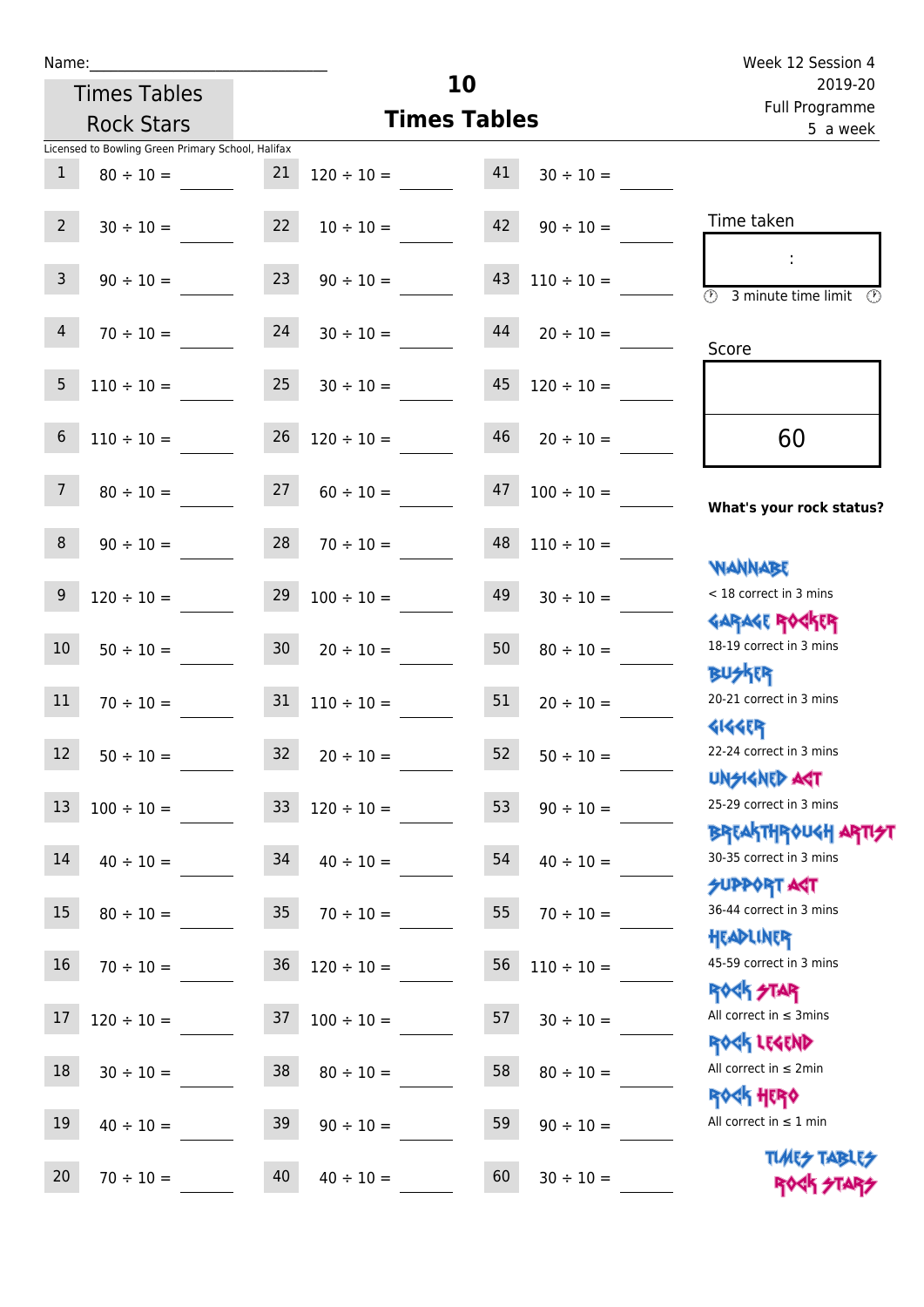| Name:           | <b>Times Tables</b>                                                  |                 |                  | 10                  |                 | Week 12 Session 5<br>2019-20<br>Full Programme                |
|-----------------|----------------------------------------------------------------------|-----------------|------------------|---------------------|-----------------|---------------------------------------------------------------|
|                 | <b>Rock Stars</b>                                                    |                 |                  | <b>Times Tables</b> |                 | 5 a week                                                      |
| $\mathbf{1}$    | Licensed to Bowling Green Primary School, Halifax<br>$10 \times 5 =$ | 21              | $10 \times 2 =$  | 41                  | $30 \div 10 =$  |                                                               |
| $2^{\circ}$     | $10 \times 10 =$                                                     | 22              | $10 \times 7 =$  | 42                  | $100 \div 10 =$ | Time taken                                                    |
| $\mathbf{3}$    | $10 \times 3 =$                                                      | 23              | $10 \times 1 =$  | 43                  | $20 \div 10 =$  | $\sim 10$<br>$\overline{\textcircled{2}}$ 3 minute time limit |
| $\overline{4}$  | $10 \times 10 =$                                                     | 24              | $10 \times 11 =$ | 44                  | $20 \div 10 =$  | Score                                                         |
| 5 <sub>5</sub>  | $10 \times 9 =$                                                      | 25              | $10 \times 4 =$  | 45                  | $100 \div 10 =$ |                                                               |
| 6 <sup>1</sup>  | $10 \times 8 =$                                                      | 26              | $10 \times 5 =$  | 46                  | $80 \div 10 =$  | 60                                                            |
| 7 <sup>7</sup>  | $10 \times 5 =$                                                      | 27              | $10 \times 5 =$  | 47                  | $10 \div 10 =$  | Add up your time                                              |
| 8               | $10 \times 6 =$                                                      | 28              | $10 \times 8 =$  | 48                  | $90 \div 10 =$  | <b>Mins</b>                                                   |
| 9 <sup>°</sup>  | $10 \times 7 =$                                                      | 29              | $10 \times 7 =$  | 49                  | $90 \div 10 =$  |                                                               |
| 10 <sup>°</sup> | $10 \times 7 =$                                                      | 30 <sub>o</sub> | $10 \times 12 =$ | 50                  | $60 \div 10 =$  |                                                               |
| 11              | $10 \times 6 =$                                                      | 31              | $90 \div 10 =$   | 51                  | $20 \div 10 =$  | Total __________                                              |
| 12              | $10 \times 8 =$                                                      | 32              | $60 \div 10 =$   | 52                  | $70 \div 10 =$  | <b>Secs</b>                                                   |
| 13              | $10 \times 8 =$                                                      | 33 <sup>°</sup> | $70 \div 10 =$   | 53                  | $20 \div 10 =$  | S1<br>$\mathbf{c}_2$                                          |

| S <sub>2</sub> and the set of the set of the set of the set of the set of the set of the set of the set of the set of the set of the set of the set of the set of the set of the set of the set of the set of the set of the set of the |                 |    |                 |                 |                  |    |
|-----------------------------------------------------------------------------------------------------------------------------------------------------------------------------------------------------------------------------------------|-----------------|----|-----------------|-----------------|------------------|----|
|                                                                                                                                                                                                                                         | $20 \div 10 =$  | 54 | $70 \div 10 =$  | 34              | $10 \times 3 =$  | 14 |
| <b>S4</b>                                                                                                                                                                                                                               |                 |    |                 |                 |                  |    |
| S <sub>5</sub>                                                                                                                                                                                                                          | $10 \div 10 =$  | 55 | $10 \div 10 =$  | 35 <sup>5</sup> | $10 \times 7 =$  | 15 |
| <b>Total</b>                                                                                                                                                                                                                            |                 |    |                 |                 |                  |    |
|                                                                                                                                                                                                                                         | $110 \div 10 =$ | 56 | $10 \div 10 =$  | 36              | $10 \times 1 =$  | 16 |
| Add up your score                                                                                                                                                                                                                       |                 |    |                 |                 |                  |    |
| <b>S1 S1</b>                                                                                                                                                                                                                            | $20 \div 10 =$  | 57 | $120 \div 10 =$ | 37              | $10 \times 12 =$ | 17 |
| S <sub>2</sub>                                                                                                                                                                                                                          |                 |    |                 |                 |                  |    |
|                                                                                                                                                                                                                                         | $80 \div 10 =$  | 58 | $10 \div 10 =$  | 38              | $10 \times 10 =$ | 18 |
| <b>S4 S4</b>                                                                                                                                                                                                                            |                 |    |                 |                 |                  |    |
|                                                                                                                                                                                                                                         | $30 \div 10 =$  | 59 | $100 \div 10 =$ | 39              | $10 \times 3 =$  | 19 |
| S <sub>5</sub>                                                                                                                                                                                                                          |                 |    |                 |                 |                  |    |
| <b>Total</b>                                                                                                                                                                                                                            | $100 \div 10 =$ | 60 | $120 \div 10 =$ | 40              | $10 \times 1 =$  | 20 |
|                                                                                                                                                                                                                                         |                 |    |                 |                 |                  |    |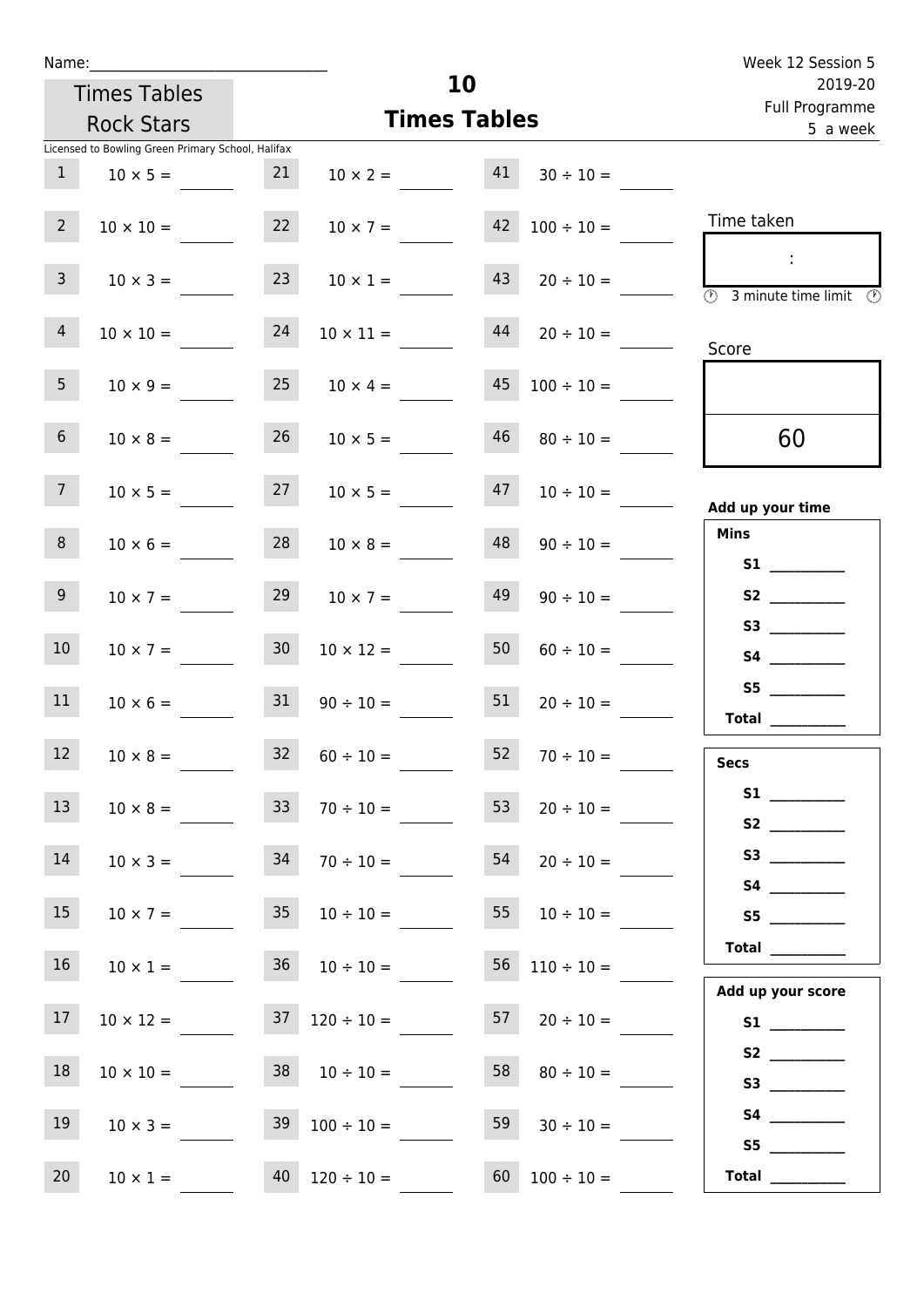| Name:           |                                                   |                 |                     | 8,9,10                     |                  | Week 13 Session 1                                                                                   |
|-----------------|---------------------------------------------------|-----------------|---------------------|----------------------------|------------------|-----------------------------------------------------------------------------------------------------|
|                 | <b>Times Tables</b>                               |                 |                     |                            | 2019-20          |                                                                                                     |
|                 | <b>Rock Stars</b>                                 |                 | <b>Times Tables</b> | Full Programme<br>5 a week |                  |                                                                                                     |
|                 | Licensed to Bowling Green Primary School, Halifax |                 |                     |                            |                  |                                                                                                     |
| $\mathbf{1}$    | $10 \times 7 =$                                   | 21              | $10 \times 1 =$     | 41                         | $8 \times 9 =$   |                                                                                                     |
| 2 <sup>7</sup>  | $8 \times 1 =$                                    | 22              | $8 \times 4 =$      | 42                         | $3 \times 8 =$   | Time taken                                                                                          |
| 3 <sup>7</sup>  | $10 \times 3 =$                                   | 23              | $9 \times 4 =$      | 43                         | $12 \times 10 =$ | ÷<br>$\overline{(\mathcal{V})}$<br>3 minute time limit $\circled{0}$                                |
| $\overline{4}$  | $8 \times 1 =$                                    | 24              | $10 \times 4 =$     | 44                         | $12 \times 8 =$  | Score                                                                                               |
| 5 <sub>1</sub>  | $10 \times 7 =$                                   | 25              | $8 \times 2 =$      | 45                         | $9 \times 8 =$   |                                                                                                     |
| $6\overline{6}$ | $10 \times 1 =$                                   | 26              | $10 \times 4 =$     | 46                         | $2 \times 10 =$  | 60                                                                                                  |
| 7 <sup>7</sup>  | $10 \times 4 =$                                   | 27              | $9 \times 7 =$      | 47                         | $7 \times 10 =$  | What's your rock status?                                                                            |
| $8\phantom{1}$  | $10 \times 12 =$                                  | 28              | $10 \times 10 =$    | 48                         | $2 \times 8 =$   | <b>NANNABE</b>                                                                                      |
| 9 <sub>o</sub>  | $9 \times 9 =$                                    | 29              | $9 \times 4 =$      | 49                         | $10 \times 10 =$ | < 18 correct in 3 mins<br><b>GARAGE ROCKER</b>                                                      |
| 10 <sup>°</sup> | $10 \times 7 =$                                   | 30 <sup>1</sup> | $9 \times 4 =$      | 50                         | $3 \times 9 =$   | 18-19 correct in 3 mins<br><b>BUSKRR</b>                                                            |
| 11              | $8 \times 2 =$                                    | 31              | $4 \times 9 =$      | 51                         | $12 \times 8 =$  | 20-21 correct in 3 mins<br><b>4144EP</b>                                                            |
| 12 <sup>7</sup> | $9 \times 5 =$                                    | 32              | $10 \times 9 =$     | 52                         | $12 \times 9 =$  | 22-24 correct in 3 mins<br><b>UNSIGNED AGT</b>                                                      |
| 13              | $10 \times 2 =$                                   | 33 <sup>°</sup> | $12 \times 10 =$    | 53                         | $12 \times 9 =$  | 25-29 correct in 3 mins                                                                             |
| 14              | $8 \times 5 =$                                    | 34              | $2 \times 8 =$      | 54                         | $11 \times 10 =$ | <mark>ΒΡ</mark> ξΑ <mark>\ΤΗΡ</mark> ΦUGH <mark>ΑΡΤΙ<del>2</del>Τ</mark><br>30-35 correct in 3 mins |
| 15              | $8 \times 4 =$                                    | 35 <sub>1</sub> | $3 \times 8 =$      | 55                         | $11 \times 9 =$  | <b>SUPPORT AGT</b><br>36-44 correct in 3 mins<br>HEADLINER                                          |
| 16              | $8 \times 11 =$                                   | 36 <sup>°</sup> | $6 \times 9 =$      | 56                         | $6 \times 10 =$  | 45-59 correct in 3 mins<br>ROCK STAR                                                                |
| 17              | $8 \times 2 =$                                    | 37              | $9 \times 10 =$     | 57                         | $3 \times 8 =$   | All correct in $\leq$ 3mins<br>ROCK LEGEND                                                          |
| 18              | $10 \times 12 =$                                  | 38              | $3 \times 9 =$      | 58                         | $9 \times 9 =$   | All correct in $\leq 2$ min<br><b>ROCK HERO</b>                                                     |
| 19              | $10 \times 7 =$                                   | 39              | $12 \times 8 =$     | 59                         | $5 \times 8 =$   | All correct in $\leq 1$ min                                                                         |
| 20              | $10 \times 5 =$                                   | 40              | $4 \times 10 =$     | 60                         | $8 \times 10 =$  | <b>TUARS TABLES</b><br>ROCK STARS                                                                   |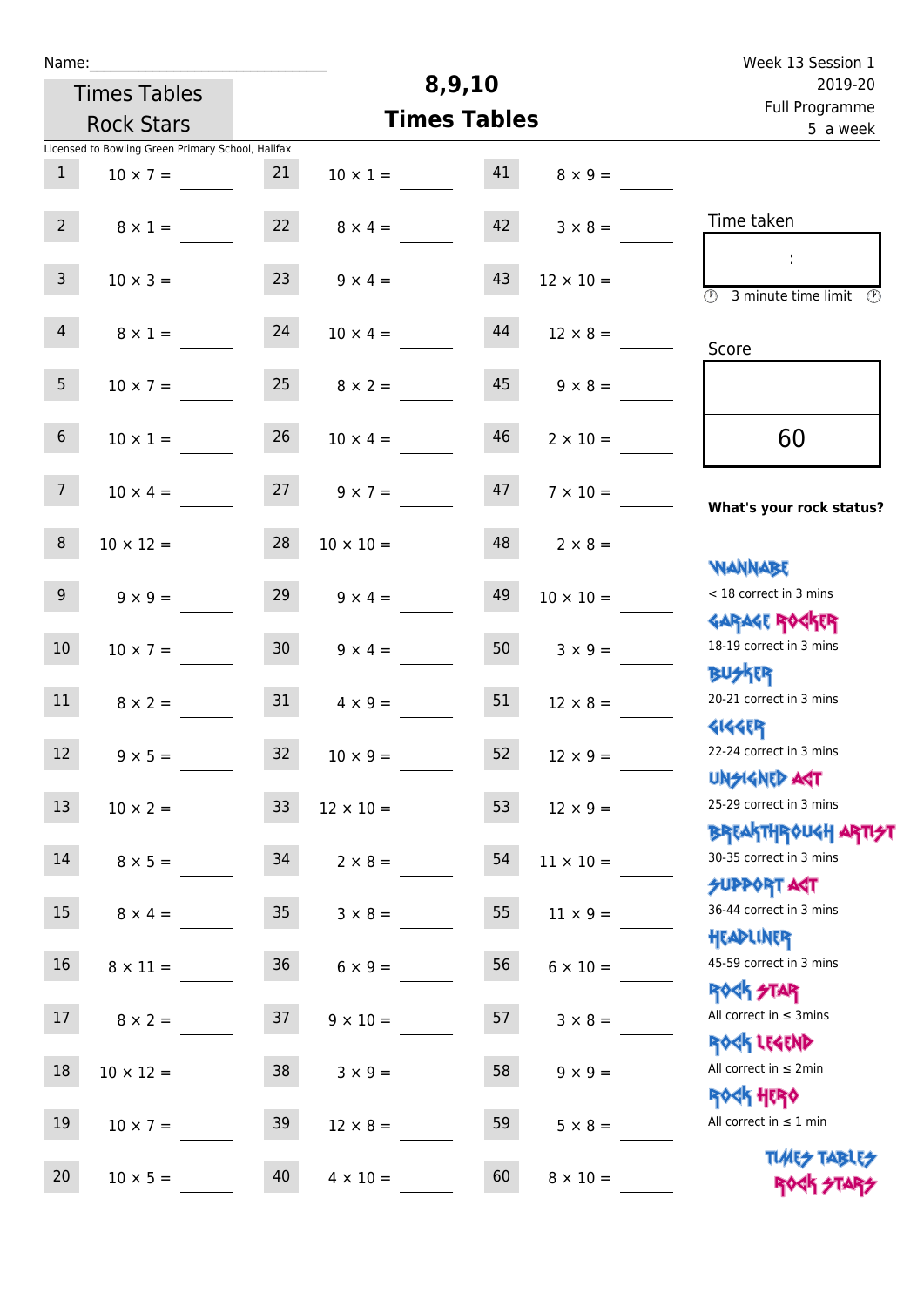| Name:          |                     |        |                                                   |                  |                     |                       |    |               | Week 13 Session 2                                                       |  |
|----------------|---------------------|--------|---------------------------------------------------|------------------|---------------------|-----------------------|----|---------------|-------------------------------------------------------------------------|--|
|                | <b>Times Tables</b> |        |                                                   |                  | 8,9,10              |                       |    |               | 2019-20                                                                 |  |
|                | <b>Rock Stars</b>   |        |                                                   |                  | <b>Times Tables</b> |                       |    |               | Full Programme<br>5 a week                                              |  |
|                |                     |        | Licensed to Bowling Green Primary School, Halifax |                  |                     |                       |    |               |                                                                         |  |
| $\mathbf 1$    |                     | 13     |                                                   | 25               | 37                  |                       | 49 |               |                                                                         |  |
| 10             | 80                  |        | 54<br>9                                           | $10\,$           | 20                  | 56<br>8               |    | 10<br>90      | Time taken                                                              |  |
| $\overline{2}$ |                     | $14\,$ |                                                   | 26               | 38                  |                       | 50 |               |                                                                         |  |
|                | 32<br>8             |        | 88<br>$\, 8$                                      | 9                | 9                   | $16\,$<br>8           |    | 8<br>96       | $\circledcirc$<br>3 minute time limit<br>$\circled{r}$                  |  |
| 3              |                     | $15\,$ |                                                   | 27               | 39                  |                       | 51 |               | Score                                                                   |  |
| 10             | 110                 |        | 81<br>$\boldsymbol{9}$                            | 8                | 56                  | 48<br>8               |    | 8<br>40       |                                                                         |  |
| 4              |                     | 16     |                                                   | 28               | 40                  |                       | 52 |               | 60                                                                      |  |
|                | 72<br>$9\,$         |        | $20\,$<br>$10\,$                                  | 8                | 32                  | ${\bf 80}$<br>$\bf 8$ |    | 40<br>$10\,$  | What's your rock status?                                                |  |
| 5              |                     | 17     |                                                   | 29               | 41                  |                       | 53 |               |                                                                         |  |
| 10             | 20                  |        | $27$<br>$\boldsymbol{9}$                          | $10\,$           | $70\,$              | 32<br>8               |    | $10\,$<br>40  | <b>WANNABE</b>                                                          |  |
| $6\phantom{.}$ |                     | 18     |                                                   | 30               | 42                  |                       | 54 |               | < 18 correct in 3 mins                                                  |  |
|                | 72<br>8             |        | 110<br>$10\,$                                     | 9                | 99                  | 64<br>8               |    | $16\,$<br>8   | GARAGE RO<br>18-19 correct in 3 mins                                    |  |
|                |                     |        |                                                   |                  |                     |                       |    |               | BUSKER<br>20-21 correct in 3 mins                                       |  |
| 7              |                     | 19     |                                                   | 31               | 43                  |                       | 55 |               | <b>4144EP</b>                                                           |  |
|                | 32<br>8             |        | 48<br>8                                           | $10\,$           | 30                  | 88<br>8               |    | 60<br>$10\,$  | 22-24 correct in 3 mins                                                 |  |
| $\, 8$         |                     | 20     |                                                   | 32               | 44                  |                       | 56 |               | <b>UNSIGNED AGT</b>                                                     |  |
|                | 9<br>9              |        | 100<br>10                                         | $\boldsymbol{9}$ | 54                  | 54<br>9               |    | 8<br>80       | 25-29 correct in 3 mins<br><b>BREAKTHROUGH</b>                          |  |
| 9              |                     | 21     |                                                   | 33               | 45                  |                       | 57 |               | 30-35 correct in 3 mins                                                 |  |
| 10             | 50                  |        | 50<br>$10\,$                                      | 8                | 32                  | 88<br>8               |    | 20<br>$10\,$  | <b>SUPPORT AGT</b><br>36-44 correct in 3 mins                           |  |
|                |                     |        |                                                   |                  |                     |                       |    |               | HEADLINER                                                               |  |
| 10             |                     | 22     |                                                   | 34               | 46                  |                       | 58 |               | 45-59 correct in 3 mins                                                 |  |
| $10\,$         | 40                  |        | 18<br>9                                           | 10               | 60                  | 16<br>8               |    | 20<br>$10\,$  | <b>ROCK STAR</b><br>All correct in $\leq$ 3mins                         |  |
| 11             |                     | 23     |                                                   | 35               | 47                  |                       | 59 |               | ROGK LEGEND                                                             |  |
|                | 120<br>10           |        | 27<br>9                                           | $10\,$           | 60                  | 8<br>24               |    | 8<br>80       | All correct in $\leq 2$ min                                             |  |
|                |                     |        |                                                   |                  |                     |                       |    |               | <b><h b="" her0<=""><br/>All correct in <math>\leq 1</math> min</h></b> |  |
| 12             |                     | 24     |                                                   | 36               | 48                  |                       | 60 |               |                                                                         |  |
|                | 110<br>10           |        | 80<br>8                                           | 8                | 96                  | $72\,$<br>8           |    | 100<br>$10\,$ | <b>TUARS TABLES</b>                                                     |  |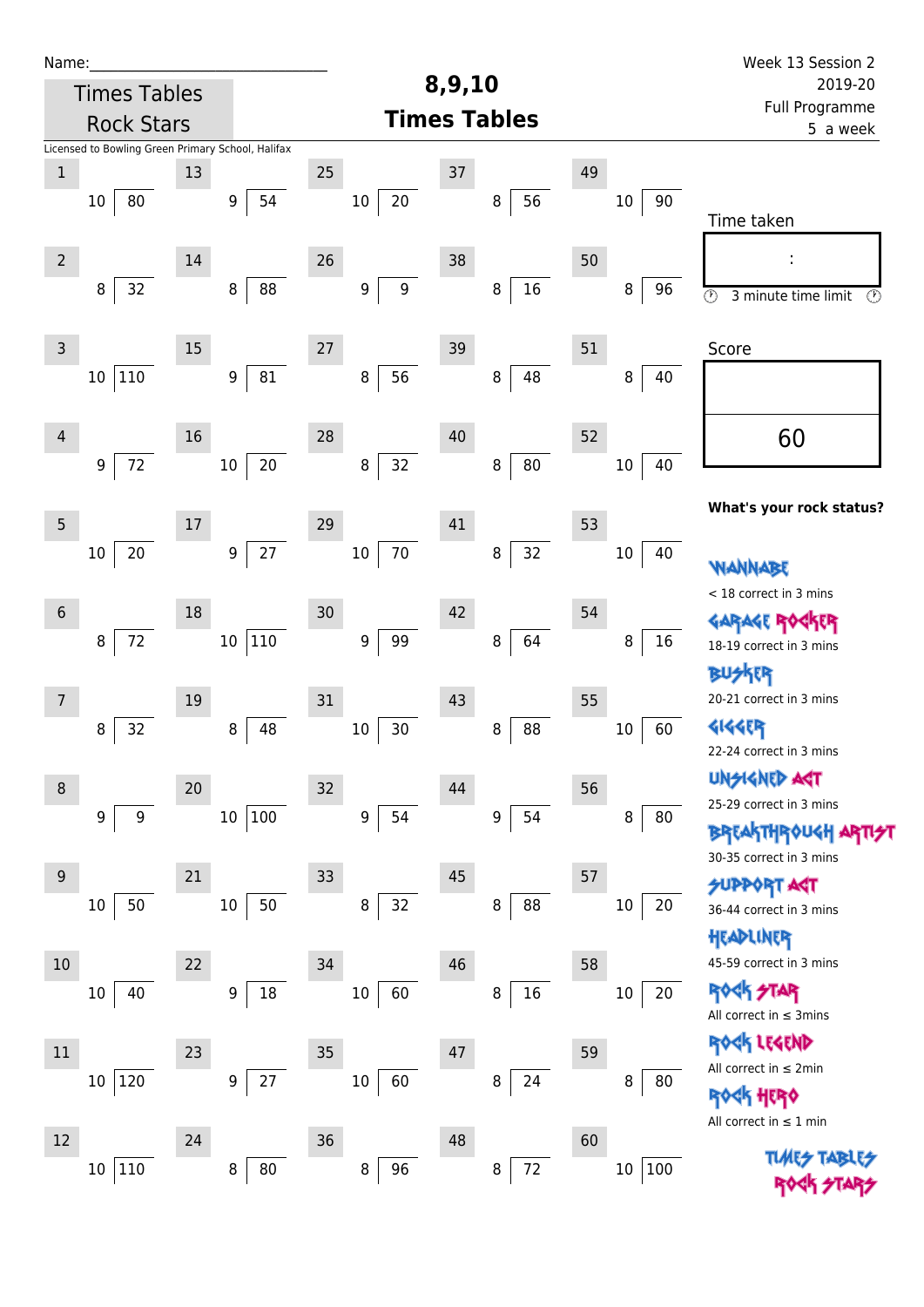| Name:          |                  |                                                         |                       |                            |                     |                  |    |                                | Week 13 Session 3                                                                               |  |
|----------------|------------------|---------------------------------------------------------|-----------------------|----------------------------|---------------------|------------------|----|--------------------------------|-------------------------------------------------------------------------------------------------|--|
|                |                  | <b>Times Tables</b>                                     |                       |                            | 8,9,10              |                  |    |                                | 2019-20                                                                                         |  |
|                |                  | <b>Rock Stars</b>                                       |                       |                            | <b>Times Tables</b> |                  |    |                                | Full Programme<br>5 a week                                                                      |  |
| $\mathbf{1}$   | 8<br>$\times$ 4  | Licensed to Bowling Green Primary School, Halifax<br>13 | 8<br>$\times$ 4       | 8<br>25<br>$\times$ 9      | 37                  | 8<br>$\times 2$  | 49 | 10<br>$\times$ 10              |                                                                                                 |  |
| $\overline{2}$ | 8<br>$\times$ 12 | 14                                                      | 9<br>$\times 2$       | 10<br>26<br>$\times$ 1     | 38                  | 8<br>$\times$ 9  | 50 | 8<br>$\times$ 3                | Time taken<br>İ,<br>$\circled{r}$<br>3 minute time limit<br>$\odot$                             |  |
| $\mathsf{3}$   | 10<br>$\times$ 4 | 15                                                      | 8<br>$\times$ 12      | 8<br>27<br>$\times$ 10     | 39                  | 8<br>$\times$ 9  | 51 | 10<br>$\times$ 4               | Score                                                                                           |  |
| $\overline{4}$ | 10<br>$\times$ 7 | 16                                                      | 9<br>$\times 8$       | 8<br>28<br>$\times$ 12     | 40                  | 9<br>$\times 6$  | 52 | 10<br>$\times$ 7               | 60                                                                                              |  |
| 5              | 10<br>$\times$ 7 | 17                                                      | $10\,$<br>$\times$ 5  | 8<br>29<br>$\times 8$      | 41                  | 9<br>$\times$ 3  | 53 | 10<br>$\times$ 12              | What's your rock status?<br><b>WANNABE</b>                                                      |  |
| $6\,$          | 9<br>$\times$ 11 | 18                                                      | 10<br>$\times$ 4      | 10<br>30<br>$\times$ 5     | 42                  | 8<br>$\times 8$  | 54 | 8<br>$\times 6$                | < 18 correct in 3 mins<br><b>GARAGE ROCKER</b><br>18-19 correct in 3 mins                       |  |
| $\overline{7}$ | 9<br>$\times$ 12 | 19                                                      | $10\,$<br>$\times$ 2  | 8<br>31<br>$\times$ 3      | 43                  | 10<br>$\times$ 3 | 55 | 10<br>$\times 2$               | <b>BUSKER</b><br>20-21 correct in 3 mins<br><b>4144EP</b><br>22-24 correct in 3 mins            |  |
| $\,8\,$        | 9<br>$\times$ 9  | 20                                                      | $10\,$<br>$\times$ 9  | 8<br>32<br>$\times$ 8      | 44                  | 9<br>$\times$ 12 | 56 | 9<br>$\times$ 10               | <b>UNSIGNED AGT</b><br>25-29 correct in 3 mins<br>ΒΡΓΑ <sup>Κ</sup> ΤΗΡΟυΚΗ ΑΡΤΙ <del>2</del> Τ |  |
| $9\,$          | 9<br>$\times$ 1  | 21                                                      | 8<br>$\times$ 7       | 8<br>33<br>$\times$ 10     | 45                  | 10<br>$\times$ 5 | 57 | $10\,$<br>$\times$ 11          | 30-35 correct in 3 mins<br><b>SUPPORT ART</b><br>36-44 correct in 3 mins                        |  |
| $10\,$         | 9<br>$\times$ 5  | 22                                                      | $10\,$<br>$\times$ 12 | 9<br>34<br>$\times$ 6      | 46                  | 8<br>$\times$ 10 | 58 | $\boldsymbol{9}$<br>$\times$ 7 | HEADLINER<br>45-59 correct in 3 mins<br><b>ROCK STAR</b><br>All correct in $\leq$ 3mins         |  |
| $11\,$         | 8<br>$\times$ 7  | 23                                                      | 9<br>$\times$ 6       | $10\,$<br>35<br>$\times$ 6 | 47                  | 9<br>$\times$ 8  | 59 | $\boldsymbol{9}$<br>$\times$ 4 | ROCK LEGEND<br>All correct in $\leq 2$ min<br><b>ROCK HERO</b>                                  |  |
| 12             | 9<br>$\times$ 8  | 24                                                      | 9<br>$\times$ 6       | 9<br>36<br>$\times$ 9      | 48                  | 9<br>$\times$ 6  | 60 | 8<br>$\times$ 10               | All correct in $\leq 1$ min<br><b>TUARS TABLES</b><br>ROCK STARS                                |  |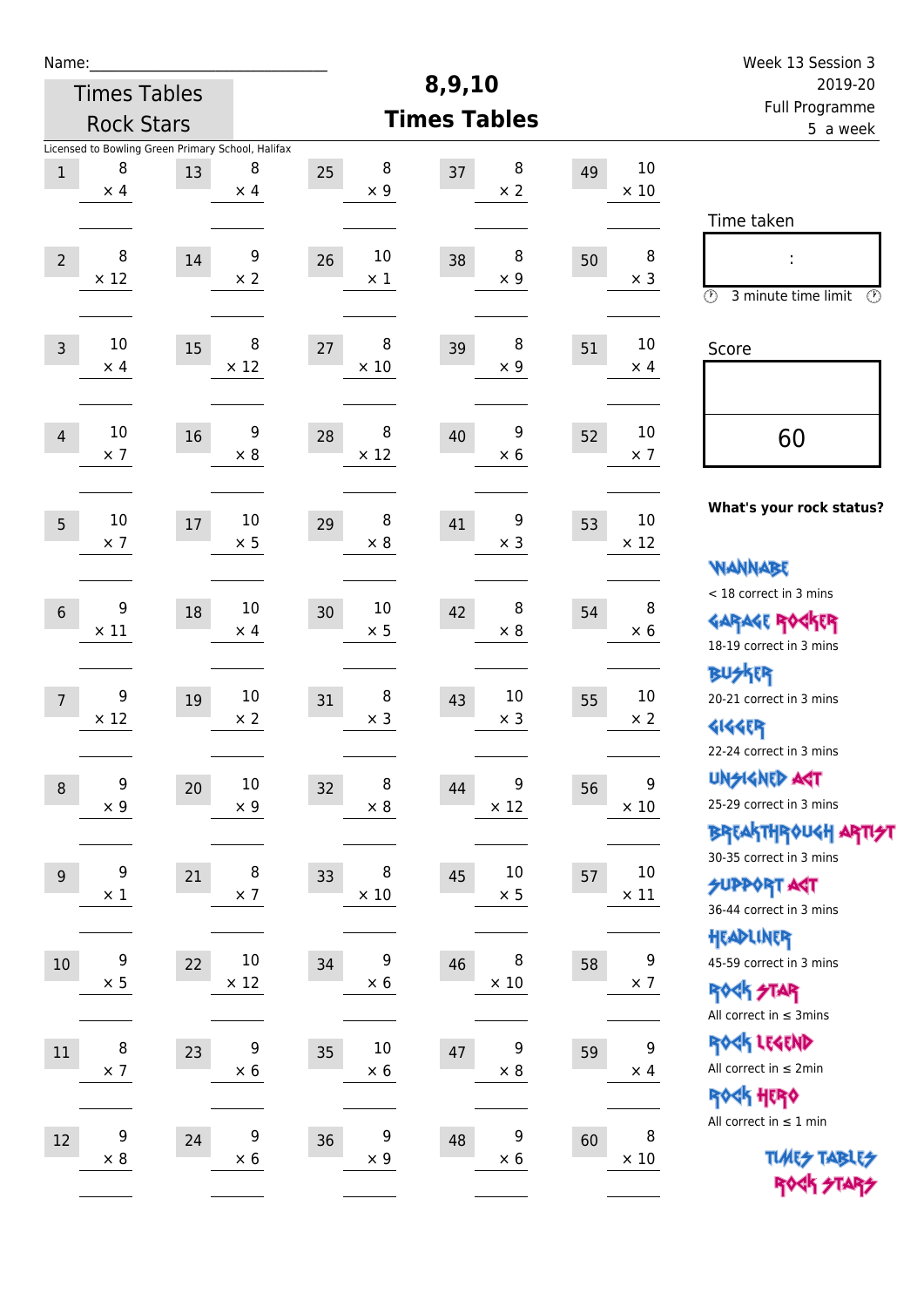| Name:          |                                                   |                 |                     |                            |                 | Week 13 Session 4                                                     |
|----------------|---------------------------------------------------|-----------------|---------------------|----------------------------|-----------------|-----------------------------------------------------------------------|
|                | <b>Times Tables</b>                               |                 |                     | 8,9,10                     |                 | 2019-20                                                               |
|                | <b>Rock Stars</b>                                 |                 | <b>Times Tables</b> | Full Programme<br>5 a week |                 |                                                                       |
|                | Licensed to Bowling Green Primary School, Halifax |                 |                     |                            |                 |                                                                       |
| $\mathbf{1}$   | $90 \div 10 =$                                    | 21              | $8 \div 8 =$        | 41                         | $72 \div 8 =$   |                                                                       |
| $2^{\circ}$    | $27 \div 9 =$                                     | 22              | $48 \div 8 =$       | 42                         | $27 \div 9 =$   | Time taken                                                            |
| $\overline{3}$ | $50 \div 10 =$                                    | 23              | $63 ÷ 9 =$          | 43                         | $54 \div 9 =$   | ÷<br>$\overline{\mathcal{O}}$<br>3 minute time limit<br>$\mathcal{O}$ |
| $\overline{4}$ | $110 \div 10 =$                                   | 24              | $63 \div 9 =$       | 44                         | $100 \div 10 =$ | Score                                                                 |
| 5 <sup>1</sup> | $56 \div 8 =$                                     | 25              | $64 \div 8 =$       | 45                         | $96 \div 8 =$   |                                                                       |
| 6              | $72 \div 8 =$                                     | 26              | $90 \div 9 =$       | 46                         | $36 \div 9 =$   | 60                                                                    |
| 7 <sup>1</sup> | $90 \div 10 =$                                    | 27              | $9 \div 9 =$        | 47                         | $90 \div 9 =$   | What's your rock status?                                              |
| 8              | $63 \div 9 =$                                     | 28              | $90 \div 9 =$       | 48                         | $99 \div 9 =$   |                                                                       |
| 9              | $108 \div 9 =$                                    | 29              | $81 \div 9 =$       | 49                         | $24 \div 8 =$   | <b>NANNABE</b><br>< 18 correct in 3 mins                              |
| 10             | $24 \div 8 =$                                     | 30 <sub>o</sub> | $64 \div 8 =$       | 50                         | $110 \div 10 =$ | <b>GARAGE ROCKER</b><br>18-19 correct in 3 mins                       |
| 11             | $60 \div 10 =$                                    | 31              | $80 \div 10 =$      | 51                         | $90 \div 9 =$   | <b>BUSKER</b><br>20-21 correct in 3 mins                              |
|                | $12 \quad 110 \div 10 =$                          | 32              | $88 \div 8 =$       | 52                         | $20 \div 10 =$  | <b>4144EP</b><br>22-24 correct in 3 mins<br><b>UNSIGNED AST</b>       |
| 13             | $30 \div 10 =$                                    | 33 <sup>°</sup> | $96 \div 8 =$       | 53                         | $45 \div 9 =$   | 25-29 correct in 3 mins                                               |
| 14             | $90 \div 10 =$                                    | 34              | $40 \div 10 =$      | 54                         | $54 \div 9 =$   | ΒΡΓΑΚΤΗΡΟUGH ΑΡΤΙ <del>2</del> Τ<br>30-35 correct in 3 mins           |
| 15             | $9 \div 9 =$                                      | 35 <sub>o</sub> | $81 \div 9 =$       | 55                         | $48 \div 8 =$   | <b>SUPPORT AGT</b><br>36-44 correct in 3 mins                         |
| 16             | $10 \div 10 =$                                    | 36              | $60 \div 10 =$      | 56                         | $90 \div 9 =$   | HEADLINER<br>45-59 correct in 3 mins                                  |
| 17             | $80 \div 8 =$                                     | 37              | $45 \div 9 =$       | 57                         | $30 \div 10 =$  | <b>ROCK STAR</b><br>All correct in $\leq$ 3mins                       |
| 18             | $99 \div 9 =$                                     | 38              | $108 \div 9 =$      | 58                         | $96 \div 8 =$   | ROCK LEGEND<br>All correct in $\leq 2$ min                            |
| 19             | $48 \div 8 =$                                     | 39              | $50 \div 10 =$      | 59                         | $120 \div 10 =$ | <b>ROCK HERO</b><br>All correct in $\leq 1$ min                       |
| 20             | $64 \div 8 =$                                     | 40              | $80 \div 10 =$      | 60                         | $40 \div 8 =$   | <b>TUARS TABLES</b><br>ROCK STARS                                     |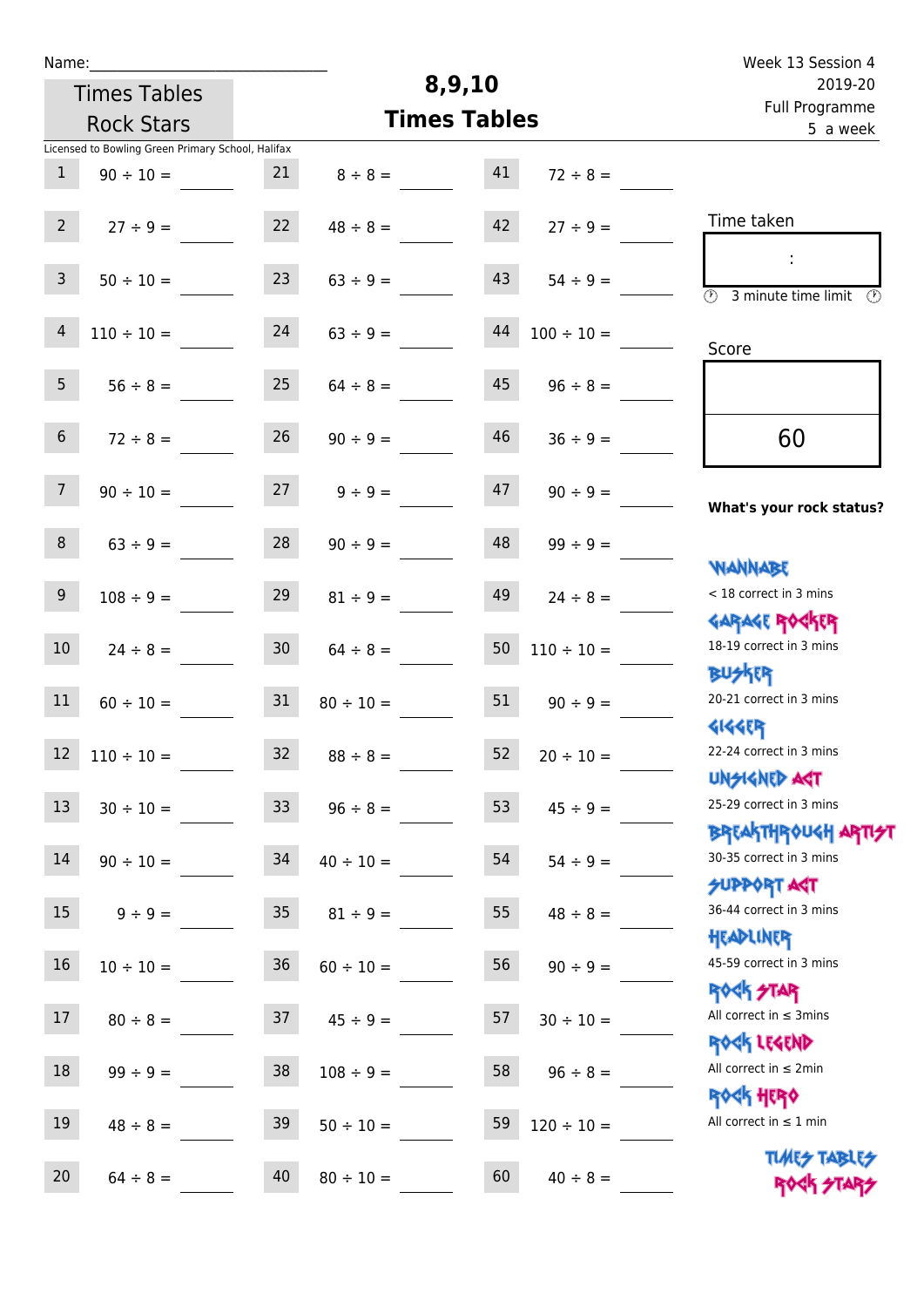| Week 13 Session 5                                                                          |                     | 8,9,10 |                                          |                 |                                                   | Name:           |  |  |
|--------------------------------------------------------------------------------------------|---------------------|--------|------------------------------------------|-----------------|---------------------------------------------------|-----------------|--|--|
| 2019-20                                                                                    |                     |        | <b>Times Tables</b><br><b>Rock Stars</b> |                 |                                                   |                 |  |  |
| Full Programme<br>5 a week                                                                 | <b>Times Tables</b> |        |                                          |                 |                                                   |                 |  |  |
|                                                                                            |                     |        |                                          |                 | Licensed to Bowling Green Primary School, Halifax |                 |  |  |
|                                                                                            | $120 \div 10 =$     | 41     | $8 \times 2 =$                           | 21              | $8 \times 8 =$                                    | 1               |  |  |
| Time taken                                                                                 | $42 \t 99 \div 9 =$ |        | $10 \times 7 =$                          | 22              | $9 \times 5 =$                                    | $2^{\circ}$     |  |  |
| $\sim 10$<br>$\overline{\textcircled{1}}$ 3 minute time limit $\overline{\textcircled{1}}$ | $8 \div 8 =$        |        | $9 \times 12 =$                          | 23              | $10 \times 6 =$                                   | 3 <sup>7</sup>  |  |  |
| Score                                                                                      | $72 \div 8 =$       | 44     | $10 \times 12 =$                         | 24              | $8 \times 5 =$                                    | 4               |  |  |
|                                                                                            | $50 \div 10 =$      | 45     | $25 \t 8 \times 4 =$                     |                 | $10 \times 3 =$                                   | 5 <sub>1</sub>  |  |  |
| 60                                                                                         | $46$ $81 \div 9 =$  |        | $26 \t 8 \times 8 =$                     |                 | $10 \times 9 =$                                   | 6 <sup>1</sup>  |  |  |
| Add up your time                                                                           | $96 \div 8 =$       | 47     | $9 \times 12 =$                          | 27              | $9 \times 1 =$                                    | 7 <sup>7</sup>  |  |  |
| <b>Mins</b><br>S1                                                                          | $40 \div 10 =$      | 48     | $10 \times 12 =$                         | 28              | $10 \times 10 =$                                  | 8 <sup>°</sup>  |  |  |
|                                                                                            | $63 \div 9 =$       | 49     | $8 \times 1 =$                           | 29              | $8 \times 6 =$                                    | 9               |  |  |
| S4                                                                                         | $20 \div 10 =$      | 50     | $8 \times 4 =$                           | 30 <sup>1</sup> | $10 \times 4 =$                                   | 10 <sup>°</sup> |  |  |
| S5<br>Total _________                                                                      | $108 \div 9 =$      | 51     | $70 \div 10 =$                           | 31              | $8 \times 8 =$                                    | 11              |  |  |
| <b>Secs</b>                                                                                | $81 \div 9 =$       | 52     | $32 \t 96 \div 8 =$                      |                 | $8 \times 2 =$                                    | 12              |  |  |
|                                                                                            | $56 \div 8 =$       | 53     | $27 \div 9 =$                            | 33 <sup>°</sup> | $9 \times 7 =$                                    | 13              |  |  |
| S4                                                                                         | $80 \div 8 =$       | 54     | $108 \div 9 =$                           | 34              | $10 \times 1 =$                                   | 14              |  |  |
| S5                                                                                         | $80 \div 10 =$      | 55     | $90 \div 10 =$                           | 35              | $10 \times 9 =$                                   | 15              |  |  |
| Add up your score                                                                          | $54 \div 9 =$       | 56     | $36 \t 96 \div 8 =$                      |                 | $10 \times 7 =$                                   | 16              |  |  |
|                                                                                            | $24 \div 8 =$       | 57     | $37 \quad 110 \div 10 =$                 |                 | $9 \times 3 =$                                    | 17              |  |  |
| S2<br>S3                                                                                   | $56 \div 8 =$       | 58     | $20 \div 10 =$                           | 38              | $8 \times 9 =$                                    | 18              |  |  |
| S5                                                                                         | $72 \div 9 =$       | 59     | $54 \div 9 =$                            | 39              | $8 \times 5 =$                                    | 19              |  |  |
| Total $\frac{1}{2}$                                                                        | $40 \div 8 =$       | 60     | $40 \div 8 =$                            | 40              | $8 \times 7 =$                                    | 20              |  |  |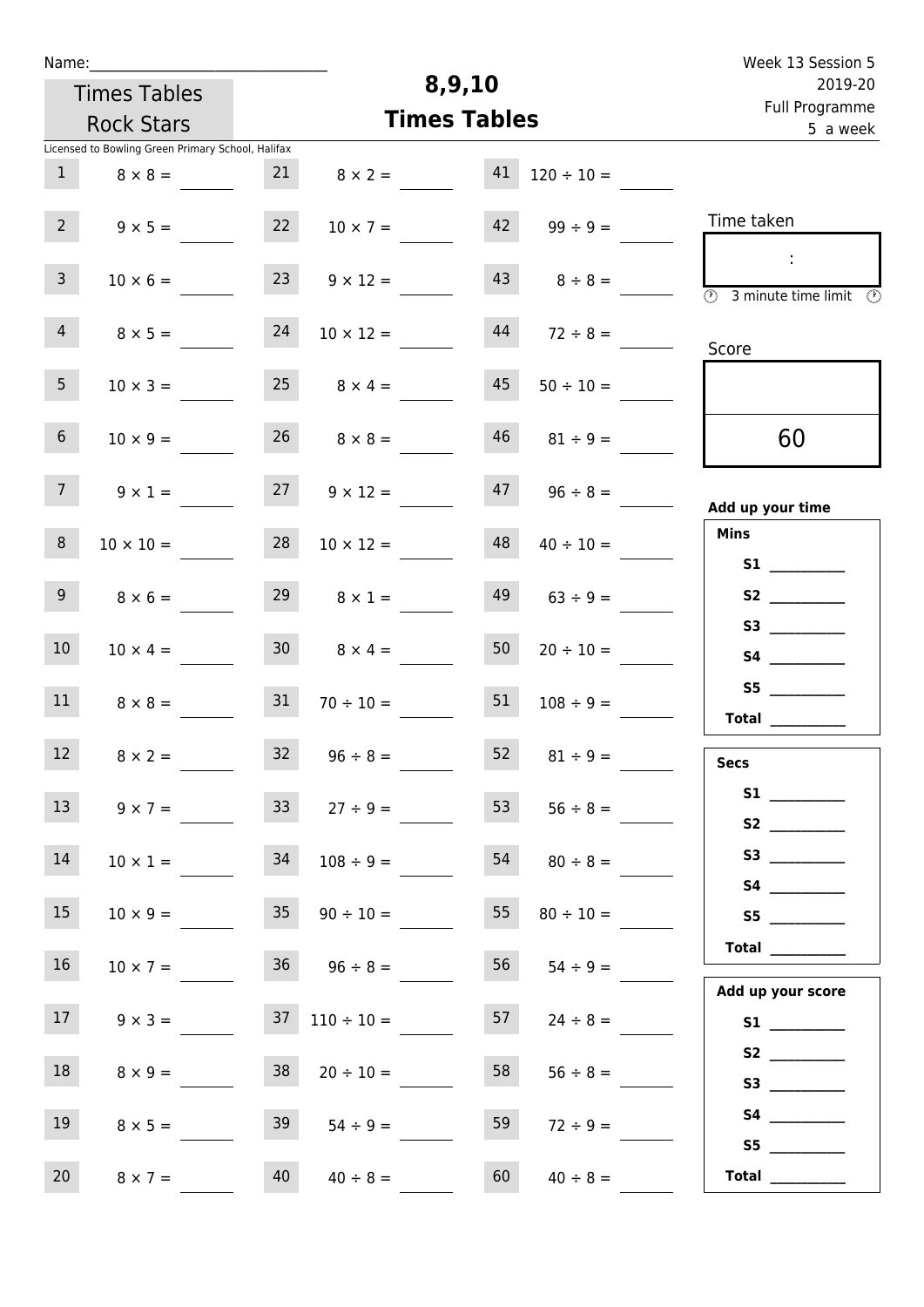| Name: |
|-------|
|-------|

## **3,4,5,6,7,8,9,10**

| 2019-20                                                            |                  | 3, 4, 5, 6, 7, 8, 9, 10 |                 | <b>Times Tables</b> |                                                   |                 |  |  |  |  |
|--------------------------------------------------------------------|------------------|-------------------------|-----------------|---------------------|---------------------------------------------------|-----------------|--|--|--|--|
| Full Programme<br>5 a week                                         |                  | <b>Times Tables</b>     |                 | <b>Rock Stars</b>   |                                                   |                 |  |  |  |  |
|                                                                    |                  |                         |                 |                     | Licensed to Bowling Green Primary School, Halifax |                 |  |  |  |  |
|                                                                    | $7 \times 8 =$   | 41                      | $9 \times 7 =$  | 21                  | $8 \times 7 =$                                    | $\mathbf{1}$    |  |  |  |  |
| Time taken                                                         | $4 \times 10 =$  | 42                      | $9 \times 10 =$ | 22                  | $5 \times 12 =$                                   | 2 <sup>2</sup>  |  |  |  |  |
|                                                                    | $12 \times 6 =$  | 43                      | $3 \times 6 =$  | 23                  | $7 \times 6 =$                                    | $\mathbf{3}$    |  |  |  |  |
| $\overline{(\mathcal{V})}$<br>3 minute time limit<br>$\mathcal{O}$ | $11 \times 8 =$  | 44                      | $10 \times 1 =$ | 24                  | $4 \times 10 =$                                   | $\overline{4}$  |  |  |  |  |
| Score                                                              | $12 \times 9 =$  | 45                      | $3 \times 9 =$  | 25                  | $4 \times 6 =$                                    | 5 <sub>5</sub>  |  |  |  |  |
| 60                                                                 | $10 \times 9 =$  | 46                      | $6 \times 3 =$  | 26                  | $5 \times 3 =$                                    | 6 <sup>1</sup>  |  |  |  |  |
| What's your rock status?                                           | $1 \times 4 =$   | 47                      | $7 \times 5 =$  | 27                  | $8 \times 4 =$                                    | 7 <sup>7</sup>  |  |  |  |  |
|                                                                    | $3 \times 7 =$   | 48                      | $9 \times 7 =$  | 28                  | $8 \times 8 =$                                    | 8               |  |  |  |  |
| <b>WANNABE</b><br>< 18 correct in 3 mins                           | $2 \times 8 =$   | 49                      | $7 \times 2 =$  | 29                  | $10 \times 3 =$                                   | 9 <sup>°</sup>  |  |  |  |  |
| <b>GARAGE ROCKER</b><br>18-19 correct in 3 mins<br><b>BUSKER</b>   | $10 \times 10 =$ | 50                      | $10 \times 7 =$ | 30 <sub>o</sub>     | $10 \times 11 =$                                  | 10              |  |  |  |  |
| 20-21 correct in 3 mins<br><b>4144ER</b>                           | $8 \times 8 =$   | 51                      | $11 \times 4 =$ | 31                  | $6 \times 8 =$                                    | 11              |  |  |  |  |
| 22-24 correct in 3 mins<br>UNSIGNED ACT                            | $8 \times 3 =$   | 52                      | $8 \times 5 =$  | 32                  | $9 \times 8 =$                                    | 12              |  |  |  |  |
| 25-29 correct in 3 mins<br>ΒΡΓΑΚΤΗΡΟUGH ΑΡΤΙ <del>2</del> Τ        | $1 \times 5 =$   | 53                      | $6 \times 9 =$  | 33 <sup>°</sup>     | $3 \times 2 =$                                    | 13              |  |  |  |  |
| 30-35 correct in 3 mins<br><b>SUPPORT AGT</b>                      | $4 \times 7 =$   | 54                      | $12 \times 6 =$ | 34                  | $5 \times 7 =$                                    | 14              |  |  |  |  |
| 36-44 correct in 3 mins<br>HEADLINER                               | $10 \times 7 =$  | 55                      | $7 \times 9 =$  | 35                  | $6 \times 10 =$                                   | 15 <sub>1</sub> |  |  |  |  |
| 45-59 correct in 3 mins<br><b>ROCK STAR</b>                        | $10 \times 4 =$  | 56                      | $10 \times 6 =$ | 36                  | $5 \times 8 =$                                    | 16              |  |  |  |  |
| All correct in $\leq$ 3mins<br>ROCK LEGEND                         | $9 \times 10 =$  | 57                      | $12 \times 5 =$ | 37                  | $7 \times 6 =$                                    | 17              |  |  |  |  |
| All correct in $\leq 2$ min<br><b>ROGH HERO</b>                    | $7 \times 6 =$   | 58                      | $8 \times 6 =$  | 38                  | $10 \times 12 =$                                  | 18              |  |  |  |  |
| All correct in $\leq 1$ min<br><b>TUARS TABLES</b>                 | $11 \times 5 =$  | 59                      | $4 \times 7 =$  | 39                  | $7 \times 10 =$                                   | 19              |  |  |  |  |
| ROCK STARS                                                         | $11 \times 7 =$  | 60                      | $11 \times 9 =$ | 40                  | $8 \times 10 =$                                   | 20              |  |  |  |  |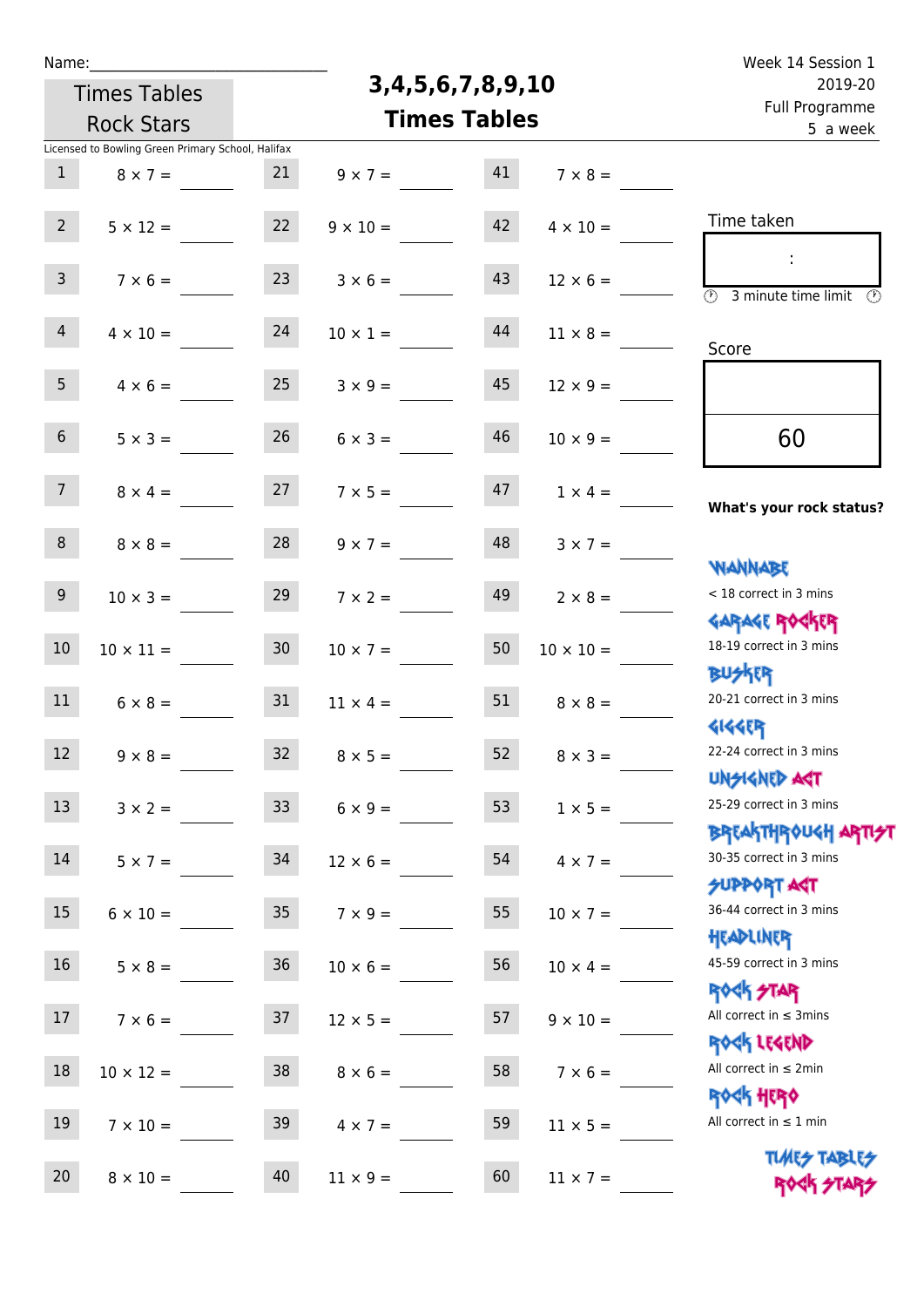| Name:               |                                                   |    |                                                |    |                          |        |                          |                                              |                       | Week 14 Session 2                                                       |
|---------------------|---------------------------------------------------|----|------------------------------------------------|----|--------------------------|--------|--------------------------|----------------------------------------------|-----------------------|-------------------------------------------------------------------------|
| <b>Times Tables</b> |                                                   |    | 3, 4, 5, 6, 7, 8, 9, 10<br><b>Times Tables</b> |    |                          |        |                          | 2019-20<br><b>Full Programme</b><br>5 a week |                       |                                                                         |
| <b>Rock Stars</b>   |                                                   |    |                                                |    |                          |        |                          |                                              |                       |                                                                         |
|                     | Licensed to Bowling Green Primary School, Halifax |    |                                                |    |                          |        |                          |                                              |                       |                                                                         |
| $\mathbf 1$         |                                                   | 13 |                                                | 25 |                          | $37\,$ |                          | 49                                           |                       |                                                                         |
|                     | 8<br>4                                            |    | 44<br>4                                        |    | 5<br>60                  |        | $20\,$<br>$\mathsf S$    |                                              | 16<br>8               | Time taken                                                              |
| $\overline{2}$      |                                                   | 14 |                                                | 26 |                          | 38     |                          | 50                                           |                       |                                                                         |
|                     | 3<br>21                                           |    | $70\,$<br>$10\,$                               |    | $16\,$<br>4              |        | $15\,$<br>$\overline{5}$ |                                              | 7<br>42               | $\overline{\circlearrowright}$<br>3 minute time limit<br>$\circledcirc$ |
| $\mathsf{3}$        |                                                   | 15 |                                                | 27 |                          | 39     |                          | 51                                           |                       | Score                                                                   |
|                     | 96<br>8                                           |    | 64<br>$\,8\,$                                  |    | 40<br>4                  |        | 48<br>4                  |                                              | 35<br>7               |                                                                         |
| $\overline{4}$      | 5<br>40                                           | 16 | 21<br>7 <sup>1</sup>                           | 28 | 9<br>3                   | 40     | 55<br>5                  | 52                                           | 100<br>$10\,$         | 60                                                                      |
|                     |                                                   |    |                                                |    |                          |        |                          |                                              |                       | What's your rock status?                                                |
| 5                   |                                                   | 17 |                                                | 29 |                          | 41     |                          | 53                                           |                       |                                                                         |
|                     | 80<br>10                                          |    | 35<br>$\overline{7}$                           |    | $12\,$<br>4              |        | 32<br>4                  |                                              | 40<br>4               | <b><i>MANNABE</i></b>                                                   |
| $\boldsymbol{6}$    |                                                   | 18 |                                                | 30 |                          | 42     |                          | 54                                           |                       | < 18 correct in 3 mins<br><b>GARAGE ROG</b>                             |
|                     | $70\,$<br>$\overline{7}$                          |    | ${\bf 81}$<br>$9\,$                            |    | 3<br>3                   |        | 60<br>6                  |                                              | $\boldsymbol{6}$<br>6 | <b>FR</b><br>18-19 correct in 3 mins<br><b>BUSKER</b>                   |
| 7                   |                                                   | 19 |                                                | 31 |                          | 43     |                          | 55                                           |                       | 20-21 correct in 3 mins                                                 |
|                     | 5<br>$10\,$                                       |    | $70\,$<br>7                                    |    | 72<br>9                  |        | 63<br>7                  |                                              | 6<br>3                | <b>4144EP</b><br>22-24 correct in 3 mins                                |
| 8                   |                                                   | 20 |                                                | 32 |                          | 44     |                          | 56                                           |                       | <b>UNGIGNED AST</b>                                                     |
|                     | 9<br>99                                           |    | 24<br>$\mathbf{3}$                             |    | 5<br>$30$                |        | 49<br>7                  |                                              | 9<br>9                | 25-29 correct in 3 mins                                                 |
|                     |                                                   |    |                                                |    |                          |        |                          |                                              |                       | <b>BREAKTHROUGH ARTI<del>S</del>T</b><br>30-35 correct in 3 mins        |
| 9                   |                                                   | 21 |                                                | 33 |                          | 45     |                          | 57                                           |                       | <b>SUPPORT AGT</b>                                                      |
|                     | 32<br>8                                           |    | 32<br>4                                        |    | $16\,$<br>$\overline{4}$ |        | 77<br>$\overline{7}$     |                                              | 54<br>9               | 36-44 correct in 3 mins<br>HEADLINER                                    |
| 10                  |                                                   | 22 |                                                | 34 |                          | 46     |                          | 58                                           |                       | 45-59 correct in 3 mins                                                 |
|                     | 3<br>24                                           |    | $\mathsf{3}$<br>3                              |    | 6<br>6                   |        | 24<br>6                  |                                              | 15<br>3               | <b>ROCK STAR</b><br>All correct in $\leq$ 3mins                         |
| 11                  |                                                   | 23 |                                                | 35 |                          | 47     |                          | 59                                           |                       | ROCK LEGEND                                                             |
|                     | 3<br>24                                           |    | 45<br>9                                        |    | 3<br>12                  |        | 108<br>9                 |                                              | 7<br>42               | All correct in $\leq 2$ min<br>HERQ                                     |
| 12                  |                                                   | 24 |                                                | 36 |                          | 48     |                          | 60                                           |                       | All correct in $\leq 1$ min                                             |
|                     | $\overline{7}$<br>7                               |    | $10\,$<br>60                                   |    | 88<br>8                  |        | 20<br>5                  |                                              | $30$<br>6             | <b>TUARS TABARS</b>                                                     |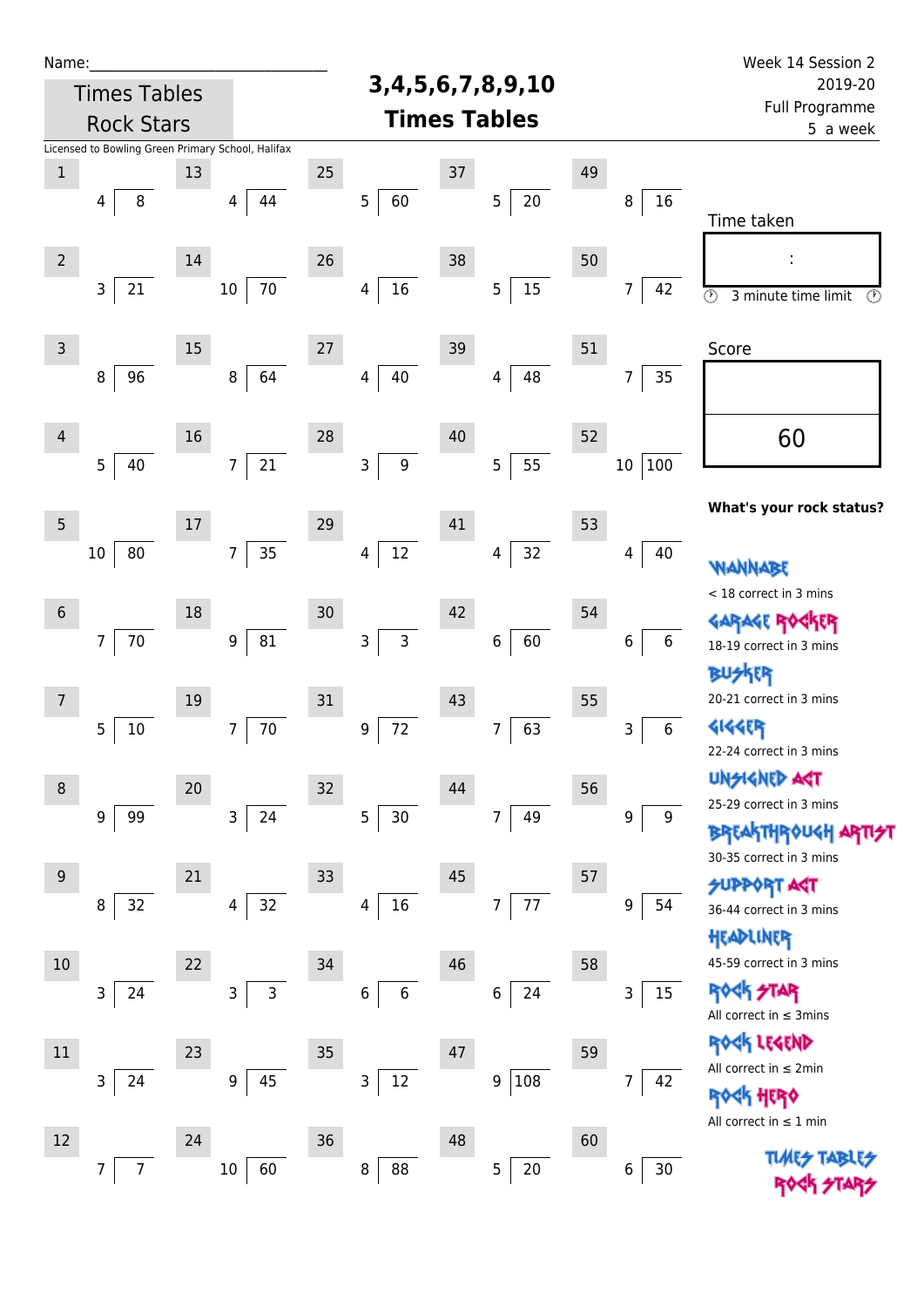| Name:            |                                 |                     |                                                   |                        |                         |                            |                              | Week 14 Session 3                                                |
|------------------|---------------------------------|---------------------|---------------------------------------------------|------------------------|-------------------------|----------------------------|------------------------------|------------------------------------------------------------------|
|                  |                                 | <b>Times Tables</b> |                                                   |                        | 3, 4, 5, 6, 7, 8, 9, 10 | 2019-20                    |                              |                                                                  |
|                  |                                 | <b>Rock Stars</b>   |                                                   |                        | <b>Times Tables</b>     | Full Programme<br>5 a week |                              |                                                                  |
|                  |                                 |                     | Licensed to Bowling Green Primary School, Halifax |                        |                         |                            |                              |                                                                  |
| $1\,$            | 8<br>$\times$ 4                 | 13                  | 4<br>$\times$ 12                                  | 5<br>25<br>$\times$ 11 | 9<br>37<br>$\times$ 4   | 49                         | 9<br>$\times 6$              |                                                                  |
|                  |                                 |                     |                                                   |                        |                         |                            |                              | Time taken                                                       |
| $\overline{2}$   | 3                               | 14                  | $\overline{7}$                                    | 6<br>26                | 3<br>38                 | 50                         | 8                            |                                                                  |
|                  | $\times 2$                      |                     | $\times$ 4                                        | $\times$ 11            | $\times$ 1              |                            | $\times 2$                   | $\circled{r}$<br>3 minute time limit<br>$\circled{r}$            |
| $\overline{3}$   | 3                               | 15                  | 9                                                 | 3<br>27                | 7<br>39                 | 51                         | 5                            | Score                                                            |
|                  | $\times$ 4                      |                     | $\times$ 9                                        | $\times$ 10            | $\times$ 9              |                            | $\times 2$                   |                                                                  |
| $\overline{4}$   | $10\,$                          | 16                  | 4                                                 | 6<br>28                | 6<br>40                 | 52                         | 7                            | 60                                                               |
|                  | $\times$ 7                      |                     | $\times$ 12                                       | $\times$ 11            | $\times$ 1              |                            | $\times$ 10                  |                                                                  |
| 5                | 6                               | 17                  | 7                                                 | 3<br>29                | 4<br>41                 | 53                         | 8                            | What's your rock status?                                         |
|                  | $\times$ 9                      |                     | $\times$ 10                                       | $\times$ 2             | $\times$ 9              |                            | $\times 2$                   |                                                                  |
|                  |                                 |                     |                                                   |                        |                         |                            |                              | <b>WANNABE</b><br>< 18 correct in 3 mins                         |
| $6\phantom{1}$   | 4                               | 18                  | 3                                                 | 7<br>30<br>$\times$ 10 | 8<br>42<br>$\times$ 10  | 54                         | 4<br>$\times$ 12             | <b>GARAGE ROCKER</b>                                             |
|                  | $\times 10$                     |                     | $\times 10$                                       |                        |                         |                            |                              | 18-19 correct in 3 mins                                          |
|                  | 8                               |                     | 4                                                 | 5                      | 7<br>43                 |                            | 5                            | <b>BUSKER</b><br>20-21 correct in 3 mins                         |
| $\overline{7}$   | $\times 2$                      | 19                  | $\times$ 6                                        | 31<br>$\times 8$       | $\times$ 10             | 55                         | $\times$ 10                  | <b>4144EP</b>                                                    |
|                  |                                 |                     |                                                   |                        |                         |                            |                              | 22-24 correct in 3 mins                                          |
| $\boldsymbol{8}$ | $\boldsymbol{7}$                | 20                  | 8                                                 | 9<br>32                | 9<br>44                 | 56                         | 8                            | <b>UNGIGNED AST</b>                                              |
|                  | $\times$ 2                      |                     | $\times$ 2                                        | $\times$ 5             | $\times$ 8              |                            | $\times$ 1                   | 25-29 correct in 3 mins<br><b>BREAKTHR0UGH ARTI<del>S</del>T</b> |
|                  |                                 |                     |                                                   |                        |                         |                            |                              | 30-35 correct in 3 mins                                          |
| 9                | $10\,$<br>$\times$ 6            | 21                  | 8<br>$\times$ 12                                  | 3<br>33<br>$\times$ 3  | 5<br>45<br>$\times$ 5   | 57                         | $\overline{7}$<br>$\times$ 6 | <b>SUPPORT ART</b>                                               |
|                  |                                 |                     |                                                   |                        |                         |                            |                              | 36-44 correct in 3 mins                                          |
| 10               | $\overline{7}$                  | 22                  | 6                                                 | 5<br>34                | 7<br>46                 | 58                         | $10\,$                       | HEADLINER<br>45-59 correct in 3 mins                             |
|                  | $\times$ 1                      |                     | $\times$ 1                                        | $\times$ 3             | $\times$ 2              |                            | $\times$ 8                   | <b>ROCK STAR</b>                                                 |
|                  |                                 |                     |                                                   |                        |                         |                            |                              | All correct in $\leq$ 3mins                                      |
| 11               | $\overline{\mathcal{A}}$        | 23                  | $\mathsf 5$                                       | 5<br>35                | $10\,$<br>47            | 59                         | $10\,$                       | ROCK LEGEND                                                      |
|                  | $\times$ 3                      |                     | $\times$ 7                                        | $\times 6$             | $\times$ 10             |                            | $\times$ 12                  | All correct in $\leq 2$ min<br>ROCK HERO                         |
|                  |                                 |                     |                                                   |                        |                         |                            |                              | All correct in $\leq 1$ min                                      |
| 12               | $\boldsymbol{9}$<br>$\times$ 11 | 24                  | $\overline{4}$<br>$\times$ 5                      | 8<br>36<br>$\times$ 11 | 8<br>48<br>$\times$ 12  | 60                         | 6<br>$\times$ 3              | <b>TUARS TABLES</b>                                              |
|                  |                                 |                     |                                                   |                        |                         |                            |                              | ROCK STARS                                                       |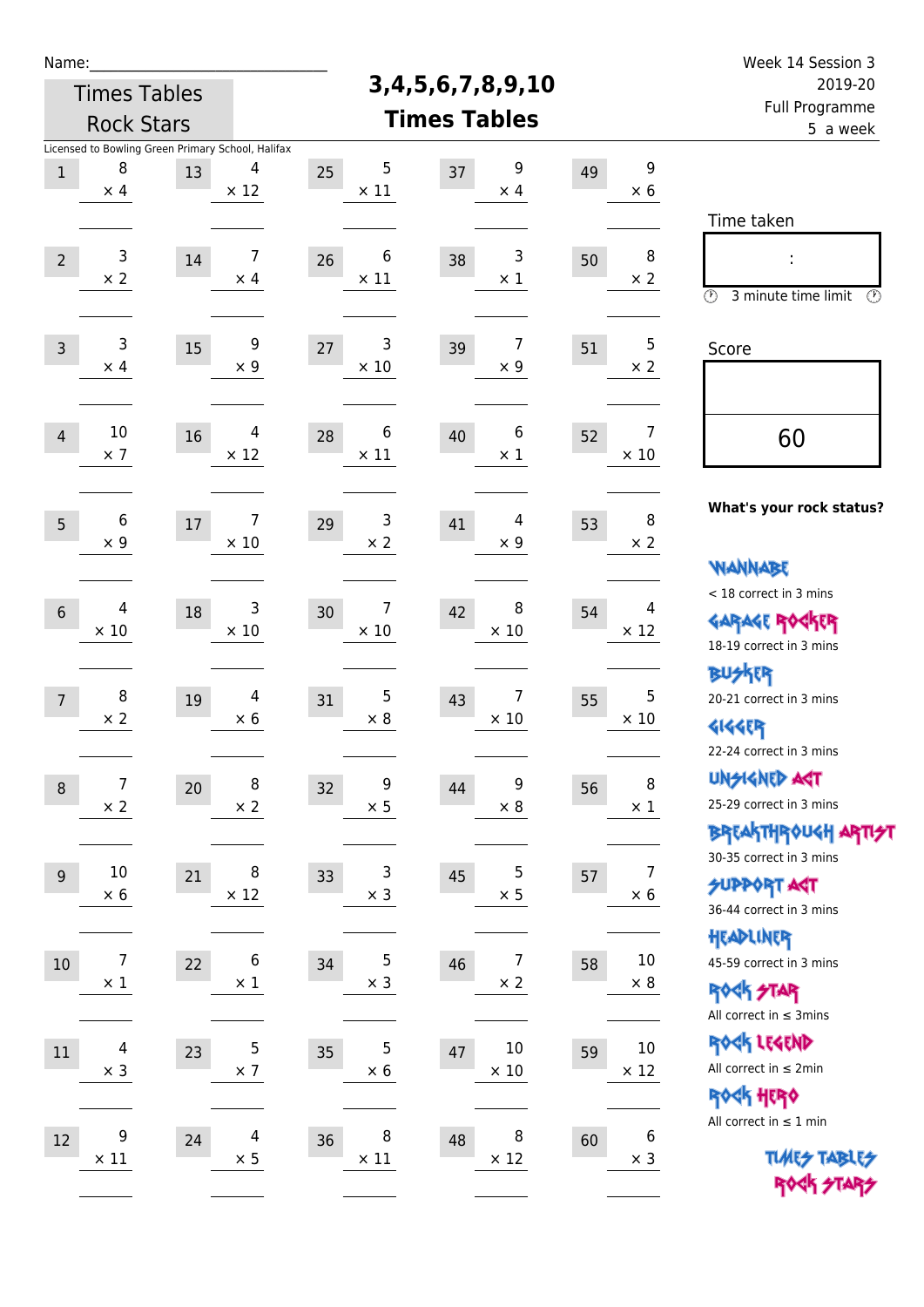Times Tables

## **3,4,5,6,7,8,9,10**

Name: Week 14 Session 4 Full Programme 2019-20

|                 | <b>Rock Stars</b>                                                  |                 | <b>Times Tables</b> | Full Programme<br>5 a week |                |                                                              |
|-----------------|--------------------------------------------------------------------|-----------------|---------------------|----------------------------|----------------|--------------------------------------------------------------|
| $\mathbf{1}$    | Licensed to Bowling Green Primary School, Halifax<br>$36 \div 4 =$ | 21              | $49 \div 7 =$       | 41                         | $18 \div 9 =$  |                                                              |
| $2^{\circ}$     | $15 \div 3 =$                                                      | 22              | $18 \div 6 =$       | 42                         | $72 \div 9 =$  | Time taken                                                   |
| $\mathbf{3}$    | $70 \div 10 =$                                                     | 23              | $44 \div 4 =$       | 43                         | $8 \div 4 =$   | $\overline{(\mathcal{V})}$<br>3 minute time limit<br>$\odot$ |
| $\overline{4}$  | $36 \div 3 =$                                                      | 24              | $90 \div 10 =$      | 44                         | $49 \div 7 =$  | Score                                                        |
| 5 <sub>1</sub>  | $9 \div 3 =$                                                       | 25              | $77 ÷ 7 =$          | 45                         | $18 \div 9 =$  |                                                              |
| 6               | $40 \div 10 =$                                                     | 26              | $70 \div 7 =$       | 46                         | $24 \div 8 =$  | 60                                                           |
| 7 <sup>7</sup>  | $35 \div 5 =$                                                      | 27              | $99 \div 9 =$       | 47                         | $77 \div 7 =$  | What's your rock status?                                     |
| 8               | $30 \div 5 =$                                                      | 28              | $30 \div 6 =$       | 48                         | $18 \div 9 =$  | <b>NANNABE</b>                                               |
| 9 <sub>o</sub>  | $18 \div 6 =$                                                      | 29              | $63 \div 9 =$       | 49                         | $20 \div 5 =$  | < 18 correct in 3 mins<br><b>GARAGE ROCKER</b>               |
| 10 <sup>°</sup> | $50 \div 5 =$                                                      | 30 <sup>°</sup> | $36 \div 9 =$       | 50                         | $40 \div 4 =$  | 18-19 correct in 3 mins<br><b>BUSKER</b>                     |
| 11              | $72 \div 6 =$                                                      | 31              | $40 \div 10 =$      | 51                         | $44 \div 4 =$  | 20-21 correct in 3 mins<br><b>4144EP</b>                     |
| 12 <sup>7</sup> | $8 \div 8 =$                                                       | 32              | $28 \div 7 =$       | 52                         | $28 \div 7 =$  | 22-24 correct in 3 mins<br>UNSIGNED AGT                      |
| 13 <sup>°</sup> | $77 ÷ 7 =$                                                         | 33              | $77 ÷ 7 =$          | 53                         | $55 \div 5 =$  | 25-29 correct in 3 mins<br>BREAKTHROUGH ARTI <del>S</del> T  |
| 14              | $60 \div 5 =$                                                      | 34              | $9 \div 9 =$        | 54                         | $30 \div 3 =$  | 30-35 correct in 3 mins<br><b>SUPPORT ART</b>                |
| 15              | $28 \div 7 =$                                                      | 35 <sub>1</sub> | $90 \div 9 =$       | 55                         | $40 \div 8 =$  | 36-44 correct in 3 mins<br>HEADLINER                         |
| 16              | $30 \div 5 =$                                                      | 36              | $25 \div 5 =$       | 56                         | $60 \div 10 =$ | 45-59 correct in 3 mins<br><b>ROCK STAR</b>                  |
| 17 <sub>1</sub> | $36 \div 4 =$                                                      | 37              | $48 \div 8 =$       | 57                         | $45 \div 9 =$  | All correct in $\leq$ 3mins<br>ROCK LEGEND                   |
| 18              | $44 \div 4 =$                                                      | 38              | $21 \div 3 =$       | 58                         | $10 \div 10 =$ | All correct in $\leq 2$ min<br><b>ROCK HERO</b>              |
| 19              | $120 \div 10 =$                                                    | 39              | $55 \div 5 =$       | 59                         | $6 \div 3 =$   | All correct in $\leq 1$ min                                  |
| 20              | $72 \div 6 =$                                                      | 40              | $36 \div 9 =$       | 60                         | $18 \div 6 =$  | <b>TUARS TABLES</b><br>ROCK STARS                            |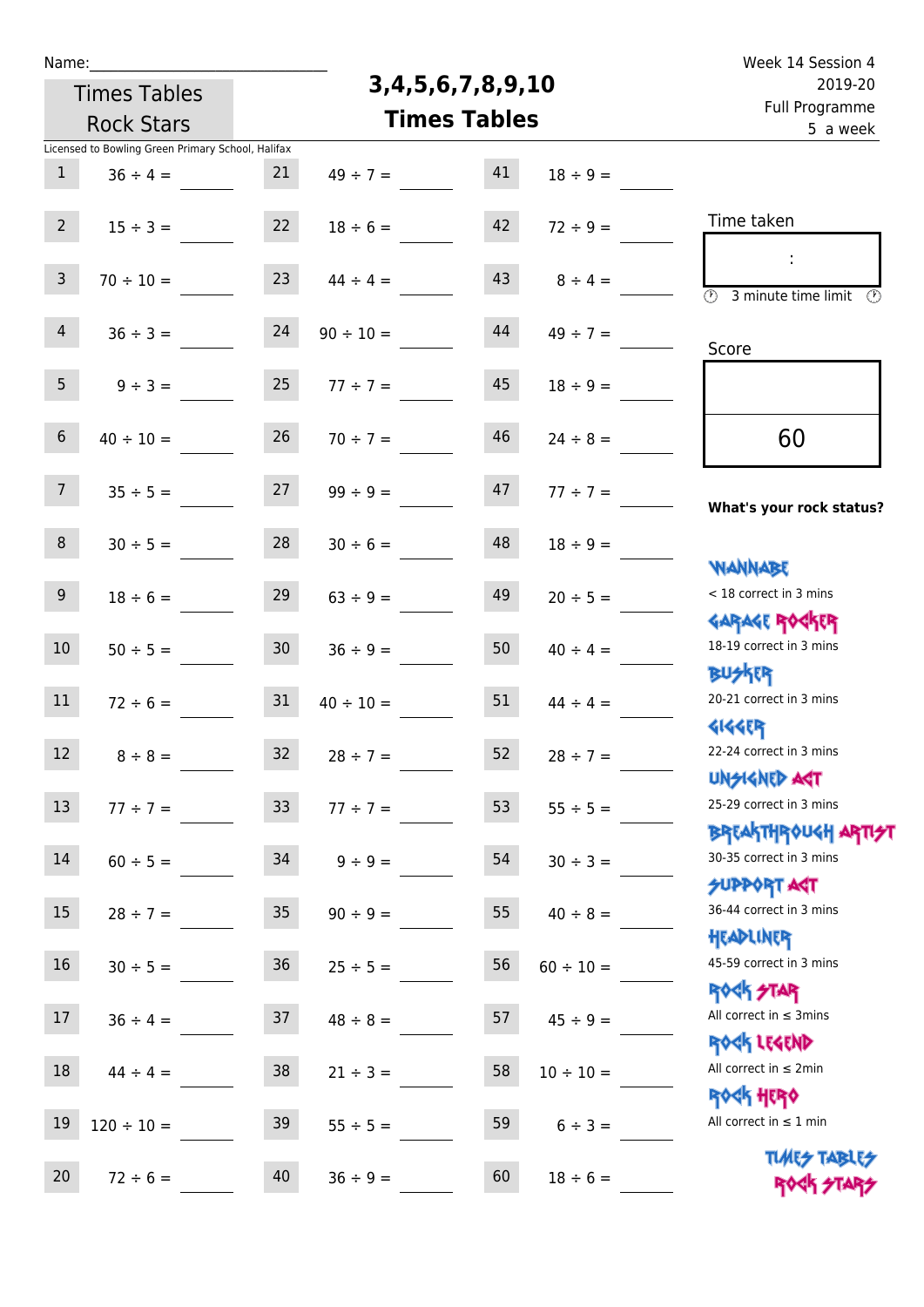| Week 14 Session 5                                                                                                                                                                                                                       |                    | Name:                   |                      |                   |                                                   |                   |  |  |  |
|-----------------------------------------------------------------------------------------------------------------------------------------------------------------------------------------------------------------------------------------|--------------------|-------------------------|----------------------|-------------------|---------------------------------------------------|-------------------|--|--|--|
| 2019-20<br>Full Programme                                                                                                                                                                                                               |                    | 3, 4, 5, 6, 7, 8, 9, 10 | <b>Times Tables</b>  |                   |                                                   |                   |  |  |  |
| 5 a week                                                                                                                                                                                                                                |                    | <b>Times Tables</b>     |                      | <b>Rock Stars</b> |                                                   |                   |  |  |  |
|                                                                                                                                                                                                                                         |                    |                         |                      |                   | Licensed to Bowling Green Primary School, Halifax |                   |  |  |  |
|                                                                                                                                                                                                                                         | $48 \div 8 =$      | 41                      | 21 $7 \times 7 =$    |                   | $8 \times 4 =$                                    | 1                 |  |  |  |
| Time taken                                                                                                                                                                                                                              | $88 \div 8 =$      | 42                      | 22 $8 \times 7 =$    |                   | $5 \times 8 =$                                    | $2^{\circ}$       |  |  |  |
| $\sim$<br>$\overline{\textcircled{1}}$ 3 minute time limit $\overline{\textcircled{1}}$                                                                                                                                                 | $12 \div 6 =$      | 43                      | $10 \times 12 =$     | 23                | $8 \times 5 =$                                    | $\mathsf{3}$      |  |  |  |
| Score                                                                                                                                                                                                                                   | $32 \div 4 =$      | 44                      | $4 \times 10 =$      | 24                | $6 \times 9 =$                                    | $\overline{4}$    |  |  |  |
|                                                                                                                                                                                                                                         | $10 \div 5 =$      | 45                      | $6 \times 9 =$       | 25                | $10 \times 6 =$                                   | 5 <sub>1</sub>    |  |  |  |
| 60                                                                                                                                                                                                                                      | $56 \div 7 =$      | 46                      | $26 \t 5 \times 4 =$ |                   | $3 \times 12 =$                                   | 6 <sup>1</sup>    |  |  |  |
| Add up your time                                                                                                                                                                                                                        | $20 \div 4 =$      | 47                      | $27 \t 8 \times 9 =$ |                   | $4 \times 2 =$                                    | 7 <sup>7</sup>    |  |  |  |
| <b>Mins</b><br><b>S1 S1</b>                                                                                                                                                                                                             | $72 \div 6 =$      | 48                      | $10 \times 4 =$      | 28                | $6 \times 3 =$                                    | 8                 |  |  |  |
| S3                                                                                                                                                                                                                                      | $63 \div 7 =$      | 49                      | $4 \times 10 =$      | 29                | $7 \times 8 =$                                    | 9 <sup>°</sup>    |  |  |  |
|                                                                                                                                                                                                                                         | $28 \div 4 =$      | 50                      | $9 \times 5 =$       | 30 <sup>1</sup>   | $10 \times 8 =$                                   | 10 <sup>°</sup>   |  |  |  |
| S5<br>Total $\qquad$                                                                                                                                                                                                                    | $16 \div 8 =$      | 51                      | $12 \div 3 =$        | 31                | $5 \times 9 =$                                    | 11                |  |  |  |
| <b>Secs</b>                                                                                                                                                                                                                             | $77 \div 7 =$      | 52                      | $27 ÷ 9 =$           | 32 <sub>2</sub>   | $8 \times 12 =$                                   | $12 \overline{ }$ |  |  |  |
| S <sub>2</sub> and the set of the set of the set of the set of the set of the set of the set of the set of the set of the set of the set of the set of the set of the set of the set of the set of the set of the set of the set of the | $28 \div 4 =$      | 53                      | $32 \div 8 =$        | 33                | $6 \times 8 =$                                    | 13                |  |  |  |
| S3                                                                                                                                                                                                                                      | $40 \div 4 =$      | 54                      | $54 \div 6 =$        | 34                | $7 \times 8 =$                                    | 14                |  |  |  |
| S5                                                                                                                                                                                                                                      | $28 \div 7 =$      | 55                      | $49 \div 7 =$        | 35                | $3 \times 8 =$                                    | 15                |  |  |  |
| $\begin{tabular}{c} Total \end{tabular}$<br>Add up your score                                                                                                                                                                           | $72 \div 8 =$      | 56                      | $10 \div 10 =$       | 36                | $7 \times 2 =$                                    | 16                |  |  |  |
|                                                                                                                                                                                                                                         | $57 \t 9 \div 9 =$ |                         | $80 \div 8 =$        | 37                | $6 \times 4 =$                                    | 17 <sub>1</sub>   |  |  |  |
|                                                                                                                                                                                                                                         | $20 \div 4 =$      | 58                      | $60 \div 5 =$        | 38                | $5 \times 2 =$                                    | 18                |  |  |  |
| S5                                                                                                                                                                                                                                      | $54 \div 6 =$      | 59                      | $36 \div 3 =$        | 39                | $8 \times 6 =$                                    | 19                |  |  |  |
| Total $\frac{1}{2}$                                                                                                                                                                                                                     | $55 \div 5 =$      | 60                      | $12 \div 3 =$        | 40                | $7 \times 10 =$                                   | 20                |  |  |  |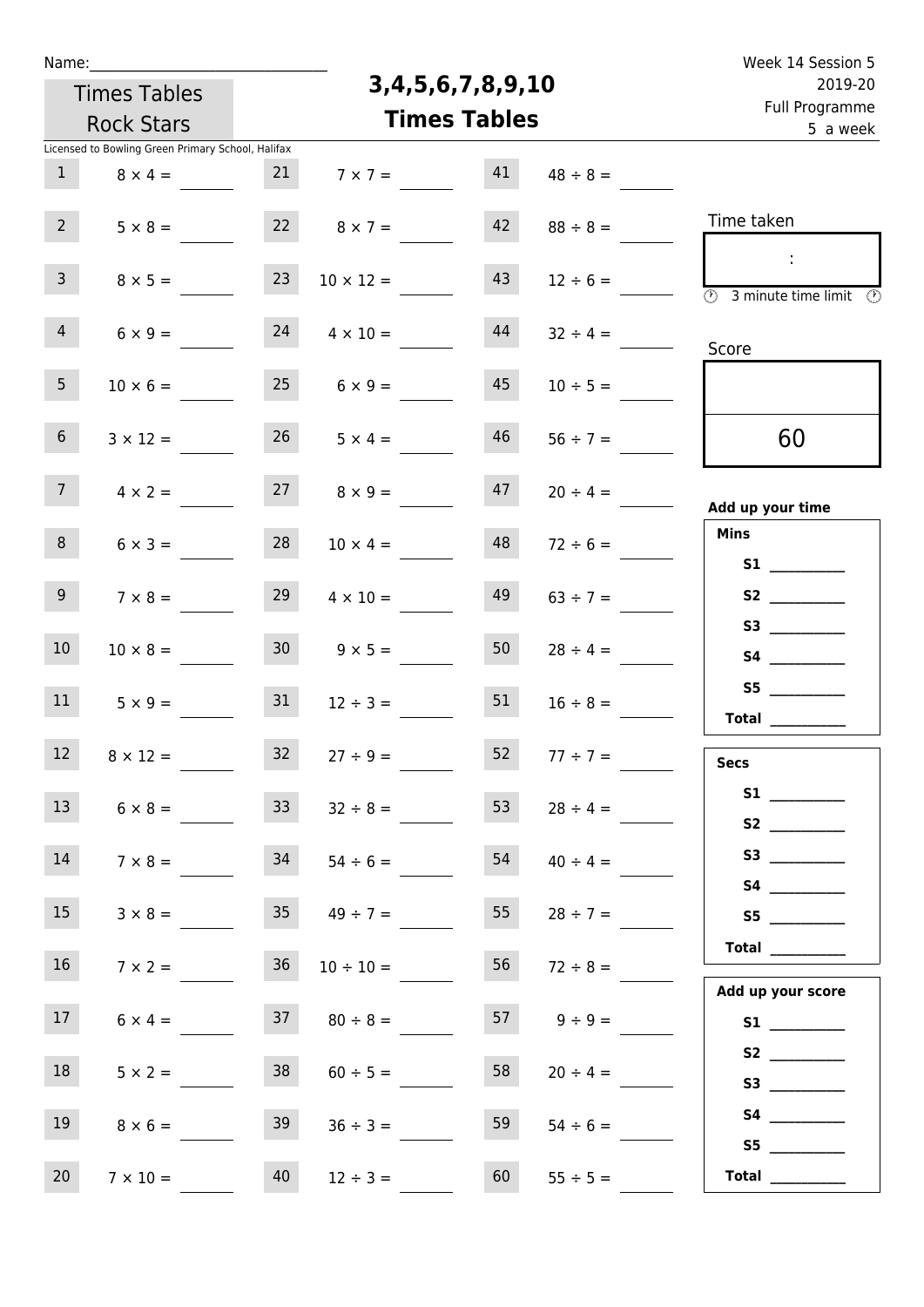| Name:            |                                                   |                 |                     |                            |                 | Week 15 Session 1                                                                      |
|------------------|---------------------------------------------------|-----------------|---------------------|----------------------------|-----------------|----------------------------------------------------------------------------------------|
|                  | <b>Times Tables</b>                               |                 | 3,4,5,6             | 2019-20                    |                 |                                                                                        |
|                  | <b>Rock Stars</b>                                 |                 | <b>Times Tables</b> | Full Programme<br>5 a week |                 |                                                                                        |
|                  | Licensed to Bowling Green Primary School, Halifax |                 |                     |                            |                 |                                                                                        |
| $\mathbf{1}$     | $6 \times 2 =$                                    | 21              | $4 \times 8 =$      | 41                         | $1 \times 6 =$  |                                                                                        |
| $2^{\circ}$      | $6 \times 7 =$                                    | 22              | $5 \times 10 =$     | 42                         | $12 \times 6 =$ | Time taken                                                                             |
| $\mathbf{3}$     | $5 \times 3 =$                                    | 23              | $5 \times 7 =$      | 43                         | $7 \times 3 =$  | $\mathcal{L}$<br>$\overline{(\Omega)}$<br>3 minute time limit<br>- O                   |
| $\overline{4}$   | $5 \times 7 =$                                    | 24              | $4 \times 4 =$      | 44                         | $3 \times 6 =$  | Score                                                                                  |
| 5 <sub>1</sub>   | $4 \times 3 =$                                    | 25              | $3 \times 8 =$      | 45                         | $2 \times 5 =$  |                                                                                        |
| 6 <sup>1</sup>   | $4 \times 9 =$                                    | 26              | $5 \times 11 =$     | 46                         | $9 \times 6 =$  | 60                                                                                     |
| 7 <sup>7</sup>   | $5 \times 12 =$                                   | 27              | $6 \times 3 =$      | 47                         | $1 \times 4 =$  | What's your rock status?                                                               |
| 8                | $6 \times 11 =$                                   | 28              | $3 \times 11 =$     | 48                         | $11 \times 5 =$ | <b>NANNABE</b>                                                                         |
| 9 <sub>o</sub>   | $5 \times 11 =$                                   | 29              | $5 \times 9 =$      | 49                         | $3 \times 5 =$  | < 18 correct in 3 mins<br><b>GARAGE ROGKER</b>                                         |
| 10 <sup>°</sup>  | $5 \times 4 =$                                    | 30 <sup>1</sup> | $5 \times 12 =$     | 50                         | $1 \times 5 =$  | 18-19 correct in 3 mins<br><b>BUSKRR</b>                                               |
| 11               | $4 \times 7 =$                                    | 31              | $9 \times 5 =$      | 51                         | $11 \times 3 =$ | 20-21 correct in 3 mins<br><b>4144EP</b>                                               |
| 12 <sup>12</sup> | $5 \times 5 =$                                    | 32              | $2 \times 5 =$      | 52                         | $7 \times 5 =$  | 22-24 correct in 3 mins<br><b>UNSIGNED AST</b>                                         |
| 13               | $6 \times 11 =$                                   | 33              | $4 \times 3 =$      | 53                         | $8 \times 5 =$  | 25-29 correct in 3 mins                                                                |
| 14               | $6 \times 1 =$                                    | 34              | $8 \times 5 =$      | 54                         | $7 \times 6 =$  | <b>BREAKTHROUGH ARTI<del>S</del>T</b><br>30-35 correct in 3 mins<br><b>SUPPORT AGT</b> |
| 15               | $4 \times 11 =$                                   | 35 <sub>1</sub> | $4 \times 3 =$      | 55                         | $11 \times 4 =$ | 36-44 correct in 3 mins<br>HEADLINER                                                   |
| 16               | $4 \times 11 =$                                   | 36              | $7 \times 4 =$      | 56                         | $1 \times 5 =$  | 45-59 correct in 3 mins<br><b>ROCK STAR</b>                                            |
| 17               | $6 \times 8 =$                                    | 37              | $5 \times 3 =$      | 57                         | $10 \times 6 =$ | All correct in $\leq$ 3mins<br>ROCK LEGEND                                             |
| 18               | $4 \times 10 =$                                   | 38              | $8 \times 5 =$      | 58                         | $4 \times 5 =$  | All correct in $\leq 2$ min<br><b>ROCK HERO</b>                                        |
| 19               | $5 \times 12 =$                                   | 39              | $7 \times 4 =$      | 59                         | $1 \times 5 =$  | All correct in $\leq 1$ min                                                            |
| 20               | $4 \times 8 =$                                    | 40              | $1 \times 6 =$      | 60                         | $5 \times 6 =$  | <b>TUARS TABLES</b><br>ROCK STARS                                                      |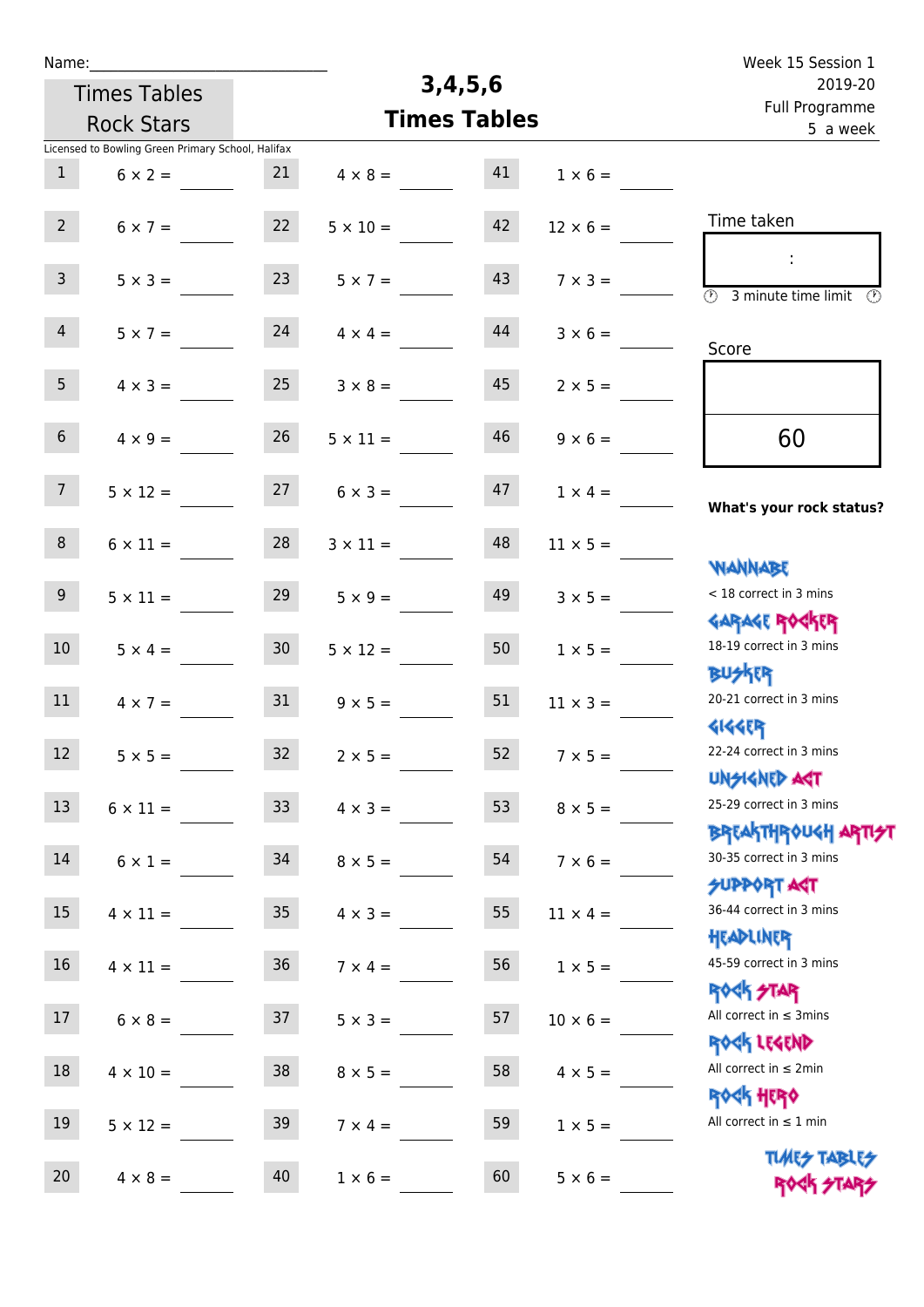| Name:          |                                                   |        |                         |    |                            |         |                        |    |         | Week 15 Session 2                                          |
|----------------|---------------------------------------------------|--------|-------------------------|----|----------------------------|---------|------------------------|----|---------|------------------------------------------------------------|
|                | <b>Times Tables</b>                               |        |                         |    |                            | 3,4,5,6 |                        |    |         | 2019-20                                                    |
|                | <b>Rock Stars</b>                                 |        |                         |    | Full Programme<br>5 a week |         |                        |    |         |                                                            |
|                | Licensed to Bowling Green Primary School, Halifax |        |                         |    |                            |         |                        |    |         |                                                            |
| $\,1$          |                                                   | 13     |                         | 25 |                            | $37\,$  |                        | 49 |         |                                                            |
|                | 5<br>20                                           |        | 5<br>45                 |    | 21<br>3                    |         | 60<br>6                |    | 5<br>45 |                                                            |
|                |                                                   |        |                         |    |                            |         |                        |    |         | Time taken                                                 |
| $\overline{2}$ |                                                   | 14     |                         | 26 |                            | 38      |                        | 50 |         |                                                            |
|                | 3<br>18                                           |        | $\,6\,$<br>$\mathsf{3}$ |    | $\,$ 6 $\,$<br>42          |         | 21<br>3                |    | 5<br>5  | $\overline{\circ}$<br>3 minute time limit<br>$\circled{r}$ |
|                |                                                   |        |                         |    |                            |         |                        |    |         |                                                            |
| $\mathsf 3$    |                                                   | 15     |                         | 27 |                            | 39      |                        | 51 |         | Score                                                      |
|                | 36<br>4                                           |        | $18\,$<br>$\mathsf{3}$  |    | $\mathsf{3}$<br>3          |         | $27\,$<br>$\mathsf{3}$ |    | 16<br>4 |                                                            |
|                |                                                   |        |                         |    |                            |         |                        |    |         |                                                            |
| $\overline{4}$ |                                                   | 16     |                         | 28 |                            | 40      |                        | 52 |         | 60                                                         |
|                | 16<br>4                                           |        | 33<br>3                 |    | $\mathsf{3}$<br>3          |         | 36<br>$\mathsf{3}$     |    | 36<br>6 |                                                            |
|                |                                                   |        |                         |    |                            |         |                        |    |         |                                                            |
| $\overline{5}$ |                                                   | $17\,$ |                         | 29 |                            | 41      |                        | 53 |         | What's your rock status?                                   |
|                | 5<br>25                                           |        | 60<br>5                 |    | 36<br>4                    |         | $20\,$<br>5            |    | 5<br>20 |                                                            |
|                |                                                   |        |                         |    |                            |         |                        |    |         | WANNABE<br>< 18 correct in 3 mins                          |
| $6\,$          |                                                   | 18     |                         | 30 |                            | 42      |                        | 54 |         | <b>GARAGE RO</b>                                           |
|                | 36<br>4                                           |        | 12<br>6                 |    | 8<br>4                     |         | $40\,$<br>4            |    | 18<br>3 | 18-19 correct in 3 mins                                    |
|                |                                                   |        |                         |    |                            |         |                        |    |         | BUSKER                                                     |
| 7              |                                                   | 19     |                         | 31 |                            | 43      |                        | 55 |         | 20-21 correct in 3 mins                                    |
|                | 15<br>5                                           |        | 24<br>4                 |    | 30<br>3                    |         | 28<br>4                |    | 45<br>5 | <b>4144EP</b>                                              |
|                |                                                   |        |                         |    |                            |         |                        |    |         | 22-24 correct in 3 mins                                    |
| $\, 8$         |                                                   | 20     |                         | 32 |                            | 44      |                        | 56 |         | <b>UNSIGNED AGT</b>                                        |
|                | 66<br>$6\,$                                       |        | 55<br>$\overline{5}$    |    | 5<br>55                    |         | $30\,$<br>5            |    | 6<br>66 | 25-29 correct in 3 mins                                    |
|                |                                                   |        |                         |    |                            |         |                        |    |         | <b>BREAKTHROUGH</b>                                        |
| $9\,$          |                                                   | 21     |                         | 33 |                            | 45      |                        | 57 |         | 30-35 correct in 3 mins                                    |
|                | 35<br>5                                           |        | 15<br>$\mathsf{3}$      |    | $12\,$<br>3                |         | 5<br>40                |    | 66<br>6 | <b>SUPPORT AGT</b><br>36-44 correct in 3 mins              |
|                |                                                   |        |                         |    |                            |         |                        |    |         | HEADLINER                                                  |
| $10\,$         |                                                   | 22     |                         | 34 |                            | 46      |                        | 58 |         | 45-59 correct in 3 mins                                    |
|                | 5<br>60                                           |        | 28<br>4                 |    | 5<br>50                    |         | 25<br>5                |    | 18<br>3 | <b>ROCK STAR</b>                                           |
|                |                                                   |        |                         |    |                            |         |                        |    |         | All correct in $\leq$ 3mins                                |
| $11\,$         |                                                   | 23     |                         | 35 |                            | 47      |                        | 59 |         | ROCK LEGEND                                                |
|                | 60<br>6                                           |        | 54<br>$\,6$             |    | 5<br>30 <sub>o</sub>       |         | 66<br>6                |    | 3<br>24 | All correct in $\leq 2$ min                                |
|                |                                                   |        |                         |    |                            |         |                        |    |         | HERQ                                                       |
| $12\,$         |                                                   | 24     |                         | 36 |                            | 48      |                        | 60 |         | All correct in $\leq 1$ min                                |
|                | 21<br>3                                           |        | 18<br>6                 |    | 36<br>4                    |         | 9<br>3                 |    | 24<br>4 | <b>TLARS</b>                                               |
|                |                                                   |        |                         |    |                            |         |                        |    |         |                                                            |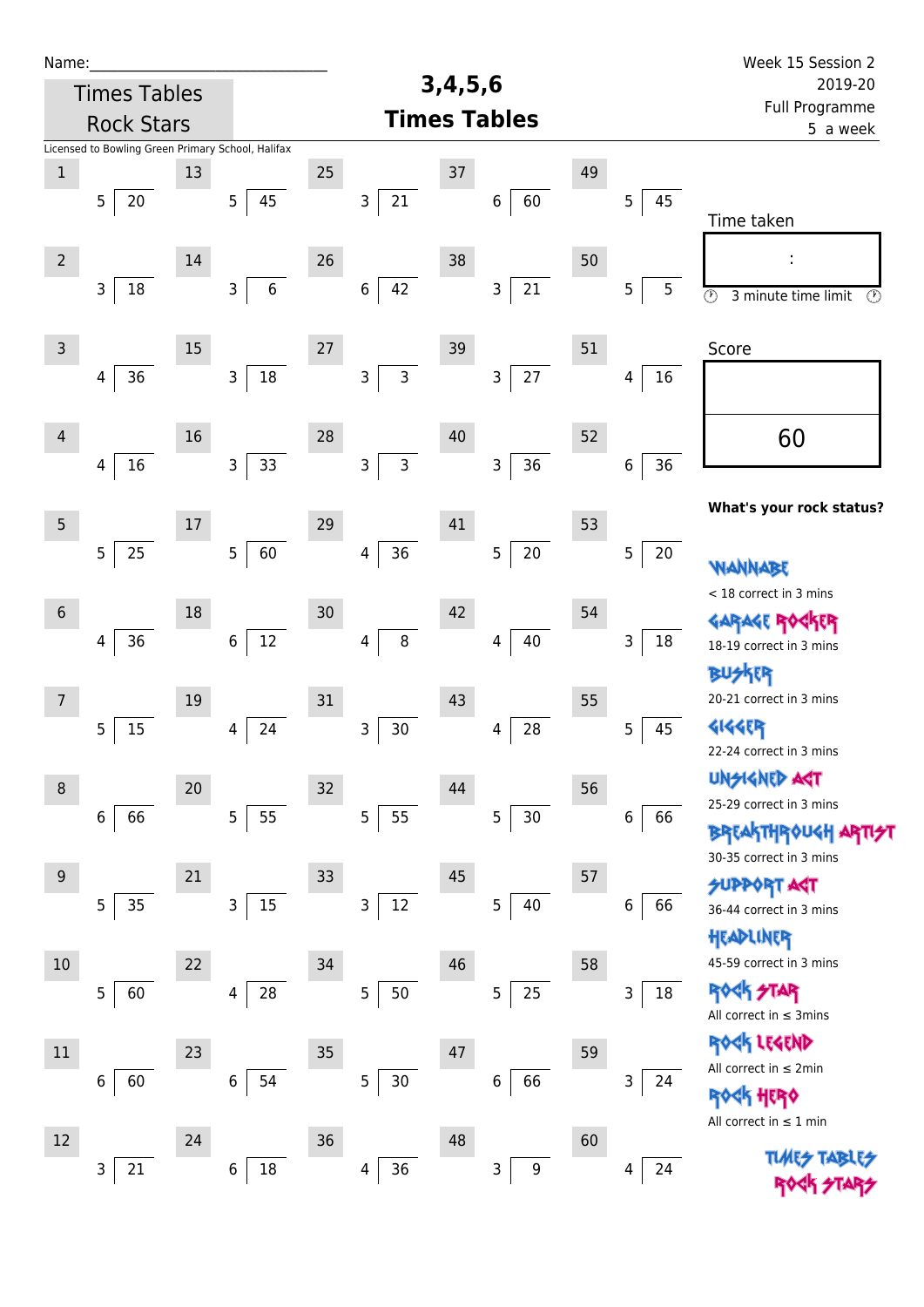| Name:            |                                                                      |      |                            |                         |                        |    |                                | Week 15 Session 3                                                                       |
|------------------|----------------------------------------------------------------------|------|----------------------------|-------------------------|------------------------|----|--------------------------------|-----------------------------------------------------------------------------------------|
|                  | <b>Times Tables</b>                                                  |      |                            |                         | 3,4,5,6                |    |                                | 2019-20                                                                                 |
|                  | <b>Rock Stars</b>                                                    |      |                            |                         | <b>Times Tables</b>    |    |                                | Full Programme<br>5 a week                                                              |
| $\mathbf{1}$     | Licensed to Bowling Green Primary School, Halifax<br>6<br>$\times$ 9 | 13   | 6<br>$\times$ 4            | 5<br>25<br>$\times 2$   | 3<br>37<br>$\times$ 10 | 49 | 5<br>$\times$ 11               |                                                                                         |
| $\overline{2}$   | 4<br>$\times$ 12                                                     | 14   | 5<br>$\times$ 6            | 4<br>26<br>$\times$ 3   | 5<br>38<br>$\times$ 7  | 50 | 5<br>$\times$ 3                | Time taken<br>Ì,<br>$\circled{r}$<br>3 minute time limit<br>⊕                           |
| $\overline{3}$   | 6<br>$\times$ 6                                                      | 15   | 5<br>$\times$ 7            | 6<br>$27$<br>$\times$ 7 | 4<br>39<br>$\times$ 12 | 51 | 4<br>$\times$ 12               | Score                                                                                   |
| $\overline{4}$   | 3<br>$\times$ 4                                                      | 16   | 5<br>$\times$ 3            | 4<br>28<br>$\times$ 5   | 4<br>40<br>$\times$ 12 | 52 | 4<br>$\times 6$                | 60                                                                                      |
| 5                | 3<br>$\times 8$                                                      | $17$ | 5<br>$\times$ 12           | 4<br>29<br>$\times$ 5   | 4<br>41<br>$\times$ 12 | 53 | 6<br>$\times$ 12               | What's your rock status?<br><b>WANNABE</b>                                              |
| $6\phantom{1}6$  | 5<br>$\times$ 2                                                      | 18   | 4<br>$\times$ 10           | 3<br>30<br>$\times$ 5   | 6<br>42<br>$\times$ 4  | 54 | 6<br>$\times 2$                | < 18 correct in 3 mins<br><b>GARAGE ROGKER</b><br>18-19 correct in 3 mins               |
| $\overline{7}$   | 3<br>$\times$ 3                                                      | 19   | 5<br>$\times$ 7            | 3<br>31<br>$\times$ 4   | 5<br>43<br>$\times$ 8  | 55 | 4<br>$\times 6$                | <b>BUSKER</b><br>20-21 correct in 3 mins<br><b>4144EP</b><br>22-24 correct in 3 mins    |
| $\boldsymbol{8}$ | 4<br>$\times$ 11                                                     | 20   | $\mathsf{3}$<br>$\times$ 7 | 6<br>32<br>$\times 8$   | 4<br>44<br>$\times$ 8  | 56 | $\boldsymbol{6}$<br>$\times 6$ | <b>UNSIGNED AGT</b><br>25-29 correct in 3 mins<br>ΒΡΓΑΚΤΗΡΟUGH ΑΡΤΙ <del>2</del> Τ      |
| 9                | 3<br>$\times$ 8                                                      | 21   | 6<br>$\times$ 12           | 3<br>33<br>$\times 8$   | 3<br>45<br>$\times$ 7  | 57 | 4<br>$\times$ 4                | 30-35 correct in 3 mins<br><b>SUPPORT AGT</b><br>36-44 correct in 3 mins                |
| $10\,$           | 4<br>$\times$ 6                                                      | 22   | 6<br>$\times$ 9            | 6<br>34<br>$\times$ 10  | 3<br>46<br>$\times$ 3  | 58 | 5<br>$\times$ 9                | HEADLINER<br>45-59 correct in 3 mins<br><b>ROCK STAR</b><br>All correct in $\leq$ 3mins |
| 11               | $\overline{\mathcal{A}}$<br>$\times$ 2                               | 23   | 4<br>$\times$ 8            | 6<br>35<br>$\times$ 2   | 4<br>47<br>$\times$ 7  | 59 | 5<br>$\times$ 9                | ROCK LEGEND<br>All correct in $\leq 2$ min<br>ROCK HERO                                 |
| 12               | 5<br>$\times 2$                                                      | 24   | 6<br>$\times$ 5            | 6<br>36<br>$\times$ 12  | 4<br>48<br>$\times$ 6  | 60 | 3<br>$\times 9$                | All correct in $\leq 1$ min<br><b>TUARS TABLES</b><br>ROCK STARS                        |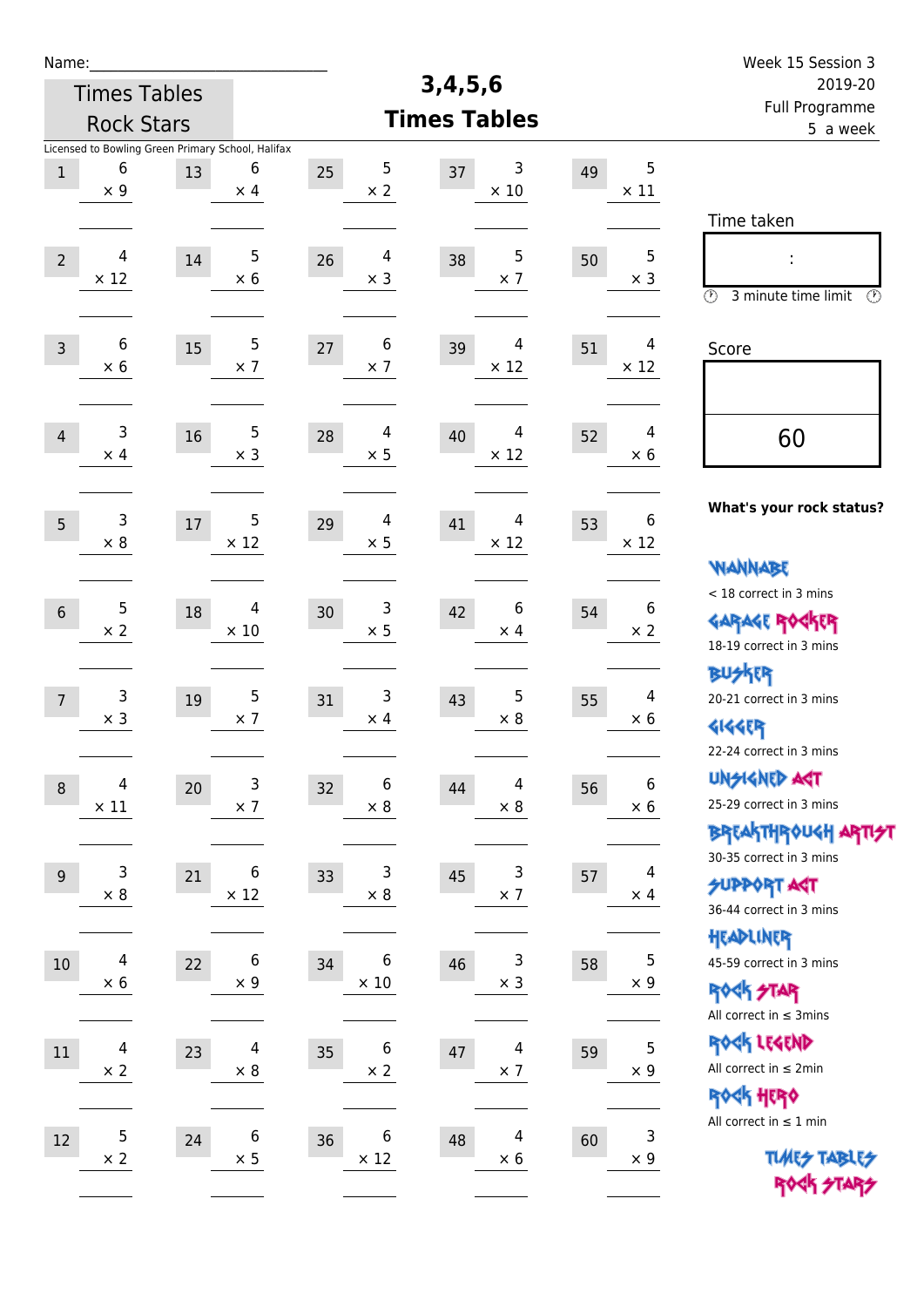| Name:            |                                                   |                 |               |                     | Week 15 Session 4 |                                                                                 |
|------------------|---------------------------------------------------|-----------------|---------------|---------------------|-------------------|---------------------------------------------------------------------------------|
|                  | <b>Times Tables</b>                               |                 |               | 3,4,5,6             |                   | 2019-20                                                                         |
|                  | <b>Rock Stars</b>                                 |                 |               | <b>Times Tables</b> |                   | Full Programme<br>5 a week                                                      |
|                  | Licensed to Bowling Green Primary School, Halifax |                 |               |                     |                   |                                                                                 |
| $\mathbf{1}$     | $60 \div 5 =$                                     | 21              | $54 \div 6 =$ | 41                  | $24 \div 6 =$     |                                                                                 |
| $2^{\circ}$      | $24 \div 3 =$                                     | 22              | $50 \div 5 =$ | 42                  | $15 \div 3 =$     | Time taken                                                                      |
| $\mathsf{3}$     | $4 \div 4 =$                                      | 23              | $44 \div 4 =$ | 43                  | $36 \div 4 =$     | $\overline{(\mathcal{V})}$<br>3 minute time limit<br>$\odot$                    |
| $\overline{4}$   | $50 \div 5 =$                                     | 24              | $15 \div 5 =$ | 44                  | $40 \div 5 =$     | Score                                                                           |
| 5 <sub>1</sub>   | $12 \div 6 =$                                     | 25              | $44 \div 4 =$ | 45                  | $15 \div 5 =$     |                                                                                 |
| 6 <sup>1</sup>   | $25 \div 5 =$                                     | 26              | $21 \div 3 =$ | 46                  | $12 \div 3 =$     | 60                                                                              |
| 7 <sup>1</sup>   | $4 \div 4 =$                                      | 27              | $28 \div 4 =$ | 47                  | $10 \div 5 =$     | What's your rock status?                                                        |
| 8                | $18 \div 3 =$                                     | 28              | $50 \div 5 =$ | 48                  | $35 \div 5 =$     |                                                                                 |
| 9 <sub>o</sub>   | $20 \div 4 =$                                     | 29              | $35 \div 5 =$ | 49                  | $15 \div 5 =$     | <b>NANNABE</b><br>< 18 correct in 3 mins                                        |
| 10 <sup>°</sup>  | $18 \div 3 =$                                     | 30              | $28 \div 4 =$ | 50                  | $60 \div 5 =$     | <b>GARAGE ROCKER</b><br>18-19 correct in 3 mins                                 |
| 11               | $48 \div 4 =$                                     | 31              | $15 \div 3 =$ | 51                  | $48 \div 4 =$     | <b>BUSKRR</b><br>20-21 correct in 3 mins                                        |
| 12 <sup>12</sup> | $72 \div 6 =$                                     | 32              | $30 \div 3 =$ | 52                  | $35 \div 5 =$     | <b>4144EP</b><br>22-24 correct in 3 mins<br><b>UNSIGNED AGT</b>                 |
| 13               | $4 \div 4 =$                                      | 33              | $36 \div 4 =$ | 53                  | $42 \div 6 =$     | 25-29 correct in 3 mins                                                         |
| 14               | $36 \div 4 =$                                     | 34              | $24 \div 4 =$ | 54                  | $3 \div 3 =$      | <b>BREAKTHROUGH ARTI<del>S</del>T</b><br>30-35 correct in 3 mins<br>SUPPORT ART |
| 15 <sub>1</sub>  | $27 \div 3 =$                                     | 35 <sub>1</sub> | $12 \div 6 =$ | 55                  | $15 \div 5 =$     | 36-44 correct in 3 mins                                                         |
| 16               | $18 \div 3 =$                                     | 36 <sup>°</sup> | $25 \div 5 =$ | 56                  | $36 \div 3 =$     | HEADLINER<br>45-59 correct in 3 mins                                            |
| 17               | $18 \div 3 =$                                     | 37              | $66 \div 6 =$ | 57                  | $32 \div 4 =$     | <b>ROCK STAR</b><br>All correct in $\leq$ 3mins<br>ROCK LEGEND                  |
| 18               | $25 \div 5 =$                                     | 38              | $6 \div 3 =$  | 58                  | $44 \div 4 =$     | All correct in $\leq 2$ min                                                     |
| 19               | $28 \div 4 =$                                     | 39              | $21 \div 3 =$ | 59                  | $36 \div 3 =$     | <b>ROCK HERO</b><br>All correct in $\leq 1$ min                                 |
| 20               | $48 \div 4 =$                                     | 40              | $48 \div 4 =$ | 60                  | $16 \div 4 =$     | <b>TUARS TABLES</b><br>ROCK STARS                                               |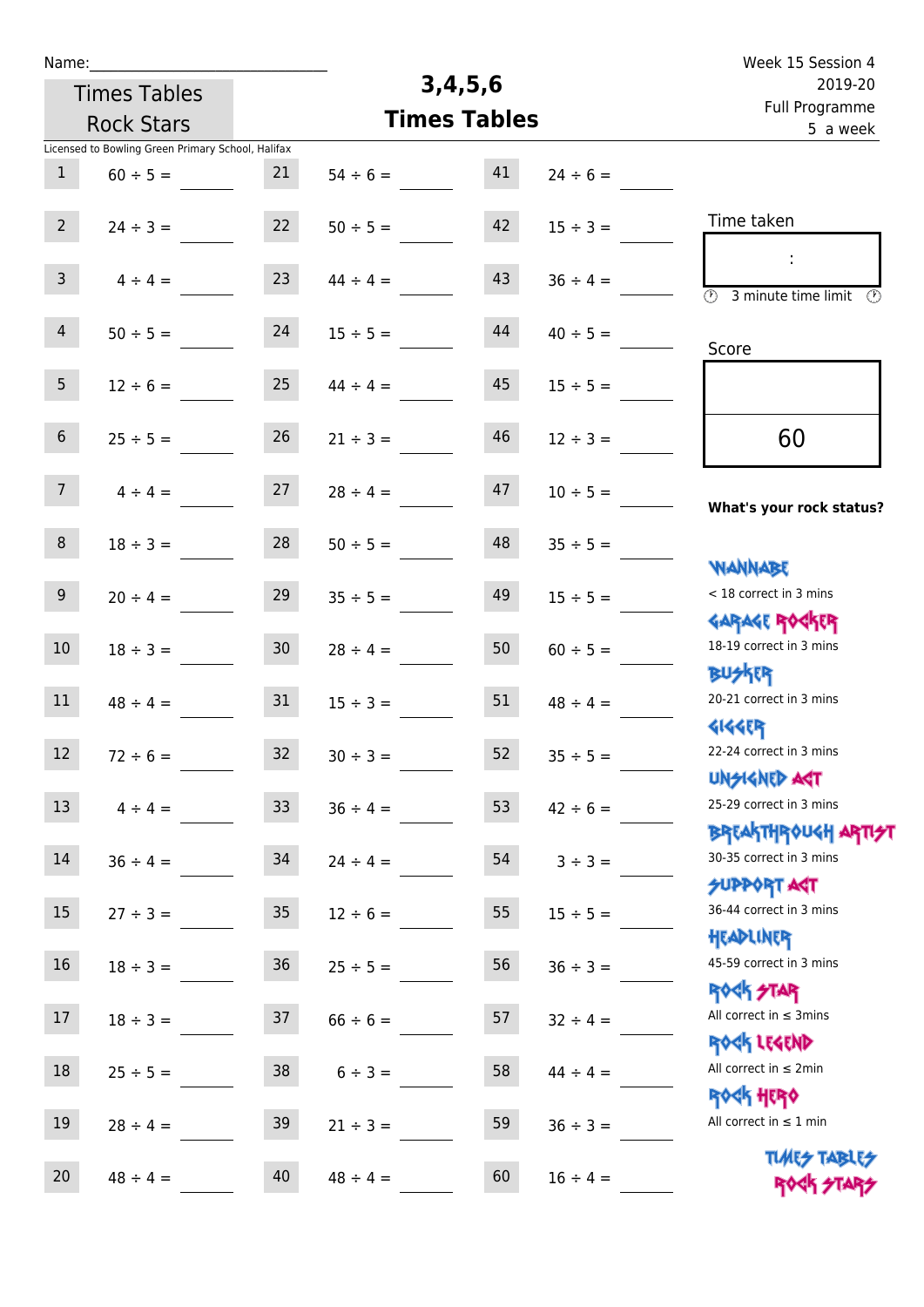| Week 15 Session 5                                         |               |                     |                |                     |                 |                                                   | Name:           |
|-----------------------------------------------------------|---------------|---------------------|----------------|---------------------|-----------------|---------------------------------------------------|-----------------|
| 2019-20                                                   |               | 3,4,5,6             |                | <b>Times Tables</b> |                 |                                                   |                 |
| Full Programme<br>5 a week                                |               | <b>Times Tables</b> |                | <b>Rock Stars</b>   |                 |                                                   |                 |
|                                                           |               |                     |                |                     |                 | Licensed to Bowling Green Primary School, Halifax |                 |
|                                                           | $10 \div 5 =$ | 41                  | $3 \times 4 =$ |                     | 21              | $6 \times 9 =$                                    | 1               |
| Time taken                                                | $18 \div 6 =$ | 42                  | $4 \times 5 =$ |                     | 22              | $4 \times 10 =$                                   | 2 <sup>7</sup>  |
| $\mathcal{L}_{\mathcal{A}}$<br>(1)<br>3 minute time limit | $15 \div 3 =$ | 43                  | $6 \times 3 =$ |                     | 23              | $5 \times 7 =$                                    | 3 <sup>7</sup>  |
| Score                                                     | $6 \div 6 =$  | 44                  | $4 \times 4 =$ |                     | 24              | $4 \times 1 =$                                    | $\overline{4}$  |
|                                                           | $32 \div 4 =$ | 45                  | $4 \times 9 =$ |                     | 25              | $6 \times 10 =$                                   | 5 <sub>1</sub>  |
| 60                                                        | $36 \div 6 =$ | 46                  | $3 \times 5 =$ |                     | 26              | $4 \times 5 =$                                    | 6 <sup>1</sup>  |
| Add up your time                                          | $12 \div 4 =$ | 47                  | $5 \times 6 =$ |                     | 27              | $6 \times 9 =$                                    | 7 <sup>7</sup>  |
| <b>Mins</b>                                               | $25 \div 5 =$ | 48                  | $5 \times 8 =$ |                     | 28              | $5 \times 3 =$                                    | 8               |
|                                                           | $48 \div 6 =$ | 49                  | $3 \times 4 =$ |                     | 29              | $4 \times 5 =$                                    | 9 <sub>o</sub>  |
|                                                           | $24 \div 6 =$ | 50                  | $3 \times 8 =$ |                     | 30 <sup>°</sup> | $5 \times 1 =$                                    | 10 <sup>°</sup> |
| S5<br>Total $\qquad$                                      | $5 \div 5 =$  | 51                  |                | $20 \div 4 =$       | 31              | $4 \times 7 =$                                    | 11              |
| <b>Secs</b>                                               | $60 \div 5 =$ | 52                  |                | $18 \div 3 =$       | 32              | $4 \times 8 =$                                    | $12$            |
| S2                                                        | $72 \div 6 =$ | 53                  |                | $9 \div 3 =$        | 33              | $5 \times 1 =$                                    | 13 <sup>7</sup> |
|                                                           | $12 \div 3 =$ | 54                  |                | $32 \div 4 =$       | 34              | $3 \times 11 =$                                   | 14              |
| S5                                                        | $66 \div 6 =$ | 55                  |                | $30 \div 5 =$       | 35              | $6 \times 4 =$                                    | 15              |
| Total $\_\_$                                              | $30 \div 3 =$ | 56                  |                | $36 \div 4 =$       | 36              | $3 \times 6 =$                                    | 16 <sup>1</sup> |
| Add up your score                                         | $30 \div 3 =$ | 57                  |                | $48 \div 4 =$       | 37              | $3 \times 1 =$                                    | 17              |
|                                                           | $48 \div 6 =$ | 58                  |                | $5 \div 5 =$        | 38              | $3 \times 1 =$                                    | 18              |
|                                                           | $54 \div 6 =$ | 59                  |                | $66 \div 6 =$       | 39              | $5 \times 1 =$                                    | 19              |
| Total $\_\_$                                              | $42 \div 6 =$ | 60                  |                | $3 ÷ 3 =$           | 40              | $3 \times 7 =$                                    | 20              |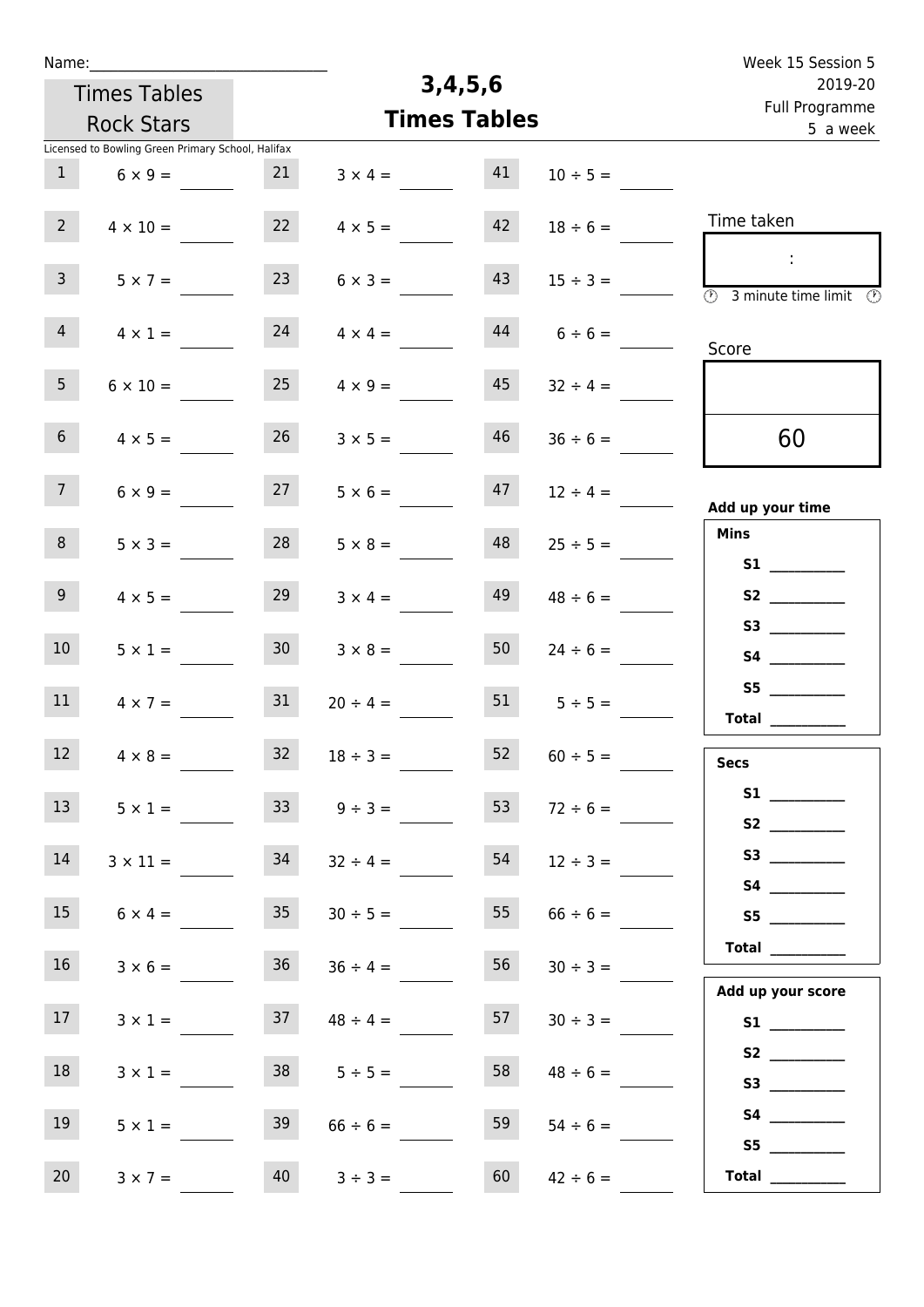| Name:            |                                                   |                 |                  |                     | Week 16 Session 1 |                                                                  |
|------------------|---------------------------------------------------|-----------------|------------------|---------------------|-------------------|------------------------------------------------------------------|
|                  | <b>Times Tables</b>                               |                 |                  | 7,8,9,10            |                   | 2019-20                                                          |
|                  | <b>Rock Stars</b>                                 |                 |                  | <b>Times Tables</b> |                   | Full Programme<br>5 a week                                       |
|                  | Licensed to Bowling Green Primary School, Halifax |                 |                  |                     |                   |                                                                  |
| $\mathbf{1}$     | $9 \times 12 =$                                   | 21              | $7 \times 9 =$   | 41                  | $2 \times 9 =$    |                                                                  |
| 2 <sup>7</sup>   | $7 \times 4 =$                                    | 22              | $10 \times 10 =$ | 42                  | $12 \times 7 =$   | Time taken                                                       |
| $\mathsf{3}$     | $10 \times 8 =$                                   | 23              | $10 \times 6 =$  | 43                  | $7 \times 10 =$   | $\overline{(\mathcal{V})}$<br>3 minute time limit $\circled{b}$  |
| $\overline{4}$   | $7 \times 7 =$                                    | 24              | $8 \times 8 =$   | 44                  | $9 \times 7 =$    | Score                                                            |
| 5 <sup>1</sup>   | $7 \times 8 =$                                    | 25              | $9 \times 3 =$   | 45                  | $9 \times 7 =$    |                                                                  |
| 6 <sup>1</sup>   | $7 \times 10 =$                                   | 26              | $8 \times 1 =$   | 46                  | $3 \times 7 =$    | 60                                                               |
| 7 <sup>7</sup>   | $7 \times 6 =$                                    | 27              | $9 \times 5 =$   | 47                  | $7 \times 9 =$    | What's your rock status?                                         |
| 8                | $9 \times 8 =$                                    | 28              | $9 \times 8 =$   | 48                  | $2 \times 9 =$    | <b>NANNABE</b>                                                   |
| 9 <sup>1</sup>   | $8 \times 8 =$                                    | 29              | $8 \times 6 =$   | 49                  | $3 \times 9 =$    | < 18 correct in 3 mins<br><b>GARAGE ROCKER</b>                   |
| 10 <sup>°</sup>  | $8 \times 4 =$                                    | 30 <sub>o</sub> | $8 \times 3 =$   | 50                  | $9 \times 9 =$    | 18-19 correct in 3 mins<br><b>BUSKRR</b>                         |
| 11               | $10 \times 8 =$                                   | 31              | $4 \times 9 =$   | 51                  | $6 \times 9 =$    | 20-21 correct in 3 mins<br><b>4144ER</b>                         |
| 12 <sup>12</sup> | $10 \times 3 =$                                   | 32 <sup>°</sup> | $12 \times 9 =$  | 52                  | $4 \times 7 =$    | 22-24 correct in 3 mins<br><b>UNSIGNED AST</b>                   |
| 13               | $10 \times 8 =$                                   | 33              | $5 \times 8 =$   | 53                  | $9 \times 7 =$    | 25-29 correct in 3 mins                                          |
| 14               | $8 \times 9 =$                                    | 34              | $6 \times 7 =$   | 54                  | $7 \times 8 =$    | <b>BREAKTHROUGH ARTI<del>S</del>T</b><br>30-35 correct in 3 mins |
| 15 <sub>1</sub>  | $7 \times 10 =$                                   | 35 <sub>1</sub> | $9 \times 10 =$  | 55                  | $9 \times 7 =$    | SUPPORT ART<br>36-44 correct in 3 mins                           |
| 16               | $8 \times 7 =$                                    | 36              | $3 \times 9 =$   | 56                  | $11 \times 7 =$   | HEADLINER<br>45-59 correct in 3 mins                             |
| 17               | $10 \times 2 =$                                   | 37              | $8 \times 8 =$   | 57                  | $6 \times 9 =$    | <b>ROCK STAR</b><br>All correct in $\leq$ 3mins<br>ROCK LEGEND   |
| 18               | $9 \times 3 =$                                    | 38              | $12 \times 7 =$  | 58                  | $12 \times 10 =$  | All correct in $\leq 2$ min                                      |
| 19               | $10 \times 5 =$                                   | 39              | $5 \times 7 =$   | 59                  | $5 \times 9 =$    | <b>ROCK HERO</b><br>All correct in $\leq 1$ min                  |
| 20               | $8 \times 3 =$                                    | 40              | $7 \times 7 =$   | 60                  | $10 \times 10 =$  | <b>TUARS TABLES</b><br>ROCK STARS                                |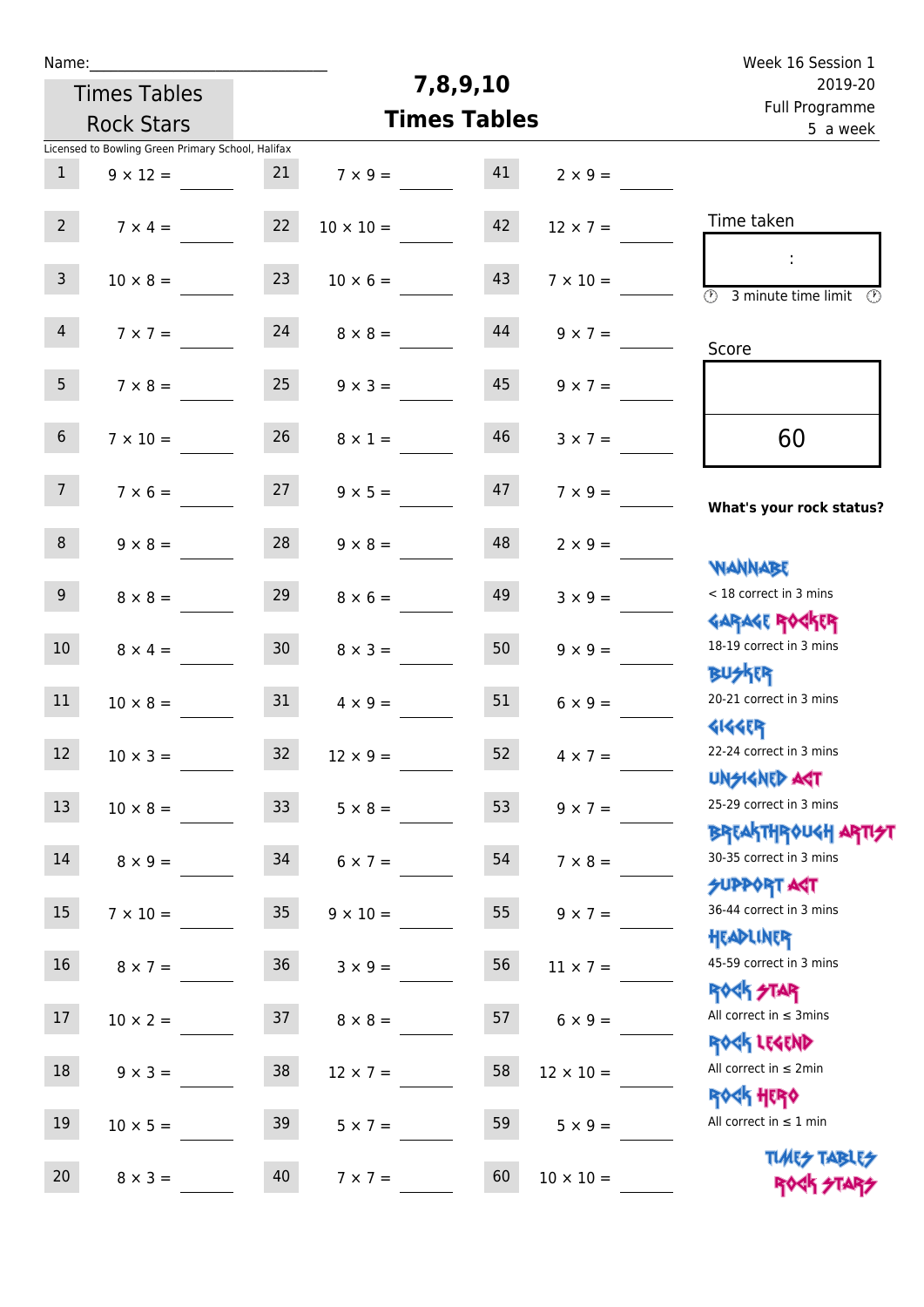| Name:           |                                                   |        |                         |                            |                      |               | Week 16 Session 2                                                         |  |
|-----------------|---------------------------------------------------|--------|-------------------------|----------------------------|----------------------|---------------|---------------------------------------------------------------------------|--|
|                 | <b>Times Tables</b>                               |        |                         |                            | 7,8,9,10             |               | 2019-20                                                                   |  |
|                 | <b>Rock Stars</b>                                 |        |                         |                            | <b>Times Tables</b>  |               | Full Programme<br>5 a week                                                |  |
|                 | Licensed to Bowling Green Primary School, Halifax |        |                         |                            |                      |               |                                                                           |  |
| $\mathbf 1$     |                                                   | 13     |                         | 25                         | 37                   | 49            |                                                                           |  |
|                 | 9<br>45                                           |        | 40<br>10                | 49<br>7                    | $10\,$<br>40         | $72\,$<br>9   | Time taken                                                                |  |
| $\overline{2}$  |                                                   | $14\,$ |                         | 26                         | 38                   | 50            |                                                                           |  |
|                 | 16<br>8                                           |        | $20\,$<br>$10\,$        | $16\,$<br>8                | $18\,$<br>9          | 9<br>99       | $\circledcirc$<br>3 minute time limit<br>$\circledcirc$                   |  |
| $\mathsf{3}$    |                                                   | $15\,$ |                         | 27                         | 39                   | 51            | Score                                                                     |  |
|                 | 90<br>9                                           |        | 108<br>$\boldsymbol{9}$ | $\bf 8$<br>8               | ${\bf 80}$<br>8      | 8<br>80       |                                                                           |  |
| $\overline{4}$  |                                                   | 16     |                         | 28                         | 40                   | 52            | 60                                                                        |  |
|                 | 70<br>$\overline{7}$                              |        | 63<br>$\overline{7}$    | 50<br>$10\,$               | ${\bf 80}$<br>$\, 8$ | 18<br>9       |                                                                           |  |
| $5\phantom{.0}$ |                                                   | $17\,$ |                         | 29                         | 41                   | 53            | What's your rock status?                                                  |  |
|                 | 9<br>90                                           |        | 40<br>8                 | $20\,$<br>$10\,$           | 48<br>8              | 8<br>88       | WANNABE                                                                   |  |
| $6\,$           |                                                   | 18     |                         | 30                         | 42                   | 54            | < 18 correct in 3 mins                                                    |  |
|                 | 8<br>96                                           |        | ${\bf 80}$<br>8         | $70\,$<br>7                | 45<br>9              | 8<br>80       | GARAGE ROG                                                                |  |
|                 |                                                   |        |                         |                            |                      |               | 18-19 correct in 3 mins<br><b>BUSKER</b>                                  |  |
| 7               |                                                   | 19     |                         | 31                         | 43                   | 55            | 20-21 correct in 3 mins                                                   |  |
|                 | 80<br>8                                           |        | 120<br>$10\,$           | 54<br>9                    | $70\,$<br>7          | 90<br>$10\,$  | <b>4144EP</b><br>22-24 correct in 3 mins                                  |  |
| 8               |                                                   | 20     |                         | 32                         | 44                   | 56            | <b>UNSIGNED AGT</b>                                                       |  |
|                 | 24<br>8                                           |        | 36<br>$\boldsymbol{9}$  | $\boldsymbol{9}$<br>$90\,$ | 45<br>9              | 9<br>108      | 25-29 correct in 3 mins<br><b>BREAKTHROUGH</b><br>30-35 correct in 3 mins |  |
| 9               |                                                   | 21     |                         | 33                         | 45                   | 57            | <b>SUPPORT AST</b>                                                        |  |
|                 | 16<br>8                                           |        | 120<br>$10\,$           | 70<br>10                   | 96<br>8              | 80<br>$10\,$  | 36-44 correct in 3 mins<br>HEADLINER                                      |  |
| 10              |                                                   | 22     |                         | 34                         | 46                   | 58            | 45-59 correct in 3 mins                                                   |  |
|                 | 27<br>9                                           |        | 70<br>10                | $10\,$<br> 100             | 63<br>7              | 54<br>9       | <b>ROCK STAR</b><br>All correct in $\leq$ 3mins                           |  |
|                 |                                                   |        |                         |                            |                      |               | ROCK LEGEND                                                               |  |
| 11              | 20<br>10                                          | 23     | 32<br>8                 | 35<br>$18\,$<br>9          | 47<br>10 120         | 59<br>8<br>32 | All correct in $\leq 2$ min<br><b><k b="" her0<=""></k></b>               |  |
|                 |                                                   |        |                         |                            |                      |               | All correct in $\leq 1$ min                                               |  |
| 12              | 7<br>7                                            | 24     | 80<br>8                 | 36<br>99<br>9              | 48<br>54<br>9        | 60<br>80<br>8 | <b>TLARS</b><br><b>TABLE7</b>                                             |  |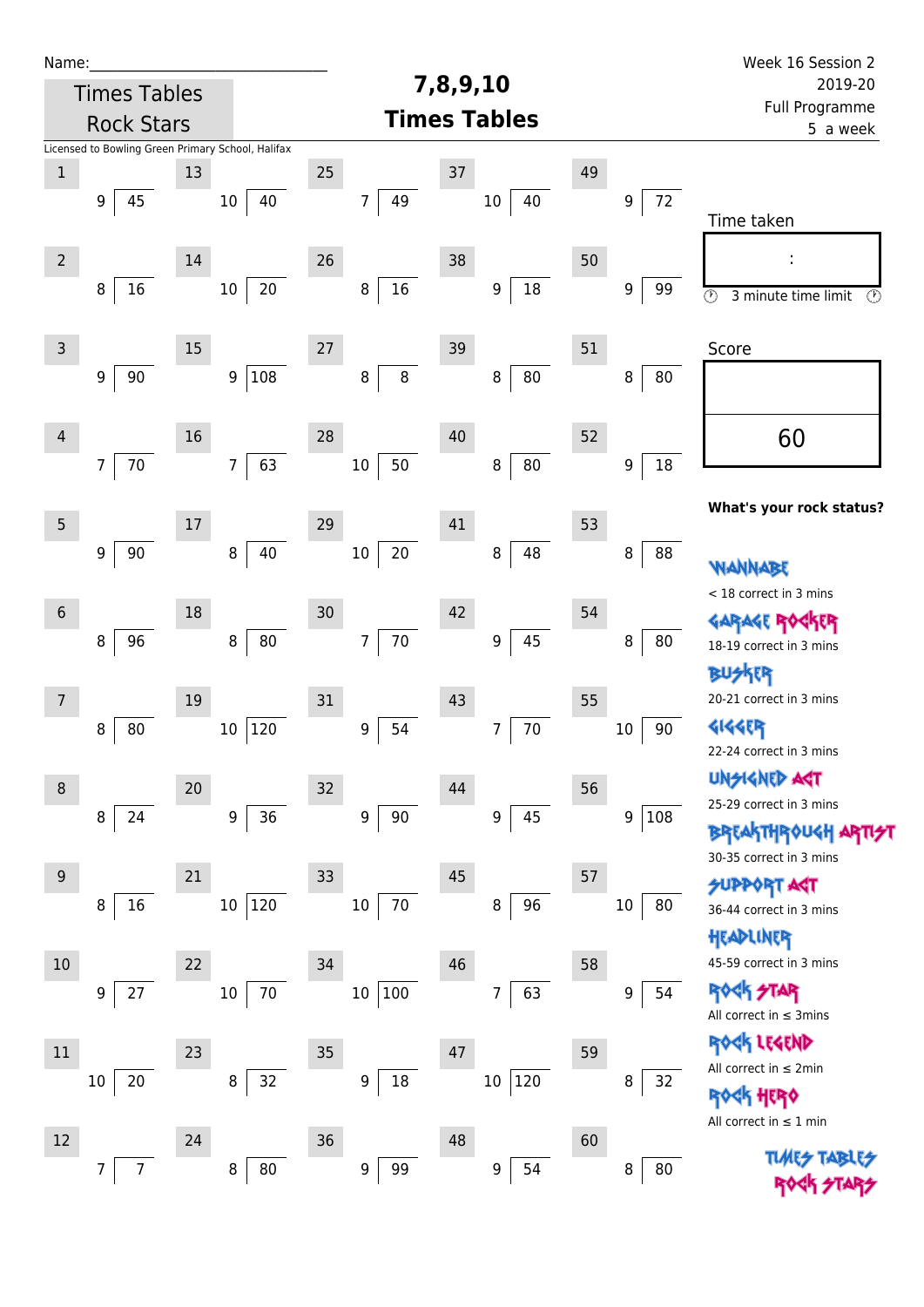| Name:            |                                                                       |    |                               |    |                  |          |                      |    |                              | Week 16 Session 3                                                                               |
|------------------|-----------------------------------------------------------------------|----|-------------------------------|----|------------------|----------|----------------------|----|------------------------------|-------------------------------------------------------------------------------------------------|
|                  | <b>Times Tables</b>                                                   |    |                               |    |                  | 7,8,9,10 |                      |    |                              | 2019-20                                                                                         |
|                  | <b>Rock Stars</b>                                                     |    |                               |    |                  |          | <b>Times Tables</b>  |    |                              | Full Programme<br>5 a week                                                                      |
| $1\,$            | Licensed to Bowling Green Primary School, Halifax<br>10<br>$\times 2$ | 13 | 7<br>$\times$ 1               | 25 | 8<br>$\times$ 11 | 37       | 9<br>$\times$ 12     | 49 | 8<br>$\times$ 11             |                                                                                                 |
| $\overline{2}$   | 7<br>$\times$ 5                                                       | 14 | $10\,$<br>$\times$ 3          | 26 | 7<br>$\times$ 5  | 38       | 10<br>$\times$ 4     | 50 | 9<br>$\times$ 11             | Time taken<br>$\circled{r}$<br>3 minute time limit<br>$\circled{r}$                             |
| $\overline{3}$   | $\overline{7}$<br>$\times$ 10                                         | 15 | $10\,$<br>$\times$ 4          | 27 | 9<br>$\times 8$  | 39       | 10<br>$\times$ 4     | 51 | 9<br>$\times$ 12             | Score                                                                                           |
| $\overline{4}$   | 8<br>$\times$ 3                                                       | 16 | 10<br>$\times$ 7              | 28 | 8<br>$\times$ 8  | 40       | 7<br>$\times 8$      | 52 | 9<br>$\times 2$              | 60                                                                                              |
| 5                | 10<br>$\times$ 11                                                     | 17 | $10\,$<br>$\times 1$          | 29 | 8<br>$\times 8$  | 41       | 10<br>$\times$ 7     | 53 | 8<br>$\times 6$              | What's your rock status?<br><b>WANNABE</b>                                                      |
| $6\,$            | 7<br>$\times 2$                                                       | 18 | 7<br>$\times$ 10              | 30 | 10<br>$\times 2$ | 42       | 7<br>$\times$ 12     | 54 | 9<br>$\times$ 4              | < 18 correct in 3 mins<br><b>GARAGE ROCKER</b><br>18-19 correct in 3 mins                       |
| $\overline{7}$   | 7<br>$\times$ 7                                                       | 19 | 9<br>$\times 10$              | 31 | 9<br>$\times$ 3  | 43       | 10<br>$\times$ 1     | 55 | 9<br>$\times$ 11             | <b>BU外界</b><br>20-21 correct in 3 mins<br><b>4144EP</b><br>22-24 correct in 3 mins              |
| $\boldsymbol{8}$ | $10\,$<br>$\times$ 7                                                  | 20 | $\overline{7}$<br>$\times$ 11 | 32 | 9<br>$\times$ 1  | 44       | $10\,$<br>$\times$ 6 | 56 | $\overline{7}$<br>$\times$ 2 | <b>UNSIGNED AGT</b><br>25-29 correct in 3 mins<br>ΒΡΓΑ <sup>Κ</sup> ΤΗΡΟυΚΗ ΑΡΤΙ <del>2</del> Τ |
| $9\,$            | 9<br>$\times 9$                                                       | 21 | $10\,$<br>$\times$ 8          | 33 | 9<br>$\times 8$  | 45       | 9<br>$\times$ 7      | 57 | 8<br>$\times 2$              | 30-35 correct in 3 mins<br><b>SUPPORT AGT</b><br>36-44 correct in 3 mins                        |
| 10               | $10\,$<br>$\times$ 9                                                  | 22 | 8<br>$\times$ 11              | 34 | 9<br>$\times$ 2  | 46       | $10\,$<br>$\times$ 4 | 58 | 7<br>$\times$ 4              | HEADLINER<br>45-59 correct in 3 mins<br><b>ROCK STAR</b><br>All correct in $\leq$ 3mins         |
| $11\,$           | 8<br>$\times$ 12                                                      | 23 | $\overline{7}$<br>$\times$ 2  | 35 | 8<br>$\times$ 8  | 47       | 8<br>$\times$ 7      | 59 | 8<br>$\times$ 10             | ROCK LEGEND<br>All correct in $\leq 2$ min<br>ROCK HERO                                         |
| $12\,$           | 9<br>$\times$ 8                                                       | 24 | $10\,$<br>$\times$ 8          | 36 | 9<br>$\times$ 11 | 48       | 7<br>$\times$ 8      | 60 | $10\,$<br>$\times$ 2         | All correct in $\leq 1$ min<br><b>TUARS TABLES</b><br>ROCK STARS                                |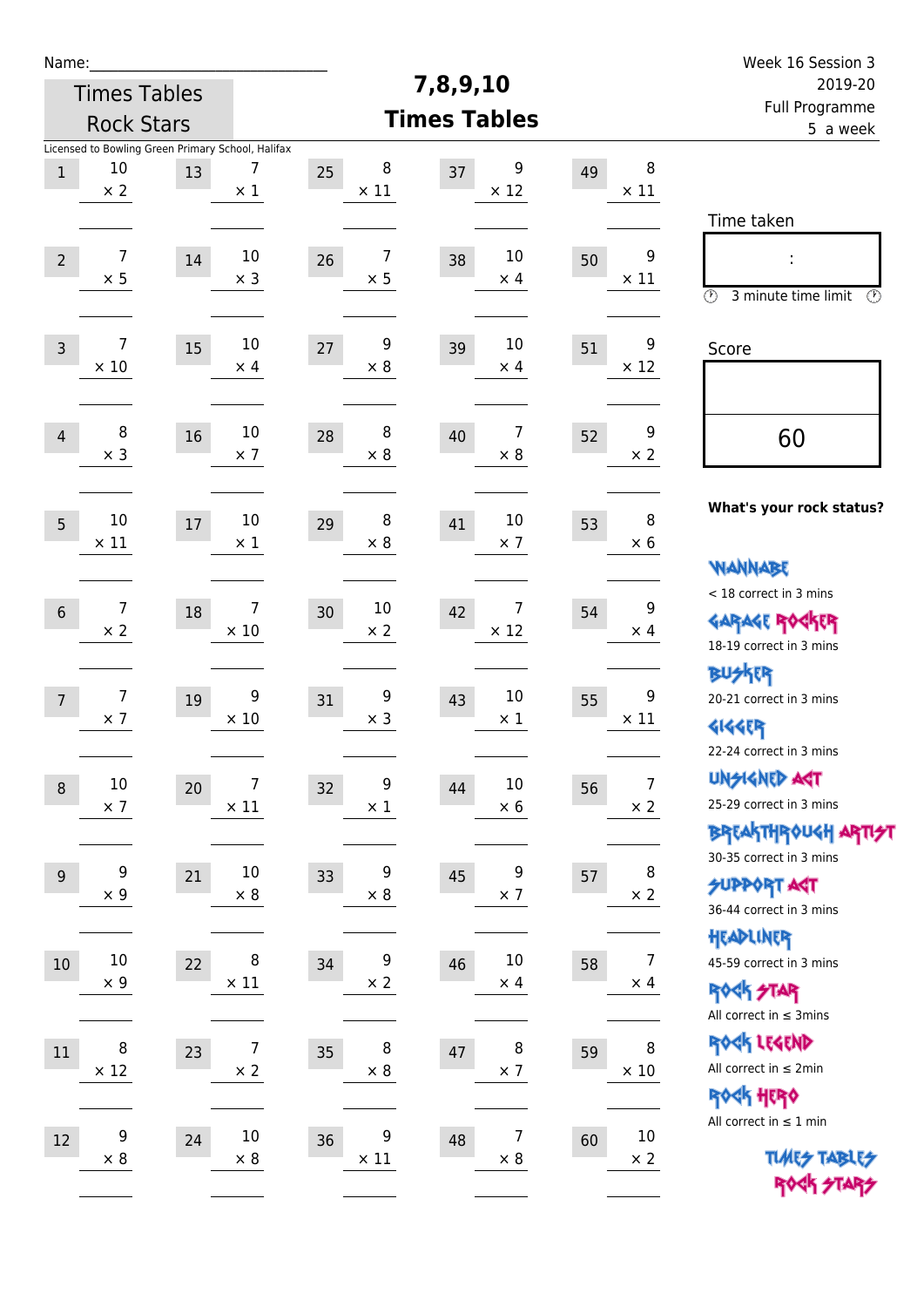| Week 16 Session 4                                                                      |                    | 7,8,9,10 |                                     |                 |                                                   | Name:           |
|----------------------------------------------------------------------------------------|--------------------|----------|-------------------------------------|-----------------|---------------------------------------------------|-----------------|
| 2019-20<br>Full Programme                                                              |                    |          | <b>Times Tables</b>                 |                 |                                                   |                 |
| 5 a week                                                                               |                    |          | <b>Times Tables</b>                 |                 | <b>Rock Stars</b>                                 |                 |
|                                                                                        |                    |          |                                     |                 | Licensed to Bowling Green Primary School, Halifax |                 |
|                                                                                        | $18 \div 9 =$      | 41       | $99 \div 9 =$                       | 21              | $54 \div 9 =$                                     | $\mathbf{1}$    |
| Time taken                                                                             | $9 ÷ 9 =$          | 42       | $90 \div 9 =$                       | 22              | $28 \div 7 =$                                     | $2^{\circ}$     |
| ÷<br>$\overline{(\mathcal{V})}$<br>3 minute time limit<br>$\mathcal{O}$                | $60 \div 10 =$     | 43       | $20 \div 10 =$                      | 23              | $108 \div 9 =$                                    | $\mathbf{3}$    |
| Score                                                                                  | $8 \div 8 =$       | 44       | $90 \div 9 =$                       | 24              | $72 \div 8 =$                                     | $\overline{4}$  |
|                                                                                        | $84 \div 7 =$      | 45       | $36 \div 9 =$                       | 25              | $14 \div 7 =$                                     | 5 <sub>1</sub>  |
| 60                                                                                     | $48 \div 8 =$      | 46       | $7 ÷ 7 =$                           | 26              | $10 \div 10 =$                                    | $6\phantom{.}6$ |
| What's your rock status?                                                               | $30 \div 10 =$     | 47       | $110 \div 10 =$                     | 27              | $100 \div 10 =$                                   | $7\overline{ }$ |
|                                                                                        | $90 \div 10 =$     | 48       | $120 \div 10 =$                     | 28              | $63 ÷ 9 =$                                        | 8               |
| <b>YIANNABE</b><br>< 18 correct in 3 mins                                              | $21 \div 7 =$      | 49       | $10 \div 10 =$                      | 29              | $42 \div 7 =$                                     | 9 <sup>1</sup>  |
| <b>GARAGE ROCKER</b><br>18-19 correct in 3 mins                                        | $63 \div 9 =$      | 50       | $77 ÷ 7 =$                          | 30 <sub>o</sub> | $96 \div 8 =$                                     | 10 <sup>°</sup> |
| <b>BUSKER</b><br>20-21 correct in 3 mins                                               | $110 \div 10 =$    | 51       | $100 \div 10 =$                     | 31              | $77 \div 7 =$                                     | 11              |
| <b>4144EP</b><br>22-24 correct in 3 mins<br><b>UNSIGNED AST</b>                        | $20 \div 10 =$     | 52       | $72 \div 9 =$                       | 32              | $77 \div 7 =$                                     | 12              |
| 25-29 correct in 3 mins                                                                | $80 \div 10 =$     | 53       | $80 \div 8 =$                       |                 | $21 \div 7 = 33$                                  | 13              |
| <b>BREAKTHROUGH ARTI<del>S</del>T</b><br>30-35 correct in 3 mins<br><b>SUPPORT AGT</b> | $54 \t 9 \div 9 =$ |          | $80 \div 10 =$                      |                 | $48 \div 8 = 34$                                  | 14              |
| 36-44 correct in 3 mins                                                                | $84 \div 7 =$      | 55       | $35 \t 88 \div 8 =$                 |                 | $49 \div 7 =$                                     | 15              |
| HEADLINER<br>45-59 correct in 3 mins                                                   | $60 \div 10 =$     | 56       | $30 \div 10 =$ $36$ $110 \div 10 =$ |                 |                                                   | 16              |
| <b>ROCK STAR</b><br>All correct in $\leq$ 3mins                                        | $110 \div 10 =$    | 57       | $30 \div 10 =$                      | 37              | $8 \div 8 =$                                      | 17 <sup>7</sup> |
| ROCK LEGEND<br>All correct in $\leq 2$ min                                             | $100 \div 10 =$    | 58       | $16 \div 8 =$                       | 38              | $100 \div 10 =$                                   | $18\,$          |
| <b>ROCK HERO</b><br>All correct in $\leq 1$ min                                        | $40 \div 8 =$      | 59       | $45 \div 9 =$                       | 39              | $42 \div 7 =$                                     | 19              |
| <b>TUARS TABLES</b><br>ROCK STARS                                                      | $20 \div 10 =$     | 60       | $20 \div 10 =$                      | 40              | $90 \div 10 =$                                    | 20              |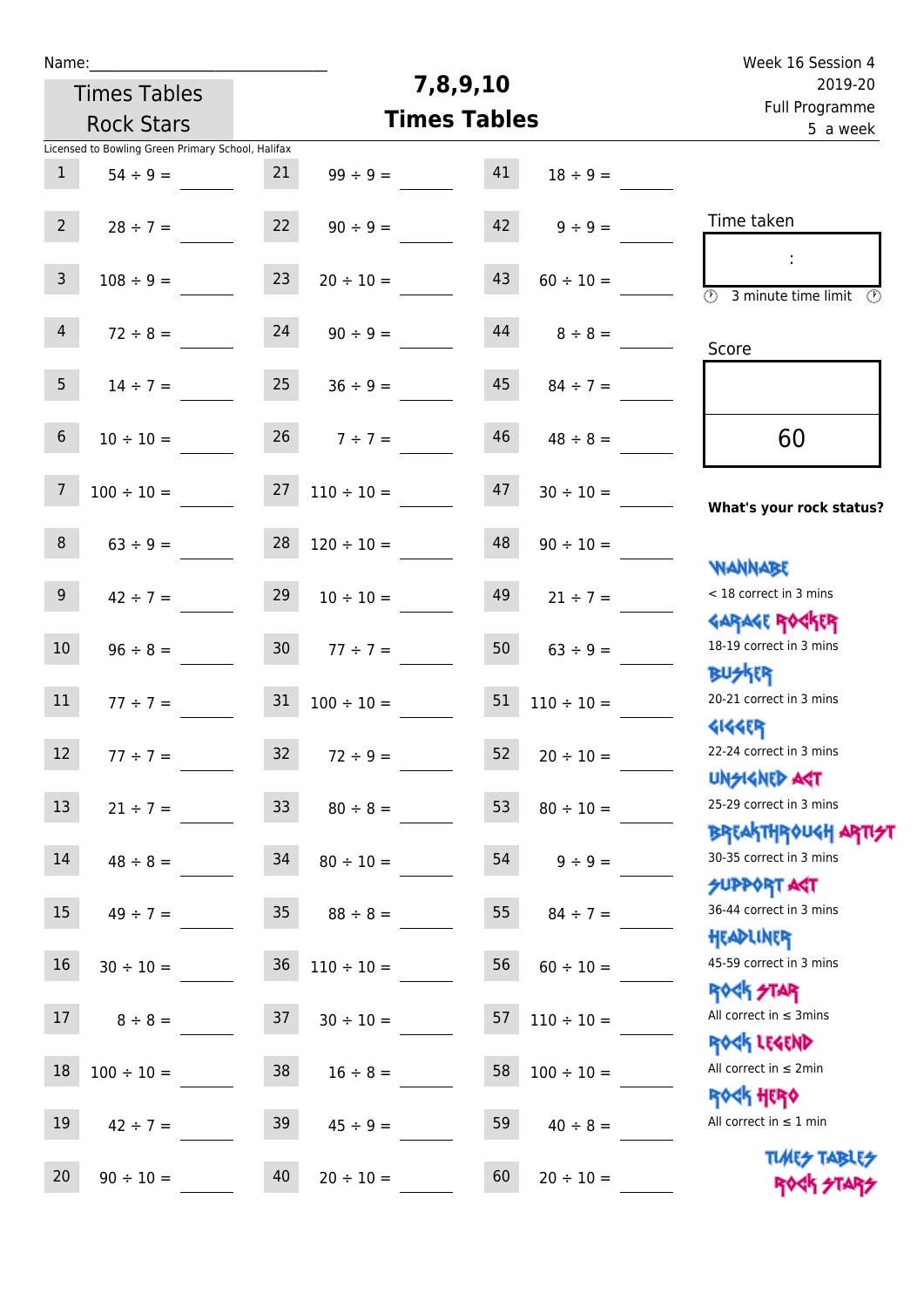| Week 16 Session 5                                                                               |                          |                     |                          |                 |                                                   | Name:           |
|-------------------------------------------------------------------------------------------------|--------------------------|---------------------|--------------------------|-----------------|---------------------------------------------------|-----------------|
| 2019-20                                                                                         |                          | 7,8,9,10            |                          |                 | <b>Times Tables</b>                               |                 |
| Full Programme<br>5 a week                                                                      |                          | <b>Times Tables</b> |                          |                 | <b>Rock Stars</b>                                 |                 |
|                                                                                                 |                          |                     |                          |                 | Licensed to Bowling Green Primary School, Halifax |                 |
|                                                                                                 | $77 ÷ 7 =$               | 41                  | $9 \times 9 =$           | 21              | $7 \times 11 =$                                   | 1               |
| Time taken                                                                                      | $18 \div 9 =$            | 42                  | $8 \times 7 =$           | 22              | $10 \times 2 =$                                   | 2 <sup>7</sup>  |
| $\mathbb{Z}^n$<br>$\overline{\textcircled{2}}$ 3 minute time limit $\overline{\textcircled{2}}$ | $64 \div 8 =$            | 43                  | $7 \times 7 =$           | 23              | $7 \times 5 =$                                    | $\mathbf{3}$    |
| Score                                                                                           | $84 \div 7 =$            | 44                  | $7 \times 10 =$          | 24              | $8 \times 7 =$                                    | $\overline{4}$  |
|                                                                                                 | $16 \div 8 =$            | 45                  | $7 \times 2 =$           | 25              | $7 \times 7 =$                                    | 5 <sub>1</sub>  |
| 60                                                                                              | $99 \div 9 =$            | 46                  | $10 \times 3 =$          | 26              | $7 \times 4 =$                                    | 6 <sup>1</sup>  |
| Add up your time                                                                                | $35 \div 7 =$            | 47                  | $8 \times 9 =$           | 27              | $9 \times 2 =$                                    | $7\overline{ }$ |
| <b>Mins</b><br>S1                                                                               | $84 \div 7 =$            | 48                  | $8 \times 6 =$           | 28              | $9 \times 7 =$                                    | 8               |
| S2                                                                                              | $20 \div 10 =$           | 49                  | $10 \times 1 =$          | 29              | $9 \times 4 =$                                    | 9 <sub>o</sub>  |
|                                                                                                 | $96 \div 8 =$            | 50                  | $10 \times 1 =$          | 30 <sup>1</sup> | $10 \times 2 =$                                   | 10 <sup>°</sup> |
| S5<br><b>Total</b>                                                                              | $80 \div 8 =$            | 51                  | $9 \div 9 =$             | 31              | $10 \times 6 =$                                   | 11              |
| <b>Secs</b>                                                                                     | $52 \t 120 \div 10 =$    |                     | $32 \quad 110 \div 10 =$ |                 | $9 \times 7 =$                                    | 12              |
| S2                                                                                              | 53 $48 \div 8 =$         |                     | $99 \div 9 =$            | 33              | $7 \times 9 =$                                    | 13              |
|                                                                                                 | $30 \div 10 =$           | 54                  | $63 \div 7 =$            | 34              | $7 \times 11 =$                                   | 14              |
| S5                                                                                              | $55 \t 56 \div 8 =$      |                     | $21 \div 7 =$            | 35              | $8 \times 7 =$                                    | 15              |
| $\begin{tabular}{c} Total \end{tabular}$<br>Add up your score                                   | 56 $72 \div 9 =$         |                     | $96 \div 8 =$            | 36              | $10 \times 8 =$                                   | 16 <sup>1</sup> |
| S1                                                                                              | $57 \t 80 \div 10 =$     |                     | $45 \div 9 =$            | 37              | $7 \times 8 =$                                    | 17              |
| S3                                                                                              | $58 \quad 100 \div 10 =$ |                     | $38 \t 7 \div 7 =$       |                 | $8 \times 9 =$                                    | 18              |
| S5                                                                                              | $35 \div 7 =$            | 59                  | $9 \div 9 =$             | 39              | $10 \times 6 =$                                   | 19              |
| Total $\_\_$                                                                                    | $45 \div 9 =$            | 60                  | $96 \div 8 =$            | 40              | $9 \times 7 =$                                    | 20              |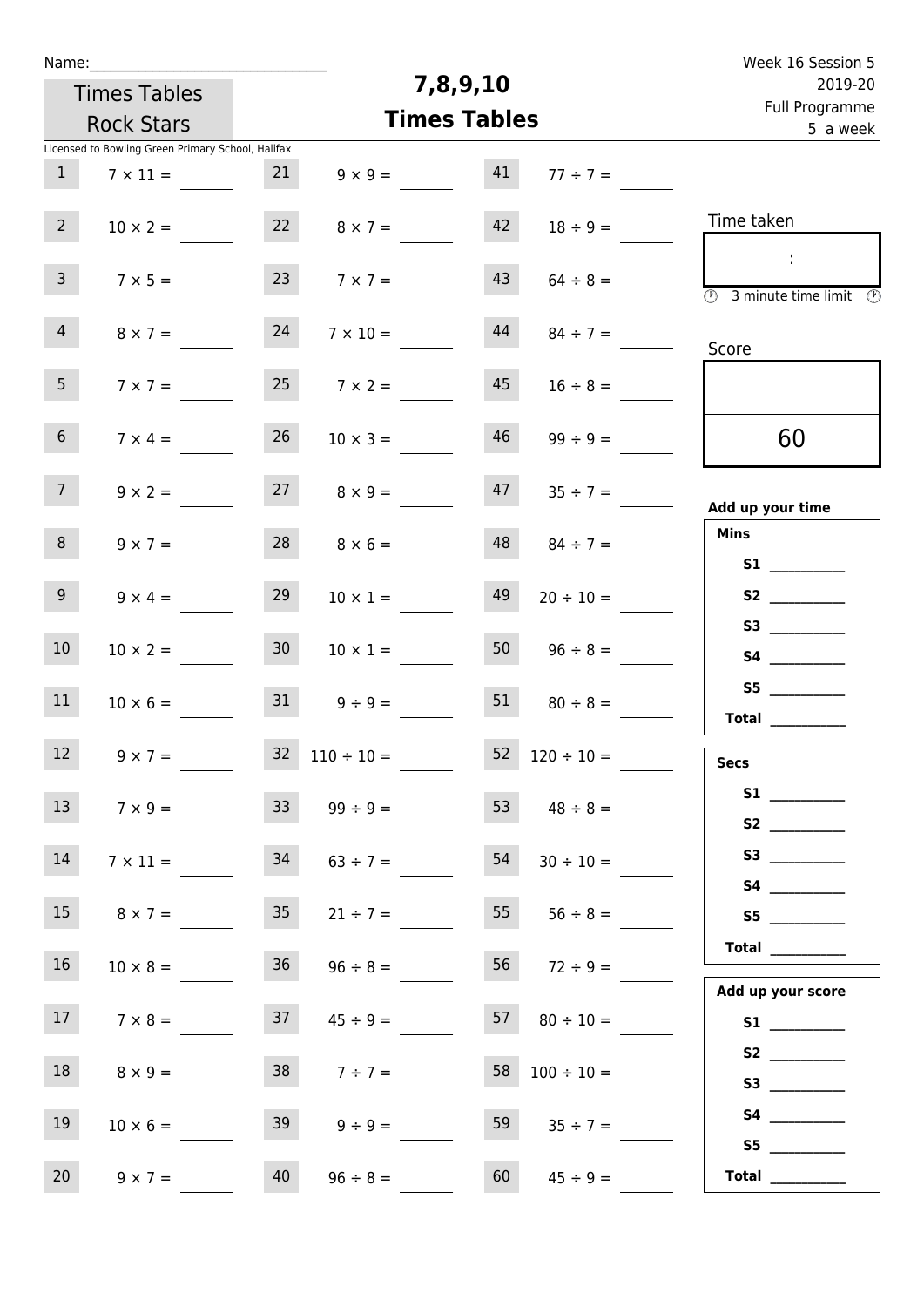| Name: |  |  |  |
|-------|--|--|--|
|       |  |  |  |

| Name:           |                                                   |                 |                     |                           |                  | Week 17 Session 1                                                |
|-----------------|---------------------------------------------------|-----------------|---------------------|---------------------------|------------------|------------------------------------------------------------------|
|                 | <b>Times Tables</b>                               |                 | 11                  | 2019-20<br>Full Programme |                  |                                                                  |
|                 | <b>Rock Stars</b>                                 |                 | <b>Times Tables</b> |                           |                  | 5 a week                                                         |
|                 | Licensed to Bowling Green Primary School, Halifax |                 |                     |                           |                  |                                                                  |
| $\mathbf{1}$    | $11 \times 3 =$                                   | 21              | $11 \times 1 =$     | 41                        | $11 \times 11 =$ |                                                                  |
| 2 <sup>7</sup>  | $11 \times 2 =$                                   | 22              | $11 \times 2 =$     | 42                        | $11 \times 11 =$ | Time taken                                                       |
| $\mathbf{3}$    | $11 \times 5 =$                                   | 23              | $11 \times 8 =$     | 43                        | $2 \times 11 =$  | $\overline{\mathcal{O}}$<br>3 minute time limit<br>$\mathcal{O}$ |
| $\overline{4}$  | $11 \times 5 =$                                   | 24              | $11 \times 2 =$     | 44                        | $4 \times 11 =$  | Score                                                            |
| 5               | $11 \times 12 =$                                  | 25              | $11 \times 3 =$     | 45                        | $7 \times 11 =$  |                                                                  |
| $6\phantom{.}$  | $11 \times 10 =$                                  | 26              | $11 \times 5 =$     | 46                        | $5 \times 11 =$  | 60                                                               |
| 7 <sup>7</sup>  | $11 \times 4 =$                                   | 27              | $11 \times 4 =$     | 47                        | $1 \times 11 =$  | What's your rock status?                                         |
| 8               | $11 \times 4 =$                                   | 28              | $11 \times 1 =$     | 48                        | $10 \times 11 =$ | <b>NANNABE</b>                                                   |
| 9               | $11 \times 10 =$                                  | 29              | $11 \times 3 =$     | 49                        | $11 \times 11 =$ | < 18 correct in 3 mins<br><b>GARAGE ROCKER</b>                   |
| 10 <sup>°</sup> | $11 \times 6 =$                                   | 30 <sub>o</sub> | $11 \times 7 =$     | 50                        | $1 \times 11 =$  | 18-19 correct in 3 mins<br><b>BUSKER</b>                         |
| 11              | $11 \times 4 =$                                   | 31              | $12 \times 11 =$    | 51                        | $4 \times 11 =$  | 20-21 correct in 3 mins<br><b>4144EP</b>                         |
| $12$            | $11 \times 10 =$                                  | 32              | $2 \times 11 =$     | 52                        | $8 \times 11 =$  | 22-24 correct in 3 mins<br><b>UNSIGNED AGT</b>                   |
| 13              | $11 \times 1 =$                                   | 33 <sup>°</sup> | $5 \times 11 =$     | 53                        | $6 \times 11 =$  | 25-29 correct in 3 mins<br>BREAKTHROUGH ARTI <del>S</del> T      |
| 14              | $11 \times 11 =$                                  | 34              | $10 \times 11 =$    | 54                        | $8 \times 11 =$  | 30-35 correct in 3 mins<br><b>SUPPORT AGT</b>                    |
| 15              | $11 \times 7 =$                                   | 35              | $1 \times 11 =$     | 55                        | $1 \times 11 =$  | 36-44 correct in 3 mins<br>HEADLINER                             |
| 16              | $11 \times 9 =$                                   | 36              | $3 \times 11 =$     | 56                        | $6 \times 11 =$  | 45-59 correct in 3 mins<br>ROCK STAR                             |
| 17              | $11 \times 10 =$                                  | 37              | $11 \times 11 =$    | 57                        | $4 \times 11 =$  | All correct in $\leq$ 3mins                                      |
| 18              | $11 \times 10 =$                                  | 38              | $4 \times 11 =$     | 58                        | $4 \times 11 =$  | ROCK LEGEND<br>All correct in $\leq 2$ min                       |
| 19              | $11 \times 4 =$                                   | 39              | $2 \times 11 =$     | 59                        | $7 \times 11 =$  | ROCK HERO<br>All correct in $\leq 1$ min                         |
|                 |                                                   |                 |                     |                           |                  | デレイロス デスライ ロ                                                     |

**TIMES TABLES** 20  $11 \times 2 =$  40  $9 \times 11 =$  60  $4 \times 11 =$  ROCK FIAR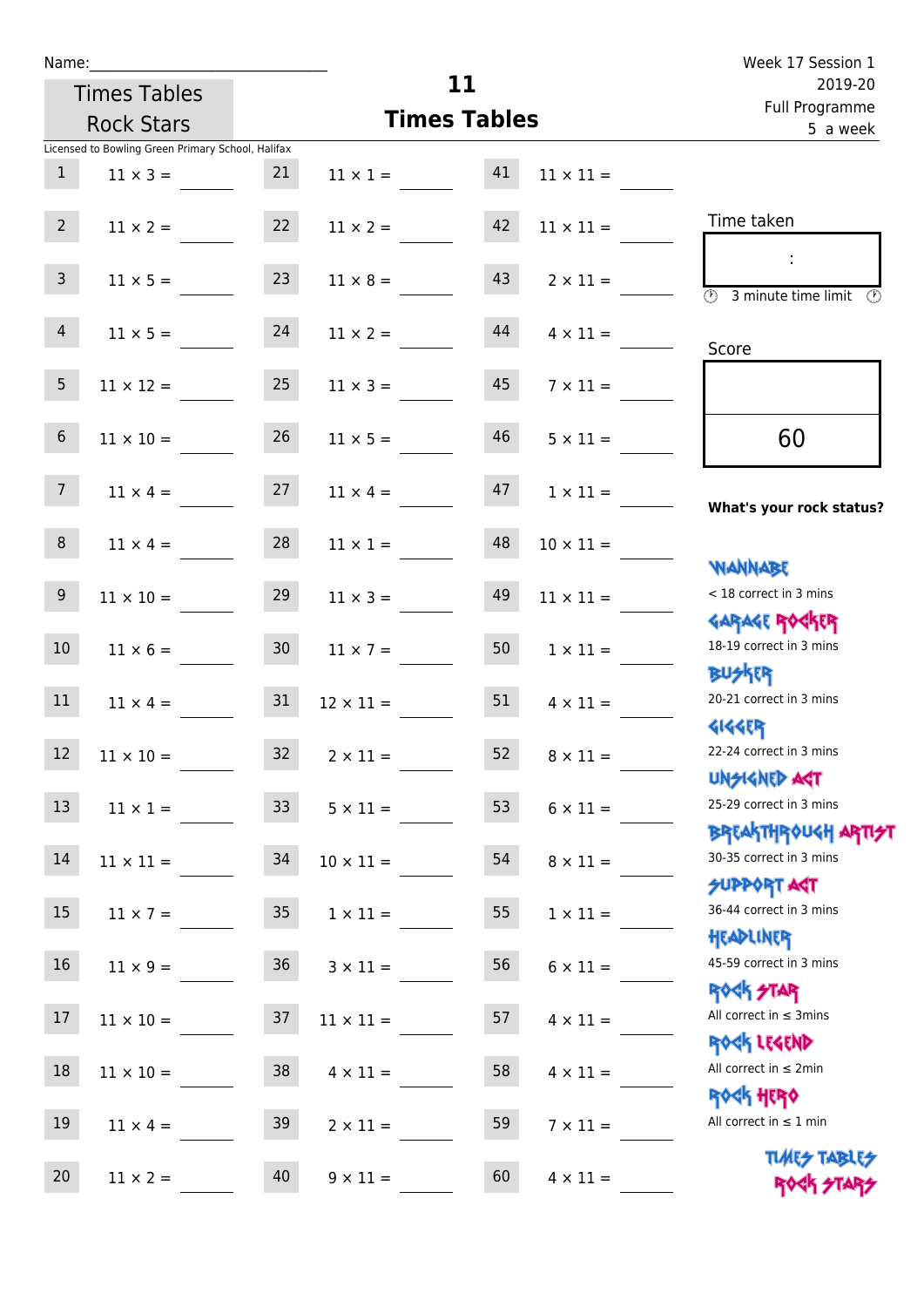| Name:           |                                                   |          |     |        |                         |    |                     |    |                   | Week 17 Session 2                                                      |
|-----------------|---------------------------------------------------|----------|-----|--------|-------------------------|----|---------------------|----|-------------------|------------------------------------------------------------------------|
|                 | <b>Times Tables</b>                               |          |     |        |                         | 11 |                     |    |                   | 2019-20<br>Full Programme                                              |
|                 | <b>Rock Stars</b>                                 |          |     |        |                         |    | <b>Times Tables</b> |    |                   | 5 a week                                                               |
|                 | Licensed to Bowling Green Primary School, Halifax |          |     | 25     |                         | 37 |                     | 49 |                   |                                                                        |
| $\,1$           | 66<br>11                                          | 13<br>11 | 110 |        | 66<br>$11\,$            |    | $11\,$<br>44        |    | 22<br>11          |                                                                        |
|                 |                                                   |          |     |        |                         |    |                     |    |                   | Time taken                                                             |
| $\overline{2}$  |                                                   | 14       |     | 26     |                         | 38 |                     | 50 |                   |                                                                        |
|                 | 121<br>11                                         | 11       | 11  |        | 33<br>$11\,$            |    | 55<br>11            |    | 44<br>11          |                                                                        |
|                 |                                                   |          |     |        |                         |    |                     |    |                   | $\overline{\circlearrowright}$<br>3 minute time limit<br>$\circled{r}$ |
| 3               |                                                   | 15       |     | $27\,$ |                         | 39 |                     | 51 |                   | Score                                                                  |
|                 | 99<br>11                                          | $11\,$   | 99  |        | 99<br>$11\,$            |    | 110<br>11           |    | 22<br>11          |                                                                        |
|                 |                                                   |          |     |        |                         |    |                     |    |                   |                                                                        |
| 4               |                                                   | 16       |     | 28     |                         | 40 |                     | 52 |                   | 60                                                                     |
|                 | 55<br>11                                          | 11       | 44  |        | 77<br>$11\,$            |    | 11<br>44            |    | 66<br>11          |                                                                        |
|                 |                                                   |          |     |        |                         |    |                     |    |                   | What's your rock status?                                               |
| 5               |                                                   | 17       |     | 29     |                         | 41 |                     | 53 |                   |                                                                        |
|                 | 88<br>11                                          | 11       | 110 |        | 22<br>$11\,$            |    | 33<br>$11\,$        |    | 110<br>11         | WANNABE                                                                |
|                 |                                                   |          |     |        |                         |    |                     |    |                   | < 18 correct in 3 mins                                                 |
| $6\phantom{1}6$ |                                                   | 18       |     | 30     |                         | 42 |                     | 54 |                   | <b>GARAGE RO</b>                                                       |
|                 | 110<br>11                                         | $11\,$   | 44  |        | $ 132\rangle$<br>11     |    | 77<br>11            |    | $77 \,$<br>$11\,$ | 18-19 correct in 3 mins                                                |
|                 |                                                   |          |     |        |                         |    |                     |    |                   | <b>BUSKER</b>                                                          |
| 7               |                                                   | 19       |     | 31     |                         | 43 |                     | 55 |                   | 20-21 correct in 3 mins                                                |
|                 | 11<br>11                                          | $11\,$   | 77  |        | 22<br>$11\,$            |    | 88<br>$11\,$        |    | 22<br>11          | <b>4144EP</b>                                                          |
|                 |                                                   |          |     |        |                         |    |                     |    |                   | 22-24 correct in 3 mins                                                |
| 8               |                                                   | 20       |     | 32     |                         | 44 |                     | 56 |                   | <b>UNSIGNED AST</b><br>25-29 correct in 3 mins                         |
|                 | 99<br>11                                          | 11       | 44  |        | 66<br>$11\,$            |    | 22<br>11            |    | 55<br>$11\,$      | <b>BREAKTHROUGH</b>                                                    |
|                 |                                                   |          |     |        |                         |    |                     |    |                   | 30-35 correct in 3 mins                                                |
| 9               |                                                   | 21       |     | 33     |                         | 45 |                     | 57 |                   | <b>FOR TROPPUS</b>                                                     |
|                 | 33<br>11                                          | 11       | 99  |        | 33<br>$11\,$            |    | 55<br>$11\,$        |    | 11<br>44          | 36-44 correct in 3 mins                                                |
|                 |                                                   |          |     |        |                         |    |                     |    |                   | HEADLINER                                                              |
| $10\,$          |                                                   | 22       |     | 34     |                         | 46 |                     | 58 |                   | 45-59 correct in 3 mins                                                |
|                 | 99<br>11                                          | 11       | 55  |        | $ 132\rangle$<br>$11\,$ |    | 44<br>$11\,$        |    | 121<br>11         | ROCK STAR<br>All correct in $\leq$ 3mins                               |
|                 |                                                   |          |     |        |                         |    |                     |    |                   | ROCK LEGEND                                                            |
| $11\,$          |                                                   | 23       |     | 35     |                         | 47 |                     | 59 |                   | All correct in $\leq 2$ min                                            |
|                 | 88<br>11                                          | 11       | 22  |        | 88<br>$11\,$            |    | 11 132              |    | 121<br>11         | ROCK HERO                                                              |
|                 |                                                   |          |     |        |                         |    |                     |    |                   | All correct in $\leq 1$ min                                            |
| 12              |                                                   | 24       |     | 36     |                         | 48 |                     | 60 |                   |                                                                        |
|                 | 110<br>11                                         | $11\,$   | 110 |        | 88<br>$11\,$            |    | 55<br>$11\,$        |    | 99<br>11          |                                                                        |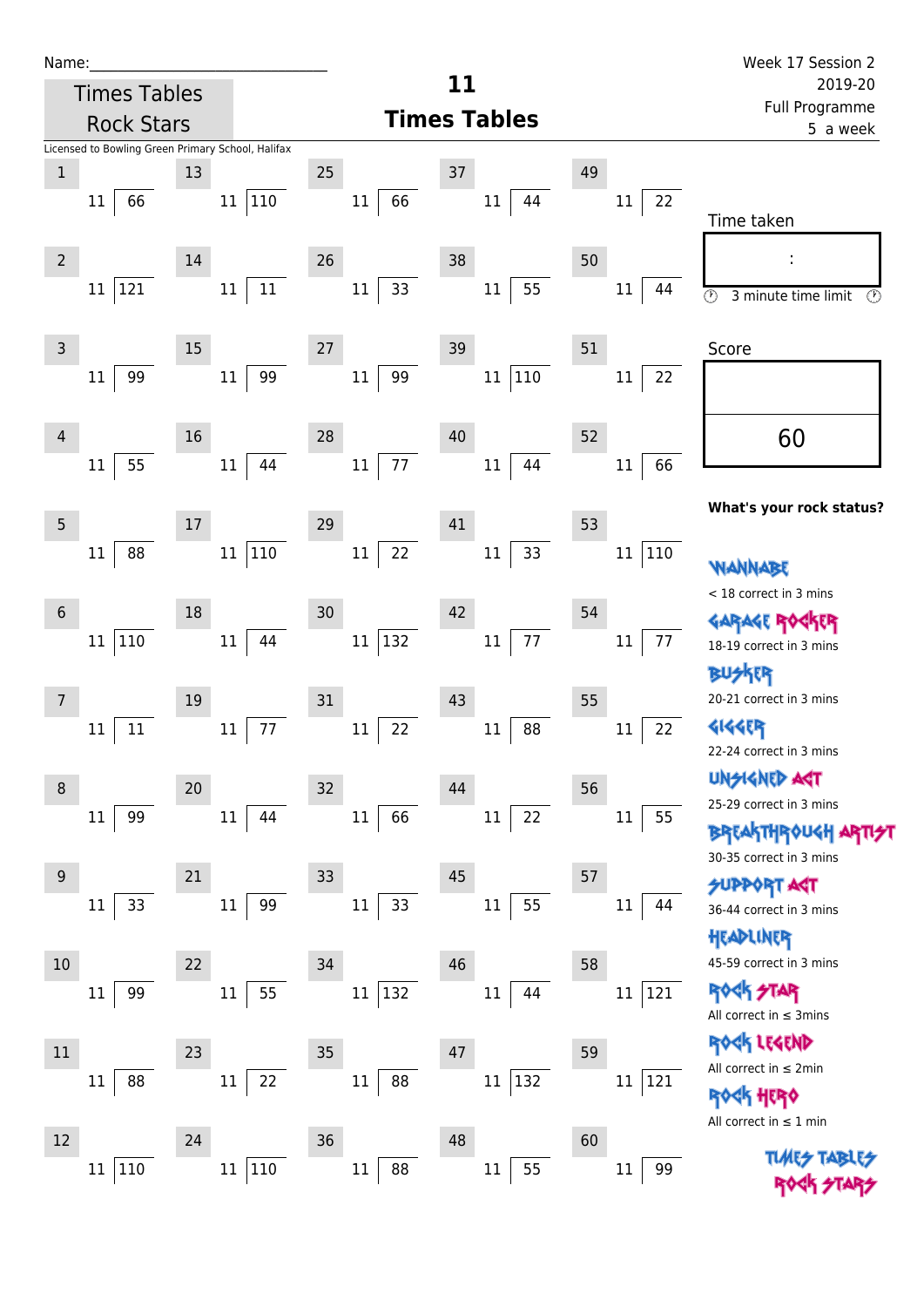| Name:          |                                                                        |    |                       |                             |                             |    |                   | Week 17 Session 3                                                                               |
|----------------|------------------------------------------------------------------------|----|-----------------------|-----------------------------|-----------------------------|----|-------------------|-------------------------------------------------------------------------------------------------|
|                | <b>Times Tables</b>                                                    |    |                       |                             | 11                          |    |                   | 2019-20                                                                                         |
|                | <b>Rock Stars</b>                                                      |    |                       |                             | <b>Times Tables</b>         |    |                   | Full Programme<br>5 a week                                                                      |
| $1\,$          | Licensed to Bowling Green Primary School, Halifax<br>11<br>$\times$ 11 | 13 | 11<br>$\times$ 12     | 11<br>25<br>$\times$ 7      | 11<br>37<br>$\times$ 6      | 49 | 11<br>$\times 8$  |                                                                                                 |
| $\overline{2}$ | 11<br>$\times$ 5                                                       | 14 | 11<br>$\times$ 12     | 11<br>26<br>$\times$ 6      | 11<br>38<br>$\times$ 4      | 50 | 11<br>$\times$ 4  | Time taken<br>t,<br>$\circled{r}$<br>3 minute time limit<br>$\mathcal{O}$                       |
| $\overline{3}$ | 11<br>$\times$ 2                                                       | 15 | $11\,$<br>$\times 6$  | 11<br>27<br>$\times$ 11     | $11\,$<br>39<br>$\times$ 7  | 51 | 11<br>$\times 1$  | Score                                                                                           |
| $\overline{4}$ | 11<br>$\times 8$                                                       | 16 | $11\,$<br>$\times$ 1  | 11<br>28<br>$\times$ 12     | $11\,$<br>40<br>$\times$ 3  | 52 | 11<br>$\times$ 3  | 60                                                                                              |
| 5              | 11<br>$\times$ 1                                                       | 17 | 11<br>$\times$ 9      | 11<br>29<br>$\times 6$      | 11<br>41<br>$\times$ 12     | 53 | 11<br>$\times$ 12 | What's your rock status?<br><b>WANNABE</b>                                                      |
| $\sqrt{6}$     | 11<br>$\times 2$                                                       | 18 | 11<br>$\times$ 7      | 11<br>30<br>$\times 8$      | 11<br>42<br>$\times$ 11     | 54 | 11<br>$\times 6$  | < 18 correct in 3 mins<br><b>GARAGE ROGKER</b><br>18-19 correct in 3 mins                       |
| $\overline{7}$ | 11<br>$\times$ 4                                                       | 19 | 11<br>$\times$ 8      | 11<br>31<br>$\times$ 6      | $11\,$<br>43<br>$\times$ 11 | 55 | 11<br>$\times 8$  | <b>BUSKER</b><br>20-21 correct in 3 mins<br><b>4144EP</b><br>22-24 correct in 3 mins            |
| $\,8\,$        | $11\,$<br>$\times$ 3                                                   | 20 | 11<br>$\times$ 7      | $11\,$<br>32<br>$\times$ 3  | $11\,$<br>44<br>$\times$ 5  | 56 | 11<br>$\times$ 11 | <b>UNSIGNED AGT</b><br>25-29 correct in 3 mins<br>ΒΡΓΑ <sup>Κ</sup> ΤΗΡΟυΚΗ ΑΡΤΙ <del>2</del> Τ |
| $9\,$          | 11<br>$\times$ 10                                                      | 21 | 11<br>$\times 8$      | 11<br>33<br>$\times$ 3      | $11\,$<br>45<br>$\times$ 9  | 57 | 11<br>$\times$ 4  | 30-35 correct in 3 mins<br><b>SUPPORT AST</b><br>36-44 correct in 3 mins                        |
| 10             | $11\,$<br>$\times$ 8                                                   | 22 | 11<br>$\times$ 11     | $11\,$<br>34<br>$\times$ 3  | $11\,$<br>46<br>$\times$ 10 | 58 | 11<br>$\times$ 8  | HEADLINER<br>45-59 correct in 3 mins<br><b>ROCK STAR</b><br>All correct in $\leq$ 3mins         |
| 11             | $11\,$<br>$\times$ 12                                                  | 23 | 11<br>$\times$ 11     | $11\,$<br>35<br>$\times$ 11 | 11<br>47<br>$\times$ 5      | 59 | 11<br>$\times$ 7  | ROCK LEGEND<br>All correct in $\leq 2$ min<br><b>ROCK HERO</b>                                  |
| 12             | 11<br>$\times$ 8                                                       | 24 | $11\,$<br>$\times$ 11 | 11<br>36<br>$\times$ 4      | $11\,$<br>48<br>$\times$ 10 | 60 | 11<br>$\times$ 5  | All correct in $\leq 1$ min<br><b>TUARS TABLES</b><br>ROCK STARS                                |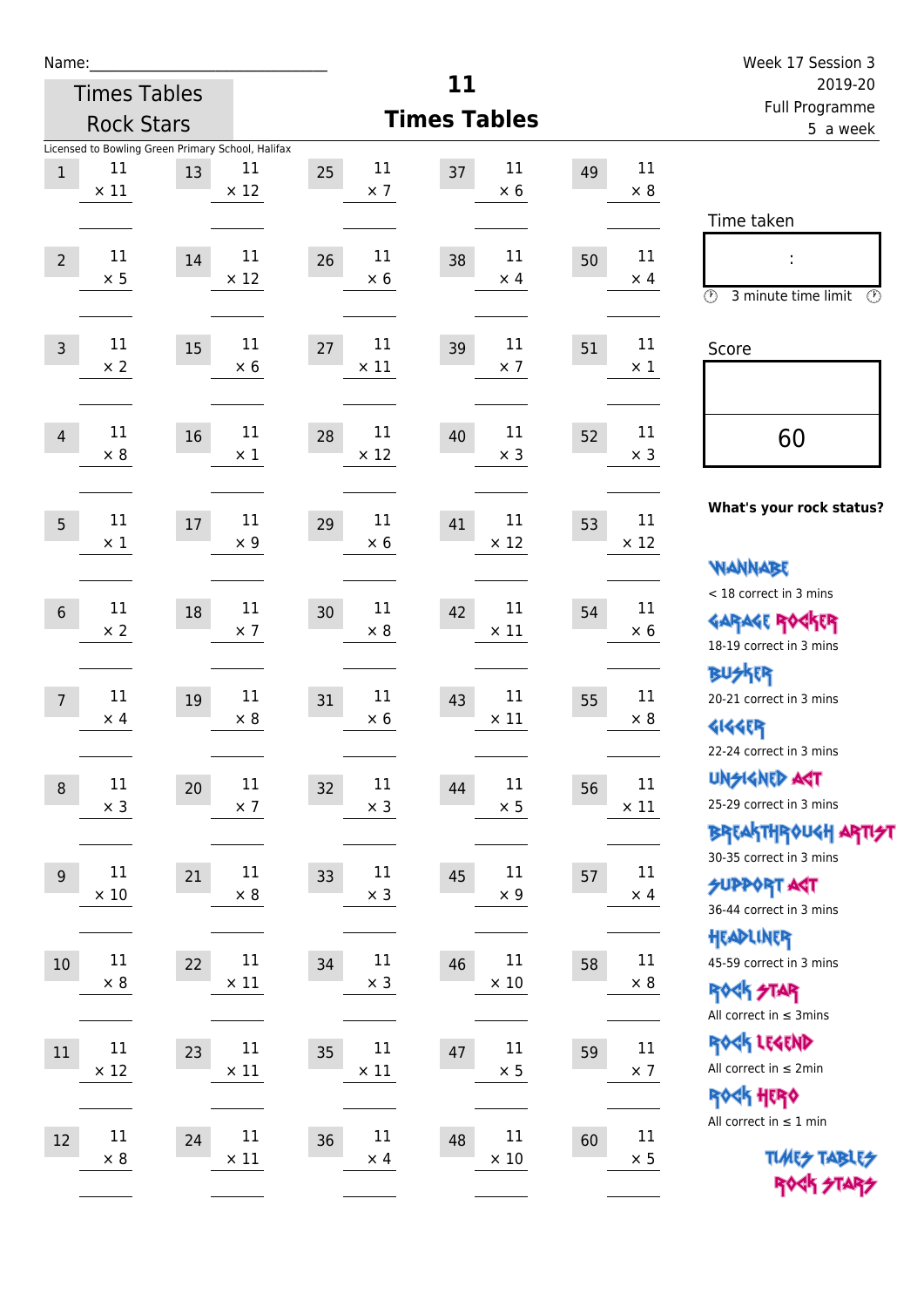|                 | <b>Rock Stars</b>                                 |                 | <b>Times Tables</b>  |    |                 | <u>run rivyrunning</u><br>5 a week                                                     |
|-----------------|---------------------------------------------------|-----------------|----------------------|----|-----------------|----------------------------------------------------------------------------------------|
|                 | Licensed to Bowling Green Primary School, Halifax |                 |                      |    |                 |                                                                                        |
| $\mathbf{1}$    | $55 \div 11 =$                                    | 21              | $33 \div 11 =$       | 41 | $55 \div 11 =$  |                                                                                        |
| $\overline{2}$  | $121 \div 11 =$                                   | 22              | $110 \div 11 =$      | 42 | $132 \div 11 =$ | Time taken                                                                             |
|                 |                                                   |                 |                      |    |                 |                                                                                        |
| $\mathsf{3}$    | $99 \div 11 =$                                    | 23              | $11 \div 11 =$       | 43 | $77 \div 11 =$  | $\overline{\odot}$<br>3 minute time limit<br>⊙                                         |
| $\overline{4}$  | $110 \div 11 =$                                   | 24              | $66 \div 11 =$       | 44 | $77 \div 11 =$  | Score                                                                                  |
| 5 <sub>1</sub>  | $11 \div 11 =$                                    | 25              | $55 \div 11 =$       | 45 | $11 \div 11 =$  |                                                                                        |
| $6\overline{6}$ | $99 \div 11 =$                                    | 26              | $88 \div 11 =$       | 46 | $99 \div 11 =$  | 60                                                                                     |
| 7 <sup>7</sup>  | $99 \div 11 =$                                    | 27              | $55 \div 11 =$       | 47 | $99 \div 11 =$  | What's your rock status?                                                               |
| 8               | $77 \div 11 =$                                    | 28              | $110 \div 11 =$      | 48 | $11 \div 11 =$  | <b>NANNABE</b>                                                                         |
| 9               | $121 \div 11 =$                                   | 29              | $77 \div 11 =$       | 49 | $22 \div 11 =$  | < 18 correct in 3 mins                                                                 |
| $10\,$          | $88 \div 11 =$                                    | 30 <sub>o</sub> | $99 \div 11 =$       | 50 | $99 \div 11 =$  | <b>GARAGE ROCKER</b><br>18-19 correct in 3 mins                                        |
| 11              | $99 \div 11 =$                                    | 31              | $22 \div 11 =$       | 51 | $66 \div 11 =$  | <b>BUSKRR</b><br>20-21 correct in 3 mins                                               |
| 12              | $99 \div 11 =$                                    | 32              | $44 \div 11 =$       | 52 | $44 \div 11 =$  | <b>4144EP</b><br>22-24 correct in 3 mins                                               |
|                 | $13 \quad 121 \div 11 =$                          |                 | $33 \t 55 \div 11 =$ |    | $110 \div 11 =$ | <b>UNSIGNED AGT</b><br>25-29 correct in 3 mins                                         |
| 14              | $77 \div 11 =$                                    | 34              | $121 \div 11 =$      | 54 | $110 \div 11 =$ | <b>BREAKTHROUGH ARTI<del>S</del>T</b><br>30-35 correct in 3 mins<br><b>SUPPORT AGT</b> |
| 15              | $22 \div 11 =$                                    | 35 <sub>1</sub> | $55 \div 11 =$       | 55 | $44 \div 11 =$  | 36-44 correct in 3 mins                                                                |
| 16              | $132 \div 11 =$                                   | 36              | $88 \div 11 =$       | 56 | $33 \div 11 =$  | HEADLINER<br>45-59 correct in 3 mins                                                   |
| 17              | $66 \div 11 =$                                    | 37              | $55 \div 11 =$       | 57 | $88 \div 11 =$  | <b>ROCK STAR</b><br>All correct in $\leq$ 3mins                                        |
| 18              | $44 \div 11 =$                                    | 38              | $33 \div 11 =$       | 58 | $88 \div 11 =$  | ROCK LEGEND<br>All correct in $\leq 2$ min                                             |
| 19              | $66 \div 11 =$                                    | 39              | $44 \div 11 =$       | 59 | $55 \div 11 =$  | <b>ROCK HERO</b><br>All correct in $\leq 1$ min                                        |
| 20              | $33 \div 11 =$                                    | 40              | $88 \div 11 =$       | 60 | $121 \div 11 =$ | <b>TUARS TABLES</b><br>ROCK STAP                                                       |

**11**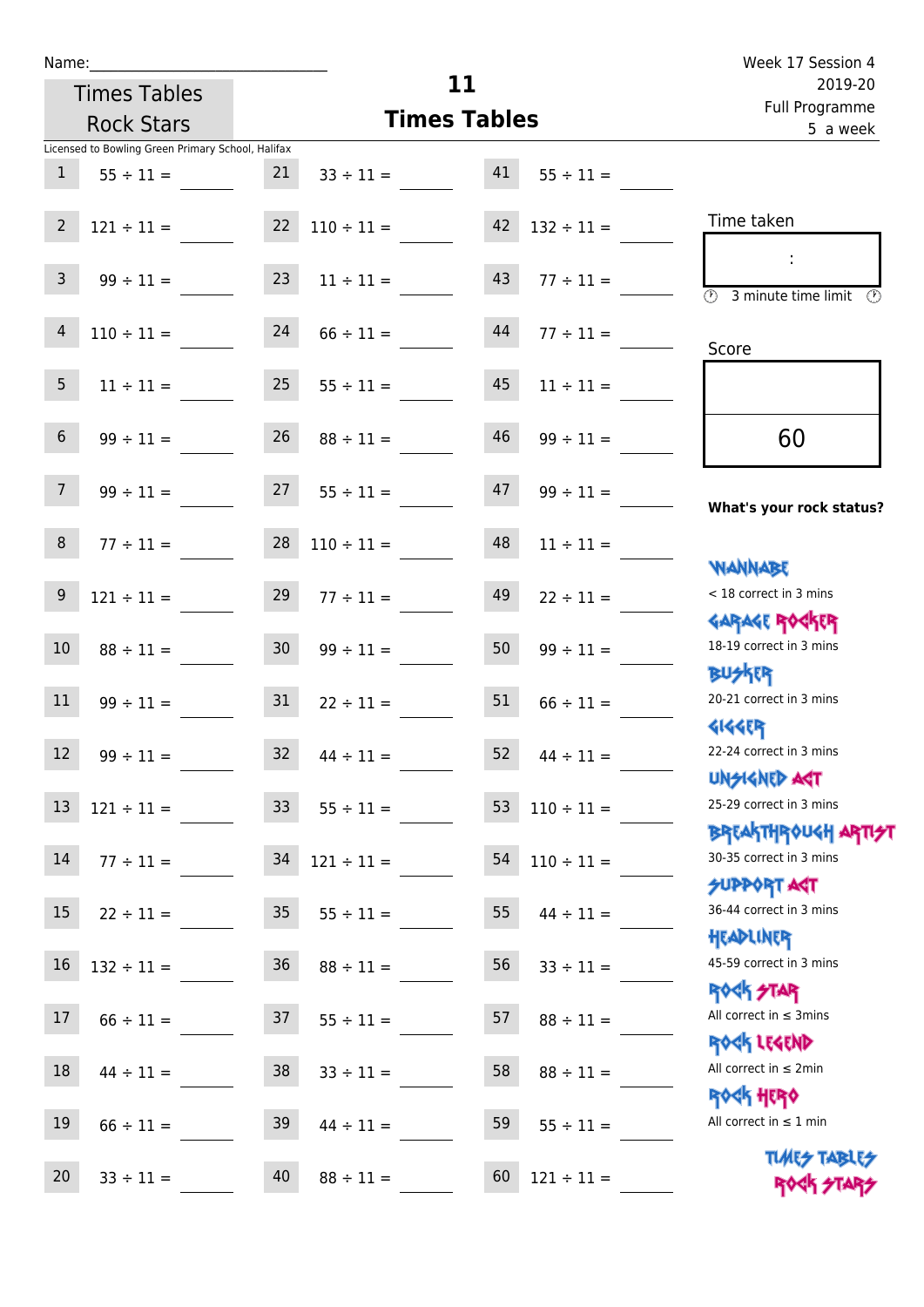|                 | Name:                                             |                 |                                  |                     |                            | Week 17 Session 5                                                  |
|-----------------|---------------------------------------------------|-----------------|----------------------------------|---------------------|----------------------------|--------------------------------------------------------------------|
|                 | <b>Times Tables</b>                               |                 |                                  | 11                  |                            | 2019-20                                                            |
|                 | <b>Rock Stars</b>                                 |                 |                                  | <b>Times Tables</b> | Full Programme<br>5 a week |                                                                    |
|                 | Licensed to Bowling Green Primary School, Halifax |                 |                                  |                     |                            |                                                                    |
| $\mathbf{1}$    | $11 \times 7 =$                                   | 21              | $11 \times 12 =$                 | 41                  | $44 \div 11 =$             |                                                                    |
| $2^{\circ}$     | $11 \times 9 =$                                   |                 | $22 \t 11 \times 1 =$            | 42                  | $66 \div 11 =$             | Time taken                                                         |
| $\mathbf{3}$    | $11 \times 5 =$                                   | 23              | $11 \times 12 =$                 | 43                  | $66 \div 11 =$             | $\overline{\textcircled{2}}$ 3 minute time limit $\textcircled{2}$ |
| $\overline{4}$  | $11 \times 6 =$                                   | 24              | $11 \times 12 =$                 | 44                  | $77 \div 11 =$             | Score                                                              |
| 5 <sub>1</sub>  | $11 \times 4 =$                                   |                 | $25 \t 11 \times 9 =$            | 45                  | $121 \div 11 =$            |                                                                    |
| $6\overline{6}$ | $11 \times 8 =$                                   | 26              | $11 \times 6 =$                  | 46                  | $55 \div 11 =$             | 60                                                                 |
| $7\overline{ }$ | $11 \times 11 =$                                  | 27              | $11 \times 8 =$                  | 47                  | $66 \div 11 =$             | Add up your time                                                   |
| 8               | $11 \times 9 =$                                   | 28              | $11 \times 6 =$                  | 48                  | $132 \div 11 =$            | <b>Mins</b><br><b>S1 S1</b>                                        |
| 9 <sub>o</sub>  | $11 \times 2 =$                                   | 29              | $11 \times 5 =$                  | 49                  | $110 \div 11 =$            | <b>S2</b>                                                          |
| 10 <sup>°</sup> | $11 \times 6 =$                                   | 30 <sup>°</sup> | $11 \times 3 =$                  | 50                  | $22 \div 11 =$             | S3                                                                 |
| 11              | $11 \times 9 =$                                   | 31              | $88 \div 11 =$                   | 51                  | $88 \div 11 =$             | S5<br>Total                                                        |
| 12              | $11 \times 1 =$                                   |                 | $32 \quad 132 \div 11 =$         | 52                  | $88 \div 11 =$             | <b>Secs</b>                                                        |
| 13              | $11 \times 7 =$                                   |                 | $33 \t 44 \div 11 =$             | 53                  | $66 \div 11 =$             |                                                                    |
| 14              |                                                   |                 | $11 \times 5 =$ $34 \times 11 =$ | 54                  | $121 \div 11 =$            |                                                                    |
| 15              | $11 \times 3 =$                                   |                 | $35 \t 99 \div 11 =$             | 55                  | $132 \div 11 =$            | S5                                                                 |
| 16              | $11 \times 8 =$                                   |                 | $36 \t 88 \div 11 =$             | 56                  | $11 \div 11 =$             | Total $\_\_$                                                       |
| 17 <sup>7</sup> | $11 \times 3 =$                                   |                 | $37 \t 33 \div 11 =$             |                     | $57 \t 66 \div 11 =$       | Add up your score<br>S1                                            |
| 18              | $11 \times 9 =$                                   |                 | $38$ $88 \div 11 =$              |                     | $58$ $22 \div 11 =$        |                                                                    |
| 19              | $11 \times 10 -$                                  |                 | $39 \qquad 99 + 11 -$            |                     | $59$ $132 \div 11$ –       |                                                                    |

19  $11 \times 10 =$  39  $99 \div 11 =$  59  $132 \div 11 =$ 

20  $11 \times 10 =$   $40 \times 121 \div 11 =$   $60 \times 22 \div 11 =$ 

 **S5 \_\_\_\_\_\_\_\_\_\_\_\_**

 **Total \_\_\_\_\_\_\_\_\_\_\_\_**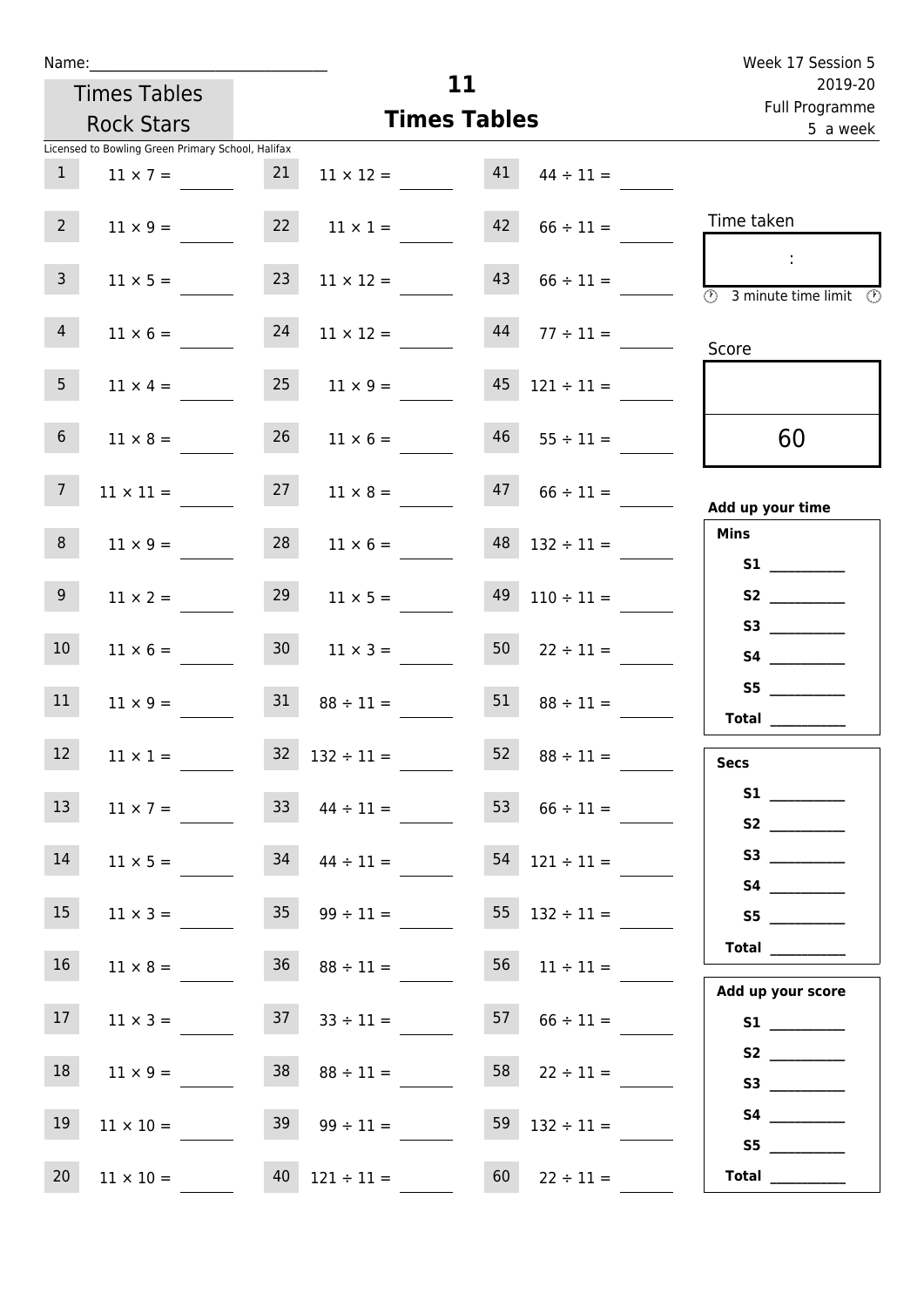| Name:           |                                                   |                 |                     |                 |                  | Week 18 Session 1                                                        |
|-----------------|---------------------------------------------------|-----------------|---------------------|-----------------|------------------|--------------------------------------------------------------------------|
|                 | <b>Times Tables</b>                               |                 |                     | 12 <sub>2</sub> |                  | 2019-20<br>Full Programme                                                |
|                 | <b>Rock Stars</b>                                 |                 | <b>Times Tables</b> |                 |                  | 5 a week                                                                 |
|                 | Licensed to Bowling Green Primary School, Halifax |                 |                     |                 |                  |                                                                          |
| $\mathbf{1}$    | $12 \times 5 =$                                   | 21              | $12 \times 3 =$     | 41              | $1 \times 12 =$  |                                                                          |
| 2 <sup>7</sup>  | $12 \times 7 =$                                   | 22              | $12 \times 6 =$     | 42              | $4 \times 12 =$  | Time taken                                                               |
| $\overline{3}$  | $12 \times 8 =$                                   | 23              | $12 \times 11 =$    | 43              | $8 \times 12 =$  | $\overline{\mathcal{O}}$<br>3 minute time limit<br>$\mathcal{O}$         |
| $\overline{4}$  | $12 \times 5 =$                                   | 24              | $12 \times 5 =$     | 44              | $9 \times 12 =$  | Score                                                                    |
| 5               | $12 \times 11 =$                                  | 25              | $12 \times 9 =$     | 45              | $8 \times 12 =$  |                                                                          |
| $6\overline{6}$ | $12 \times 8 =$                                   | 26              | $12 \times 10 =$    | 46              | $2 \times 12 =$  | 60                                                                       |
| 7 <sup>7</sup>  | $12 \times 11 =$                                  | 27              | $12 \times 2 =$     | 47              | $3 \times 12 =$  | What's your rock status?                                                 |
| 8               | $12 \times 8 =$                                   | 28              | $12 \times 2 =$     | 48              | $9 \times 12 =$  | <b>NANNABE</b>                                                           |
| 9 <sub>o</sub>  | $12 \times 7 =$                                   | 29              | $12 \times 7 =$     | 49              | $7 \times 12 =$  | < 18 correct in 3 mins<br><b>GARAGE ROCKER</b>                           |
| 10              | $12 \times 1 =$                                   | 30 <sup>°</sup> | $12 \times 9 =$     | 50              | $11 \times 12 =$ | 18-19 correct in 3 mins<br><b>BUSKRR</b>                                 |
| 11              | $12 \times 2 =$                                   | 31              | $6 \times 12 =$     | 51              | $10 \times 12 =$ | 20-21 correct in 3 mins<br><b>4144EP</b>                                 |
| $12$            | $12 \times 11 =$                                  | 32              | $8 \times 12 =$     | 52              | $5 \times 12 =$  | 22-24 correct in 3 mins<br><b>UNSIGNED AGT</b>                           |
| 13              | $12 \times 12 =$                                  | 33              | $5 \times 12 =$     | 53              | $4 \times 12 =$  | 25-29 correct in 3 mins                                                  |
| 14              | $12 \times 8 =$                                   | 34              | $4 \times 12 =$     | 54              | $9 \times 12 =$  | ΒΡΓΑ <sup>Κ</sup> ΤΗΡΟυΚΗ ΑΡΤΙ <del>2</del> Τ<br>30-35 correct in 3 mins |
| 15              | $12 \times 11 =$                                  | $35\phantom{a}$ | $11 \times 12 =$    | 55              | $4 \times 12 =$  | <b>SUPPORT AGT</b><br>36-44 correct in 3 mins<br>HEADLINER               |
| 16              | $12 \times 3 =$                                   | 36              | $2 \times 12 =$     | 56              | $2 \times 12 =$  | 45-59 correct in 3 mins<br>ROCK STAR                                     |
| 17              | $12 \times 1 =$                                   | 37              | $3 \times 12 =$     | 57              | $3 \times 12 =$  | All correct in $\leq$ 3mins                                              |
| 18              | $12 \times 6 =$                                   | 38              | $3 \times 12 =$     | 58              | $11 \times 12 =$ | ROCK LEGEND<br>All correct in $\leq 2$ min                               |
| 19              | $12 \times 6 =$                                   | 39              | $11 \times 12 =$    | 59              | $9 \times 12 =$  | <b>ROCK HERO</b><br>All correct in $\leq 1$ min                          |
| 20              | $12 \times 7 =$                                   | 40              | $11 \times 12 =$    | 60              | $5 \times 12 =$  | <b>TUARS TABLES</b><br>ROCK STARS                                        |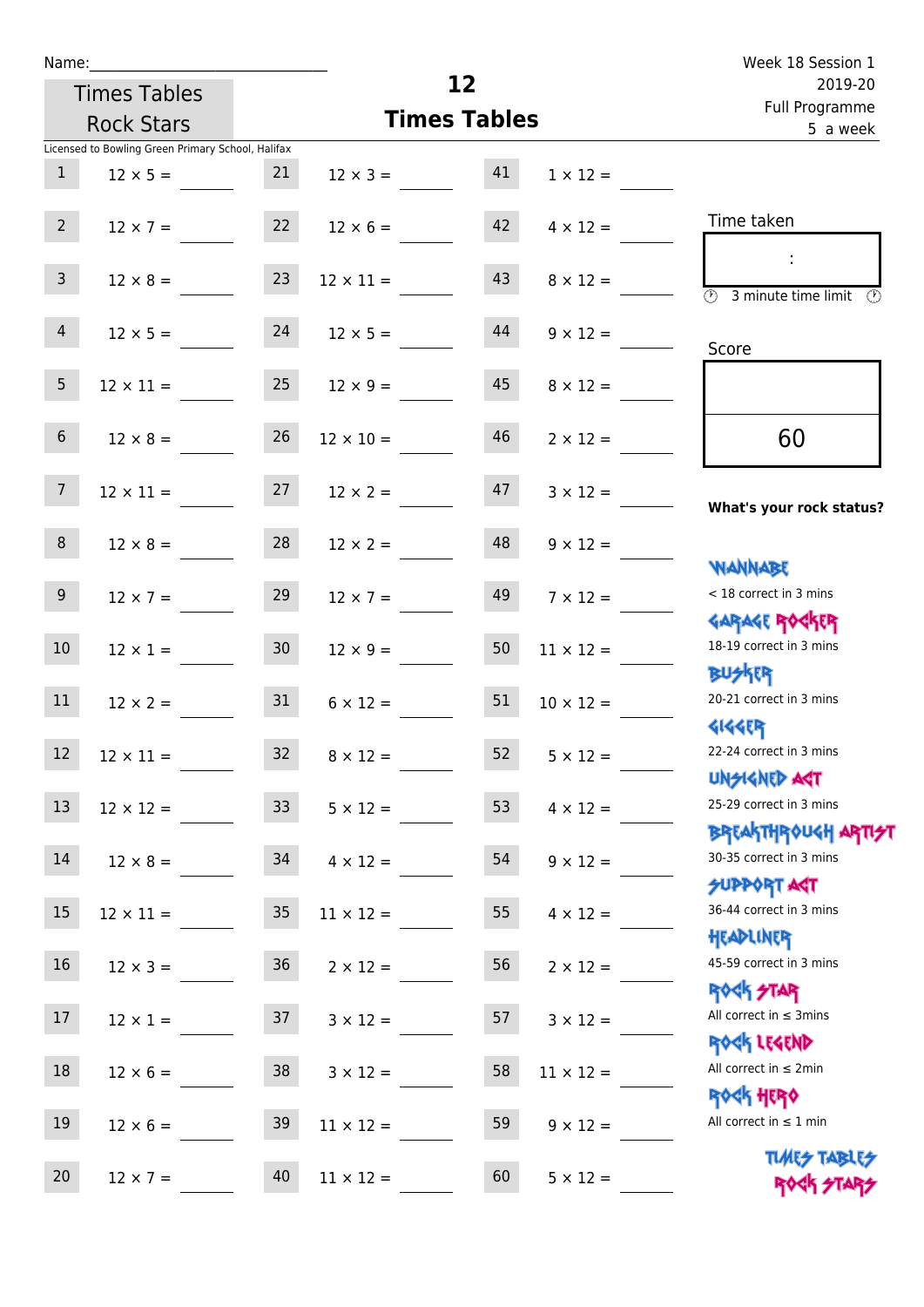| Name:            |                                                                              |    |              |    |                   |                           |    |                             | Week 18 Session 2                                                                     |
|------------------|------------------------------------------------------------------------------|----|--------------|----|-------------------|---------------------------|----|-----------------------------|---------------------------------------------------------------------------------------|
|                  | <b>Times Tables</b>                                                          |    |              |    |                   | 12                        |    |                             | 2019-20                                                                               |
|                  | <b>Rock Stars</b>                                                            |    |              |    |                   | <b>Times Tables</b>       |    |                             | Full Programme<br>5 a week                                                            |
| $\mathbf{1}$     | Licensed to Bowling Green Primary School, Halifax<br>24<br>$12 \overline{ }$ | 13 | 12<br>84     | 25 | 12 108            | 37<br>12<br>84            | 49 | $12 \overline{ }$<br>96     |                                                                                       |
| $2\overline{ }$  | 24<br>12                                                                     | 14 | 60<br>12     | 26 | 12 132            | 38<br>$12 \,$<br>108      | 50 | 12<br>48                    | Time taken<br>$\overline{\circlearrowright}$<br>3 minute time limit<br>$\circled{r}$  |
| $\mathsf{3}$     | 12 120                                                                       | 15 | 12 144       | 27 | 12 132            | 39<br>12<br>$ 144\rangle$ | 51 | 12 132                      | Score                                                                                 |
| 4                | 48<br>$12 \overline{ }$                                                      | 16 | 12<br>60     | 28 | 12<br>48          | 40<br>108<br>12           | 52 | 12<br>84                    | 60                                                                                    |
| $\overline{5}$   | 48<br>$12 \overline{ }$                                                      | 17 | 12 144       | 29 | $12\,$<br>72      | 41<br>12<br> 144          | 53 | 12<br>60                    | What's your rock status?<br>WANNABE                                                   |
| $\sqrt{6}$       | 12 108                                                                       | 18 | 12<br>84     | 30 | 12 108            | 42<br>72<br>$12\,$        | 54 | 12<br>12                    | < 18 correct in 3 mins<br><b>GARAGE RO</b><br>18-19 correct in 3 mins                 |
| 7                | 108<br>12                                                                    | 19 | 96<br>$12\,$ | 31 | 12<br>12          | 43<br>108<br>12           | 55 | $12 \overline{ }$<br>$12\,$ | <b>BUSKER</b><br>20-21 correct in 3 mins<br><b>4144ER</b><br>22-24 correct in 3 mins  |
| 8                | 60<br>12                                                                     | 20 | $12\,$<br>12 | 32 | $12\,$<br>72      | 44<br>$12\,$<br>12        | 56 | 12<br>96                    | <b>UNSIGNED AST</b><br>25-29 correct in 3 mins<br><b>BREAKTHROUGH</b>                 |
| $\boldsymbol{9}$ | 12 108                                                                       | 21 | 84<br>12     | 33 | $12 \overline{ }$ | 45<br>12<br>12            | 57 | 12<br>12                    | 30-35 correct in 3 mins<br><b>SUPPORT AST</b><br>36-44 correct in 3 mins<br>HEADLINER |
| 10               | 36<br>12                                                                     | 22 | 48<br>12     | 34 | $12\,$<br>96      | 46<br>24<br>12            | 58 | 12<br>72                    | 45-59 correct in 3 mins<br>TAR<br>All correct in $\leq$ 3mins                         |
| $11\,$           | 48<br>12                                                                     | 23 | 12<br>48     | 35 | 12<br>48          | 47<br>60<br>12            | 59 | 12<br> 120                  | <b>ER LEGEND</b><br>All correct in $\leq 2$ min<br>ROCK HERO                          |

 $12 \overline{60}$ 

24

 $12 \overline{)108}$ 

 $12 \overline{)120}$ 

 $12 \overline{)132}$ 

<mark>Rock Hero</mark> All correct in ≤ 1 min

> **TIMES TABLES** ROCK STARS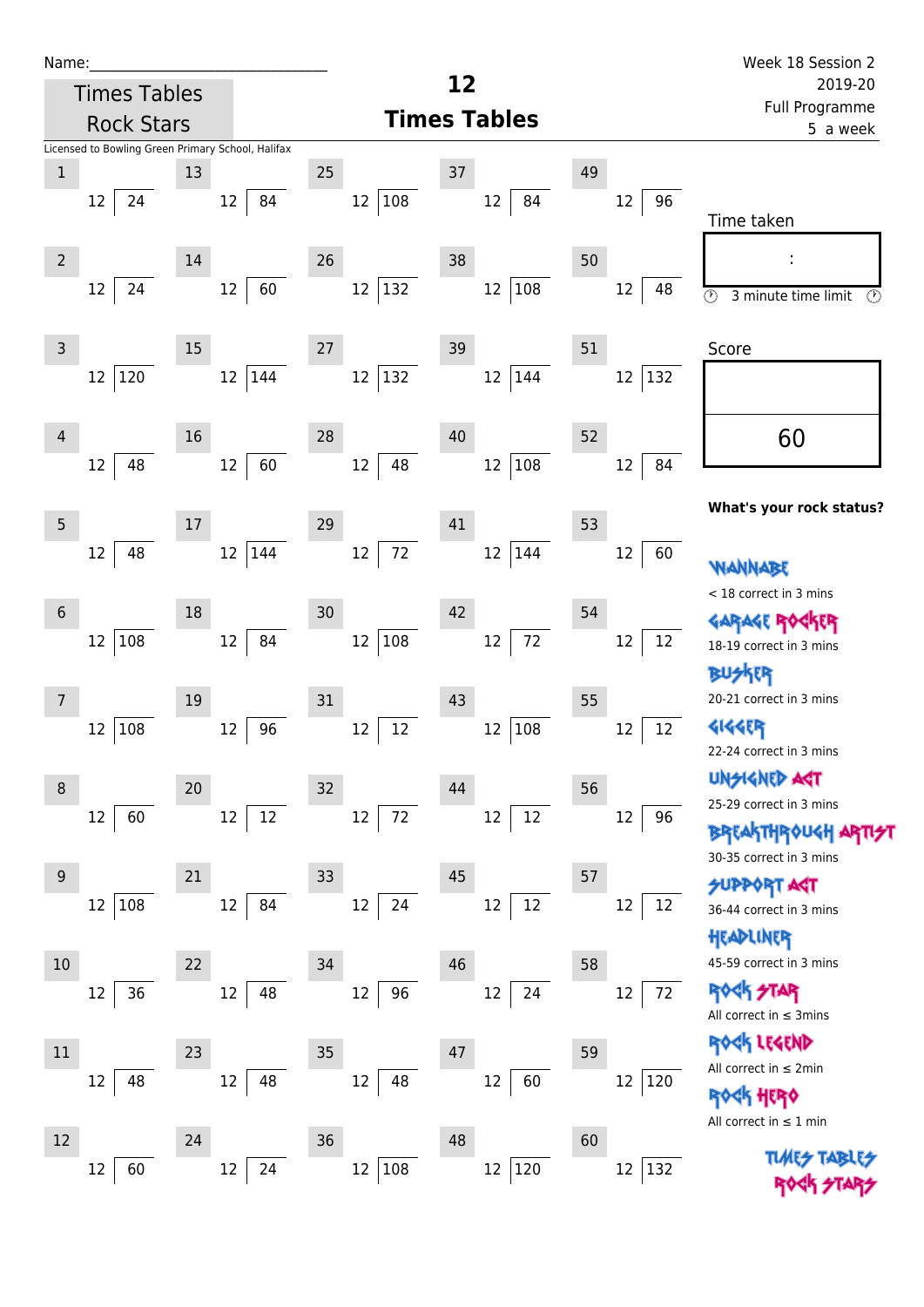| Name:          |                                                                       |    |                   |                         |                        |    |                   | Week 18 Session 3                                                                                                          |
|----------------|-----------------------------------------------------------------------|----|-------------------|-------------------------|------------------------|----|-------------------|----------------------------------------------------------------------------------------------------------------------------|
|                | <b>Times Tables</b>                                                   |    |                   |                         | 12                     |    |                   | 2019-20                                                                                                                    |
|                | <b>Rock Stars</b>                                                     |    |                   |                         | <b>Times Tables</b>    |    |                   | Full Programme<br>5 a week                                                                                                 |
| $1\,$          | Licensed to Bowling Green Primary School, Halifax<br>12<br>$\times$ 7 | 13 | 12<br>$\times$ 9  | 12<br>25<br>$\times 8$  | 12<br>37<br>$\times$ 3 | 49 | 12<br>$\times 8$  |                                                                                                                            |
| $\overline{2}$ | 12<br>$\times$ 6                                                      | 14 | 12<br>$\times$ 6  | 12<br>26<br>$\times$ 1  | 12<br>38<br>$\times$ 3 | 50 | 12<br>$\times$ 10 | Time taken<br>÷<br>$\circled{r}$<br>3 minute time limit<br>$\mathcal{O}$                                                   |
| $\overline{3}$ | 12<br>$\times$ 4                                                      | 15 | 12<br>$\times$ 5  | 12<br>27<br>$\times$ 1  | 12<br>39<br>$\times$ 9 | 51 | 12<br>$\times$ 10 | Score                                                                                                                      |
| $\overline{4}$ | 12<br>$\times$ 4                                                      | 16 | 12<br>$\times 8$  | 12<br>28<br>$\times 8$  | 12<br>40<br>$\times$ 3 | 52 | 12<br>$\times 8$  | 60                                                                                                                         |
| 5              | 12<br>$\times$ 3                                                      | 17 | 12<br>$\times$ 7  | 12<br>29<br>$\times$ 7  | 12<br>41<br>$\times$ 4 | 53 | 12<br>$\times$ 9  | What's your rock status?<br><b>WANNABE</b>                                                                                 |
| $\sqrt{6}$     | 12<br>$\times$ 1                                                      | 18 | 12<br>$\times$ 10 | 12<br>30<br>$\times$ 4  | 12<br>42<br>$\times$ 1 | 54 | 12<br>$\times$ 1  | < 18 correct in 3 mins<br><b>GARAGE ROGKER</b><br>18-19 correct in 3 mins                                                  |
| $\overline{7}$ | 12<br>$\times$ 11                                                     | 19 | 12<br>$\times 8$  | 12<br>31<br>$\times$ 11 | 12<br>43<br>$\times$ 3 | 55 | 12<br>$\times 8$  | <b>BUSKER</b><br>20-21 correct in 3 mins<br><b>4144EP</b>                                                                  |
| $\,8\,$        | 12<br>$\times$ 9                                                      | 20 | 12<br>$\times$ 10 | 12<br>32<br>$\times$ 11 | 12<br>44<br>$\times$ 9 | 56 | 12<br>$\times$ 3  | 22-24 correct in 3 mins<br><b>UNSIGNED AGT</b><br>25-29 correct in 3 mins<br>ΒΡΓΑ <sup>Κ</sup> ΤΗΡΟυΚΗ ΑΡΤΙ <del>2</del> Τ |
| $\overline{9}$ | 12<br>$\times$ 9                                                      | 21 | 12<br>$\times 6$  | 12<br>33<br>$\times$ 9  | 12<br>45<br>$\times$ 3 | 57 | 12<br>$\times$ 11 | 30-35 correct in 3 mins<br><b>SUPPORT AST</b><br>36-44 correct in 3 mins                                                   |
| 10             | 12<br>$\times$ 9                                                      | 22 | 12<br>$\times$ 11 | 12<br>34<br>$\times$ 9  | 12<br>46<br>$\times 2$ | 58 | 12<br>$\times$ 8  | HEADLINER<br>45-59 correct in 3 mins<br><b>ROCK STAR</b><br>All correct in $\leq$ 3mins                                    |
| 11             | 12<br>$\times$ 12                                                     | 23 | 12<br>$\times$ 10 | 12<br>35<br>$\times$ 2  | 12<br>47<br>$\times$ 2 | 59 | 12<br>$\times$ 12 | ROCK LEGEND<br>All correct in $\leq 2$ min<br><b>ROCK HERO</b>                                                             |
| 12             | 12<br>$\times$ 7                                                      | 24 | 12<br>$\times$ 7  | 12<br>36<br>$\times 6$  | 12<br>48<br>$\times$ 5 | 60 | 12<br>$\times$ 11 | All correct in $\leq 1$ min<br><b>TUARS TABLES</b><br>ROCK STARS                                                           |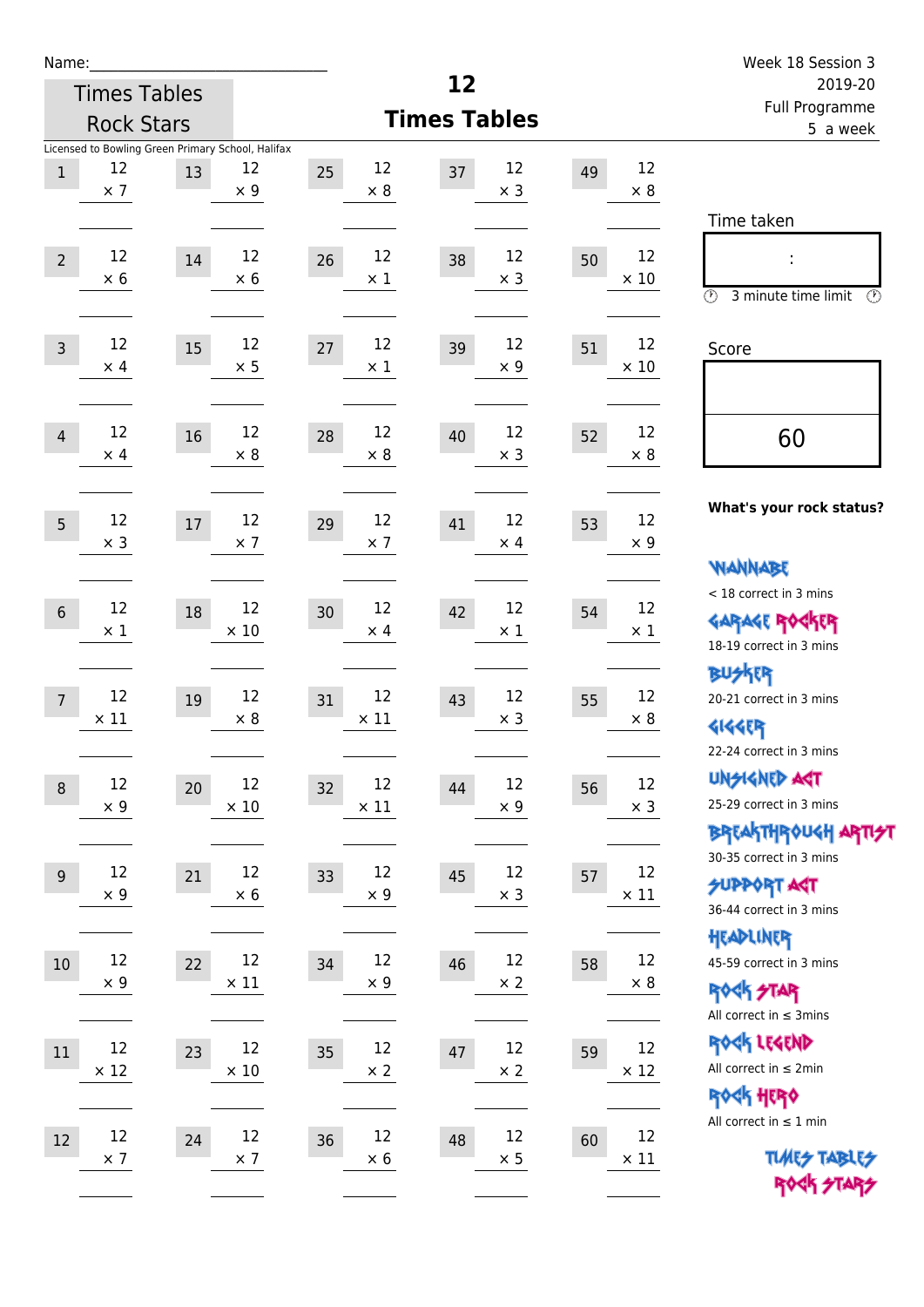| Name:                          |                                                   |                 |                          |    |                 | Week 18 Session 4                                                |
|--------------------------------|---------------------------------------------------|-----------------|--------------------------|----|-----------------|------------------------------------------------------------------|
|                                | <b>Times Tables</b>                               |                 | 12                       |    |                 | 2019-20<br>Full Programme                                        |
|                                | <b>Rock Stars</b>                                 |                 | <b>Times Tables</b>      |    |                 | 5 a week                                                         |
|                                | Licensed to Bowling Green Primary School, Halifax |                 |                          |    |                 |                                                                  |
| $\mathbf{1}$                   | $72 \div 12 =$                                    | 21              | $144 \div 12 =$          | 41 | $36 \div 12 =$  |                                                                  |
| $2^{\circ}$                    | $24 \div 12 =$                                    |                 | $22 \t 84 \div 12 =$     | 42 | $96 \div 12 =$  | Time taken                                                       |
| 3 <sup>7</sup>                 | $36 \div 12 =$                                    | 23              | $24 \div 12 =$           | 43 | $36 \div 12 =$  | $\overline{\textcircled{2}}$ 3 minute time limit<br>O)           |
| $\overline{4}$                 | $60 \div 12 =$                                    | 24              | $84 \div 12 =$           | 44 | $132 \div 12 =$ | Score                                                            |
| 5 <sup>5</sup>                 | $72 \div 12 =$                                    | 25              | $72 \div 12 =$           | 45 | $60 \div 12 =$  |                                                                  |
| $6\,$                          | $12 \div 12 =$                                    | 26              | $84 \div 12 =$           | 46 | $12 \div 12 =$  | 60                                                               |
| $7\overline{ }$                | $60 \div 12 =$                                    | 27              | $84 \div 12 =$           | 47 | $12 \div 12 =$  | What's your rock status?                                         |
| 8                              | $24 \div 12 =$                                    |                 | $28 \quad 132 \div 12 =$ | 48 | $84 \div 12 =$  | <b>NANNABE</b>                                                   |
| 9 <sub>o</sub>                 | $72 \div 12 =$                                    | 29              | $36 \div 12 =$           | 49 | $144 \div 12 =$ | < 18 correct in 3 mins<br><b>GARAGE ROGKER</b>                   |
| 10                             | $132 \div 12 =$                                   | 30 <sub>o</sub> | $48 \div 12 =$           | 50 | $72 \div 12 =$  | 18-19 correct in 3 mins<br><b>BUSKER</b>                         |
| 11                             | $108 \div 12 =$                                   | 31              | $36 \div 12 =$           | 51 | $108 \div 12 =$ | 20-21 correct in 3 mins<br><b>4144EP</b>                         |
| <b>Contract Contract</b><br>12 | $84 \div 12 =$                                    | 32              | $144 \div 12 =$          | 52 | $84 \div 12 =$  | 22-24 correct in 3 mins<br><b>UNSIGNED AGT</b>                   |
| 13                             | $132 \div 12 =$                                   | 33 <sup>°</sup> | $72 \div 12 =$           | 53 | $84 \div 12 =$  | 25-29 correct in 3 mins<br><b>BREAKTHROUGH ARTI<del>S</del>T</b> |
| 14                             | $24 \div 12 =$                                    | 34              | $24 \div 12 =$           | 54 | $84 \div 12 =$  | 30-35 correct in 3 mins<br><b>SUPPORT AGT</b>                    |
| 15                             | $12 \div 12 =$                                    | 35              | $84 \div 12 =$           | 55 | $108 \div 12 =$ | 36-44 correct in 3 mins<br>HEADLINER                             |
| 16                             | $144 \div 12 =$                                   | 36              | $12 \div 12 =$           | 56 | $144 \div 12 =$ | 45-59 correct in 3 mins<br><b>ROCK STAR</b>                      |
| 17                             | $24 \div 12 =$                                    | 37              | $84 \div 12 =$           | 57 | $48 \div 12 =$  | All correct in $\leq$ 3mins<br>ROCK LEGEND                       |
| 18                             | $108 \div 12 =$                                   | 38              | $48 \div 12 =$           | 58 | $96 \div 12 =$  | All correct in $\leq 2$ min<br><b>ROCK HERO</b>                  |
| 19                             | $132 \div 12 =$                                   | 39              | $132 \div 12 =$          | 59 | $96 \div 12 =$  | All correct in $\leq 1$ min                                      |

**TIMES TABLES** 20  $144 \div 12 =$  40  $12 \div 12 =$  60  $120 \div 12 =$  ROCK FIAR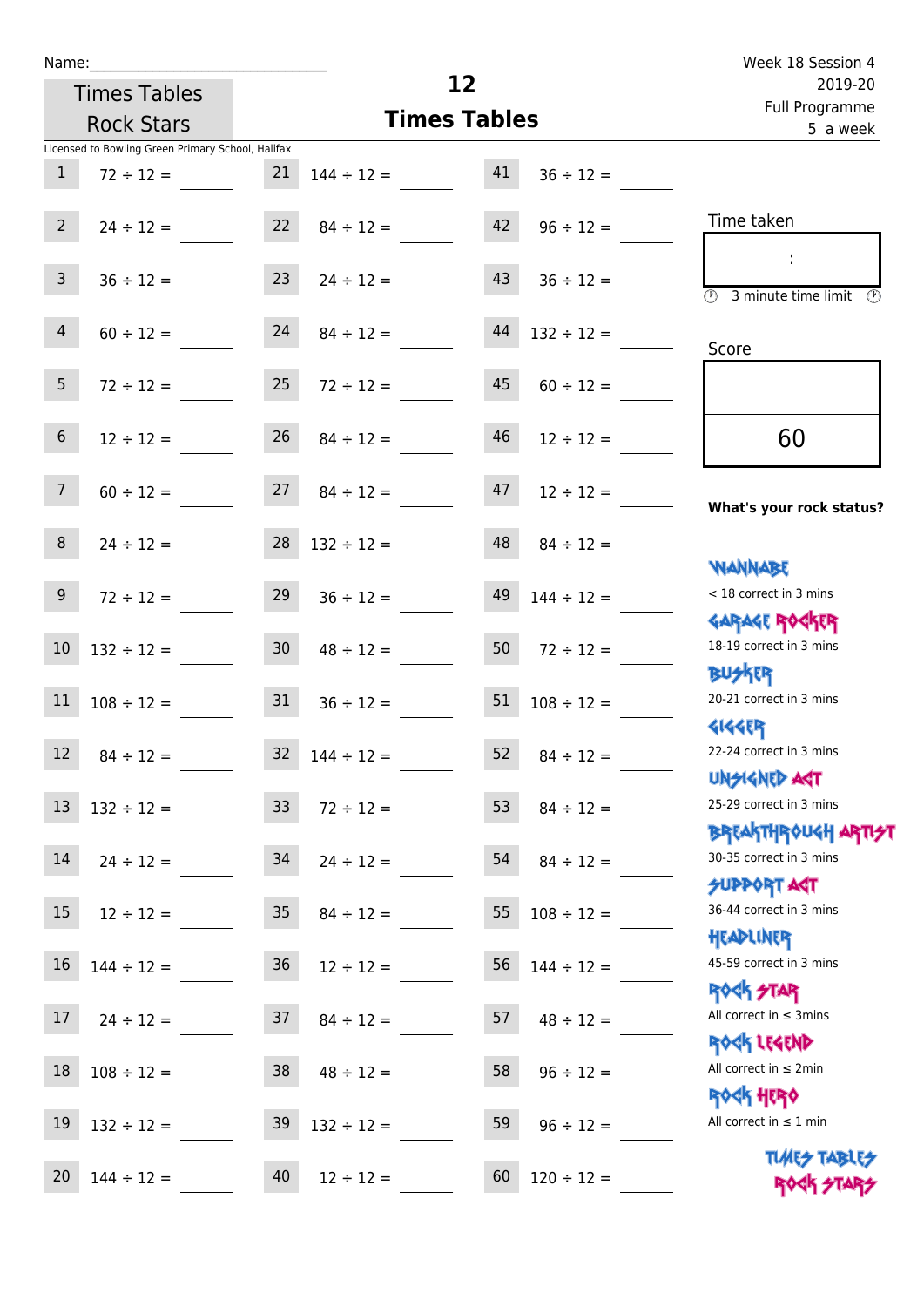| Week 18 Session 5                                                             |                       |    |                                     |                 |                                                   | Name:           |  |  |  |  |
|-------------------------------------------------------------------------------|-----------------------|----|-------------------------------------|-----------------|---------------------------------------------------|-----------------|--|--|--|--|
| 2019-20                                                                       |                       | 12 |                                     |                 | <b>Times Tables</b>                               |                 |  |  |  |  |
| Full Programme<br>5 a week                                                    |                       |    | <b>Times Tables</b>                 |                 | <b>Rock Stars</b>                                 |                 |  |  |  |  |
|                                                                               |                       |    |                                     |                 | Licensed to Bowling Green Primary School, Halifax |                 |  |  |  |  |
|                                                                               | $24 \div 12 =$        | 41 | $12 \times 2 =$                     | 21              | $12 \times 1 =$                                   | $\mathbf{1}$    |  |  |  |  |
| Time taken                                                                    | $96 \div 12 =$        | 42 | $12 \times 7 =$                     | 22              | $12 \times 4 =$                                   | $2^{\circ}$     |  |  |  |  |
| $\overline{\textcircled{1}}$ 3 minute time limit $\overline{\textcircled{1}}$ | $72 \div 12 =$        | 43 | $12 \times 3 =$                     | 23              | $12 \times 6 =$                                   | $\overline{3}$  |  |  |  |  |
| Score                                                                         | $120 \div 12 =$       | 44 | $12 \times 1 =$                     | 24              | $12 \times 2 =$                                   | $\overline{4}$  |  |  |  |  |
|                                                                               | $24 \div 12 =$        | 45 | $12 \times 10 =$                    | 25              | $12 \times 8 =$                                   | 5 <sub>1</sub>  |  |  |  |  |
| 60                                                                            | $96 \div 12 =$        | 46 | $26 \t 12 \times 7 =$               |                 | $12 \times 3 =$                                   | 6 <sup>1</sup>  |  |  |  |  |
| Add up your time                                                              | $24 \div 12 =$        | 47 | $12 \times 6 =$                     | 27              | $12 \times 4 =$                                   | 7 <sup>7</sup>  |  |  |  |  |
| <b>Mins</b><br><b>S1 S1</b>                                                   | $72 \div 12 =$        | 48 | $12 \times 8 =$                     | 28              | $12 \times 6 =$                                   | 8               |  |  |  |  |
|                                                                               | $132 \div 12 =$       | 49 | $12 \times 5 =$                     | 29              | $12 \times 7 =$                                   | 9 <sup>°</sup>  |  |  |  |  |
|                                                                               | $50 \t 144 \div 12 =$ |    | $12 \times 11 =$                    | 30 <sub>o</sub> | $12 \times 5 =$                                   | 10 <sup>°</sup> |  |  |  |  |
| S5<br><b>Total</b>                                                            | $84 \div 12 =$        | 51 | $12 \div 12 =$                      | 31              | $12 \times 7 =$                                   | 11              |  |  |  |  |
| <b>Secs</b>                                                                   | $36 \div 12 =$        | 52 | $32 \t36 \div 12 =$                 |                 | $12 \times 5 =$                                   | 12              |  |  |  |  |
|                                                                               | 53 $132 \div 12 =$    |    | $33 \t108 \div 12 =$                |                 | $12 \times 11 =$                                  | 13              |  |  |  |  |
|                                                                               | $54 \t 84 \div 12 =$  |    | $34$ $132 \div 12 =$                |                 | $12 \times 2 =$                                   | 14              |  |  |  |  |
| S5                                                                            | $55 \t 12 \div 12 =$  |    | $12 \times 8 = 35$ $84 \div 12 =$   |                 |                                                   | 15              |  |  |  |  |
| $\begin{array}{c}\n\text{Total} \\ \end{array}$<br>Add up your score          | $56$ $60 \div 12 =$   |    | $12 \times 12 = 36$ $144 \div 12 =$ |                 |                                                   | 16              |  |  |  |  |
|                                                                               | $57 \t 84 \div 12 =$  |    | $37 \t 60 \div 12 =$                |                 | $12 \times 6 =$                                   | 17              |  |  |  |  |
| S2                                                                            | 58 $108 \div 12 =$    |    | $38 \t 84 \div 12 =$                |                 | $12 \times 4 =$                                   | 18              |  |  |  |  |
| S5                                                                            | 59 $72 \div 12 =$     |    | $39 \quad 132 \div 12 =$            |                 | $12 \times 11 =$                                  | 19              |  |  |  |  |
| Total $\qquad$                                                                | $60 \t 72 \div 12 =$  |    | $40 \quad 108 \div 12 =$            |                 | $12 \times 4 =$                                   | 20 <sub>2</sub> |  |  |  |  |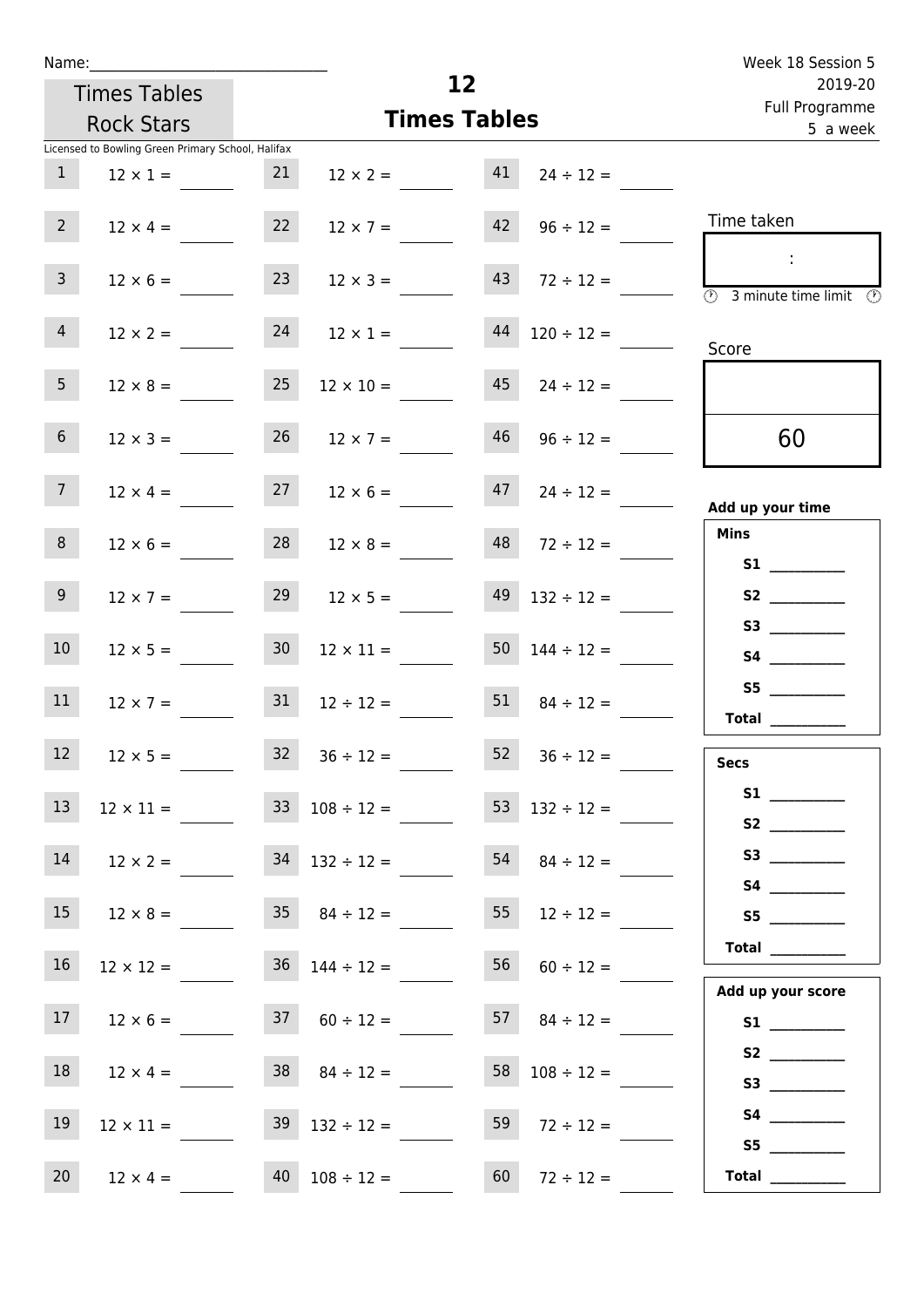| Name |  |  |  |
|------|--|--|--|
|      |  |  |  |

## **6,7,8,9,10,11,12**

| 2019-20                                                             |                 |    | 6,7,8,9,10,11,12    |                |                 | <b>Times Tables</b>                               |                 |
|---------------------------------------------------------------------|-----------------|----|---------------------|----------------|-----------------|---------------------------------------------------|-----------------|
| Full Programme<br>5 a week                                          |                 |    | <b>Times Tables</b> |                |                 | <b>Rock Stars</b>                                 |                 |
|                                                                     |                 |    |                     |                |                 | Licensed to Bowling Green Primary School, Halifax |                 |
|                                                                     | $10 \times 8 =$ | 41 | $10 \times 3 =$     |                | 21              | $8 \times 10 =$                                   | $\mathbf{1}$    |
| Time taken                                                          | $2 \times 9 =$  | 42 | $8 \times 6 =$      |                | 22              | $8 \times 7 =$                                    | 2 <sup>7</sup>  |
| $\overline{(\mathfrak{h})}$<br>3 minute time limit<br>$\mathcal{O}$ | $3 \times 10 =$ | 43 | $6 \times 3 =$      |                | 23              | $7 \times 7 =$                                    | $\mathbf{3}$    |
| Score                                                               | $1 \times 11 =$ | 44 |                     | $8 \times 8 =$ | 24              | $12 \times 1 =$                                   | 4               |
|                                                                     | $8 \times 8 =$  | 45 | $7 \times 3 =$      |                | 25              | $9 \times 9 =$                                    | 5 <sub>1</sub>  |
| 60                                                                  | $1 \times 12 =$ | 46 | $10 \times 5 =$     |                | 26              | $12 \times 1 =$                                   | 6 <sup>1</sup>  |
| What's your rock status?                                            | $3 \times 12 =$ | 47 | $11 \times 7 =$     |                | 27              | $8 \times 1 =$                                    | 7 <sup>7</sup>  |
| <b>NANNABE</b>                                                      | $9 \times 11 =$ | 48 | $9 \times 9 =$      |                | 28              | $6 \times 4 =$                                    | 8               |
| < 18 correct in 3 mins<br><b>GARAGE ROGKER</b>                      | $9 \times 12 =$ | 49 | $12 \times 2 =$     |                | 29              | $10 \times 10 =$                                  | 9 <sub>o</sub>  |
| 18-19 correct in 3 mins<br><b>BUSKER</b>                            | $3 \times 7 =$  | 50 |                     | $7 \times 5 =$ | 30 <sub>o</sub> | $8 \times 1 =$                                    | 10 <sup>°</sup> |
| 20-21 correct in 3 mins<br><b>4144ER</b>                            | $6 \times 6 =$  | 51 | $7 \times 8 =$      |                | 31              | $10 \times 2 =$                                   | 11              |
| 22-24 correct in 3 mins<br>UNSIGNED AGT                             | $8 \times 12 =$ | 52 | $5 \times 10 =$     |                | 32 <sup>2</sup> | $11 \times 7 =$                                   | 12 <sup>°</sup> |
| 25-29 correct in 3 mins<br><b>BREAKTHROUGH ARTI<del>S</del>T</b>    | $5 \times 8 =$  | 53 | $6 \times 10 =$     |                | 33 <sup>°</sup> | $12 \times 11 =$                                  | 13              |
| 30-35 correct in 3 mins<br>SUPPORT ART                              | $9 \times 8 =$  | 54 | $11 \times 7 =$     |                | 34              | $9 \times 4 =$                                    | 14              |
| 36-44 correct in 3 mins<br>HEADLINER                                | $8 \times 12 =$ | 55 |                     | $1 \times 7 =$ | 35              | $7 \times 6 =$                                    | 15              |
| 45-59 correct in 3 mins<br><b>ROCK STAR</b>                         | $6 \times 6 =$  | 56 | $10 \times 7 =$     |                | 36              | $9 \times 9 =$                                    | 16 <sup>1</sup> |
| All correct in $\leq$ 3mins<br>ROCK LEGEND                          | $3 \times 7 =$  | 57 | $8 \times 11 =$     |                | 37              | $12 \times 3 =$                                   | 17 <sub>2</sub> |
| All correct in $\leq 2$ min<br><b>ROCK HERO</b>                     | $7 \times 8 =$  | 58 | $12 \times 11 =$    |                | 38              | $7 \times 4 =$                                    | 18              |
| All correct in $\leq 1$ min<br><b>TUARS TABLES</b>                  | $3 \times 9 =$  | 59 | $8 \times 10 =$     |                | 39              | $12 \times 8 =$                                   | 19              |
| ROCK STARS                                                          | $12 \times 7 =$ | 60 | $3 \times 12 =$     |                | 40              | $6 \times 5 =$                                    | 20              |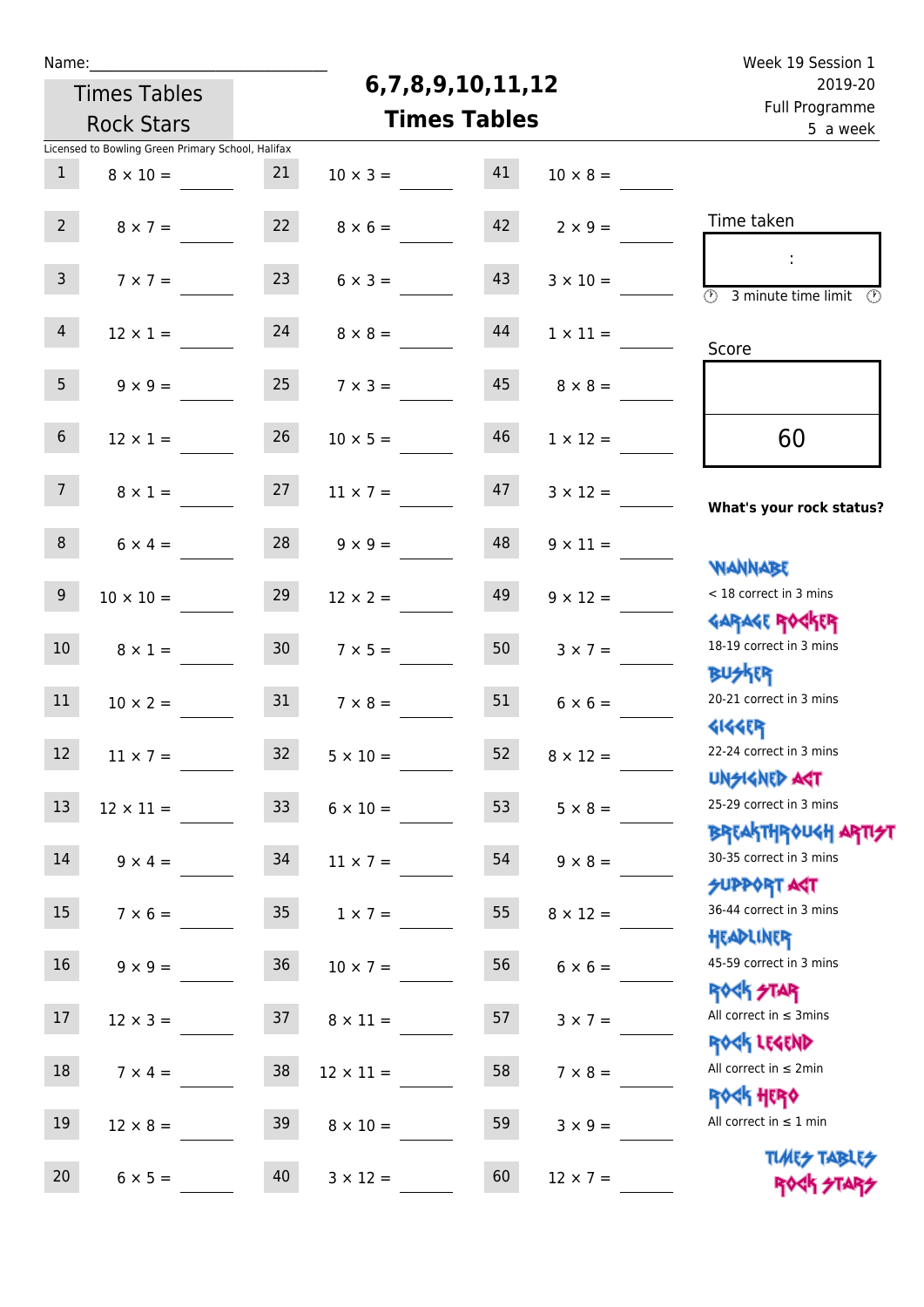| Name:          |                                                   |    |                        |                              |                            |    |                        | Week 19 Session 2                                |
|----------------|---------------------------------------------------|----|------------------------|------------------------------|----------------------------|----|------------------------|--------------------------------------------------|
|                | <b>Times Tables</b>                               |    |                        |                              | 6,7,8,9,10,11,12           |    |                        | 2019-20                                          |
|                | <b>Rock Stars</b>                                 |    |                        |                              | <b>Times Tables</b>        |    |                        | Full Programme<br>5 a week                       |
|                | Licensed to Bowling Green Primary School, Halifax |    |                        |                              |                            |    |                        |                                                  |
| $\mathbf 1$    |                                                   | 13 |                        | 25                           | 37                         | 49 |                        |                                                  |
|                | 56<br>8                                           |    | 40<br>8                | 63<br>$\overline{7}$         | 28<br>7                    |    | 100<br>$10\,$          |                                                  |
|                |                                                   |    |                        |                              |                            |    |                        | Time taken                                       |
| $\overline{2}$ |                                                   | 14 |                        | 26                           | 38                         | 50 |                        | ÷                                                |
|                | 44<br>11                                          |    | 35<br>$\overline{7}$   | 96<br>12                     | 88<br>$11\,$               |    | 8<br>48                | $\circledcirc$<br>$\odot$<br>3 minute time limit |
|                |                                                   |    |                        |                              |                            |    |                        |                                                  |
| 3              |                                                   | 15 |                        | 27                           | 39                         | 51 |                        | Score                                            |
|                | 121<br>$11\,$                                     |    | 70<br>$10\,$           | 80<br>$\bf 8$                | 70<br>$10\,$               |    | 18<br>$\boldsymbol{9}$ |                                                  |
|                |                                                   |    |                        |                              |                            |    |                        |                                                  |
| $\overline{4}$ |                                                   | 16 |                        | 28                           | 40                         | 52 |                        | 60                                               |
|                | 12<br>60                                          |    | 24<br>$\,8\,$          | 21<br>7                      | $72\,$<br>$\boldsymbol{9}$ |    | 96<br>8                |                                                  |
|                |                                                   |    |                        |                              |                            |    |                        |                                                  |
| 5              |                                                   | 17 |                        | 29                           | 41                         | 53 |                        | What's your rock status?                         |
|                | $\overline{7}$<br>35                              |    | $40\,$<br>$\,8\,$      | 64<br>8                      | $12\,$<br>144              |    | 22<br>$11\,$           |                                                  |
|                |                                                   |    |                        |                              |                            |    |                        | <b>WANNABE</b>                                   |
| $\sqrt{6}$     |                                                   | 18 |                        | 30                           | 42                         | 54 |                        | < 18 correct in 3 mins                           |
|                | 132<br>12                                         |    | 66<br>$\boldsymbol{6}$ | 88<br>11                     | $72\,$<br>12               |    | 27<br>9                | GARAGE ROGKER<br>18-19 correct in 3 mins         |
|                |                                                   |    |                        |                              |                            |    |                        | kER<br>BW                                        |
| 7              |                                                   | 19 |                        | 31                           | 43                         | 55 |                        | 20-21 correct in 3 mins                          |
|                | 20<br>10                                          |    | 60<br>6                | 66<br>6                      | 12<br>24                   |    | 56<br>7                | 4144ER                                           |
|                |                                                   |    |                        |                              |                            |    |                        | 22-24 correct in 3 mins                          |
| 8              |                                                   | 20 |                        | 32                           | 44                         | 56 |                        | <b>UNGIGNED ART</b>                              |
|                | 88<br>8                                           |    | 45<br>9                | 132<br>11                    | 14<br>7                    |    | $12\,$<br> 144         | 25-29 correct in 3 mins                          |
|                |                                                   |    |                        |                              |                            |    |                        | <b>BREAKTHROUGH ARTI<del>S</del>T</b>            |
| 9              |                                                   | 21 |                        | 33                           | 45                         | 57 |                        | 30-35 correct in 3 mins                          |
|                | 66<br>6                                           |    | 28<br>$\overline{7}$   | $11\,$<br>44                 | 121<br>$11\,$              |    | 8<br>40                | <b>SUPPORT AGT</b>                               |
|                |                                                   |    |                        |                              |                            |    |                        | 36-44 correct in 3 mins                          |
| 10             |                                                   |    |                        |                              | 46                         |    |                        | HEADLINER<br>45-59 correct in 3 mins             |
|                | 77                                                | 22 | 55                     | 34<br>36<br>$\boldsymbol{9}$ | 36<br>12                   | 58 |                        | <b>ROCK STAR</b>                                 |
|                | 11                                                |    | $11\,$                 |                              |                            |    | 100<br>$10\,$          | All correct in $\leq$ 3mins                      |
|                |                                                   |    |                        |                              |                            |    |                        | ROCK LEGEND                                      |
| 11             |                                                   | 23 |                        | 35                           | 47                         | 59 |                        | All correct in ≤ 2min                            |
|                | 80<br>10                                          |    | 24<br>6                | 12<br>120                    | 96<br>8                    |    | 120<br>12              | ROGK HERO                                        |
|                |                                                   |    |                        |                              |                            |    |                        | All correct in $\leq 1$ min                      |
| 12             |                                                   | 24 |                        | 36                           | 48                         | 60 |                        |                                                  |
|                | 99<br>9                                           |    | $10\,$<br>40           | 8<br>88                      | 99<br>9                    |    | 12 144                 |                                                  |
|                |                                                   |    |                        |                              |                            |    |                        |                                                  |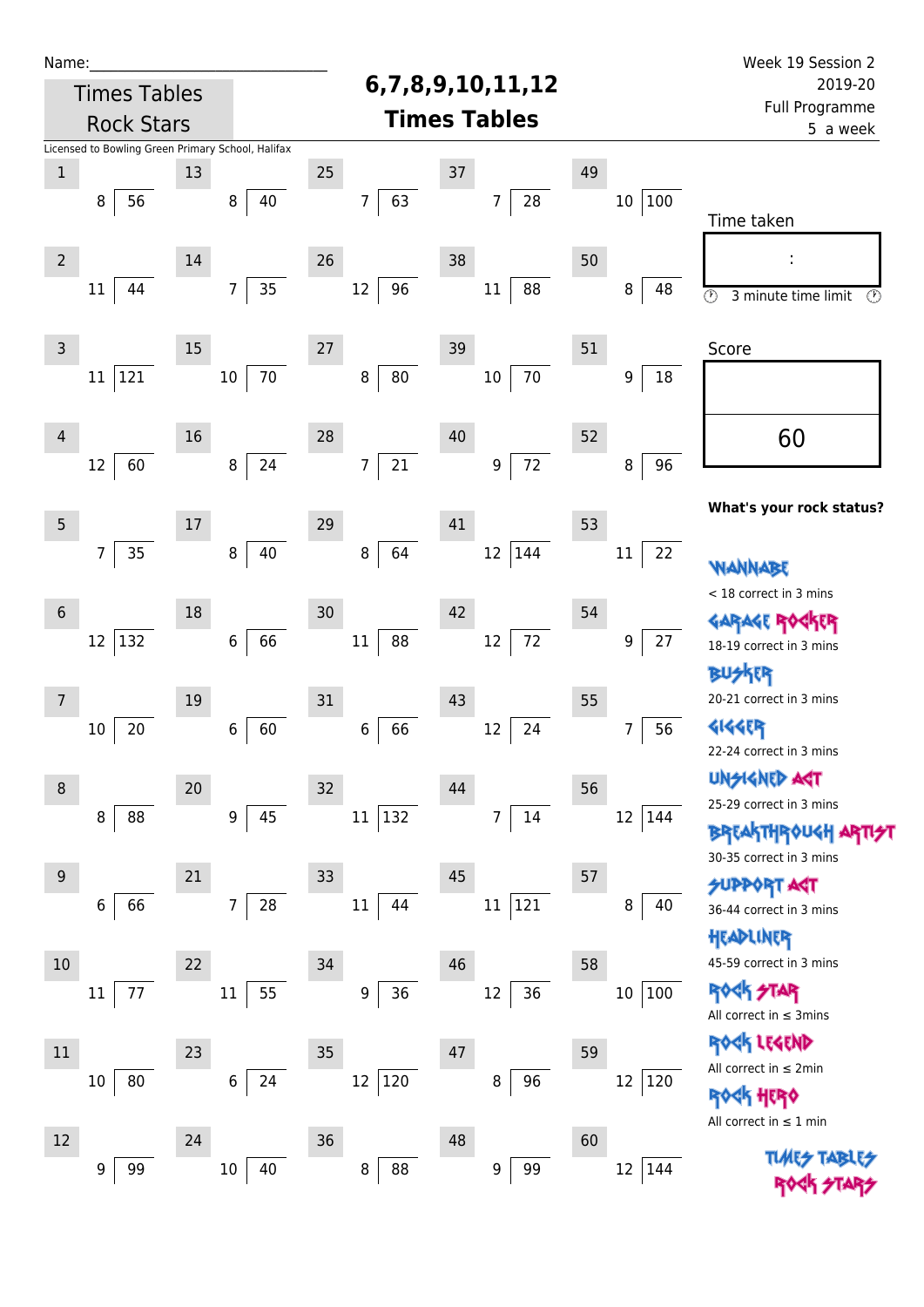| Name:          |                                                   |      |                  |    |                   |                        |    |                      | Week 19 Session 3                                     |
|----------------|---------------------------------------------------|------|------------------|----|-------------------|------------------------|----|----------------------|-------------------------------------------------------|
|                | <b>Times Tables</b>                               |      |                  |    | 6,7,8,9,10,11,12  |                        |    |                      | 2019-20                                               |
|                | <b>Rock Stars</b>                                 |      |                  |    |                   | <b>Times Tables</b>    |    |                      | Full Programme<br>5 a week                            |
|                | Licensed to Bowling Green Primary School, Halifax |      |                  |    |                   |                        |    |                      |                                                       |
| $\mathbf{1}$   | 10                                                | 13   | 7                | 25 | 12                | 9<br>37                | 49 | 9                    |                                                       |
|                | $\times$ 3                                        |      | $\times$ 1       |    | $\times 8$        | $\times$ 6             |    | $\times 8$           |                                                       |
|                |                                                   |      |                  |    |                   |                        |    |                      | Time taken                                            |
| $\overline{2}$ | 12                                                | 14   | 7                | 26 | 9                 | 9<br>38                | 50 | 12                   | t,                                                    |
|                | $\times$ 4                                        |      | $\times 2$       |    | $\times$ 12       | $\times$ 11            |    | $\times$ 7           | $\circled{r}$<br>3 minute time limit<br>$\mathcal{O}$ |
|                |                                                   |      |                  |    |                   |                        |    |                      |                                                       |
| $\overline{3}$ | $\overline{7}$                                    | 15   | 8                | 27 | 6                 | 10<br>39               | 51 | 10                   | Score                                                 |
|                | $\times$ 2                                        |      | $\times$ 4       |    | $\times$ 1        | $\times$ 10            |    | $\times 1$           |                                                       |
|                |                                                   |      |                  |    |                   |                        |    |                      |                                                       |
| $\overline{4}$ | 7                                                 | 16   | 7                | 28 | 10                | 9<br>40                | 52 | $\overline{7}$       |                                                       |
|                | $\times$ 7                                        |      | $\times$ 4       |    | $\times$ 10       | $\times$ 5             |    | $\times$ 7           | 60                                                    |
|                |                                                   |      |                  |    |                   |                        |    |                      |                                                       |
|                |                                                   |      |                  |    |                   |                        |    |                      | What's your rock status?                              |
| 5              | 9<br>$\times 1$                                   | $17$ | 8<br>$\times$ 10 | 29 | 11<br>$\times$ 12 | 9<br>41<br>$\times$ 5  | 53 | 12<br>$\times 6$     |                                                       |
|                |                                                   |      |                  |    |                   |                        |    |                      | <b>WANNABE</b>                                        |
|                |                                                   |      |                  |    |                   |                        |    |                      | < 18 correct in 3 mins                                |
| 6              | 7                                                 | 18   | 8                | 30 | 10                | 10<br>42               | 54 | 8                    | <b>GARAGE ROGKER</b>                                  |
|                | $\times$ 1                                        |      | $\times$ 3       |    | $\times$ 10       | $\times$ 7             |    | $\times$ 12          | 18-19 correct in 3 mins                               |
|                |                                                   |      |                  |    |                   |                        |    |                      | <b>BUSKER</b>                                         |
| $\overline{7}$ | 9                                                 | 19   | 6                | 31 | 11                | 6<br>43                | 55 | $\overline{7}$       | 20-21 correct in 3 mins                               |
|                | $\times 10$                                       |      | $\times$ 5       |    | $\times$ 10       | $\times$ 12            |    | $\times$ 3           | <b>4144EP</b>                                         |
|                |                                                   |      |                  |    |                   |                        |    |                      | 22-24 correct in 3 mins                               |
| $\,8\,$        | 8                                                 | 20   | 12               | 32 | 10                | $\, 8$<br>44           | 56 | $10\,$               | <b>UNSIGNED AGT</b>                                   |
|                | $\times$ 4                                        |      | $\times$ 11      |    | $\times$ 10       | $\times$ 9             |    | $\times$ 7           | 25-29 correct in 3 mins                               |
|                |                                                   |      |                  |    |                   |                        |    |                      | ΒΡΓΑ <sup>Κ</sup> ΤΗΡΟυΚΗ ΑΡΤΙ <del>2</del> Τ         |
|                | 8                                                 |      | 7                |    | 8                 | 9                      |    | 6                    | 30-35 correct in 3 mins                               |
| $9$            | $\times$ 12                                       | 21   | $\times$ 1       | 33 | $\times$ 8        | 45<br>$\times$ 6       | 57 | $\times$ 8           | <b>SUPPORT AGT</b>                                    |
|                |                                                   |      |                  |    |                   |                        |    |                      | 36-44 correct in 3 mins                               |
|                |                                                   |      |                  |    |                   |                        |    |                      | HEADLINER                                             |
| $10\,$         | 9<br>$\times 6$                                   | 22   | 8<br>$\times$ 10 | 34 | 12<br>$\times$ 4  | 6<br>46<br>$\times$ 12 | 58 | $11\,$<br>$\times$ 9 | 45-59 correct in 3 mins                               |
|                |                                                   |      |                  |    |                   |                        |    |                      | <b>ROCK STAR</b>                                      |
|                |                                                   |      |                  |    |                   |                        |    |                      | All correct in $\leq$ 3mins                           |
| 11             | 8                                                 | 23   | 12               | 35 | 11                | 9<br>47                | 59 | 12                   | ROCK LEGEND                                           |
|                | $\times$ 12                                       |      | $\times$ 3       |    | $\times$ 11       | $\times$ 6             |    | $\times$ 11          | All correct in $\leq 2$ min                           |
|                |                                                   |      |                  |    |                   |                        |    |                      | <b>ROCK HERO</b><br>All correct in $\leq 1$ min       |
| 12             | 8                                                 | 24   | 10               | 36 | 6                 | 8<br>48                | 60 | 12                   |                                                       |
|                | $\times$ 9                                        |      | $\times$ 10      |    | $\times$ 1        | $\times$ 4             |    | $\times$ 10          | <b>TUARS TABLES</b>                                   |
|                |                                                   |      |                  |    |                   |                        |    |                      | ROCK STARS                                            |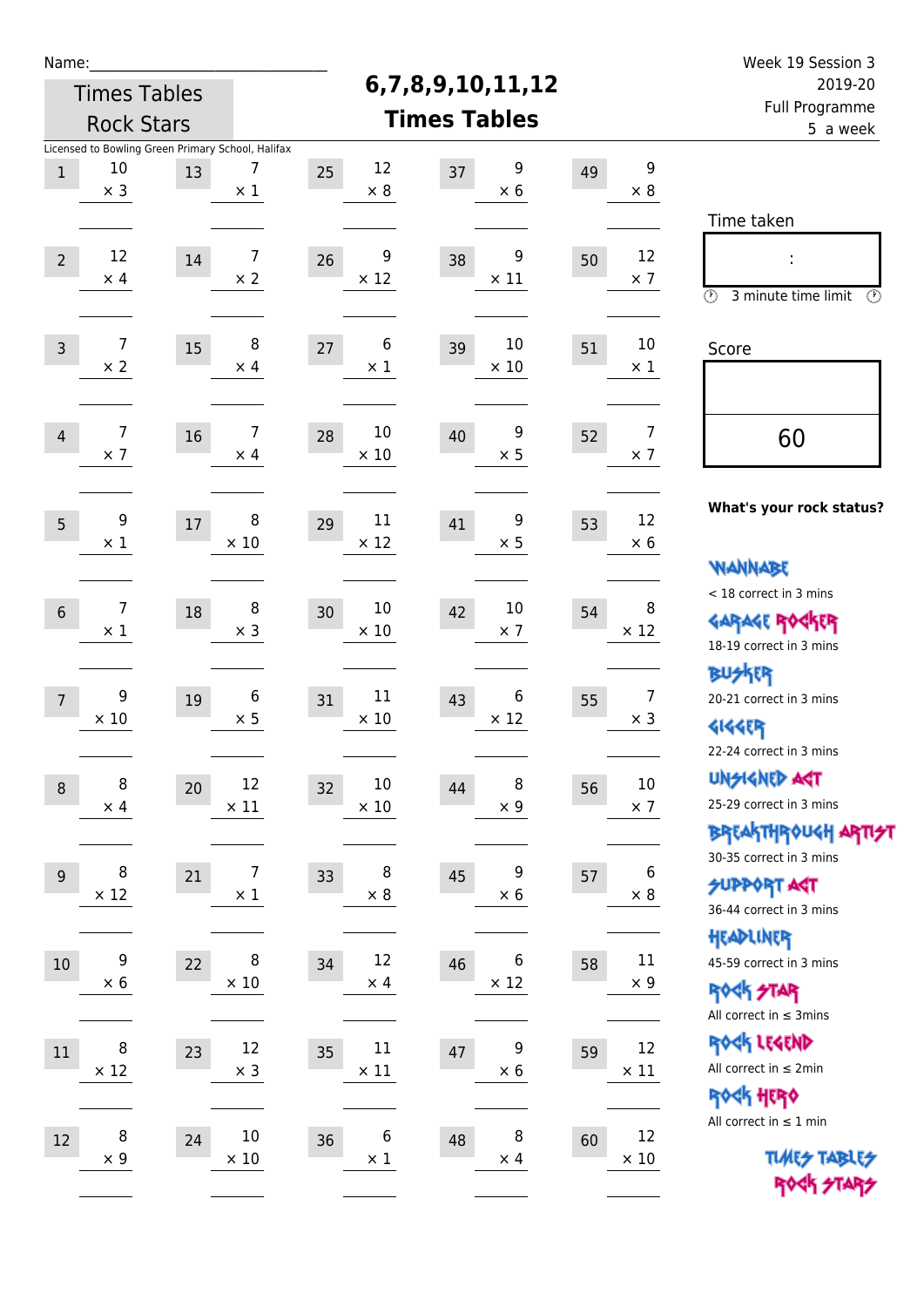| u | am |  |  |
|---|----|--|--|
|   |    |  |  |

## **6,7,8,9,10,11,12**

| 2019-20                                                            | 6,7,8,9,10,11,12 | <b>Times Tables</b> |                                |                 |                                                   |                 |
|--------------------------------------------------------------------|------------------|---------------------|--------------------------------|-----------------|---------------------------------------------------|-----------------|
| Full Programme<br>5 a week                                         |                  |                     | <b>Times Tables</b>            |                 | <b>Rock Stars</b>                                 |                 |
|                                                                    |                  |                     |                                |                 | Licensed to Bowling Green Primary School, Halifax |                 |
|                                                                    | $50 \div 10 =$   | 41                  | $10 \div 10 =$                 | 21              | $56 \div 7 =$                                     | $\mathbf{1}$    |
|                                                                    |                  |                     |                                |                 |                                                   |                 |
| Time taken                                                         | $12 \div 12 =$   | 42                  | $77 ÷ 7 =$                     | 22              | $45 \div 9 =$                                     | 2 <sup>7</sup>  |
|                                                                    |                  |                     |                                |                 |                                                   |                 |
| $\overline{(\mathcal{V})}$<br>3 minute time limit<br>$\mathcal{O}$ | $72 \div 6 =$    | 43                  | $88 \div 8 =$                  | 23              | $24 \div 12 =$                                    | $\mathsf{3}$    |
|                                                                    |                  |                     |                                |                 |                                                   |                 |
| Score                                                              | $72 \div 12 =$   | 44                  | $72 \div 9 =$                  | 24              | $10 \div 10 =$                                    | $\overline{4}$  |
|                                                                    |                  |                     |                                |                 |                                                   |                 |
|                                                                    | $48 \div 8 =$    | 45                  | $100 \div 10 =$                | 25              | $35 \div 7 =$                                     | 5 <sub>1</sub>  |
|                                                                    |                  | 46                  |                                | 26              |                                                   | $6\overline{6}$ |
| 60                                                                 | $12 \div 12 =$   |                     | $50 \div 10 =$                 |                 | $84 \div 12 =$                                    |                 |
|                                                                    | $60 \div 12 =$   | 47                  | $48 \div 12 =$                 | 27              | $70 \div 7 =$                                     | 7 <sup>7</sup>  |
| What's your rock status?                                           |                  |                     |                                |                 |                                                   |                 |
|                                                                    | $99 \div 9 =$    | 48                  | $6 \div 6 =$                   | 28              | $77 \div 7 =$                                     | 8               |
| <b>NANNABE</b>                                                     |                  |                     |                                |                 |                                                   |                 |
| < 18 correct in 3 mins                                             | $84 \div 7 =$    | 49                  | $56 \div 7 =$                  | 29              | $54 \div 6 =$                                     | 9 <sup>1</sup>  |
| <b>GARAGE ROCKER</b>                                               |                  |                     |                                |                 |                                                   |                 |
| 18-19 correct in 3 mins                                            | $81 \div 9 =$    | 50                  | $12 \div 6 =$                  | 30 <sub>o</sub> | $16 \div 8 =$                                     | 10 <sup>°</sup> |
| <b>BUSKER</b>                                                      |                  |                     |                                |                 |                                                   |                 |
| 20-21 correct in 3 mins                                            | $66 \div 11 =$   | 51                  | $36 \div 9 =$                  | 31              | $66 \div 6 =$                                     | 11              |
| <b>4144ER</b>                                                      |                  |                     |                                |                 |                                                   |                 |
| 22-24 correct in 3 mins                                            | $132 \div 11 =$  | 52                  | $33 \div 11 =$                 | 32              | $90 \div 9 =$                                     | 12              |
| <b>UNSIGNED AGT</b>                                                |                  |                     |                                |                 |                                                   |                 |
| 25-29 correct in 3 mins                                            | $14 \div 7 =$    | 53                  | $88 \div 11 =$                 | 33              | $24 \div 8 =$                                     | 13              |
| ΒΡΓΑΚΤΗΡΟUGH ΑΡΤΙ <del>2</del> Τ                                   |                  |                     |                                |                 |                                                   |                 |
| 30-35 correct in 3 mins                                            | $66 \div 6 =$    | 54                  | $90 \div 10 =$                 | 34              | $21 \div 7 =$                                     | 14              |
| <b>SUPPORT AGT</b>                                                 |                  |                     |                                |                 |                                                   |                 |
| 36-44 correct in 3 mins                                            | $36 \div 9 =$    | 55                  | $110 \div 10 =$                | 35              | $90 \div 9 =$                                     | 15              |
| HEADLINER<br>45-59 correct in 3 mins                               |                  |                     |                                |                 |                                                   |                 |
| <b>ROCK STAR</b>                                                   | $72 \div 6 =$    | 56                  | $36 \overline{)120 \div 10} =$ |                 | $49 \div 7 =$                                     | 16 <sup>1</sup> |
| All correct in $\leq$ 3mins                                        | $44 \div 11 =$   | 57                  | $50 \div 10 =$                 | 37              | $14 \div 7 =$                                     | 17 <sub>2</sub> |
| ROCK LEGEND                                                        |                  |                     |                                |                 |                                                   |                 |
| All correct in $\leq 2$ min                                        | $80 \div 8 =$    | 58                  | $22 \div 11 =$                 | 38              | $30 \div 10 =$                                    | 18              |
| <b>ROCK HERO</b>                                                   |                  |                     |                                |                 |                                                   |                 |
| All correct in $\leq 1$ min                                        | $144 \div 12 =$  | 59                  | $77 \div 11 =$                 | 39              | $99 \div 11 =$                                    | 19              |
| <b>TUARS TABLES</b>                                                |                  |                     |                                |                 |                                                   |                 |
| ROCK STARS                                                         | $108 \div 12 =$  | 60                  | $110 \div 10 =$                | 40              | $36 \div 9 =$                                     | 20 <sub>2</sub> |
|                                                                    |                  |                     |                                |                 |                                                   |                 |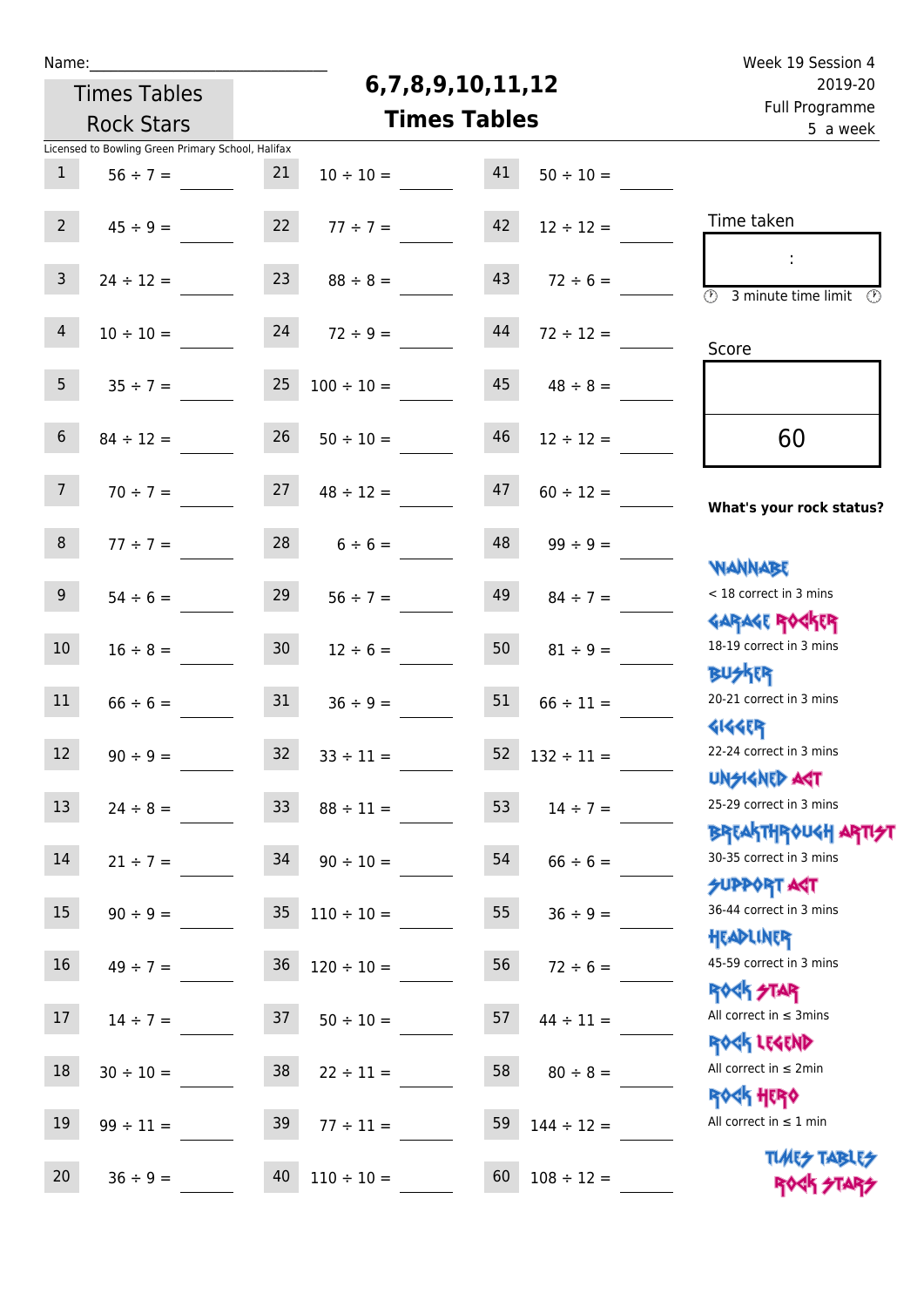| Week 19 Session 5                                            |                          |                     |                     |                 |                                                   | Name:           |
|--------------------------------------------------------------|--------------------------|---------------------|---------------------|-----------------|---------------------------------------------------|-----------------|
| 2019-20                                                      |                          | 6,7,8,9,10,11,12    |                     |                 | <b>Times Tables</b>                               |                 |
| Full Programme<br>5 a week                                   |                          | <b>Times Tables</b> |                     |                 | <b>Rock Stars</b>                                 |                 |
|                                                              |                          |                     |                     |                 | Licensed to Bowling Green Primary School, Halifax |                 |
|                                                              | $22 \div 11 =$           | 41                  | $7 \times 4 =$      | 21              | $9 \times 10 =$                                   | $\mathbf{1}$    |
| Time taken                                                   | $9 \div 9 =$             | 42                  | $11 \times 2 =$     | 22              | $9 \times 2 =$                                    | 2 <sup>7</sup>  |
| $\overline{\circledcirc}$ 3 minute time limit $\circledcirc$ | $48 \div 8 =$            | 43                  | $12 \times 6 =$     | 23              | $6 \times 5 =$                                    | 3 <sup>7</sup>  |
| Score                                                        | $99 \div 9 =$            | 44                  | $8 \times 3 =$      | 24              | $9 \times 6 =$                                    | $\overline{4}$  |
|                                                              | $12 \div 12 =$           | 45                  | $10 \times 7 =$     | 25              | $6 \times 3 =$                                    | 5 <sub>1</sub>  |
| 60                                                           | $40 \div 8 =$            | 46                  | $6 \times 10 =$     | 26              | $11 \times 1 =$                                   | $6\overline{6}$ |
| Add up your time                                             | $48 \div 6 =$            | 47                  | $11 \times 10 =$    | 27              | $10 \times 2 =$                                   | 7 <sup>7</sup>  |
| <b>Mins</b>                                                  | $16 \div 8 =$            | 48                  | $11 \times 3 =$     | 28              | $7 \times 1 =$                                    | 8               |
|                                                              | $7 ÷ 7 =$                | 49                  | $8 \times 5 =$      | 29              | $9 \times 3 =$                                    | 9               |
|                                                              | $54 \div 6 =$            | 50                  | $6 \times 12 =$     | 30 <sub>2</sub> | $10 \times 10 =$                                  | 10              |
| S5<br>$\begin{tabular}{c} Total \end{tabular}$               | $24 \div 6 =$            | 51                  | $20 \div 10 =$      | 31              | $7 \times 7 =$                                    | 11              |
| Secs                                                         | $56 \div 8 =$            | 52                  | $32 \t 28 \div 7 =$ |                 | $6 \times 12 =$                                   | 12              |
| S1                                                           | $53 \quad 110 \div 11 =$ |                     | $90 \div 10 =$      | 33 <sup>°</sup> | $9 \times 5 =$                                    | 13              |
|                                                              | $54$ $56 \div 7 =$       |                     | $34 \t 45 \div 9 =$ |                 | $11 \times 3 =$                                   | 14              |
| S5                                                           | 55 $77 \div 7 =$         |                     | $30 \div 10 =$      | 35              | $10 \times 4 =$                                   | 15              |
| Total                                                        | $66 \div 6 =$            | 56                  | $48 \div 6 =$       | 36              | $12 \times 7 =$                                   | 16              |
| Add up your score                                            | $30 \div 10 =$           | 57                  | $90 \div 9 =$       | 37              | $6 \times 5 =$                                    | 17              |
| S3                                                           | 58 $7 \div 7 =$          |                     | $36 \div 6 =$       | 38              | $10 \times 8 =$                                   | 18              |
|                                                              | $36 \div 12 =$           | 59                  | $24 \div 8 =$       | 39              | $11 \times 5 =$                                   | 19              |
| S5<br>Total $\_\_$                                           | $11 \div 11 =$           | 60                  | $40 \t 7 \div 7 =$  |                 | $7 \times 5 =$                                    | 20 <sub>2</sub> |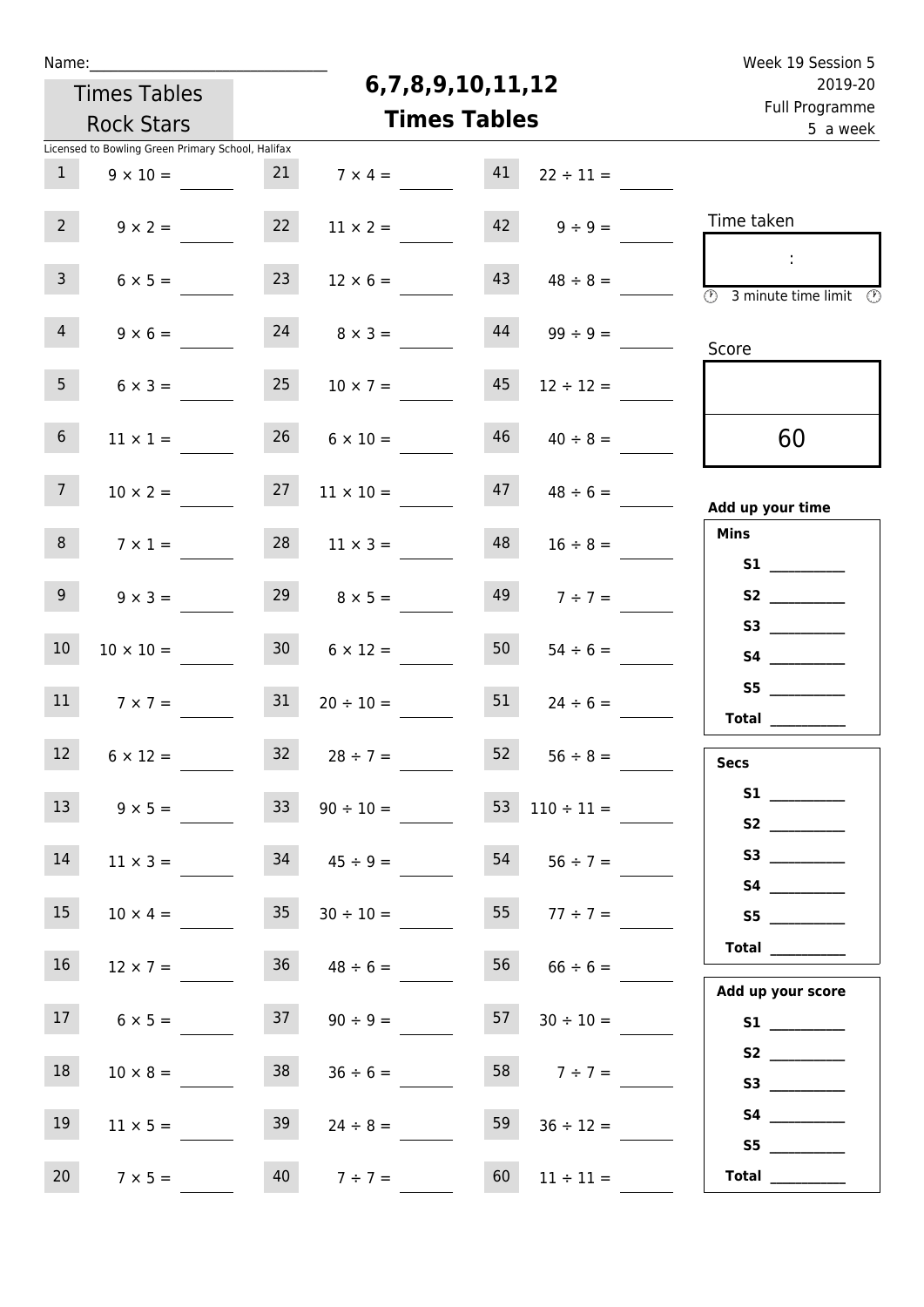|  | Name |  |
|--|------|--|
|  |      |  |
|  |      |  |

**3,4,5,6,7,8,9,10,11,12**

|                  | <b>Times Tables</b>                               |                 | 3, 4, 5, 6, 7, 8, 9, 10, 11, 12 | 2019-20             |                  |                                                             |
|------------------|---------------------------------------------------|-----------------|---------------------------------|---------------------|------------------|-------------------------------------------------------------|
|                  | <b>Rock Stars</b>                                 |                 |                                 | <b>Times Tables</b> |                  | Full Programme<br>5 a week                                  |
|                  | Licensed to Bowling Green Primary School, Halifax |                 |                                 |                     |                  |                                                             |
| $\mathbf{1}$     | $12 \times 5 =$                                   | 21              | $4 \times 3 =$                  | 41                  | $9 \times 12 =$  |                                                             |
| $2^{\circ}$      | $5 \times 11 =$                                   | 22              | $12 \times 7 =$                 | 42                  | $5 \times 4 =$   | Time taken                                                  |
| $\mathsf{3}$     | $9 \times 2 =$                                    | 23              | $8 \times 5 =$                  | 43                  | $2 \times 10 =$  | $\overline{\mathcal{D}}$<br>3 minute time limit<br>$\odot$  |
| $\overline{4}$   | $4 \times 1 =$                                    | 24              | $5 \times 12 =$                 | 44                  | $2 \times 10 =$  | Score                                                       |
| 5 <sup>1</sup>   | $5 \times 7 =$                                    | 25              | $10 \times 5 =$                 | 45                  | $3 \times 4 =$   |                                                             |
| 6 <sup>1</sup>   | $4 \times 6 =$                                    | 26              | $7 \times 11 =$                 | 46                  | $3 \times 9 =$   | 60                                                          |
| 7 <sup>7</sup>   | $5 \times 11 =$                                   | 27              | $10 \times 1 =$                 | 47                  | $10 \times 8 =$  | What's your rock status?                                    |
| 8                | $7 \times 10 =$                                   | 28              | $5 \times 8 =$                  | 48                  | $12 \times 12 =$ | <b>JARNARY</b>                                              |
| 9                | $4 \times 7 =$                                    | 29              | $10 \times 2 =$                 | 49                  | $8 \times 10 =$  | < 18 correct in 3 mins<br><b>GARAGE ROCKER</b>              |
| $10\,$           | $12 \times 12 =$                                  | 30 <sub>o</sub> | $8 \times 3 =$                  | 50                  | $4 \times 3 =$   | 18-19 correct in 3 mins<br><b>BUSKRA</b>                    |
| 11               | $6 \times 1 =$                                    | 31              | $2 \times 7 =$                  | 51                  | $1 \times 9 =$   | 20-21 correct in 3 mins<br><b>4144ER</b>                    |
| 12               | $10 \times 11 =$                                  | 32              | $11 \times 5 =$                 | 52                  | $11 \times 9 =$  | 22-24 correct in 3 mins<br>UNSIGNED ACT                     |
| 13               | $7 \times 3 =$                                    | 33 <sup>°</sup> | $1 \times 4 =$                  | 53                  | $5 \times 8 =$   | 25-29 correct in 3 mins<br>ΒΡΓΑΚΤΗΡΟUGH ΑΡΤΙ <del>2</del> Τ |
| 14               | $6 \times 10 =$                                   | 34              | $7 \times 4 =$                  | 54                  | $12 \times 7 =$  | 30-35 correct in 3 mins<br><b>SUPPORT AGT</b>               |
| 15               | $3 \times 9 =$                                    | $35\,$          | $10 \times 12 =$                | 55                  | $12 \times 5 =$  | 36-44 correct in 3 mins<br>HEADLINER                        |
| 16               | $3 \times 11 =$                                   | 36              | $7 \times 7 =$                  | 56                  | $7 \times 10 =$  | 45-59 correct in 3 mins<br><b>ROCK STAR</b>                 |
| 17 <sup>17</sup> | $12 \times 7 =$                                   | 37              | $9 \times 7 =$                  | 57                  | $4 \times 7 =$   | All correct in $\leq$ 3mins<br>ROCK LEGEND                  |
| 18               | $5 \times 12 =$                                   | 38              | $1 \times 4 =$                  | 58                  | $9 \times 5 =$   | All correct in $\leq 2$ min<br>ROCK HERO                    |
| 19               | $10 \times 12 =$                                  | 39              | $9 \times 4 =$                  | 59                  | $1 \times 4 =$   | All correct in $\leq 1$ min                                 |
| 20               | $3 \times 5 =$                                    | 40              | $7 \times 9 =$                  | 60                  | $12 \times 5 =$  | <b>TUARY TABLEY</b><br>ROCK STAP                            |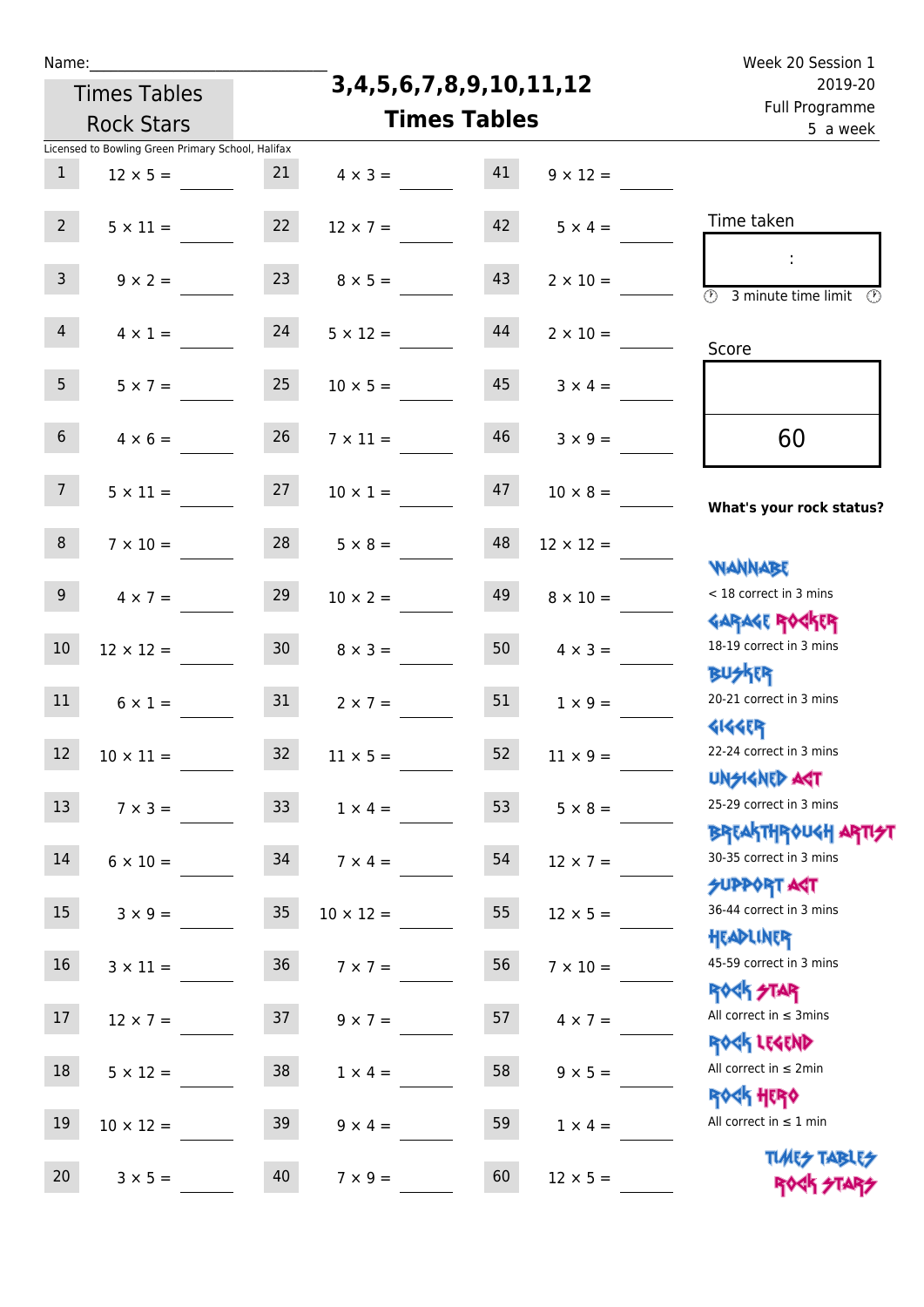| Name:           |                                                   |        |                          |                        |                                 |        |        | Week 20 Session 2                                                     |
|-----------------|---------------------------------------------------|--------|--------------------------|------------------------|---------------------------------|--------|--------|-----------------------------------------------------------------------|
|                 | <b>Times Tables</b>                               |        |                          |                        | 3, 4, 5, 6, 7, 8, 9, 10, 11, 12 |        |        | 2019-20                                                               |
|                 | <b>Rock Stars</b>                                 |        |                          |                        | <b>Times Tables</b>             |        |        | Full Programme<br>5 a week                                            |
|                 | Licensed to Bowling Green Primary School, Halifax |        |                          |                        |                                 |        |        |                                                                       |
| $\mathbf{1}$    |                                                   | 13     |                          | 25                     | 37                              | 49     |        |                                                                       |
|                 | 90<br>9                                           |        | 96<br>$12 \overline{ }$  | 70<br>10               | $70\,$<br>$10\,$                | 8      | 80     | Time taken                                                            |
| $\overline{2}$  |                                                   | 14     |                          | 26                     | 38                              | 50     |        |                                                                       |
|                 | 3<br>30                                           |        | $25\,$<br>$\overline{5}$ | 6<br>3                 | 36<br>3                         | 5      | 60     | $\overline{\odot}$<br>$\overline{\mathcal{O}}$<br>3 minute time limit |
| $\mathsf{3}$    |                                                   | 15     |                          | 27                     | 39                              | 51     |        | Score                                                                 |
|                 | 5<br>$20\,$                                       |        | 18<br>$\,6\,$            | 60<br>5                | $\boldsymbol{6}$<br>3           | 5      | 30     |                                                                       |
| 4               |                                                   | 16     |                          | 28                     | 40                              | 52     |        | 60                                                                    |
|                 | 48<br>12                                          |        | 110<br>11                | 54<br>$\boldsymbol{6}$ | $10\,$<br>5                     | 4      | 40     |                                                                       |
| 5               |                                                   | $17\,$ |                          | 29                     | 41                              | 53     |        | What's your rock status?                                              |
|                 | $30\,$<br>3                                       |        | 60<br>$6\,$              | 5<br>$10\,$            | $\overline{4}$<br>4             | $10\,$ | 30     | <b><i>NANNABE</i></b>                                                 |
|                 |                                                   |        |                          |                        |                                 |        |        | < 18 correct in 3 mins                                                |
| $6\phantom{1}6$ |                                                   | 18     |                          | 30                     | 42                              | 54     |        | <b>FR</b>                                                             |
|                 | 3<br>$\mathsf{3}$                                 |        | 5<br>40                  | $20\,$<br>4            | 77<br>$\overline{7}$            | 7      | 35     | 18-19 correct in 3 mins                                               |
|                 |                                                   |        |                          |                        |                                 |        |        | <b>BUSKER</b>                                                         |
| 7               |                                                   | 19     |                          | 31                     | 43                              | 55     |        | 20-21 correct in 3 mins                                               |
|                 | 96<br>8                                           |        | 18<br>3                  | 11<br>44               | $\,6$<br>3                      | $11\,$ | 88     | <b>4144ER</b>                                                         |
|                 |                                                   |        |                          |                        |                                 |        |        | 22-24 correct in 3 mins                                               |
| $\, 8$          |                                                   | $20\,$ |                          | 32                     | 44                              | 56     |        | <b>UNGIGNED AST</b>                                                   |
|                 | 5<br>40                                           |        | $72\,$<br>8              | 55<br>5                | 121<br>$11\,$                   | 8      | 64     | 25-29 correct in 3 mins                                               |
|                 |                                                   |        |                          |                        |                                 |        |        | <b>BREAKTHROUGH</b><br>30-35 correct in 3 mins                        |
| 9               |                                                   | 21     |                          | 33                     | 45                              | 57     |        | <b>SUPPORT AGT</b>                                                    |
|                 | 60<br>6                                           |        | 45<br>5                  | 96<br>12               | 90<br>$10\,$                    | 4      | 4      | 36-44 correct in 3 mins                                               |
|                 |                                                   |        |                          |                        |                                 |        |        | HEADLINER                                                             |
| $10$            |                                                   | 22     |                          | 34                     | 46                              | 58     |        | 45-59 correct in 3 mins                                               |
|                 | 80<br>8                                           |        | $\mathsf{3}$<br>3        | $15\,$<br>5            | 32<br>4                         |        | 9<br>9 | ROCK STAR                                                             |
|                 |                                                   |        |                          |                        |                                 |        |        | All correct in $\leq$ 3mins                                           |
| $11\,$          |                                                   | 23     |                          | 35                     | 47                              | 59     |        | ROCK LEGEND                                                           |
|                 | 99<br>11                                          |        | $27\,$<br>3              | $36\,$<br>9            | 16<br>4                         | $10\,$ | 90     | All correct in $\leq 2$ min                                           |
|                 |                                                   |        |                          |                        |                                 |        |        | ROCK HERO                                                             |
| 12              |                                                   | 24     |                          | 36                     | 48                              | 60     |        | All correct in $\leq 1$ min                                           |
|                 | 8<br>8                                            |        | 56<br>7                  | 56<br>8                | 64<br>8                         | 4      | 48     | <b>TLARES TABI</b>                                                    |
|                 |                                                   |        |                          |                        |                                 |        |        |                                                                       |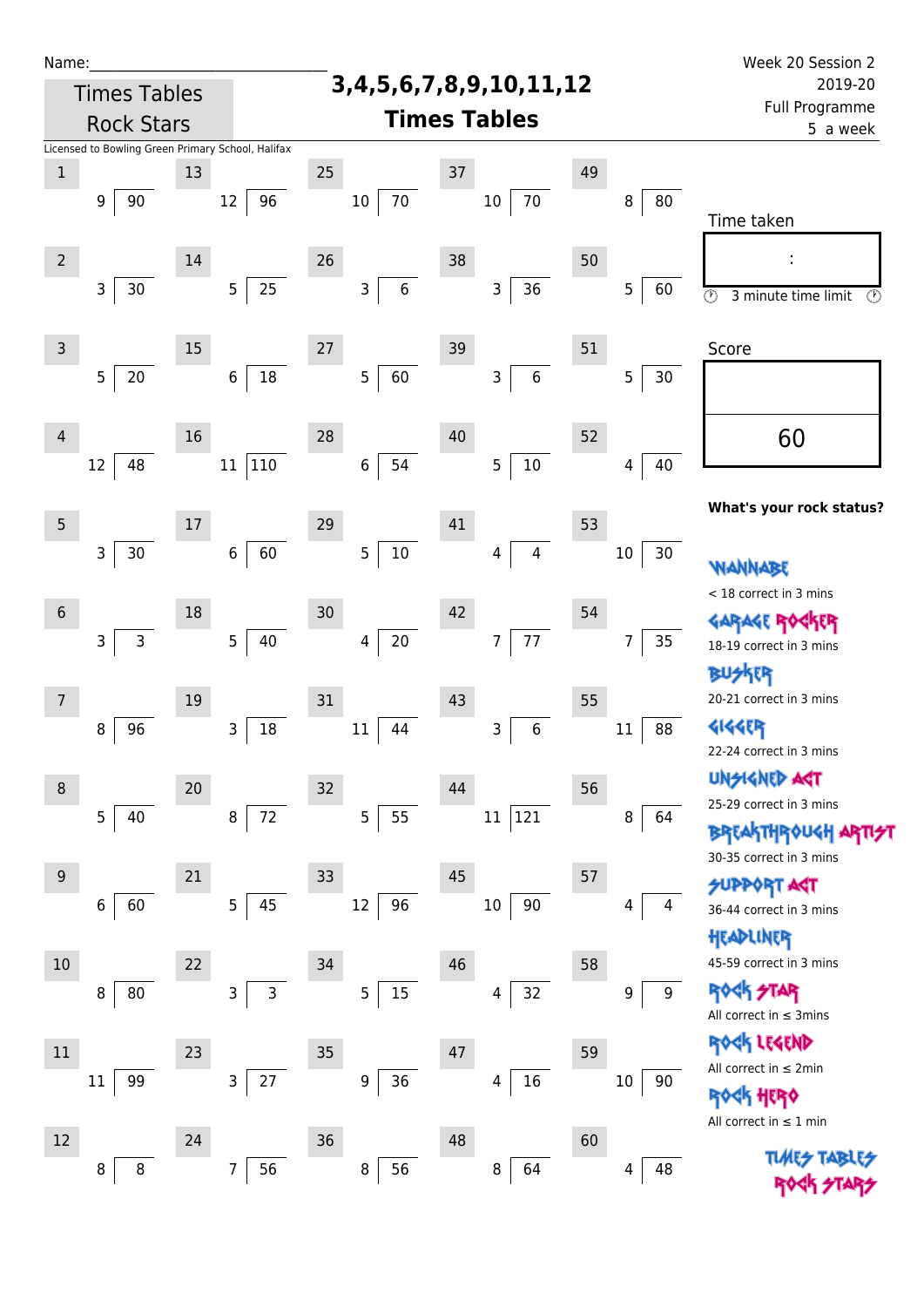| Name:          |                                                                      |    |                      |                         |                                    |    |                                | Week 20 Session 3                                                                        |
|----------------|----------------------------------------------------------------------|----|----------------------|-------------------------|------------------------------------|----|--------------------------------|------------------------------------------------------------------------------------------|
|                | <b>Times Tables</b>                                                  |    |                      |                         | 3, 4, 5, 6, 7, 8, 9, 10, 11, 12    |    |                                | 2019-20                                                                                  |
|                | <b>Rock Stars</b>                                                    |    |                      |                         | <b>Times Tables</b>                |    |                                | Full Programme<br>5 a week                                                               |
| $1\,$          | Licensed to Bowling Green Primary School, Halifax<br>9<br>$\times$ 7 | 13 | 6<br>$\times$ 1      | 4<br>25<br>$\times$ 5   | 11<br>37<br>$\times$ 11            | 49 | 9<br>$\times$ 7                |                                                                                          |
| $\overline{2}$ | 12<br>$\times$ 1                                                     | 14 | 9<br>$\times 8$      | 12<br>26<br>$\times$ 4  | 6<br>38<br>$\times$ 12             | 50 | 9<br>$\times$ 1                | Time taken<br>Ì,<br>$\circledcirc$<br>3 minute time limit<br>$\mathcal{O}$               |
| $\overline{3}$ | 9<br>$\times$ 5                                                      | 15 | 3<br>$\times$ 9      | 3<br>27<br>$\times$ 7   | 12<br>39<br>$\times$ 10            | 51 | 8<br>$\times 8$                | Score                                                                                    |
| $\overline{4}$ | 7<br>$\times$ 10                                                     | 16 | 3<br>$\times$ 11     | 12<br>28<br>$\times 2$  | 9<br>40<br>$\times$ 6              | 52 | 3<br>$\times$ 7                | 60                                                                                       |
| 5              | 9<br>$\times$ 3                                                      | 17 | 3<br>$\times$ 3      | 9<br>29<br>$\times$ 12  | 10<br>41<br>$\times$ 11            | 53 | 8<br>$\times$ 11               | What's your rock status?<br><b>WANNABE</b>                                               |
| $6\phantom{1}$ | 10<br>$\times$ 11                                                    | 18 | 10<br>$\times$ 3     | 7<br>30<br>$\times$ 3   | 12<br>42<br>$\times$ 5             | 54 | 4<br>$\times$ 5                | < 18 correct in 3 mins<br><b>GARAGE ROGKER</b><br>18-19 correct in 3 mins                |
| $\overline{7}$ | 10<br>$\times$ 9                                                     | 19 | 9<br>$\times$ 5      | 3<br>31<br>$\times$ 1   | 11<br>43<br>$\times 9$             | 55 | 11<br>$\times$ 4               | <b>BUSKER</b><br>20-21 correct in 3 mins<br><b>4144EP</b><br>22-24 correct in 3 mins     |
| $\,8\,$        | $10\,$<br>$\times$ 9                                                 | 20 | 3<br>$\times$ 7      | 10<br>32<br>$\times$ 4  | 12<br>44<br>$\times$ 5             | 56 | $\boldsymbol{6}$<br>$\times$ 9 | UNSIGNED AGT<br>25-29 correct in 3 mins<br>ΒΡΓΑ <sup>Κ</sup> ΤΗΡΟυΚΗ ΑΡΤΙ <del>2</del> Τ |
| $\overline{9}$ | 11<br>$\times 8$                                                     | 21 | 11<br>$\times$ 4     | 8<br>33<br>$\times$ 8   | $11\,$<br>45<br>$\times$ 8         | 57 | 6<br>$\times$ 7                | 30-35 correct in 3 mins<br><b>SUPPORT AGT</b><br>36-44 correct in 3 mins                 |
| 10             | 3<br>$\times$ 6                                                      | 22 | 3<br>$\times 2$      | 11<br>34<br>$\times$ 12 | $10\,$<br>46<br>$\times$ 4         | 58 | 12<br>$\times$ 3               | HEADLINER<br>45-59 correct in 3 mins<br><b>ROCK STAR</b><br>All correct in $\leq$ 3mins  |
| 11             | $11\,$<br>$\times$ 9                                                 | 23 | 3<br>$\times$ 9      | 10<br>35<br>$\times$ 3  | $\overline{7}$<br>47<br>$\times$ 4 | 59 | 9<br>$\times$ 5                | ROCK LEGEND<br>All correct in $\leq 2$ min<br>ROCK HERO                                  |
| 12             | $11\,$<br>$\times$ 9                                                 | 24 | $10\,$<br>$\times 9$ | 9<br>36<br>$\times$ 11  | $10\,$<br>48<br>$\times$ 11        | 60 | 11<br>$\times$ 6               | All correct in $\leq 1$ min<br><b>TUARS TABLES</b><br>ROCK STARS                         |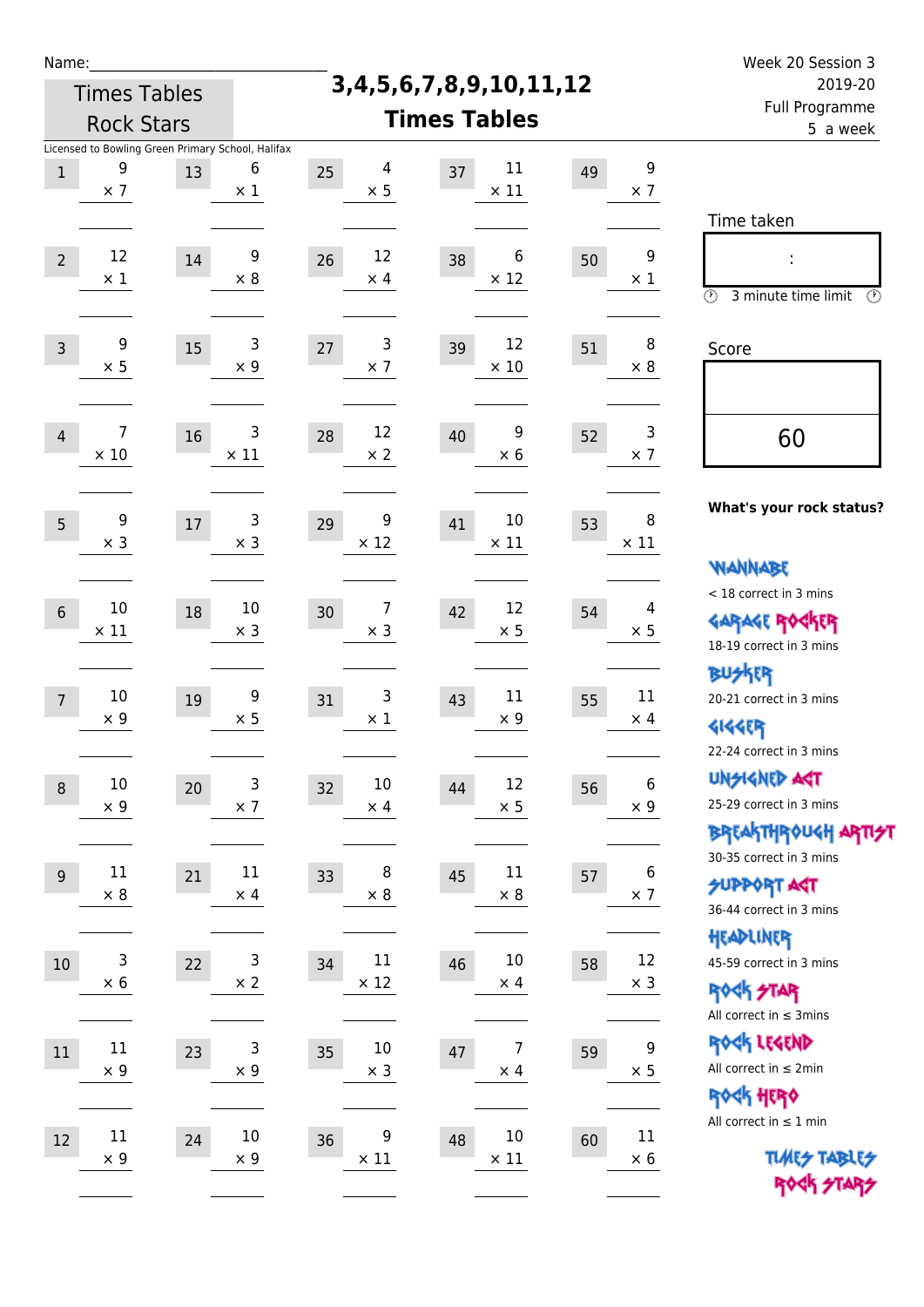**3,4,5,6,7,8,9,10,11,12**

Name: Week 20 Session 4 Full Programme 2019-20

|                | <b>Rock Stars</b>                                 | <b>Times Tables</b> | <u>. un rivyrunnic</u><br>5 a week |    |                        |                                                                  |
|----------------|---------------------------------------------------|---------------------|------------------------------------|----|------------------------|------------------------------------------------------------------|
|                | Licensed to Bowling Green Primary School, Halifax |                     |                                    |    |                        |                                                                  |
| $\mathbf{1}$   | $14 \div 7 =$                                     | 21                  | $88 \div 8 =$                      | 41 | $30 \div 5 =$          |                                                                  |
| $2^{\circ}$    | $18 \div 9 =$                                     | 22                  | $49 \div 7 =$                      | 42 | $44 \div 11 =$         | Time taken                                                       |
| $\overline{3}$ | $20 \div 10 =$                                    | 23                  | $48 \div 4 =$                      | 43 | $15 \div 3 =$          | ÷<br>$\overline{\odot}$<br>3 minute time limit<br>$\odot$        |
| $\overline{4}$ | $48 \div 12 =$                                    | 24                  | $33 \div 3 =$                      | 44 | $10 \div 5 =$          | Score                                                            |
| 5 <sub>1</sub> | $12 \div 3 =$                                     | 25                  | $18 \div 3 =$                      | 45 | $36 \div 6 =$          |                                                                  |
| 6 <sup>1</sup> | $36 \div 6 =$                                     | 26                  | $8 \div 4 =$                       | 46 | $72 \div 12 =$         | 60                                                               |
| 7 <sup>7</sup> | $35 \div 5 =$                                     | 27                  | $36 \div 4 =$                      | 47 | $110 \div 11 =$        | What's your rock status?                                         |
| 8              | $45 \div 9 =$                                     | 28                  | $81 \div 9 =$                      | 48 | $48 \div 6 =$          | <b>NANNABE</b>                                                   |
| 9              | $84 \div 12 =$                                    | 29                  | $6 \div 3 =$                       | 49 | $84 \div 7 =$          | < 18 correct in 3 mins                                           |
| $10\,$         | $24 \div 12 =$                                    | 30 <sub>o</sub>     | $90 \div 10 =$                     | 50 | $45 \div 9 =$          | <b>GARAGE ROCKER</b><br>18-19 correct in 3 mins                  |
| 11             | $99 \div 9 =$                                     | 31                  | $108 \div 9 =$                     | 51 | $30 \div 3 =$          | <b>BUSKER</b><br>20-21 correct in 3 mins                         |
| 12             | $45 \div 5 =$                                     | 32                  | $36 \div 3 =$                      | 52 | $9 \div 9 =$           | <b>4144EP</b><br>22-24 correct in 3 mins                         |
| 13             | $60 \div 6 =$                                     | 33 <sup>°</sup>     | $24 \div 6 =$                      | 53 | $77 \div 7 =$          | <b>UNSIGNED AGT</b><br>25-29 correct in 3 mins                   |
| 14             | $90 \div 10 =$                                    | 34                  | $24 \div 8 =$                      |    | $54 \qquad 9 \div 9 =$ | <b>BREAKTHROUGH ARTI<del>S</del>T</b><br>30-35 correct in 3 mins |
| 15             | $72 \div 12 =$ 35                                 |                     | $30 \div 10 =$                     | 55 | $30 \div 6 =$          | <b>SUPPORT AGT</b><br>36-44 correct in 3 mins                    |
| 16             | $96 \div 8 =$                                     | 36                  | $66 \div 6 =$                      | 56 | $48 \div 12 =$         | HEADLINER<br>45-59 correct in 3 mins                             |
| 17             | $36 \div 12 =$                                    | 37                  | $12 \div 12 =$                     | 57 | $40 \div 5 =$          | <b>ROCK STAR</b><br>All correct in $\leq$ 3mins                  |
| 18             | $21 \div 3 =$                                     | 38                  | $99 \div 11 =$                     | 58 | $16 \div 4 =$          | ROCK LEGEND<br>All correct in $\leq 2$ min                       |
| 19             | $27 \div 3 =$                                     | 39                  | $72 \div 8 =$                      | 59 | $60 \div 10 =$         | ROCK HERO<br>All correct in $\leq 1$ min                         |
| 20             | $27 \div 9 =$                                     | 40                  | $12 \div 12 =$                     | 60 | $42 \div 7 =$          | <b>TUARS TABLES</b><br>ROCK STARS                                |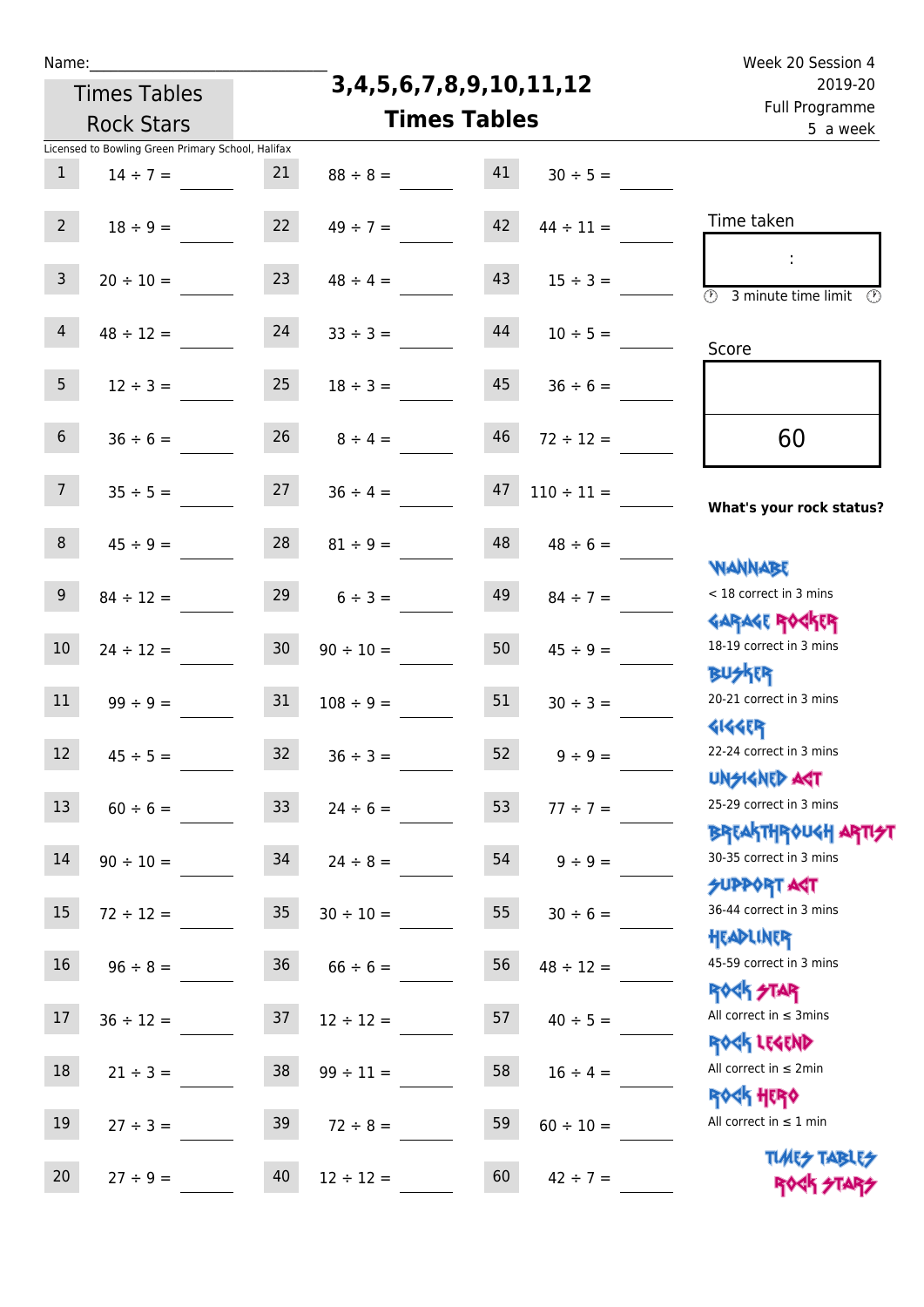| Name |  |  |  |
|------|--|--|--|
|      |  |  |  |

**3,4,5,6,7,8,9,10,11,12**

| Fuil Programme<br>5 a week                                                                      |               | <b>Times Tables</b> |    | <b>Rock Stars</b>                 |                 |                                                                     |                 |
|-------------------------------------------------------------------------------------------------|---------------|---------------------|----|-----------------------------------|-----------------|---------------------------------------------------------------------|-----------------|
|                                                                                                 |               |                     |    | 21 $5 \times 6 =$ 41 $7 \div 7 =$ |                 | Licensed to Bowling Green Primary School, Halifax<br>$9 \times 3 =$ | 1               |
| Time taken                                                                                      | $32 \div 8 =$ |                     | 42 | $10 \times 8 =$                   | 22              | $7 \times 10 =$                                                     | $2^{\circ}$     |
| $\sim$ 10 $\,$<br>$\overline{\textcircled{2}}$ 3 minute time limit $\overline{\textcircled{2}}$ |               | $35 \div 7 =$       | 43 | $7 \times 5 =$                    | 23              | $4 \times 6 =$                                                      | 3 <sup>7</sup>  |
| Score                                                                                           |               | $48 \div 8 =$       | 44 | 24<br>$4 \times 6 =$              |                 | $11 \times 7 =$                                                     | 4               |
|                                                                                                 | $15 \div 5 =$ |                     | 45 | $9 \times 7 =$                    | 25              | $12 \times 4 =$                                                     | 5 <sub>1</sub>  |
| 60                                                                                              |               | $48 \div 4 =$       | 46 | $10 \times 11 =$                  | 26              | $5 \times 8 =$                                                      | 6 <sup>1</sup>  |
| Add up your time                                                                                |               | $47 \t 55 \div 5 =$ |    | $11 \times 10 =$                  | 27              | $3 \times 9 =$                                                      | 7 <sup>7</sup>  |
| <b>Mins</b>                                                                                     |               | $30 \div 10 =$      | 48 | $10 \times 3 =$                   | 28              | $8 \times 3 =$                                                      | 8 <sup>1</sup>  |
| <b>S1 S1</b>                                                                                    |               | $48 \div 6 =$       | 49 | $4 \times 12 =$                   | 29              | $8 \times 11 =$                                                     | 9 <sub>o</sub>  |
| S3                                                                                              |               | $24 \div 12 =$      | 50 | $10 \times 10 =$                  | 30 <sup>°</sup> | $12 \times 1 =$                                                     | 10 <sup>°</sup> |
| S5                                                                                              |               | $96 \div 12 =$      | 51 | $70 \div 10 =$                    | 31              | $3 \times 10 =$                                                     | 11              |
| Total $\qquad$<br><b>Secs</b>                                                                   |               | $21 \div 7 =$       | 52 | $32 \quad 121 \div 11 =$          |                 | $5 \times 12 =$                                                     | 12              |
| S1                                                                                              |               | $56 \div 7 =$       | 53 | $33 \t 16 \div 4 =$               |                 | $6 \times 11 =$                                                     | 13              |
| S3                                                                                              |               | $32 \div 4 =$       | 54 | $50 \div 10 =$                    | 34              | $10 \times 2 =$                                                     | 14              |
| S5                                                                                              |               | $20 \div 5 =$       | 55 | $35 \t 7 \div 7 =$                |                 | $9 \times 3 =$                                                      | 15              |
| <b>Total</b>                                                                                    |               | $64 \div 8 =$       | 56 | $36 \t 40 \div 10 =$              |                 | $5 \times 9 =$                                                      | 16              |
| Add up your score<br>S1                                                                         |               | 57 $6 \div 6 =$     |    | $108 \div 9 =$                    | 37              | $4 \times 7 =$                                                      | 17              |
|                                                                                                 |               | $30 \div 3 =$       | 58 | $38 \t 12 \div 6 =$               |                 | $10 \times 8 =$                                                     | 18              |
|                                                                                                 |               | $32 \div 8 =$       | 59 | $24 \div 12 =$                    | 39              | $6 \times 8 =$                                                      | 19              |
| S5<br>Total $\qquad$                                                                            |               | $99 \div 9 =$       | 60 | $40 \t 15 \div 5 =$               |                 | $5 \times 3 =$                                                      | 20              |
|                                                                                                 |               |                     |    |                                   |                 |                                                                     |                 |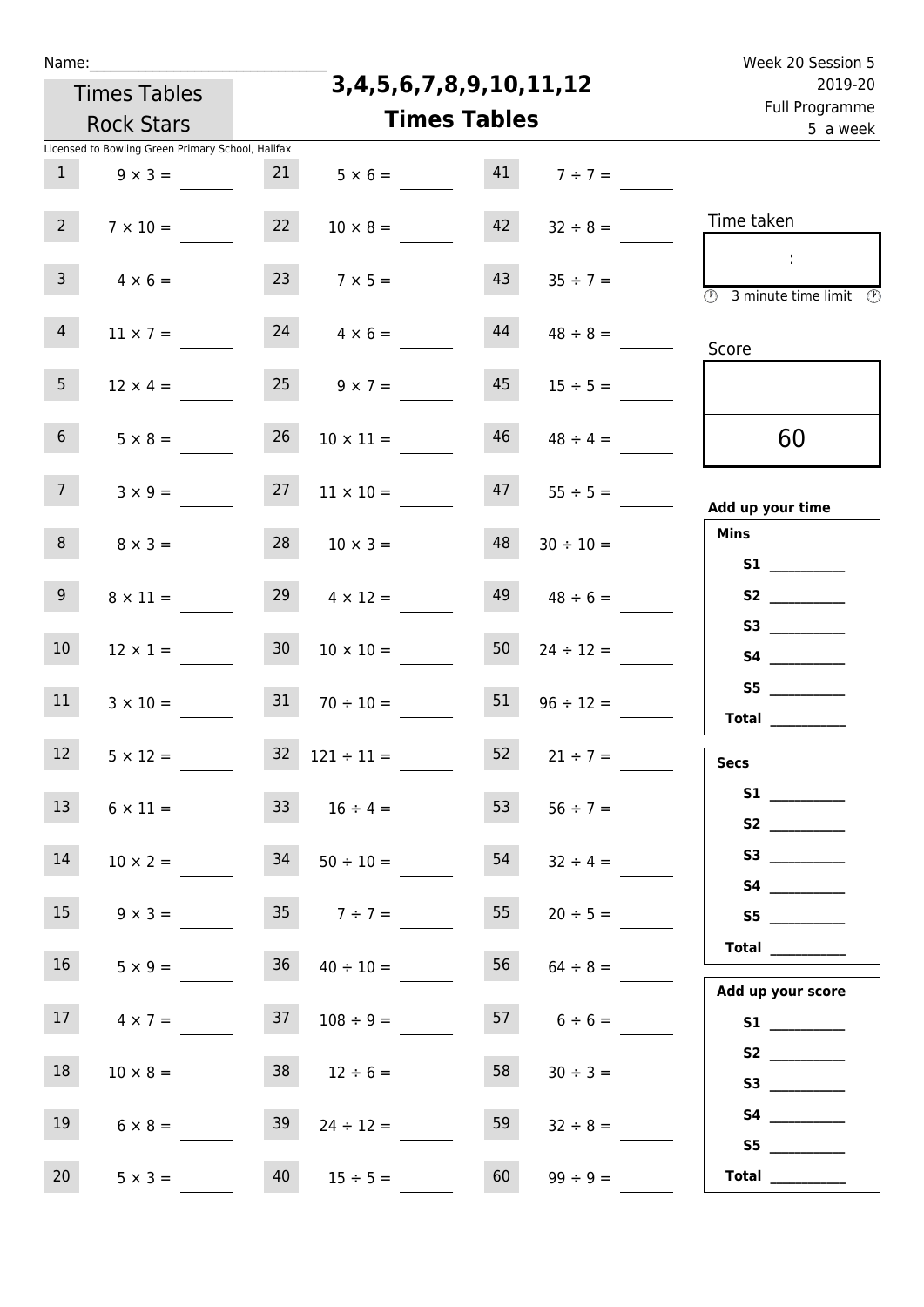|                  |                                                   |                 |                      |                     |                 | Week 21 Session 1                                                |
|------------------|---------------------------------------------------|-----------------|----------------------|---------------------|-----------------|------------------------------------------------------------------|
|                  | <b>Times Tables</b>                               |                 |                      | 6                   |                 | 2019-20<br>Full Programme                                        |
|                  | <b>Rock Stars</b>                                 |                 |                      | <b>Times Tables</b> |                 | 5 a week                                                         |
|                  | Licensed to Bowling Green Primary School, Halifax |                 |                      |                     |                 |                                                                  |
| 1                | $6 \times 3 =$                                    | 21              | $6 \times 8 = 41$    |                     | $5 \times 6 =$  |                                                                  |
| $2^{\circ}$      | $6 \times 12 =$                                   |                 | 22 $6 \times 4 =$    | 42                  | $8 \times 6 =$  | Time taken                                                       |
| $\mathsf{3}$     | $6 \times 8 =$                                    | 23              | $6 \times 11 =$      | 43                  | $1 \times 6 =$  | $\sim$<br>(1)<br>3 minute time limit<br>$\mathcal{O}$            |
| $\overline{4}$   | $6 \times 5 =$                                    | 24              | $6 \times 9 =$       | 44                  | $10 \times 6 =$ | Score                                                            |
| 5 <sub>1</sub>   | $6 \times 5 =$                                    | 25              | $6 \times 3 =$       | 45                  | $12 \times 6 =$ |                                                                  |
| 6 <sup>1</sup>   | $6 \times 5 =$                                    | 26              | $6 \times 1 =$       | 46                  | $2 \times 6 =$  | 60                                                               |
| 7 <sup>7</sup>   | $6 \times 9 =$                                    |                 | $27 \t 6 \times 3 =$ | 47                  | $6 \times 6 =$  | What's your rock status?                                         |
| 8                | $6 \times 4 =$                                    | 28              | $6 \times 12 =$      | 48                  | $9 \times 6 =$  | <b>NANNABE</b>                                                   |
| 9 <sub>o</sub>   | $6 \times 9 =$                                    | 29              | $6 \times 3 =$       | 49                  | $4 \times 6 =$  | < 18 correct in 3 mins<br><b>GARAGE ROGKER</b>                   |
| 10 <sup>°</sup>  | $6 \times 2 =$                                    | 30 <sup>°</sup> | $6 \times 3 =$       | 50                  | $11 \times 6 =$ | 18-19 correct in 3 mins<br><b>BUSKER</b>                         |
| 11               | $6 \times 10 =$                                   | 31              | $8 \times 6 =$       | 51                  | $2 \times 6 =$  | 20-21 correct in 3 mins<br><b>4144EP</b>                         |
| 12 <sup>12</sup> | $6 \times 5 =$                                    | 32 <sup>°</sup> | $9 \times 6 =$       | 52                  | $9 \times 6 =$  | 22-24 correct in 3 mins<br><b>UNSIGNED AST</b>                   |
| 13               | $6 \times 10 =$                                   | 33              | $11 \times 6 =$      | 53                  | $11 \times 6 =$ | 25-29 correct in 3 mins<br><b>BREAKTHROUGH ARTI<del>S</del>T</b> |
| 14               | $6 \times 11 =$                                   | 34              | $6 \times 6 =$       | 54                  | $2 \times 6 =$  | 30-35 correct in 3 mins<br><b>SUPPORT AGT</b>                    |
| 15               | $6 \times 11 =$                                   | 35 <sub>1</sub> | $1 \times 6 =$       | 55                  | $4 \times 6 =$  | 36-44 correct in 3 mins<br>HEADLINER                             |
| 16               | $6 \times 7 =$                                    | 36              | $11 \times 6 =$      | 56                  | $9 \times 6 =$  | 45-59 correct in 3 mins<br>ROGK STAR                             |
| 17 <sub>1</sub>  | $6 \times 3 =$                                    | 37              | $6 \times 6 =$       | 57                  | $10 \times 6 =$ | All correct in $\leq$ 3mins<br>ROCK LEGEND                       |
| 18               | $6 \times 11 =$                                   | 38              | $10 \times 6 =$      | 58                  | $2 \times 6 =$  | All correct in $\leq 2$ min<br><b>ROCK HERO</b>                  |
| 19               | $6 \times 12 =$                                   | 39              | $6 \times 6 =$       | 59                  | $5 \times 6 =$  | All correct in $\leq 1$ min                                      |
| 20               | $6 \times 10 =$                                   | 40              | $9 \times 6 =$       | 60                  | $2 \times 6 =$  | <b>TUARS TABLES</b><br>ROCK STARS                                |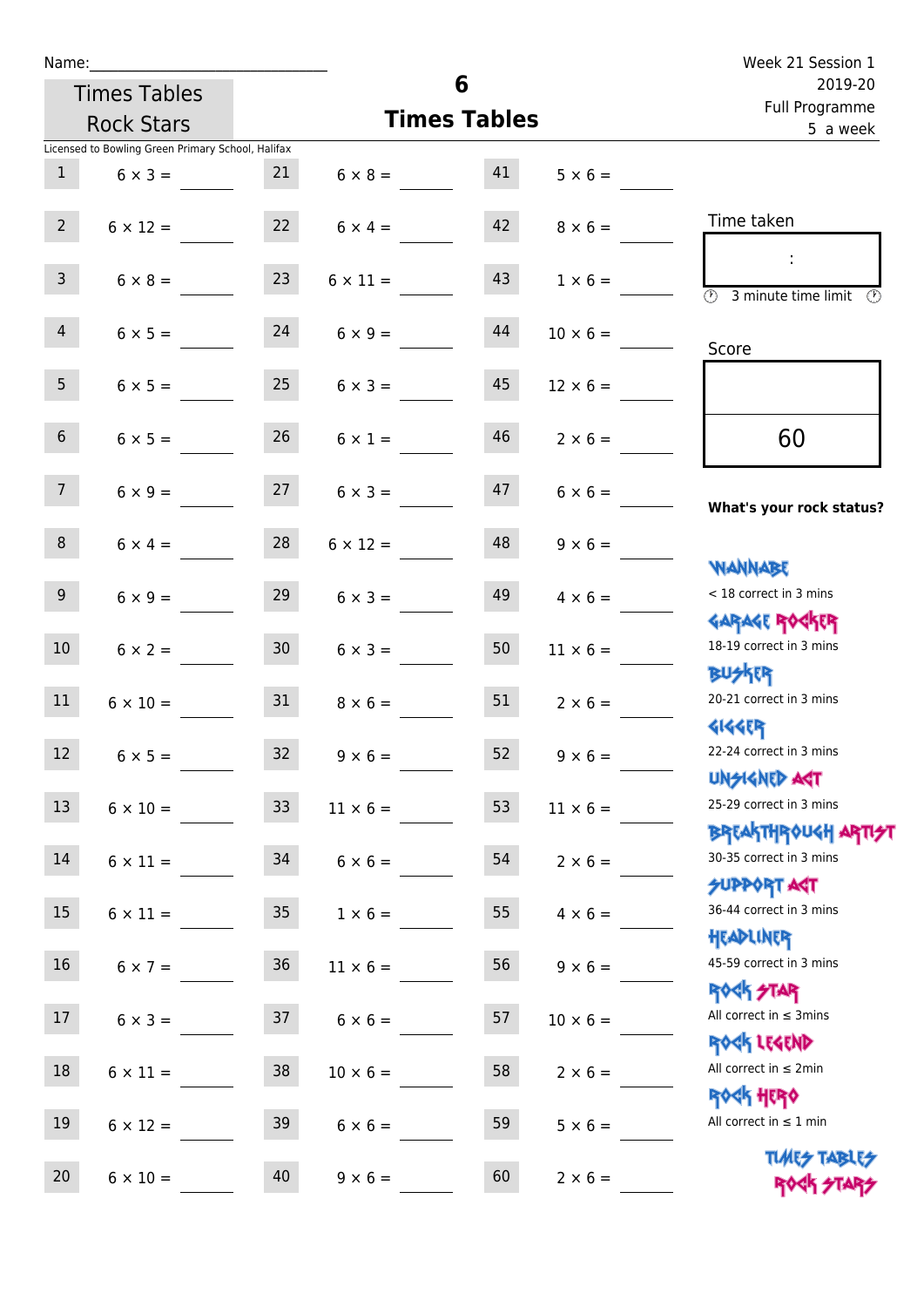| Name |  |  |  |
|------|--|--|--|
|      |  |  |  |

|                | <b>Times Tables</b>                               |    |                       |      |                       | 6      |                     |    |               | 2019-20                                                                               |
|----------------|---------------------------------------------------|----|-----------------------|------|-----------------------|--------|---------------------|----|---------------|---------------------------------------------------------------------------------------|
|                | <b>Rock Stars</b>                                 |    |                       |      |                       |        | <b>Times Tables</b> |    |               | Full Programme<br>5 a week                                                            |
|                | Licensed to Bowling Green Primary School, Halifax |    |                       |      |                       |        |                     |    |               |                                                                                       |
| $\mathbf{1}$   | 30<br>6                                           | 13 | 54<br>6               | 25   | 30<br>6               | 37     | 48<br>6             | 49 | 30<br>6       | Time taken                                                                            |
| $\overline{2}$ | 48<br>6                                           | 14 | $\,$ 6 $\,$<br>6      | 26   | 72<br>6               | 38     | $18\,$<br>6         | 50 | 72<br>6       | $\odot$<br>3 minute time limit<br>$\circled{r}$                                       |
| $\mathsf{3}$   | 60<br>$\,$ 6 $\,$                                 | 15 | 24<br>6               | 27   | $30\,$<br>6           | 39     | 66<br>6             | 51 | 6<br>12       | Score                                                                                 |
| 4              | 48<br>6                                           | 16 | $\,$ 6 $\,$<br>6      | 28   | $72\,$<br>$\,$ 6 $\,$ | 40     | 66<br>$\,6\,$       | 52 | 36<br>$\bf 6$ | 60                                                                                    |
| 5              | $12\,$<br>6                                       | 17 | 18<br>$\,6\,$         | 29   | $12\,$<br>6           | 41     | 36<br>$\,$ 6 $\,$   | 53 | $\,6$<br>24   | What's your rock status?<br>WANNABE                                                   |
| $\sqrt{6}$     | 6<br>$\,$ 6 $\,$                                  | 18 | $36\,$<br>6           | 30   | 48<br>6               | 42     | 48<br>6             | 54 | 18<br>6       | < 18 correct in 3 mins<br><b>GARAGE RO</b><br><b>TER</b><br>18-19 correct in 3 mins   |
| $\overline{7}$ | 6<br>54                                           | 19 | $30\,$<br>6           | 31   | 24<br>6               | 43     | 42<br>6             | 55 | 6<br>48       | <b>BUSKER</b><br>20-21 correct in 3 mins<br><b>4144ER</b><br>22-24 correct in 3 mins  |
| 8              | $\,$ 6 $\,$<br>72                                 | 20 | 36<br>6               | 32   | 54<br>6               | 44     | 42<br>6             | 56 | 6<br>60       | <b>UNSIGNED AST</b><br>25-29 correct in 3 mins<br><b>BREAKTHROUGH</b>                 |
| $9\,$          | 66<br>6                                           | 21 | $72\,$<br>$\,6\,$     | $33$ | 60<br>6               | $45\,$ | 42<br>6             | 57 | 42<br>6       | 30-35 correct in 3 mins<br><b>SUPPORT AGT</b><br>36-44 correct in 3 mins<br>HEADLINER |
| $10\,$         | $12\,$<br>6                                       | 22 | 18<br>6               | 34   | $18\,$<br>6           | 46     | $30\,$<br>6         | 58 | 30<br>$\bf 6$ | 45-59 correct in 3 mins<br><b>ROCK STAR</b><br>All correct in $\leq$ 3mins            |
| $11\,$         | 12<br>6                                           | 23 | 48<br>6               | 35   | $36\,$<br>6           | 47     | 24<br>6             | 59 | 12<br>6       | ROCK LEGEND<br>All correct in $\leq 2$ min<br><b>ROCK HERO</b>                        |
| 12             | 66<br>6                                           | 24 | $18\,$<br>$\,$ 6 $\,$ | 36   | $72\,$<br>6           | 48     | 66<br>6             | 60 | $12\,$<br>6   | All correct in $\leq 1$ min<br><b>TLARS</b>                                           |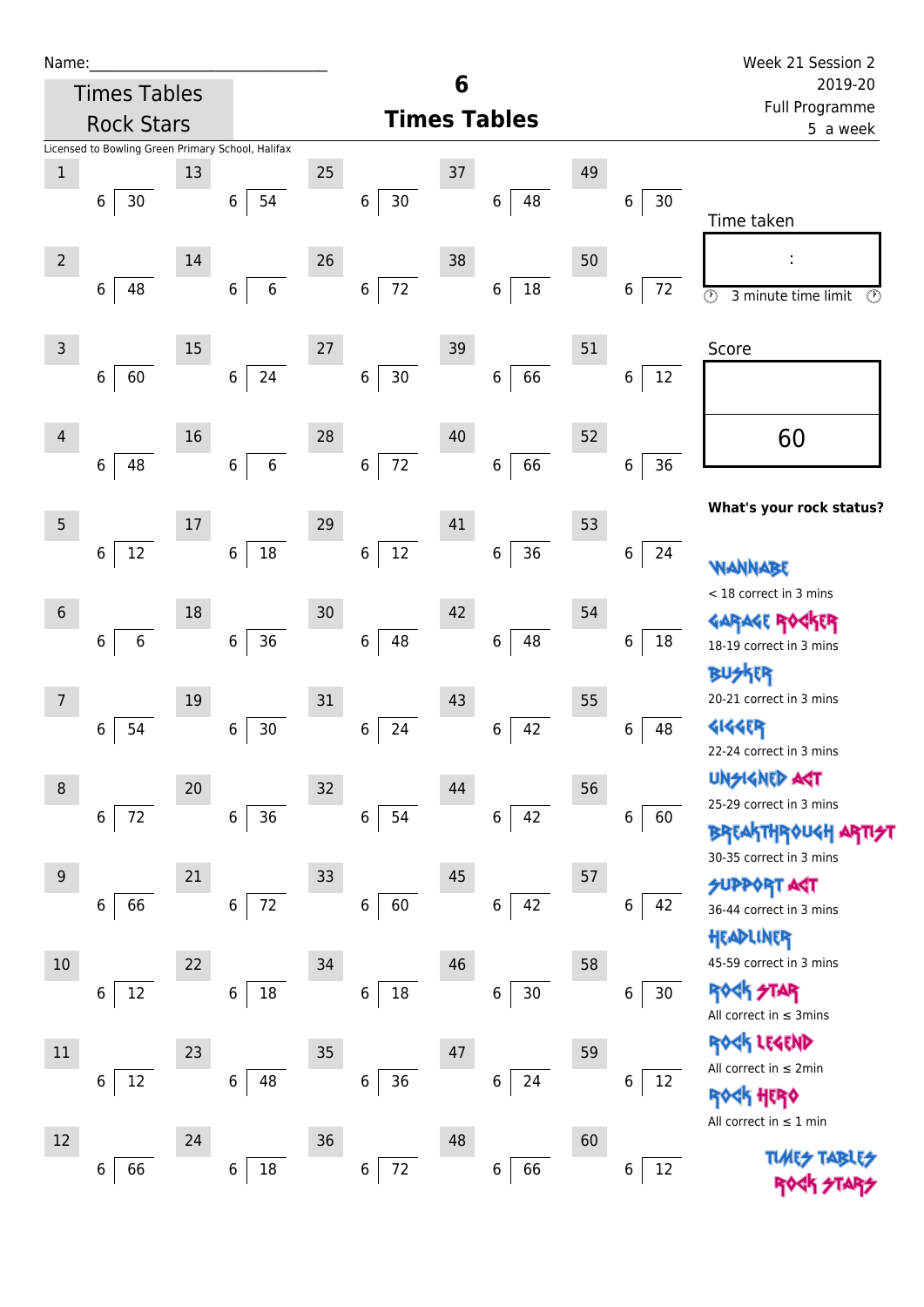| Name:             |                                |                     |                                                                      |                        |                                      |                            |                                 | Week 21 Session 3                                                                    |
|-------------------|--------------------------------|---------------------|----------------------------------------------------------------------|------------------------|--------------------------------------|----------------------------|---------------------------------|--------------------------------------------------------------------------------------|
|                   |                                | <b>Times Tables</b> |                                                                      |                        | 6                                    |                            |                                 | 2019-20                                                                              |
| <b>Rock Stars</b> |                                |                     |                                                                      |                        | <b>Times Tables</b>                  | Full Programme<br>5 a week |                                 |                                                                                      |
| $\mathbf{1}$      | 6<br>$\times$ 10               | 13                  | Licensed to Bowling Green Primary School, Halifax<br>6<br>$\times$ 9 | 6<br>25<br>$\times$ 12 | 6<br>37<br>$\times$ 3                | 49                         | $\boldsymbol{6}$<br>$\times$ 9  | Time taken                                                                           |
| $\overline{2}$    | 6<br>$\times 8$                | 14                  | 6<br>$\times 2$                                                      | 6<br>26<br>$\times$ 3  | 6<br>38<br>$\times 2$                | 50                         | $\boldsymbol{6}$<br>$\times$ 3  | $\circled{r}$<br>3 minute time limit<br>⊙                                            |
| $\overline{3}$    | $\,6$<br>$\times$ 12           | 15                  | 6<br>$\times$ 4                                                      | 6<br>27<br>$\times$ 10 | 6<br>39<br>$\times$ 12               | 51                         | 6<br>$\times$ 4                 | Score                                                                                |
| $\overline{4}$    | 6<br>$\times$ 4                | 16                  | 6<br>$\times$ 10                                                     | 6<br>28<br>$\times 2$  | 6<br>40<br>$\times$ 11               | 52                         | 6<br>$\times$ 11                | 60                                                                                   |
| 5                 | 6<br>$\times$ 9                | $17\,$              | 6<br>$\times$ 7                                                      | 6<br>29<br>$\times$ 7  | 6<br>41<br>$\times$ 10               | 53                         | 6<br>$\times$ 9                 | What's your rock status?<br><b>WANNABE</b>                                           |
| $6\phantom{1}$    | 6<br>$\times 8$                | 18                  | 6<br>$\times$ 1                                                      | 6<br>30<br>$\times$ 7  | 6<br>42<br>$\times$ 11               | 54                         | 6<br>$\times$ 7                 | < 18 correct in 3 mins<br><b>GARAGE ROCKER</b><br>18-19 correct in 3 mins            |
| $\overline{7}$    | 6<br>$\times$ 9                | 19                  | 6<br>$\times 2$                                                      | 6<br>31<br>$\times$ 5  | 6<br>43<br>$\times$ 7                | 55                         | 6<br>$\times$ 3                 | <b>BUSKER</b><br>20-21 correct in 3 mins<br><b>4144EP</b><br>22-24 correct in 3 mins |
| $\,8\,$           | 6<br>$\times$ 10               | 20                  | 6<br>$\times$ 8                                                      | 6<br>32<br>$\times$ 3  | 6<br>44<br>$\times$ 12               | 56                         | 6<br>$\times$ 7                 | <b>UNSIGNED AGT</b><br>25-29 correct in 3 mins<br>ΒΡ(AhTHP) UGH APTI <del>3</del> 7  |
| 9                 | $\boldsymbol{6}$<br>$\times$ 3 | 21                  | 6<br>$\times$ 8                                                      | 6<br>33<br>$\times$ 9  | 6<br>45<br>$\times$ 3                | 57                         | 6<br>$\times$ 12                | 30-35 correct in 3 mins<br><b>SUPPORT AGT</b><br>36-44 correct in 3 mins             |
| 10                | 6<br>$\times$ 10               | 22                  | 6<br>$\times$ 10                                                     | 6<br>34<br>$\times$ 11 | 6<br>46<br>$\times$ 11               | 58                         | 6<br>$\times$ 10                | HEADLINER<br>45-59 correct in 3 mins<br>ROCK STAR<br>All correct in $\leq$ 3mins     |
| 11                | $\,6\,$<br>$\times$ 5          | 23                  | $\boldsymbol{6}$<br>$\times$ 7                                       | 6<br>35<br>$\times$ 9  | $\boldsymbol{6}$<br>47<br>$\times$ 9 | 59                         | $\boldsymbol{6}$<br>$\times$ 12 | ROCK LEGEND<br>All correct in $\leq 2$ min<br>ROCK HERO                              |
| 12                | $\boldsymbol{6}$<br>$\times$ 3 | 24                  | 6<br>$\times$ 9                                                      | 6<br>36<br>$\times$ 1  | 6<br>48<br>$\times$ 8                | 60                         | 6<br>$\times$ 10                | All correct in $\leq 1$ min<br><b>TUARS TABLES</b><br>ROCK STARS                     |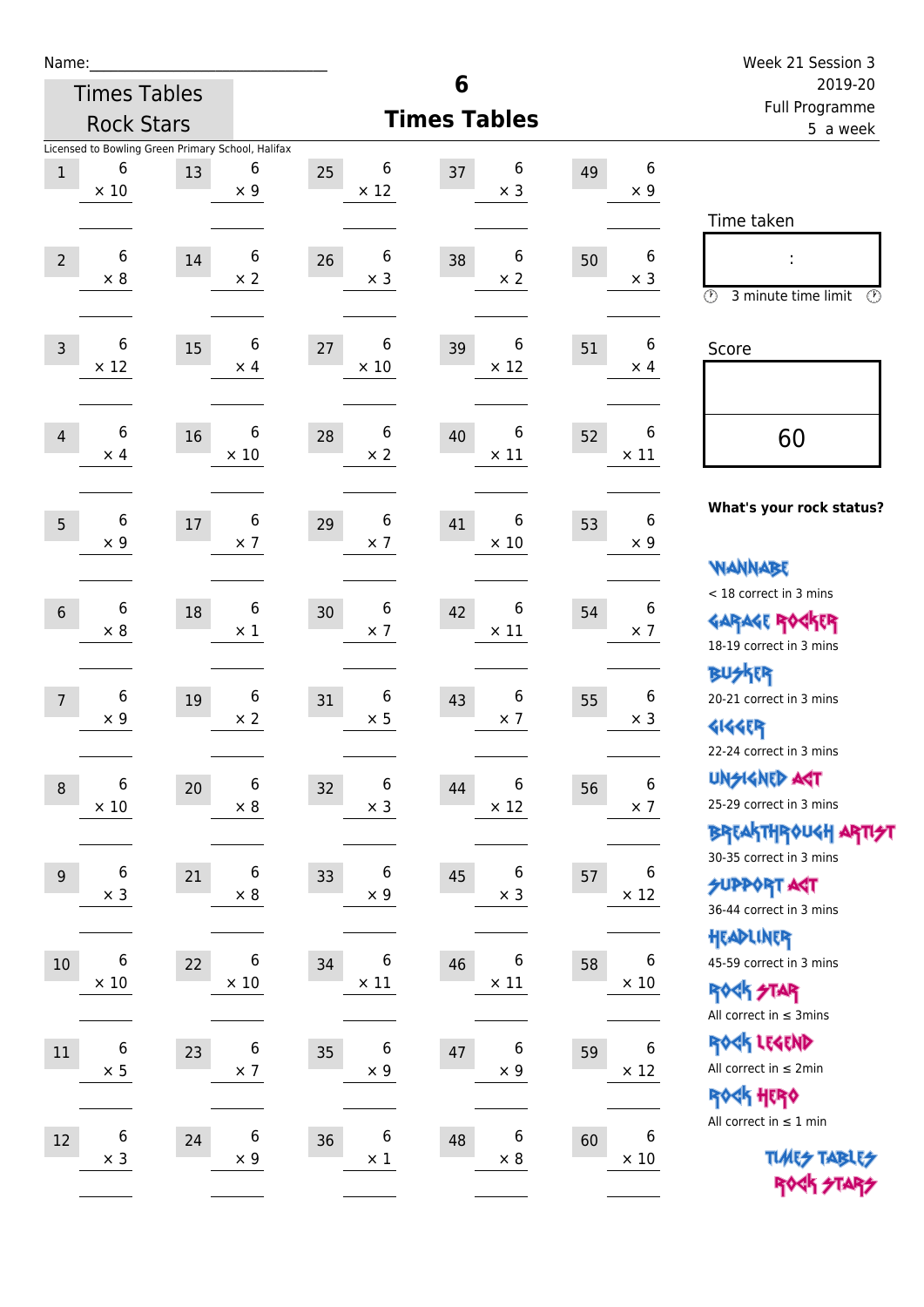| Name:           |                                                   |                 |                     | 6                         |               | Week 21 Session 4                                                             |
|-----------------|---------------------------------------------------|-----------------|---------------------|---------------------------|---------------|-------------------------------------------------------------------------------|
|                 | <b>Times Tables</b>                               |                 |                     | 2019-20<br>Full Programme |               |                                                                               |
|                 | <b>Rock Stars</b>                                 |                 | <b>Times Tables</b> | 5 a week                  |               |                                                                               |
|                 | Licensed to Bowling Green Primary School, Halifax |                 |                     |                           |               |                                                                               |
| $\mathbf{1}$    | $66 \div 6 =$                                     | 21              | $54 \div 6 =$       | 41                        | $54 \div 6 =$ |                                                                               |
| 2 <sup>1</sup>  | $24 \div 6 =$                                     |                 | $22 \t 66 \div 6 =$ | 42                        | $12 \div 6 =$ | Time taken                                                                    |
| $\mathbf{3}$    | $72 \div 6 =$                                     | 23              | $60 \div 6 =$       | 43                        | $48 \div 6 =$ | $\overline{\textcircled{1}}$ 3 minute time limit $\overline{\textcircled{1}}$ |
| $\overline{4}$  | $54 \div 6 =$                                     | 24              | $60 \div 6 =$       | 44                        | $48 \div 6 =$ | Score                                                                         |
| 5 <sub>1</sub>  | $72 \div 6 =$                                     | 25              | $42 \div 6 =$       | 45                        | $30 \div 6 =$ |                                                                               |
| 6 <sup>1</sup>  | $42 \div 6 =$                                     | 26              | $42 \div 6 =$       | 46                        | $18 \div 6 =$ | 60                                                                            |
| 7 <sup>7</sup>  | $48 \div 6 =$                                     |                 | $27 \t 6 \div 6 =$  | 47                        | $54 \div 6 =$ | What's your rock status?                                                      |
| 8               | $66 \div 6 =$                                     | 28              | $72 \div 6 =$       | 48                        | $24 \div 6 =$ | <b>NANNABE</b>                                                                |
| 9 <sub>o</sub>  | $36 \div 6 =$                                     | 29              | $18 \div 6 =$       | 49                        | $54 \div 6 =$ | < 18 correct in 3 mins<br><b>GARAGE ROCKER</b>                                |
| 10 <sup>°</sup> | $18 \div 6 =$                                     | 30 <sup>°</sup> | $18 \div 6 =$       | 50                        | $6 \div 6 =$  | 18-19 correct in 3 mins<br><b>BUSKER</b>                                      |
| 11              | $12 \div 6 =$                                     | 31              | $12 \div 6 =$       | 51                        | $30 \div 6 =$ | 20-21 correct in 3 mins<br>41445P                                             |
| 12              | $60 \div 6 =$                                     | 32              | $66 \div 6 =$       | 52                        | $60 \div 6 =$ | 22-24 correct in 3 mins<br><b>UNSIGNED AST</b>                                |
| 13              | $42 \div 6 =$                                     | 33 <sup>°</sup> | $36 \div 6 =$       | 53                        | $54 \div 6 =$ | 25-29 correct in 3 mins<br>ΒΡΓΑΚΤΗΡΟUGH ΑΡΤΙ <del>2</del> Τ                   |
| 14              | $24 \div 6 =$                                     | 34              | $66 \div 6 =$       | 54                        | $42 \div 6 =$ | 30-35 correct in 3 mins<br><b>SUPPORT AGT</b>                                 |
| 15              | $72 \div 6 =$                                     | 35 <sub>o</sub> | $24 \div 6 =$       | 55                        | $42 \div 6 =$ | 36-44 correct in 3 mins<br>HEADLINER                                          |
| 16              | $6 \div 6 =$                                      | 36              | $48 \div 6 =$       | 56                        | $36 \div 6 =$ | 45-59 correct in 3 mins<br><b>ROCK STAR</b>                                   |
| 17              | $66 \div 6 =$                                     | 37              | $18 \div 6 =$       | 57                        | $54 \div 6 =$ | All correct in $\leq$ 3mins<br>ROCK LEGEND                                    |
| 18              | $36 \div 6 =$                                     | 38              | $54 \div 6 =$       | 58                        | $36 \div 6 =$ | All correct in $\leq 2$ min                                                   |
| 19              | $36 \div 6 =$                                     | 39              | $30 \div 6 =$       | 59                        | $12 \div 6 =$ | <b>ROCK HERO</b><br>All correct in $\leq 1$ min                               |

20  $36 \div 6 =$  40  $48 \div 6 =$  60  $30 \div 6 =$ 

All correct in  $\leq 1$  min

**TIMES TABLES** ROCK STARS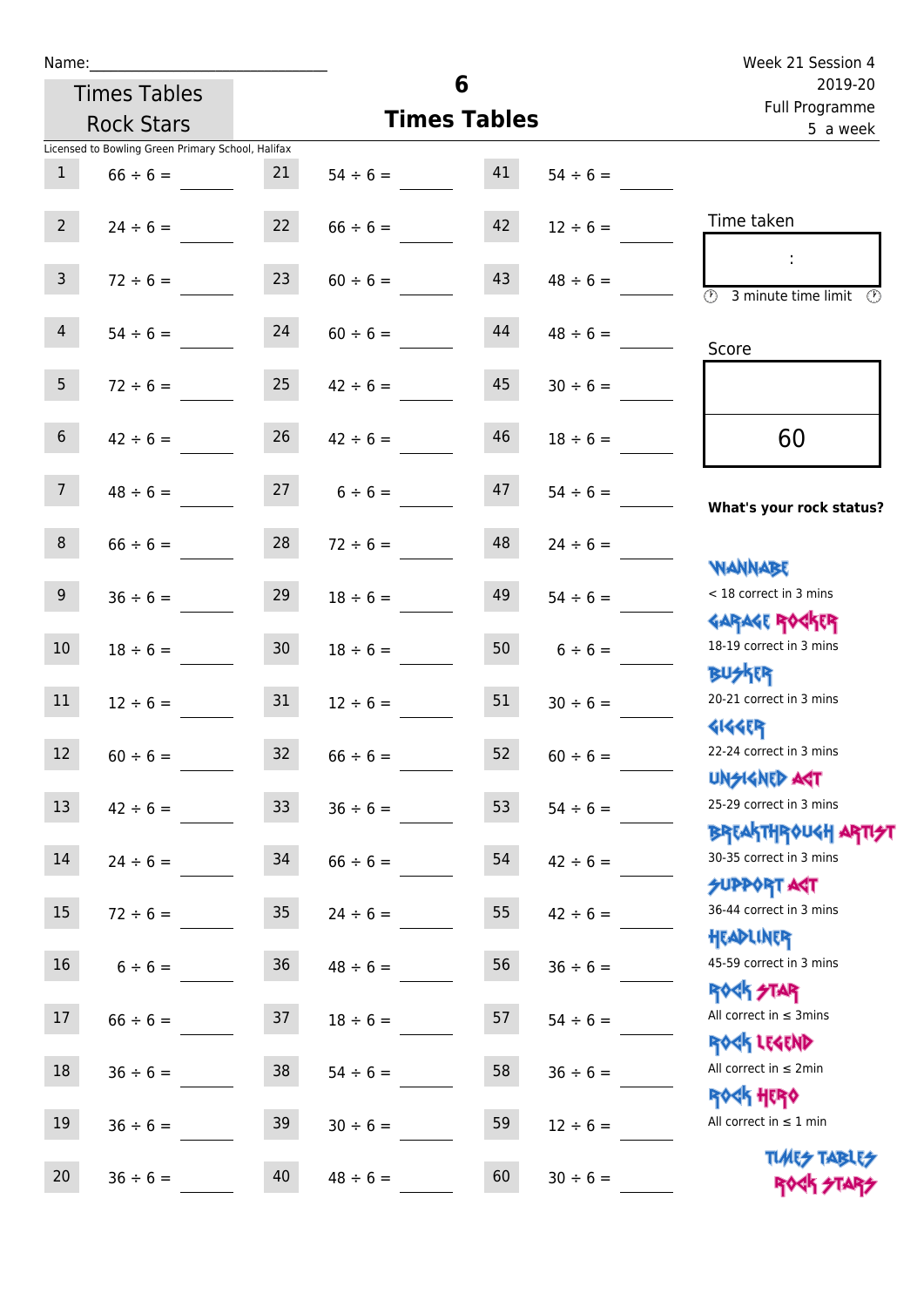| Week 21 Session 5                                                                 |               |                     |                      |                     |                                                   | Name:           |  |  |
|-----------------------------------------------------------------------------------|---------------|---------------------|----------------------|---------------------|---------------------------------------------------|-----------------|--|--|
| 2019-20<br>Full Programme                                                         |               | 6                   |                      | <b>Times Tables</b> |                                                   |                 |  |  |
| 5 a week                                                                          |               | <b>Times Tables</b> |                      | <b>Rock Stars</b>   |                                                   |                 |  |  |
|                                                                                   |               |                     |                      |                     | Licensed to Bowling Green Primary School, Halifax |                 |  |  |
|                                                                                   | $36 \div 6 =$ | 41                  | $6 \times 12 =$      | 21                  | $6 \times 10 =$                                   | $\mathbf{1}$    |  |  |
| Time taken                                                                        | $18 \div 6 =$ | 42                  | $6 \times 10 =$      | 22                  | $6 \times 7 =$                                    | $2^{\circ}$     |  |  |
| $\mathbb{R}^n$<br>$\overline{(\mathcal{V})}$<br>3 minute time limit $\circled{0}$ | $30 \div 6 =$ | 43                  | $6 \times 3 =$       | 23                  | $6 \times 1 =$                                    | $\mathbf{3}$    |  |  |
| Score                                                                             | $12 \div 6 =$ | 44                  | $6 \times 10 =$      | 24                  | $6 \times 6 =$                                    | $\overline{4}$  |  |  |
|                                                                                   | $24 \div 6 =$ | 45                  | $6 \times 10 =$      | 25                  | $6 \times 3 =$                                    | 5 <sub>1</sub>  |  |  |
| 60                                                                                | $66 \div 6 =$ | 46                  | $26 \t 6 \times 3 =$ |                     | $6 \times 4 =$                                    | 6 <sup>1</sup>  |  |  |
| Add up your time                                                                  | $30 \div 6 =$ | 47                  | $27 \t 6 \times 2 =$ |                     | $6 \times 4 =$                                    | 7 <sup>7</sup>  |  |  |
| <b>Mins</b><br><b>S1 S1</b>                                                       | $6 \div 6 =$  | 48                  | $6 \times 12 =$      | 28                  | $6 \times 3 =$                                    | 8               |  |  |
|                                                                                   | $48 \div 6 =$ | 49                  | $6 \times 3 =$       | 29                  | $6 \times 12 =$                                   | 9               |  |  |
| S3                                                                                | $54 \div 6 =$ | 50                  | $6 \times 4 =$       | 30 <sub>o</sub>     | $6 \times 8 =$                                    | 10 <sup>°</sup> |  |  |
| <b>Total</b>                                                                      | $48 \div 6 =$ | 51                  | $66 \div 6 =$        | 31                  | $6 \times 4 =$                                    | 11              |  |  |
| <b>Secs</b>                                                                       | $42 \div 6 =$ | 52                  | $66 \div 6 =$        | 32                  | $6 \times 6 =$                                    | 12              |  |  |
|                                                                                   | $12 \div 6 =$ | 53                  | $42 \div 6 =$        | 33 <sup>2</sup>     | $6 \times 2 =$                                    | 13              |  |  |
| S3                                                                                | $18 \div 6 =$ | 54                  | $54 \div 6 =$        | 34                  | $6 \times 12 =$                                   | 14              |  |  |
| S5                                                                                | $72 \div 6 =$ | 55                  | $30 \div 6 =$        | 35                  | $6 \times 5 =$                                    | 15              |  |  |
| <b>Total</b>                                                                      | $72 \div 6 =$ | 56                  | $66 \div 6 =$        | 36                  | $6 \times 10 =$                                   | 16              |  |  |
| Add up your score<br>S1                                                           | $24 \div 6 =$ | 57                  | $37 \t 6 \div 6 =$   |                     | $6 \times 5 =$                                    | 17 <sup>7</sup> |  |  |
|                                                                                   | $54 \div 6 =$ | 58                  | $42 \div 6 =$        | 38                  | $6 \times 8 =$                                    | 18              |  |  |
| S4                                                                                | $54 \div 6 =$ | 59                  | $54 \div 6 =$        | 39                  | $6 \times 3 =$                                    | 19              |  |  |
| Total $\qquad$                                                                    | $12 \div 6 =$ | 60                  | $54 \div 6 =$        | 40                  | $6 \times 9 =$                                    | 20              |  |  |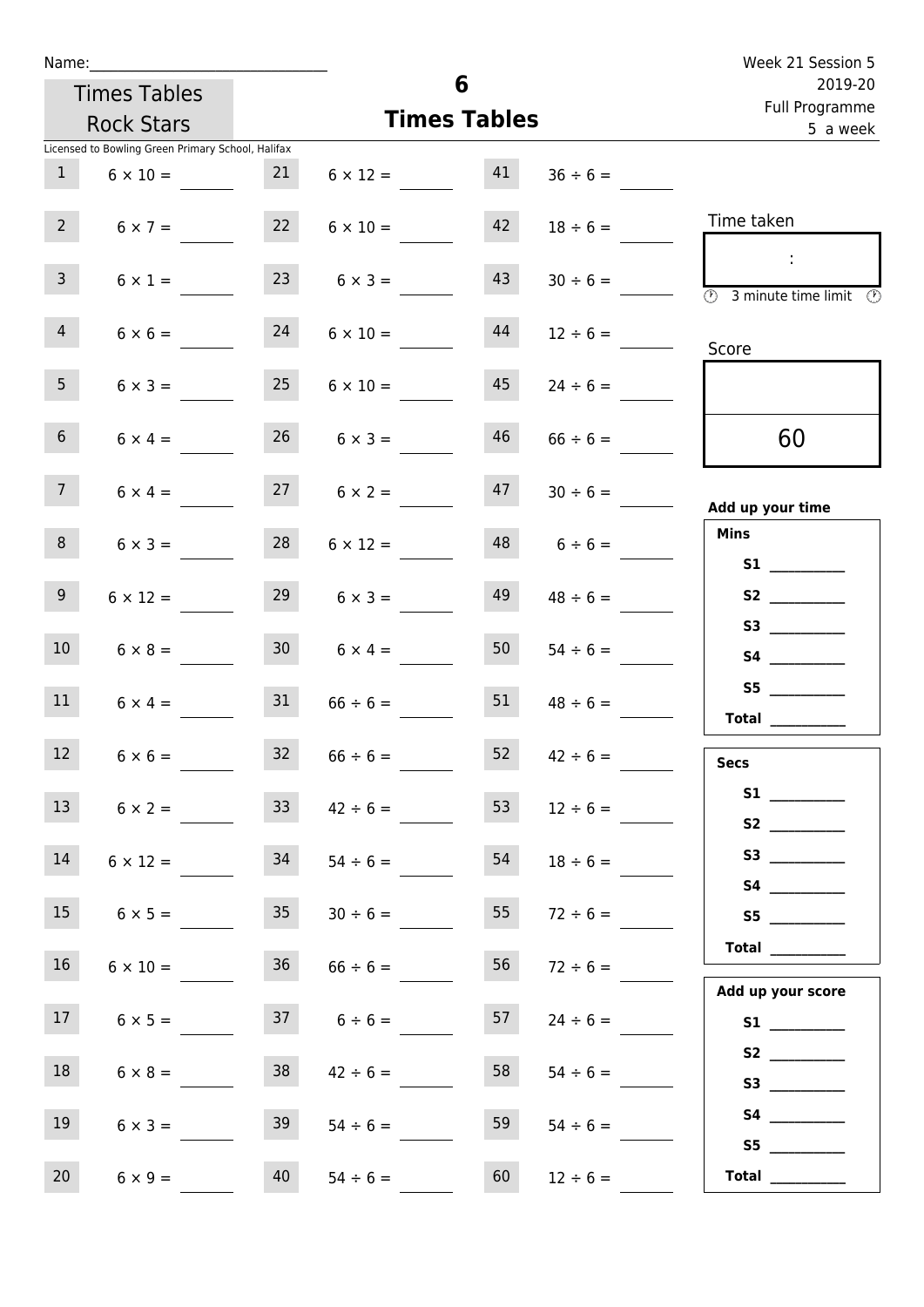| Name:           |                                                   |                 |                    |                     |                 | Week 22 Session 1                                                |
|-----------------|---------------------------------------------------|-----------------|--------------------|---------------------|-----------------|------------------------------------------------------------------|
|                 | <b>Times Tables</b>                               |                 |                    | 7                   |                 | 2019-20<br>Full Programme                                        |
|                 | <b>Rock Stars</b>                                 |                 |                    | <b>Times Tables</b> |                 | 5 a week                                                         |
|                 | Licensed to Bowling Green Primary School, Halifax |                 |                    |                     |                 |                                                                  |
| 1               | $7 \times 11 =$                                   | 21              | $7 \times 4 = 41$  |                     | $4 \times 7 =$  |                                                                  |
| $2^{\circ}$     | $7 \times 5 =$                                    | 22              | $7 \times 10 =$    | 42                  | $2 \times 7 =$  | Time taken                                                       |
| $\mathsf{3}$    | $7 \times 2 = 23$                                 |                 | $7 \times 12 =$    | 43                  | $4 \times 7 =$  | 3 minute time limit                                              |
| $\overline{4}$  | $7 \times 6 = 24$                                 |                 | $7 \times 1 =$     | 44                  | $7 \times 7 =$  | Score                                                            |
| 5 <sub>1</sub>  | $7 \times 10 =$                                   | 25              | $7 \times 11 =$    | 45                  | $5 \times 7 =$  |                                                                  |
| $6\overline{6}$ | $7 \times 7 =$                                    | 26              | $7 \times 4 =$     | 46                  | $10 \times 7 =$ | 60                                                               |
| 7 <sup>7</sup>  | $7 \times 1 = 27$                                 |                 | $7 \times 1 =$     | 47                  | $6 \times 7 =$  | What's your rock status?                                         |
| 8               | $7 \times 4 =$                                    | 28              | $7 \times 2 =$     | 48                  | $9 \times 7 =$  | <b>NANNABE</b>                                                   |
| 9 <sub>o</sub>  | $7 \times 3 =$                                    | 29              | $7 \times 8 =$     | 49                  | $11 \times 7 =$ | < 18 correct in 3 mins<br><b>GARAGE ROGKER</b>                   |
| 10 <sup>°</sup> | $7 \times 5 = 30$                                 |                 | $7 \times 12 = 50$ |                     | $2 \times 7 =$  | 18-19 correct in 3 mins<br><b>BUSKER</b>                         |
| 11              | $7 \times 11 =$                                   | 31              | $8 \times 7 =$     | 51                  | $11 \times 7 =$ | 20-21 correct in 3 mins<br><b>4144ER</b>                         |
| 12              | $7 \times 4 =$                                    | 32 <sup>°</sup> | $10 \times 7 =$    | 52                  | $12 \times 7 =$ | 22-24 correct in 3 mins<br><b>UNSIGNED AGT</b>                   |
| 13              | $7 \times 3 =$                                    | 33              | $10 \times 7 =$    | 53                  | $12 \times 7 =$ | 25-29 correct in 3 mins<br><b>BREAKTHROUGH ARTI<del>S</del>T</b> |
| 14              | $7 \times 12 =$                                   | 34              | $12 \times 7 =$    | 54                  | $10 \times 7 =$ | 30-35 correct in 3 mins<br><b>SUPPORT AGT</b>                    |
| 15              | $7 \times 6 =$                                    | 35              | $10 \times 7 =$    | 55                  | $11 \times 7 =$ | 36-44 correct in 3 mins<br>HEADLINER                             |
| 16 <sup>1</sup> | $7 \times 11 = 36$                                |                 | $6 \times 7 =$     | 56                  | $2 \times 7 =$  | 45-59 correct in 3 mins<br><b>ROCK STAR</b>                      |
| 17              | $7 \times 3 =$                                    | 37              | $3 \times 7 =$     | 57                  | $7 \times 7 =$  | All correct in $\leq$ 3mins<br>ROCK LEGEND                       |
| 18              | $7 \times 12 =$                                   | 38              | $10 \times 7 =$    | 58                  | $5 \times 7 =$  | All correct in $\leq 2$ min<br><b>ROCK HERO</b>                  |
| 19              | $7 \times 8 =$                                    | 39              | $12 \times 7 =$    | 59                  | $7 \times 7 =$  | All correct in $\leq 1$ min<br><b>TUARS TABLES</b>               |
| 20              | $7 \times 7 =$                                    | 40              | $1 \times 7 =$     | 60                  | $5 \times 7 =$  | ROCK STARS                                                       |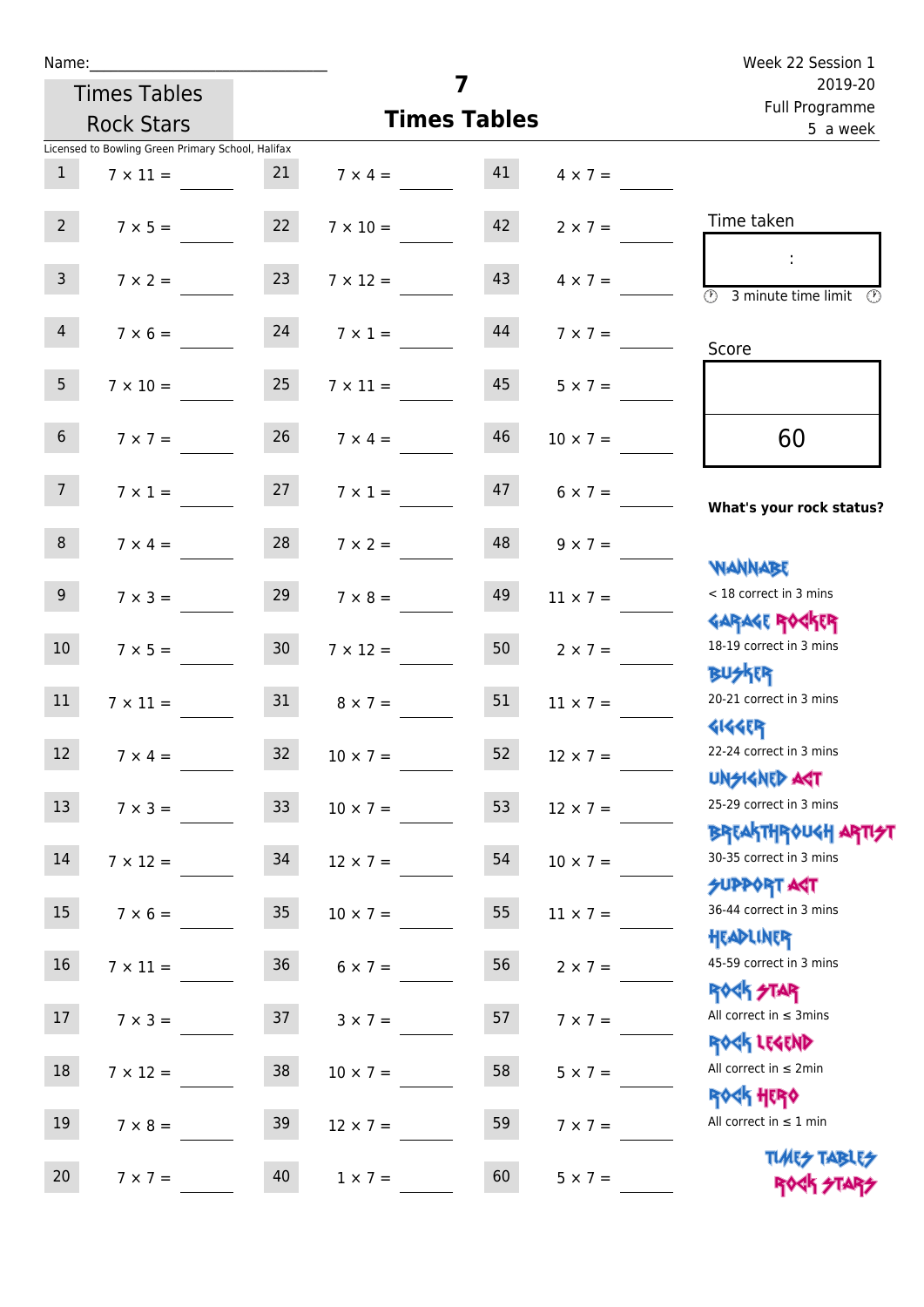| Name:           |                                                   |      |                                  |                     |                                  |        |                                  |    |                      | Week 22 Session 2                                                      |
|-----------------|---------------------------------------------------|------|----------------------------------|---------------------|----------------------------------|--------|----------------------------------|----|----------------------|------------------------------------------------------------------------|
|                 | <b>Times Tables</b>                               |      |                                  |                     |                                  | 7      |                                  |    |                      | 2019-20<br>Full Programme                                              |
|                 | <b>Rock Stars</b>                                 |      |                                  | <b>Times Tables</b> |                                  |        |                                  |    |                      | 5 a week                                                               |
|                 | Licensed to Bowling Green Primary School, Halifax |      |                                  |                     |                                  |        |                                  |    |                      |                                                                        |
| $1\,$           |                                                   | 13   |                                  | 25                  |                                  | 37     |                                  | 49 |                      |                                                                        |
|                 | 14<br>7                                           |      | 63<br>$\overline{7}$             |                     | 21<br>$\overline{7}$             |        | 14<br>$7\overline{ }$            |    | 56<br>$\overline{7}$ | Time taken                                                             |
| $\overline{2}$  |                                                   | 14   |                                  | 26                  |                                  | 38     |                                  | 50 |                      |                                                                        |
|                 | 28<br>7                                           |      | $14\,$<br>$\overline{7}$         |                     | 77<br>$\overline{7}$             |        | 63<br>$\overline{7}$             |    | $\overline{7}$<br>28 | $\overline{\circlearrowright}$<br>3 minute time limit<br>$\circled{r}$ |
| $\overline{3}$  |                                                   | 15   |                                  | 27                  |                                  | 39     |                                  | 51 |                      | Score                                                                  |
|                 | 14<br>7                                           |      | $\overline{7}$<br>$\overline{7}$ |                     | $70\,$<br>$\overline{7}$         |        | 84<br>$\overline{7}$             |    | $\overline{7}$<br>28 |                                                                        |
| 4               |                                                   | 16   |                                  | 28                  |                                  | $40\,$ |                                  | 52 |                      | 60                                                                     |
|                 | 28<br>$\overline{7}$                              |      | 56<br>$\overline{7}$             |                     | 7 <sup>1</sup><br>49             |        | 21<br>$\overline{7}$             |    | $21\,$<br>7          |                                                                        |
| 5               |                                                   | $17$ |                                  | 29                  |                                  | 41     |                                  | 53 |                      | What's your rock status?                                               |
|                 | 49<br>7                                           |      | 42<br>$\overline{7}$             |                     | $14\,$<br>$\overline{7}$         |        | $\overline{7}$<br>$\overline{7}$ |    | $\overline{7}$<br>7  | <b>WANN</b>                                                            |
|                 |                                                   |      |                                  |                     |                                  |        |                                  |    |                      | < 18 correct in 3 mins                                                 |
| $6\phantom{1}6$ |                                                   | 18   |                                  | 30                  |                                  | 42     |                                  | 54 |                      | R                                                                      |
|                 | 56<br>$\overline{7}$                              |      | 35<br>$\overline{7}$             |                     | $70\,$<br>$7\overline{ }$        |        | 84<br>$\overline{7}$             |    | $\overline{7}$<br>56 | 18-19 correct in 3 mins                                                |
|                 |                                                   |      |                                  |                     |                                  |        |                                  |    |                      | <b>BUSKER</b>                                                          |
| $\overline{7}$  |                                                   | 19   |                                  | 31                  |                                  | 43     |                                  | 55 |                      | 20-21 correct in 3 mins                                                |
|                 | 49<br>7                                           |      | 35<br>7                          |                     | $\overline{7}$<br>$\overline{7}$ |        | ${\bf 28}$<br>7                  |    | 7<br>49              | <b>4144EP</b>                                                          |
|                 |                                                   |      |                                  |                     |                                  |        |                                  |    |                      | 22-24 correct in 3 mins                                                |
| 8               |                                                   | 20   |                                  | 32                  |                                  | 44     |                                  | 56 |                      | <b>UNGIGNED ART</b>                                                    |
|                 | $\overline{7}$<br>14                              |      | 49<br>$\overline{7}$             |                     | $\overline{7}$<br>$\overline{7}$ |        | 84<br>$\overline{7}$             |    | $\overline{7}$<br>42 | 25-29 correct in 3 mins                                                |
|                 |                                                   |      |                                  |                     |                                  |        |                                  |    |                      | <b>BREAKTHROUGH</b><br>30-35 correct in 3 mins                         |
| 9               |                                                   | 21   |                                  | 33                  |                                  | $45\,$ |                                  | 57 |                      | <b>SUPPORT AGT</b>                                                     |
|                 | 14<br>7                                           |      | 63<br>$\overline{7}$             |                     | $\overline{7}$<br>21             |        | $\overline{7}$<br>7              |    | 7<br>84              | 36-44 correct in 3 mins                                                |
|                 |                                                   |      |                                  |                     |                                  |        |                                  |    |                      | HEADLINER                                                              |
| 10              |                                                   | 22   |                                  | 34                  |                                  | 46     |                                  | 58 |                      | 45-59 correct in 3 mins                                                |
|                 | 28<br>7                                           |      | 35<br>$\overline{7}$             |                     | 77<br>$\overline{7}$             |        | 42<br>$\overline{7}$             |    | 28<br>$\overline{7}$ | <b>ROCK STAR</b><br>All correct in $\leq$ 3mins                        |
| $11\,$          |                                                   | 23   |                                  | 35                  |                                  | 47     |                                  | 59 |                      | ROCK LEGEND                                                            |
|                 | 63<br>7                                           |      | 42<br>7                          |                     | $\boldsymbol{7}$<br>21           |        | 49<br>7                          |    | $\overline{7}$<br>84 | All correct in $\leq 2$ min                                            |
|                 |                                                   |      |                                  |                     |                                  |        |                                  |    |                      | <b>ROCK HERO</b>                                                       |
| 12              |                                                   | 24   |                                  | 36                  |                                  | 48     |                                  | 60 |                      | All correct in $\leq 1$ min                                            |
|                 | 84<br>7                                           |      | $\overline{7}$<br>84             |                     | 21<br>$\overline{7}$             |        | $\overline{7}$<br>84             |    | 63<br>7              | <b>TLARS</b>                                                           |
|                 |                                                   |      |                                  |                     |                                  |        |                                  |    |                      |                                                                        |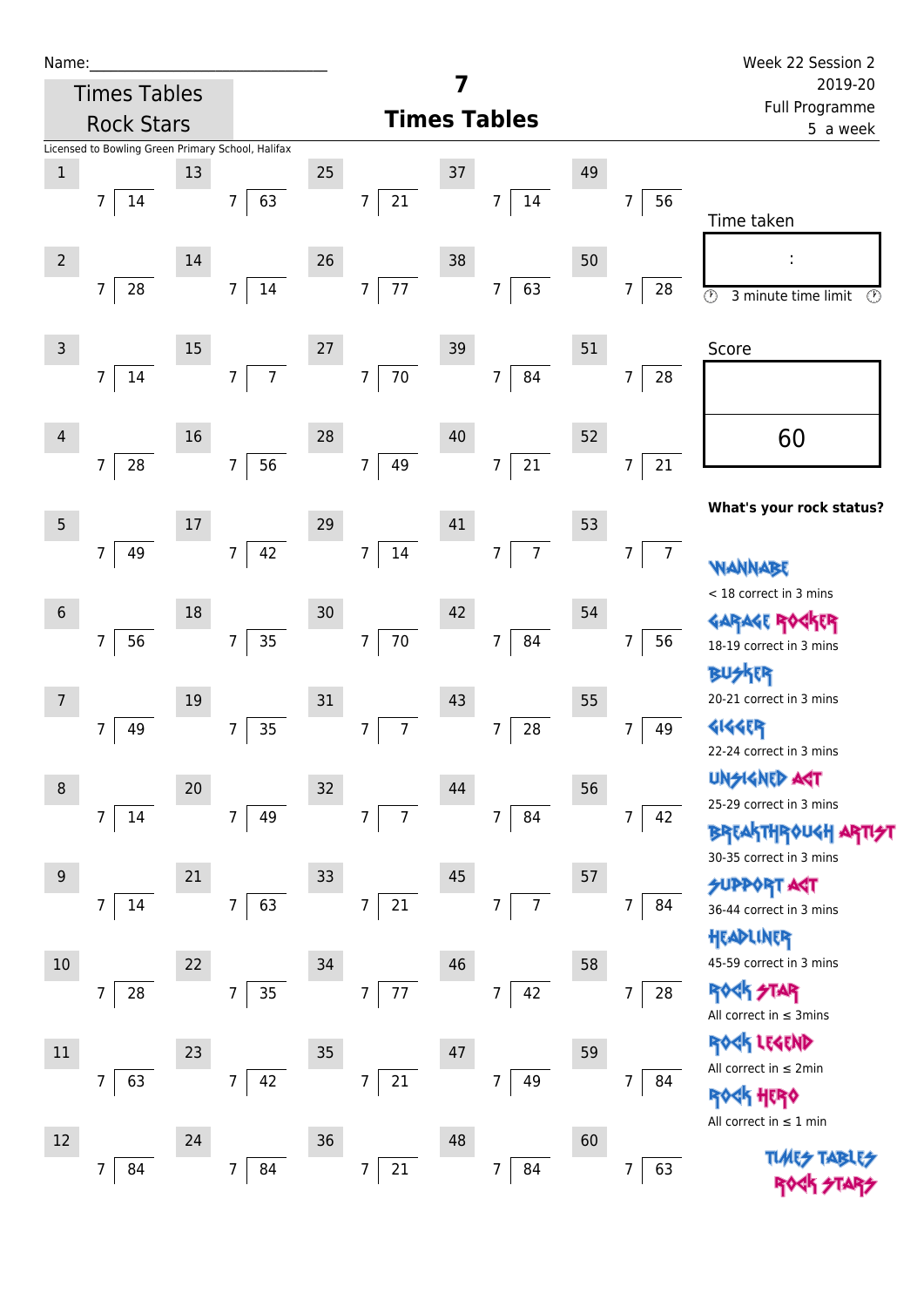| am<br>u |  |
|---------|--|
|---------|--|

|                                                 | <b>Rock Stars</b>                                                          |                                                 | <b>Times Tables</b>                | , an i rugramme<br>5 a week           |                                                                                                                          |
|-------------------------------------------------|----------------------------------------------------------------------------|-------------------------------------------------|------------------------------------|---------------------------------------|--------------------------------------------------------------------------------------------------------------------------|
| 7<br>$\mathbf{1}$<br>$\times$ 12                | Licensed to Bowling Green Primary School, Halifax<br>7<br>13<br>$\times$ 3 | 7<br>25<br>$\times$ 9                           | 7<br>37<br>$\times$ 1              | $\overline{7}$<br>49<br>$\times$ 6    |                                                                                                                          |
| $\overline{7}$<br>$\overline{2}$<br>$\times$ 4  | $\overline{7}$<br>14<br>$\times 2$                                         | 7<br>26<br>$\times$ 12                          | $\overline{7}$<br>38<br>$\times$ 5 | $\overline{7}$<br>50<br>$\times$ 12   | Time taken<br>Ĩ.<br>3 minute time limit<br>$\circled{r}$<br>⊙                                                            |
| $\overline{7}$<br>$\overline{3}$<br>$\times$ 3  | 7<br>15<br>$\times 8$                                                      | 7<br>27<br>$\times 8$                           | 7<br>39<br>$\times$ 4              | $\overline{7}$<br>51<br>$\times$ 5    | Score                                                                                                                    |
| 7<br>$\overline{4}$<br>$\times$ 6               | 7<br>16<br>$\times$ 7                                                      | 7<br>28<br>$\times$ 8                           | 7<br>40<br>$\times$ 7              | $\overline{7}$<br>52<br>$\times$ 6    | 60                                                                                                                       |
| 7<br>5<br>$\times$ 4                            | $\overline{7}$<br>17<br>$\times$ 5                                         | $\overline{7}$<br>29<br>$\times$ 7              | $\overline{7}$<br>41<br>$\times$ 6 | $\overline{7}$<br>53<br>$\times$ 10   | What's your rock status?<br><b>WANNABE</b>                                                                               |
| 7<br>$6\,$<br>$\times$ 1                        | $\overline{7}$<br>18<br>$\times$ 1                                         | $\overline{7}$<br>30 <sup>°</sup><br>$\times 2$ | 7<br>42<br>$\times$ 10             | $\overline{7}$<br>54<br>$\times$ 5    | < 18 correct in 3 mins<br><b>GARAGE ROCKER</b><br>18-19 correct in 3 mins                                                |
| $\overline{7}$<br>$\overline{7}$<br>$\times$ 11 | $\overline{7}$<br>$19\,$<br>$\times$ 7                                     | $\overline{7}$<br>31<br>$\times$ 7              | $\overline{7}$<br>43<br>$\times$ 5 | $\overline{7}$<br>55<br>$\times$ 3    | <b>BUSKER</b><br>20-21 correct in 3 mins<br><b>4144EP</b>                                                                |
| 7<br>8<br>$\times$ 6                            | 7<br>20<br>$\times$ 8                                                      | 7<br>32<br>$\times$ 11                          | 7<br>44<br>$\times$ 5              | $\overline{7}$<br>56<br>$\times$ 4    | 22-24 correct in 3 mins<br><b>UNSIGNED AGT</b><br>25-29 correct in 3 mins<br>BREAKTHROUGH <mark>ARTI<del>S</del>T</mark> |
| $\overline{7}$<br>$9$<br>$\times$ 11            | $\overline{7}$<br>21<br>$\times 8$                                         | 7<br>33<br>$\times$ 12                          | 7<br>45<br>$\times$ 12             | $\overline{7}$<br>57<br>$\times$ 3    | 30-35 correct in 3 mins<br><b>SUPPORT ART</b><br>36-44 correct in 3 mins                                                 |
| 7<br>$10\,$<br>$\times$ 4                       | $\overline{7}$<br>22<br>$\times$ 11                                        | $\overline{7}$<br>34<br>$\times$ 1              | $\overline{7}$<br>46<br>$\times$ 1 | $\overline{7}$<br>58<br>$\times$ 9    | HEADLINER<br>45-59 correct in 3 mins<br><b>ROCK STAR</b><br>All correct in $\leq$ 3mins                                  |
| $\overline{7}$<br>$11\,$<br>$\times 8$          | 7<br>23<br>$\times$ 12                                                     | 7<br>35<br>$\times$ 12                          | $\overline{7}$<br>47<br>$\times$ 8 | $\overline{7}$<br>59<br>$\times$ 11   | ROCK LEGEND<br>All correct in $\leq 2$ min<br>ROCK HERO                                                                  |
| 7<br>$12\,$<br>$\times$ 10                      | 7<br>24<br>$\times$ 4                                                      | 7<br>36<br>$\times$ 7                           | 7<br>48<br>$\times$ 8              | $\boldsymbol{7}$<br>60<br>$\times$ 10 | All correct in $\leq 1$ min<br><b>TUARS TABLES</b>                                                                       |
|                                                 |                                                                            |                                                 |                                    |                                       | ROCK STARS                                                                                                               |

**7**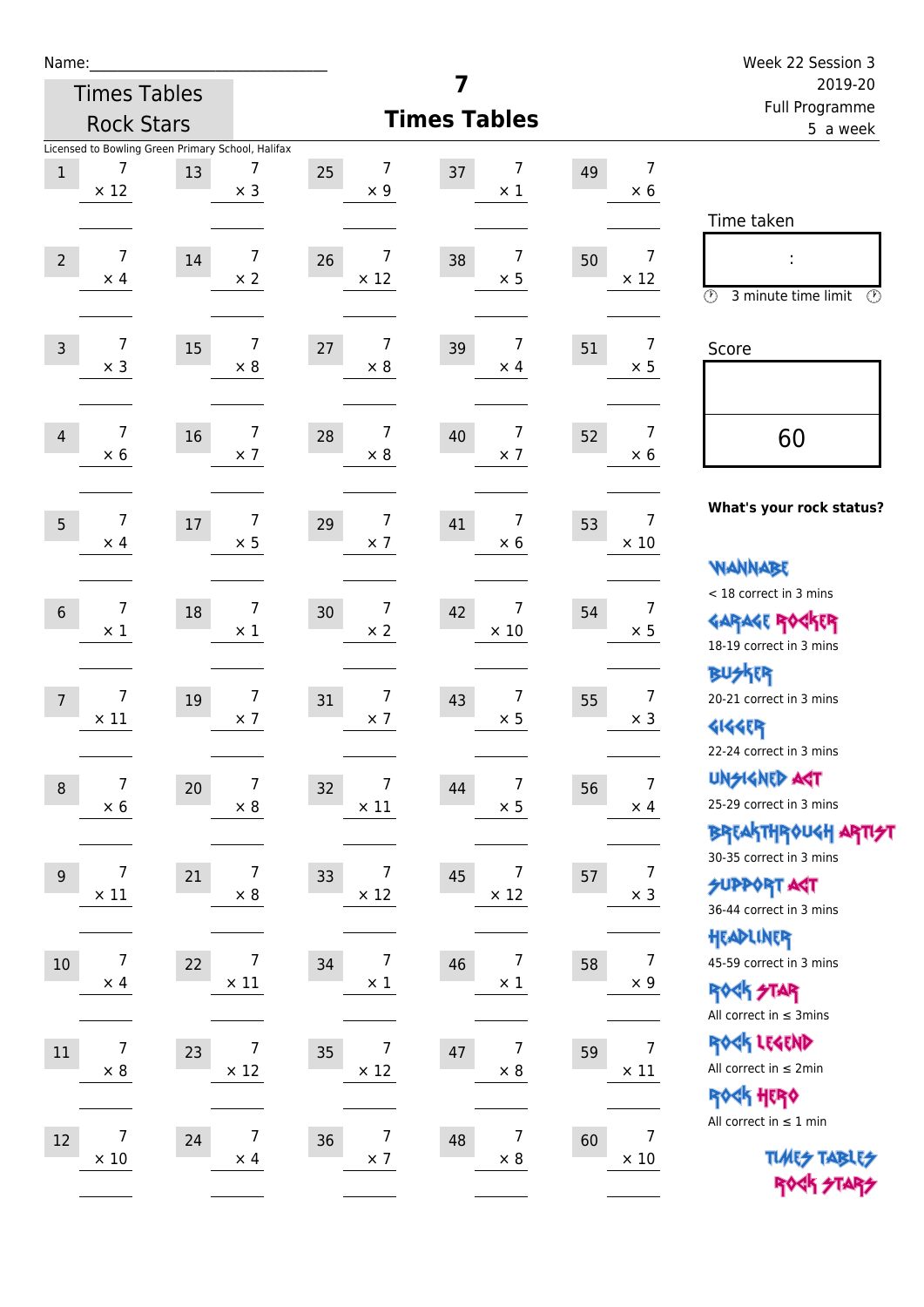| Name:           |                                                   |                 |                     |                           |               | Week 22 Session 4                                                |
|-----------------|---------------------------------------------------|-----------------|---------------------|---------------------------|---------------|------------------------------------------------------------------|
|                 | <b>Times Tables</b>                               |                 | 7                   | 2019-20<br>Full Programme |               |                                                                  |
|                 | <b>Rock Stars</b>                                 |                 | <b>Times Tables</b> | 5 a week                  |               |                                                                  |
|                 | Licensed to Bowling Green Primary School, Halifax |                 |                     |                           |               |                                                                  |
| $\mathbf{1}$    | $28 \div 7 =$                                     | 21              | $49 \div 7 = 41$    |                           | $56 \div 7 =$ |                                                                  |
| $2^{\circ}$     | $7 ÷ 7 =$                                         | 22              | $49 \div 7 =$       | 42                        | $84 \div 7 =$ | Time taken                                                       |
| 3 <sup>7</sup>  | $42 \div 7 =$                                     | 23              | $21 \div 7 =$       | 43                        | $63 \div 7 =$ | $\overline{\mathcal{O}}$<br>3 minute time limit<br>$\mathcal{O}$ |
| 4               | $42 \div 7 = 24$                                  |                 | $70 \div 7 =$       | 44                        | $84 \div 7 =$ | Score                                                            |
| 5 <sub>1</sub>  | $21 \div 7 =$                                     | 25              | $77 \div 7 =$       | 45                        | $56 \div 7 =$ |                                                                  |
| 6 <sup>1</sup>  | $70 \div 7 =$                                     | 26              | $42 \div 7 =$       | 46                        | $28 \div 7 =$ | 60                                                               |
| 7 <sup>7</sup>  | $42 \div 7 = 27$                                  |                 | $49 \div 7 =$       | 47                        | $21 \div 7 =$ | What's your rock status?                                         |
| 8               | $35 \div 7 =$                                     | 28              | $70 \div 7 =$       | 48                        | $63 \div 7 =$ | <b>NANNABE</b>                                                   |
| 9 <sub>o</sub>  | $56 \div 7 =$                                     | 29              | $28 \div 7 =$       | 49                        | $70 \div 7 =$ | < 18 correct in 3 mins<br><b>GARAGE ROCKER</b>                   |
| 10 <sup>°</sup> | $84 \div 7 =$                                     | 30 <sup>7</sup> | $35 \div 7 =$       | 50                        | $84 \div 7 =$ | 18-19 correct in 3 mins<br><b>BUSKER</b>                         |
| 11              | $63 \div 7 = 31$                                  |                 | $7 \div 7 =$        | 51                        | $42 \div 7 =$ | 20-21 correct in 3 mins<br><b>4144ER</b>                         |
| 12              | $42 \div 7 =$                                     | 32              | $63 \div 7 =$       | 52                        | $7 ÷ 7 =$     | 22-24 correct in 3 mins<br><b>UNSIGNED AGT</b>                   |
| 13              | $70 \div 7 =$                                     | 33 <sup>°</sup> | $7 ÷ 7 =$           | 53                        | $70 \div 7 =$ | 25-29 correct in 3 mins<br><b>BREAKTHROUGH ARTI<del>S</del>T</b> |
| 14              | $35 \div 7 =$                                     | 34              | $84 \div 7 =$       | 54                        | $84 \div 7 =$ | 30-35 correct in 3 mins<br><b>SUPPORT AGT</b>                    |
| 15              | $42 \div 7 =$                                     | 35              | $63 \div 7 =$       | 55                        | $42 \div 7 =$ | 36-44 correct in 3 mins<br>HEADLINER                             |
| 16              | $70 \div 7 =$                                     | 36              | $84 \div 7 =$       | 56                        | $14 \div 7 =$ | 45-59 correct in 3 mins<br><b>ROCK STAR</b>                      |
| 17              | $21 \div 7 =$                                     | 37              | $49 \div 7 =$       | 57                        | $14 \div 7 =$ | All correct in $\leq$ 3mins<br>ROCK LEGEND                       |
| 18              | $21 \div 7 =$                                     | 38              | $70 \div 7 =$       | 58                        | $77 \div 7 =$ | All correct in $\leq 2$ min<br><b>ROCK HERO</b>                  |
| 19              | $49 \div 7 =$                                     | 39              | $28 \div 7 =$       | 59                        | $49 \div 7 =$ | All correct in $\leq 1$ min                                      |
| 20              | $35 ÷ 7 =$                                        | 40              | $70 \div 7 =$       | 60                        | $77 ÷ 7 =$    | <b>TUARS TABLES</b><br>ROCK STARS                                |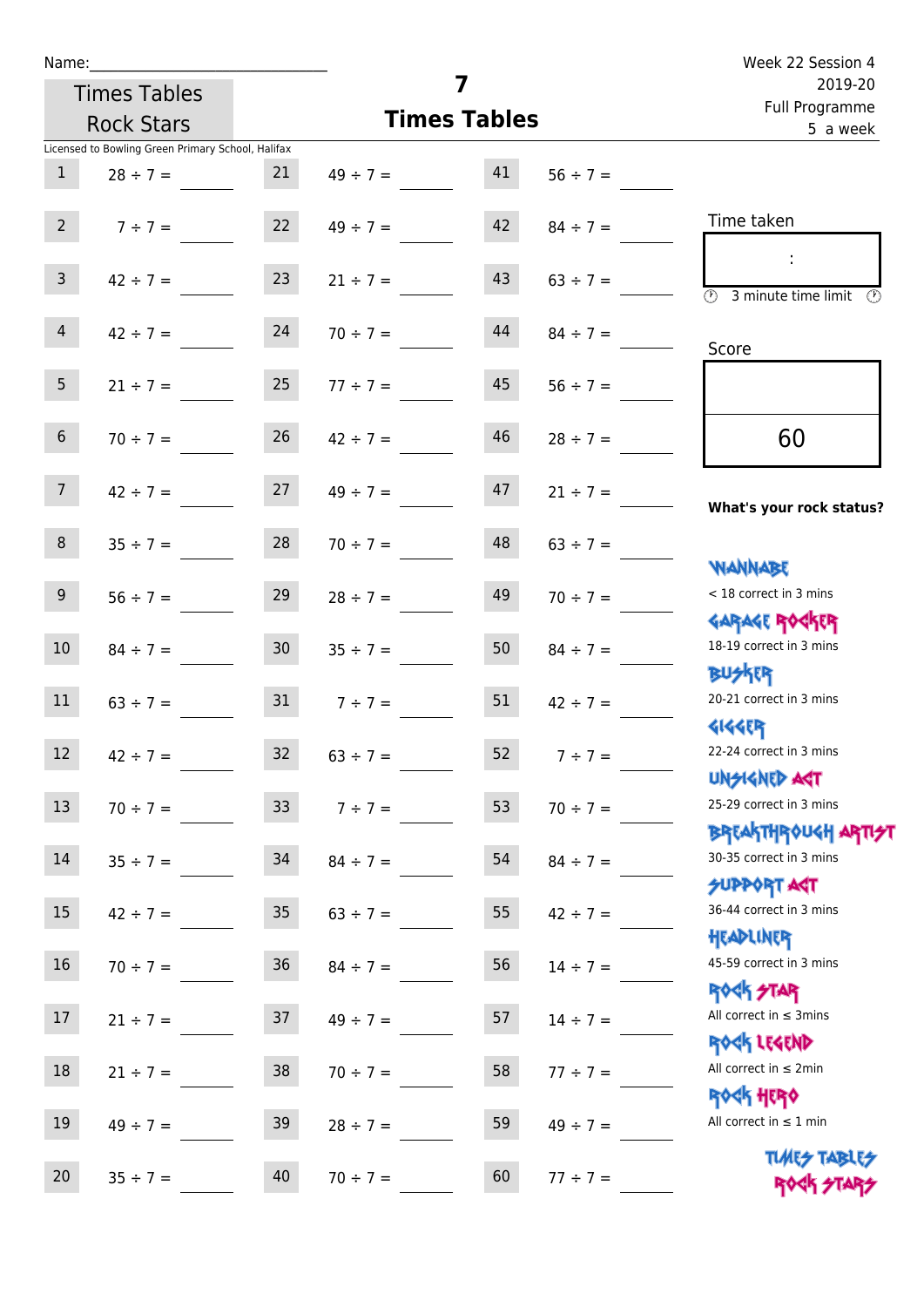| Name:           |                                                   |                 |                     | 7                         |               | Week 22 Session 5                                                                               |
|-----------------|---------------------------------------------------|-----------------|---------------------|---------------------------|---------------|-------------------------------------------------------------------------------------------------|
|                 | <b>Times Tables</b>                               |                 |                     | 2019-20<br>Full Programme |               |                                                                                                 |
|                 | <b>Rock Stars</b>                                 |                 |                     | <b>Times Tables</b>       |               | 5 a week                                                                                        |
|                 | Licensed to Bowling Green Primary School, Halifax |                 |                     |                           |               |                                                                                                 |
| 1               | $7 \times 2 =$                                    | 21              | $7 \times 10 =$     | 41                        | $14 \div 7 =$ |                                                                                                 |
| 2 <sup>7</sup>  | $7 \times 2 =$                                    | 22              | $7 \times 11 =$     | 42                        | $28 \div 7 =$ | Time taken                                                                                      |
| 3 <sup>7</sup>  | $7 \times 7 =$                                    | 23              | $7 \times 12 =$     | 43                        | $49 \div 7 =$ | $\mathbb{R}^n$<br>$\overline{\textcircled{2}}$ 3 minute time limit $\overline{\textcircled{2}}$ |
| $\overline{4}$  | $7 \times 3 =$                                    | 24              | $7 \times 10 =$     | 44                        | $21 \div 7 =$ | Score                                                                                           |
| 5 <sub>1</sub>  | $7 \times 7 =$                                    | 25              | $7 \times 7 =$      | 45                        | $7 ÷ 7 =$     |                                                                                                 |
| 6 <sup>1</sup>  | $7 \times 10 =$                                   | 26              | $7 \times 9 =$      | 46                        | $63 \div 7 =$ | 60                                                                                              |
| 7 <sup>7</sup>  | $7 \times 12 =$                                   | 27              | $7 \times 4 =$      | 47                        | $42 \div 7 =$ | Add up your time                                                                                |
| 8               | $7 \times 9 =$                                    | 28              | $7 \times 5 =$      | 48                        | $35 \div 7 =$ | <b>Mins</b><br><b>S1 S1</b>                                                                     |
| 9 <sub>o</sub>  | $7 \times 4 =$                                    | 29              | $7 \times 4 =$      | 49                        | $77 \div 7 =$ |                                                                                                 |
| 10              | $7 \times 4 =$                                    | 30 <sup>°</sup> | $7 \times 12 =$     | 50                        | $56 \div 7 =$ |                                                                                                 |
| 11              | $7 \times 6 =$                                    |                 | $31 \t 7 \div 7 =$  | 51                        | $77 \div 7 =$ | S5<br>Total                                                                                     |
| 12              | $7 \times 9 =$                                    | 32              | $77 ÷ 7 =$          | 52                        | $49 \div 7 =$ | <b>Secs</b>                                                                                     |
| 13              | $7 \times 4 =$                                    | 33 <sup>2</sup> | $42 \div 7 =$       | 53                        | $56 \div 7 =$ | S2                                                                                              |
| 14              | $7 \times 10 =$                                   | 34              | $42 \div 7 =$       | 54                        | $84 \div 7 =$ | S3                                                                                              |
| 15              | $7 \times 2 =$                                    | 35              | $70 \div 7 =$       | 55                        | $70 \div 7 =$ | S5                                                                                              |
| 16              | $7 \times 2 =$                                    |                 | $36 \t 77 \div 7 =$ | 56                        | $35 \div 7 =$ | <b>Total</b><br>Add up your score                                                               |
| 17 <sub>1</sub> | $7 \times 11 =$                                   | 37              | $84 \div 7 =$       | 57                        | $35 \div 7 =$ | <b>S1 S1</b>                                                                                    |
| 18              | $7 \times 10 =$                                   | 38              | $63 \div 7 =$       | 58                        | $7 \div 7 =$  |                                                                                                 |
| 19              | $7 \times 8 =$                                    | 39              | $7 ÷ 7 =$           | 59                        | $77 \div 7 =$ | S5                                                                                              |
| 20              | $7 \times 11 =$                                   | 40              | $35 \div 7 =$       | 60                        | $35 \div 7 =$ | Total $\qquad$                                                                                  |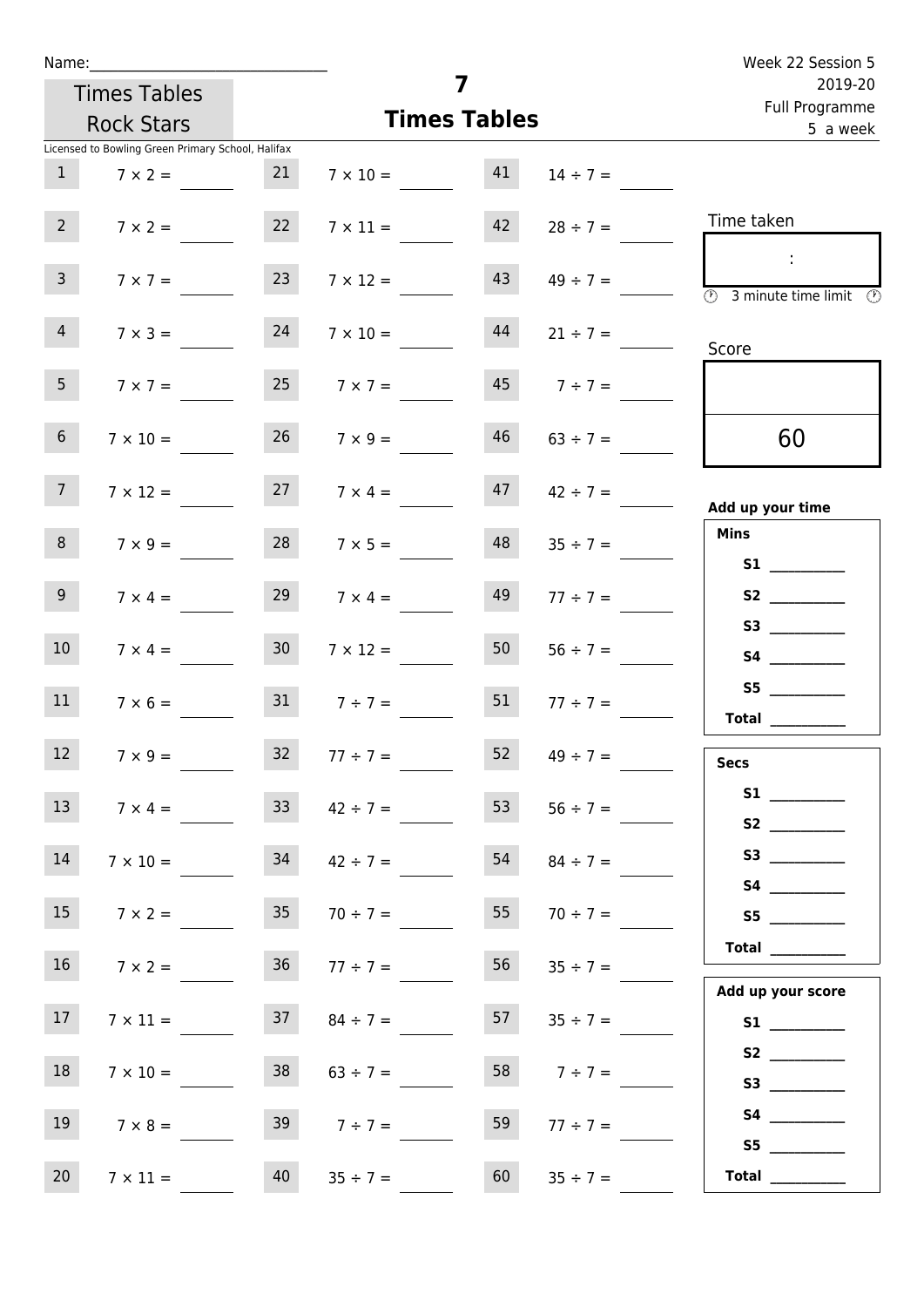|  | Name: |  |
|--|-------|--|
|  |       |  |

Times Tables

|                 | <b>Times Tables</b><br><b>Rock Stars</b>          |                 |                      |    |                   | i uli rivyialillile<br>5 a week                 |  |  |
|-----------------|---------------------------------------------------|-----------------|----------------------|----|-------------------|-------------------------------------------------|--|--|
|                 | Licensed to Bowling Green Primary School, Halifax |                 |                      |    |                   |                                                 |  |  |
| $\mathbf{1}$    | $6 \times 8 =$                                    | 21              | $6 \times 6 =$       | 41 | $8 \times 7 =$    |                                                 |  |  |
| 2 <sup>7</sup>  | $7 \times 11 =$                                   | 22              | $6 \times 11 =$      | 42 | $12 \times 7 =$   | Time taken                                      |  |  |
|                 |                                                   |                 |                      |    |                   |                                                 |  |  |
| $\mathbf{3}$    | $7 \times 8 = 23$                                 |                 | $7 \times 9 =$       | 43 | $1 \times 6 =$    | $\circled{r}$<br>3 minute time limit<br>$\odot$ |  |  |
| $\overline{4}$  | $6 \times 10 =$                                   | 24              | $6 \times 1 =$       | 44 | $5 \times 6 =$    |                                                 |  |  |
|                 |                                                   |                 |                      |    |                   | Score                                           |  |  |
| 5 <sub>1</sub>  | $7 \times 7 =$                                    | 25              | $7 \times 6 =$       | 45 | $6 \times 6 =$    |                                                 |  |  |
| 6 <sup>1</sup>  | $6 \times 3 =$                                    | 26              | $6 \times 7 =$       | 46 | $1 \times 6 =$    | 60                                              |  |  |
|                 |                                                   |                 |                      |    |                   |                                                 |  |  |
| 7 <sup>7</sup>  | $6 \times 9 =$                                    | 27              | $6 \times 9 =$       | 47 | $1 \times 7 =$    | What's your rock status?                        |  |  |
| 8               | $7 \times 2 =$                                    | 28              | $7 \times 5 =$       | 48 |                   |                                                 |  |  |
|                 |                                                   |                 |                      |    | $1 \times 7 =$    | <b>NANNABE</b>                                  |  |  |
| 9 <sub>o</sub>  | $6 \times 9 =$                                    | 29              | $7 \times 5 =$       | 49 | $12 \times 7 =$   | < 18 correct in 3 mins                          |  |  |
|                 |                                                   |                 |                      |    |                   | <b>GARAGE ROCKER</b>                            |  |  |
| 10 <sup>°</sup> | $7 \times 12 =$                                   | 30 <sub>o</sub> | $7 \times 2 =$       | 50 | $1 \times 7 =$    | 18-19 correct in 3 mins                         |  |  |
|                 |                                                   |                 |                      |    |                   | <b>BUSKER</b>                                   |  |  |
| 11              | $7 \times 2 =$                                    | 31              | $2 \times 7 =$       | 51 | $7 \times 6 =$    | 20-21 correct in 3 mins                         |  |  |
| 12              | $6 \times 9 =$                                    | 32              | $10 \times 7 =$      | 52 | $8 \times 6 =$    | <b>4144EP</b><br>22-24 correct in 3 mins        |  |  |
|                 |                                                   |                 |                      |    |                   | <b>UNSIGNED AGT</b>                             |  |  |
| 13              | $7 \times 4 =$                                    |                 | $33 \t 8 \times 6 =$ |    | 53 $5 \times 7 =$ | 25-29 correct in 3 mins                         |  |  |
|                 |                                                   |                 |                      |    |                   | <b>BREAKTHROUGH ARTI<del>S</del>T</b>           |  |  |
| 14              | $7 \times 1 =$                                    | 34              | $1 \times 6 =$       | 54 | $9 \times 7 =$    | 30-35 correct in 3 mins                         |  |  |
|                 |                                                   |                 |                      |    |                   | <b>SUPPORT AGT</b>                              |  |  |
| 15              | $7 \times 2 =$                                    | 35 <sub>1</sub> | $9 \times 7 =$       | 55 | $9 \times 6 =$    | 36-44 correct in 3 mins<br>HEADLINER            |  |  |
| 16 <sup>1</sup> | $7 \times 1 =$                                    | 36 <sup>°</sup> | $9 \times 7 =$       | 56 | $3 \times 6 =$    | 45-59 correct in 3 mins                         |  |  |
|                 |                                                   |                 |                      |    |                   | <b>ROCK STAR</b>                                |  |  |
| 17              | $6 \times 10 =$                                   | 37              | $11 \times 7 =$      | 57 | $12 \times 7 =$   | All correct in $\leq$ 3mins                     |  |  |
|                 |                                                   |                 |                      |    |                   | ROCK LEGEND                                     |  |  |
| 18              | $6 \times 11 =$                                   | 38              | $6 \times 6 =$       | 58 | $4 \times 6 =$    | All correct in $\leq 2$ min                     |  |  |
|                 |                                                   |                 |                      |    |                   | ROCK HERO<br>All correct in $\leq 1$ min        |  |  |
| 19              | $7 \times 9 =$                                    | 39              | $12 \times 6 =$      | 59 | $3 \times 7 =$    |                                                 |  |  |
| 20              | $6 \times 1 =$                                    | 40              | $5 \times 6 =$       | 60 | $5 \times 6 =$    | <b>TUARS TABLES</b><br>ROCK STAP                |  |  |
|                 |                                                   |                 |                      |    |                   |                                                 |  |  |

**6,7**

**Times Tables**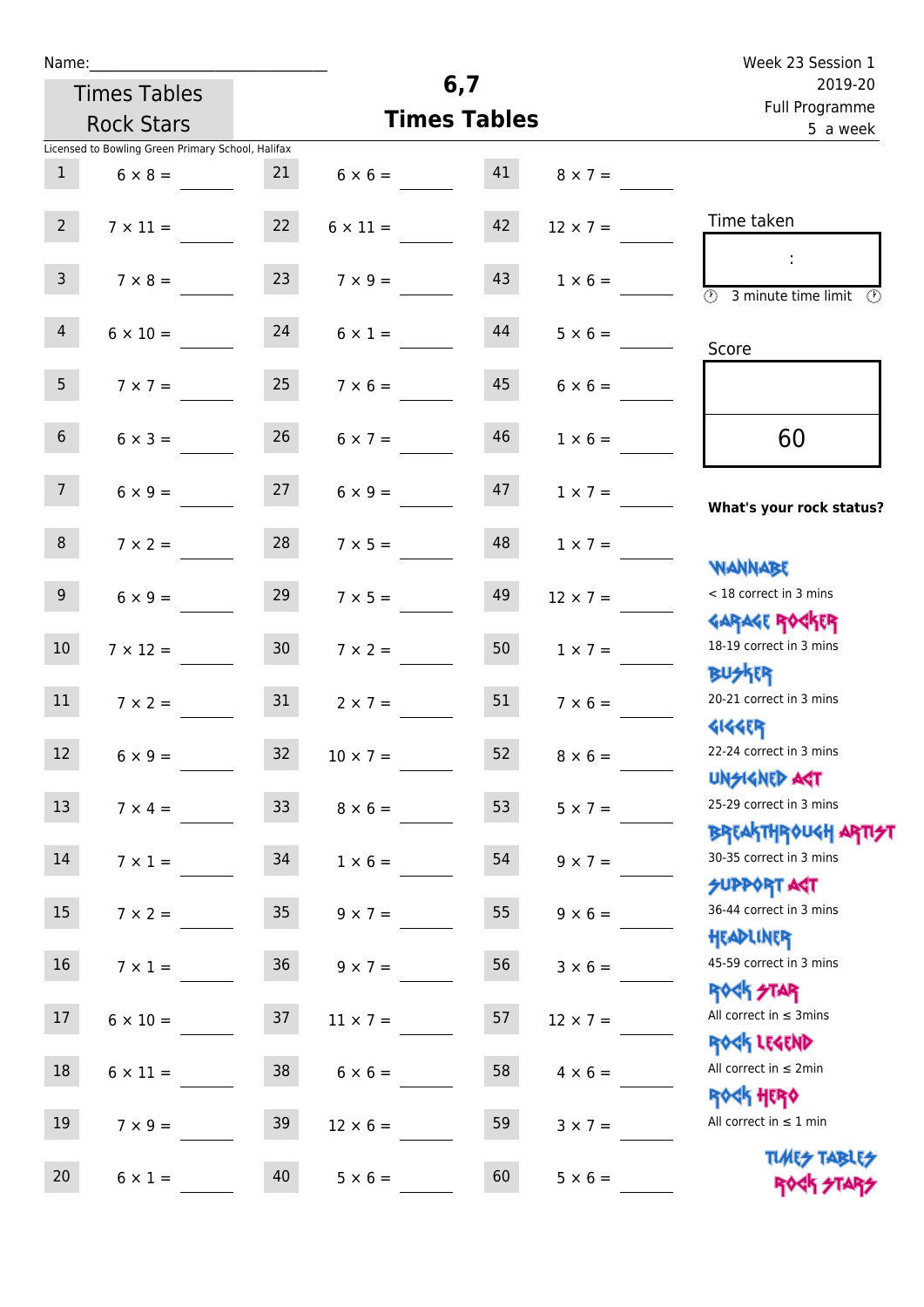| Name:            |                                                   |    |                          |    |                                  |     |                                  |    |                      | Week 23 Session 2                                                     |
|------------------|---------------------------------------------------|----|--------------------------|----|----------------------------------|-----|----------------------------------|----|----------------------|-----------------------------------------------------------------------|
|                  | <b>Times Tables</b>                               |    |                          |    |                                  | 6,7 |                                  |    |                      | 2019-20                                                               |
|                  | <b>Rock Stars</b>                                 |    |                          |    |                                  |     | <b>Times Tables</b>              |    |                      | Full Programme<br>5 a week                                            |
|                  | Licensed to Bowling Green Primary School, Halifax |    |                          |    |                                  |     |                                  |    |                      |                                                                       |
| $\,1$            |                                                   | 13 |                          | 25 |                                  | 37  |                                  | 49 |                      |                                                                       |
|                  | 77<br>7                                           |    | 63<br>$\overline{7}$     |    | $\overline{7}$<br>49             |     | 66<br>$\boldsymbol{6}$           |    | 28<br>7              | Time taken                                                            |
|                  |                                                   |    |                          |    |                                  |     |                                  |    |                      |                                                                       |
| $\overline{2}$   |                                                   | 14 |                          | 26 |                                  | 38  |                                  | 50 |                      |                                                                       |
|                  | 63<br>$\overline{7}$                              |    | $21\,$<br>$\overline{7}$ |    | $18\,$<br>$\bf 6$                |     | 42<br>$\boldsymbol{6}$           |    | 56<br>7              | $\overline{\odot}$<br>$\overline{\mathcal{O}}$<br>3 minute time limit |
|                  |                                                   |    |                          |    |                                  |     |                                  |    |                      |                                                                       |
| $\overline{3}$   |                                                   | 15 |                          | 27 |                                  | 39  |                                  | 51 |                      | Score                                                                 |
|                  | 18<br>$\,6\,$                                     |    | $18\,$<br>6              |    | $\overline{7}$<br>42             |     | $\overline{7}$<br>$\overline{7}$ |    | 6<br>24              |                                                                       |
|                  |                                                   |    |                          |    |                                  |     |                                  |    |                      |                                                                       |
| $\overline{4}$   |                                                   | 16 |                          | 28 |                                  | 40  |                                  | 52 |                      | 60                                                                    |
|                  | 56<br>$\overline{7}$                              |    | 42<br>$\,6$              |    | $\bf 6$<br>36                    |     | $\overline{7}$<br>49             |    | $\,$ 6 $\,$<br>24    |                                                                       |
|                  |                                                   |    |                          |    |                                  |     |                                  |    |                      | What's your rock status?                                              |
| $\overline{5}$   |                                                   | 17 |                          | 29 |                                  | 41  |                                  | 53 |                      |                                                                       |
|                  | $\overline{7}$<br>56                              |    | 54<br>6                  |    | $\overline{7}$<br>$\overline{7}$ |     | 42<br>$\,6$                      |    | 14<br>7              | NANNABE                                                               |
|                  |                                                   |    |                          |    |                                  |     |                                  |    |                      | < 18 correct in 3 mins                                                |
| $6\,$            |                                                   | 18 |                          | 30 |                                  | 42  |                                  | 54 |                      | <b>FR</b>                                                             |
|                  | $30$<br>6                                         |    | 49<br>$\overline{7}$     |    | $\overline{7}$<br>35             |     | $\overline{7}$<br>$\overline{7}$ |    | 28<br>7              | 18-19 correct in 3 mins                                               |
|                  |                                                   |    |                          |    |                                  |     |                                  |    |                      | <b>BUSKER</b>                                                         |
| 7                |                                                   | 19 |                          | 31 |                                  | 43  |                                  | 55 |                      | 20-21 correct in 3 mins                                               |
|                  | 66<br>6                                           |    | $12\,$<br>6              |    | 36<br>6                          |     | 48<br>6                          |    | 56<br>7              | <b>4144ER</b>                                                         |
|                  |                                                   |    |                          |    |                                  |     |                                  |    |                      | 22-24 correct in 3 mins                                               |
| $\, 8$           |                                                   | 20 |                          | 32 |                                  | 44  |                                  | 56 |                      | <b>UNSIGNED AST</b>                                                   |
|                  | $\overline{7}$<br>$70\,$                          |    | $\overline{7}$<br>49     |    | $\overline{7}$<br>63             |     | $70\,$<br>$\overline{7}$         |    | 6<br>12              | 25-29 correct in 3 mins<br><b>BREAKTHROUGH</b>                        |
|                  |                                                   |    |                          |    |                                  |     |                                  |    |                      | 30-35 correct in 3 mins                                               |
| $\boldsymbol{9}$ |                                                   | 21 |                          | 33 |                                  | 45  |                                  | 57 |                      | <b>SUPPORT AGT</b>                                                    |
|                  | 18<br>6                                           |    | 24<br>6                  |    | $\overline{7}$<br>84             |     | $\overline{7}$<br>49             |    | 63<br>7              | 36-44 correct in 3 mins                                               |
|                  |                                                   |    |                          |    |                                  |     |                                  |    |                      | HEADLINER                                                             |
| $10\,$           |                                                   | 22 |                          | 34 |                                  | 46  |                                  | 58 |                      | 45-59 correct in 3 mins                                               |
|                  | 21<br>7                                           |    | 56<br>$\overline{7}$     |    | $\overline{7}$<br>14             |     | 54<br>6                          |    | 70<br>$\overline{7}$ | <b>ROCK STAR</b>                                                      |
|                  |                                                   |    |                          |    |                                  |     |                                  |    |                      | All correct in $\leq$ 3mins                                           |
| 11               |                                                   | 23 |                          | 35 |                                  | 47  |                                  | 59 |                      | ROCK LEGEND                                                           |
|                  | 7<br>21                                           |    | 70<br>$\overline{7}$     |    | 60<br>6                          |     | $72\,$<br>6                      |    | 30<br>6              | All correct in $\leq 2$ min                                           |
|                  |                                                   |    |                          |    |                                  |     |                                  |    |                      | <b>ROCK HERO</b><br>All correct in $\leq 1$ min                       |
| 12               |                                                   | 24 |                          | 36 |                                  | 48  |                                  | 60 |                      |                                                                       |
|                  | 14<br>7                                           |    | $\overline{7}$<br>7      |    | ${\bf 28}$<br>7                  |     | $21\,$<br>7                      |    | 70<br>7              | <b>TUARS TABLES</b>                                                   |
|                  |                                                   |    |                          |    |                                  |     |                                  |    |                      |                                                                       |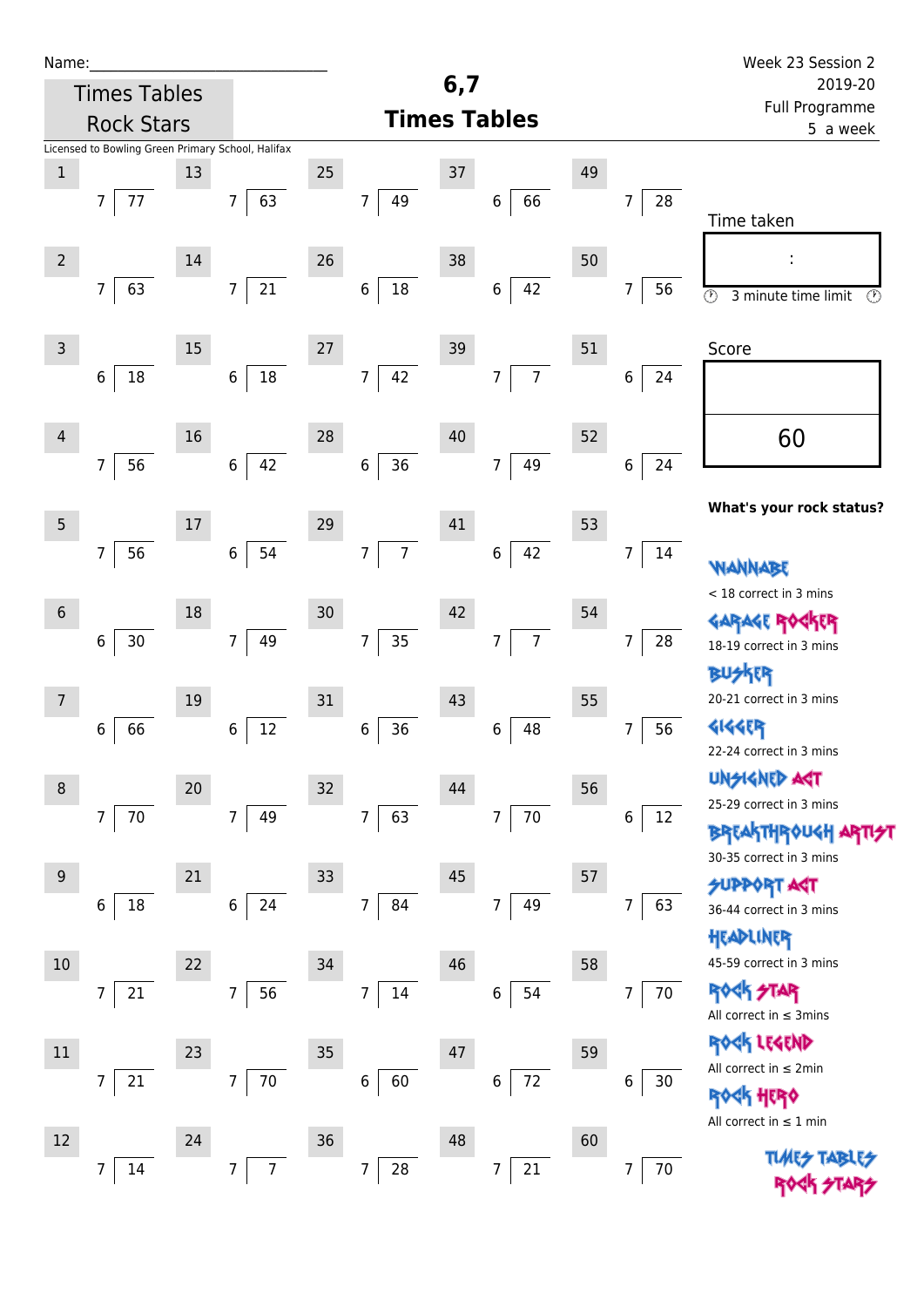| Name:                                                      |                                                                   | Week 23 Session 3                                                |
|------------------------------------------------------------|-------------------------------------------------------------------|------------------------------------------------------------------|
| <b>Times Tables</b>                                        | 6,7                                                               | 2019-20<br>Full Programme                                        |
| <b>Rock Stars</b>                                          | <b>Times Tables</b>                                               | 5 a week                                                         |
| Licensed to Bowling Green Primary School, Halifax          |                                                                   |                                                                  |
| 6<br>6<br>$\,1$<br>13<br>$\times$ 9<br>$\times$ 6          | 7<br>6<br>25<br>37<br>49<br>$\times$ 7<br>$\times 8$              | 6<br>$\times$ 4                                                  |
|                                                            |                                                                   | Time taken                                                       |
| 6<br>6                                                     | $6\phantom{1}6$<br>7                                              | $\boldsymbol{7}$                                                 |
| 14<br>$\overline{2}$<br>$\times$ 2<br>$\times$ 7           | 38<br>26<br>50<br>$\times$ 4<br>$\times$ 1                        | $\times$ 1                                                       |
|                                                            |                                                                   | $\circled{r}$<br>3 minute time limit<br>$\mathcal{O}$            |
| 6<br>6<br>15<br>$\overline{3}$                             | 7<br>6<br>27<br>39<br>51                                          | $\overline{7}$<br>Score                                          |
| $\times 2$<br>$\times$ 12                                  | $\times$ 3<br>$\times$ 2                                          | $\times$ 11                                                      |
|                                                            |                                                                   |                                                                  |
| 6<br>6<br>16<br>$\overline{4}$                             | 6<br>6<br>28<br>40<br>52                                          | $\overline{7}$<br>60                                             |
| $\times$ 6<br>$\times 2$                                   | $\times$ 10<br>$\times$ 1                                         | $\times$ 7                                                       |
|                                                            |                                                                   |                                                                  |
| $\overline{7}$<br>6<br>5<br>$17\,$                         | 6<br>6<br>41<br>29<br>53                                          | What's your rock status?<br>$\overline{7}$                       |
| $\times$ 7<br>$\times$ 9                                   | $\times$ 1<br>$\times$ 4                                          | $\times$ 1                                                       |
|                                                            |                                                                   | <b>NANNABE</b>                                                   |
| 7<br>7<br>$6\,$<br>18                                      | 7<br>6<br>42<br>30<br>54                                          | < 18 correct in 3 mins<br>7                                      |
| $\times$ 7<br>$\times$ 6                                   | $\times 6$<br>$\times$ 9                                          | <b>GARAGE ROCKER</b><br>$\times$ 10<br>18-19 correct in 3 mins   |
|                                                            |                                                                   | <b>BUSKER</b>                                                    |
| $\overline{7}$<br>6<br>19<br>$\overline{7}$                | 7<br>6<br>43<br>31<br>55                                          | $\overline{7}$<br>20-21 correct in 3 mins                        |
| $\times$ 6<br>$\times$ 6                                   | $\times$ 3<br>$\times$ 5                                          | $\times 8$<br><b>4144EP</b>                                      |
|                                                            |                                                                   | 22-24 correct in 3 mins                                          |
| 6<br>$\,6$<br>$20\,$<br>$\, 8$                             | 6<br>7<br>44<br>32<br>56                                          | <b>UNSIGNED AGT</b><br>$\bf 6$                                   |
| $\times$ 10<br>$\times$ 7                                  | $\times$ 10<br>$\times$ 5                                         | 25-29 correct in 3 mins<br>$\times$ 3                            |
|                                                            |                                                                   | <b>BREAKTHROUGH ARTI<del>S</del>T</b><br>30-35 correct in 3 mins |
| $\overline{7}$<br>$\overline{7}$<br>21<br>$\boldsymbol{9}$ | 7<br>6<br>45<br>$33$<br>57                                        | 6<br><b>SUPPORT ART</b>                                          |
| $\times$ 2<br>$\times$ 7                                   | $\times$ 3<br>$\times$ 5                                          | $\times$ 6<br>36-44 correct in 3 mins                            |
|                                                            |                                                                   | HEADLINER                                                        |
| 7<br>6<br>22<br>$10\,$                                     | 7<br>6<br>34<br>46<br>58                                          | $\overline{7}$<br>45-59 correct in 3 mins                        |
| $\times$ 5<br>$\times$ 7                                   | $\times$ 11<br>$\times$ 3                                         | $\times$ 7<br><b>ROCK STAR</b>                                   |
|                                                            |                                                                   | All correct in $\leq$ 3mins                                      |
| 7<br>$\overline{7}$<br>$11\,$<br>23                        | $\overline{7}$<br>7<br>35<br>47<br>59                             | ROCK LEGEND<br>$\bf 6$<br>All correct in $\leq 2$ min            |
| $\times$ 8<br>$\times$ 4                                   | $\times$ 7<br>$\times$ 4                                          | $\times$ 4<br>ROCK HERO                                          |
|                                                            |                                                                   | All correct in $\leq 1$ min                                      |
| 7<br>$\overline{7}$<br>12<br>24<br>$\times$ 9              | $\overline{7}$<br>7<br>36<br>48<br>60<br>$\times$ 3<br>$\times$ 4 | $\boldsymbol{6}$<br><b>TUARS TABLES</b><br>$\times$ 9            |
| $\times$ 4                                                 |                                                                   | ROCK STARS                                                       |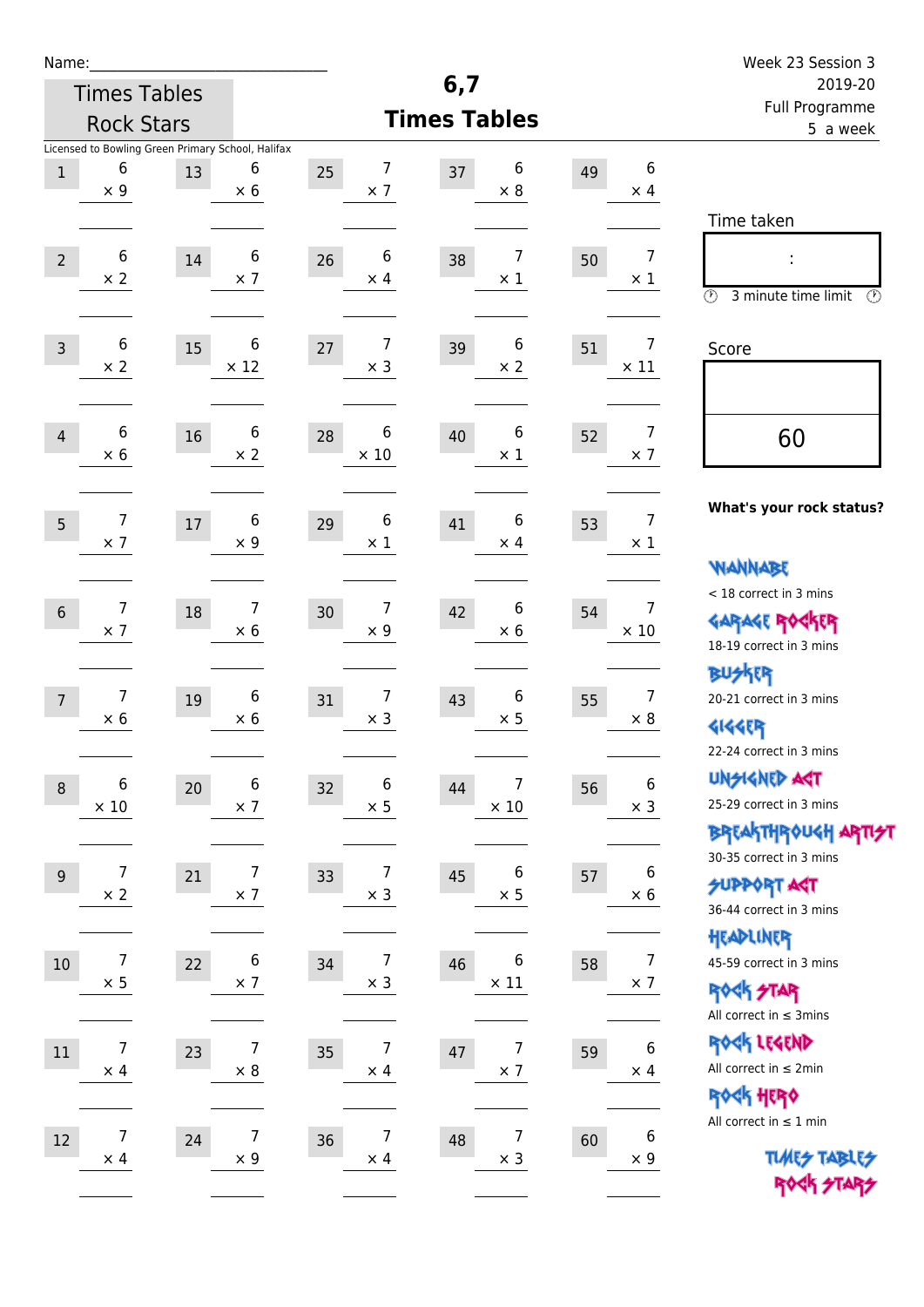| Name:           |                                                   |                 |                     |                           |               | Week 23 Session 4                                                |
|-----------------|---------------------------------------------------|-----------------|---------------------|---------------------------|---------------|------------------------------------------------------------------|
|                 | <b>Times Tables</b>                               |                 | 6,7                 | 2019-20<br>Full Programme |               |                                                                  |
|                 | <b>Rock Stars</b>                                 |                 | <b>Times Tables</b> |                           |               | 5 a week                                                         |
|                 | Licensed to Bowling Green Primary School, Halifax |                 |                     |                           |               |                                                                  |
| $\mathbf{1}$    | $28 \div 7 =$                                     | 21              | $6 \div 6 =$        | 41                        | $42 \div 7 =$ |                                                                  |
| $2^{\circ}$     | $14 \div 7 =$                                     | 22              | $14 \div 7 =$       | 42                        | $54 \div 6 =$ | Time taken                                                       |
| 3 <sup>7</sup>  | $35 \div 7 =$                                     | 23              | $18 \div 6 =$       | 43                        | $42 \div 6 =$ | $\circled{r}$<br>3 minute time limit                             |
| $\overline{4}$  | $72 \div 6 =$                                     | 24              | $77 \div 7 =$       | 44                        | $42 \div 6 =$ | Score                                                            |
| 5 <sub>1</sub>  | $42 \div 7 =$                                     | 25              | $54 \div 6 =$       | 45                        | $42 \div 7 =$ |                                                                  |
| $6\overline{6}$ | $24 \div 6 =$                                     | 26              | $24 \div 6 =$       | 46                        | $28 \div 7 =$ | 60                                                               |
| 7 <sup>7</sup>  | $56 \div 7 =$                                     | 27              | $18 \div 6 =$       | 47                        | $14 \div 7 =$ | What's your rock status?                                         |
| 8               | $77 \div 7 =$                                     | 28              | $36 \div 6 =$       | 48                        | $84 \div 7 =$ | <b>NANNABE</b>                                                   |
| 9 <sub>o</sub>  | $6 \div 6 =$                                      | 29              | $48 \div 6 =$       | 49                        | $36 \div 6 =$ | < 18 correct in 3 mins<br><b>GARAGE ROGKER</b>                   |
| 10              | $42 \div 6 =$                                     | 30 <sup>°</sup> | $30 \div 6 =$       | 50                        | $21 \div 7 =$ | 18-19 correct in 3 mins<br><b>BUSKER</b>                         |
| 11              | $6 \div 6 =$                                      | 31              | $60 \div 6 =$       | 51                        | $48 \div 6 =$ | 20-21 correct in 3 mins<br>41445                                 |
| $12\,$          | $7 ÷ 7 =$                                         | 32              | $24 \div 6 =$       | 52                        | $14 \div 7 =$ | 22-24 correct in 3 mins<br><b>UNSIGNED AGT</b>                   |
| 13              | $54 \div 6 =$                                     | 33 <sup>°</sup> | $77 \div 7 =$       | 53                        | $84 \div 7 =$ | 25-29 correct in 3 mins<br><b>BREAKTHROUGH ARTI<del>S</del>T</b> |
| 14              | $35 \div 7 =$                                     | 34              | $42 \div 7 =$       | 54                        | $6 \div 6 =$  | 30-35 correct in 3 mins<br><b>SUPPORT AGT</b>                    |
| 15              | $66 \div 6 =$                                     | 35 <sub>o</sub> | $42 \div 6 =$       | 55                        | $54 \div 6 =$ | 36-44 correct in 3 mins<br>HEADLINER                             |
| 16              | $42 \div 6 =$                                     | 36              | $48 \div 6 =$       | 56                        | $7 ÷ 7 =$     | 45-59 correct in 3 mins<br><b>ROCK STAR</b>                      |
| 17              | $30 \div 6 =$                                     | 37              | $84 \div 7 =$       | 57                        | $72 \div 6 =$ | All correct in $\leq$ 3mins<br>ROCK LEGEND                       |
| 18              | $42 \div 7 =$                                     | 38              | $21 \div 7 =$       | 58                        | $63 \div 7 =$ | All correct in $\leq 2$ min                                      |
| 19              | $56 \div 7 =$                                     | 39              | $6 \div 6 =$        | 59                        | $60 \div 6 =$ | ROCK HERO<br>All correct in $\leq 1$ min                         |

**TIMES TABLES** 20  $49 \div 7 =$  40  $21 \div 7 =$  60  $63 \div 7 =$  ROCK FIAR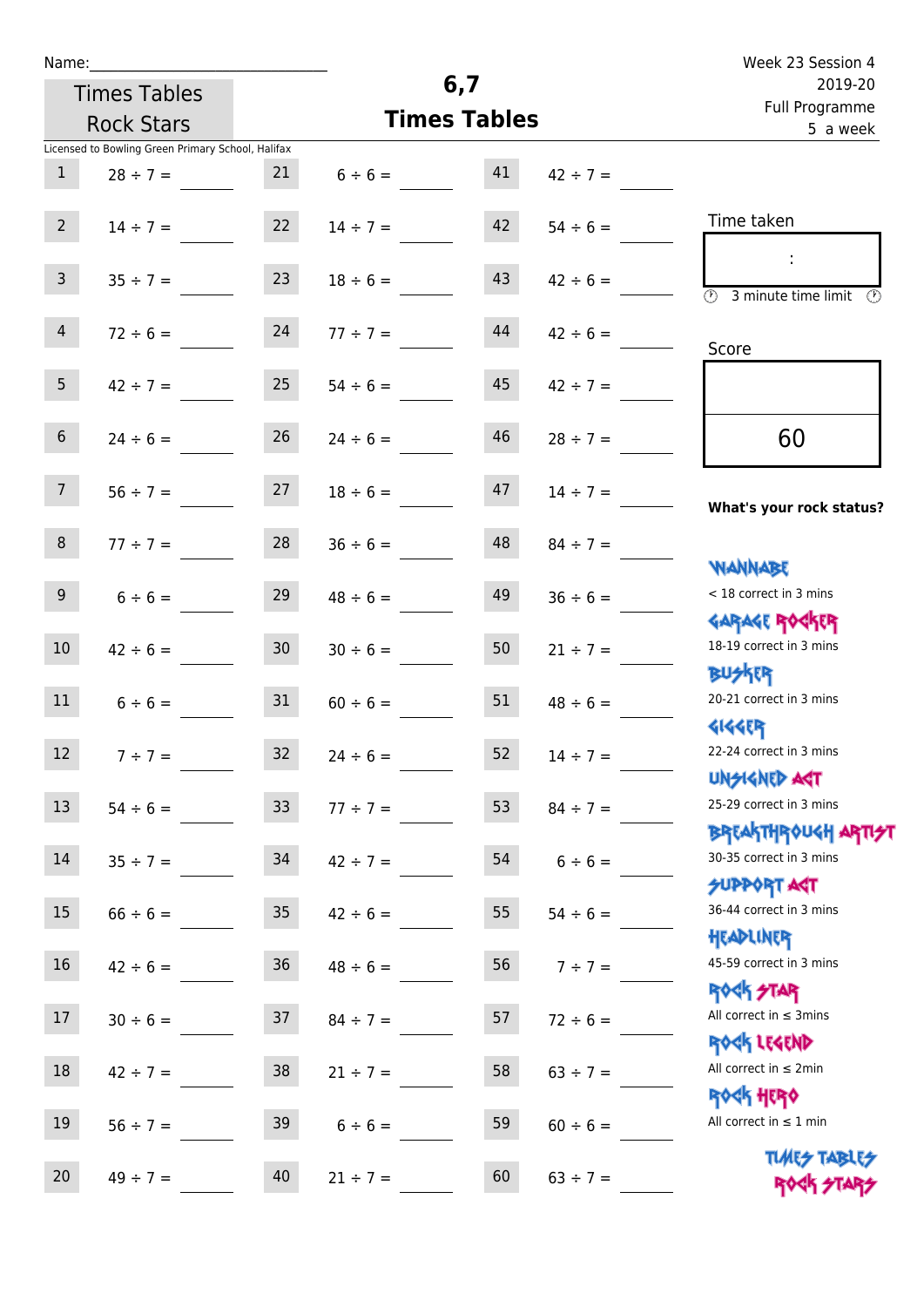|  | Name: |  |
|--|-------|--|
|  |       |  |

| Name:           |                                                   |                 |                 |                     |                            | Week 23 Session 5                                                                                                                                                                                                                       |
|-----------------|---------------------------------------------------|-----------------|-----------------|---------------------|----------------------------|-----------------------------------------------------------------------------------------------------------------------------------------------------------------------------------------------------------------------------------------|
|                 | <b>Times Tables</b>                               |                 |                 | 6,7                 | 2019-20                    |                                                                                                                                                                                                                                         |
|                 | <b>Rock Stars</b>                                 |                 |                 | <b>Times Tables</b> | Full Programme<br>5 a week |                                                                                                                                                                                                                                         |
|                 | Licensed to Bowling Green Primary School, Halifax |                 |                 |                     |                            |                                                                                                                                                                                                                                         |
| $\mathbf{1}$    | $7 \times 4 =$                                    | 21              | $6 \times 11 =$ | 41                  | $66 \div 6 =$              |                                                                                                                                                                                                                                         |
| $2^{\circ}$     | $7 \times 2 =$                                    | 22              | $7 \times 3 =$  | 42                  | $84 \div 7 =$              | Time taken                                                                                                                                                                                                                              |
| $\overline{3}$  | $7 \times 8 =$                                    | 23              | $6 \times 5 =$  | 43                  | $12 \div 6 =$              | ÷.<br>$\circled{r}$<br>3 minute time limit<br>$\circled{r}$                                                                                                                                                                             |
| $\overline{4}$  | $6 \times 4 =$                                    | 24              | $7 \times 1 =$  | 44                  | $77 \div 7 =$              | Score                                                                                                                                                                                                                                   |
| 5 <sub>1</sub>  | $7 \times 1 =$                                    | 25              | $6 \times 4 =$  | 45                  | $30 \div 6 =$              |                                                                                                                                                                                                                                         |
| 6 <sup>1</sup>  | $7 \times 4 =$                                    | 26              | $6 \times 12 =$ | 46                  | $30 \div 6 =$              | 60                                                                                                                                                                                                                                      |
| 7 <sup>7</sup>  | $6 \times 3 =$                                    | 27              | $7 \times 5 =$  | 47                  | $35 \div 7 =$              | Add up your time                                                                                                                                                                                                                        |
| 8               | $7 \times 2 =$                                    | 28              | $7 \times 6 =$  | 48                  | $77 \div 7 =$              | <b>Mins</b>                                                                                                                                                                                                                             |
| 9 <sub>o</sub>  | $7 \times 8 =$                                    | 29              | $7 \times 10 =$ | 49                  | $18 \div 6 =$              | S <sub>2</sub> and the set of the set of the set of the set of the set of the set of the set of the set of the set of the set of the set of the set of the set of the set of the set of the set of the set of the set of the set of the |
| 10 <sup>°</sup> | $6 \times 5 =$                                    | 30 <sub>o</sub> | $6 \times 6 =$  | 50                  | $56 \div 7 =$              | S3                                                                                                                                                                                                                                      |
| 11              |                                                   | 21              |                 | ma <sub>r</sub>     |                            |                                                                                                                                                                                                                                         |

| 55.                                                                                                                                                                                                                                     | $63 \div 7 =$ | 51 | $12 \div 6 =$ | 31 | $6 \times 1 =$ | 11               |
|-----------------------------------------------------------------------------------------------------------------------------------------------------------------------------------------------------------------------------------------|---------------|----|---------------|----|----------------|------------------|
| <b>Total</b>                                                                                                                                                                                                                            |               |    |               |    |                |                  |
| <b>Secs</b>                                                                                                                                                                                                                             | $56 \div 7 =$ | 52 | $18 \div 6 =$ | 32 | $6 \times 6 =$ | 12               |
| <b>S1</b>                                                                                                                                                                                                                               | $63 \div 7 =$ | 53 | $63 \div 7 =$ | 33 | $7 \times 3 =$ | 13 <sup>°</sup>  |
| S <sub>2</sub> and the set of the set of the set of the set of the set of the set of the set of the set of the set of the set of the set of the set of the set of the set of the set of the set of the set of the set of the set of the |               |    |               |    |                |                  |
| <b>S3</b>                                                                                                                                                                                                                               | $36 \div 6 =$ | 54 | $14 \div 7 =$ | 34 | $7 \times 1 =$ | 14               |
| <b>S4</b>                                                                                                                                                                                                                               |               |    |               |    |                |                  |
| S <sub>5</sub>                                                                                                                                                                                                                          | $7 ÷ 7 =$     | 55 | $12 \div 6 =$ | 35 | $6 \times 4 =$ | 15 <sup>15</sup> |
| <b>Total</b>                                                                                                                                                                                                                            | $63 \div 7 =$ | 56 | $14 \div 7 =$ | 36 | $7 \times 6 =$ | 16 <sup>1</sup>  |
| Add up your score                                                                                                                                                                                                                       |               |    |               |    |                |                  |
| <b>S1</b>                                                                                                                                                                                                                               | $42 \div 6 =$ | 57 | $72 \div 6 =$ | 37 | $6 \times 9 =$ | 17 <sup>1</sup>  |
| <b>S2</b>                                                                                                                                                                                                                               |               |    |               |    |                |                  |
| <b>S3</b>                                                                                                                                                                                                                               | $30 \div 6 =$ | 58 | $35 ÷ 7 =$    | 38 | $7 \times 1 =$ | 18               |

|                   |               | 56 |               |    |                | 16              |
|-------------------|---------------|----|---------------|----|----------------|-----------------|
|                   | $63 \div 7 =$ |    | $14 \div 7 =$ | 36 | $7 \times 6 =$ |                 |
| Add up your score |               |    |               |    |                |                 |
| S1                | $42 \div 6 =$ | 57 | $72 \div 6 =$ | 37 | $6 \times 9 =$ | 17 <sup>1</sup> |
| S <sub>2</sub>    | $30 \div 6 =$ | 58 | $35 ÷ 7 =$    | 38 | $7 \times 1 =$ | 18              |
| S3                |               |    |               |    |                |                 |
| <b>S4</b>         | $48 \div 6 =$ | 59 | $63 \div 7 =$ | 39 | $7 \times 3 =$ | 19              |
| S <sub>5</sub>    |               |    |               |    |                |                 |
| <b>Total</b>      | $84 \div 7 =$ | 60 | $36 \div 6 =$ | 40 | $7 \times 6 =$ | 20              |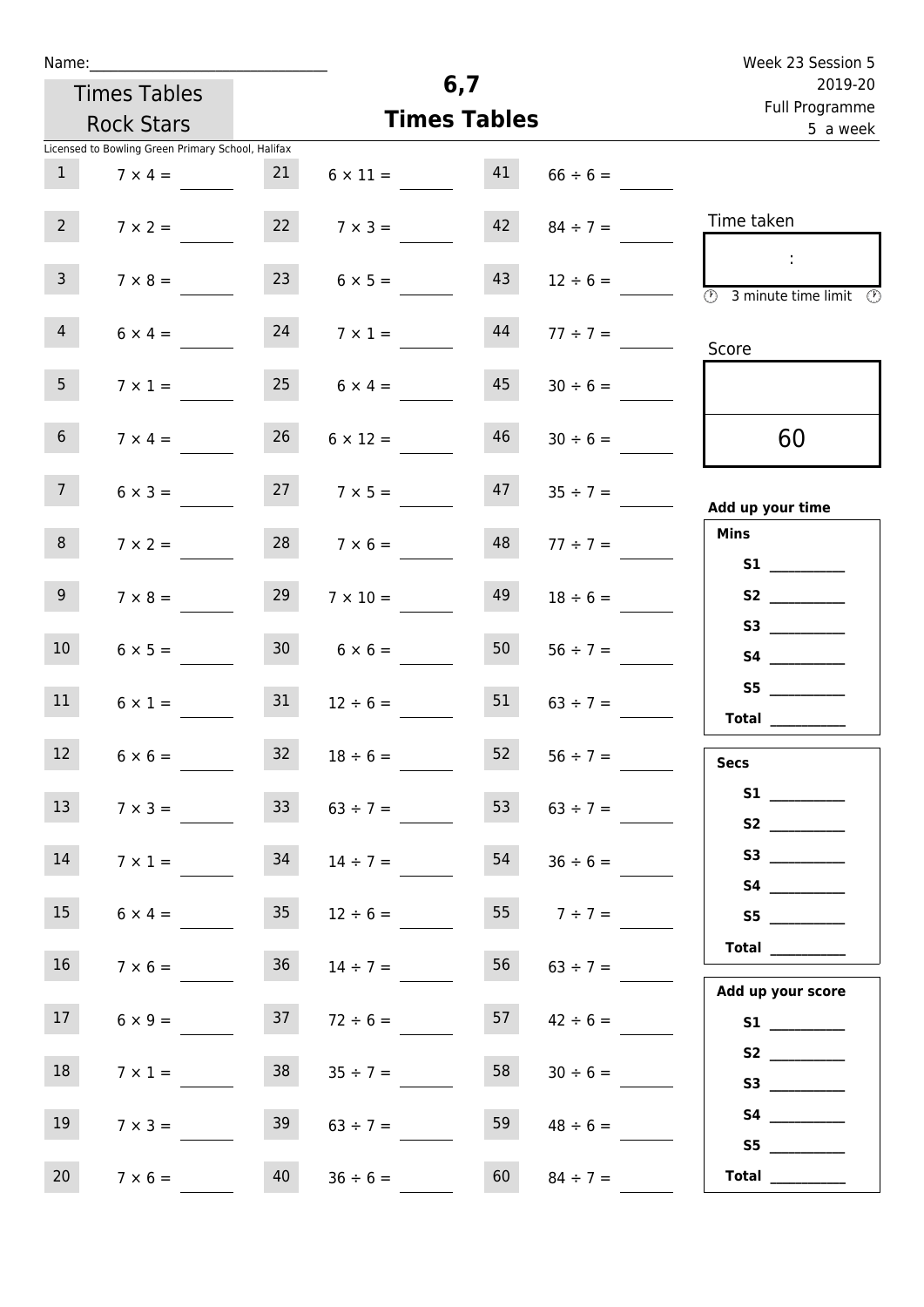| Name:           |                                                   |                 |                     |          |                           | Week 24 Session 1                                                |
|-----------------|---------------------------------------------------|-----------------|---------------------|----------|---------------------------|------------------------------------------------------------------|
|                 | <b>Times Tables</b>                               |                 |                     | 8        | 2019-20<br>Full Programme |                                                                  |
|                 | <b>Rock Stars</b>                                 |                 | <b>Times Tables</b> | 5 a week |                           |                                                                  |
|                 | Licensed to Bowling Green Primary School, Halifax |                 |                     |          |                           |                                                                  |
| $\mathbf{1}$    | $8 \times 8 =$                                    | 21              | $8 \times 7 = 41$   |          | $6 \times 8 =$            |                                                                  |
| 2 <sup>7</sup>  | $8 \times 10 =$                                   | 22              | $8 \times 9 =$      | 42       | $2 \times 8 =$            | Time taken                                                       |
| 3 <sup>7</sup>  |                                                   | 23              |                     | 43       |                           |                                                                  |
|                 | $8 \times 3 =$                                    |                 | $8 \times 2 =$      |          | $2 \times 8 =$            | $\overline{(\mathcal{V})}$<br>3 minute time limit                |
| $\overline{4}$  | $8 \times 2 =$                                    | 24              | $8 \times 9 =$      | 44       | $1 \times 8 =$            | Score                                                            |
| 5 <sup>5</sup>  | $8 \times 12 =$                                   | 25              | $8 \times 2 =$      | 45       | $2 \times 8 =$            |                                                                  |
| $6\overline{6}$ | $8 \times 3 =$                                    | 26              | $8 \times 2 =$      | 46       | $4 \times 8 =$            | 60                                                               |
| 7 <sup>7</sup>  | $8 \times 2 =$                                    | 27              | $8 \times 10 =$     | 47       | $9 \times 8 =$            | What's your rock status?                                         |
| 8               | $8 \times 1 =$                                    | 28              | $8 \times 12 =$     | 48       | $1 \times 8 =$            |                                                                  |
| 9 <sub>o</sub>  | $8 \times 2 =$                                    | 29              | $8 \times 11 =$     | 49       | $3 \times 8 =$            | <b>NANNABE</b><br>< 18 correct in 3 mins                         |
| 10 <sup>°</sup> | $8 \times 5 =$                                    | 30              | $8 \times 12 =$     | 50       | $3 \times 8 =$            | <b>GARAGE ROGKER</b><br>18-19 correct in 3 mins                  |
| 11              | $8 \times 9 =$                                    | 31              | $9 \times 8 =$      | 51       | $4 \times 8 =$            | <b>BUSKRA</b><br>20-21 correct in 3 mins                         |
| 12 <sup>7</sup> | $8 \times 6 =$                                    | 32 <sup>°</sup> | $12 \times 8 =$     | 52       | $7 \times 8 =$            | <b>4144EP</b><br>22-24 correct in 3 mins                         |
| 13              | $8 \times 10 =$                                   | 33 <sup>°</sup> | $7 \times 8 =$      | 53       | $8 \times 8 =$            | <b>UNSIGNED AGT</b><br>25-29 correct in 3 mins                   |
| 14              | $8 \times 11 =$                                   | 34              | $2 \times 8 =$      | 54       | $5 \times 8 =$            | <b>BREAKTHROUGH ARTI<del>S</del>T</b><br>30-35 correct in 3 mins |
| 15              | $8 \times 11 =$                                   | 35 <sub>o</sub> | $5 \times 8 =$      | 55       | $4 \times 8 =$            | <b>SUPPORT AGT</b><br>36-44 correct in 3 mins                    |
| 16              | $8 \times 1 =$                                    | 36              | $7 \times 8 =$      | 56       | $6 \times 8 =$            | HEADLINER<br>45-59 correct in 3 mins                             |
| 17              | $8 \times 3 =$                                    | 37              | $3 \times 8 =$      | 57       | $10 \times 8 =$           | <b>ROGIS STAR</b><br>All correct in $\leq$ 3mins                 |
| 18              | $8 \times 7 =$                                    | 38              | $3 \times 8 =$      | 58       | $9 \times 8 =$            | ROCK LEGEND<br>All correct in $\leq 2$ min                       |
| 19              | $8\times1=$                                       | 39              | $8 \times 8 =$      | 59       | $7 \times 8 =$            | <b>ROCK HERO</b><br>All correct in $\leq 1$ min                  |

20  $8 \times 11 =$  40  $8 \times 8 =$  60  $8 \times 8 =$  40

**TIMES TABLES** ROCK STARS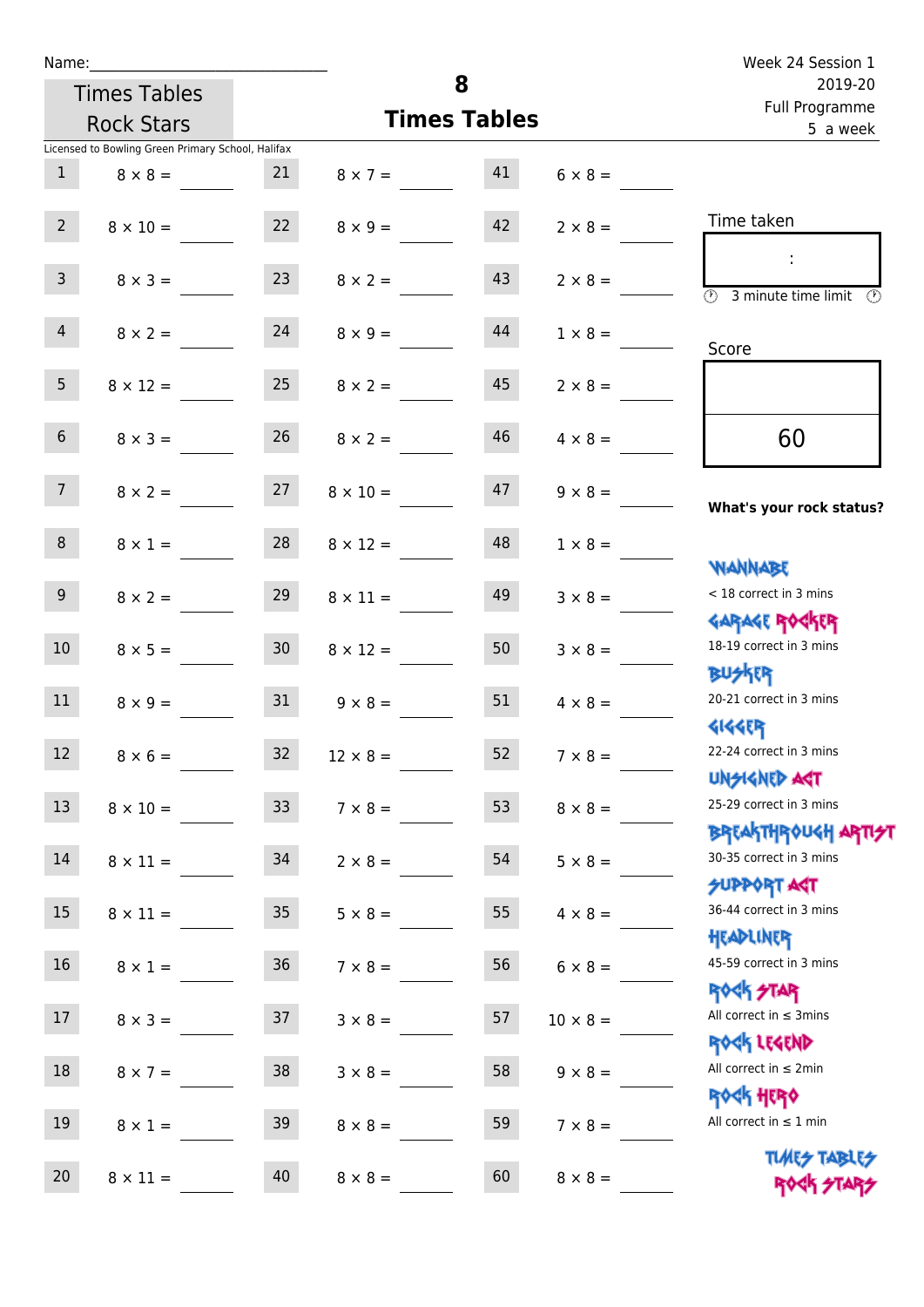| Name:          |                                                   |    |                 |    |              |    |                     |    |         | Week 24 Session 2                                 |
|----------------|---------------------------------------------------|----|-----------------|----|--------------|----|---------------------|----|---------|---------------------------------------------------|
|                | <b>Times Tables</b>                               |    |                 |    |              | 8  |                     |    |         | 2019-20<br>Full Programme                         |
|                | <b>Rock Stars</b>                                 |    |                 |    |              |    | <b>Times Tables</b> |    |         | 5 a week                                          |
|                | Licensed to Bowling Green Primary School, Halifax |    |                 |    |              |    |                     |    |         |                                                   |
| $\,1\,$        |                                                   | 13 |                 | 25 |              | 37 |                     | 49 |         |                                                   |
|                | 56<br>8                                           |    | $\bf 8$<br>8    |    | 64<br>8      |    | 56<br>8             |    | 16<br>8 | Time taken                                        |
| $\overline{2}$ |                                                   | 14 |                 | 26 |              | 38 |                     | 50 |         |                                                   |
|                | 96<br>8                                           |    | ${\bf 80}$<br>8 |    | 96<br>8      |    | 56<br>$\, 8$        |    | 56<br>8 | $\odot$<br>$\circled{r}$<br>3 minute time limit   |
| $\mathsf{3}$   |                                                   | 15 |                 | 27 |              | 39 |                     | 51 |         | Score                                             |
|                | 80<br>8                                           |    | 8<br>8          |    | $\bf 8$<br>8 |    | 96<br>8             |    | 32<br>8 |                                                   |
| 4              |                                                   | 16 |                 | 28 |              | 40 |                     | 52 |         | 60                                                |
|                | 64<br>8                                           |    | 64<br>8         |    | 96<br>8      |    | $\,8\,$<br>8        |    | 48<br>8 |                                                   |
| $\overline{5}$ |                                                   | 17 |                 | 29 |              | 41 |                     | 53 |         | What's your rock status?                          |
|                | 24<br>8                                           |    | 24<br>8         |    | 80<br>8      |    | 64<br>8             |    | 72<br>8 | NANNABE                                           |
| $6\,$          |                                                   | 18 |                 | 30 |              | 42 |                     | 54 |         | < 18 correct in 3 mins                            |
|                | 96<br>8                                           |    | $16\,$<br>8     |    | 72<br>8      |    | 16<br>$\, 8$        |    | 8<br>48 | <b>GARAGE RO</b><br>ίR<br>18-19 correct in 3 mins |
| 7              |                                                   | 19 |                 | 31 |              | 43 |                     | 55 |         | <b>BUSKER</b><br>20-21 correct in 3 mins          |
|                | 48<br>8                                           |    | 16<br>8         |    | 8<br>8       |    | 8<br>8              |    | 32<br>8 | <b>4144ER</b>                                     |
|                |                                                   |    |                 |    |              |    |                     |    |         | 22-24 correct in 3 mins                           |
| 8              |                                                   | 20 |                 | 32 |              | 44 |                     | 56 |         | UNSIGNED AST<br>25-29 correct in 3 mins           |
|                | ${\bf 80}$<br>8                                   |    | 56<br>8         |    | 32<br>8      |    | 88<br>8             |    | 8<br>40 | <b>BREAKTHROUGH</b><br>30-35 correct in 3 mins    |
| 9              |                                                   | 21 |                 | 33 |              | 45 |                     | 57 |         | <b>DATPO</b>                                      |
|                | 88<br>8                                           |    | 40<br>8         |    | 72<br>8      |    | $\, 8$<br>8         |    | 8<br>40 | 36-44 correct in 3 mins<br>HEADLINER              |
| 10             |                                                   | 22 |                 | 34 |              | 46 |                     | 58 |         | 45-59 correct in 3 mins                           |
|                | 48<br>8                                           |    | 96<br>8         |    | 32<br>8      |    | 88<br>8             |    | 80<br>8 | <b>ROCK STAR</b><br>All correct in $\leq$ 3mins   |
| 11             |                                                   | 23 |                 | 35 |              | 47 |                     | 59 |         | ROCK LEGEND                                       |
|                | 88<br>8                                           |    | $72\,$<br>8     |    | $\bf 8$<br>8 |    | 80<br>8             |    | 16<br>8 | All correct in $\leq 2$ min                       |
|                |                                                   |    |                 |    |              |    |                     |    |         | ROCK HERO<br>All correct in $\leq 1$ min          |
| 12             | 88<br>8                                           | 24 | $16\,$<br>8     | 36 | 56<br>8      | 48 | 56<br>8             | 60 | 32<br>8 | <b>TIME<del>S</del> TABI</b>                      |

1999 ZIA57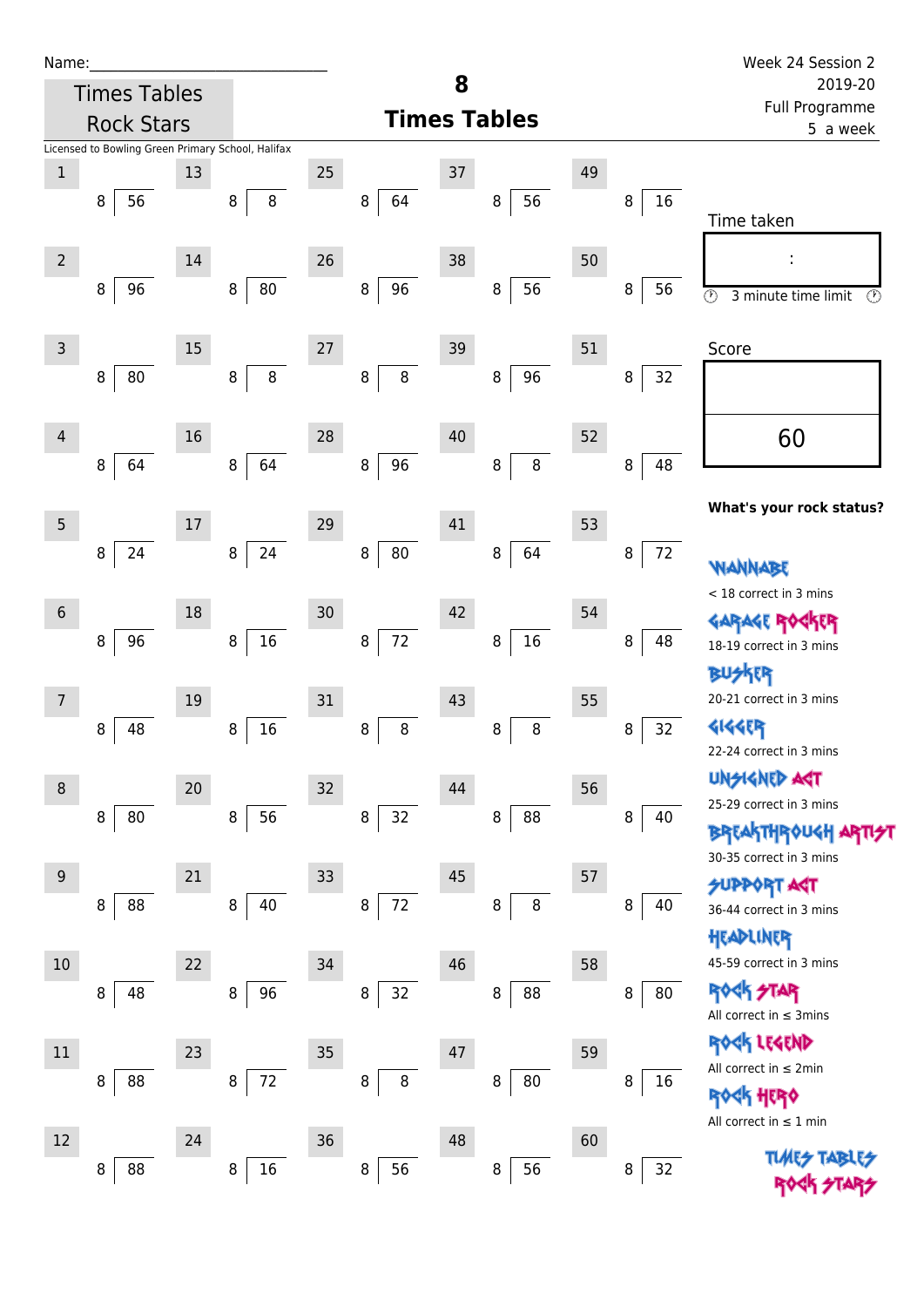| Name:           |             |                     |                                                   |                       |                       |    |             | Week 24 Session 3                         |
|-----------------|-------------|---------------------|---------------------------------------------------|-----------------------|-----------------------|----|-------------|-------------------------------------------|
|                 |             | <b>Times Tables</b> |                                                   |                       | 8                     |    |             | 2019-20                                   |
|                 |             | <b>Rock Stars</b>   |                                                   |                       | <b>Times Tables</b>   |    |             | Full Programme<br>5 a week                |
|                 | 8           |                     | Licensed to Bowling Green Primary School, Halifax |                       |                       |    | $\bf 8$     |                                           |
| $\mathbf{1}$    | $\times$ 9  | 13                  | 8<br>$\times$ 2                                   | 8<br>25<br>$\times$ 8 | 8<br>37<br>$\times$ 1 | 49 | $\times$ 6  |                                           |
|                 |             |                     |                                                   |                       |                       |    |             | Time taken                                |
|                 | 8           |                     | 8                                                 | 8                     | 8                     |    | 8           |                                           |
| $\overline{2}$  | $\times$ 3  | 14                  | $\times$ 9                                        | 26<br>$\times 8$      | 38<br>$\times$ 5      | 50 | $\times$ 3  | ÷                                         |
|                 |             |                     |                                                   |                       |                       |    |             | $\circled{r}$<br>3 minute time limit<br>⊕ |
|                 | 8           |                     | 8                                                 | 8                     | 8                     |    | 8           |                                           |
| $\overline{3}$  | $\times$ 5  | 15                  | $\times$ 4                                        | 27<br>$\times 8$      | 39<br>$\times$ 1      | 51 | $\times$ 11 | Score                                     |
|                 |             |                     |                                                   |                       |                       |    |             |                                           |
| $\overline{4}$  | 8           | 16                  | 8                                                 | 8<br>28               | 8<br>40               |    | 8           |                                           |
|                 | $\times$ 3  |                     | $\times$ 10                                       | $\times$ 3            | $\times$ 8            | 52 | $\times$ 6  | 60                                        |
|                 |             |                     |                                                   |                       |                       |    |             |                                           |
| 5               | 8           | 17                  | 8                                                 | 8<br>29               | 8<br>41               | 53 | $\bf 8$     | What's your rock status?                  |
|                 | $\times 2$  |                     | $\times$ 3                                        | $\times$ 11           | $\times$ 4            |    | $\times$ 1  |                                           |
|                 |             |                     |                                                   |                       |                       |    |             | <b>WANNABE</b>                            |
| $6\phantom{1}$  | 8           | 18                  | 8                                                 | 8<br>30               | 8<br>42               | 54 | 8           | < 18 correct in 3 mins                    |
|                 | $\times$ 1  |                     | $\times$ 1                                        | $\times 10$           | $\times$ 3            |    | $\times$ 1  | <b>GARAGE ROCKER</b>                      |
|                 |             |                     |                                                   |                       |                       |    |             | 18-19 correct in 3 mins                   |
| $7\overline{ }$ | 8           | 19                  | 8                                                 | 8<br>31               | 8<br>43               | 55 | 8           | <b>BUSKER</b><br>20-21 correct in 3 mins  |
|                 | $\times$ 3  |                     | $\times$ 4                                        | $\times$ 2            | $\times 2$            |    | $\times$ 12 | <b>4144EP</b>                             |
|                 |             |                     |                                                   |                       |                       |    |             | 22-24 correct in 3 mins                   |
| $\,8\,$         | 8           | 20                  | 8                                                 | 8<br>32               | 8<br>44               | 56 | 8           | <b>UNSIGNED AGT</b>                       |
|                 | $\times$ 10 |                     | $\times$ 12                                       | $\times$ 12           | $\times$ 4            |    | $\times$ 8  | 25-29 correct in 3 mins                   |
|                 |             |                     |                                                   |                       |                       |    |             | ΒΡ(Α THP)0U <h apti<del="">2T</h>         |
| $9$             | 8           | 21                  | 8                                                 | 8<br>33               | 8<br>45               | 57 | 8           | 30-35 correct in 3 mins                   |
|                 | $\times$ 8  |                     | $\times$ 5                                        | $\times$ 3            | $\times$ 8            |    | $\times$ 12 | <b>SUPPORT AGT</b>                        |
|                 |             |                     |                                                   |                       |                       |    |             | 36-44 correct in 3 mins                   |
| $10\,$          | 8           | 22                  | 8                                                 | 8<br>34               | 8<br>46               | 58 | 8           | HEADLINER<br>45-59 correct in 3 mins      |
|                 | $\times$ 6  |                     | $\times$ 2                                        | $\times$ 1            | $\times$ 4            |    | $\times$ 9  | <b>ROCK STAR</b>                          |
|                 |             |                     |                                                   |                       |                       |    |             | All correct in $\leq$ 3mins               |
| 11              | 8           | 23                  | 8                                                 | 8<br>35               | 8<br>47               | 59 | 8           | ROCK LEGEND                               |
|                 | $\times$ 11 |                     | $\times$ 9                                        | $\times$ 5            | $\times$ 4            |    | $\times$ 11 | All correct in $\leq 2$ min               |
|                 |             |                     |                                                   |                       |                       |    |             | ROCK HERO                                 |
| $12\,$          | 8           | 24                  | 8                                                 | 8<br>36               | 8<br>48               | 60 | 8           | All correct in $\leq 1$ min               |
|                 | $\times$ 5  |                     | $\times$ 2                                        | $\times$ 6            | $\times$ 7            |    | $\times 8$  | <b>TUARS TABLES</b>                       |
|                 |             |                     |                                                   |                       |                       |    |             | ROCK STARS                                |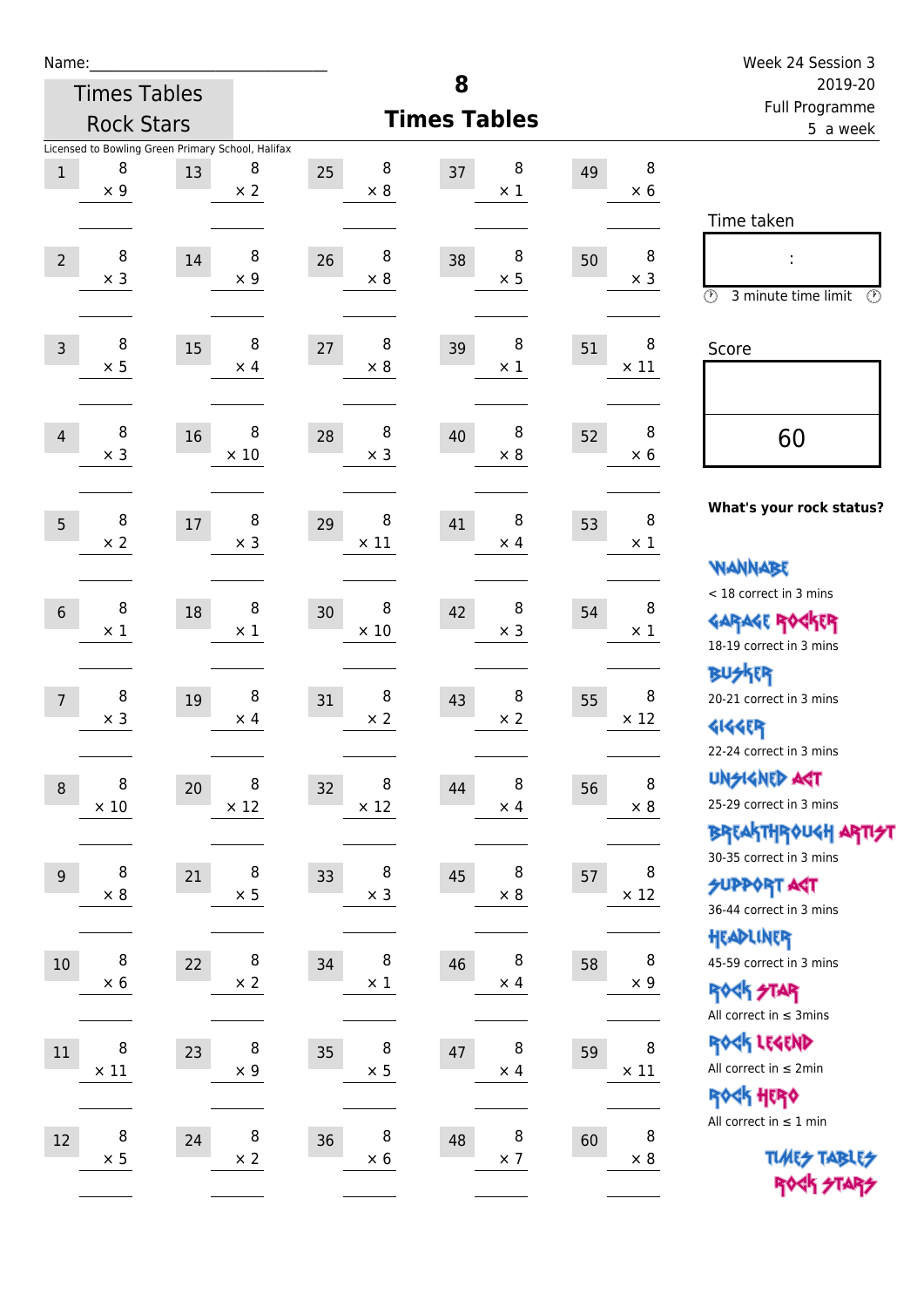| Name:<br><b>Times Tables</b>                                             |                     | 8                          |               | Week 24 Session 4<br>2019-20                                                    |  |  |
|--------------------------------------------------------------------------|---------------------|----------------------------|---------------|---------------------------------------------------------------------------------|--|--|
| <b>Rock Stars</b>                                                        | <b>Times Tables</b> | Full Programme<br>5 a week |               |                                                                                 |  |  |
| Licensed to Bowling Green Primary School, Halifax<br>21<br>$80 \div 8 =$ | $16 \div 8 =$       | 41                         | $56 \div 8 =$ |                                                                                 |  |  |
| 22<br>$96 \div 8 =$                                                      | $32 \div 8 =$       | 42                         | $64 \div 8 =$ | Time taken                                                                      |  |  |
| 23<br>$64 \div 8 =$                                                      | $64 \div 8 =$       | 43                         | $88 \div 8 =$ | $\sim 10$<br>$\overline{(\mathcal{V})}$<br>3 minute time limit<br>$\circled{r}$ |  |  |
| 24<br>$96 \div 8 =$                                                      | $56 \div 8 =$       | 44                         | $64 \div 8 =$ | Score                                                                           |  |  |
| 25<br>$16 \div 8 =$                                                      | $80 \div 8 =$       | 45                         | $16 \div 8 =$ |                                                                                 |  |  |
| 26<br>$64 \div 8 =$                                                      | $80 \div 8 =$       | 46                         | $8 \div 8 =$  | 60                                                                              |  |  |
| 27<br>$56 \div 8 =$                                                      | $48 \div 8 =$       | 47                         | $24 \div 8 =$ | What's your rock status?                                                        |  |  |
| 28<br>$48 \div 8 =$                                                      | $88 \div 8 =$       | 48                         | $64 \div 8 =$ | <b>WANNABE</b>                                                                  |  |  |
| 29<br>$56 \div 8 =$                                                      | $56 \div 8 =$       | 49                         | $96 \div 8 =$ | < 18 correct in 3 mins                                                          |  |  |
| 30 <sub>o</sub><br>$24 \div 8 =$                                         | $8 \div 8 =$        | 50                         | $96 \div 8 =$ | <b>GARAGE ROGKER</b><br>18-19 correct in 3 mins                                 |  |  |
| 31<br>$8 \div 8 =$                                                       | $88 \div 8 =$       | 51                         | $48 \div 8 =$ | <b>BUSKER</b><br>20-21 correct in 3 mins                                        |  |  |
| 32<br>$64 \div 8 =$                                                      | $56 \div 8 =$       | 52                         | $32 \div 8 =$ | <b>4144EP</b><br>22-24 correct in 3 mins<br><b>UNSIGNED AGT</b>                 |  |  |

13  $88 \div 8 =$  33  $72 \div 8 =$  53  $16 \div 8 =$ 

14  $16 \div 8 =$  34  $64 \div 8 =$  54  $8 \div 8 =$ 

15  $24 \div 8 = 35$   $72 \div 8 = 55$   $88 \div 8 = 55$ 

16  $64 \div 8 = 36$   $56 \div 8 = 56$   $32 \div 8 =$ 

17  $96 \div 8 =$  37  $56 \div 8 =$  57  $56 \div 8 =$ 

18  $8 \div 8 = 38$   $64 \div 8 = 58$   $56 \div 8 =$ 

19  $8 \div 8 = 39$   $96 \div 8 = 59$   $64 \div 8 =$ 

20  $88 \div 8 = 40$   $32 \div 8 = 60$   $16 \div 8 =$ 

25-29 correct in 3 mins

Breakthrough artist

30-35 correct in 3 mins

SUPPORT AGT 36-44 correct in 3 mins

Headliner 45-59 correct in 3 mins

Rock STAR All correct in ≤ 3mins

Rock Legend

All correct in ≤ 2min

Rock Hero

All correct in  $\leq 1$  min

**TIMES TABLES** ROCK STARS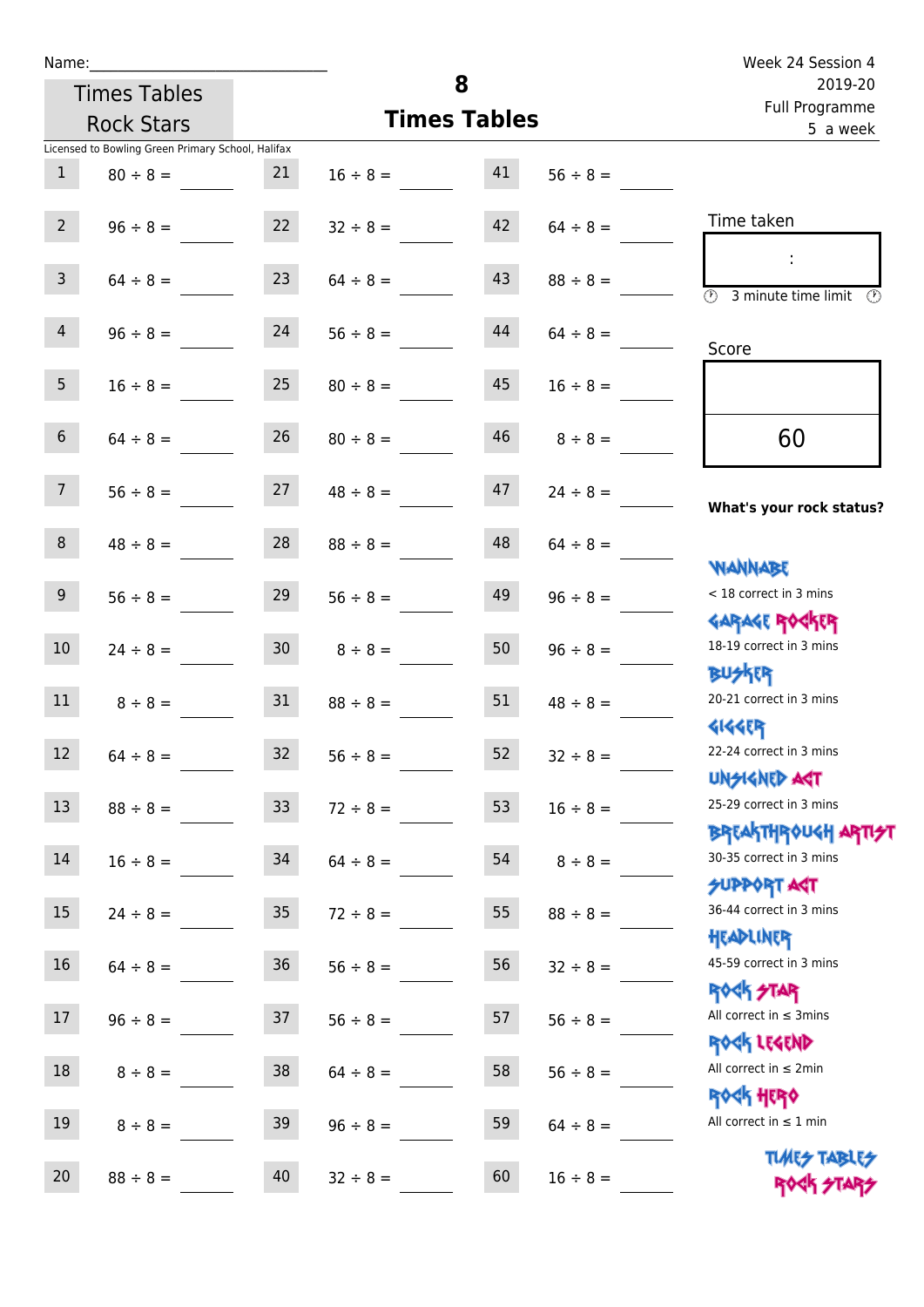| Week 24 Session 5                                                        |                    |                     |                                                   | Name:                                    |                 |                 |  |  |  |
|--------------------------------------------------------------------------|--------------------|---------------------|---------------------------------------------------|------------------------------------------|-----------------|-----------------|--|--|--|
| 2019-20<br>Full Programme                                                |                    | 8                   |                                                   | <b>Times Tables</b><br><b>Rock Stars</b> |                 |                 |  |  |  |
| 5 a week                                                                 |                    | <b>Times Tables</b> |                                                   |                                          |                 |                 |  |  |  |
|                                                                          |                    |                     | Licensed to Bowling Green Primary School, Halifax |                                          |                 |                 |  |  |  |
|                                                                          | $32 \div 8 =$      | 41                  | $8 \times 7 =$                                    | 21                                       | $8 \times 4 =$  | $\mathbf{1}$    |  |  |  |
| Time taken                                                               | $16 \div 8 =$      | 42                  | $8 \times 2 =$                                    | 22                                       | $8 \times 8 =$  | $2^{\circ}$     |  |  |  |
| $\mathcal{L}_{\mathcal{A}}$<br>$\circled{r}$<br>3 minute time limit<br>⊕ | $64 \div 8 =$      | 43                  | $8 \times 12 =$                                   | 23                                       | $8 \times 9 =$  | $\mathbf{3}$    |  |  |  |
| Score                                                                    | $64 \div 8 =$      | 44                  | $8 \times 5 =$                                    | 24                                       | $8 \times 4 =$  | $\overline{4}$  |  |  |  |
|                                                                          | $40 \div 8 =$      | 45                  | $8 \times 8 =$                                    | 25                                       | $8 \times 2 =$  | 5 <sub>1</sub>  |  |  |  |
| 60                                                                       | $16 \div 8 =$      | 46                  | $8 \times 12 =$                                   | 26                                       | $8 \times 2 =$  | 6 <sup>1</sup>  |  |  |  |
| Add up your time                                                         | $80 \div 8 =$      | 47                  | $27 \t 8 \times 8 =$                              |                                          | $8 \times 6 =$  | 7 <sup>7</sup>  |  |  |  |
| <b>Mins</b><br>S1                                                        | $88 \div 8 =$      | 48                  | $8 \times 2 =$                                    | 28                                       | $8 \times 3 =$  | 8               |  |  |  |
|                                                                          | $32 \div 8 =$      | 49                  | $8 \times 3 =$                                    | 29                                       | $8 \times 3 =$  | 9 <sup>°</sup>  |  |  |  |
|                                                                          | $72 \div 8 =$      | 50                  | $8 \times 4 =$                                    | 30 <sup>1</sup>                          | $8 \times 3 =$  | 10 <sup>°</sup> |  |  |  |
| S5<br>Total                                                              | $96 \div 8 =$      | 51                  | $40 \div 8 =$                                     | 31                                       | $8 \times 7 =$  | 11              |  |  |  |
| <b>Secs</b>                                                              | $8 \div 8 =$       | 52                  | $16 \div 8 =$                                     | 32                                       | $8 \times 3 =$  | 12              |  |  |  |
|                                                                          | $24 \div 8 =$      | 53                  | $56 \div 8 =$                                     | 33                                       | $8 \times 9 =$  | 13              |  |  |  |
|                                                                          | $80 \div 8 =$      | 54                  | $80 \div 8 =$                                     | 34                                       | $8 \times 3 =$  | 14              |  |  |  |
| S5                                                                       | $55 \t 8 \div 8 =$ |                     | $35 \t 8 \div 8 =$                                |                                          | $8 \times 5 =$  | 15              |  |  |  |
| Total $\_\_$<br>Add up your score                                        | $16 \div 8 =$      | 56                  | $72 \div 8 =$                                     | 36                                       | $8 \times 1 =$  | 16              |  |  |  |
| S1                                                                       | $16 \div 8 =$      | 57                  | $40 \div 8 =$                                     | 37                                       | $8 \times 5 =$  | 17              |  |  |  |
| S2                                                                       | $64 \div 8 =$      | 58                  | $72 \div 8 =$                                     | 38                                       | $8 \times 12 =$ | 18              |  |  |  |
|                                                                          | $32 \div 8 =$      | 59                  | $56 \div 8 =$                                     | 39                                       | $8 \times 11 =$ | 19              |  |  |  |
| <b>Total</b>                                                             | $80 \div 8 =$      | 60                  | $64 \div 8 =$                                     | 40                                       | $8 \times 9 =$  | 20 <sub>2</sub> |  |  |  |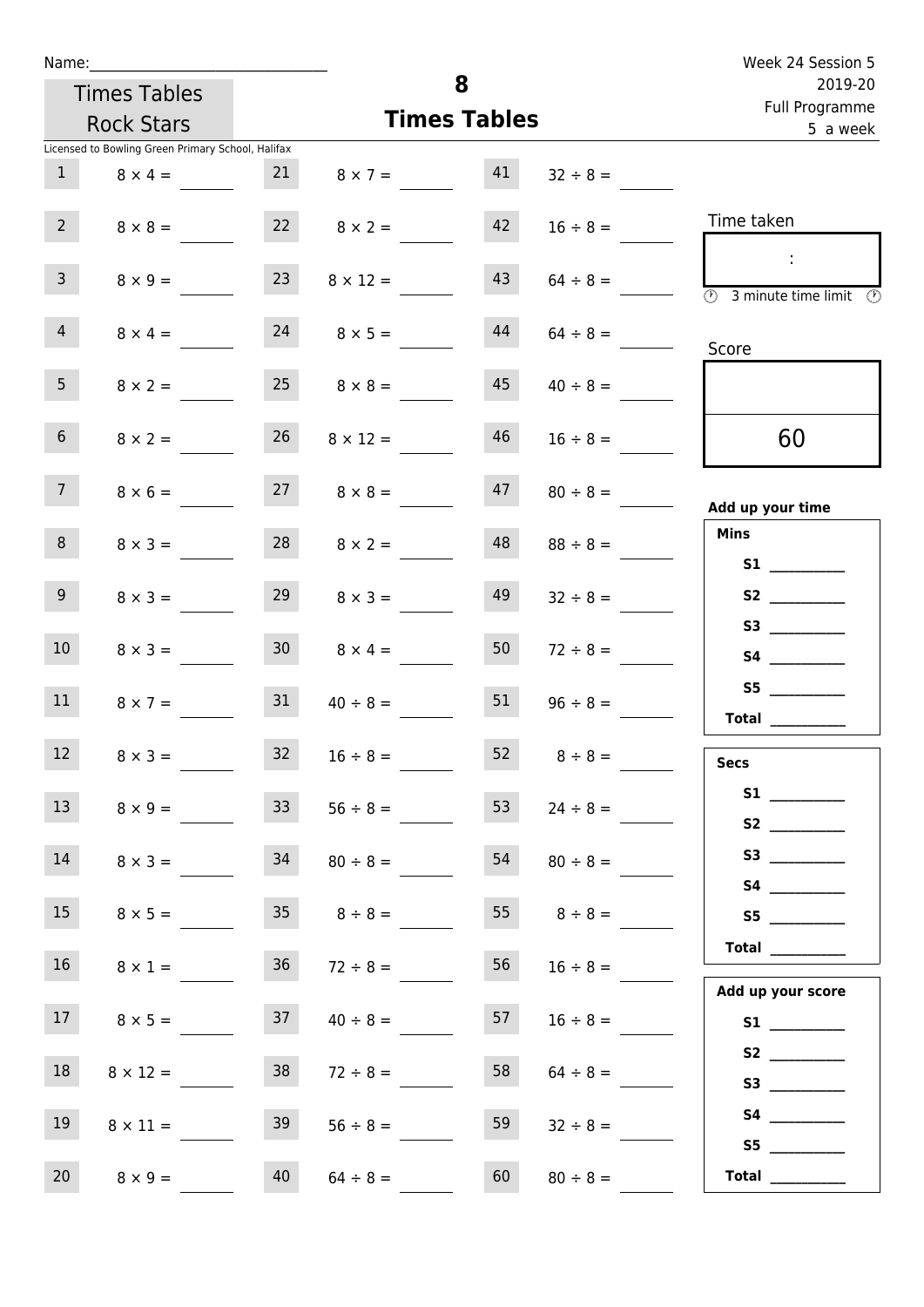| Name:           |                                                   |                 |                     | 9                         |                 | Week 25 Session 1                                                |
|-----------------|---------------------------------------------------|-----------------|---------------------|---------------------------|-----------------|------------------------------------------------------------------|
|                 | <b>Times Tables</b>                               |                 |                     | 2019-20<br>Full Programme |                 |                                                                  |
|                 | <b>Rock Stars</b>                                 |                 | <b>Times Tables</b> | 5 a week                  |                 |                                                                  |
|                 | Licensed to Bowling Green Primary School, Halifax |                 |                     |                           |                 |                                                                  |
| 1               | $9 \times 2 =$                                    | 21              | $9 \times 8 = 41$   |                           | $11 \times 9 =$ |                                                                  |
| $2^{\circ}$     | $9 \times 11 =$                                   | 22              | $9 \times 12 =$     | 42                        | $11 \times 9 =$ | Time taken                                                       |
| $\overline{3}$  | $9 \times 1 =$                                    | 23              | $9 \times 5 =$      | 43                        | $3 \times 9 =$  | - 11<br>3 minute time limit<br>$\mathcal{O}$                     |
| $\overline{4}$  | $9 \times 6 = 24$                                 |                 | $9 \times 2 =$      | 44                        | $11 \times 9 =$ | Score                                                            |
| 5 <sub>1</sub>  | $9 \times 8 =$                                    | 25              | $9 \times 2 =$      | 45                        | $9 \times 9 =$  |                                                                  |
| 6 <sup>1</sup>  | $9 \times 3 =$                                    | 26              | $9 \times 4 =$      | 46                        | $4 \times 9 =$  | 60                                                               |
| 7 <sup>7</sup>  | $9 \times 2 = 27$                                 |                 | $9 \times 10 =$     | 47                        | $6 \times 9 =$  | What's your rock status?                                         |
| 8               | $9 \times 1 =$                                    | 28              | $9 \times 2 =$      | 48                        | $7 \times 9 =$  | <b>NANNABE</b>                                                   |
| 9 <sub>o</sub>  | $9 \times 8 =$                                    | 29              | $9 \times 2 =$      | 49                        | $3 \times 9 =$  | < 18 correct in 3 mins<br><b>GARAGE ROCKER</b>                   |
| 10 <sup>°</sup> | $9 \times 10 =$                                   | 30              | $9 \times 4 =$      | 50                        | $3 \times 9 =$  | 18-19 correct in 3 mins<br><b>BU外四</b>                           |
| 11              | $9 \times 7 =$                                    | 31              | $12 \times 9 =$     | 51                        | $6 \times 9 =$  | 20-21 correct in 3 mins<br><b>4144ER</b>                         |
| 12              | $9 \times 2 =$                                    | 32              | $10 \times 9 =$     | 52                        | $1 \times 9 =$  | 22-24 correct in 3 mins<br><b>UNSIGNED AGT</b>                   |
| 13              | $9 \times 1 =$                                    | 33              | $2 \times 9 =$      | 53                        | $8 \times 9 =$  | 25-29 correct in 3 mins<br><b>BREAKTHROUGH ARTI<del>S</del>T</b> |
| 14              | $9 \times 10 =$                                   | 34              | $7 \times 9 =$      | 54                        | $2 \times 9 =$  | 30-35 correct in 3 mins<br><b>SUPPORT AGT</b>                    |
| 15              | $9 \times 4 =$                                    | 35 <sub>2</sub> | $4 \times 9 =$      | 55                        | $10 \times 9 =$ | 36-44 correct in 3 mins<br>HEADLINER                             |
| 16              | $9 \times 2 =$                                    | $36\,$          | $2 \times 9 =$      | 56                        | $3 \times 9 =$  | 45-59 correct in 3 mins<br><b>ROCK STAR</b>                      |
| 17              | $9 \times 3 =$                                    | 37              | $7 \times 9 =$      | 57                        | $11 \times 9 =$ | All correct in $\leq$ 3mins<br>ROCK LEGEND                       |
| 18              | $9 \times 9 =$                                    | 38              | $3 \times 9 =$      | 58                        | $10 \times 9 =$ | All correct in $\leq 2$ min<br><b>ROCK HERO</b>                  |
| 19              | $9 \times 10 =$                                   | 39              | $12 \times 9 =$     | 59                        | $11 \times 9 =$ | All correct in $\leq 1$ min                                      |
| 20              | $9 \times 3 =$                                    | 40              | $3 \times 9 =$      | 60                        | $8 \times 9 =$  | <b>TUARS TABLES</b><br>ROCK STARS                                |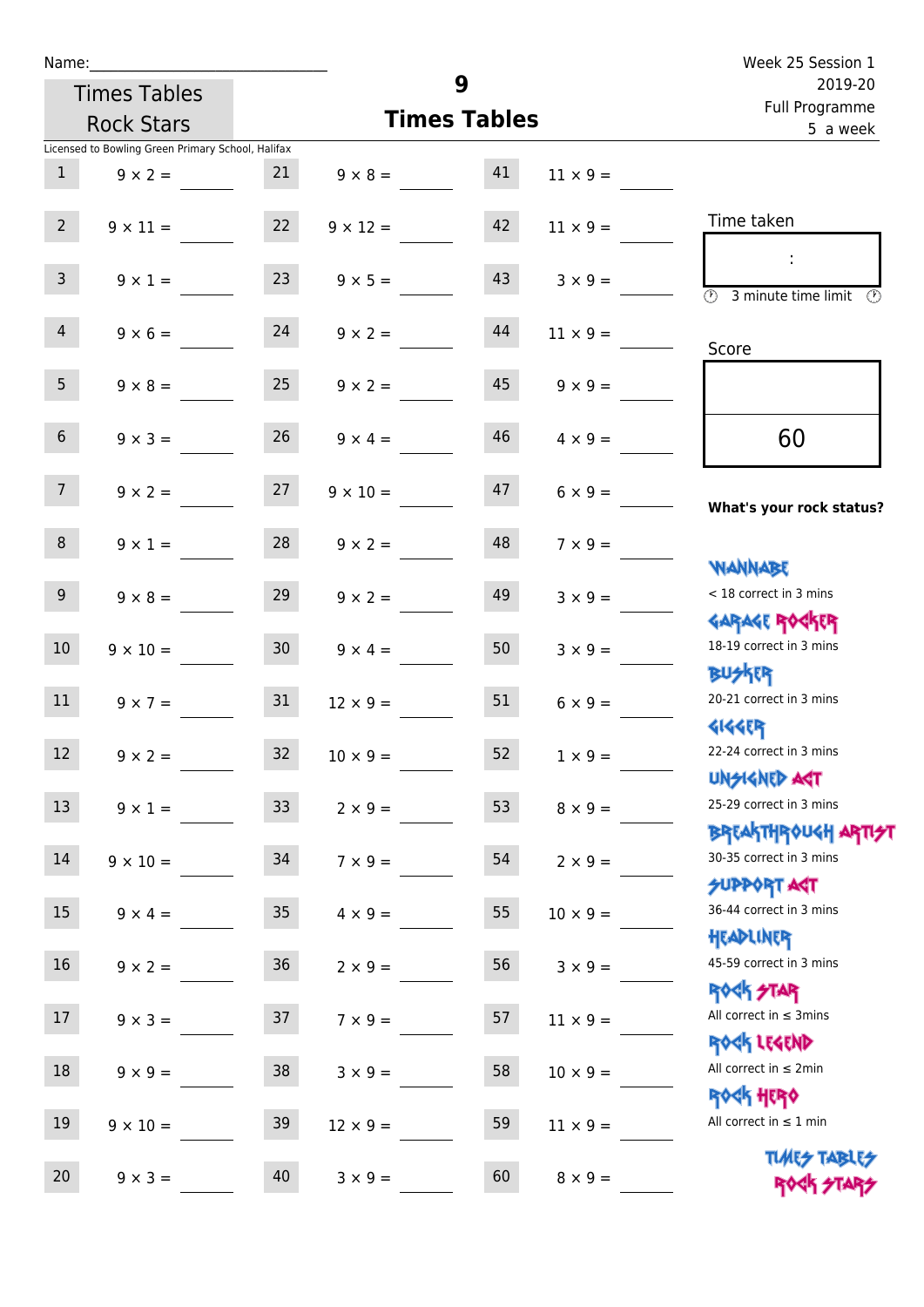| Name |  |  |  |
|------|--|--|--|
|      |  |  |  |

| Name:          |   |                     |        |                                                   |    |                            | 9                         |                        |    |          | Week 25 Session 2                                      |  |
|----------------|---|---------------------|--------|---------------------------------------------------|----|----------------------------|---------------------------|------------------------|----|----------|--------------------------------------------------------|--|
|                |   | <b>Times Tables</b> |        |                                                   |    |                            | 2019-20<br>Full Programme |                        |    |          |                                                        |  |
|                |   | <b>Rock Stars</b>   |        |                                                   |    |                            |                           | <b>Times Tables</b>    |    | 5 a week |                                                        |  |
|                |   |                     |        | Licensed to Bowling Green Primary School, Halifax |    |                            |                           |                        |    |          |                                                        |  |
| $\mathbf 1$    | 9 | 9                   | 13     |                                                   | 25 | 9                          | 37                        | 81<br>9                | 49 | 9<br>63  |                                                        |  |
|                |   |                     |        | 108<br>9                                          |    | $18\,$                     |                           |                        |    |          | Time taken                                             |  |
|                |   |                     |        |                                                   |    |                            |                           |                        |    |          |                                                        |  |
| $\overline{2}$ |   |                     | 14     |                                                   | 26 |                            | 38                        |                        | 50 |          |                                                        |  |
|                | 9 | 36                  |        | $18\,$<br>9                                       |    | $90\,$<br>9                |                           | $\boldsymbol{9}$<br>9  |    | 9<br>18  | $\circledcirc$<br>3 minute time limit<br>$\circled{r}$ |  |
|                |   |                     |        |                                                   |    |                            |                           |                        |    |          |                                                        |  |
| 3              |   |                     | $15\,$ |                                                   | 27 |                            | 39                        |                        | 51 |          | Score                                                  |  |
|                | 9 | 99                  |        | 99<br>9                                           |    | 108<br>9                   |                           | 99<br>$\boldsymbol{9}$ |    | 9<br>63  |                                                        |  |
|                |   |                     |        |                                                   |    |                            |                           |                        |    |          |                                                        |  |
| 4              |   |                     | 16     |                                                   | 28 |                            | 40                        |                        | 52 |          | 60                                                     |  |
|                | 9 | $72\,$              |        | 54<br>$\boldsymbol{9}$                            |    | $72\,$<br>$\boldsymbol{9}$ |                           | 36<br>$\boldsymbol{9}$ |    | 99<br>9  |                                                        |  |
|                |   |                     |        |                                                   |    |                            |                           |                        |    |          | What's your rock status?                               |  |
| $\overline{5}$ |   |                     | 17     |                                                   | 29 |                            | 41                        |                        | 53 |          |                                                        |  |
|                | 9 | 81                  |        | 9<br>9                                            |    | $\boldsymbol{9}$<br>54     |                           | 99<br>$\boldsymbol{9}$ |    | 63<br>9  | WANNABE                                                |  |
|                |   |                     |        |                                                   |    |                            |                           |                        |    |          | < 18 correct in 3 mins                                 |  |
| 6              |   |                     | 18     |                                                   | 30 |                            | 42                        |                        | 54 |          | <b>GARAGE RO</b>                                       |  |
|                | 9 | $27\,$              |        | $27\,$<br>9                                       |    | 81<br>$\boldsymbol{9}$     |                           | ${\bf 81}$<br>9        |    | 108<br>9 | 18-19 correct in 3 mins                                |  |
|                |   |                     |        |                                                   |    |                            |                           |                        |    |          | <b>BUSKER</b>                                          |  |
| 7              |   |                     | 19     |                                                   | 31 |                            | 43                        |                        | 55 |          | 20-21 correct in 3 mins                                |  |
|                | 9 | 9                   |        | 99<br>9                                           |    | 18<br>9                    |                           | 81<br>9                |    | 99<br>9  | <b>4144EP</b><br>22-24 correct in 3 mins               |  |
|                |   |                     |        |                                                   |    |                            |                           |                        |    |          | <b>UNSIGNED AGT</b>                                    |  |
| 8              |   |                     | 20     |                                                   | 32 |                            | 44                        |                        | 56 |          | 25-29 correct in 3 mins                                |  |
|                | 9 | 45                  |        | 99<br>9                                           |    | 45<br>9                    |                           | 54<br>9                |    | 9<br>63  | <b>BREAKTHROUGH ARTI<del>S</del>T</b>                  |  |
|                |   |                     |        |                                                   |    |                            |                           |                        |    |          | 30-35 correct in 3 mins                                |  |
| 9              |   |                     | 21     |                                                   | 33 |                            | 45                        |                        | 57 |          | <b>SUPPORT AGT</b>                                     |  |
|                | 9 | 18                  |        | 81<br>$\boldsymbol{9}$                            |    | 54<br>$\boldsymbol{9}$     |                           | 99<br>$\boldsymbol{9}$ |    | 9<br>90  | 36-44 correct in 3 mins                                |  |
|                |   |                     |        |                                                   |    |                            |                           |                        |    |          | HEADLINER                                              |  |
| $10\,$         |   |                     | 22     |                                                   | 34 |                            | 46                        |                        | 58 |          | 45-59 correct in 3 mins                                |  |
|                | 9 | 18                  |        | 45<br>9                                           |    | 9<br>9                     |                           | 72<br>9                |    | 72<br>9  | ROCK STAR<br>All correct in $\leq$ 3mins               |  |
|                |   |                     |        |                                                   |    |                            |                           |                        |    |          | ROCK LEGEND                                            |  |
| 11             |   |                     | 23     |                                                   | 35 |                            | 47                        |                        | 59 |          | All correct in ≤ 2min                                  |  |
|                | 9 | 27                  |        | 108<br>9                                          |    | 72<br>$\boldsymbol{9}$     |                           | 36<br>9                |    | 9<br>45  | ≮ӄ ӈहा२♦                                               |  |
|                |   |                     |        |                                                   |    |                            |                           |                        |    |          | All correct in $\leq 1$ min                            |  |
| 12             |   |                     | 24     |                                                   | 36 |                            | 48                        |                        | 60 |          | <b>TLARS</b>                                           |  |
|                | 9 | 90                  |        | $\boldsymbol{9}$<br>54                            |    | 9<br>9                     |                           | 108<br>9               |    | 9<br>90  |                                                        |  |
|                |   |                     |        |                                                   |    |                            |                           |                        |    |          |                                                        |  |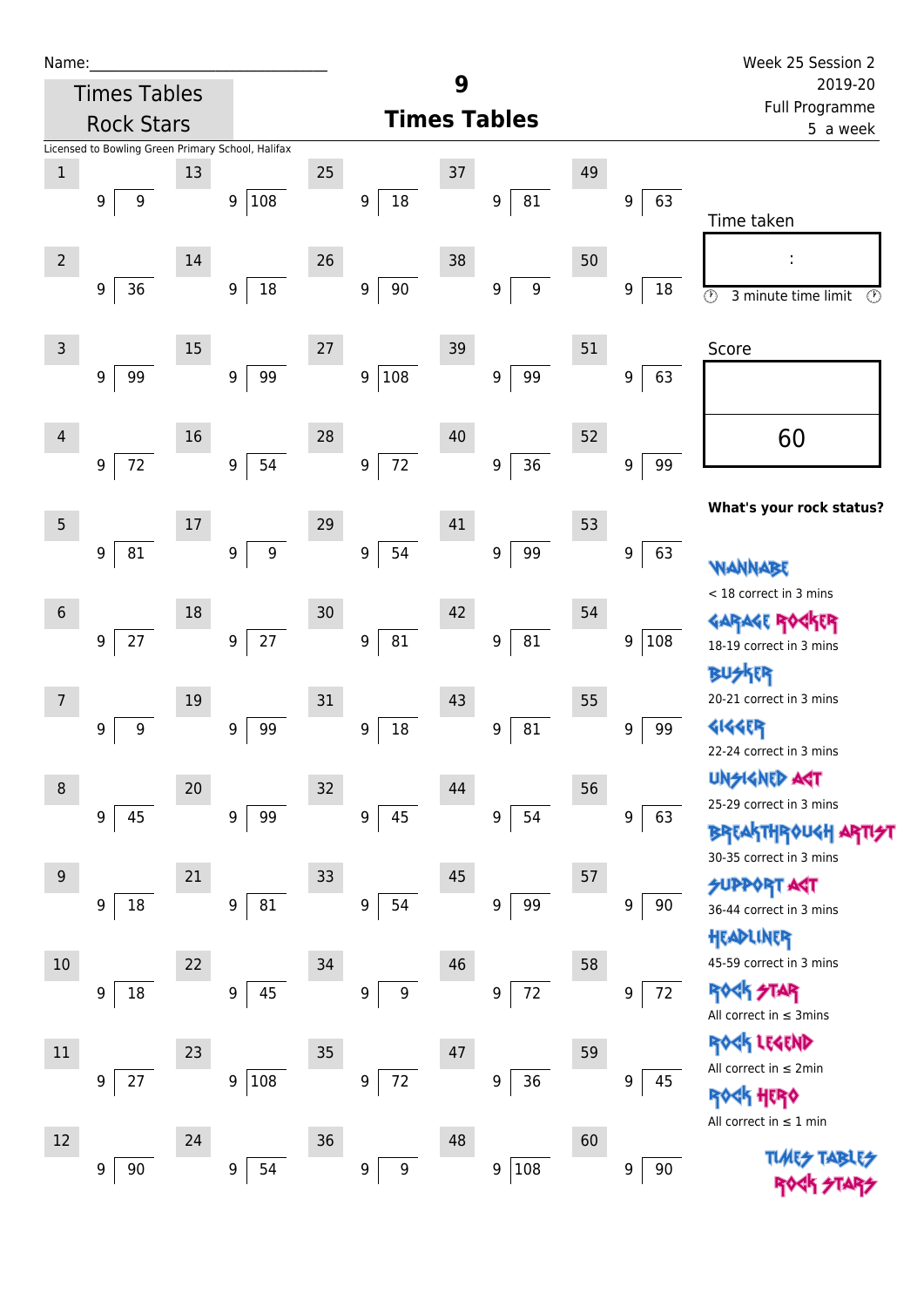| Name:          |                  |                     |                                                                      |    |                           |                  |    |                  | Week 25 Session 3                                                                    |
|----------------|------------------|---------------------|----------------------------------------------------------------------|----|---------------------------|------------------|----|------------------|--------------------------------------------------------------------------------------|
|                |                  | <b>Times Tables</b> |                                                                      |    | 9                         |                  |    |                  | 2019-20                                                                              |
|                |                  | <b>Rock Stars</b>   |                                                                      |    | <b>Times Tables</b>       |                  |    |                  | Full Programme<br>5 a week                                                           |
| $\mathbf{1}$   | 9<br>$\times$ 11 | 13                  | Licensed to Bowling Green Primary School, Halifax<br>9<br>$\times$ 3 | 25 | 9<br>37<br>$\times$ 9     | 9<br>$\times$ 7  | 49 | 9<br>$\times$ 12 |                                                                                      |
| $\overline{2}$ | 9<br>$\times$ 1  | 14                  | 9<br>$\times$ 7                                                      | 26 | 9<br>38<br>$\times 10$    | 9<br>$\times$ 4  | 50 | 9<br>$\times$ 9  | Time taken<br>÷<br>$\circled{r}$<br>3 minute time limit<br>⊙                         |
| $\overline{3}$ | 9<br>$\times$ 3  | 15                  | 9<br>$\times 8$                                                      | 27 | 9<br>39<br>$\times$ 9     | 9<br>$\times$ 3  | 51 | 9<br>$\times$ 1  | Score                                                                                |
| $\overline{4}$ | 9<br>$\times$ 2  | 16                  | 9<br>$\times 9$                                                      | 28 | 9<br>40<br>$\times$ 5     | 9<br>$\times$ 12 | 52 | 9<br>$\times$ 11 | 60                                                                                   |
| 5              | 9<br>$\times$ 4  | 17                  | 9<br>$\times$ 10                                                     | 29 | 9<br>41<br>$\times$ 4     | 9<br>$\times$ 4  | 53 | 9<br>$\times$ 11 | What's your rock status?<br><b>WANNABE</b>                                           |
| $6\phantom{1}$ | 9<br>$\times$ 5  | 18                  | 9<br>$\times 6$                                                      | 30 | 9<br>42<br>$\times 10$    | 9<br>$\times$ 3  | 54 | 9<br>$\times$ 7  | < 18 correct in 3 mins<br><b>GARAGE ROCKER</b><br>18-19 correct in 3 mins            |
| $\overline{7}$ | 9<br>$\times$ 11 | 19                  | 9<br>$\times 6$                                                      | 31 | 9<br>43<br>$\times$ 3     | 9<br>$\times$ 3  | 55 | 9<br>$\times$ 7  | <b>BUSKER</b><br>20-21 correct in 3 mins<br><b>4144EP</b><br>22-24 correct in 3 mins |
| $\,8\,$        | 9<br>$\times$ 6  | 20                  | 9<br>$\times$ 12                                                     | 32 | 9<br>44<br>$\times$ 7     | 9<br>$\times$ 9  | 56 | 9<br>$\times$ 10 | <b>UNSIGNED AGT</b><br>25-29 correct in 3 mins<br>ΒΡ(Α THP)0U <h apti<del="">2T</h>  |
| $9$            | 9<br>$\times$ 3  | 21                  | 9<br>$\times$ 12                                                     | 33 | 9<br>45<br>$\times$ 5     | 9<br>$\times$ 9  | 57 | 9<br>$\times$ 12 | 30-35 correct in 3 mins<br><b>SUPPORT AGT</b><br>36-44 correct in 3 mins             |
| 10             | 9<br>$\times$ 7  | 22                  | 9<br>$\times$ 4                                                      | 34 | 9<br>46<br>$\times$ 4     | 9<br>$\times$ 8  | 58 | 9<br>$\times$ 8  | HEADLINER<br>45-59 correct in 3 mins<br>ROCK STAR<br>All correct in $\leq$ 3mins     |
| 11             | 9<br>$\times$ 10 | 23                  | 9<br>$\times$ 11                                                     | 35 | 9<br>$47\,$<br>$\times$ 1 | 9<br>$\times$ 4  | 59 | 9<br>$\times 6$  | ROCK LEGEND<br>All correct in $\leq 2$ min<br>ROCK HERO                              |
| $12\,$         | 9<br>$\times$ 6  | 24                  | 9<br>$\times$ 3                                                      | 36 | 9<br>48<br>$\times$ 4     | 9<br>$\times$ 4  | 60 | 9<br>$\times$ 6  | All correct in $\leq 1$ min<br><b>TUARS TABLES</b><br>ROCK STARS                     |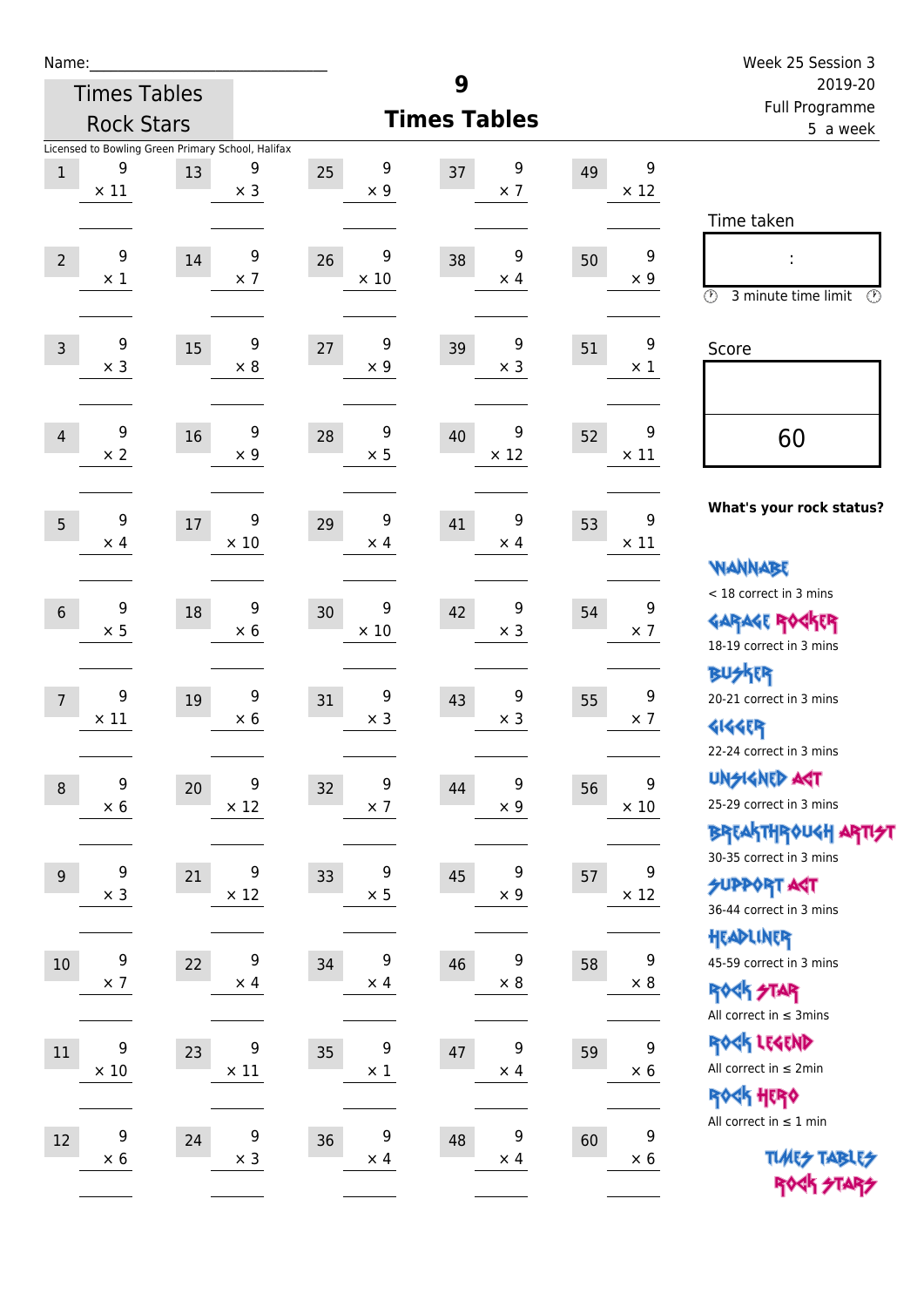| Week 25 Session 4<br>2019-20                                     |                | 9                   |                |                   | <b>Times Tables</b>                               | Name:           |
|------------------------------------------------------------------|----------------|---------------------|----------------|-------------------|---------------------------------------------------|-----------------|
| Full Programme<br>5 a week                                       |                | <b>Times Tables</b> |                | <b>Rock Stars</b> |                                                   |                 |
|                                                                  |                |                     |                |                   | Licensed to Bowling Green Primary School, Halifax |                 |
|                                                                  | $9 \div 9 =$   | 41                  | $63 \div 9 =$  | 21                | $45 \div 9 =$                                     | $\mathbf{1}$    |
| Time taken                                                       | $54 \div 9 =$  | 42                  | $108 \div 9 =$ | 22                | $108 \div 9 =$                                    | $2^{\circ}$     |
| $\overline{(\mathcal{V})}$<br>3 minute time limit<br>(V)         | $108 \div 9 =$ | 43                  | $108 \div 9 =$ | 23                | $27 \div 9 =$                                     | 3 <sup>7</sup>  |
| Score                                                            | $18 \div 9 =$  | 44                  | $54 \div 9 =$  | 24                | $45 \div 9 =$                                     | $\overline{4}$  |
|                                                                  | $72 \div 9 =$  | 45                  | $54 \div 9 =$  | 25                | $63 \div 9 =$                                     | 5 <sup>1</sup>  |
| 60                                                               | $18 \div 9 =$  | 46                  | $27 ÷ 9 =$     | 26                | $18 \div 9 =$                                     | 6 <sup>1</sup>  |
| What's your rock status?                                         | $72 \div 9 =$  | 47                  | $18 \div 9 =$  | 27                | $18 \div 9 =$                                     | $7\overline{ }$ |
|                                                                  | $18 \div 9 =$  | 48                  | $54 \div 9 =$  | 28                | $63 \div 9 =$                                     | 8               |
| <b>WANNABE</b><br>< 18 correct in 3 mins                         | $9 \div 9 =$   | 49                  | $81 \div 9 =$  | 29                | $18 \div 9 =$                                     | 9 <sub>o</sub>  |
| <b>GARAGE ROCKER</b><br>18-19 correct in 3 mins                  | $54 \div 9 =$  | 50                  | $54 \div 9 =$  | 30 <sub>2</sub>   | $81 \div 9 =$                                     | 10 <sup>°</sup> |
| <b>BUSKER</b><br>20-21 correct in 3 mins                         | $27 \div 9 =$  | 51                  | $90 \div 9 =$  | 31                | $90 \div 9 =$                                     | 11              |
| <b>4144EP</b><br>22-24 correct in 3 mins                         | $18 \div 9 =$  | 52                  | $99 ÷ 9 =$     | 32                | $45 \div 9 =$                                     | 12              |
| <b>UNGIGNED AST</b><br>25-29 correct in 3 mins                   | $81 \div 9 =$  | 53                  | $63 ÷ 9 =$     | 33                | $45 \div 9 =$                                     | 13              |
| <b>BREAKTHROUGH ARTI<del>S</del>T</b><br>30-35 correct in 3 mins | $90 \div 9 =$  | 54                  | $90 \div 9 =$  | 34                | $36 ÷ 9 =$                                        | 14              |

15  $90 \div 9 = 35$   $99 \div 9 = 55$   $18 \div 9 =$ 

 $16$   $45 \div 9 =$   $36$   $90 \div 9 =$   $56$   $27 \div 9 =$ 

17  $27 \div 9 = 37$   $99 \div 9 = 57$   $9 \div 9 =$ 

18  $18 \div 9 = 38$   $108 \div 9 = 58$   $54 \div 9 =$ 

19  $72 \div 9 = 39$   $45 \div 9 = 59$   $54 \div 9 =$ 

20  $108 \div 9 =$   $40 \qquad 63 \div 9 =$   $60 \qquad 108 \div 9 =$ 

SUPPORT AGT 36-44 correct in 3 mins

Headliner 45-59 correct in 3 mins

Rock STAR All correct in  $\leq$  3mins

Rock Legend

All correct in ≤ 2min

Rock Hero

All correct in ≤ 1 min

Times Tables ROCK STA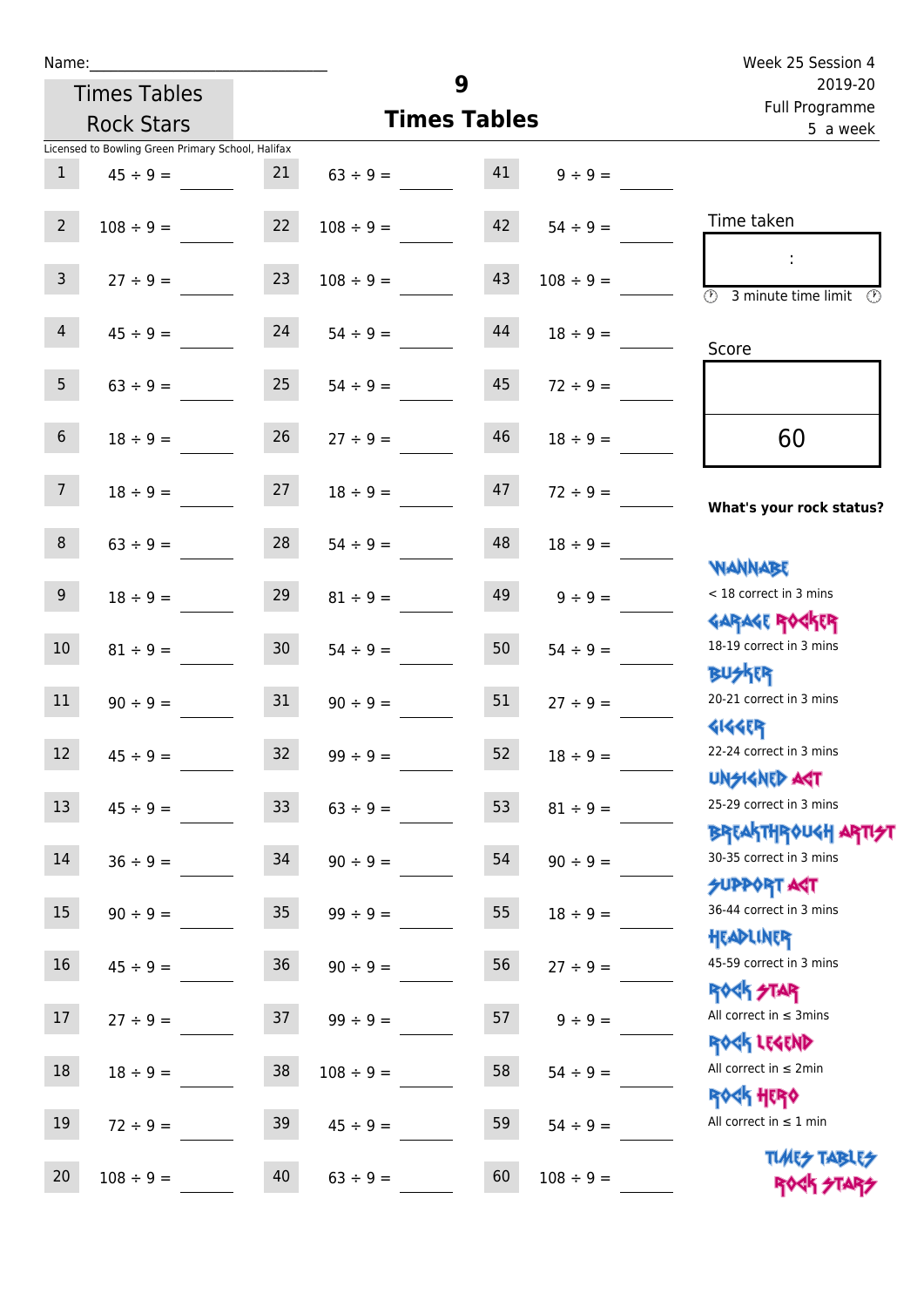| Name:               |                                                   |                      |                      |                           | Week 25 Session 5                                                           |
|---------------------|---------------------------------------------------|----------------------|----------------------|---------------------------|-----------------------------------------------------------------------------|
| <b>Times Tables</b> |                                                   |                      | 9                    | 2019-20<br>Full Programme |                                                                             |
| <b>Rock Stars</b>   |                                                   |                      | <b>Times Tables</b>  | 5 a week                  |                                                                             |
|                     | Licensed to Bowling Green Primary School, Halifax |                      |                      |                           |                                                                             |
| 1                   | 21<br>$9 \times 3 =$                              |                      | 41<br>$9 \times 2 =$ | $45 \div 9 =$             |                                                                             |
| 2 <sup>7</sup>      | 22<br>$9 \times 8 =$                              | $9 \times 4 =$       | 42                   | $63 ÷ 9 =$                | Time taken                                                                  |
| $\overline{3}$      | 23<br>$9 \times 5 =$                              |                      | 43<br>$9 \times 5 =$ | $99 \div 9 =$             | $\sim$<br>$\overline{\textcircled{1}}$ 3 minute time limit<br>$\mathcal{O}$ |
| $\overline{4}$      | 24<br>$9 \times 10 =$                             | $9 \times 10 =$      | 44                   | $108 \div 9 =$            | Score                                                                       |
| 5 <sub>1</sub>      | 25<br>$9 \times 8 =$                              | $9 \times 2 =$       | 45                   | $90 \div 9 =$             |                                                                             |
| 6 <sup>1</sup>      | $9 \times 2 =$                                    | 26<br>$9 \times 7 =$ | 46                   | $90 \div 9 =$             | 60                                                                          |
| 7                   | $9 \times 11 =$                                   | 27                   | 47<br>$9 \times 3 =$ | $18 \div 9 =$             | Add up your time                                                            |
| 8                   | 28<br>$9 \times 1 =$                              | $9 \times 10 =$      | 48                   | $54 \div 9 =$             | <b>Mins</b><br><b>S1 S1</b>                                                 |
| 9 <sub>o</sub>      | 29<br>$9 \times 4 =$                              | $9 \times 7 =$       | 49                   | $108 \div 9 =$            | S2                                                                          |
| 10 <sup>°</sup>     | 30 <sup>°</sup><br>$9 \times 5 =$                 | $9 \times 6 =$       | 50                   | $108 \div 9 =$            |                                                                             |
| 11                  | 31<br>$9 \times 3 =$                              | $72 \div 9 =$        | 51                   | $99 \div 9 =$             | S5<br>Total                                                                 |
| 12                  | 32<br>$9 \times 5 =$                              | $72 \div 9 =$        | 52                   | $18 \div 9 =$             | <b>Secs</b>                                                                 |
| 13                  | 33<br>$9 \times 1 =$                              | $90 \div 9 =$        | 53                   | $99 \div 9 =$             |                                                                             |
| 14                  | 34<br>$9 \times 11 =$                             | $27 \div 9 =$        | 54                   | $90 \div 9 =$             |                                                                             |
| 15                  | 35<br>$9 \times 3 =$                              | $45 \div 9 =$        | 55                   | $36 \div 9 =$             | S5                                                                          |
| 16                  | $9 \times 1 =$                                    | $36 \t 9 \div 9 =$   | 56                   | $63 \div 9 =$             | Total<br>Add up your score                                                  |
| 17 <sub>1</sub>     | 37<br>$9 \times 7 =$                              | $81 \div 9 =$        | 57                   | $54 \div 9 =$             | S1                                                                          |
| 18                  | 38<br>$9 \times 1 =$                              | $36 \div 9 =$        | 58                   | $9 \div 9 =$              |                                                                             |
| 19                  | 39<br>$9 \times 1 =$                              | $45 \div 9 =$        | 59                   | $9 \div 9 =$              | S5                                                                          |
| 20 <sub>2</sub>     | 40<br>$9 \times 4 =$                              | $72 \div 9 =$        | 60                   | $108 \div 9 =$            | Total $\qquad$                                                              |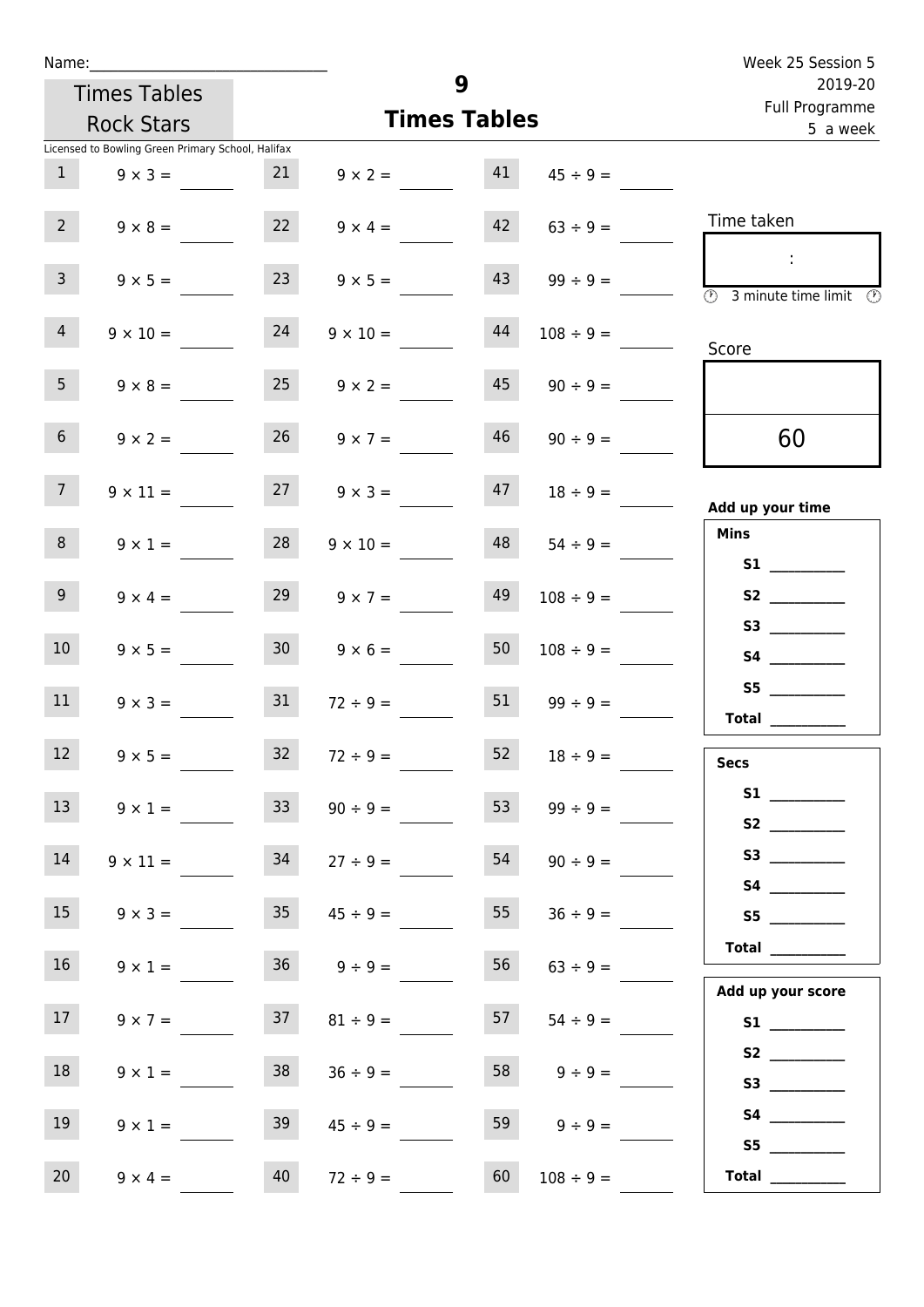| Week 26 Session 1                                                  |                     | 8,9 |                     |                                                   |                 | Name:           |  |  |  |  |  |  |
|--------------------------------------------------------------------|---------------------|-----|---------------------|---------------------------------------------------|-----------------|-----------------|--|--|--|--|--|--|
| 2019-20<br>Full Programme                                          |                     |     | <b>Times Tables</b> |                                                   |                 |                 |  |  |  |  |  |  |
| 5 a week                                                           | <b>Times Tables</b> |     | <b>Rock Stars</b>   |                                                   |                 |                 |  |  |  |  |  |  |
|                                                                    |                     |     |                     | Licensed to Bowling Green Primary School, Halifax |                 |                 |  |  |  |  |  |  |
|                                                                    | $4 \times 9 =$      | 41  | $8 \times 2 =$      | 21                                                | $8 \times 9 =$  | $\mathbf{1}$    |  |  |  |  |  |  |
| Time taken                                                         | $3 \times 9 =$      | 42  | $9 \times 3 =$      | 22                                                | $8 \times 5 =$  | $2^{\circ}$     |  |  |  |  |  |  |
| $\overline{(\mathcal{V})}$<br>3 minute time limit<br>$\mathcal{O}$ | $6 \times 8 =$      | 43  | $9 \times 9 =$      | 23                                                | $9 \times 6 =$  | $\overline{3}$  |  |  |  |  |  |  |
| Score                                                              | $12 \times 9 =$     | 44  | $8 \times 3 =$      | 24                                                | $8 \times 11 =$ | $\overline{4}$  |  |  |  |  |  |  |
|                                                                    | $6 \times 9 =$      | 45  | $9 \times 7 =$      | 25                                                | $9 \times 3 =$  | 5 <sub>1</sub>  |  |  |  |  |  |  |
| 60                                                                 | $4 \times 8 =$      | 46  | $8 \times 12 =$     | 26                                                | $8 \times 9 =$  | 6 <sup>1</sup>  |  |  |  |  |  |  |
| What's your rock status?                                           | $8 \times 9 =$      | 47  | $9 \times 6 =$      | 27                                                | $9 \times 9 =$  | 7 <sup>7</sup>  |  |  |  |  |  |  |
|                                                                    | $5 \times 9 =$      | 48  | $8 \times 4 =$      | 28                                                | $9 \times 4 =$  | 8               |  |  |  |  |  |  |
| <b>NANNABE</b><br>< 18 correct in 3 mins                           | $5 \times 8 =$      | 49  | $8 \times 6 =$      | 29                                                | $9 \times 12 =$ | 9 <sub>o</sub>  |  |  |  |  |  |  |
| <b>GARAGE ROCKER</b><br>18-19 correct in 3 mins                    | $9 \times 9 =$      | 50  | $9 \times 5 =$      | 30 <sup>°</sup>                                   | $8 \times 1 =$  | 10 <sup>°</sup> |  |  |  |  |  |  |
| <b>BUSKER</b><br>20-21 correct in 3 mins                           | $8 \times 8 =$      | 51  | $10 \times 9 =$     | 31                                                | $9 \times 6 =$  | 11              |  |  |  |  |  |  |
| <b>4144EP</b><br>22-24 correct in 3 mins                           | $6 \times 9 =$      | 52  | $6 \times 8 =$      | 32                                                | $9 \times 10 =$ | 12              |  |  |  |  |  |  |
| <b>UNSIGNED AGT</b><br>25-29 correct in 3 mins                     | $11 \times 8 =$     | 53  | $6 \times 8 =$      | 33 <sup>°</sup>                                   | $8 \times 7 =$  | 13              |  |  |  |  |  |  |
| BREAKTHRÓUGH ARTI <del>2</del> 1<br>30-35 correct in 3 mins        | $1 \times 9 =$      | 54  | $3 \times 9 =$      | 34                                                | $9 \times 1 =$  | 14              |  |  |  |  |  |  |
| <b>SUPPORT AGT</b><br>36-44 correct in 3 mins                      | $10 \times 9 =$     | 55  | $6 \times 9 =$      | 35                                                | $8 \times 5 =$  | 15              |  |  |  |  |  |  |
| HEADLINER<br>45-59 correct in 3 mins                               | $11 \times 8 =$     | 56  | $3 \times 9 =$      | $36\,$                                            | $9 \times 8 =$  | 16              |  |  |  |  |  |  |
| <b>ROCK STAR</b><br>All correct in $\leq$ 3mins                    | $10 \times 9 =$     | 57  | $11 \times 9 =$     | 37                                                | $8 \times 8 =$  | $17 \,$         |  |  |  |  |  |  |
| ROCK LEGEND<br>All correct in $\leq 2$ min                         | $6 \times 9 =$      | 58  | $10 \times 8 =$     | 38                                                | $9 \times 9 =$  | 18              |  |  |  |  |  |  |
| <b>ROCK HERO</b><br>All correct in $\leq 1$ min                    | $2 \times 9 =$      | 59  | $9 \times 8 =$      | 39                                                | $8 \times 12 =$ | 19              |  |  |  |  |  |  |
| <b>TUARS TABLES</b><br>ROCK STARS                                  | $11 \times 8 =$     | 60  | $7 \times 8 =$      | 40                                                | $9 \times 9 =$  | 20              |  |  |  |  |  |  |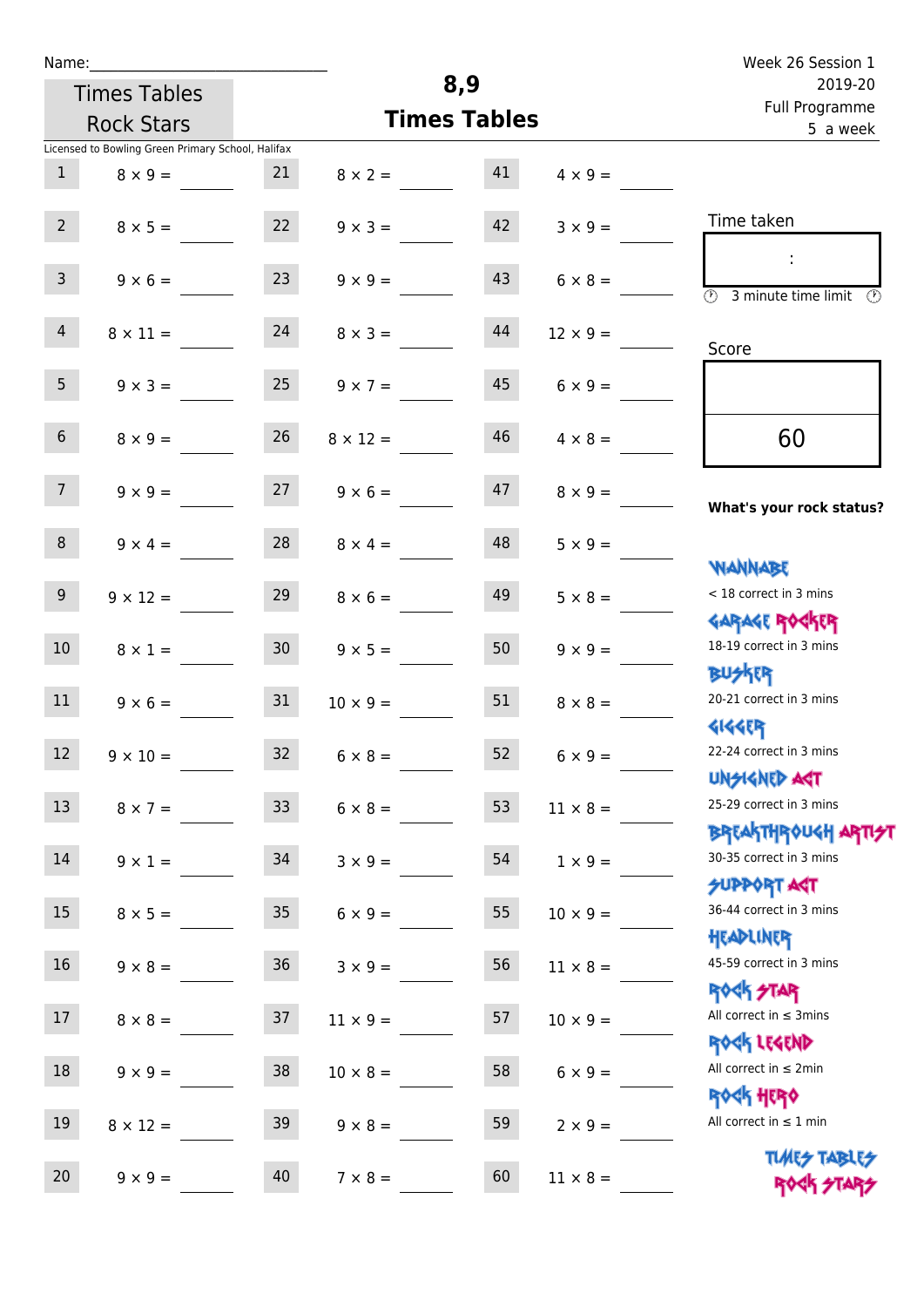| Name:          |                     |    |                                                   |        |                            |        |                            |    |             | Week 26 Session 2                                   |
|----------------|---------------------|----|---------------------------------------------------|--------|----------------------------|--------|----------------------------|----|-------------|-----------------------------------------------------|
|                | <b>Times Tables</b> |    |                                                   |        |                            | 8,9    |                            |    |             | 2019-20                                             |
|                | <b>Rock Stars</b>   |    |                                                   |        |                            |        | <b>Times Tables</b>        |    |             | Full Programme<br>5 a week                          |
|                |                     |    | Licensed to Bowling Green Primary School, Halifax |        |                            |        |                            |    |             |                                                     |
| $\mathbf 1$    |                     | 13 |                                                   | 25     |                            | 37     |                            | 49 |             |                                                     |
|                | 90<br>9             |    | 9<br>9                                            |        | 32<br>8                    |        | 45<br>9                    |    | 72<br>9     | Time taken                                          |
| $\overline{2}$ |                     | 14 |                                                   | 26     |                            | 38     |                            | 50 |             | :                                                   |
|                | 40<br>8             |    | 45<br>9                                           |        | 36<br>$\boldsymbol{9}$     |        | $36\,$<br>$\boldsymbol{9}$ |    | 108<br>9    | $\circledcirc$<br>3 minute time limit<br>$\odot$    |
| $\overline{3}$ |                     | 15 |                                                   | $27\,$ |                            | 39     |                            | 51 |             | Score                                               |
|                | 99<br>9             |    | 40<br>8                                           |        | 72<br>$\bf 8$              |        | $81\,$<br>$\boldsymbol{9}$ |    | $27\,$<br>9 |                                                     |
| $\overline{4}$ |                     | 16 |                                                   | 28     |                            | 40     |                            | 52 |             | 60                                                  |
|                | 27<br>9             |    | 56<br>$\, 8$                                      |        | 36<br>$\boldsymbol{9}$     |        | 72<br>$\boldsymbol{9}$     |    | $\, 8$<br>8 |                                                     |
| 5              |                     | 17 |                                                   | 29     |                            | 41     |                            | 53 |             | What's your rock status?                            |
|                | 63<br>9             |    | $16\,$<br>8                                       |        | 108<br>9                   |        | 108<br>9                   |    | 9<br>54     | <b>WANNABE</b>                                      |
| $6\phantom{1}$ |                     | 18 |                                                   | 30     |                            | 42     |                            | 54 |             | < 18 correct in 3 mins                              |
|                | 63<br>9             |    | $\bf 8$<br>8                                      |        | $36\,$<br>$\boldsymbol{9}$ |        | 72<br>8                    |    | 9<br>63     | <b>GARAGE ROC</b><br>KER<br>18-19 correct in 3 mins |
| 7              |                     | 19 |                                                   | 31     |                            | 43     |                            | 55 |             | BUSKER<br>20-21 correct in 3 mins                   |
|                | 45<br>9             |    | 54<br>9                                           |        | 96<br>8                    |        | 36<br>$\boldsymbol{9}$     |    | 54<br>9     | <b>4144EP</b><br>22-24 correct in 3 mins            |
| 8              |                     | 20 |                                                   | 32     |                            | 44     |                            | 56 |             | <b>UNGIGNED AST</b>                                 |
|                | 54<br>9             |    | 9<br>54                                           |        | 99<br>9                    |        | 72<br>8                    |    | 9<br>90     | 25-29 correct in 3 mins<br><b>BREAKTHROUGH</b>      |
| 9              |                     | 21 |                                                   | 33     |                            | $45\,$ |                            | 57 |             | 30-35 correct in 3 mins<br><b>SUPPORT AGT</b>       |
|                | 24<br>8             |    | 64<br>8                                           |        | $\overline{9}$<br>9        |        | $72\,$<br>8                |    | 9<br>72     | 36-44 correct in 3 mins<br>HEADLINER                |
| $10\,$         |                     | 22 |                                                   | 34     |                            | 46     |                            | 58 |             | 45-59 correct in 3 mins                             |
|                | 99<br>9             |    | 24<br>8                                           |        | 108<br>9                   |        | 18<br>9                    |    | $72\,$<br>9 | ROCK STAR<br>All correct in $\leq$ 3mins            |
| 11             |                     | 23 |                                                   | 35     |                            | 47     |                            | 59 |             | ROCK LEGEND                                         |
|                | 88<br>8             |    | 81<br>9                                           |        | 56<br>8                    |        | 8<br>40                    |    | 9<br>9      | All correct in ≤ 2min<br><b>《内 HEPY</b>             |
| 12             |                     | 24 |                                                   | 36     |                            | 48     |                            | 60 |             | All correct in $\leq 1$ min                         |
|                | 48<br>8             |    | 96<br>8                                           |        | 64<br>8                    |        | 32<br>8                    |    | 36<br>9     | <b>TLARS</b>                                        |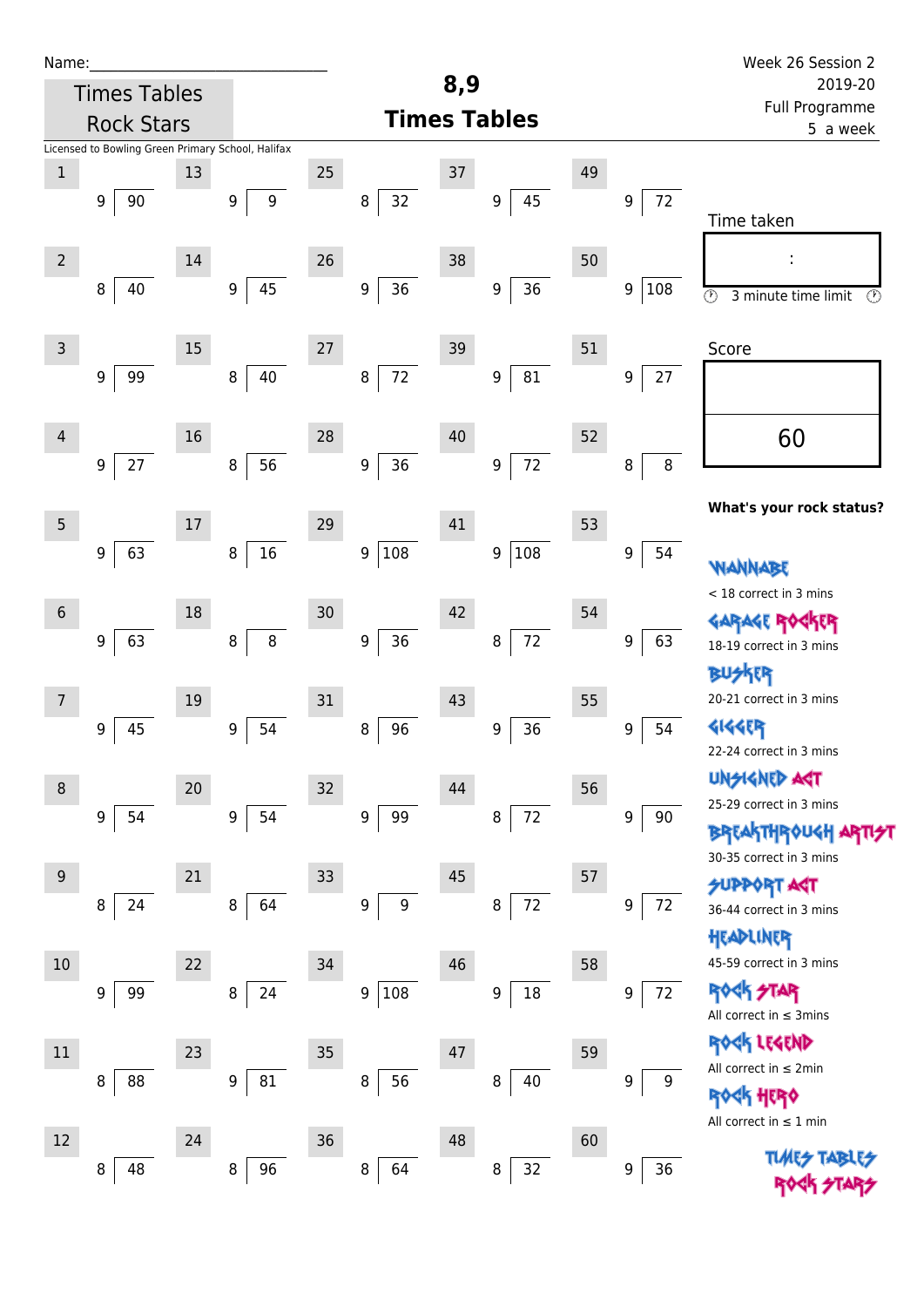| Name:            |                     |        |                                                   |                     |                  | 8,9     |                  |    |                  | Week 26 Session 3                                                |  |  |
|------------------|---------------------|--------|---------------------------------------------------|---------------------|------------------|---------|------------------|----|------------------|------------------------------------------------------------------|--|--|
|                  | <b>Times Tables</b> |        |                                                   |                     |                  | 2019-20 |                  |    |                  |                                                                  |  |  |
|                  | <b>Rock Stars</b>   |        |                                                   | <b>Times Tables</b> |                  |         |                  |    |                  | Full Programme<br>5 a week                                       |  |  |
|                  |                     |        | Licensed to Bowling Green Primary School, Halifax |                     |                  |         |                  |    |                  |                                                                  |  |  |
| $\,1\,$          | 8<br>$\times$ 9     | 13     | 9<br>$\times$ 9                                   | 25                  | 9<br>$\times$ 1  | 37      | 8<br>$\times$ 12 | 49 | 8<br>$\times$ 11 |                                                                  |  |  |
|                  |                     |        |                                                   |                     |                  |         |                  |    |                  | Time taken                                                       |  |  |
|                  | 8                   |        | 9                                                 |                     | $\boldsymbol{9}$ |         | 8                |    | 9                |                                                                  |  |  |
| $\overline{2}$   | $\times$ 4          | 14     | $\times$ 6                                        | 26                  | $\times$ 3       | 38      | $\times$ 1       | 50 | $\times$ 10      |                                                                  |  |  |
|                  |                     |        |                                                   |                     |                  |         |                  |    |                  | $\circled{r}$<br>3 minute time limit<br>$(\mathcal{F})$          |  |  |
| $\overline{3}$   | 9                   | 15     | 9                                                 | 27                  | 8                | 39      | 8                | 51 | 9                | Score                                                            |  |  |
|                  | $\times$ 6          |        | $\times$ 5                                        |                     | $\times$ 6       |         | $\times$ 3       |    | $\times$ 1       |                                                                  |  |  |
|                  |                     |        |                                                   |                     |                  |         |                  |    |                  |                                                                  |  |  |
| $\overline{4}$   | 9                   | 16     | 9                                                 | 28                  | 8                | 40      | 8                | 52 | 9                | 60                                                               |  |  |
|                  | $\times 2$          |        | $\times$ 5                                        |                     | $\times$ 11      |         | $\times$ 7       |    | $\times$ 12      |                                                                  |  |  |
|                  |                     |        |                                                   |                     |                  |         |                  |    |                  |                                                                  |  |  |
| 5                | 9                   | 17     | 9                                                 | 29                  | 8                | 41      | 8                | 53 | 8                | What's your rock status?                                         |  |  |
|                  | $\times$ 4          |        | $\times$ 8                                        |                     | $\times$ 5       |         | $\times$ 9       |    | $\times$ 9       |                                                                  |  |  |
|                  |                     |        |                                                   |                     |                  |         |                  |    |                  | <b>NANNABE</b>                                                   |  |  |
| $6\,$            | 9                   | 18     | 8                                                 | 30                  | 9                | 42      | 9                | 54 | 9                | < 18 correct in 3 mins                                           |  |  |
|                  | $\times$ 7          |        | $\times$ 3                                        |                     | $\times 6$       |         | $\times$ 5       |    | $\times 8$       | <b>GARAGE ROCKER</b><br>18-19 correct in 3 mins                  |  |  |
|                  |                     |        |                                                   |                     |                  |         |                  |    |                  | <b>BUSKER</b>                                                    |  |  |
| $\overline{7}$   | 8                   | 19     | 8                                                 | 31                  | 9                | 43      | 9                | 55 | 9                | 20-21 correct in 3 mins                                          |  |  |
|                  | $\times$ 1          |        | $\times$ 1                                        |                     | $\times$ 7       |         | $\times$ 5       |    | $\times$ 1       | <b>4144EP</b>                                                    |  |  |
|                  |                     |        |                                                   |                     |                  |         |                  |    |                  | 22-24 correct in 3 mins                                          |  |  |
| $\,8\,$          | 8                   | $20\,$ | 8                                                 | 32                  | 9                | 44      | 8                | 56 | 9                | UNSIGNED AGT                                                     |  |  |
|                  | $\times$ 8          |        | $\times$ 2                                        |                     | $\times$ 12      |         | $\times$ 6       |    | $\times$ 9       | 25-29 correct in 3 mins                                          |  |  |
|                  |                     |        |                                                   |                     |                  |         |                  |    |                  | <b>BREAKTHROUGH ARTI<del>S</del>T</b><br>30-35 correct in 3 mins |  |  |
| $\boldsymbol{9}$ | 9                   | 21     | 8                                                 | 33                  | 9                | 45      | 9                | 57 | 9                | <b>SUPPORT ART</b>                                               |  |  |
|                  | $\times$ 6          |        | $\times$ 8                                        |                     | $\times$ 4       |         | $\times$ 5       |    | $\times$ 2       | 36-44 correct in 3 mins                                          |  |  |
|                  |                     |        |                                                   |                     |                  |         |                  |    |                  | HEADLINER                                                        |  |  |
| 10               | 8                   | 22     | 9                                                 | 34                  | 9                | 46      | 9                | 58 | 8                | 45-59 correct in 3 mins                                          |  |  |
|                  | $\times$ 6          |        | $\times$ 12                                       |                     | $\times$ 7       |         | $\times 6$       |    | $\times$ 2       | ROCK STAR                                                        |  |  |
|                  |                     |        |                                                   |                     |                  |         |                  |    |                  | All correct in $\leq$ 3mins                                      |  |  |
| 11               | 9<br>$\times$ 1     | 23     | 8<br>$\times 2$                                   | 35                  | 8<br>$\times 2$  | 47      | 9<br>$\times$ 9  | 59 | 8<br>$\times$ 6  | ROCK LEGEND<br>All correct in $\leq 2$ min                       |  |  |
|                  |                     |        |                                                   |                     |                  |         |                  |    |                  | ROCK HERO                                                        |  |  |
|                  |                     |        |                                                   |                     |                  |         |                  |    |                  | All correct in $\leq 1$ min                                      |  |  |
| 12               | 9<br>$\times$ 7     | 24     | 9<br>$\times$ 10                                  | 36                  | 9<br>$\times$ 3  | 48      | 9<br>$\times$ 5  | 60 | 8<br>$\times$ 3  | <b>TUARS TABLES</b>                                              |  |  |
|                  |                     |        |                                                   |                     |                  |         |                  |    |                  | ROCK STARS                                                       |  |  |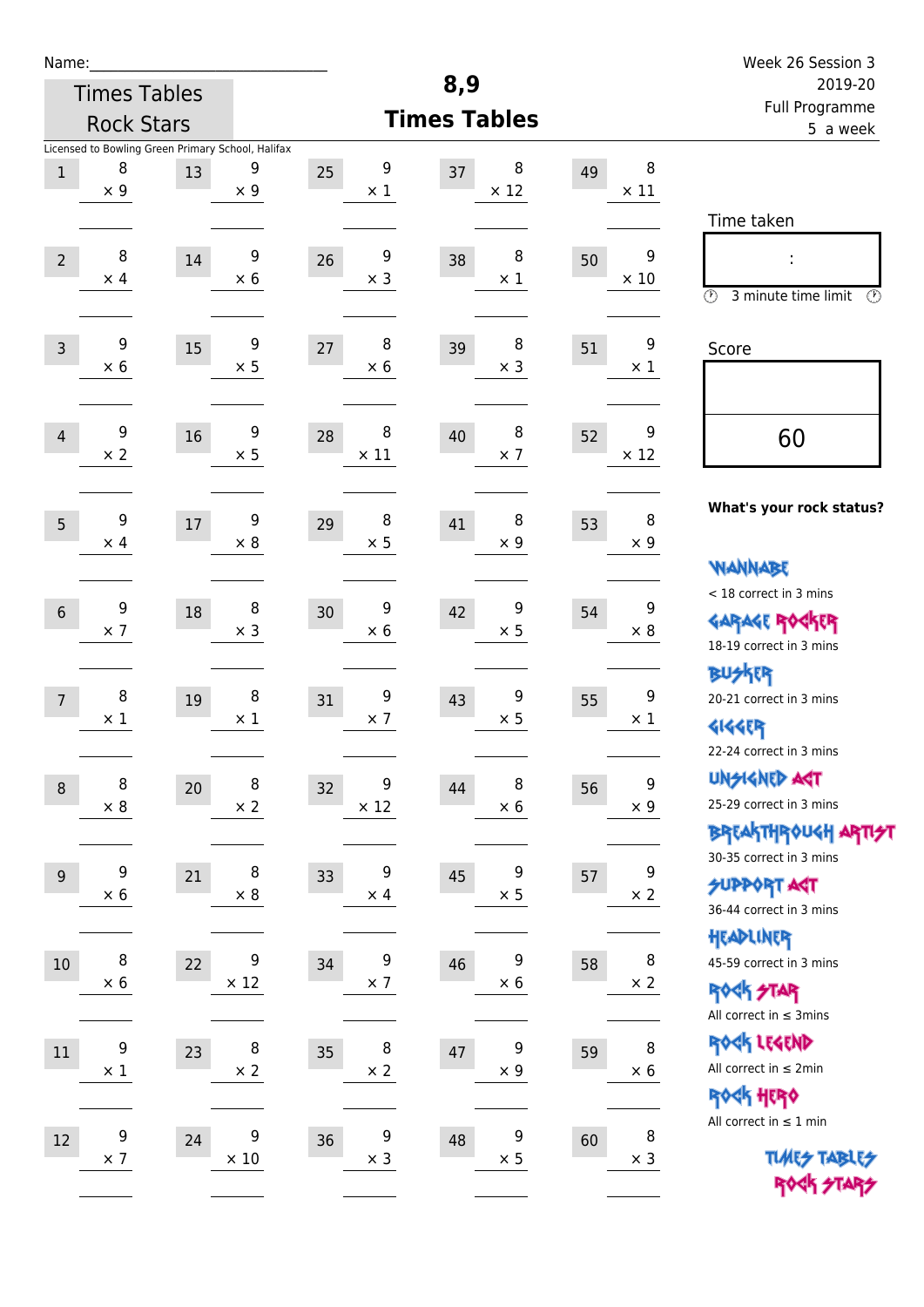| Name:          |                                                   |                 |                     | 8,9                        |                | Week 26 Session 4                                           |  |
|----------------|---------------------------------------------------|-----------------|---------------------|----------------------------|----------------|-------------------------------------------------------------|--|
|                | <b>Times Tables</b>                               |                 |                     | 2019-20                    |                |                                                             |  |
|                | <b>Rock Stars</b>                                 |                 | <b>Times Tables</b> | Full Programme<br>5 a week |                |                                                             |  |
|                | Licensed to Bowling Green Primary School, Halifax |                 |                     |                            |                |                                                             |  |
| $\mathbf{1}$   | $108 \div 9 =$                                    | 21              | $16 \div 8 =$       | 41                         | $90 \div 9 =$  |                                                             |  |
| $2^{\circ}$    | $63 ÷ 9 =$                                        | 22              | $9 ÷ 9 =$           | 42                         | $99 \div 9 =$  | Time taken                                                  |  |
| $\overline{3}$ | $90 \div 9 =$                                     | 23              | $72 \div 9 =$       | 43                         | $80 \div 8 =$  | $\overline{\mathcal{O}}$<br>3 minute time limit<br>⊙        |  |
| $\overline{4}$ | $56 \div 8 =$                                     | 24              | $9 \div 9 =$        | 44                         | $108 \div 9 =$ | Score                                                       |  |
| 5 <sub>1</sub> | $56 \div 8 =$                                     | 25              | $27 \div 9 =$       | 45                         | $63 \div 9 =$  |                                                             |  |
| 6 <sup>1</sup> | $56 \div 8 =$                                     | 26              | $40 \div 8 =$       | 46                         | $8 \div 8 =$   | 60                                                          |  |
| 7 <sup>7</sup> | $24 \div 8 =$                                     | 27              | $8 \div 8 =$        | 47                         | $72 \div 9 =$  | What's your rock status?                                    |  |
| 8              | $54 \div 9 =$                                     | 28              | $99 \div 9 =$       | 48                         | $72 \div 9 =$  | <b>NANNABE</b>                                              |  |
| 9 <sup>°</sup> | $48 \div 8 =$                                     | 29              | $72 \div 8 =$       | 49                         | $18 \div 9 =$  | < 18 correct in 3 mins<br><b>GARAGE ROCKER</b>              |  |
| 10             | $63 \div 9 =$                                     | 30 <sub>o</sub> | $8 \div 8 =$        | 50                         | $72 \div 9 =$  | 18-19 correct in 3 mins<br><b>BUSKER</b>                    |  |
| 11             | $40 \div 8 =$                                     | 31              | $64 \div 8 =$       | 51                         | $96 \div 8 =$  | 20-21 correct in 3 mins<br><b>4144EP</b>                    |  |
| 12             | $36 ÷ 9 =$                                        | 32              | $45 \div 9 =$       | 52                         | $99 ÷ 9 =$     | 22-24 correct in 3 mins<br><b>UNSIGNED AST</b>              |  |
| 13             | $80 \div 8 =$                                     | 33 <sup>°</sup> | $27 \div 9 =$       | 53                         | $72 \div 9 =$  | 25-29 correct in 3 mins<br>BREAKTHRÓUGH ARTI <del>2</del> 1 |  |
| 14             | $96 \div 8 =$                                     | 34              | $72 \div 8 =$       | 54                         | $56 \div 8 =$  | 30-35 correct in 3 mins<br><b>SUPPORT AGT</b>               |  |
| 15             | $9 ÷ 9 =$                                         | 35              | $45 \div 9 =$       | 55                         | $90 \div 9 =$  | 36-44 correct in 3 mins<br>HEADLINER                        |  |
| 16             | $36 \div 9 =$                                     | $36\,$          | $80 \div 8 =$       | 56                         | $64 \div 8 =$  | 45-59 correct in 3 mins<br><b>ROCK STAR</b>                 |  |
| $17 \,$        | $18 \div 9 =$                                     | 37              | $72 \div 8 =$       | 57                         | $24 \div 8 =$  | All correct in $\leq$ 3mins<br>ROCK LEGEND                  |  |
| 18             | $81 \div 9 =$                                     | 38              | $16 \div 8 =$       | 58                         | $45 \div 9 =$  | All correct in $\leq 2$ min<br>ROCK HERO                    |  |
| 19             | $16 \div 8 =$                                     | 39              | $18 \div 9 =$       | 59                         | $81 \div 9 =$  | All correct in $\leq 1$ min                                 |  |
| 20             | $40 \div 8 =$                                     | 40              | $18 \div 9 =$       | 60                         | $48 \div 8 =$  | <b>TUARS TABLES</b><br>ROCK STARS                           |  |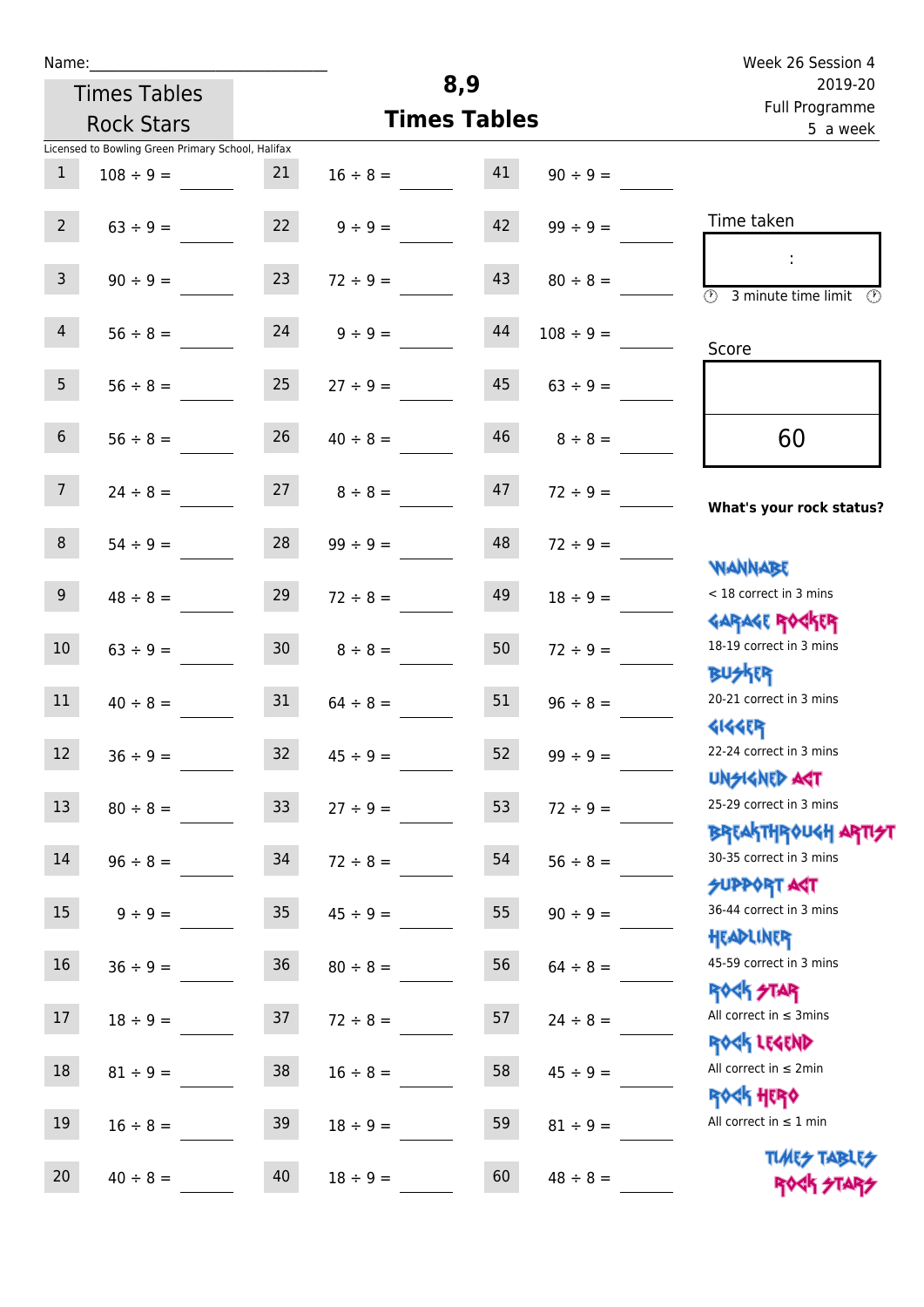|  | Name: |  |
|--|-------|--|
|  |       |  |

| Name:           |                                                                     |                 |                     |                           |                    | Week 26 Session 5                                          |
|-----------------|---------------------------------------------------------------------|-----------------|---------------------|---------------------------|--------------------|------------------------------------------------------------|
|                 | <b>Times Tables</b>                                                 |                 | 8,9                 | 2019-20<br>Full Programme |                    |                                                            |
|                 | <b>Rock Stars</b>                                                   |                 | <b>Times Tables</b> | 5 a week                  |                    |                                                            |
| $\mathbf{1}$    | Licensed to Bowling Green Primary School, Halifax<br>$8 \times 4 =$ | 21              | $9 \times 6 =$      | 41                        | $48 \div 8 =$      |                                                            |
| $2^{\circ}$     | $9 \times 6 =$                                                      | 22              | $9 \times 8 =$      | 42                        | $56 \div 8 =$      | Time taken                                                 |
| $\overline{3}$  | $8 \times 9 =$                                                      | 23              | $8 \times 12 =$     | 43                        | $96 \div 8 =$      | ÷<br>$\overline{(\mathcal{V})}$<br>3 minute time limit     |
| $\overline{4}$  | $8 \times 2 =$                                                      | 24              | $8 \times 10 =$     | 44                        | $32 \div 8 =$      | Score                                                      |
| 5 <sup>5</sup>  | $8 \times 1 =$                                                      | 25              | $8 \times 12 =$     | 45                        | $24 \div 8 =$      |                                                            |
| $6\phantom{.}6$ | $8 \times 6 =$                                                      | 26              | $8 \times 6 =$      | 46                        | $8 \div 8 =$       | 60                                                         |
| $7\overline{ }$ | $8 \times 7 =$                                                      | 27              | $8 \times 8 =$      | 47                        | $16 \div 8 =$      | Add up your time                                           |
| 8               | $9 \times 3 =$                                                      | 28              | $9 \times 7 =$      | 48                        | $16 \div 8 =$      | <b>Mins</b>                                                |
| 9 <sub>o</sub>  | $9 \times 9 =$                                                      | 29              | $9 \times 8 =$      | 49                        | $90 \div 9 =$      | S2                                                         |
| 10              | $9 \times 2 =$                                                      | 30 <sub>o</sub> | $9 \times 8 =$      | 50                        | $96 \div 8 =$      | S3<br>S4                                                   |
| 11              | $8 \times 4 =$                                                      | 31              | $99 \div 9 =$       | 51                        | $108 \div 9 =$     | S <sub>5</sub><br>$\begin{tabular}{c} Total \end{tabular}$ |
| 12              | $8 \times 6 =$                                                      |                 | $32 \t 64 \div 8 =$ | 52                        | $108 \div 9 =$     | <b>Secs</b>                                                |
| 13              | $9 \times 4 =$                                                      |                 | $9 \div 9 =$        | 53                        | $88 \div 8 =$      |                                                            |
| 14              | $9 \times 7 =$                                                      | 34              | $72 \div 9 =$       | 54                        | $72 \div 8 =$      |                                                            |
| 15              | $8 \times 10 =$                                                     |                 | $35 \t 80 \div 8 =$ |                           | 55 $24 \div 8 =$   |                                                            |
| 16              | $9 \times 10 =$                                                     |                 | $36 \t 45 \div 9 =$ |                           | $56$ $63 \div 9 =$ |                                                            |

17  $9 \times 8 =$  37  $40 \div 8 =$  57  $18 \div 9 =$ 

18  $8 \times 8 =$  38  $80 \div 8 =$  58  $81 \div 9 =$ 

19  $8 \times 3 =$  39  $9 \div 9 =$  59  $108 \div 9 =$ 

20  $9 \times 5 =$  40  $108 \div 9 =$  60  $32 \div 8 =$ 

| Add up your score |  |
|-------------------|--|
| S1                |  |
| S2                |  |

 **S3 \_\_\_\_\_\_\_\_\_\_\_\_ S4 \_\_\_\_\_\_\_\_\_\_\_\_**

 **S5 \_\_\_\_\_\_\_\_\_\_\_\_**

 **Total \_\_\_\_\_\_\_\_\_\_\_\_**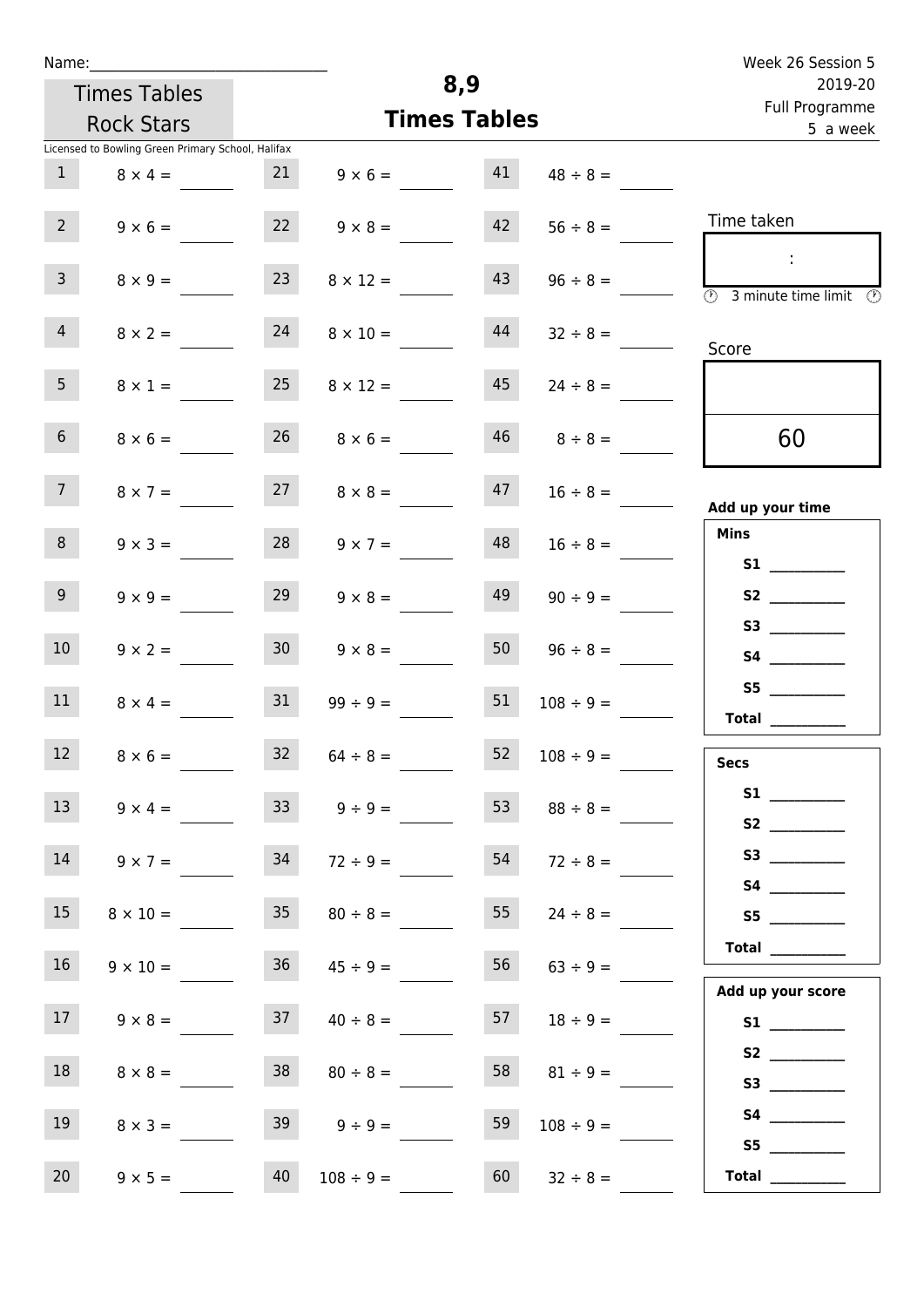| Name:           |                                                   |                 |                     |    |                                       | Week 27 Session 1                                                |  |
|-----------------|---------------------------------------------------|-----------------|---------------------|----|---------------------------------------|------------------------------------------------------------------|--|
|                 | <b>Times Tables</b>                               |                 | 11,12               |    | 2019-20<br>Full Programme<br>5 a week |                                                                  |  |
|                 | <b>Rock Stars</b>                                 |                 | <b>Times Tables</b> |    |                                       |                                                                  |  |
|                 | Licensed to Bowling Green Primary School, Halifax |                 |                     |    |                                       |                                                                  |  |
| $\mathbf{1}$    | $11 \times 10 =$                                  | 21              | $11 \times 11 =$    | 41 | $9 \times 12 =$                       |                                                                  |  |
| $2^{\circ}$     | $12 \times 6 =$                                   | 22              | $12 \times 8 =$     | 42 | $4 \times 11 =$                       | Time taken                                                       |  |
| $\overline{3}$  | $11 \times 10 = 23$                               |                 | $12 \times 2 =$     | 43 | $10 \times 11 =$                      | $\overline{\textcircled{1}}$ 3 minute time limit                 |  |
| $\overline{4}$  | $12 \times 12 =$                                  | 24              | $12 \times 4 =$     | 44 | $7 \times 11 =$                       | Score                                                            |  |
| 5 <sub>5</sub>  | $12 \times 12 =$                                  | 25              | $11 \times 6 =$     | 45 | $1 \times 12 =$                       |                                                                  |  |
| 6 <sup>1</sup>  | $12 \times 3 =$                                   | 26              | $11 \times 3 =$     | 46 | $12 \times 11 =$                      | 60                                                               |  |
| $7\overline{ }$ | $11 \times 10 =$                                  | 27              | $11 \times 8 =$     | 47 | $4 \times 11 =$                       | What's your rock status?                                         |  |
| 8               | $12 \times 2 =$                                   | 28              | $12 \times 2 =$     | 48 | $3 \times 11 =$                       | <b>NANNABE</b>                                                   |  |
| 9               | $12 \times 10 =$                                  | 29              | $12 \times 6 =$     | 49 | $1 \times 11 =$                       | < 18 correct in 3 mins<br><b>GARAGE ROGKER</b>                   |  |
| 10 <sup>°</sup> | $11 \times 8 =$                                   | 30 <sup>°</sup> | $11 \times 11 =$    | 50 | $5 \times 11 =$                       | 18-19 correct in 3 mins<br><b>BUSKER</b>                         |  |
| 11              | $12 \times 2 =$                                   | 31              | $2 \times 12 =$     | 51 | $7 \times 12 =$                       | 20-21 correct in 3 mins<br><b>4144EP</b>                         |  |
| 12              | $12 \times 8 =$                                   | 32              | $5 \times 12 =$     | 52 | $9 \times 12 =$                       | 22-24 correct in 3 mins<br><b>UNSIGNED AST</b>                   |  |
| 13              | $12 \times 6 =$                                   | 33              | $8 \times 12 =$     | 53 | $8 \times 12 =$                       | 25-29 correct in 3 mins<br><b>BREAKTHROUGH ARTI<del>S</del>T</b> |  |
| 14              | $12 \times 10 =$                                  | 34              | $5 \times 11 =$     | 54 | $9 \times 11 =$                       | 30-35 correct in 3 mins<br><b>SUPPORT ART</b>                    |  |
| 15 <sub>1</sub> | $12 \times 5 = 35$                                |                 | $7 \times 11 =$     | 55 | $10 \times 11 =$                      | 36-44 correct in 3 mins<br>HEADLINER                             |  |
| 16 <sup>1</sup> | $11 \times 6 =$                                   | 36              | $8 \times 12 =$     | 56 | $5 \times 11 =$                       | 45-59 correct in 3 mins<br>ROCK STAR                             |  |
| 17              | $12 \times 6 =$                                   | 37              | $2 \times 11 =$     | 57 | $4 \times 12 =$                       | All correct in $\leq$ 3mins<br>ROCK LEGEND                       |  |
| 18              | $12 \times 11 =$                                  | 38              | $9 \times 11 =$     | 58 | $10 \times 12 =$                      | All correct in $\leq 2$ min<br>ROCK HERO                         |  |
| 19              | $11 \times 3 =$                                   | 39              | $10 \times 11 =$    | 59 | $6 \times 12 =$                       | All correct in $\leq 1$ min                                      |  |
| 20              | $11 \times 7 =$                                   | 40              | $3 \times 11 =$     | 60 | $12 \times 12 =$                      | <b>TUARS TABLES</b><br>ROCK STARS                                |  |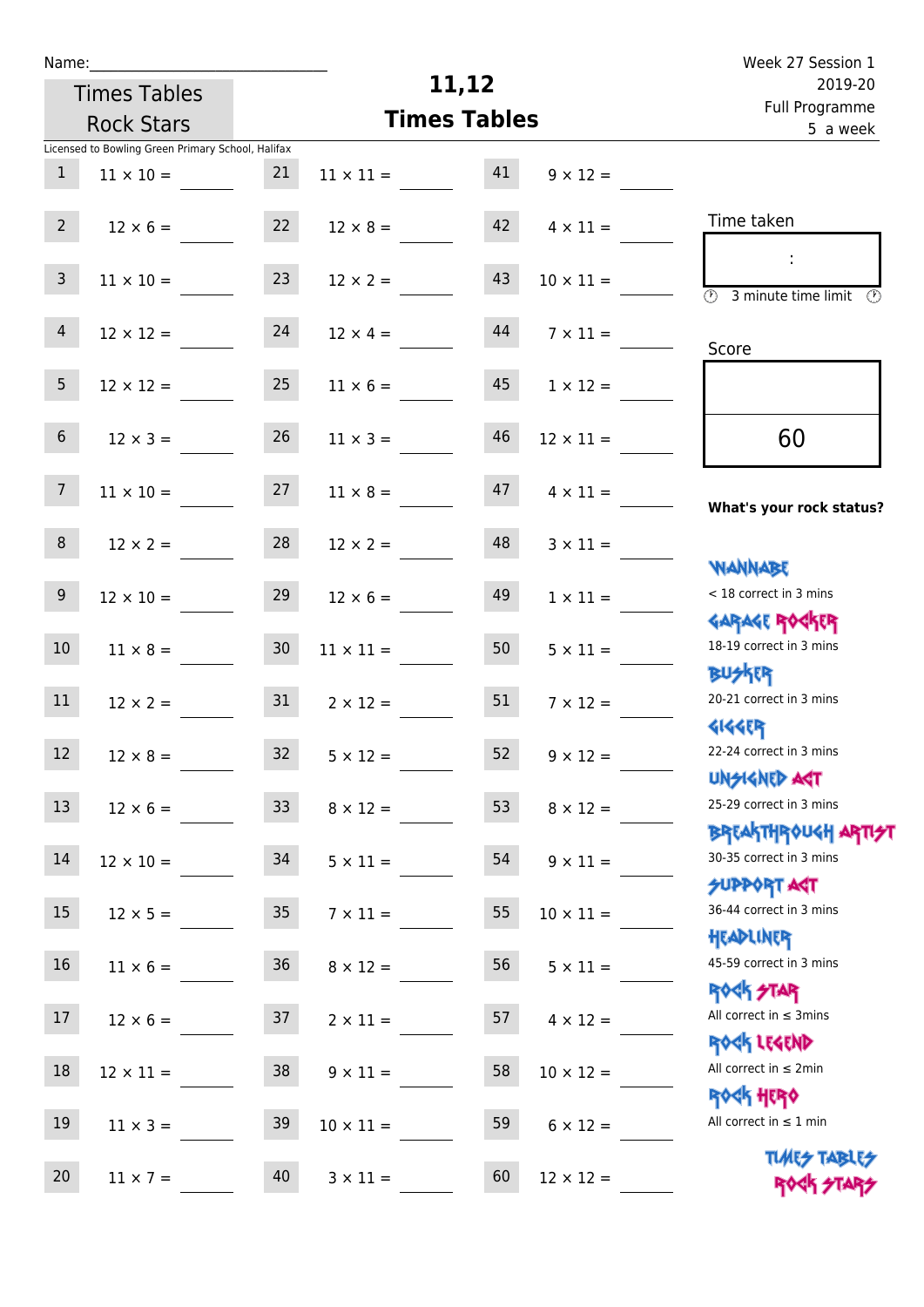| Name:          |                                                   |        |                |                                    | 11,12                      |        |        | Week 27 Session 2                                                       |
|----------------|---------------------------------------------------|--------|----------------|------------------------------------|----------------------------|--------|--------|-------------------------------------------------------------------------|
|                | <b>Times Tables</b>                               |        |                |                                    | 2019-20                    |        |        |                                                                         |
|                | <b>Rock Stars</b>                                 |        |                | <b>Times Tables</b>                | Full Programme<br>5 a week |        |        |                                                                         |
|                | Licensed to Bowling Green Primary School, Halifax |        |                |                                    |                            |        |        |                                                                         |
| $\mathbf 1$    |                                                   | 13     |                | 25                                 | 37                         | 49     |        |                                                                         |
|                | 77<br>11                                          |        | 132<br>12      | 24<br>$12 \overline{ }$            | $11\,$<br>88               | $11\,$ | 66     | Time taken                                                              |
|                |                                                   |        |                |                                    |                            |        |        |                                                                         |
| $\overline{2}$ |                                                   | 14     |                | 26                                 | 38                         | 50     |        |                                                                         |
|                | 36<br>12                                          |        | 72<br>12       | 11 132                             | $ 120\rangle$<br>12        | 12     | 24     | $\overline{\odot}$<br>3 minute time limit<br>$\circled{r}$              |
| $\mathsf{3}$   |                                                   | 15     |                | 27                                 | 39                         | 51     |        | Score                                                                   |
|                | $11\,$<br>11                                      |        | $77$<br>$11\,$ | 132<br>$11\,$                      | 108<br>$12\,$              | 12     | 144    |                                                                         |
|                |                                                   |        |                |                                    |                            |        |        |                                                                         |
| 4              |                                                   | 16     |                | 28                                 | 40                         | 52     |        | 60                                                                      |
|                | 44<br>11                                          |        | 99<br>$11\,$   | $ 120\rangle$<br>$12 \overline{ }$ | 33<br>$11\,$               | $11\,$ | 22     |                                                                         |
|                |                                                   |        |                |                                    |                            |        |        | What's your rock status?                                                |
| 5              |                                                   | $17\,$ |                | 29                                 | 41                         | 53     |        |                                                                         |
|                | 110<br>11                                         |        | 84<br>12       | 60<br>12                           | 96<br>$12\,$               | 12     | 144    | WANNABE                                                                 |
|                |                                                   |        |                |                                    |                            |        |        | < 18 correct in 3 mins                                                  |
| $6\,$          |                                                   | 18     |                | 30                                 | 42                         | 54     |        | <b>GARAGE RO</b>                                                        |
|                | 60<br>12                                          |        | 77<br>11       | 48<br>12                           | 48<br>12                   | 12     | 72     | 18-19 correct in 3 mins                                                 |
|                |                                                   |        |                |                                    |                            |        |        | <b>BUSKER</b>                                                           |
| 7              |                                                   | 19     |                | 31                                 | 43                         | 55     |        | 20-21 correct in 3 mins                                                 |
|                | 120<br>12                                         |        | $11\,$<br>55   | 77<br>$11\,$                       | 99<br>$11\,$               | 12     | 120    | <b>4144EP</b>                                                           |
|                |                                                   |        |                |                                    |                            |        |        | 22-24 correct in 3 mins                                                 |
| 8              |                                                   | 20     |                | 32                                 | 44                         | 56     |        | <b>UNGIGNED AST</b>                                                     |
|                | 11 132                                            |        | $11\,$<br>99   | $12 \,$<br>72                      | 11 121                     |        | 11 110 | 25-29 correct in 3 mins                                                 |
|                |                                                   |        |                |                                    |                            |        |        | <b>BREAKTHROUGH</b><br>30-35 correct in 3 mins                          |
| 9              |                                                   | 21     |                | 33                                 | 45                         | 57     |        | <b>SUPPORT AGT</b>                                                      |
|                | 12<br>12                                          |        | 24<br>12       | $12 \overline{ }$<br>132           | 48<br>12                   | 11     | 22     | 36-44 correct in 3 mins                                                 |
|                |                                                   |        |                |                                    |                            |        |        | HEADLINER                                                               |
| $10\,$         |                                                   | 22     |                | 34                                 | 46                         | 58     |        | 45-59 correct in 3 mins                                                 |
|                | 77<br>11                                          |        | 55<br>$11\,$   | $12 \overline{ }$<br> 132          | 36<br>12                   | 12     | 24     | <b>ROCK STAR</b>                                                        |
|                |                                                   |        |                |                                    |                            |        |        | All correct in $\leq$ 3mins                                             |
| 11             |                                                   | 23     |                | 35                                 | 47                         | 59     |        | ROCK LEGEND                                                             |
|                | 36<br>12                                          |        | $11\,$<br>44   | 77<br>11                           | 120<br>12                  | $11\,$ | 33     | All correct in $\leq 2$ min                                             |
|                |                                                   |        |                |                                    |                            |        |        | <b><k b="" her0<=""><br/>All correct in <math>\leq 1</math> min</k></b> |
| 12             |                                                   | 24     |                | 36                                 | 48                         | 60     |        |                                                                         |
|                | 48<br>12                                          |        | 77<br>$11\,$   | $11\,$<br>$11\,$                   | $ 120\rangle$<br>12        | 12     | 60     | <b>TUARS TABLES</b>                                                     |
|                |                                                   |        |                |                                    |                            |        |        |                                                                         |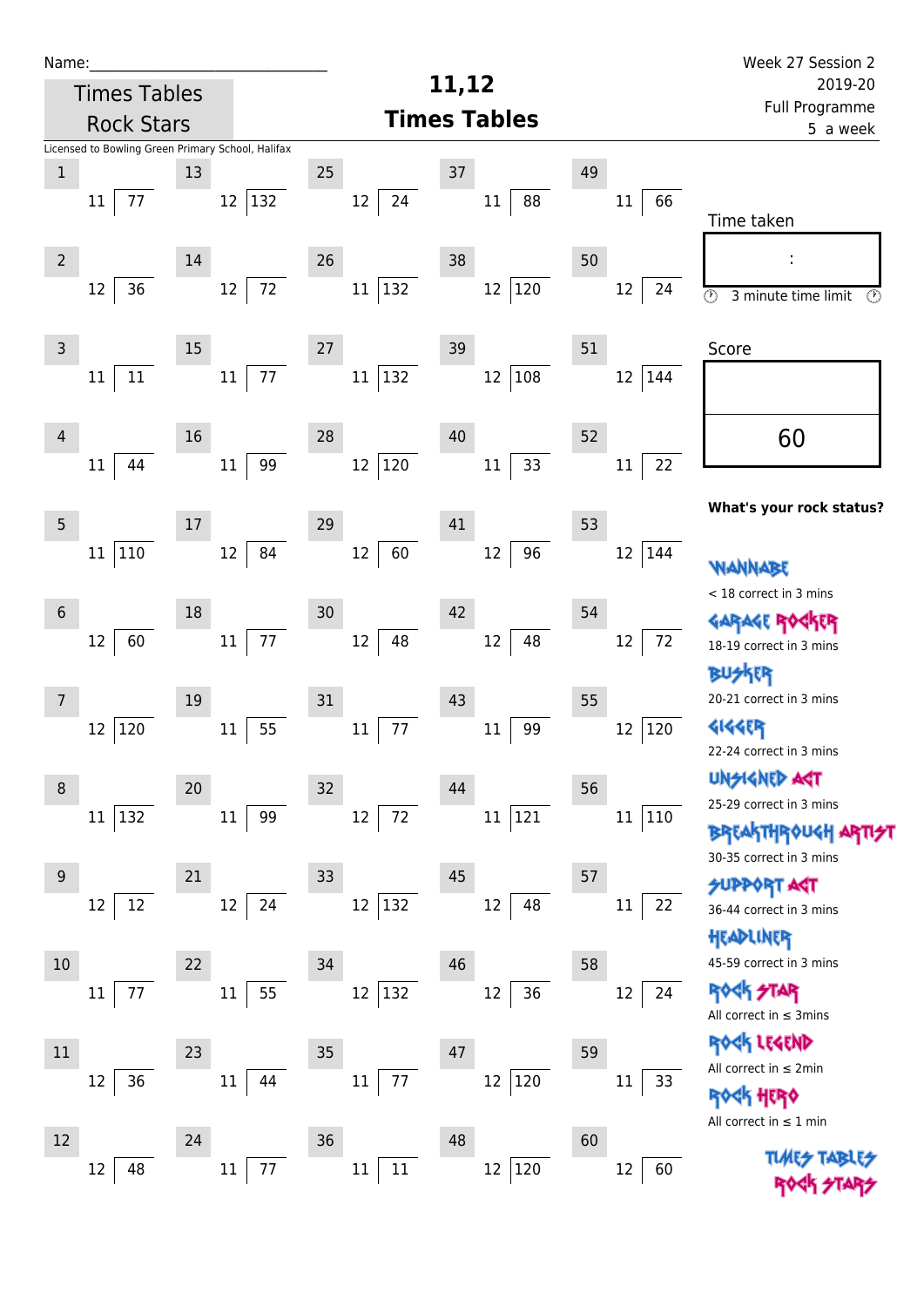| Name:          |                      |                     |                                                                       |                            |                            |                            | Week 27 Session 3                                                                           |  |  |
|----------------|----------------------|---------------------|-----------------------------------------------------------------------|----------------------------|----------------------------|----------------------------|---------------------------------------------------------------------------------------------|--|--|
|                |                      | <b>Times Tables</b> |                                                                       |                            | 11,12                      | 2019-20                    |                                                                                             |  |  |
|                | <b>Rock Stars</b>    |                     |                                                                       |                            | <b>Times Tables</b>        |                            | Full Programme<br>5 a week                                                                  |  |  |
| $\,1$          | 12<br>$\times$ 5     | 13                  | Licensed to Bowling Green Primary School, Halifax<br>11<br>$\times 8$ | 12<br>25<br>$\times$ 6     | 11<br>37<br>$\times 6$     | 11<br>49<br>$\times$ 4     |                                                                                             |  |  |
| $\overline{2}$ | 12<br>$\times$ 7     | 14                  | 11<br>$\times$ 7                                                      | 11<br>26<br>$\times$ 10    | 12<br>38<br>$\times$ 11    | 12<br>50<br>$\times$ 12    | Time taken<br>t<br>$\circled{r}$<br>3 minute time limit<br>⊕                                |  |  |
| $\overline{3}$ | 11<br>$\times$ 6     | 15                  | 11<br>$\times$ 3                                                      | 11<br>27<br>$\times$ 1     | 11<br>39<br>$\times$ 2     | 12<br>51<br>$\times$ 12    | Score                                                                                       |  |  |
| $\overline{4}$ | 11<br>$\times$ 3     | 16                  | 12<br>$\times$ 11                                                     | 12<br>28<br>$\times$ 2     | 11<br>40<br>$\times$ 3     | 12<br>52<br>$\times$ 5     | 60                                                                                          |  |  |
| 5              | 12<br>$\times 8$     | 17                  | 11<br>$\times$ 12                                                     | 12<br>29<br>$\times$ 4     | 12<br>41<br>$\times$ 4     | 11<br>53<br>$\times 1$     | What's your rock status?                                                                    |  |  |
| $6\,$          | 12<br>$\times$ 4     | 18                  | 11<br>$\times$ 10                                                     | 11<br>30<br>$\times 2$     | 11<br>42<br>$\times$ 3     | 12<br>54<br>$\times$ 11    | <b>NANNABE</b><br>< 18 correct in 3 mins<br><b>GARAGE ROCKER</b><br>18-19 correct in 3 mins |  |  |
| $\overline{7}$ | 12<br>$\times$ 5     | 19                  | 11<br>$\times$ 2                                                      | 11<br>31<br>$\times$ 11    | 11<br>43<br>$\times$ 10    | 11<br>55<br>$\times$ 1     | BU外界<br>20-21 correct in 3 mins<br><b>4144EP</b><br>22-24 correct in 3 mins                 |  |  |
| $\,8\,$        | $11\,$<br>$\times$ 7 | 20                  | 12<br>$\times$ 6                                                      | 11<br>32<br>$\times$ 4     | $11\,$<br>44<br>$\times$ 1 | $11\,$<br>56<br>$\times$ 5 | <b>UNSIGNED AGT</b><br>25-29 correct in 3 mins<br><b>BREAKTHROUGH ARTI<del>S</del>T</b>     |  |  |
| 9              | 12<br>$\times$ 9     | 21                  | 12<br>$\times$ 10                                                     | 11<br>33<br>$\times$ 11    | 12<br>45<br>$\times$ 5     | 12<br>57<br>$\times$ 3     | 30-35 correct in 3 mins<br><b>SUPPORT AGT</b><br>36-44 correct in 3 mins                    |  |  |
| 10             | 12<br>$\times$ 12    | 22                  | 12<br>$\times$ 1                                                      | $11\,$<br>34<br>$\times$ 8 | $11\,$<br>46<br>$\times$ 6 | 12<br>58<br>$\times$ 6     | HEADLINER<br>45-59 correct in 3 mins<br><b>ROCK STAR</b><br>All correct in $\leq$ 3mins     |  |  |
| 11             | 12<br>$\times$ 12    | 23                  | $11\,$<br>$\times$ 11                                                 | 12<br>35<br>$\times$ 4     | $11\,$<br>47<br>$\times$ 7 | 12<br>59<br>$\times$ 11    | ROCK LEGEND<br>All correct in $\leq 2$ min<br><b>ROCK HERO</b>                              |  |  |
| 12             | $11\,$<br>$\times 8$ | 24                  | $11\,$<br>$\times$ 2                                                  | 11<br>36<br>$\times$ 8     | 12<br>48<br>$\times$ 12    | 12<br>60<br>$\times$ 1     | All correct in $\leq 1$ min<br><b>TUARS TABLES</b><br>ROCK STARS                            |  |  |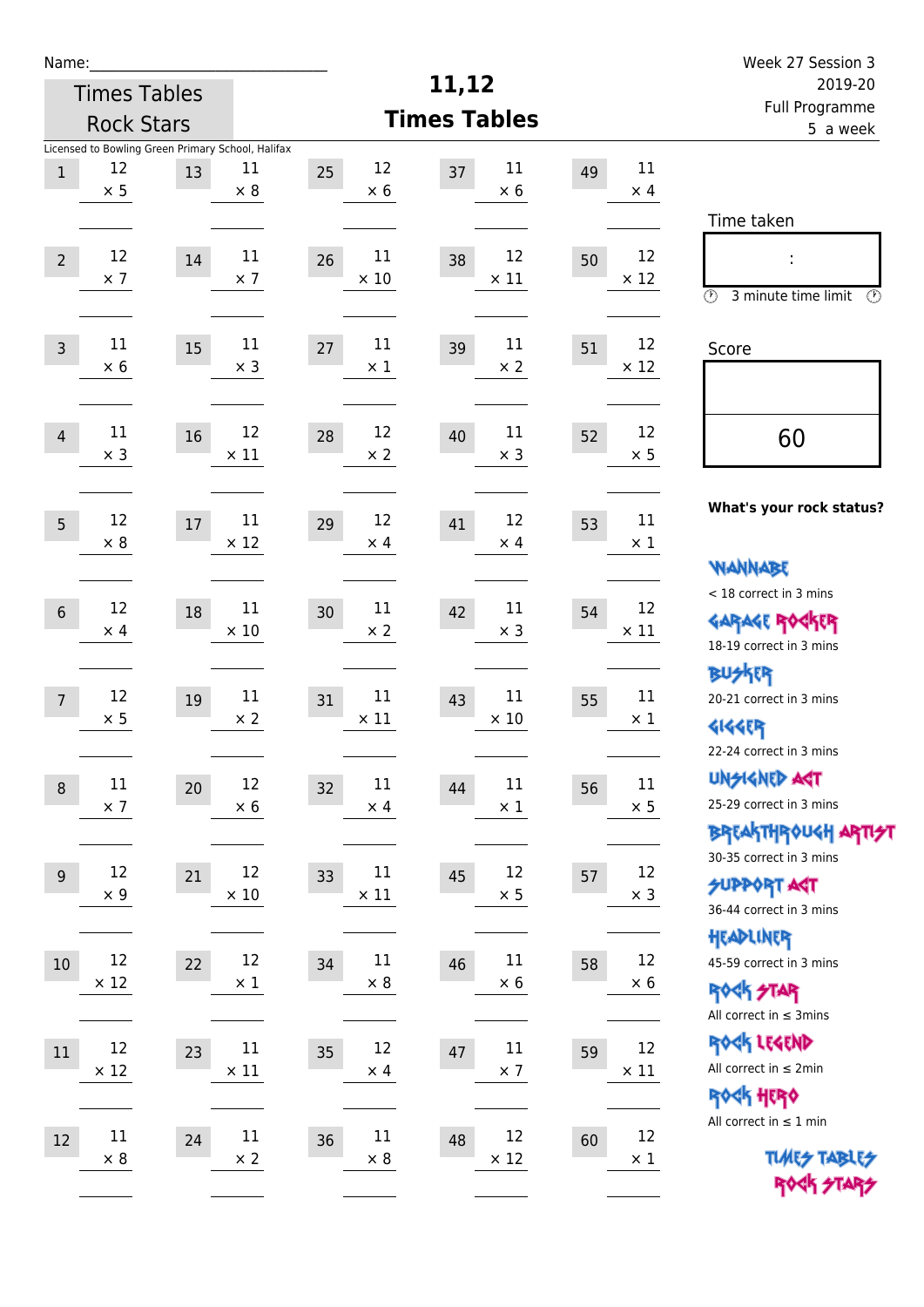| u | am |  |  |
|---|----|--|--|
|   |    |  |  |

Times Tables

## **11,12**

|                 | <b>Rock Stars</b>                                 |                 | <b>Times Tables</b>      | <u>Lan Llogrammic</u><br>5 a week |                 |                                                         |
|-----------------|---------------------------------------------------|-----------------|--------------------------|-----------------------------------|-----------------|---------------------------------------------------------|
|                 | Licensed to Bowling Green Primary School, Halifax |                 |                          |                                   |                 |                                                         |
| $\mathbf{1}$    | $84 \div 12 =$                                    | 21              | $88 \div 11 =$           | 41                                | $36 \div 12 =$  |                                                         |
| 2 <sup>7</sup>  | $77 \div 11 =$                                    | 22              | $22 \div 11 =$           | 42                                | $33 \div 11 =$  | Time taken                                              |
|                 |                                                   |                 |                          |                                   |                 |                                                         |
| $\mathsf{3}$    | $77 \div 11 =$                                    | 23              | $24 \div 12 =$           | 43                                | $12 \div 12 =$  | $\overline{\circ}$<br>3 minute time limit $\circled{1}$ |
| 4               | $108 \div 12 =$                                   | 24              | $120 \div 12 =$          | 44                                | $121 \div 11 =$ |                                                         |
|                 |                                                   |                 |                          |                                   |                 | Score                                                   |
| 5               | $132 \div 11 =$                                   | 25              | $72 \div 12 =$           | 45                                | $55 \div 11 =$  |                                                         |
| 6               | $108 \div 12 =$                                   | 26              | $132 \div 12 =$          | 46                                | $120 \div 12 =$ | 60                                                      |
|                 |                                                   |                 |                          |                                   |                 |                                                         |
| $7\overline{ }$ | $77 \div 11 =$                                    | 27              | $110 \div 11 =$          | 47                                | $110 \div 11 =$ |                                                         |
|                 |                                                   |                 |                          |                                   |                 | What's your rock status?                                |
| 8               | $33 \div 11 =$                                    | 28              | $99 \div 11 =$           | 48                                | $132 \div 12 =$ |                                                         |
| 9 <sub>o</sub>  |                                                   | 29              |                          | 49                                |                 | <b>NANNABE</b><br>< 18 correct in 3 mins                |
|                 | $77 \div 11 =$                                    |                 | $12 \div 12 =$           |                                   | $60 \div 12 =$  | <b>GARAGE ROCKER</b>                                    |
| $10\,$          | $88 \div 11 =$                                    | 30 <sub>o</sub> | $144 \div 12 =$          | 50                                | $121 \div 11 =$ | 18-19 correct in 3 mins                                 |
|                 |                                                   |                 |                          |                                   |                 | <b>BUSKRR</b>                                           |
| 11              | $110 \div 11 =$                                   | 31              | $72 \div 12 =$           | 51                                | $11 \div 11 =$  | 20-21 correct in 3 mins                                 |
|                 |                                                   |                 |                          |                                   |                 | <b>4144EP</b>                                           |
| $12\,$          | $132 \div 11 =$                                   | 32              | $121 \div 11 =$          | 52                                | $108 \div 12 =$ | 22-24 correct in 3 mins                                 |
|                 |                                                   |                 |                          |                                   |                 | <b>UNSIGNED AST</b>                                     |
|                 | $13 \t 60 \div 12 =$                              |                 | $33 \quad 121 \div 11 =$ | 53                                | $12 \div 12 =$  | 25-29 correct in 3 mins                                 |
|                 |                                                   |                 |                          |                                   |                 | <b>BREAKTHR0UGH ARTI<del>S</del>T</b>                   |
| 14              | $88 \div 11 =$                                    | 34              | $44 \div 11 =$           | 54                                | $132 \div 12 =$ | 30-35 correct in 3 mins                                 |
| 15              |                                                   |                 |                          |                                   |                 | <b>SUPPORT AGT</b><br>36-44 correct in 3 mins           |
|                 | $44 \div 11 =$                                    | 35              | $12 \div 12 =$           | 55                                | $77 \div 11 =$  | HEADLINER                                               |
| 16              | $72 \div 12 =$                                    | 36              | $44 \div 11 =$           | 56                                | $96 \div 12 =$  | 45-59 correct in 3 mins                                 |
|                 |                                                   |                 |                          |                                   |                 | <b>ROCK STAR</b>                                        |
| 17              | $22 \div 11 =$                                    | 37              | $96 \div 12 =$           | 57                                | $24 \div 12 =$  | All correct in $\leq$ 3mins                             |
|                 |                                                   |                 |                          |                                   |                 | ROCK LEGEND                                             |
| 18              | $11 \div 11 =$                                    | 38              | $22 \div 11 =$           | 58                                | $99 \div 11 =$  | All correct in $\leq 2$ min                             |
|                 |                                                   |                 |                          |                                   |                 | <b>ROCK HERO</b>                                        |
| 19              | $72 \div 12 =$                                    | 39              | $12 \div 12 =$           | 59                                | $132 \div 11 =$ | All correct in $\leq 1$ min                             |
|                 |                                                   |                 |                          |                                   |                 | <b>TUARS TABLES</b>                                     |
| 20              | $22 \div 11 =$                                    | 40              | $120 \div 12 =$          | 60                                | $88 \div 11 =$  | ROCK STARS                                              |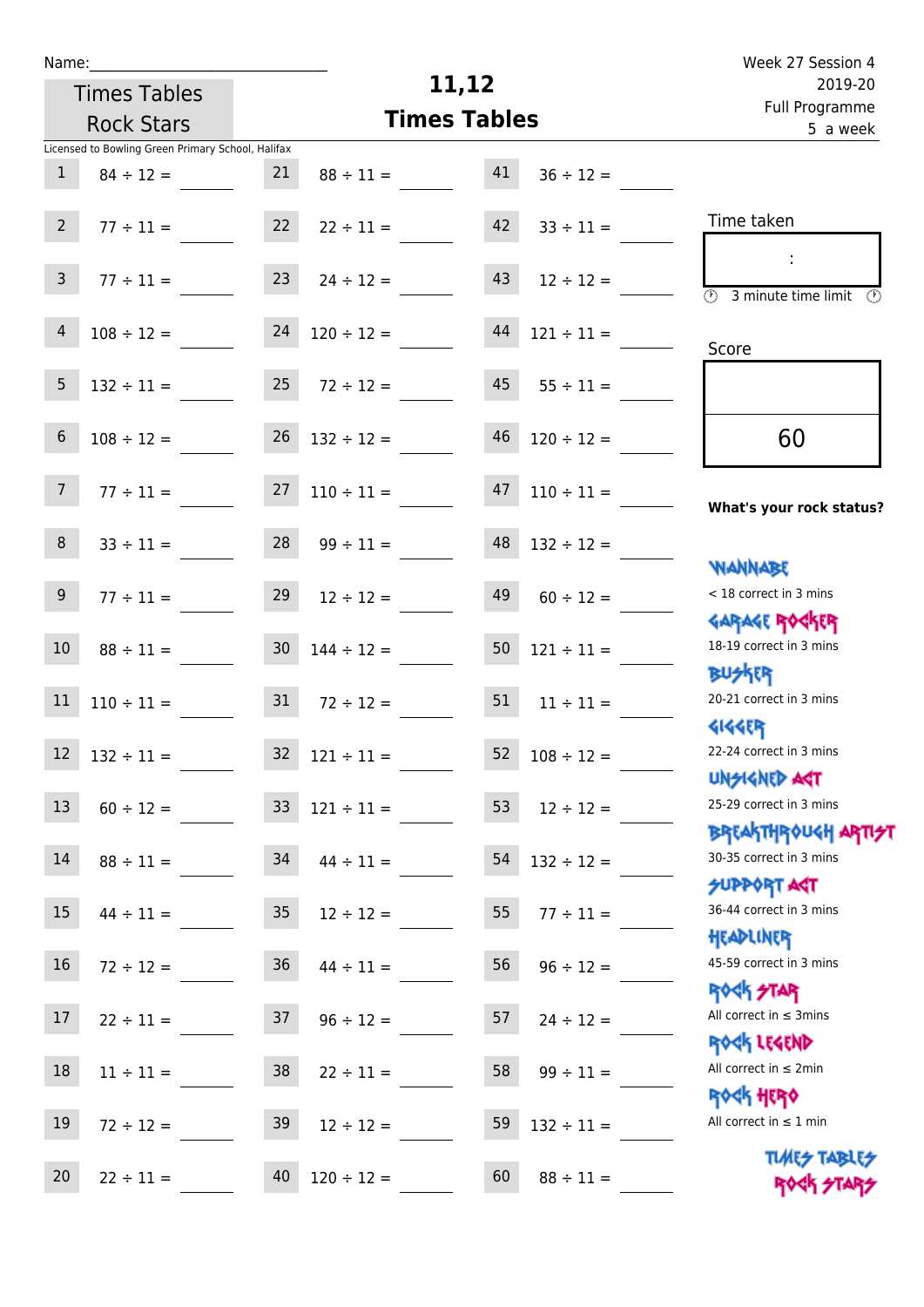| Week 27 Session 5                   |                          |                     |                          |                 |                                                   | Name:          |
|-------------------------------------|--------------------------|---------------------|--------------------------|-----------------|---------------------------------------------------|----------------|
| 2019-20                             |                          | 11,12               |                          |                 | <b>Times Tables</b>                               |                |
| Full Programme<br>5 a week          |                          | <b>Times Tables</b> |                          |                 | <b>Rock Stars</b>                                 |                |
|                                     |                          |                     |                          |                 | Licensed to Bowling Green Primary School, Halifax |                |
|                                     | $121 \div 11 =$          | 41                  | $12 \times 12 =$         | 21              | $11 \times 6 =$                                   | $\mathbf{1}$   |
| Time taken                          | $22 \div 11 =$           | 42                  | $12 \times 6 =$          | 22              | $11 \times 5 =$                                   | $2^{\circ}$    |
| <b>3</b> minute time limit <b>3</b> | $48 \div 12 =$           | 43                  | $12 \times 7 =$          | 23              | $12 \times 10 =$                                  | $\mathsf{3}$   |
| Score                               | $12 \div 12 =$           | 44                  | $11 \times 9 =$          | 24              | $11 \times 5 =$                                   | $\overline{4}$ |
|                                     | $22 \div 11 =$           | 45                  | $12 \times 5 =$          | 25              | $11 \times 4 =$                                   | 5 <sub>1</sub> |
| 60                                  | $60 \div 12 =$           | 46                  | $12 \times 8 =$          | 26              | $12 \times 7 =$                                   | 6 <sup>1</sup> |
| Add up your time                    | $44 \div 11 =$           | 47                  | $12 \times 3 =$          | 27              | $12 \times 6 =$                                   | 7 <sup>7</sup> |
| <b>Mins</b>                         | $144 \div 12 =$          | 48                  | $11 \times 12 =$         | 28              | $11 \times 11 =$                                  | 8              |
|                                     | $121 \div 11 =$          | 49                  | $12 \times 5 =$          | 29              | $11 \times 10 =$                                  | 9              |
|                                     | $22 \div 11 =$           | 50                  | $12 \times 9 =$          | 30 <sup>1</sup> | $12 \times 10 =$                                  | 10             |
| S5<br><b>Total</b>                  | $44 \div 11 =$           | 51                  | $110 \div 11 =$          | 31              | $11 \times 7 =$                                   | 11             |
| <b>Secs</b>                         | $52 \t108 \div 12 =$     |                     | $32 \t 72 \div 12 =$     |                 | $12 \times 8 =$                                   | 12             |
| S1<br>S2                            | $53 \quad 121 \div 11 =$ |                     | $33 \t108 \div 12 =$     |                 | $12 \times 7 =$                                   | 13             |
|                                     | $54$ $12 \div 12 =$      |                     |                          |                 | $12 \times 9 = 34$ $22 \div 11 =$                 | 14             |
| S5                                  | $55 \t 96 \div 12 =$     |                     | $35 \t 12 \div 12 =$     |                 | $12 \times 7 =$                                   | 15             |
|                                     | $56 \t 33 \div 11 =$     |                     | $36 \t 22 \div 11 =$     |                 | $11 \times 7 =$                                   | 16             |
| Add up your score                   | $57$ $72 \div 12 =$      |                     | $37 \t 96 \div 12 =$     |                 | $11 \times 8 =$                                   | 17             |
|                                     | $58 \t 96 \div 12 =$     |                     | $38 \t 44 \div 11 =$     |                 | $11 \times 6 =$                                   | 18             |
|                                     | 59 $144 \div 12 =$       |                     | $39 \t 84 \div 12 =$     |                 | $11 \times 5 =$                                   | 19             |
| Total $\frac{1}{1}$                 | $60 \t 88 \div 11 =$     |                     | $40 \quad 132 \div 12 =$ |                 | $12 \times 1 =$                                   | 20             |

 $\sim$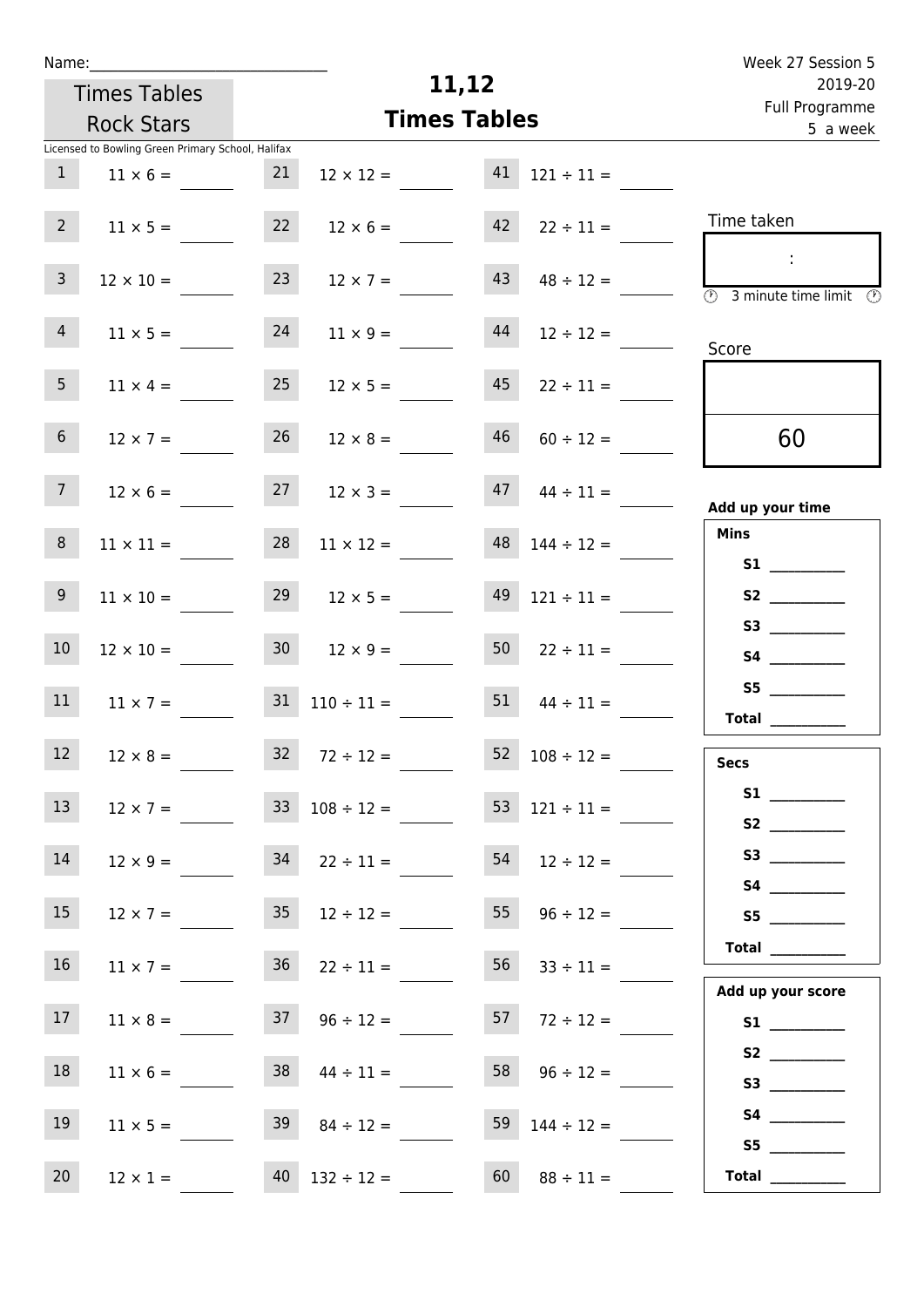| Week 28 Session 1                                                                 |                       |                     |                       |                     |                                                   | Name:           |
|-----------------------------------------------------------------------------------|-----------------------|---------------------|-----------------------|---------------------|---------------------------------------------------|-----------------|
| 2019-20                                                                           |                       | 9,11,12             |                       | <b>Times Tables</b> |                                                   |                 |
| Full Programme<br>5 a week                                                        |                       | <b>Times Tables</b> |                       | <b>Rock Stars</b>   |                                                   |                 |
|                                                                                   |                       |                     |                       |                     | Licensed to Bowling Green Primary School, Halifax |                 |
|                                                                                   | $6 \times 11 =$       | 41                  | $12 \times 3 =$       | 21                  | $12 \times 5 =$                                   | $\mathbf{1}$    |
| Time taken                                                                        | $11 \times 12 =$      | 42                  | $11 \times 12 =$      | 22                  | $12 \times 3 =$                                   | 2 <sup>7</sup>  |
| $\overline{(\mathcal{V})}$<br>3 minute time limit $\circled{0}$                   | $6 \times 9 =$        | 43                  | $12 \times 2 =$       | 23                  | $12 \times 4 =$                                   | 3 <sup>7</sup>  |
| Score                                                                             | $7 \times 12 =$       | 44                  | $9 \times 2 =$        | 24                  | $11 \times 2 =$                                   | $\overline{4}$  |
|                                                                                   | $4 \times 9 =$        | 45                  | $12 \times 5 =$       | 25                  | $9 \times 12 =$                                   | 5 <sub>1</sub>  |
| 60                                                                                | $12 \times 12 =$      | 46                  | $12 \times 2 =$       | 26                  | $9 \times 12 =$                                   | 6 <sup>1</sup>  |
| What's your rock status?                                                          | $2 \times 9 =$        | 47                  | $12 \times 8 =$       | 27                  | $12 \times 10 =$                                  | $7\overline{ }$ |
| <b>NANNABE</b>                                                                    | $1 \times 9 =$        | 48                  | $12 \times 5 =$       | 28                  | $9 \times 10 =$                                   | 8               |
| < 18 correct in 3 mins<br><b>GARAGE ROCKER</b>                                    | $11 \times 11 =$      | 49                  | $11 \times 8 =$       | 29                  | $11 \times 10 =$                                  | 9               |
| 18-19 correct in 3 mins<br><b>BUSKER</b>                                          | $8 \times 11 =$       | 50                  | $9 \times 2 =$        | 30 <sub>o</sub>     | $12 \times 3 =$                                   | 10 <sup>°</sup> |
| 20-21 correct in 3 mins<br><b>414469</b>                                          | $11 \times 12 =$      | 51                  | $7 \times 12 =$       | 31                  | $9 \times 1 =$                                    | 11              |
| 22-24 correct in 3 mins<br><b>UNSIGNED AGT</b>                                    | $52 \t 8 \times 11 =$ |                     | $32 \t 9 \times 12 =$ |                     | $12 \times 2 =$                                   | 12 <sup>7</sup> |
| 25-29 correct in 3 mins                                                           | $3 \times 11 =$       | 53                  | $12 \times 12 =$      | 33                  | $12 \times 11 =$                                  | 13              |
| ΒΡΓΑΚΤΗΡΟUGH ΑΡΤΙ <del>2</del> Τ<br>30-35 correct in 3 mins<br><b>SUPPORT AGT</b> | $8 \times 9 =$        | 54                  | $7 \times 12 =$       |                     | $12 \times 2 = 34$                                | 14              |
| 36-44 correct in 3 mins<br>HEADLINER                                              | $5 \times 11 =$       | 55                  | $5 \times 11 =$       | 35                  | $12 \times 11 =$                                  | 15              |
| 45-59 correct in 3 mins<br><b>ROCK STAR</b>                                       | $12 \times 11 =$      | 56                  | $10 \times 9 =$       | 36                  | $11 \times 6 =$                                   | 16              |
| All correct in $\leq$ 3mins<br>ROCK LEGEND                                        | $1 \times 11 =$       | 57                  | $3 \times 11 =$       |                     | $9 \times 9 = 37$                                 | 17              |
| All correct in $\leq 2$ min<br><b>ROCK HERO</b>                                   | $1 \times 12 =$       | 58                  | $11 \times 12 =$      | 38                  | $12 \times 12 =$                                  | 18              |
| All correct in $\leq 1$ min                                                       | $5 \times 12 =$       | 59                  | $2 \times 9 =$        | 39                  | $11 \times 1 =$                                   | 19              |
| <b>TUARS TABLES</b>                                                               | $10 \times 9 =$       | 60                  | $9 \times 12 =$       | 40                  | $11 \times 2 =$                                   | 20              |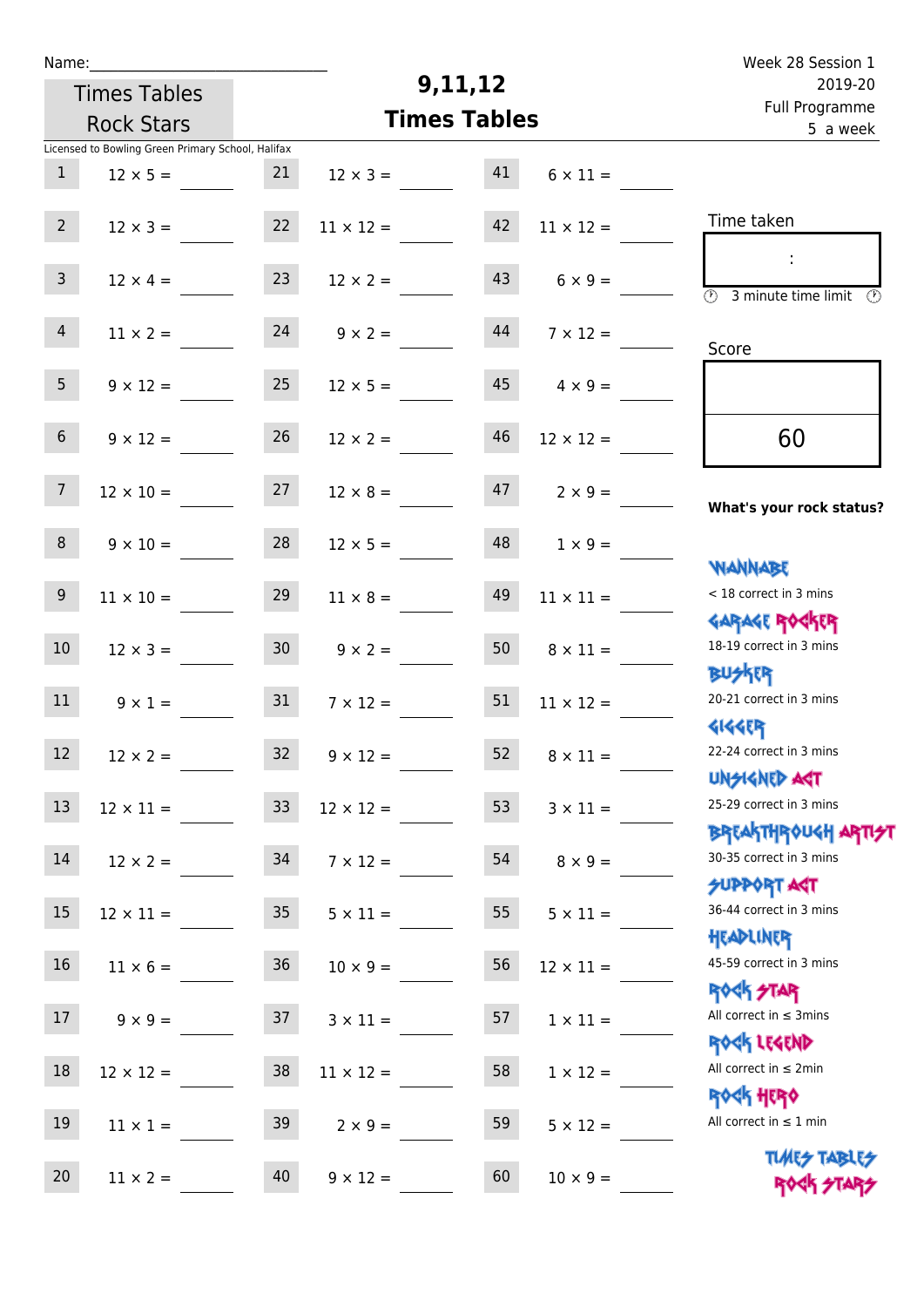| Name:               |                                                   |    |                        |                            |                        |    |                | Week 28 Session 2                                                      |
|---------------------|---------------------------------------------------|----|------------------------|----------------------------|------------------------|----|----------------|------------------------------------------------------------------------|
| <b>Times Tables</b> |                                                   |    |                        | 9,11,12                    | 2019-20                |    |                |                                                                        |
|                     | <b>Rock Stars</b>                                 |    |                        |                            | <b>Times Tables</b>    |    |                | Full Programme<br>5 a week                                             |
|                     | Licensed to Bowling Green Primary School, Halifax |    |                        |                            |                        |    |                |                                                                        |
| $\mathbf 1$         |                                                   | 13 |                        | 25                         | 37                     | 49 |                |                                                                        |
|                     | 36<br>12                                          |    | 88<br>11               | 108<br>12                  | $12\,$<br>144          |    | 54<br>9        | Time taken                                                             |
| $\overline{2}$      |                                                   | 14 |                        | 26                         | 38                     | 50 |                |                                                                        |
|                     | 88<br>11                                          |    | 72<br>9                | 45<br>9                    | 72<br>12               |    | 9<br>72        | $\overline{\circ}$<br>3 minute time limit<br>$\odot$                   |
| $\mathsf{3}$        |                                                   | 15 |                        | 27                         | 39                     | 51 |                | Score                                                                  |
|                     | 12<br>96                                          |    | 72<br>$\boldsymbol{9}$ | 12<br>48                   | $11\,$<br>88           |    | 108<br>9       |                                                                        |
| 4                   |                                                   | 16 |                        | 28                         | 40                     | 52 |                | 60                                                                     |
|                     | 44<br>11                                          |    | 60<br>12               | 24<br>12                   | 84<br>12               |    | 120<br>12      |                                                                        |
| 5                   |                                                   | 17 |                        | 29                         | 41                     | 53 |                | What's your rock status?                                               |
|                     | 12<br>12                                          |    | 72<br>12               | 27<br>9                    | $11\,$<br>$11\,$       |    | 66<br>11       | <b>WANNABE</b>                                                         |
| $\sqrt{6}$          |                                                   | 18 |                        | 30                         | 42                     | 54 |                | < 18 correct in 3 mins                                                 |
|                     | $\boldsymbol{9}$<br>$\boldsymbol{9}$              |    | 96<br>12               | $90\,$<br>9                | 99<br>9                |    | 121<br>11      | <b>GARAGE ROGKER</b><br>18-19 correct in 3 mins                        |
| 7                   |                                                   | 19 |                        | 31                         | 43                     | 55 |                | ktr<br>20-21 correct in 3 mins                                         |
|                     | 90<br>9                                           |    | 110<br>11              | $18\,$<br>$\boldsymbol{9}$ | 44<br>11               |    | 77<br>$11\,$   | 4144ER                                                                 |
|                     |                                                   |    |                        |                            |                        |    |                | 22-24 correct in 3 mins                                                |
| 8                   |                                                   | 20 |                        | 32                         | 44                     | 56 |                | <b>UNSIGNED AGT</b>                                                    |
|                     | 132<br>12                                         |    | 12<br>24               | 9<br>63                    | 12<br>12               |    | $11\,$<br> 110 | 25-29 correct in 3 mins                                                |
|                     |                                                   |    |                        |                            |                        |    |                | <b>BREAKTHROUGH ARTI<del>S</del>T</b><br>30-35 correct in 3 mins       |
| 9                   |                                                   | 21 |                        | 33                         | 45                     | 57 |                | <b>SUPPORT AGT</b>                                                     |
|                     | 12<br>144                                         |    | 121<br>11              | 99<br>$11\,$               | 121<br>$11\,$          |    | 63<br>9        | 36-44 correct in 3 mins                                                |
|                     |                                                   |    |                        |                            |                        |    |                | HEADLINER                                                              |
| $10$                |                                                   | 22 |                        | 34                         | 46                     | 58 |                | 45-59 correct in 3 mins                                                |
|                     | 9<br>18                                           |    | 121<br>11              | 63<br>$\boldsymbol{9}$     | 36<br>12               |    | 81<br>9        | <b>ROCK STAR</b><br>All correct in $\leq$ 3mins                        |
| $11\,$              |                                                   | 23 |                        | 35                         | 47                     | 59 |                | ROCK LEGEND                                                            |
|                     | $90\,$<br>9                                       |    | 96<br>12               | 110<br>11                  | 99<br>$11\,$           |    | 12<br>48       | All correct in $\leq 2$ min                                            |
|                     |                                                   |    |                        |                            |                        |    |                | <b><br +10pm<="" b=""/><br/>All correct in <math>\leq 1</math> min</b> |
| $12\,$              |                                                   | 24 |                        | 36                         | 48                     | 60 |                |                                                                        |
|                     | 54<br>9                                           |    | $11\,$<br>$11\,$       | 99<br>$11\,$               | 45<br>$\boldsymbol{9}$ |    | 132<br>12      | <b>TUARS TABLES</b>                                                    |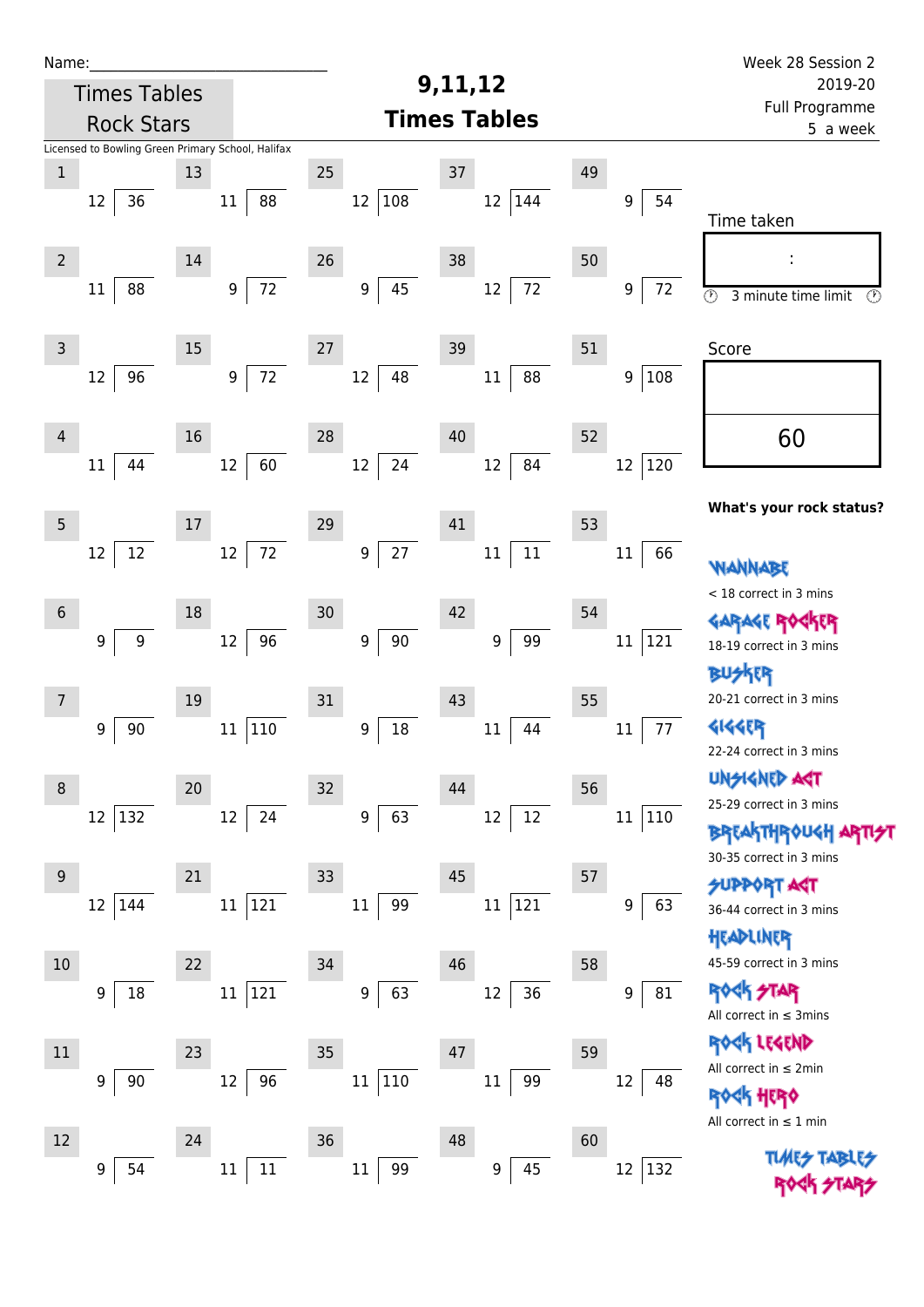| Week 28 Session 3                                                                                                  |                                 |    |                      |    |                     |    |                       |                                                         |                      | Name:          |
|--------------------------------------------------------------------------------------------------------------------|---------------------------------|----|----------------------|----|---------------------|----|-----------------------|---------------------------------------------------------|----------------------|----------------|
| 2019-20                                                                                                            |                                 |    | 9,11,12              |    | <b>Times Tables</b> |    |                       |                                                         |                      |                |
| Full Programme<br>5 a week                                                                                         | <b>Times Tables</b>             |    |                      |    |                     |    | <b>Rock Stars</b>     |                                                         |                      |                |
|                                                                                                                    | $\boldsymbol{9}$<br>$\times$ 1  | 49 | 11<br>$\times$ 12    | 37 | 11<br>$\times$ 10   | 25 | 11<br>$\times 9$      | Licensed to Bowling Green Primary School, Halifax<br>13 | 12<br>$\times$ 12    | $\,1$          |
| Time taken                                                                                                         |                                 |    |                      |    |                     |    |                       |                                                         |                      |                |
| İ,<br>$\circled{r}$<br>3 minute time limit<br>⊕                                                                    | 11<br>$\times$ 7                | 50 | 12<br>$\times$ 4     | 38 | 12<br>$\times$ 4    | 26 | 11<br>$\times$ 9      | 14                                                      | 12<br>$\times$ 4     | $\overline{2}$ |
| Score                                                                                                              | 12<br>$\times 2$                | 51 | 11<br>$\times$ 10    | 39 | 12<br>$\times 6$    | 27 | 12<br>$\times$ 3      | 15                                                      | 9<br>$\times$ 11     | $\overline{3}$ |
| 60                                                                                                                 | 12                              | 52 | 11                   | 40 | 9                   | 28 | 12                    | 16                                                      | 9                    | $\overline{4}$ |
|                                                                                                                    | $\times$ 4                      |    | $\times$ 9           |    | $\times 2$          |    | $\times$ 12           |                                                         | $\times$ 11          |                |
| What's your rock status?                                                                                           | 9<br>$\times$ 4                 | 53 | 11<br>$\times 6$     | 41 | 11<br>$\times$ 3    | 29 | 12<br>$\times$ 7      | 17                                                      | 12<br>$\times$ 3     | 5              |
| <b>NANNABE</b><br>< 18 correct in 3 mins                                                                           |                                 |    |                      |    |                     |    |                       |                                                         |                      |                |
| <b>GARAGE ROCKER</b><br>18-19 correct in 3 mins                                                                    | 12<br>$\times$ 1                | 54 | 11<br>$\times 2$     | 42 | 9<br>$\times$ 9     | 30 | 9<br>$\times$ 5       | 18                                                      | 12<br>$\times$ 4     | $6\,$          |
| BU外界<br>20-21 correct in 3 mins<br><b>4144EP</b>                                                                   | 12<br>$\times$ 3                | 55 | 12<br>$\times$ 9     | 43 | 9<br>$\times 6$     | 31 | $11\,$<br>$\times 2$  | 19                                                      | $11\,$<br>$\times 6$ | $\overline{7}$ |
| 22-24 correct in 3 mins<br><b>UNSIGNED AGT</b><br>25-29 correct in 3 mins<br><b>BREAKTHROUGH ARTI<del>S</del>T</b> | $\boldsymbol{9}$<br>$\times$ 8  | 56 | 9<br>$\times$ 3      | 44 | 9<br>$\times$ 12    | 32 | 11<br>$\times$ 12     | 20                                                      | 11<br>$\times$ 4     | $\,8\,$        |
| 30-35 correct in 3 mins<br><b>SUPPORT AGT</b><br>36-44 correct in 3 mins                                           | 11<br>$\times$ 12               | 57 | 12<br>$\times$ 1     | 45 | 11<br>$\times$ 8    | 33 | 9<br>$\times$ 4       | 21                                                      | 9<br>$\times$ 10     | $\overline{9}$ |
| HEADLINER<br>45-59 correct in 3 mins<br><b>ROCK STAR</b>                                                           | 12<br>$\times$ 2                | 58 | 9<br>$\times$ 7      | 46 | 11<br>$\times$ 5    | 34 | 12<br>$\times$ 1      | 22                                                      | $11\,$<br>$\times$ 5 | 10             |
| All correct in $\leq$ 3mins<br>ROCK LEGEND<br>All correct in $\leq 2$ min<br>ROCK HERO                             | $\boldsymbol{9}$<br>$\times$ 12 | 59 | $11\,$<br>$\times$ 2 | 47 | 11<br>$\times$ 4    | 35 | 9<br>$\times$ 9       | 23                                                      | 12<br>$\times$ 12    | 11             |
| All correct in $\leq 1$ min<br><b>TUARS TABLES</b><br>ROCK STARS                                                   | 11<br>$\times$ 12               | 60 | 9<br>$\times$ 9      | 48 | 11<br>$\times$ 2    | 36 | $11\,$<br>$\times$ 12 | 24                                                      | 12<br>$\times$ 2     | 12             |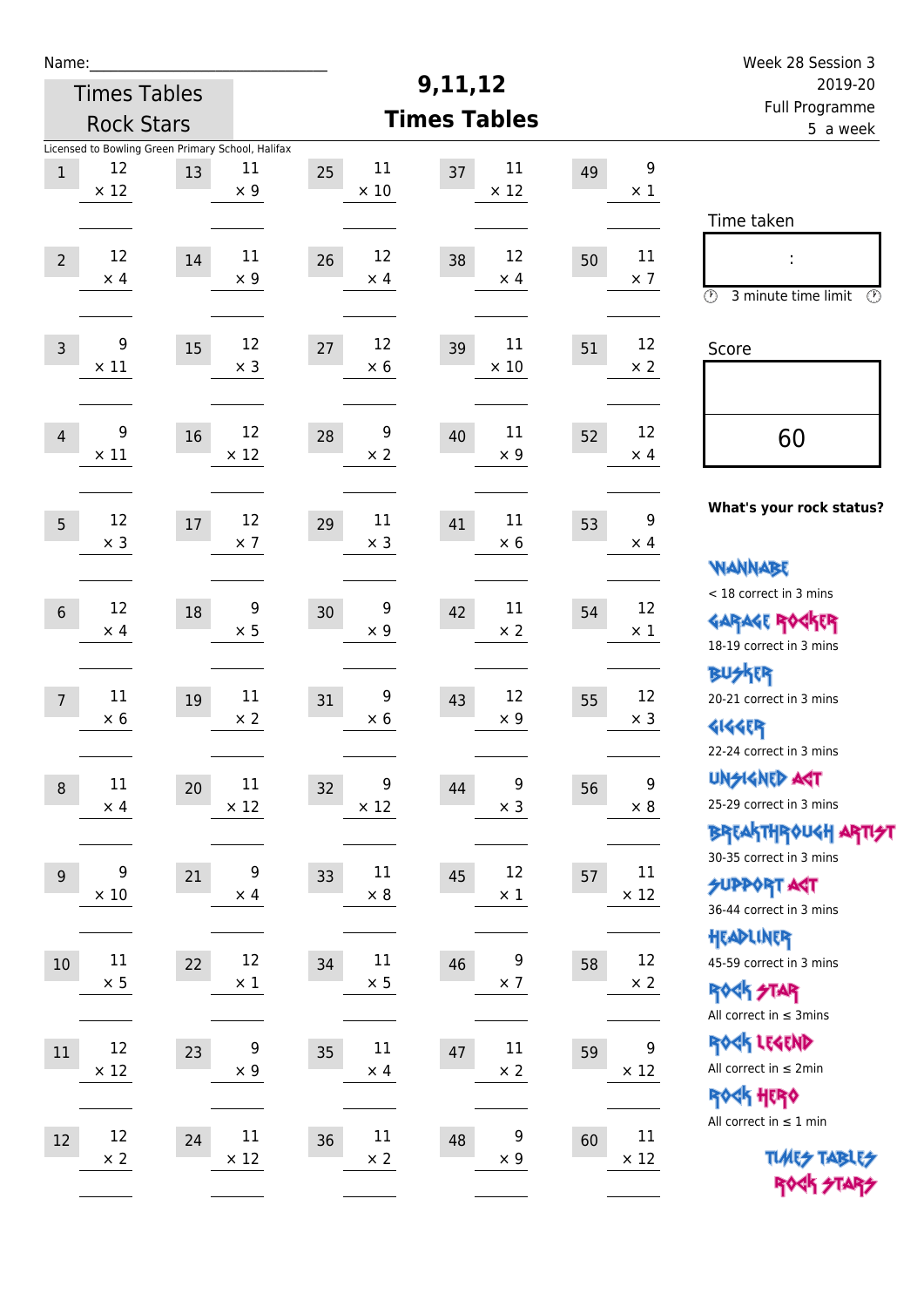| Name:           |                                                   |                 |                     | 9,11,12                   |                 | Week 28 Session 4                                                |
|-----------------|---------------------------------------------------|-----------------|---------------------|---------------------------|-----------------|------------------------------------------------------------------|
|                 | <b>Times Tables</b>                               |                 |                     | 2019-20<br>Full Programme |                 |                                                                  |
|                 | <b>Rock Stars</b>                                 |                 | <b>Times Tables</b> | 5 a week                  |                 |                                                                  |
|                 | Licensed to Bowling Green Primary School, Halifax |                 |                     |                           |                 |                                                                  |
| $\mathbf{1}$    | $144 \div 12 =$                                   | 21              | $90 \div 9 =$       | 41                        | $66 \div 11 =$  |                                                                  |
| $2^{\circ}$     | $22 \div 11 =$                                    | 22              | $81 \div 9 =$       | 42                        | $144 \div 12 =$ | Time taken                                                       |
| 3 <sup>7</sup>  | $27 \div 9 =$                                     | 23              | $48 \div 12 =$      | 43                        | $108 \div 12 =$ | $\overline{\mathcal{O}}$<br>3 minute time limit<br>O)            |
| $\overline{4}$  | $110 \div 11 =$                                   | 24              | $22 \div 11 =$      | 44                        | $22 \div 11 =$  | Score                                                            |
| 5 <sub>1</sub>  | $18 \div 9 =$                                     | 25              | $27 \div 9 =$       | 45                        | $110 \div 11 =$ |                                                                  |
| 6 <sup>1</sup>  | $66 \div 11 =$                                    | 26              | $66 \div 11 =$      | 46                        | $144 \div 12 =$ | 60                                                               |
| 7 <sup>7</sup>  | $18 \div 9 =$                                     | 27              | $63 \div 9 =$       | 47                        | $132 \div 12 =$ | What's your rock status?                                         |
| 8               | $9 \div 9 =$                                      | 28              | $48 \div 12 =$      | 48                        | $96 \div 12 =$  | <b>NANNABE</b>                                                   |
| 9 <sup>1</sup>  | $72 \div 12 =$                                    | 29              | $81 \div 9 =$       | 49                        | $24 \div 12 =$  | < 18 correct in 3 mins<br><b>GARAGE ROCKER</b>                   |
| 10 <sup>°</sup> | $99 \div 9 =$                                     | 30 <sub>o</sub> | $48 \div 12 =$      | 50                        | $11 \div 11 =$  | 18-19 correct in 3 mins<br><b>BUSKER</b>                         |
| 11              | $72 \div 9 =$                                     | 31              | $121 \div 11 =$     | 51                        | $27 \div 9 =$   | 20-21 correct in 3 mins<br><b>4144ER</b>                         |
| 12              | $120 \div 12 =$                                   | 32              | $72 \div 9 =$       | 52                        | $144 \div 12 =$ | 22-24 correct in 3 mins<br><b>UNSIGNED AGT</b>                   |
| 13              | $44 \div 11 =$                                    | 33 <sup>°</sup> | $55 \div 11 =$      | 53                        | $36 \div 9 =$   | 25-29 correct in 3 mins<br><b>BREAKTHROUGH ARTI<del>S</del>T</b> |
| 14              | $60 \div 12 =$                                    | 34              | $55 \div 11 =$      | 54                        | $99 \div 9 =$   | 30-35 correct in 3 mins<br><b>SUPPORT AGT</b>                    |
| 15              | $55 \div 11 =$                                    | 35              | $108 \div 12 =$     | 55                        | $54 \div 9 =$   | 36-44 correct in 3 mins<br>HEADLINER                             |
| 16              | $108 \div 12 =$                                   | 36              | $66 \div 11 =$      | 56                        | $11 \div 11 =$  | 45-59 correct in 3 mins<br><b>ROCK STAR</b>                      |
| 17              | $36 \div 12 =$                                    | 37              | $33 \div 11 =$      | 57                        | $108 \div 9 =$  | All correct in $\leq$ 3mins<br>ROCK LEGEND                       |
| 18              | $96 \div 12 =$                                    | 38              | $108 \div 12 =$     | 58                        | $63 ÷ 9 =$      | All correct in $\leq 2$ min<br><b>ROCK HERO</b>                  |
| 19              | $99 \div 9 =$                                     | 39              | $144 \div 12 =$     | 59                        | $45 \div 9 =$   | All correct in $\leq 1$ min                                      |
| 20              | $27 \div 9 =$                                     | 40              | $27 \div 9 =$       | 60                        | $144 \div 12 =$ | <b>TUARS TABLES</b><br>ROCK STARS                                |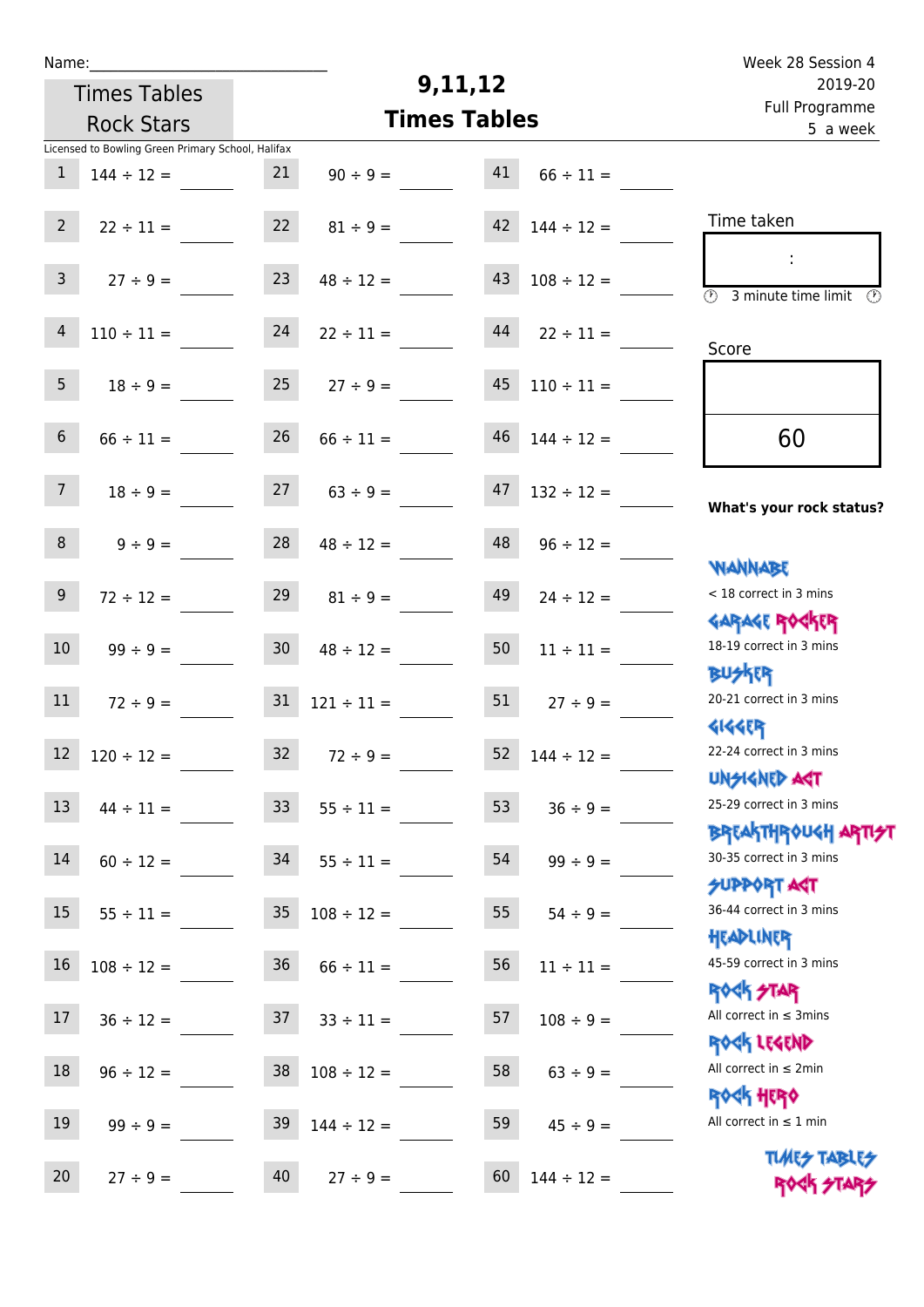| Week 28 Session 5                                                                                            |                          |                     |                                    |                                          |                                                   | Name:           |  |  |  |
|--------------------------------------------------------------------------------------------------------------|--------------------------|---------------------|------------------------------------|------------------------------------------|---------------------------------------------------|-----------------|--|--|--|
| 2019-20                                                                                                      |                          | 9,11,12             |                                    | <b>Times Tables</b><br><b>Rock Stars</b> |                                                   |                 |  |  |  |
| Full Programme<br>5 a week                                                                                   |                          | <b>Times Tables</b> |                                    |                                          |                                                   |                 |  |  |  |
|                                                                                                              |                          |                     |                                    |                                          | Licensed to Bowling Green Primary School, Halifax |                 |  |  |  |
|                                                                                                              | $24 \div 12 =$           | 41                  | $9 \times 12 =$                    | 21                                       | $11 \times 5 =$                                   | 1               |  |  |  |
| Time taken                                                                                                   | $48 \div 12 =$           | 42                  | $11 \times 2 =$                    | 22                                       | $12 \times 10 =$                                  | $2^{\circ}$     |  |  |  |
| $\mathcal{L}_{\mathcal{C}}$<br>$\overline{\textcircled{2}}$ 3 minute time limit $\overline{\textcircled{2}}$ | $72 \div 12 =$           | 43                  | $12 \times 7 =$                    | 23                                       | $11 \times 11 =$                                  | $\overline{3}$  |  |  |  |
| Score                                                                                                        | $36 \div 12 =$           | 44                  | $9 \times 10 =$                    | 24                                       | $9 \times 3 =$                                    | $\overline{4}$  |  |  |  |
|                                                                                                              | $18 \div 9 =$            | 45                  | $9 \times 3 =$                     | 25                                       | $12 \times 3 =$                                   | 5 <sub>1</sub>  |  |  |  |
| 60                                                                                                           | $46$ $132 \div 11 =$     |                     | $11 \times 7 =$                    | 26                                       | $11 \times 3 =$                                   | $6\overline{6}$ |  |  |  |
| Add up your time                                                                                             | $63 \div 9 =$            | 47                  | $12 \times 3 =$                    | 27                                       | $12 \times 4 =$                                   | 7 <sup>7</sup>  |  |  |  |
| <b>Mins</b><br>S1                                                                                            | $63 \div 9 =$            | 48                  | $12 \times 5 =$                    | 28                                       | $11 \times 1 =$                                   | 8               |  |  |  |
| S2                                                                                                           | $72 \div 12 =$           | 49                  | $12 \times 4 =$                    | 29                                       | $11 \times 7 =$                                   | 9 <sub>o</sub>  |  |  |  |
|                                                                                                              | $84 \div 12 =$           | 50                  | $12 \times 4 =$                    | 30 <sub>o</sub>                          | $11 \times 7 =$                                   | 10 <sup>°</sup> |  |  |  |
| S5<br>Total $\frac{1}{2}$                                                                                    | $84 \div 12 =$           | 51                  | $12 \div 12 =$                     | 31                                       | $9 \times 4 =$                                    | 11              |  |  |  |
| <b>Secs</b>                                                                                                  | 52 $45 \div 9 =$         |                     | $32 \t 12 \div 12 =$               |                                          | $12 \times 3 =$                                   | 12              |  |  |  |
| S2                                                                                                           | $36 \div 12 =$           | 53                  | $33 \t 48 \div 12 =$               |                                          | $12 \times 12 =$                                  | 13              |  |  |  |
|                                                                                                              | $54 \t22 \div 11 =$      |                     | $34$ $60 \div 12 =$                |                                          | $11 \times 10 =$                                  | 14              |  |  |  |
| S5                                                                                                           | $55 \t 55 \div 11 =$     |                     | $12 \times 2 = 35$ $144 \div 12 =$ |                                          |                                                   | 15              |  |  |  |
| Total<br>Add up your score                                                                                   | $56 \quad 132 \div 11 =$ |                     | $9 \times 12 = 36$ $72 \div 12 =$  |                                          |                                                   | 16 <sup>1</sup> |  |  |  |
|                                                                                                              | $57 \t 66 \div 11 =$     |                     | $37 \t 72 \div 12 =$               |                                          | $11 \times 1 =$                                   | 17 <sub>1</sub> |  |  |  |
| S3                                                                                                           | $58$ $33 \div 11 =$      |                     | $38 \quad 120 \div 12 =$           |                                          | $9 \times 9 =$                                    | 18              |  |  |  |
| S5                                                                                                           | $33 \div 11 =$           | 59                  | $39 \quad 110 \div 11 =$           |                                          | $12 \times 1 =$                                   | 19              |  |  |  |
| Total $\frac{1}{1}$                                                                                          | $24 \div 12 =$           | 60                  | $40 \t 22 \div 11 =$               |                                          | $12 \times 10 =$                                  | 20              |  |  |  |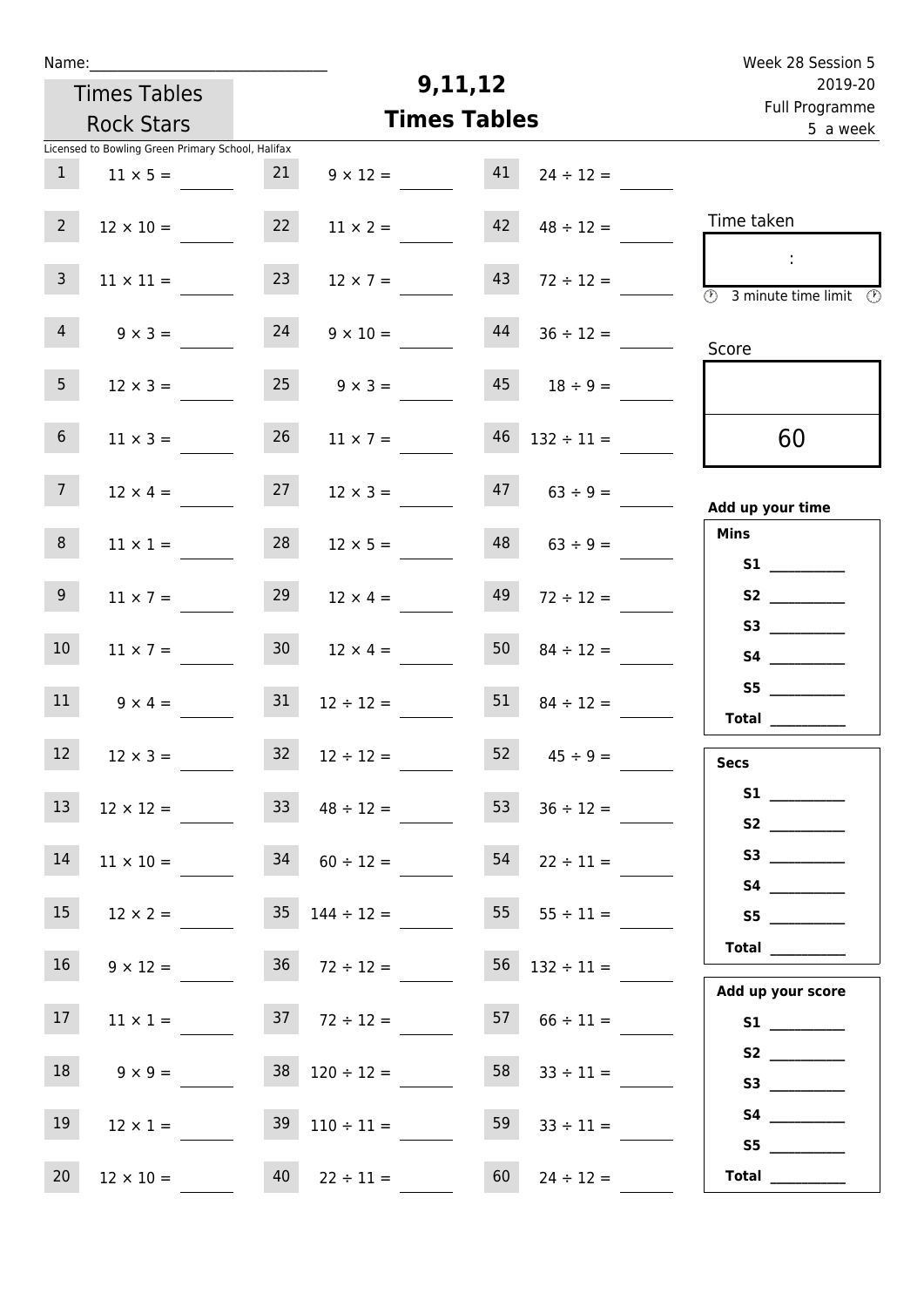|    |                                                                                                                                                                                                            |                                            |                                                                                                                                                                                                                                                                                                                                                                                                                                    | Week 29 Session 1                                                                                                                                                                                                                                                                        |
|----|------------------------------------------------------------------------------------------------------------------------------------------------------------------------------------------------------------|--------------------------------------------|------------------------------------------------------------------------------------------------------------------------------------------------------------------------------------------------------------------------------------------------------------------------------------------------------------------------------------------------------------------------------------------------------------------------------------|------------------------------------------------------------------------------------------------------------------------------------------------------------------------------------------------------------------------------------------------------------------------------------------|
|    |                                                                                                                                                                                                            | 2019-20                                    |                                                                                                                                                                                                                                                                                                                                                                                                                                    |                                                                                                                                                                                                                                                                                          |
|    |                                                                                                                                                                                                            | Full Programme<br>5 a week                 |                                                                                                                                                                                                                                                                                                                                                                                                                                    |                                                                                                                                                                                                                                                                                          |
|    |                                                                                                                                                                                                            |                                            |                                                                                                                                                                                                                                                                                                                                                                                                                                    |                                                                                                                                                                                                                                                                                          |
| 21 |                                                                                                                                                                                                            | 41                                         | $5 \times 7 =$                                                                                                                                                                                                                                                                                                                                                                                                                     |                                                                                                                                                                                                                                                                                          |
|    |                                                                                                                                                                                                            |                                            |                                                                                                                                                                                                                                                                                                                                                                                                                                    |                                                                                                                                                                                                                                                                                          |
|    |                                                                                                                                                                                                            |                                            |                                                                                                                                                                                                                                                                                                                                                                                                                                    | Time taken                                                                                                                                                                                                                                                                               |
|    |                                                                                                                                                                                                            |                                            |                                                                                                                                                                                                                                                                                                                                                                                                                                    |                                                                                                                                                                                                                                                                                          |
|    |                                                                                                                                                                                                            |                                            |                                                                                                                                                                                                                                                                                                                                                                                                                                    | $\overline{(\mathcal{V})}$<br>3 minute time limit<br>$\mathcal{O}$                                                                                                                                                                                                                       |
|    |                                                                                                                                                                                                            |                                            |                                                                                                                                                                                                                                                                                                                                                                                                                                    |                                                                                                                                                                                                                                                                                          |
|    |                                                                                                                                                                                                            |                                            |                                                                                                                                                                                                                                                                                                                                                                                                                                    | Score                                                                                                                                                                                                                                                                                    |
|    |                                                                                                                                                                                                            |                                            |                                                                                                                                                                                                                                                                                                                                                                                                                                    |                                                                                                                                                                                                                                                                                          |
|    |                                                                                                                                                                                                            |                                            |                                                                                                                                                                                                                                                                                                                                                                                                                                    |                                                                                                                                                                                                                                                                                          |
| 26 |                                                                                                                                                                                                            | 46                                         |                                                                                                                                                                                                                                                                                                                                                                                                                                    | 60                                                                                                                                                                                                                                                                                       |
|    |                                                                                                                                                                                                            |                                            |                                                                                                                                                                                                                                                                                                                                                                                                                                    |                                                                                                                                                                                                                                                                                          |
| 27 |                                                                                                                                                                                                            | 47                                         | $4 \times 6 =$                                                                                                                                                                                                                                                                                                                                                                                                                     |                                                                                                                                                                                                                                                                                          |
|    |                                                                                                                                                                                                            |                                            |                                                                                                                                                                                                                                                                                                                                                                                                                                    | What's your rock status?                                                                                                                                                                                                                                                                 |
| 28 |                                                                                                                                                                                                            | 48                                         | $7 \times 8 =$                                                                                                                                                                                                                                                                                                                                                                                                                     |                                                                                                                                                                                                                                                                                          |
|    |                                                                                                                                                                                                            |                                            |                                                                                                                                                                                                                                                                                                                                                                                                                                    | <b>WANNABE</b>                                                                                                                                                                                                                                                                           |
|    |                                                                                                                                                                                                            |                                            |                                                                                                                                                                                                                                                                                                                                                                                                                                    | < 18 correct in 3 mins                                                                                                                                                                                                                                                                   |
|    |                                                                                                                                                                                                            |                                            |                                                                                                                                                                                                                                                                                                                                                                                                                                    | <b>GARAGE ROCKER</b><br>18-19 correct in 3 mins                                                                                                                                                                                                                                          |
|    |                                                                                                                                                                                                            |                                            |                                                                                                                                                                                                                                                                                                                                                                                                                                    | <b>BUSKER</b>                                                                                                                                                                                                                                                                            |
|    |                                                                                                                                                                                                            |                                            |                                                                                                                                                                                                                                                                                                                                                                                                                                    | 20-21 correct in 3 mins                                                                                                                                                                                                                                                                  |
|    |                                                                                                                                                                                                            |                                            |                                                                                                                                                                                                                                                                                                                                                                                                                                    | <b>4144EP</b>                                                                                                                                                                                                                                                                            |
|    |                                                                                                                                                                                                            |                                            |                                                                                                                                                                                                                                                                                                                                                                                                                                    | 22-24 correct in 3 mins                                                                                                                                                                                                                                                                  |
|    |                                                                                                                                                                                                            |                                            |                                                                                                                                                                                                                                                                                                                                                                                                                                    | <b>UNSIGNED AGT</b>                                                                                                                                                                                                                                                                      |
|    |                                                                                                                                                                                                            | 53                                         |                                                                                                                                                                                                                                                                                                                                                                                                                                    | 25-29 correct in 3 mins                                                                                                                                                                                                                                                                  |
|    |                                                                                                                                                                                                            |                                            |                                                                                                                                                                                                                                                                                                                                                                                                                                    | ΒΡ[AhTHP0U <h apti<del="">21</h>                                                                                                                                                                                                                                                         |
|    |                                                                                                                                                                                                            | 54                                         | $3 \times 8 =$                                                                                                                                                                                                                                                                                                                                                                                                                     | 30-35 correct in 3 mins                                                                                                                                                                                                                                                                  |
|    |                                                                                                                                                                                                            |                                            |                                                                                                                                                                                                                                                                                                                                                                                                                                    | SUPPORT ART                                                                                                                                                                                                                                                                              |
| 35 |                                                                                                                                                                                                            | 55                                         | $7 \times 7 =$                                                                                                                                                                                                                                                                                                                                                                                                                     | 36-44 correct in 3 mins                                                                                                                                                                                                                                                                  |
|    |                                                                                                                                                                                                            |                                            |                                                                                                                                                                                                                                                                                                                                                                                                                                    | HEADLINER                                                                                                                                                                                                                                                                                |
|    |                                                                                                                                                                                                            |                                            |                                                                                                                                                                                                                                                                                                                                                                                                                                    | 45-59 correct in 3 mins                                                                                                                                                                                                                                                                  |
|    |                                                                                                                                                                                                            |                                            |                                                                                                                                                                                                                                                                                                                                                                                                                                    | <b>ROCK STAR</b><br>All correct in $\leq$ 3mins                                                                                                                                                                                                                                          |
|    |                                                                                                                                                                                                            |                                            |                                                                                                                                                                                                                                                                                                                                                                                                                                    | ROCK LEGEND                                                                                                                                                                                                                                                                              |
|    |                                                                                                                                                                                                            |                                            |                                                                                                                                                                                                                                                                                                                                                                                                                                    | All correct in $\leq 2$ min                                                                                                                                                                                                                                                              |
|    |                                                                                                                                                                                                            |                                            |                                                                                                                                                                                                                                                                                                                                                                                                                                    | <b>ROCK HERO</b>                                                                                                                                                                                                                                                                         |
|    |                                                                                                                                                                                                            |                                            |                                                                                                                                                                                                                                                                                                                                                                                                                                    | All correct in $\leq 1$ min                                                                                                                                                                                                                                                              |
|    |                                                                                                                                                                                                            |                                            |                                                                                                                                                                                                                                                                                                                                                                                                                                    | <b>TUARS TABLES</b>                                                                                                                                                                                                                                                                      |
| 40 |                                                                                                                                                                                                            | 60                                         | $1 \times 7 =$                                                                                                                                                                                                                                                                                                                                                                                                                     | ROCK STARS                                                                                                                                                                                                                                                                               |
|    | Licensed to Bowling Green Primary School, Halifax<br>22<br>23<br>24<br>25<br>29<br>30 <sub>o</sub><br>31<br>$6 \times 11 =$<br>33 <sup>°</sup><br>$8 \times 8 =$<br>36<br>37<br>38<br>39<br>$8 \times 1 =$ | $7 \times 1 =$<br>32<br>$6 \times 12 = 34$ | 6, 7, 8<br>$7 \times 6 =$<br>42<br>$6 \times 6 =$<br>43<br>$7 \times 9 =$<br>44<br>$6 \times 7 =$<br>45<br>$8 \times 7 =$<br>$7 \times 2 =$<br>$7 \times 9 =$<br>$6 \times 12 =$<br>49<br>50<br>$7 \times 3 =$<br>51<br>$1 \times 6 =$<br>$12 \times 8 =$<br>$6 \times 8 =$<br>$4 \times 6 =$<br>$8 \times 6 =$<br>56<br>$3 \times 6 =$<br>57<br>$7 \times 7 =$<br>58<br>$7 \times 8 =$<br>59<br>$11 \times 6 =$<br>$5 \times 8 =$ | <b>Times Tables</b><br>$10 \times 7 =$<br>$10 \times 8 =$<br>$6 \times 8 =$<br>$8 \times 8 =$<br>$2 \times 6 =$<br>$1 \times 8 =$<br>$12 \times 6 =$<br>$9 \times 8 =$<br>52<br>$8 \times 7 =$<br>$8 \times 7 =$<br>$9 \times 7 =$<br>$2 \times 7 =$<br>$6 \times 7 =$<br>$5 \times 6 =$ |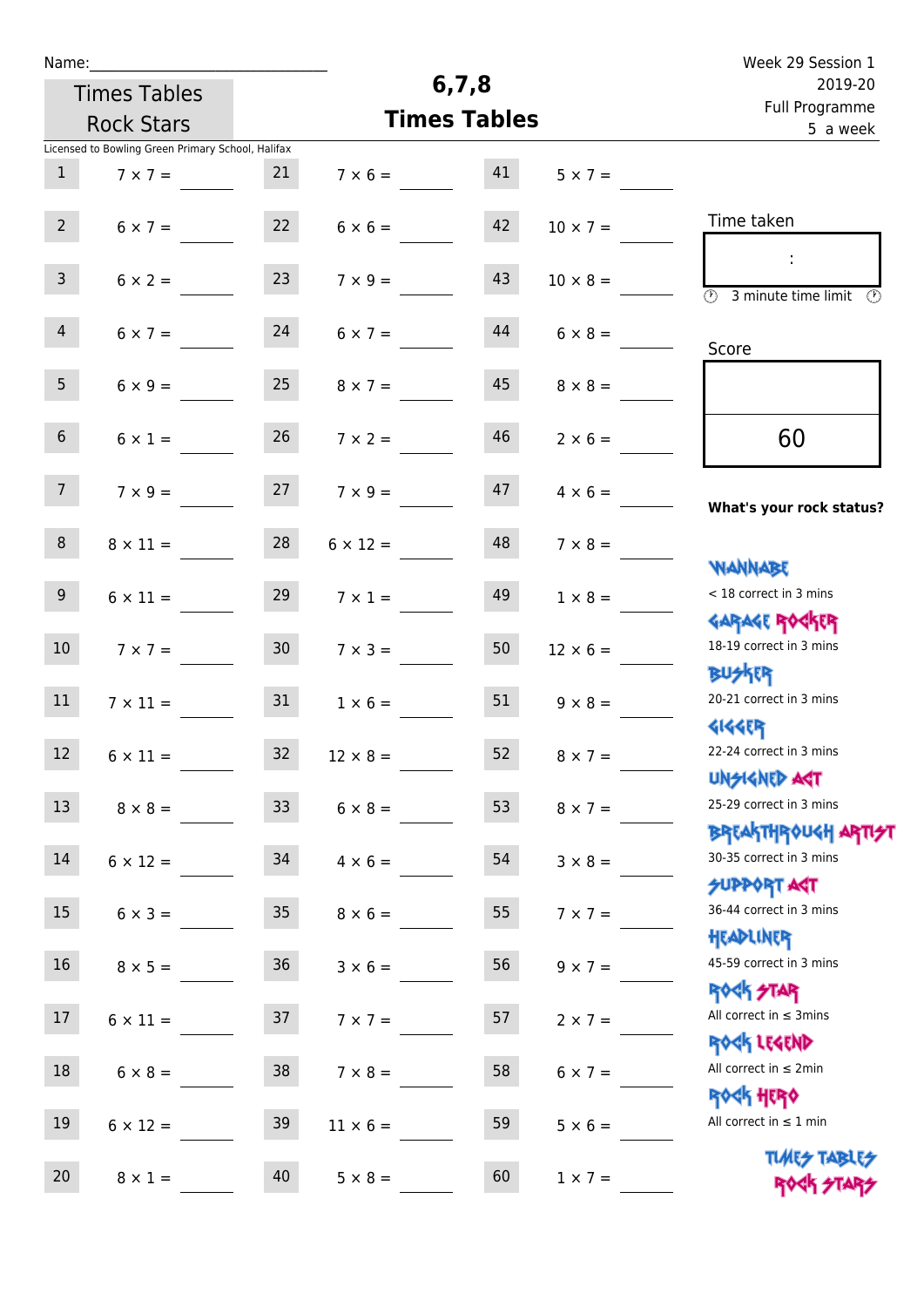| Name:          |                                                   |    |                                   |    |                          | 6,7,8                      |                              |    |                      | Week 29 Session 2                                       |
|----------------|---------------------------------------------------|----|-----------------------------------|----|--------------------------|----------------------------|------------------------------|----|----------------------|---------------------------------------------------------|
|                | <b>Times Tables</b>                               |    |                                   |    | 2019-20                  |                            |                              |    |                      |                                                         |
|                | <b>Rock Stars</b>                                 |    |                                   |    | <b>Times Tables</b>      | Full Programme<br>5 a week |                              |    |                      |                                                         |
|                | Licensed to Bowling Green Primary School, Halifax |    |                                   |    |                          |                            |                              |    |                      |                                                         |
| $\mathbf 1$    |                                                   | 13 |                                   | 25 |                          | 37                         |                              | 49 |                      |                                                         |
|                | 7<br>84                                           |    | 64<br>8                           |    | $18\,$<br>$\,6$          |                            | $\,6\,$<br>6                 |    | 84<br>$\overline{7}$ | Time taken                                              |
|                |                                                   |    |                                   |    |                          |                            |                              |    |                      |                                                         |
| $\overline{2}$ |                                                   | 14 |                                   | 26 |                          | 38                         |                              | 50 |                      |                                                         |
|                | 96<br>8                                           |    | 49<br>7 <sup>1</sup>              |    | 32<br>8                  |                            | ${\bf 28}$<br>$\overline{7}$ |    | 6<br>12              | $\overline{\odot}$<br>3 minute time limit<br>$\bigcirc$ |
|                |                                                   |    |                                   |    |                          |                            |                              |    |                      |                                                         |
| $\mathsf 3$    |                                                   | 15 |                                   | 27 |                          | 39                         |                              | 51 |                      | Score                                                   |
|                | $\overline{7}$<br>$\overline{7}$                  |    | 84<br>$\overline{7}$              |    | 48<br>8                  |                            | 6<br>24                      |    | 8<br>56              |                                                         |
|                |                                                   |    |                                   |    |                          |                            |                              |    |                      |                                                         |
| $\overline{4}$ |                                                   | 16 |                                   | 28 |                          | 40                         |                              | 52 |                      | 60                                                      |
|                | 56<br>8                                           |    | $80\,$<br>8                       |    | 48<br>8                  |                            | 49<br>$\overline{7}$         |    | 48<br>8              |                                                         |
|                |                                                   |    |                                   |    |                          |                            |                              |    |                      | What's your rock status?                                |
| $\overline{5}$ |                                                   | 17 |                                   | 29 |                          | 41                         |                              | 53 |                      |                                                         |
|                | $\overline{7}$<br>7                               |    | 40<br>$\,8\,$                     |    | $16\,$<br>$\bf 8$        |                            | 24<br>6                      |    | 63<br>7              | <b>WANNABE</b>                                          |
|                |                                                   |    |                                   |    |                          |                            |                              |    |                      | < 18 correct in 3 mins                                  |
| $\sqrt{6}$     |                                                   | 18 |                                   | 30 |                          | 42                         |                              | 54 |                      | <b>GARAGE RO</b><br><b>FR</b>                           |
|                | $72\,$<br>$\,$ 6 $\,$                             |    | 80<br>8                           |    | $72\,$<br>$\,$ 6 $\,$    |                            | 84<br>7                      |    | 7<br>49              | 18-19 correct in 3 mins                                 |
|                |                                                   |    |                                   |    |                          |                            |                              |    |                      | <b>BUSKER</b>                                           |
| $\overline{7}$ |                                                   | 19 |                                   | 31 |                          | 43                         |                              | 55 |                      | 20-21 correct in 3 mins                                 |
|                | 42<br>7                                           |    | 56<br>$\, 8$                      |    | 14<br>7                  |                            | $\overline{7}$<br>7          |    | 54<br>6              | <b>4144EP</b>                                           |
|                |                                                   |    |                                   |    |                          |                            |                              |    |                      | 22-24 correct in 3 mins                                 |
| $\,8\,$        |                                                   | 20 |                                   | 32 |                          | 44                         |                              | 56 |                      | UNSIGNED AGT<br>25-29 correct in 3 mins                 |
|                | $\,6\,$<br>12                                     |    | $7\overline{ }$<br>$\overline{7}$ |    | $\overline{7}$<br>63     |                            | 66<br>6                      |    | $\,$ 6 $\,$<br>72    | <b>BREAKTHROUGH</b>                                     |
|                |                                                   |    |                                   |    |                          |                            |                              |    |                      | 30-35 correct in 3 mins                                 |
| 9              |                                                   | 21 |                                   | 33 |                          | 45                         |                              | 57 |                      | <b>SUPPORT AGT</b>                                      |
|                | 40<br>8                                           |    | 77<br>$\overline{7}$              |    | $77\,$<br>$\overline{7}$ |                            | 49<br>7                      |    | 84<br>7              | 36-44 correct in 3 mins                                 |
|                |                                                   |    |                                   |    |                          |                            |                              |    |                      | HEADLINER                                               |
| $10$           |                                                   | 22 |                                   | 34 |                          | 46                         |                              | 58 |                      | 45-59 correct in 3 mins                                 |
|                | 24<br>6                                           |    | 35<br>$\overline{7}$              |    | 42<br>6                  |                            | $72\,$<br>6                  |    | 96<br>8              | <b>ROCK STAR</b>                                        |
|                |                                                   |    |                                   |    |                          |                            |                              |    |                      | All correct in $\leq$ 3mins                             |
| $11\,$         |                                                   | 23 |                                   | 35 |                          | 47                         |                              | 59 |                      | ROCK LEGEND<br>All correct in $\leq 2$ min              |
|                | 63<br>7                                           |    | 84<br>$\overline{7}$              |    | $\overline{7}$<br>$14\,$ |                            | 42<br>$\overline{7}$         |    | 70<br>7              | <b><htps: <="" b=""></htps:></b>                        |
|                |                                                   |    |                                   |    |                          |                            |                              |    |                      | All correct in $\leq 1$ min                             |
| 12             |                                                   | 24 |                                   | 36 |                          | 48                         |                              | 60 |                      |                                                         |
|                | 80<br>8                                           |    | $\,8\,$<br>64                     |    | 96<br>8                  |                            | $\, 8$<br>8                  |    | 35<br>7              | <b>TUARS TABLES</b>                                     |
|                |                                                   |    |                                   |    |                          |                            |                              |    |                      |                                                         |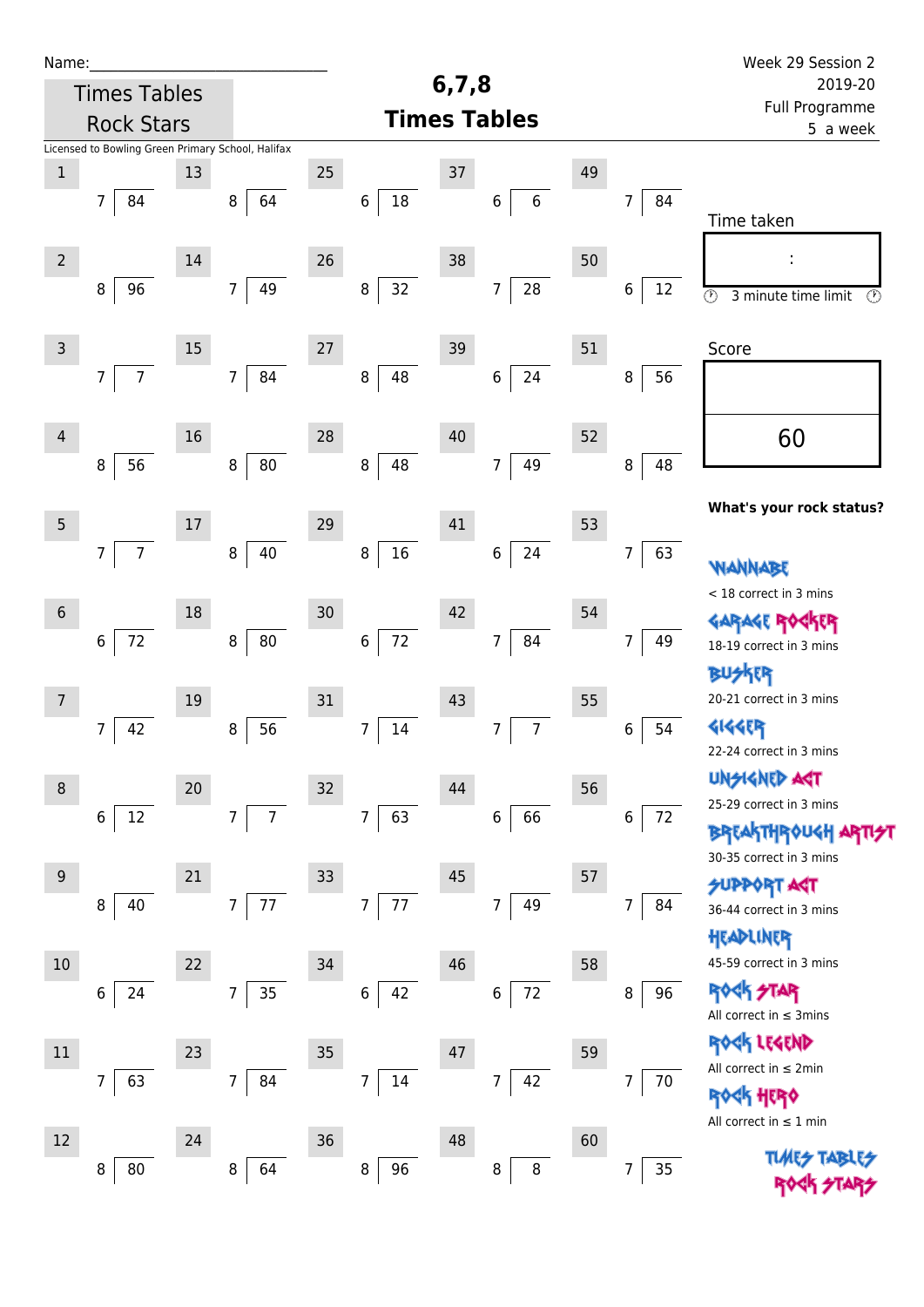| Name:            |                                                                      |        |                              |                           |                        |    |                                | Week 29 Session 3                                                                               |
|------------------|----------------------------------------------------------------------|--------|------------------------------|---------------------------|------------------------|----|--------------------------------|-------------------------------------------------------------------------------------------------|
|                  | <b>Times Tables</b>                                                  |        |                              |                           | 6, 7, 8                |    |                                | 2019-20                                                                                         |
|                  | <b>Rock Stars</b>                                                    |        |                              |                           | <b>Times Tables</b>    |    |                                | Full Programme<br>5 a week                                                                      |
| $1\,$            | Licensed to Bowling Green Primary School, Halifax<br>6<br>$\times$ 5 | 13     | 6<br>$\times$ 12             | 8<br>25<br>$\times$ 7     | 7<br>37<br>$\times$ 8  | 49 | 8<br>$\times 2$                |                                                                                                 |
| $\overline{2}$   | 7<br>$\times$ 9                                                      | 14     | 7<br>$\times$ 7              | 6<br>26<br>$\times$ 1     | 6<br>38<br>$\times$ 1  | 50 | $6\,$<br>$\times$ 10           | Time taken<br>Ì,<br>$\circled{r}$<br>3 minute time limit<br>⊕                                   |
| $\overline{3}$   | 7<br>$\times$ 11                                                     | 15     | $\, 8$<br>$\times 2$         | 6<br>$27\,$<br>$\times$ 5 | 6<br>39<br>$\times$ 12 | 51 | 8<br>$\times$ 7                | Score                                                                                           |
| $\overline{4}$   | 8<br>$\times 8$                                                      | 16     | 8<br>$\times$ 10             | 6<br>28<br>$\times$ 3     | 7<br>40<br>$\times$ 10 | 52 | 8<br>$\times 2$                | 60                                                                                              |
| 5                | 7<br>$\times 6$                                                      | $17\,$ | 7<br>$\times$ 10             | 8<br>29<br>$\times$ 7     | 6<br>41<br>$\times$ 10 | 53 | 6<br>$\times 6$                | What's your rock status?<br><b>WANNABE</b>                                                      |
| $6\phantom{1}6$  | 8<br>$\times$ 3                                                      | 18     | 7<br>$\times$ 4              | 7<br>30<br>$\times$ 7     | 7<br>42<br>$\times$ 11 | 54 | $\overline{7}$<br>$\times$ 5   | < 18 correct in 3 mins<br><b>GARAGE ROGKER</b><br>18-19 correct in 3 mins                       |
| $\overline{7}$   | 8<br>$\times$ 11                                                     | 19     | 7<br>$\times$ 12             | 8<br>31<br>$\times 8$     | 7<br>43<br>$\times$ 10 | 55 | 8<br>$\times$ 10               | BU外界<br>20-21 correct in 3 mins<br><b>4144EP</b><br>22-24 correct in 3 mins                     |
| $\boldsymbol{8}$ | 7<br>$\times$ 3                                                      | 20     | 7<br>$\times$ 11             | 6<br>32<br>$\times$ 10    | 8<br>44<br>$\times$ 4  | 56 | $\overline{7}$<br>$\times$ 8   | <b>UNGIGNED AGT</b><br>25-29 correct in 3 mins<br>ΒΡΓΑ <sup>Κ</sup> ΤΗΡΟυΚΗ ΑΡΤΙ <del>2</del> Τ |
| 9                | 6<br>$\times$ 11                                                     | 21     | 8<br>$\times$ 2              | 8<br>33<br>$\times$ 7     | 6<br>45<br>$\times$ 3  | 57 | 6<br>$\times$ 10               | 30-35 correct in 3 mins<br><b>SUPPORT AGT</b><br>36-44 correct in 3 mins<br>HEADLINER           |
| $10\,$           | $\,6$<br>$\times$ 3                                                  | 22     | $\overline{7}$<br>$\times$ 3 | 7<br>34<br>$\times 8$     | 8<br>46<br>$\times$ 8  | 58 | 8<br>$\times$ 10               | 45-59 correct in 3 mins<br><b>ROCK STAR</b><br>All correct in $\leq$ 3mins                      |
| 11               | $\,6$<br>$\times$ 11                                                 | 23     | 8<br>$\times$ 12             | 6<br>35<br>$\times$ 5     | 8<br>47<br>$\times$ 6  | 59 | $\boldsymbol{6}$<br>$\times$ 6 | ROCK LEGEND<br>All correct in $\leq 2$ min<br>ROCK HERO                                         |
| 12               | 6<br>$\times$ 11                                                     | 24     | 7<br>$\times$ 11             | 8<br>36<br>$\times$ 3     | 7<br>48<br>$\times$ 10 | 60 | $\boldsymbol{6}$<br>$\times$ 7 | All correct in $\leq 1$ min<br><b>TUARS TABLES</b><br>ROCK STARS                                |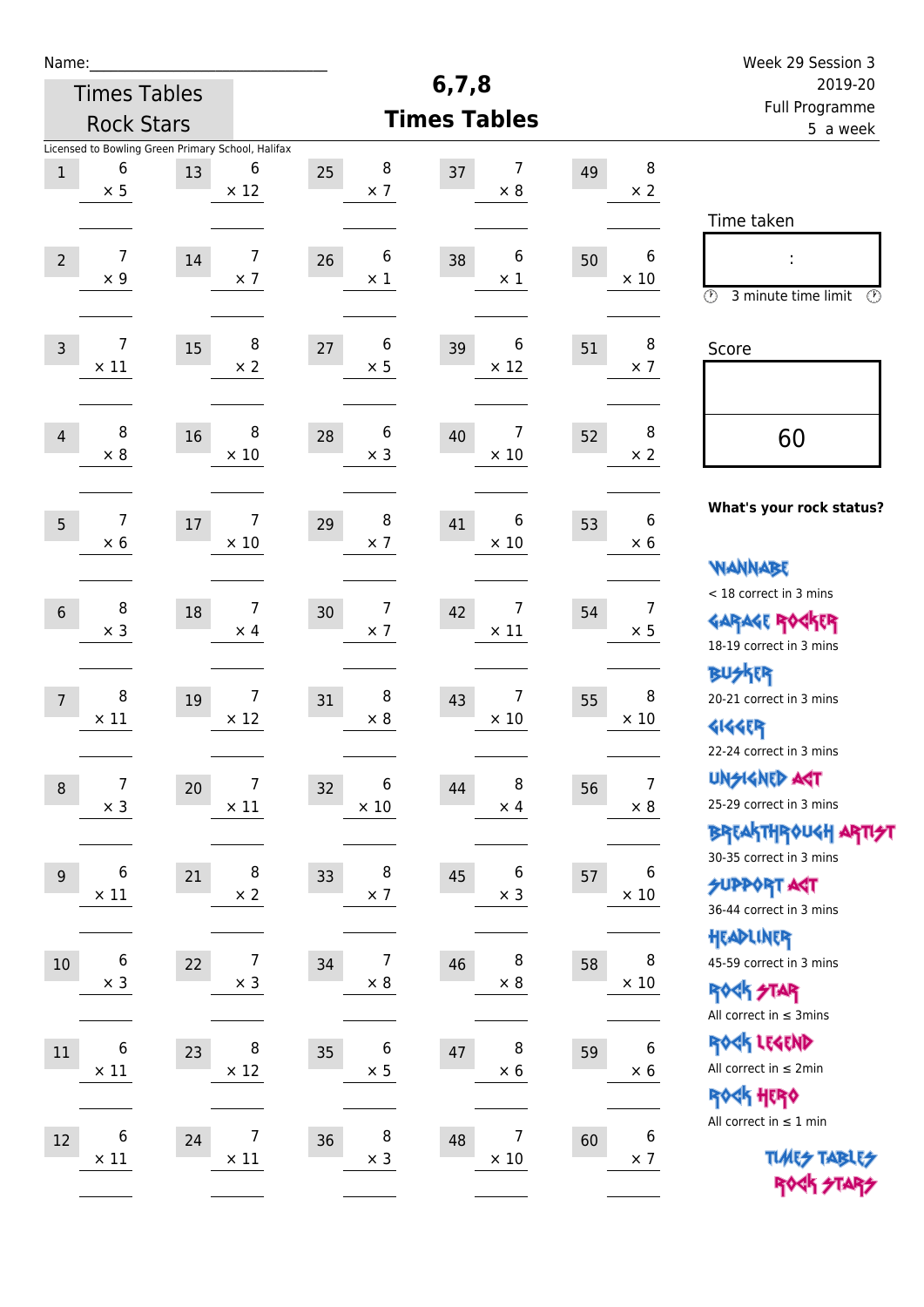| Name: |  |  |  |
|-------|--|--|--|
|       |  |  |  |

Times Tables

## **6,7,8**

|                  | <b>Rock Stars</b>                                 |                 |               | <b>Times Tables</b> |               | <u>i un i logiumme</u><br>5 a week                         |
|------------------|---------------------------------------------------|-----------------|---------------|---------------------|---------------|------------------------------------------------------------|
|                  | Licensed to Bowling Green Primary School, Halifax |                 |               |                     |               |                                                            |
| $\mathbf{1}$     | $72 \div 6 =$                                     | 21              | $21 \div 7 =$ | 41                  | $72 \div 8 =$ |                                                            |
| 2 <sup>7</sup>   | $24 \div 6 =$                                     | 22              | $63 \div 7 =$ | 42                  | $21 \div 7 =$ | Time taken                                                 |
|                  |                                                   |                 |               |                     |               | $\ddot{\phantom{a}}$                                       |
| 3 <sup>7</sup>   | $48 \div 6 =$                                     | 23              | $70 \div 7 =$ | 43                  | $30 \div 6 =$ | $\overline{(\Omega)}$<br>3 minute time limit $\circled{0}$ |
| 4                | $80 \div 8 =$                                     | 24              | $14 \div 7 =$ | 44                  | $8 \div 8 =$  |                                                            |
|                  |                                                   |                 |               |                     |               | Score                                                      |
| 5 <sub>1</sub>   | $64 \div 8 =$                                     | 25              | $42 \div 6 =$ | 45                  | $30 \div 6 =$ |                                                            |
| 6 <sup>1</sup>   | $7 ÷ 7 =$                                         | 26              | $63 \div 7 =$ | 46                  | $30 \div 6 =$ | 60                                                         |
| 7 <sup>7</sup>   | $54 \div 6 =$                                     | 27              | $24 \div 8 =$ | 47                  | $48 \div 8 =$ | What's your rock status?                                   |
|                  |                                                   |                 |               |                     |               |                                                            |
| 8                | $48 \div 6 =$                                     | 28              | $40 \div 8 =$ | 48                  | $8 \div 8 =$  | <b>NANNABE</b>                                             |
| 9 <sub>o</sub>   | $30 \div 6 =$                                     | 29              | $18 \div 6 =$ | 49                  | $30 \div 6 =$ | < 18 correct in 3 mins                                     |
|                  |                                                   |                 |               |                     |               | <b>GARAGE ROCKER</b>                                       |
| 10 <sub>1</sub>  | $21 \div 7 =$                                     | 30 <sub>2</sub> | $48 \div 8 =$ | 50                  | $48 \div 8 =$ | 18-19 correct in 3 mins                                    |
|                  |                                                   |                 |               |                     |               | <b>BUSKRR</b>                                              |
| 11               | $30 \div 6 =$                                     | 31              | $42 \div 6 =$ | 51                  | $30 \div 6 =$ | 20-21 correct in 3 mins                                    |
| 12               | $36 \div 6 =$                                     | 32              | $21 \div 7 =$ | 52                  | $42 \div 6 =$ | <b>4144ER</b><br>22-24 correct in 3 mins                   |
|                  |                                                   |                 |               |                     |               | <b>UNSIGNED AGT</b>                                        |
| 13               | $72 \div 8 =$                                     | 33 <sup>°</sup> | $28 \div 7 =$ | 53                  | $48 \div 8 =$ | 25-29 correct in 3 mins                                    |
|                  |                                                   |                 |               |                     |               | <b>BREAKTHROUGH ARTI<del>S</del>T</b>                      |
| 14               | $48 \div 8 =$                                     | 34              | $28 \div 7 =$ | 54                  | $80 \div 8 =$ | 30-35 correct in 3 mins                                    |
|                  |                                                   |                 |               |                     |               | <b>SUPPORT AGT</b><br>36-44 correct in 3 mins              |
| 15 <sup>15</sup> | $48 \div 6 =$                                     | 35              | $66 \div 6 =$ | 55                  | $72 \div 8 =$ | HEADLINER                                                  |
| 16               | $72 \div 6 =$                                     | 36              | $18 \div 6 =$ | 56                  | $60 \div 6 =$ | 45-59 correct in 3 mins                                    |
|                  |                                                   |                 |               |                     |               | <b>ROCK STAR</b>                                           |
| 17 <sub>2</sub>  | $49 \div 7 =$                                     | 37              | $24 \div 8 =$ | 57                  | $88 \div 8 =$ | All correct in $\leq$ 3mins                                |
|                  |                                                   |                 |               |                     |               | ROCK LEGEND                                                |
| 18               | $72 \div 8 =$                                     | 38              | $16 \div 8 =$ | 58                  | $42 \div 7 =$ | All correct in $\leq 2$ min                                |
|                  |                                                   |                 |               |                     |               | <b>ROCK HERO</b><br>All correct in $\leq 1$ min            |
| 19               | $56 \div 8 =$                                     | 39              | $80 \div 8 =$ | 59                  | $28 \div 7 =$ |                                                            |
| 20               | $18 \div 6 =$                                     | 40              | $56 \div 8 =$ | 60                  | $24 \div 8 =$ | <b>TUARS TABLES</b><br>ROCK STARS                          |
|                  |                                                   |                 |               |                     |               |                                                            |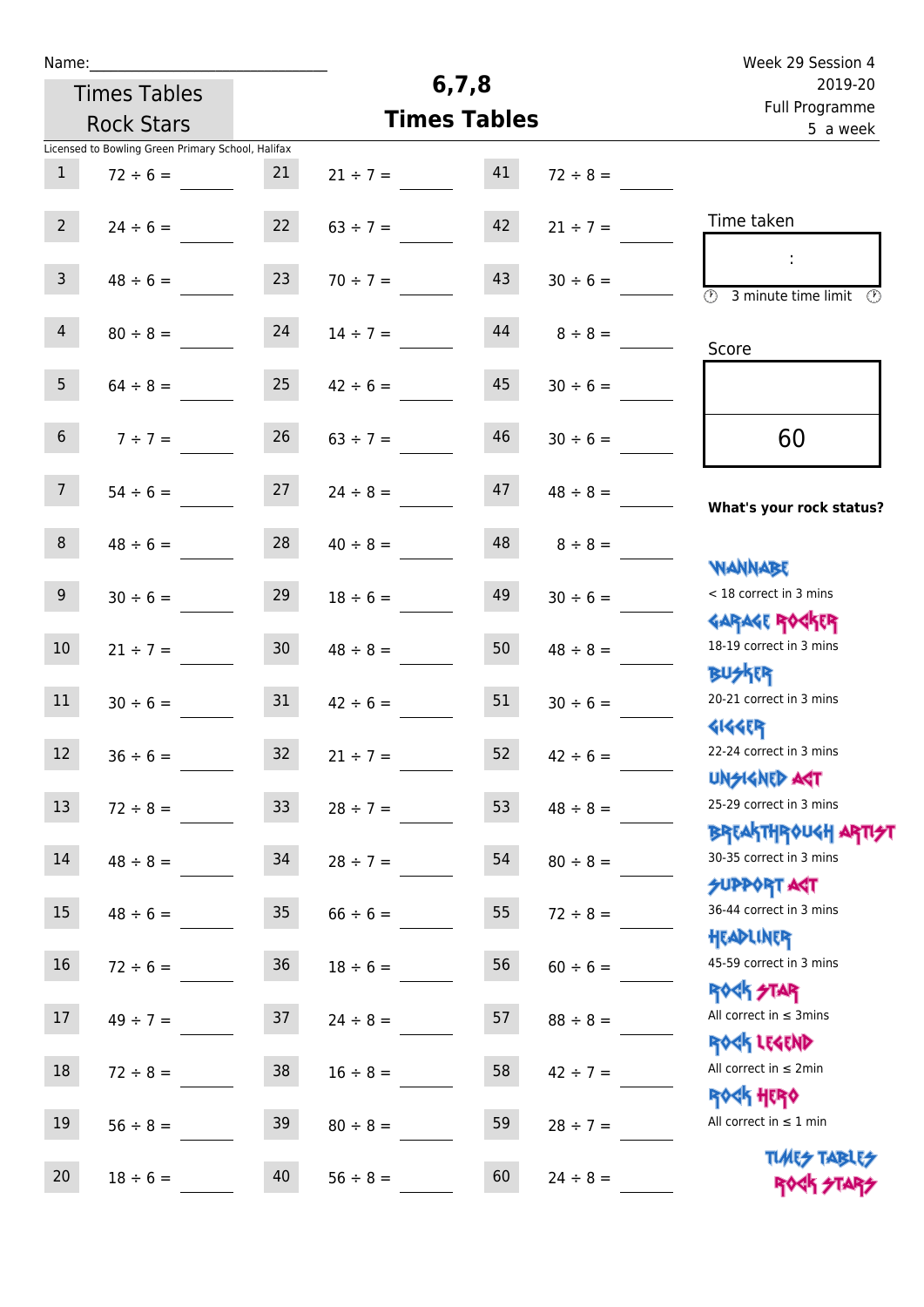| Week 29 Session 5                              |                    |         |                     |                 |                                                   | Name:           |
|------------------------------------------------|--------------------|---------|---------------------|-----------------|---------------------------------------------------|-----------------|
| 2019-20                                        |                    | 6, 7, 8 |                     |                 | <b>Times Tables</b>                               |                 |
| Full Programme<br>5 a week                     |                    |         | <b>Times Tables</b> |                 | <b>Rock Stars</b>                                 |                 |
|                                                |                    |         |                     |                 | Licensed to Bowling Green Primary School, Halifax |                 |
|                                                | $28 \div 7 =$      | 41      | $6 \times 10 =$     | 21              | $8 \times 8 =$                                    | $\mathbf{1}$    |
| Time taken                                     | $96 \div 8 =$      | 42      | $7 \times 2 =$      | 22              | $6 \times 7 =$                                    | $2^{\circ}$     |
| ÷<br><b>3</b> minute time limit <b>3</b>       | $30 \div 6 =$      | 43      | $7 \times 10 =$     | 23              | $8 \times 3 =$                                    | 3 <sup>7</sup>  |
| Score                                          | $84 \div 7 =$      | 44      | $8 \times 12 =$     | 24              | $6 \times 1 =$                                    | $\overline{4}$  |
|                                                | $42 \div 7 =$      | 45      | $7 \times 3 =$      | 25              | $6 \times 6 =$                                    | 5 <sub>1</sub>  |
| 60                                             | $18 \div 6 =$      | 46      | $6 \times 8 =$      | 26              | $7 \times 12 =$                                   | 6 <sup>1</sup>  |
| Add up your time                               | $54 \div 6 =$      | 47      | $6 \times 2 =$      | 27              | $8 \times 1 =$                                    | $7\overline{ }$ |
| <b>Mins</b>                                    | $35 \div 7 =$      | 48      | $8 \times 3 =$      | 28              | $6 \times 2 =$                                    | 8               |
|                                                | $42 \div 7 =$      | 49      | $7 \times 4 =$      | 29              | $7 \times 2 =$                                    | 9 <sub>o</sub>  |
| S4 __________                                  | $6 \div 6 =$       | 50      | $8 \times 2 =$      | 30 <sub>o</sub> | $8 \times 9 =$                                    | 10 <sup>°</sup> |
| S5<br>$\begin{tabular}{c} Total \end{tabular}$ | $56 \div 8 =$      | 51      | $64 \div 8 =$       | 31              | $6 \times 2 =$                                    | 11              |
| Secs                                           | $52 \t 6 \div 6 =$ |         | $28 \div 7 =$       | 32 <sub>2</sub> | $8 \times 8 =$                                    | 12 <sub>1</sub> |
| S1<br>S2                                       | $21 \div 7 =$      | 53      | $80 \div 8 =$       | 33              | $6 \times 2 =$                                    | 13              |
|                                                | $30 \div 6 =$      | 54      | $84 \div 7 =$       | 34              | $8 \times 10 =$                                   | 14              |
| S5                                             | $66 \div 6 =$      | 55      | $56 \div 7 =$       | 35              | $6 \times 6 =$                                    | 15              |
| Total $\_\_$                                   | $60 \div 6 =$      | 56      | $24 \div 8 =$       | 36              | $6 \times 8 =$                                    | 16              |
| Add up your score                              | $48 \div 6 =$      | 57      | $12 \div 6 =$       | 37              | $7 \times 1 =$                                    | 17              |
| S3                                             | $56 \div 7 =$      | 58      | $24 \div 6 =$       | 38              | $6 \times 5 =$                                    | 18              |
|                                                | $80 \div 8 =$      | 59      | $56 \div 7 =$       | 39              | $7 \times 3 =$                                    | 19              |
| S5<br>Total $\qquad$                           | $8 \div 8 =$       | 60      | $48 \div 8 =$       | 40              | $6 \times 3 =$                                    | 20              |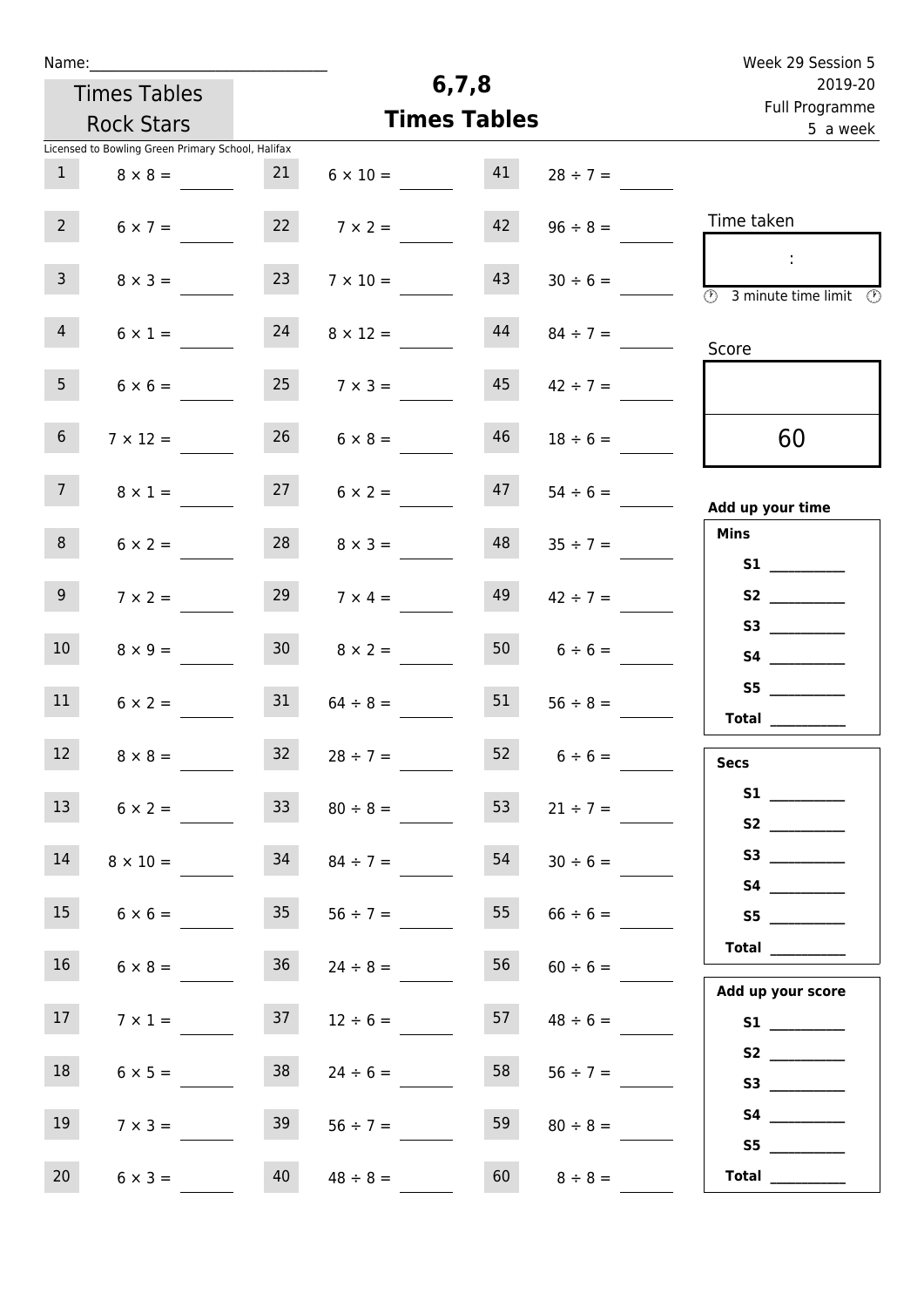| Week 30 Session 1                                                     |                 |                     |                 | Name:           |                                                   |                 |
|-----------------------------------------------------------------------|-----------------|---------------------|-----------------|-----------------|---------------------------------------------------|-----------------|
| 2019-20                                                               |                 | 7,8,9               |                 |                 | <b>Times Tables</b>                               |                 |
| Full Programme<br>5 a week                                            |                 | <b>Times Tables</b> |                 |                 | <b>Rock Stars</b>                                 |                 |
|                                                                       |                 |                     |                 |                 | Licensed to Bowling Green Primary School, Halifax |                 |
|                                                                       | $8 \times 7 =$  | 41                  | $8 \times 11 =$ | 21              | $9 \times 3 =$                                    | $\mathbf{1}$    |
| Time taken                                                            | $12 \times 9 =$ | 42                  | $9 \times 8 =$  | 22              | $8 \times 10 =$                                   | $2^{\circ}$     |
| ÷<br>$\overline{\mathcal{O}}$<br>3 minute time limit<br>$\mathcal{O}$ | $2 \times 7 =$  | 43                  | $8 \times 2 =$  | 23              | $7 \times 11 =$                                   | $\mathbf{3}$    |
| Score                                                                 | $3 \times 9 =$  | 44                  | $9 \times 10 =$ | 24              | $7 \times 6 =$                                    | $\overline{4}$  |
|                                                                       | $3 \times 8 =$  | 45                  | $9 \times 10 =$ | 25              | $7 \times 2 =$                                    | 5 <sup>1</sup>  |
| 60                                                                    | $2 \times 9 =$  | 46                  | $9 \times 10 =$ | 26              | $8 \times 5 =$                                    | 6 <sup>1</sup>  |
| What's your rock status?                                              | $9 \times 8 =$  | 47                  | $8 \times 6 =$  | 27              | $8 \times 3 =$                                    | 7 <sup>1</sup>  |
|                                                                       | $8 \times 7 =$  | 48                  | $7 \times 8 =$  | 28              | $9 \times 4 =$                                    | 8               |
| WANNABE<br>< 18 correct in 3 mins                                     | $3 \times 7 =$  | 49                  | $8 \times 9 =$  | 29              | $8 \times 2 =$                                    | 9               |
| <b>GARAGE ROGKER</b><br>18-19 correct in 3 mins                       | $2 \times 7 =$  | 50                  | $7 \times 9 =$  | 30 <sub>o</sub> | $7 \times 4 =$                                    | 10 <sup>°</sup> |
| <b>BUSKER</b><br>20-21 correct in 3 mins                              | $4 \times 9 =$  | 51                  | $4 \times 7 =$  | 31              | $7 \times 9 =$                                    | 11              |
| <b>4144EPT</b><br>22-24 correct in 3 mins                             | $3 \times 7 =$  | 52                  | $3 \times 7 =$  | 32              | $7 \times 4 =$                                    | 12 <sub>2</sub> |
| <b>UNSIGNED AGT</b><br>25-29 correct in 3 mins                        | $10 \times 9 =$ | 53                  | $10 \times 7 =$ | 33 <sup>°</sup> | $8 \times 4 =$                                    | 13              |
| ΒΡΓΑΚΤΗΡΟUGH ΑΡΤΙ <del>2</del> Τ<br>30-35 correct in 3 mins           | $3 \times 9 =$  | 54                  | $10 \times 7 =$ | 34              | $7 \times 3 =$                                    | 14              |
| <b>SUPPORT AGT</b><br>36-44 correct in 3 mins                         | $1 \times 8 =$  | 55                  | $2 \times 7 =$  | 35              | $9 \times 1 =$                                    | 15              |
| HEADLINER<br>45-59 correct in 3 mins                                  | $5 \times 9 =$  | 56                  | $7 \times 8 =$  | 36 <sup>°</sup> | $8 \times 9 =$                                    | 16              |
| <b>ROCK STAR</b><br>All correct in $\leq$ 3mins                       | $9 \times 9 =$  | 57                  | $8 \times 7 =$  | 37              | $7 \times 11 =$                                   | 17              |
| ROCK LEGEND<br>All correct in $\leq 2$ min                            | $1 \times 8 =$  | 58                  | $2 \times 9 =$  | 38              | $9 \times 2 =$                                    | 18              |
| <b>ROCK HERO</b><br>All correct in $\leq 1$ min                       | $6 \times 7 =$  | 59                  | $10 \times 7 =$ | 39              | $8 \times 4 =$                                    | 19              |
| <b>TUARS TABLES</b><br>ROCK STARS                                     | $2 \times 7 =$  | 60                  | $10 \times 9 =$ | 40              | $9 \times 3 =$                                    | 20              |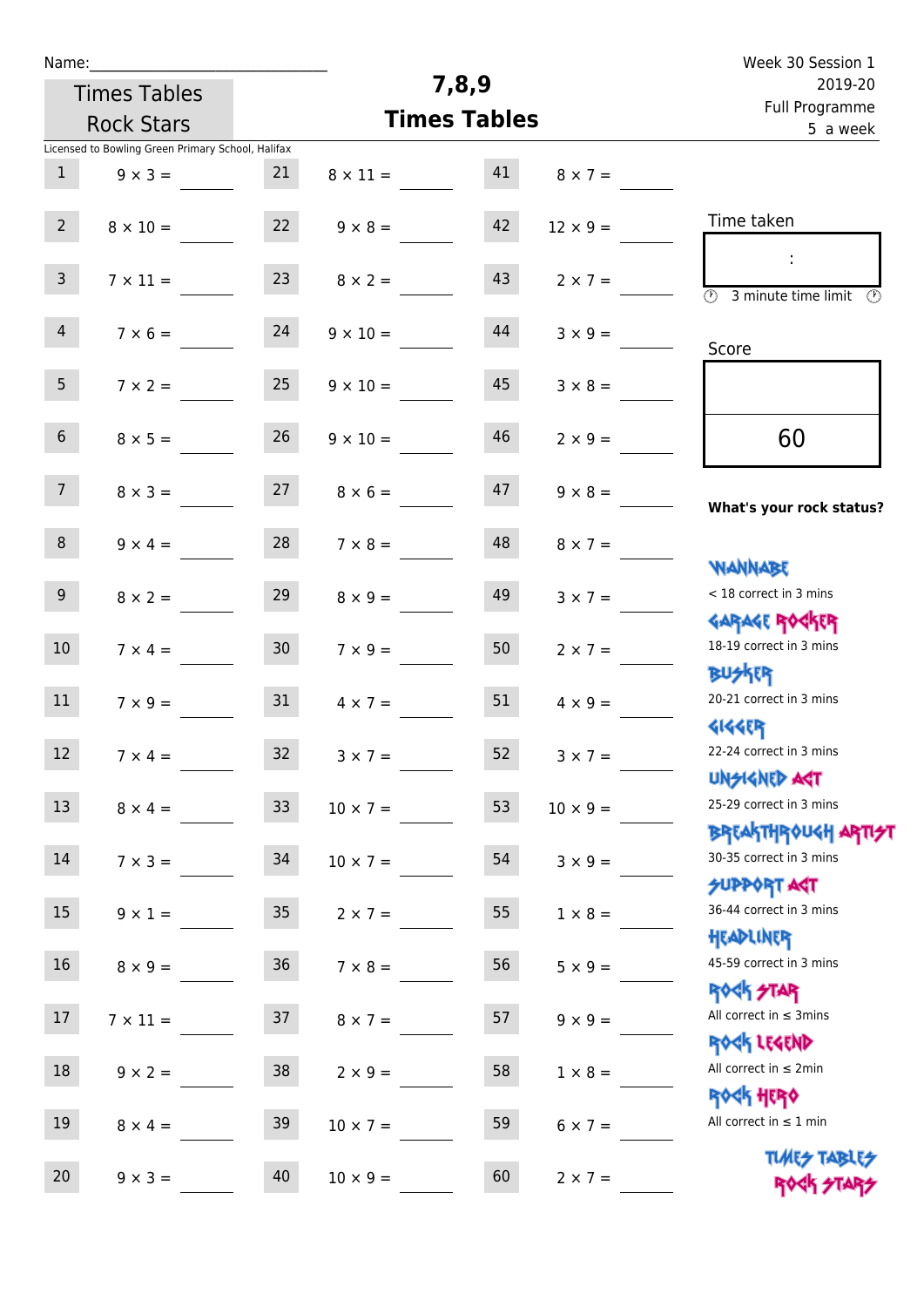| Name:            |                                                   |        |                       |    |                                  |       |                              |    |         | Week 30 Session 2                                          |
|------------------|---------------------------------------------------|--------|-----------------------|----|----------------------------------|-------|------------------------------|----|---------|------------------------------------------------------------|
|                  | <b>Times Tables</b>                               |        |                       |    |                                  | 7,8,9 |                              |    |         | 2019-20                                                    |
|                  | <b>Rock Stars</b>                                 |        |                       |    | Full Programme<br>5 a week       |       |                              |    |         |                                                            |
|                  | Licensed to Bowling Green Primary School, Halifax |        |                       |    |                                  |       |                              |    |         |                                                            |
| $\mathbf 1$      |                                                   | 13     |                       | 25 |                                  | 37    |                              | 49 |         |                                                            |
|                  | 9 108                                             |        | 64<br>8               |    | $70\,$<br>7                      |       | 63<br>7                      |    | 9<br>18 | Time taken                                                 |
|                  |                                                   |        |                       |    |                                  |       |                              |    |         |                                                            |
| $\overline{2}$   |                                                   | 14     |                       | 26 |                                  | 38    |                              | 50 |         |                                                            |
|                  | 84<br>$7\overline{ }$                             |        | 35<br>$\overline{7}$  |    | 64<br>8                          |       | ${\bf 28}$<br>$\overline{7}$ |    | 9<br>9  | $\overline{\circ}$<br>$\circled{r}$<br>3 minute time limit |
|                  |                                                   |        |                       |    |                                  |       |                              |    |         |                                                            |
| $\mathsf{3}$     |                                                   | 15     |                       | 27 |                                  | 39    |                              | 51 |         | Score                                                      |
|                  | 81<br>9                                           |        | $\boldsymbol{9}$<br>9 |    | 24<br>8                          |       | 21<br>7                      |    | 9<br>90 |                                                            |
|                  |                                                   |        |                       |    |                                  |       |                              |    |         |                                                            |
| $\overline{4}$   |                                                   | 16     |                       | 28 |                                  | 40    |                              | 52 |         | 60                                                         |
|                  | 96<br>8                                           |        | 96<br>8               |    | 16<br>$\, 8$                     |       | 36<br>$\boldsymbol{9}$       |    | 56<br>8 |                                                            |
|                  |                                                   |        |                       |    |                                  |       |                              |    |         | What's your rock status?                                   |
| $5\phantom{.0}$  |                                                   | $17\,$ |                       | 29 |                                  | 41    |                              | 53 |         |                                                            |
|                  | 18<br>9                                           |        | 56<br>$\overline{7}$  |    | 84<br>$\overline{7}$             |       | $90\,$<br>$\boldsymbol{9}$   |    | 16<br>8 | WANNABE                                                    |
|                  |                                                   |        |                       |    |                                  |       |                              |    |         | < 18 correct in 3 mins                                     |
| $6\,$            |                                                   | 18     |                       | 30 |                                  | 42    |                              | 54 |         | <b>GARAGE RO</b><br><b>下下</b>                              |
|                  | $\overline{7}$<br>14                              |        | ${\bf 80}$<br>$\bf 8$ |    | 108<br>9                         |       | 56<br>8                      |    | 8<br>24 | 18-19 correct in 3 mins                                    |
|                  |                                                   |        |                       |    |                                  |       |                              |    |         | <b>BUSKER</b>                                              |
| 7                |                                                   | 19     |                       | 31 |                                  | 43    |                              | 55 |         | 20-21 correct in 3 mins                                    |
|                  | 24<br>8                                           |        | 49<br>7               |    | $\overline{7}$<br>$\overline{7}$ |       | 56<br>7                      |    | 63<br>9 | <b>4144EP</b>                                              |
|                  |                                                   |        |                       |    |                                  |       |                              |    |         | 22-24 correct in 3 mins                                    |
| 8                |                                                   | 20     |                       | 32 |                                  | 44    |                              | 56 |         | <b>UNSIGNED AGT</b><br>25-29 correct in 3 mins             |
|                  | 7 <sup>1</sup><br>84                              |        | $\,8\,$<br>40         |    | 56<br>$\overline{7}$             |       | 27<br>$\boldsymbol{9}$       |    | 8<br>56 | <b>BREAKTHROUGH</b>                                        |
|                  |                                                   |        |                       |    |                                  |       |                              |    |         | 30-35 correct in 3 mins                                    |
| $\boldsymbol{9}$ |                                                   | 21     |                       | 33 |                                  | 45    |                              | 57 |         | <b>SUPPORT AGT</b>                                         |
|                  | 88<br>8                                           |        | 108<br>9              |    | 45<br>$\boldsymbol{9}$           |       | 45<br>9                      |    | 96<br>8 | 36-44 correct in 3 mins                                    |
|                  |                                                   |        |                       |    |                                  |       |                              |    |         | HEADLINER                                                  |
| 10               |                                                   | 22     |                       | 34 |                                  | 46    |                              | 58 |         | 45-59 correct in 3 mins                                    |
|                  | 77<br>$\overline{7}$                              |        | 80<br>8               |    | 35<br>$\overline{7}$             |       | 36<br>9                      |    | 14<br>7 | <b>ROCK STAR</b>                                           |
|                  |                                                   |        |                       |    |                                  |       |                              |    |         | All correct in $\leq$ 3mins                                |
| 11               |                                                   | 23     |                       | 35 |                                  | 47    |                              | 59 |         | ROCK LEGEND<br>All correct in $\leq 2$ min                 |
|                  | 45<br>9                                           |        | 84<br>$\overline{7}$  |    | $\overline{7}$<br>84             |       | 40<br>8                      |    | 8<br>40 | <b>ROGH HERO</b>                                           |
|                  |                                                   |        |                       |    |                                  |       |                              |    |         | All correct in $\leq 1$ min                                |
| 12               |                                                   | 24     |                       | 36 |                                  | 48    |                              | 60 |         | <b>TLARS</b>                                               |
|                  | 21<br>7                                           |        | 21<br>7               |    | $\overline{7}$<br>$\overline{7}$ |       | 40<br>8                      |    | 9<br>54 |                                                            |
|                  |                                                   |        |                       |    |                                  |       |                              |    |         |                                                            |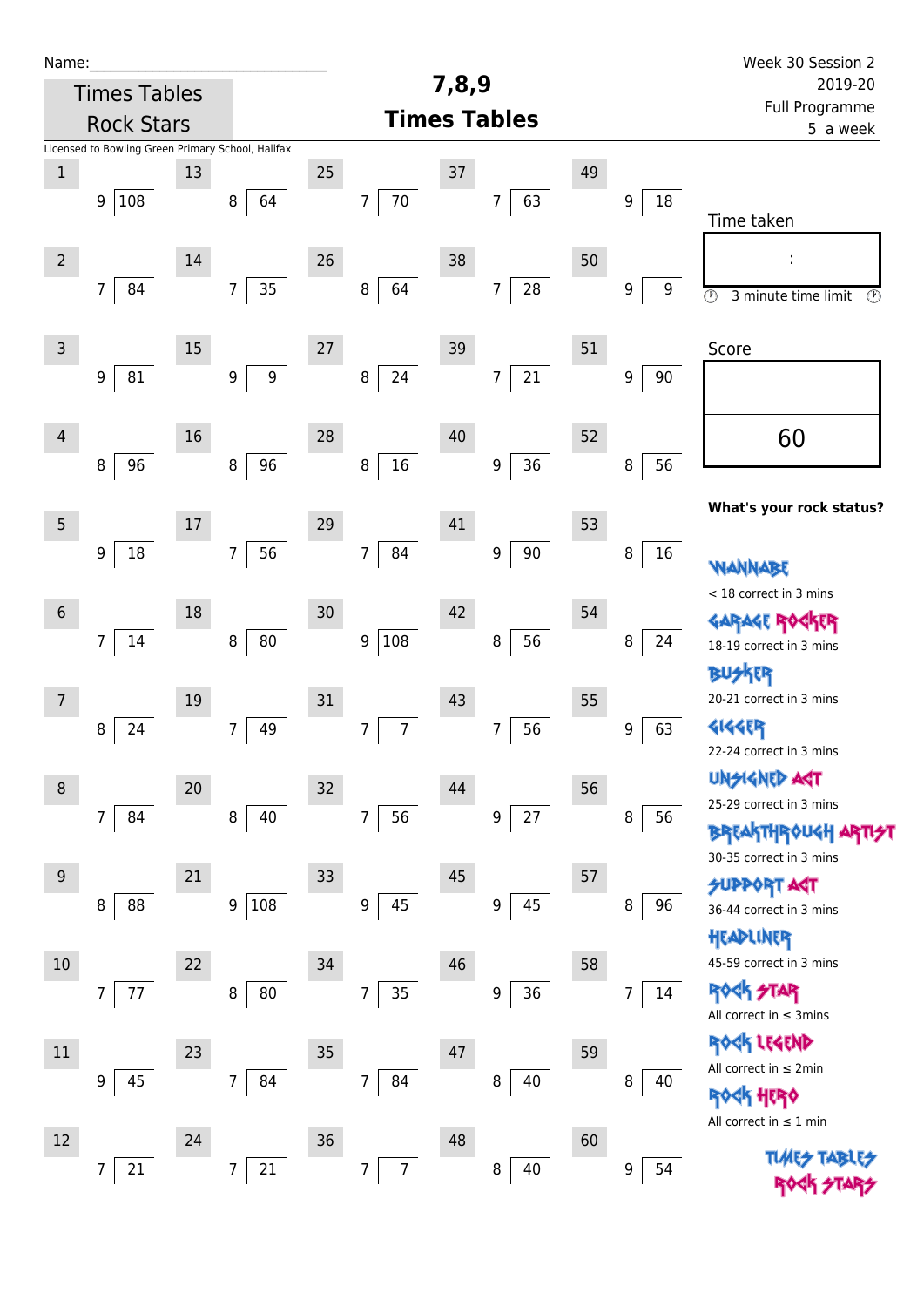| Name:          |                     |    |                                                                       |                                    |                        |    |                               | Week 30 Session 3                                                                               |
|----------------|---------------------|----|-----------------------------------------------------------------------|------------------------------------|------------------------|----|-------------------------------|-------------------------------------------------------------------------------------------------|
|                | <b>Times Tables</b> |    |                                                                       |                                    | 7,8,9                  |    |                               | 2019-20                                                                                         |
|                | <b>Rock Stars</b>   |    |                                                                       |                                    | <b>Times Tables</b>    |    |                               | Full Programme<br>5 a week                                                                      |
| $\mathbf 1$    | 7<br>$\times$ 6     | 13 | Licensed to Bowling Green Primary School, Halifax<br>8<br>$\times$ 12 | 8<br>25<br>$\times$ 4              | 7<br>37<br>$\times$ 12 | 49 | $\overline{7}$<br>$\times 6$  |                                                                                                 |
| $\overline{2}$ | 8<br>$\times$ 6     | 14 | $\overline{7}$<br>$\times$ 5                                          | 8<br>26<br>$\times 2$              | 8<br>38<br>$\times$ 5  | 50 | 8<br>$\times$ 7               | Time taken<br>İ,<br>$\circled{r}$<br>3 minute time limit<br>⊕                                   |
| $\overline{3}$ | 8<br>$\times 10$    | 15 | 9<br>$\times$ 10                                                      | 7<br>27<br>$\times$ 11             | 7<br>39<br>$\times$ 7  | 51 | $\overline{7}$<br>$\times 6$  | Score                                                                                           |
| $\overline{4}$ | 8<br>$\times$ 6     | 16 | 9<br>$\times$ 11                                                      | 9<br>28<br>$\times 8$              | 8<br>40<br>$\times 6$  | 52 | $\overline{7}$<br>$\times$ 9  | 60                                                                                              |
| 5              | 9<br>$\times$ 6     | 17 | 7<br>$\times$ 12                                                      | 9<br>29<br>$\times$ 7              | 7<br>41<br>$\times 2$  | 53 | $\overline{7}$<br>$\times 2$  | What's your rock status?<br><b>WANNABE</b>                                                      |
| $6\phantom{1}$ | 8<br>$\times$ 11    | 18 | 9<br>$\times$ 12                                                      | 7<br>30<br>$\times$ 1              | 7<br>42<br>$\times$ 1  | 54 | 9<br>$\times$ 1               | < 18 correct in 3 mins<br><b>GARAGE ROGKER</b><br>18-19 correct in 3 mins                       |
| $\overline{7}$ | 8<br>$\times 2$     | 19 | 9<br>$\times$ 2                                                       | 7<br>31<br>$\times$ 11             | 9<br>43<br>$\times 8$  | 55 | 9<br>$\times$ 12              | <b>BU外界</b><br>20-21 correct in 3 mins<br><b>4144EP</b><br>22-24 correct in 3 mins              |
| $\,8\,$        | 9<br>$\times$ 9     | 20 | 8<br>$\times$ 6                                                       | 9<br>32<br>$\times$ 10             | 7<br>44<br>$\times$ 10 | 56 | $\mathsf 9$<br>$\times$ 5     | <b>UNSIGNED AGT</b><br>25-29 correct in 3 mins<br>ΒΡΓΑ <sup>Κ</sup> ΤΗΡΟυΚΗ ΑΡΤΙ <del>2</del> Τ |
| 9              | 8<br>$\times$ 12    | 21 | 8<br>$\times$ 6                                                       | 7<br>33<br>$\times$ 2              | 9<br>45<br>$\times$ 11 | 57 | 8<br>$\times$ 1               | 30-35 correct in 3 mins<br><b>SUPPORT AGT</b><br>36-44 correct in 3 mins<br>HEADLINER           |
| $10\,$         | 9<br>$\times 2$     | 22 | 8<br>$\times$ 9                                                       | 9<br>34<br>$\times$ 6              | 9<br>46<br>$\times$ 2  | 58 | $\overline{7}$<br>$\times$ 12 | 45-59 correct in 3 mins<br><b>ROCK STAR</b><br>All correct in $\leq$ 3mins                      |
| 11             | 8<br>$\times$ 3     | 23 | 9<br>$\times$ 4                                                       | $\overline{7}$<br>35<br>$\times$ 6 | 7<br>47<br>$\times$ 4  | 59 | 9<br>$\times$ 3               | ROCK LEGEND<br>All correct in $\leq 2$ min<br>ROCK HERO                                         |
| 12             | 8<br>$\times$ 8     | 24 | 8<br>$\times$ 8                                                       | 8<br>36<br>$\times$ 10             | 8<br>48<br>$\times$ 4  | 60 | 9<br>$\times$ 11              | All correct in $\leq 1$ min<br><b>TUARS TABLES</b><br>ROCK STARS                                |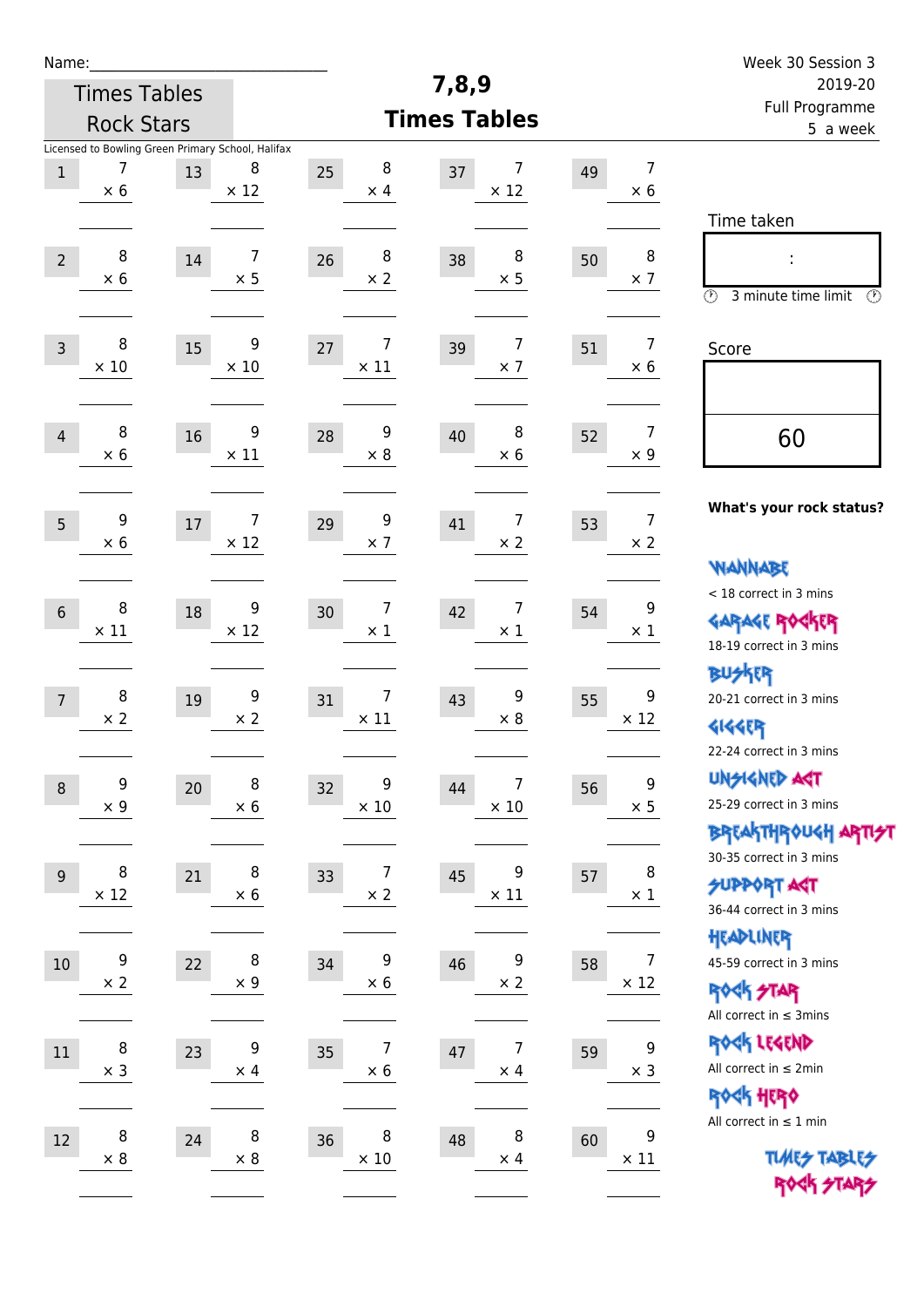| Name: |  |  |  |
|-------|--|--|--|
|       |  |  |  |

Times Tables

# **7,8,9**

|                 | <b>Rock Stars</b>                                                   |                 | <b>Times Tables</b> | Full Flogramme<br>5 a week |               |                                                                  |
|-----------------|---------------------------------------------------------------------|-----------------|---------------------|----------------------------|---------------|------------------------------------------------------------------|
| $\mathbf{1}$    | Licensed to Bowling Green Primary School, Halifax<br>$108 \div 9 =$ | 21              | $48 \div 8 =$       | 41                         | $63 \div 9 =$ |                                                                  |
|                 |                                                                     |                 |                     |                            |               |                                                                  |
| $2^{\circ}$     | $27 ÷ 9 =$                                                          | 22              | $32 \div 8 =$       | 42                         | $77 ÷ 7 =$    | Time taken                                                       |
|                 |                                                                     |                 |                     |                            |               |                                                                  |
| $\mathbf{3}$    | $32 \div 8 =$                                                       | 23              | $9 ÷ 9 =$           | 43                         | $45 \div 9 =$ | $\overline{\mathcal{O}}$<br>3 minute time limit<br>$\circled{r}$ |
| $\overline{4}$  |                                                                     | 24              |                     | 44                         |               |                                                                  |
|                 | $42 \div 7 =$                                                       |                 | $48 \div 8 =$       |                            | $9 ÷ 9 =$     | Score                                                            |
| 5 <sub>1</sub>  | $28 \div 7 =$                                                       | 25              | $81 \div 9 =$       | 45                         | $24 \div 8 =$ |                                                                  |
|                 |                                                                     |                 |                     |                            |               |                                                                  |
| $6\overline{6}$ | $36 \div 9 =$                                                       | 26              | $8 \div 8 =$        | 46                         | $32 \div 8 =$ | 60                                                               |
|                 |                                                                     |                 |                     |                            |               |                                                                  |
| $7\overline{ }$ | $108 \div 9 =$                                                      | 27              | $49 \div 7 =$       | 47                         | $81 \div 9 =$ | What's your rock status?                                         |
| 8               | $8 \div 8 =$                                                        | 28              | $21 \div 7 =$       | 48                         | $18 \div 9 =$ |                                                                  |
|                 |                                                                     |                 |                     |                            |               | <b>NANNABE</b>                                                   |
| 9 <sup>°</sup>  | $63 ÷ 9 =$                                                          | 29              | $77 ÷ 7 =$          | 49                         | $72 \div 8 =$ | < 18 correct in 3 mins                                           |
|                 |                                                                     |                 |                     |                            |               | <b>GARAGE ROGKER</b>                                             |
| 10 <sup>°</sup> | $88 \div 8 =$                                                       | 30 <sub>o</sub> | $21 \div 7 =$       | 50                         | $9 ÷ 9 =$     | 18-19 correct in 3 mins                                          |
| 11              | $32 \div 8 =$                                                       | 31              | $8 \div 8 =$        | 51                         | $54 \div 9 =$ | <b>BUSKER</b><br>20-21 correct in 3 mins                         |
|                 |                                                                     |                 |                     |                            |               | <b>4144EP</b>                                                    |
| 12              | $36 ÷ 9 =$                                                          | 32              | $32 \div 8 =$       | 52                         | $88 \div 8 =$ | 22-24 correct in 3 mins                                          |
|                 |                                                                     |                 |                     |                            |               | <b>UNSIGNED AGT</b>                                              |
| 13 <sup>7</sup> | $56 ÷ 7 =$                                                          | 33 <sup>°</sup> | $24 \div 8 =$       | 53                         | $90 \div 9 =$ | 25-29 correct in 3 mins                                          |
| 14              |                                                                     |                 |                     |                            |               | <b>BREAKTHROUGH ARTI<del>S</del>T</b><br>30-35 correct in 3 mins |
|                 | $14 \div 7 =$                                                       | 34              | $18 \div 9 =$       | 54                         | $16 \div 8 =$ | <b>SUPPORT AGT</b>                                               |
| 15              | $84 \div 7 =$                                                       | 35 <sub>o</sub> | $84 \div 7 =$       | 55                         | $96 \div 8 =$ | 36-44 correct in 3 mins                                          |
|                 |                                                                     |                 |                     |                            |               | HEADLINER                                                        |
| 16              | $32 \div 8 =$                                                       | $36\,$          | $42 \div 7 =$       | 56                         | $56 \div 8 =$ | 45-59 correct in 3 mins                                          |
|                 |                                                                     |                 |                     |                            |               | <b>ROCK STAR</b>                                                 |
| 17              | $9 ÷ 9 =$                                                           | 37              | $63 \div 7 =$       | 57                         | $63 ÷ 9 =$    | All correct in $\leq$ 3mins<br>ROCK LEGEND                       |
| 18              | $96 \div 8 =$                                                       | 38              | $63 \div 7 =$       | 58                         | $48 \div 8 =$ | All correct in $\leq 2$ min                                      |
|                 |                                                                     |                 |                     |                            |               | <b>ROCK HERO</b>                                                 |
| 19              | $108 \div 9 =$                                                      | 39              | $24 \div 8 =$       | 59                         | $45 \div 9 =$ | All correct in $\leq 1$ min                                      |
|                 |                                                                     |                 |                     |                            |               | <b>TUARS TABLES</b>                                              |
| $20\,$          | $63 ÷ 9 =$                                                          | 40              | $32 \div 8 =$       | 60                         | $63 ÷ 7 =$    | ROCK STARS                                                       |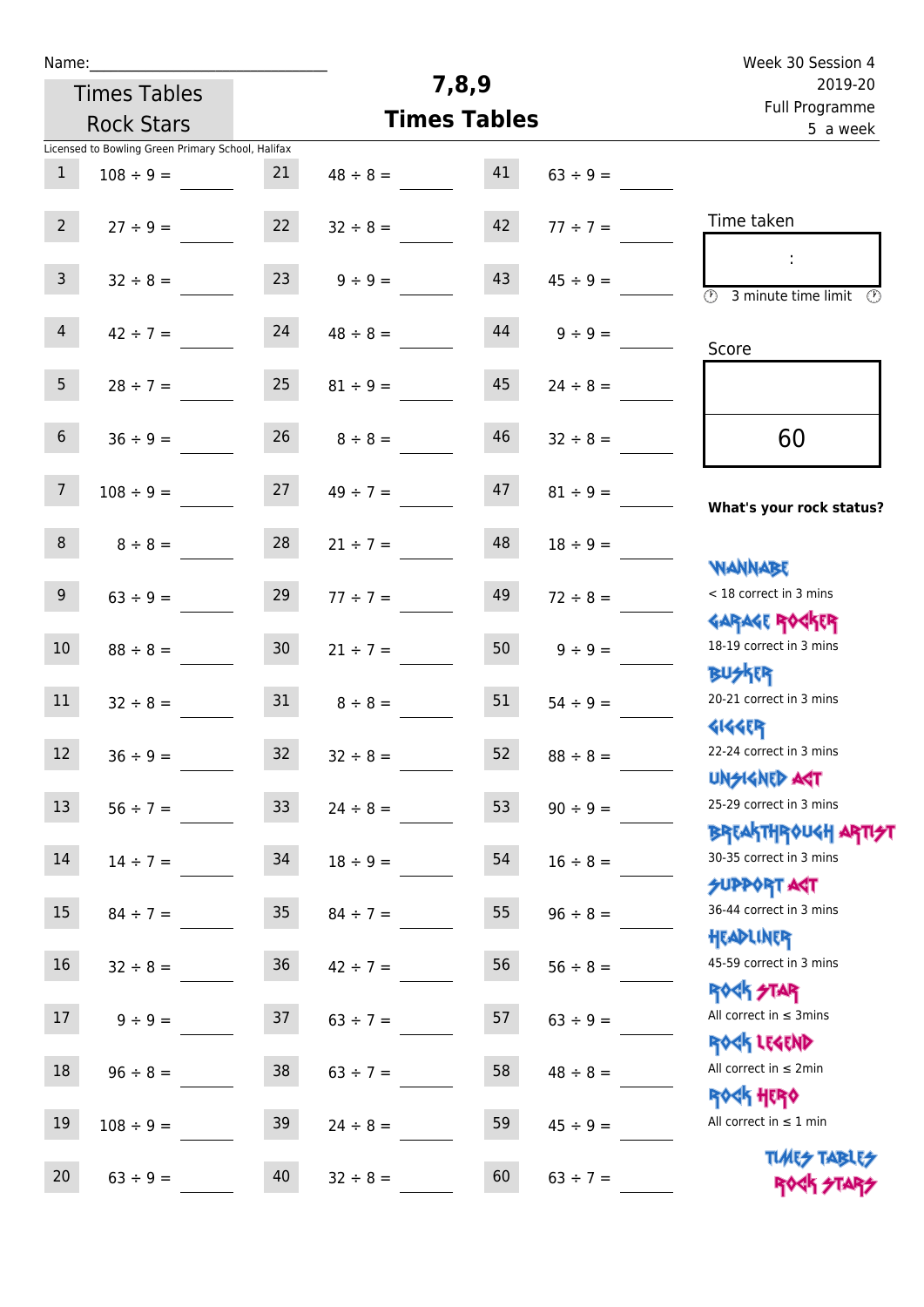| Name:                                                                    |                     |                           | Week 30 Session 5   |                                                                                                                                                                                                                                         |  |  |  |  |
|--------------------------------------------------------------------------|---------------------|---------------------------|---------------------|-----------------------------------------------------------------------------------------------------------------------------------------------------------------------------------------------------------------------------------------|--|--|--|--|
| <b>Times Tables</b>                                                      |                     | 7,8,9                     |                     | 2019-20<br>Full Programme                                                                                                                                                                                                               |  |  |  |  |
| <b>Rock Stars</b>                                                        |                     | <b>Times Tables</b>       |                     | 5 a week                                                                                                                                                                                                                                |  |  |  |  |
| Licensed to Bowling Green Primary School, Halifax<br>1<br>$9 \times 1 =$ | 21                  | 41<br>$9 \times 7 =$      | $21 \div 7 =$       |                                                                                                                                                                                                                                         |  |  |  |  |
| 2<br>$8 \times 5 =$                                                      |                     | $8 \times 8 =$            | $42 \t 49 \div 7 =$ | Time taken                                                                                                                                                                                                                              |  |  |  |  |
| 3 <sup>7</sup><br>$9 \times 6 =$                                         | 23                  | 43<br>$9 \times 10 =$     | $108 \div 9 =$      | $\overline{\textcircled{1}}$ 3 minute time limit $\textcircled{2}$                                                                                                                                                                      |  |  |  |  |
| 4<br>$9 \times 11 =$                                                     | 24                  | 44<br>$7 \times 1 =$      | $42 \div 7 =$       | Score                                                                                                                                                                                                                                   |  |  |  |  |
| 5 <sub>1</sub><br>$9 \times 10 =$                                        | 25                  | 45<br>$8 \times 10 =$     | $56 \div 7 =$       |                                                                                                                                                                                                                                         |  |  |  |  |
| 6 <sup>1</sup><br>$9 \times 9 =$                                         | 26                  | 46<br>$8 \times 7 =$      | $72 \div 9 =$       | 60                                                                                                                                                                                                                                      |  |  |  |  |
| 7 <sup>7</sup><br>$9 \times 9 =$                                         | 27                  | $8 \times 8 =$            | $47 \t7 \div 7 =$   | Add up your time                                                                                                                                                                                                                        |  |  |  |  |
| 8<br>$9 \times 1 =$                                                      |                     | $28$ $7 \times 6 =$<br>48 | $28 \div 7 =$       | <b>Mins</b>                                                                                                                                                                                                                             |  |  |  |  |
| 9 <sub>o</sub><br>$9 \times 5 =$                                         | 29                  | $9 \times 9 =$            | $149$ $7 \div 7 =$  | S <sub>2</sub> and the set of the set of the set of the set of the set of the set of the set of the set of the set of the set of the set of the set of the set of the set of the set of the set of the set of the set of the set of the |  |  |  |  |
| 10 <sup>°</sup><br>$7 \times 10 =$                                       | 30 <sup>1</sup>     | 50<br>$8 \times 11 =$     | $63 \div 7 =$       | S3                                                                                                                                                                                                                                      |  |  |  |  |
| 11<br>$8 \times 9 =$                                                     | 31                  | 51<br>$7 ÷ 7 =$           | $32 \div 8 =$       | S5<br>Total                                                                                                                                                                                                                             |  |  |  |  |
| $12 \overline{ }$<br>$8 \times 7 =$                                      | 32 <sub>1</sub>     | $36 \div 9 =$<br>52       | $54 \div 9 =$       | <b>Secs</b>                                                                                                                                                                                                                             |  |  |  |  |
| 13<br>$7 \times 6 =$                                                     | 33                  | 53<br>$63 \div 7 =$       | $90 \div 9 =$       |                                                                                                                                                                                                                                         |  |  |  |  |
| 14<br>$9 \times 10 =$                                                    | 34                  | 54<br>$54 \div 9 =$       | $90 \div 9 =$       | S4                                                                                                                                                                                                                                      |  |  |  |  |
| 15<br>$8 \times 6 =$                                                     | 35 <sub>1</sub>     | 55<br>$18 \div 9 =$       | $63 \div 9 =$       |                                                                                                                                                                                                                                         |  |  |  |  |
| 16<br>$9 \times 1 =$                                                     | 36                  | 56<br>$63 \div 7 =$       | $16 \div 8 =$       | Total                                                                                                                                                                                                                                   |  |  |  |  |
| 17<br>$8 \times 7 =$                                                     | 37                  | 57<br>$24 \div 8 =$       | $72 \div 9 =$       | Add up your score                                                                                                                                                                                                                       |  |  |  |  |
| 18<br>$7 \times 10 =$                                                    | 38                  | 58<br>$14 \div 7 =$       | $36 \div 9 =$       | S2<br>S3                                                                                                                                                                                                                                |  |  |  |  |
| 19<br>$7 \times 2 =$                                                     | 39                  | 59<br>$14 \div 7 =$       | $72 \div 8 =$       | S4                                                                                                                                                                                                                                      |  |  |  |  |
| 20<br>$8 \times 5 =$                                                     | 40<br>$63 \div 7 =$ | 60                        | $63 \div 7 =$       | S5<br><b>Total</b> __________                                                                                                                                                                                                           |  |  |  |  |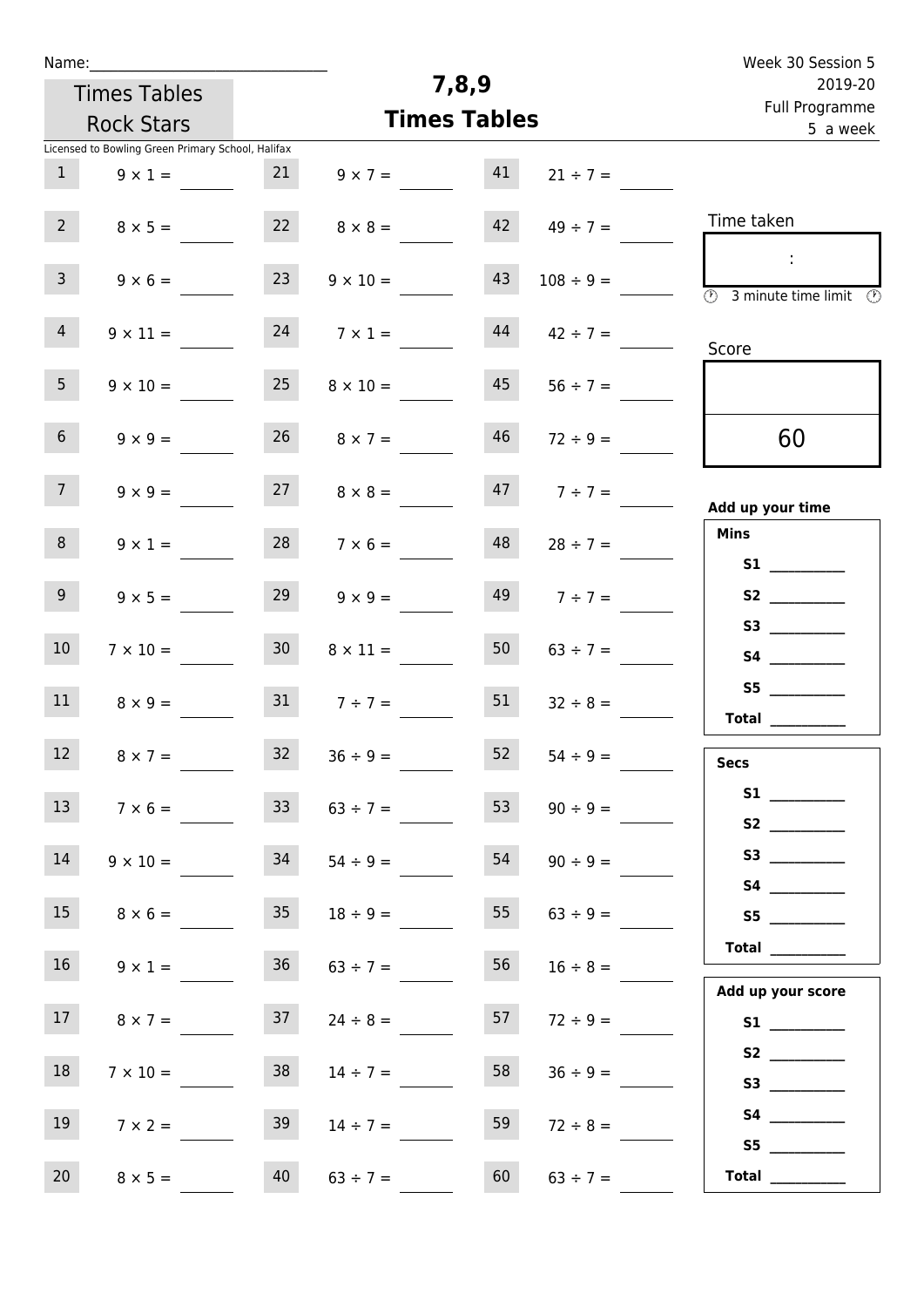| Week 31 Session 1                                                              |                  |                     |                  |                     |                                                   | Name:           |
|--------------------------------------------------------------------------------|------------------|---------------------|------------------|---------------------|---------------------------------------------------|-----------------|
| 2019-20                                                                        |                  | 8,9,10              |                  | <b>Times Tables</b> |                                                   |                 |
| Full Programme<br>5 a week                                                     |                  | <b>Times Tables</b> |                  | <b>Rock Stars</b>   |                                                   |                 |
|                                                                                |                  |                     |                  |                     | Licensed to Bowling Green Primary School, Halifax |                 |
|                                                                                | $8 \times 9 =$   | 41                  | $10 \times 4 =$  | 21                  | $8 \times 1 =$                                    | $\mathbf{1}$    |
| Time taken                                                                     | $1 \times 9 =$   | 42                  | $8 \times 1 =$   | 22                  | $10 \times 2 =$                                   | 2 <sup>7</sup>  |
| $\ddot{\phantom{a}}$<br>$\overline{\mathcal{O}}$<br>3 minute time limit<br>- O | $1 \times 8 =$   | 43                  | $9 \times 4 =$   | 23                  | $10 \times 8 =$                                   | 3 <sup>7</sup>  |
| Score                                                                          | $6 \times 8 =$   | 44                  | $9 \times 2 =$   | 24                  | $8 \times 7 =$                                    | $\overline{4}$  |
|                                                                                | $4 \times 9 =$   | 45                  | $9 \times 12 =$  | 25                  | $8 \times 5 =$                                    | 5 <sub>1</sub>  |
| 60                                                                             | $1 \times 8 =$   | 46                  | $10 \times 12 =$ | 26                  | $9 \times 7 =$                                    | 6 <sup>1</sup>  |
| What's your rock status?                                                       | $8 \times 9 =$   | 47                  | $10 \times 6 =$  | 27                  | $9 \times 5 =$                                    | 7 <sup>7</sup>  |
| <b>NANNABE</b>                                                                 | $10 \times 9 =$  | 48                  | $10 \times 5 =$  | 28                  | $9 \times 3 =$                                    | 8               |
| < 18 correct in 3 mins<br><b>GARAGE ROGKER</b>                                 | $1 \times 8 =$   | 49                  | $8 \times 5 =$   | 29                  | $10 \times 9 =$                                   | 9 <sub>o</sub>  |
| 18-19 correct in 3 mins<br><b>BUSKRR</b>                                       | $7 \times 10 =$  | 50                  | $9 \times 1 =$   | 30 <sub>2</sub>     | $10 \times 2 =$                                   | 10 <sup>°</sup> |
| 20-21 correct in 3 mins<br><b>4144ER</b>                                       | $6 \times 8 =$   | 51                  | $12 \times 9 =$  | 31                  | $8 \times 1 =$                                    | 11              |
| 22-24 correct in 3 mins<br><b>UNSIGNED AGT</b>                                 | $2 \times 9 =$   | 52                  | $10 \times 9 =$  | 32                  | $9 \times 10 =$                                   | 12 <sup>7</sup> |
| 25-29 correct in 3 mins                                                        | $12 \times 10 =$ | 53                  | $10 \times 8 =$  | 33 <sup>°</sup>     | $8 \times 5 =$                                    | 13              |
| <b>BREAKTHROUGH ARTI<del>S</del>T</b><br>30-35 correct in 3 mins               | $7 \times 9 =$   | 54                  | $5 \times 8 =$   | 34                  | $9 \times 2 =$                                    | 14              |
| <b>SUPPORT AGT</b><br>36-44 correct in 3 mins<br>HEADLINER                     | $7 \times 9 =$   | 55                  | $4 \times 9 =$   | 35 <sub>1</sub>     | $10 \times 12 =$                                  | 15              |
| 45-59 correct in 3 mins<br><b>ROCK STAR</b>                                    | $9 \times 9 =$   | 56                  | $5 \times 10 =$  | 36 <sub>2</sub>     | $8 \times 6 =$                                    | 16              |
| All correct in $\leq$ 3mins<br>ROCK LEGEND                                     | $10 \times 8 =$  | 57                  | $2 \times 9 =$   | 37                  | $8 \times 8 =$                                    | 17              |
| All correct in $\leq 2$ min<br><b>ROCK HERO</b>                                | $10 \times 8 =$  | 58                  | $9 \times 10 =$  | 38                  | $9 \times 2 =$                                    | 18              |
| All correct in $\leq 1$ min                                                    | $4 \times 10 =$  | 59                  | $5 \times 8 =$   | 39                  | $10 \times 6 =$                                   | 19              |
| <b>TUARS TABLES</b><br>ROCK STARS                                              | $10 \times 10 =$ | 60                  | $2 \times 9 =$   | 40                  | $9 \times 11 =$                                   | 20              |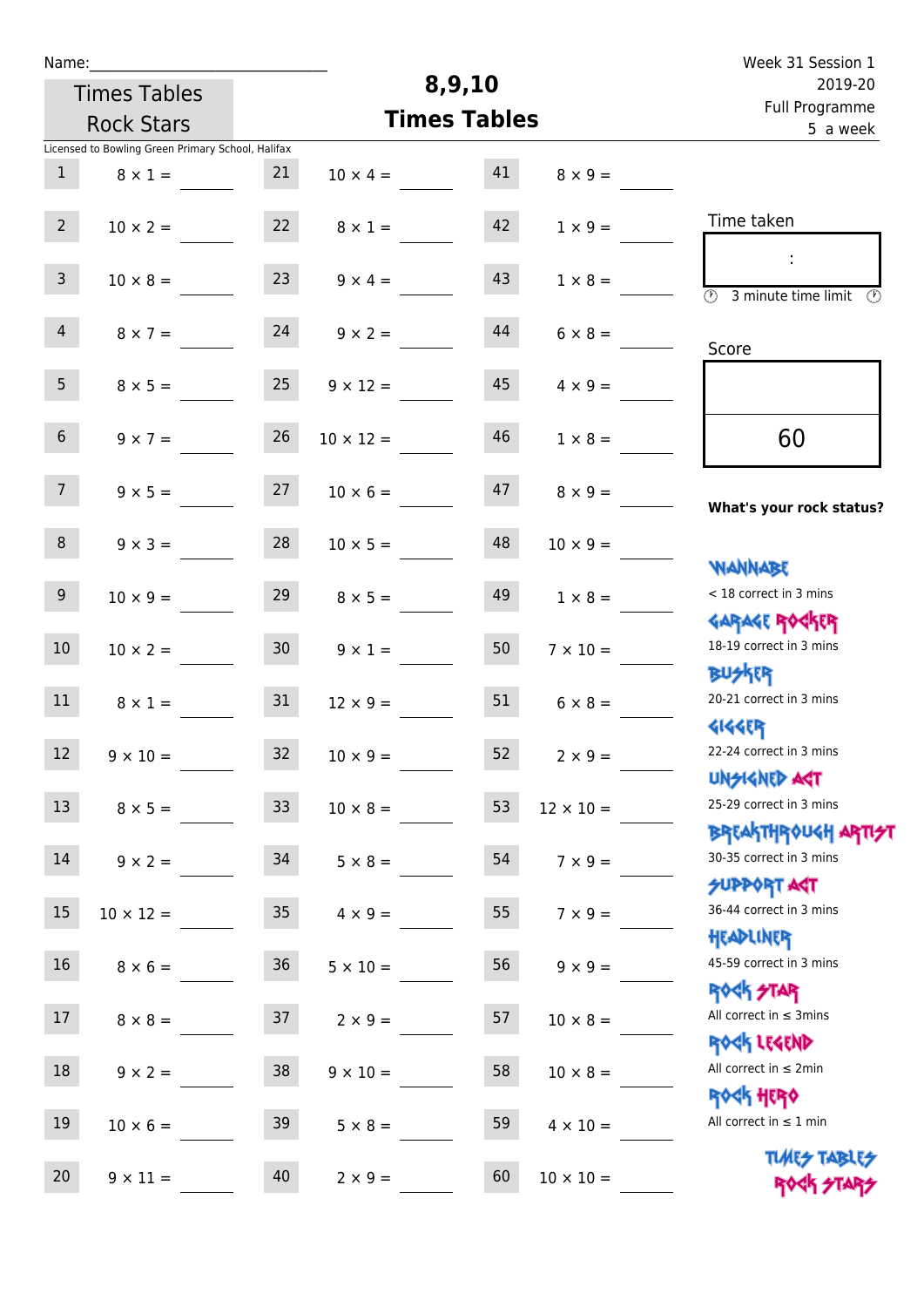| Name:           |                                                   |        |                        |                   |                         |                  | Week 31 Session 2                                           |
|-----------------|---------------------------------------------------|--------|------------------------|-------------------|-------------------------|------------------|-------------------------------------------------------------|
|                 | <b>Times Tables</b>                               |        |                        |                   | 8,9,10                  |                  | 2019-20                                                     |
|                 | <b>Rock Stars</b>                                 |        |                        |                   | <b>Times Tables</b>     |                  | Full Programme<br>5 a week                                  |
|                 | Licensed to Bowling Green Primary School, Halifax |        |                        |                   |                         |                  |                                                             |
| $\mathbf 1$     |                                                   | 13     |                        | 25                | 37                      | 49               |                                                             |
|                 | 8<br>48                                           |        | 81<br>9                | $90\,$<br>9       | $ 110\rangle$<br>$10\,$ | 70<br>10         | Time taken                                                  |
| $\overline{2}$  |                                                   | 14     |                        | 26                | 38                      | 50               |                                                             |
|                 | $72\,$<br>8                                       |        | 45<br>9                | 8<br>40           | 96<br>$\, 8$            | $10\,$<br>70     | $\overline{\circ}$<br>3 minute time limit<br>$\circledcirc$ |
| $\mathsf{3}$    |                                                   | 15     |                        | 27                | 39                      | 51               | Score                                                       |
|                 | 88<br>8                                           |        | $100\,$<br>$10\,$      | $40\,$<br>$\bf 8$ | $16\,$<br>8             | 9<br>99          |                                                             |
| $\overline{4}$  |                                                   | 16     |                        | 28                | 40                      | 52               | 60                                                          |
|                 | 80<br>8                                           |        | 50<br>$10\,$           | $20\,$<br>$10\,$  | 48<br>$\bf 8$           | 16<br>8          |                                                             |
| $5\phantom{.0}$ |                                                   | $17\,$ |                        | 29                | 41                      | 53               | What's your rock status?                                    |
|                 | 45<br>9                                           |        | 90<br>9                | 100<br>$10\,$     | 27<br>9                 | $10\,$<br>90     | WANNABE                                                     |
| $6\,$           |                                                   | 18     |                        | 30                | 42                      | 54               | < 18 correct in 3 mins                                      |
|                 | $18\,$<br>9                                       |        | $70\,$<br>$10\,$       | $10\,$<br>$10\,$  | $16\,$<br>8             | $30\,$<br>$10\,$ | <b>GARAGE ROC</b><br>18-19 correct in 3 mins                |
| 7               |                                                   | 19     |                        | 31                | 43                      | 55               | <b>BUSKER</b><br>20-21 correct in 3 mins                    |
|                 | 60<br>10                                          |        | 45<br>$\boldsymbol{9}$ | 50<br>$10\,$      | $\boldsymbol{9}$<br>9   | 63<br>9          | <b>4144EP</b>                                               |
|                 |                                                   |        |                        |                   |                         |                  | 22-24 correct in 3 mins                                     |
| 8               |                                                   | 20     |                        | 32                | 44                      | 56               | <b>UNSIGNED AGT</b>                                         |
|                 | 90<br>9                                           |        | 54<br>9                | 88<br>8           | $10\,$<br>40            | 8<br>24          | 25-29 correct in 3 mins                                     |
|                 |                                                   |        |                        |                   |                         |                  | <b>BREAKTHROUGH</b><br>30-35 correct in 3 mins              |
| 9               |                                                   | 21     |                        | 33                | 45                      | 57               | <b>SUPPORT AGT</b>                                          |
|                 | 63<br>9                                           |        | 90<br>$10\,$           | $72\,$<br>8       | $\, 8$<br>56            | 9<br>99          | 36-44 correct in 3 mins                                     |
|                 |                                                   |        |                        |                   |                         |                  | HEADLINER                                                   |
| 10              |                                                   | 22     |                        | 34                | 46                      | 58               | 45-59 correct in 3 mins                                     |
|                 | 72<br>9                                           |        | 80<br>$10\,$           | $72\,$<br>9       | 9<br>9                  | 70<br>$10\,$     | <b>ROCK STAR</b><br>All correct in $\leq$ 3mins             |
| 11              |                                                   | 23     |                        | 35                | 47                      | 59               | ROCK LEGEND                                                 |
|                 | 8<br>8                                            |        | 8<br>48                | 8<br>80           | 8<br>48                 | 10<br>50         | All correct in $\leq 2$ min                                 |
|                 |                                                   |        |                        |                   |                         |                  | <b><k b="" her0<=""></k></b>                                |
| 12              |                                                   | 24     |                        | 36                | 48                      | 60               | All correct in $\leq 1$ min                                 |
|                 | 20<br>10                                          |        | 88<br>8                | 108<br>9          | $72\,$<br>8             | 56<br>8          | <b>TUARS TABLES</b>                                         |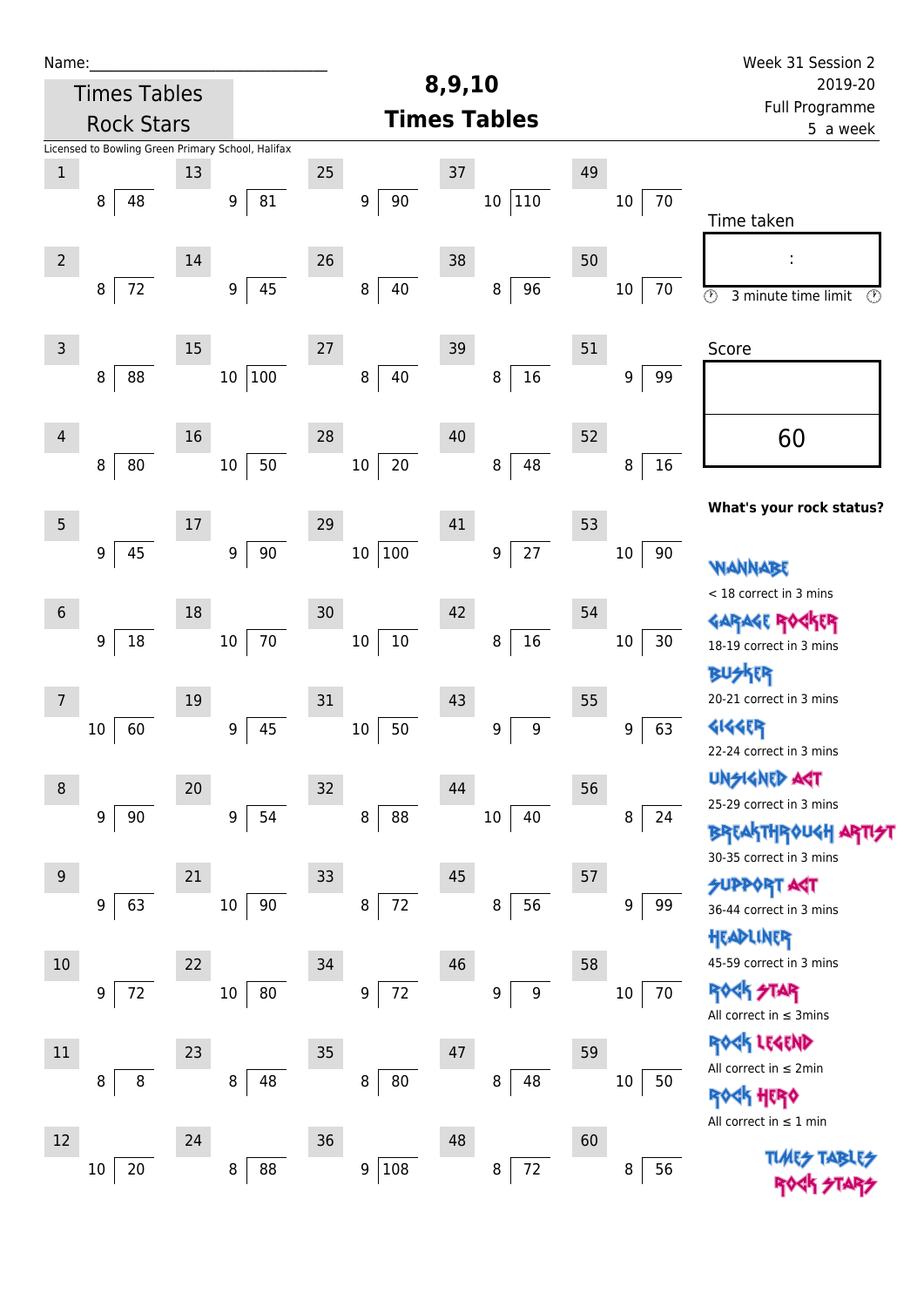| Name:           |                     |    |                                                   |                  |                     |                      |    |                  | Week 31 Session 3                               |  |  |
|-----------------|---------------------|----|---------------------------------------------------|------------------|---------------------|----------------------|----|------------------|-------------------------------------------------|--|--|
|                 | <b>Times Tables</b> |    |                                                   |                  | 8,9,10              |                      |    |                  | 2019-20                                         |  |  |
|                 | <b>Rock Stars</b>   |    |                                                   |                  | <b>Times Tables</b> |                      |    |                  | Full Programme<br>5 a week                      |  |  |
|                 |                     |    | Licensed to Bowling Green Primary School, Halifax |                  |                     |                      |    |                  |                                                 |  |  |
| $\mathbf 1$     | 8<br>$\times$ 7     | 13 | 9<br>$\times$ 1                                   | 25<br>$\times$ 7 | 8<br>37             | 8<br>$\times$ 10     | 49 | 8<br>$\times 6$  |                                                 |  |  |
|                 |                     |    |                                                   |                  |                     |                      |    |                  | Time taken                                      |  |  |
|                 |                     |    |                                                   |                  |                     |                      |    |                  |                                                 |  |  |
| $\overline{2}$  | 10<br>$\times$ 11   | 14 | 9<br>$\times$ 7                                   | 26<br>$\times$ 4 | 9<br>38             | 8<br>$\times 6$      | 50 | 8<br>$\times$ 12 | İ,                                              |  |  |
|                 |                     |    |                                                   |                  |                     |                      |    |                  | $\circled{r}$<br>3 minute time limit<br>⊕       |  |  |
|                 | 9                   |    | 9                                                 |                  | 8                   | 8                    |    | 10               |                                                 |  |  |
| $\mathsf{3}$    | $\times$ 1          | 15 | $\times 6$                                        | 27<br>$\times$ 9 | 39                  | $\times$ 9           | 51 | $\times$ 7       | Score                                           |  |  |
|                 |                     |    |                                                   |                  |                     |                      |    |                  |                                                 |  |  |
| $\overline{4}$  | 10                  | 16 | 10                                                | 28               | 8<br>40             | 8                    | 52 | 9                |                                                 |  |  |
|                 | $\times 8$          |    | $\times$ 12                                       | $\times$ 9       |                     | $\times$ 12          |    | $\times$ 12      | 60                                              |  |  |
|                 |                     |    |                                                   |                  |                     |                      |    |                  |                                                 |  |  |
|                 | 9                   |    | 9                                                 | 10               |                     | 9                    |    | 8                | What's your rock status?                        |  |  |
| $5\overline{)}$ | $\times 10$         | 17 | $\times 1$                                        | 29<br>$\times$ 1 | 41                  | $\times$ 1           | 53 | $\times$ 4       |                                                 |  |  |
|                 |                     |    |                                                   |                  |                     |                      |    |                  | <b>WANNABE</b>                                  |  |  |
|                 | 9                   |    | 9                                                 |                  | 9                   | 10                   |    | 10               | < 18 correct in 3 mins                          |  |  |
| $6\,$           | $\times$ 3          | 18 | $\times 2$                                        | 30<br>$\times 9$ | 42                  | $\times$ 10          | 54 | $\times$ 1       | <b>GARAGE ROGKER</b>                            |  |  |
|                 |                     |    |                                                   |                  |                     |                      |    |                  | 18-19 correct in 3 mins                         |  |  |
|                 |                     |    |                                                   |                  |                     |                      |    |                  | <b>BU外界</b>                                     |  |  |
| $\overline{7}$  | 9<br>$\times$ 3     | 19 | 8<br>$\times$ 11                                  | 31<br>$\times$ 5 | 9<br>43             | 8<br>$\times$ 1      | 55 | 10<br>$\times$ 4 | 20-21 correct in 3 mins                         |  |  |
|                 |                     |    |                                                   |                  |                     |                      |    |                  | <b>4144EP</b>                                   |  |  |
|                 |                     |    |                                                   |                  |                     |                      |    |                  | 22-24 correct in 3 mins<br><b>UNSIGNED AGT</b>  |  |  |
| $\,8\,$         | 9<br>$\times$ 3     | 20 | 8<br>$\times$ 1                                   | 32<br>$\times$ 3 | 8<br>44             | $10\,$<br>$\times$ 4 | 56 | 9<br>$\times$ 11 | 25-29 correct in 3 mins                         |  |  |
|                 |                     |    |                                                   |                  |                     |                      |    |                  | ΒΡΓΑ <sup>Κ</sup> ΤΗΡΟυΚΗ ΑΡΤΙ <del>2</del> Τ   |  |  |
|                 |                     |    |                                                   |                  |                     |                      |    |                  | 30-35 correct in 3 mins                         |  |  |
| 9               | 10                  | 21 | 9                                                 | 33               | 9<br>45             | 10                   | 57 | $10\,$           | <b>SUPPORT AGT</b>                              |  |  |
|                 | $\times$ 10         |    | $\times$ 10                                       | $\times 6$       |                     | $\times$ 7           |    | $\times$ 9       | 36-44 correct in 3 mins                         |  |  |
|                 |                     |    |                                                   |                  |                     |                      |    |                  | HEADLINER                                       |  |  |
| $10\,$          | 9                   | 22 | $10\,$                                            | $10\,$<br>34     | 46                  | $10\,$               | 58 | $\boldsymbol{9}$ | 45-59 correct in 3 mins                         |  |  |
|                 | $\times$ 3          |    | $\times$ 5                                        | $\times$ 6       |                     | $\times$ 4           |    | $\times$ 9       | <b>ROCK STAR</b>                                |  |  |
|                 |                     |    |                                                   |                  |                     |                      |    |                  | All correct in $\leq$ 3mins                     |  |  |
| 11              | 9                   | 23 | 8                                                 | $10\,$<br>35     | 47                  | 8                    | 59 | $10\,$           | ROCK LEGEND                                     |  |  |
|                 | $\times$ 6          |    | $\times$ 12                                       | $\times$ 5       |                     | $\times$ 8           |    | $\times$ 9       | All correct in $\leq 2$ min                     |  |  |
|                 |                     |    |                                                   |                  |                     |                      |    |                  | <b>ROCK HERO</b><br>All correct in $\leq 1$ min |  |  |
| 12              | 9                   | 24 | $10\,$                                            | $10\,$<br>36     | 48                  | 9                    | 60 | 9                |                                                 |  |  |
|                 | $\times$ 10         |    | $\times$ 8                                        | $\times$ 4       |                     | $\times$ 10          |    | $\times$ 8       | <b>TUARS TABLES</b>                             |  |  |
|                 |                     |    |                                                   |                  |                     |                      |    |                  | ROCK STARS                                      |  |  |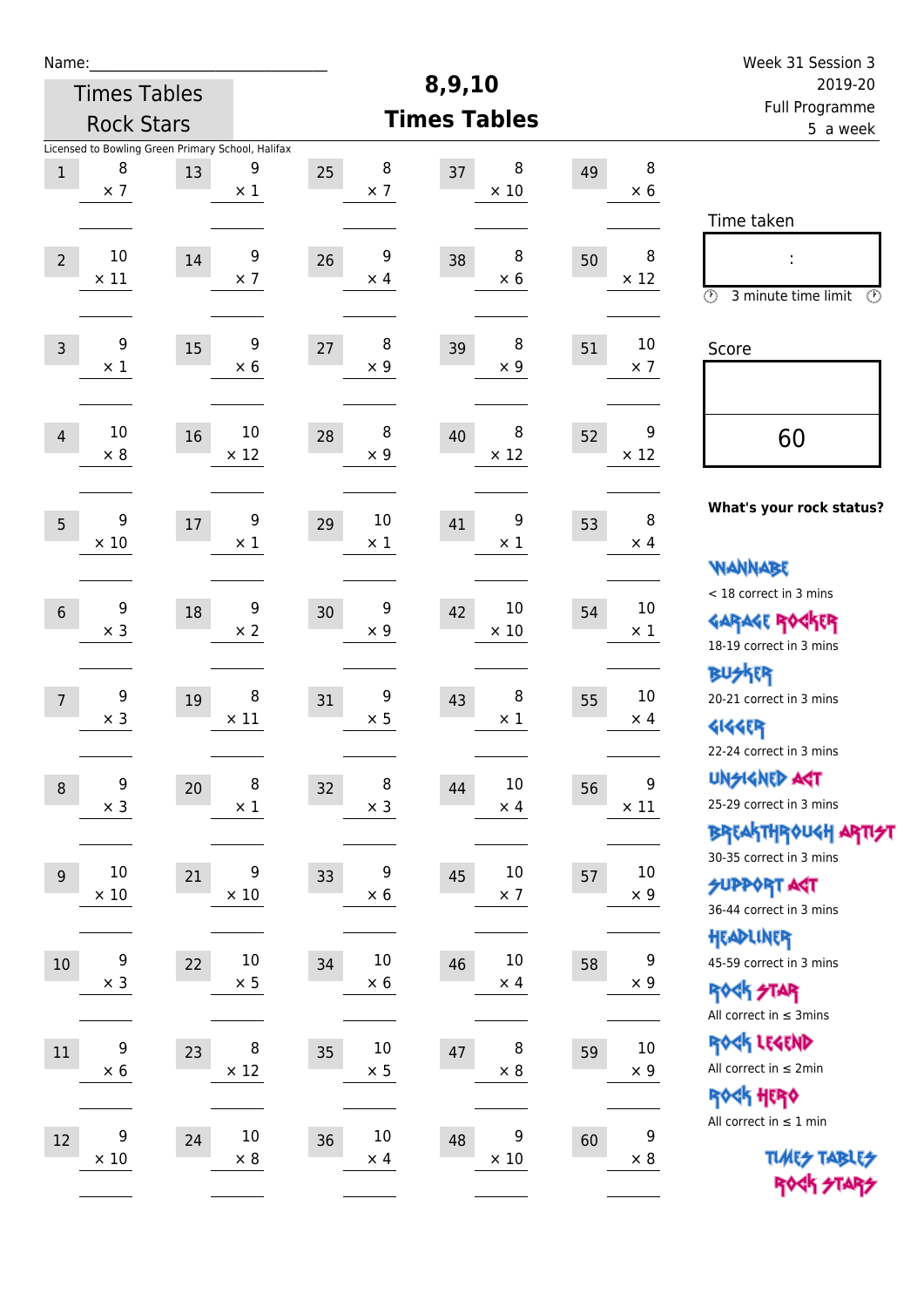| Week 31 Session 4                                                  |                |        |                     |                     |                 |                                                   | Name:           |
|--------------------------------------------------------------------|----------------|--------|---------------------|---------------------|-----------------|---------------------------------------------------|-----------------|
| 2019-20                                                            |                | 8,9,10 |                     | <b>Times Tables</b> |                 |                                                   |                 |
| Full Programme<br>5 a week                                         |                |        | <b>Times Tables</b> |                     |                 | <b>Rock Stars</b>                                 |                 |
|                                                                    |                |        |                     |                     |                 | Licensed to Bowling Green Primary School, Halifax |                 |
|                                                                    | $18 \div 9 =$  | 41     | $90 \div 9 =$       |                     | 21              | $56 \div 8 =$                                     | $\mathbf{1}$    |
| Time taken                                                         | $8 \div 8 =$   | 42     |                     | $100 \div 10 =$     | 22              | $27 \div 9 =$                                     | $2^{\circ}$     |
| $\overline{(\mathcal{V})}$<br>3 minute time limit<br>$\mathcal{O}$ | $50 \div 10 =$ | 43     |                     | $100 \div 10 =$     | 23              | $36 \div 9 =$                                     | $\mathsf{3}$    |
| Score                                                              | $36 \div 9 =$  | 44     |                     | $108 \div 9 =$      | 24              | $100 \div 10 =$                                   | 4               |
|                                                                    | $64 \div 8 =$  | 45     |                     | $81 \div 9 =$       | 25              | $120 \div 10 =$                                   | 5               |
| 60                                                                 | $16 \div 8 =$  | 46     |                     | $100 \div 10 =$     | 26              | $120 \div 10 =$                                   | $6\,$           |
| What's your rock status?                                           | $48 \div 8 =$  | 47     | $81 \div 9 =$       |                     | 27              | $10 \div 10 =$                                    | 7 <sup>7</sup>  |
| <b>WANNABE</b>                                                     | $54 \div 9 =$  | 48     |                     | $18 \div 9 =$       | 28              | $56 \div 8 =$                                     | 8               |
| < 18 correct in 3 mins<br><b>GARAGE ROCKER</b>                     | $20 \div 10 =$ | 49     |                     | $18 \div 9 =$       | 29              | $60 \div 10 =$                                    | 9               |
| 18-19 correct in 3 mins<br><b>BUSKER</b>                           | $9 \div 9 =$   | 50     |                     | $27 \div 9 =$       | 30 <sup>°</sup> | $40 \div 8 =$                                     | 10 <sup>°</sup> |
| 20-21 correct in 3 mins<br><b>4144ER</b>                           | $18 \div 9 =$  | 51     |                     | $9 \div 9 =$        | 31              | $70 \div 10 =$                                    | 11              |
| 22-24 correct in 3 mins<br><b>UNSIGNED AST</b>                     | $40 \div 8 =$  | 52     |                     | $88 \div 8 =$       | 32              | $10 \div 10 =$                                    | $12$            |
| 25-29 correct in 3 mins<br>BREAKTHROUGH ARTI <del>S</del> T        | $10 \div 10 =$ | 53     |                     | $32 \div 8 =$       | 33 <sup>°</sup> | $32 \div 8 =$                                     | 13              |
| 30-35 correct in 3 mins<br><b>SUPPORT AGT</b>                      | $45 \div 9 =$  | 54     |                     | $16 \div 8 =$       | 34              | $9 ÷ 9 =$                                         | 14              |
| 36-44 correct in 3 mins<br>HEADLINER                               | $9 \div 9 =$   | 55     |                     | $90 \div 10 =$      | 35 <sub>o</sub> | $72 \div 8 =$                                     | 15              |
| 45-59 correct in 3 mins<br>ROCK STAR                               | $63 ÷ 9 =$     | 56     | $64 \div 8 =$       |                     | 36              | $20 \div 10 =$                                    | 16              |
| All correct in $\leq$ 3mins<br>ROCK LEGEND                         | $99 ÷ 9 =$     | 57     | $56 \div 8 =$       |                     | 37              | $27 ÷ 9 =$                                        | 17              |
| All correct in $\leq 2$ min<br>ROCK HERO                           | $50 \div 10 =$ | 58     | $36 \div 9 =$       |                     | 38              | $16 \div 8 =$                                     | 18              |
| All correct in $\leq 1$ min                                        | $96 \div 8 =$  | 59     |                     | $88 \div 8 =$       | 39              | $45 \div 9 =$                                     | 19              |
| <b>TUARS TABLES</b><br>ROCK STARS                                  | $24 \div 8 =$  | 60     |                     | $88 \div 8 =$       | 40              | $20 \div 10 =$                                    | 20              |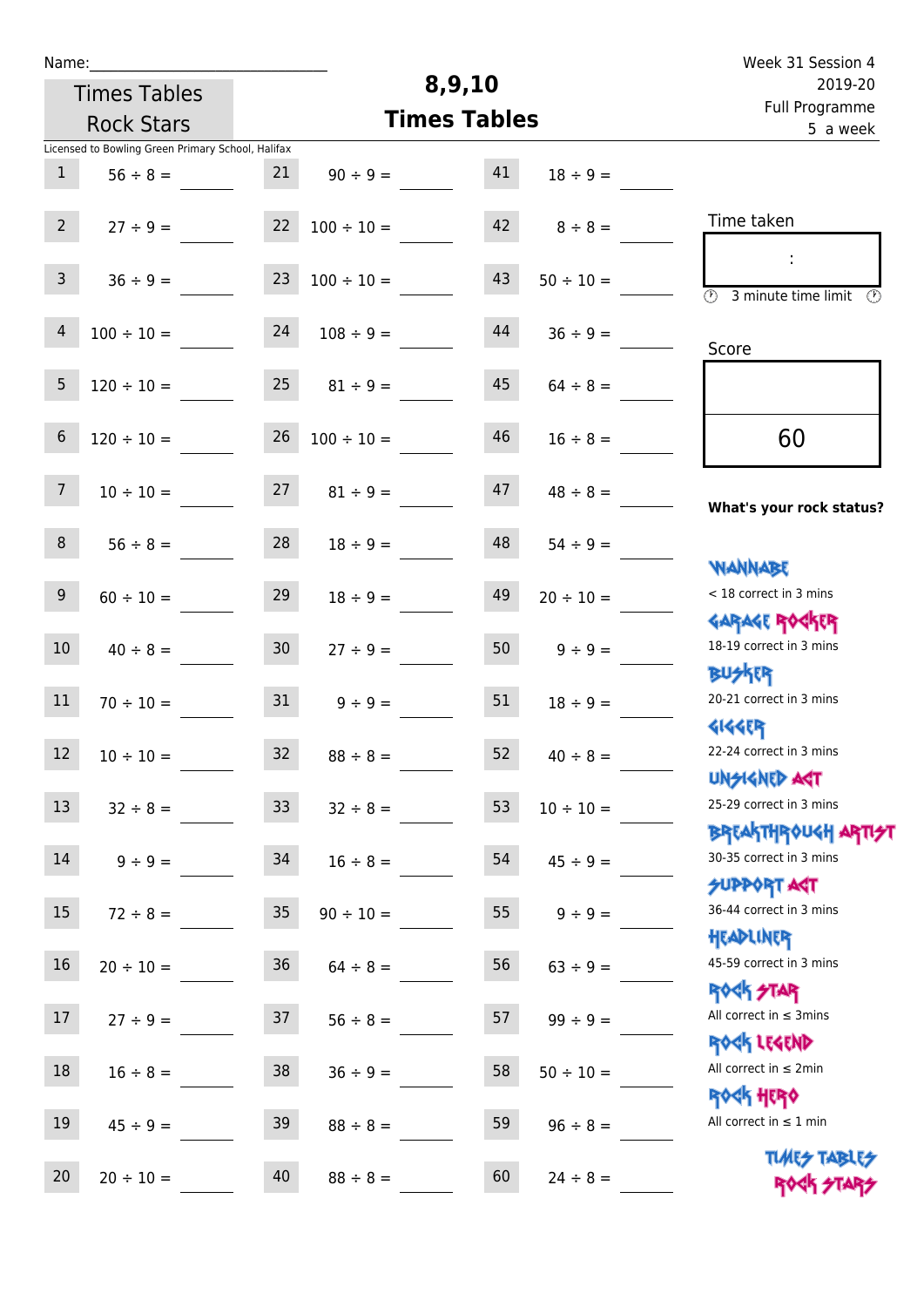| Week 31 Session 5                                                                               |                          |                     |                          |                                                   |                                 | Name:           |
|-------------------------------------------------------------------------------------------------|--------------------------|---------------------|--------------------------|---------------------------------------------------|---------------------------------|-----------------|
| 2019-20                                                                                         |                          | 8,9,10              |                          |                                                   | <b>Times Tables</b>             |                 |
| Full Programme<br>5 a week                                                                      |                          | <b>Times Tables</b> |                          |                                                   | <b>Rock Stars</b>               |                 |
|                                                                                                 |                          |                     |                          | Licensed to Bowling Green Primary School, Halifax |                                 |                 |
|                                                                                                 | $9 \div 9 =$             | 41                  | $8 \times 4 =$           | 21                                                | $8 \times 6 =$                  | 1               |
| Time taken                                                                                      | $40 \div 10 =$           | 42                  | $10 \times 5 =$          | 22                                                | $10 \times 2 =$                 | 2 <sup>7</sup>  |
| $\mathbb{Z}^n$<br>$\overline{\textcircled{2}}$ 3 minute time limit $\overline{\textcircled{2}}$ | $30 \div 10 =$           | 43                  | $10 \times 6 =$          | 23                                                | $10 \times 12 =$                | $\mathbf{3}$    |
| Score                                                                                           | $88 \div 8 =$            | 44                  | $10 \times 11 =$         | 24                                                | $10 \times 6 =$                 | $\overline{4}$  |
|                                                                                                 | $27 \div 9 =$            | 45                  | $9 \times 11 =$          | 25                                                | $8 \times 11 =$                 | 5 <sub>1</sub>  |
| 60                                                                                              | $32 \div 8 =$            | 46                  | $10 \times 5 =$          | 26                                                | $9 \times 12 =$                 | 6 <sup>1</sup>  |
| Add up your time                                                                                | $70 \div 10 =$           | 47                  | $10 \times 12 =$         | 27                                                | $8 \times 3 =$                  | 7 <sup>7</sup>  |
| <b>Mins</b><br>S1                                                                               | $81 \div 9 =$            | 48                  | $8 \times 7 =$           | 28                                                | $8 \times 6 =$                  | 8               |
| S2                                                                                              | $40 \div 10 =$           | 49                  | $8 \times 2 =$           | 29                                                | $10 \times 5 =$                 | 9 <sub>o</sub>  |
|                                                                                                 | $88 \div 8 =$            | 50                  | $8 \times 5 =$           | 30 <sup>1</sup>                                   | $8 \times 3 =$                  | 10 <sup>°</sup> |
| S5<br>Total $\frac{1}{2}$                                                                       | $32 \div 8 =$            | 51                  | $45 \div 9 =$            | 31                                                | $8 \times 3 =$                  | 11              |
| <b>Secs</b>                                                                                     | $56 \div 8 =$            | 52                  | $90 \div 9 =$            | 32                                                | $8 \times 5 =$                  | 12              |
| S2                                                                                              | $54 \div 9 =$            | 53                  | $36 \div 9 =$            | 33                                                | $8 \times 8 =$                  | 13              |
|                                                                                                 | $80 \div 10 =$           | 54                  | $30 \div 10 =$           | 34                                                | $8 \times 3 =$                  | 14              |
| S5                                                                                              | 55 $72 \div 8 =$         |                     |                          |                                                   | $8 \times 12 = 35$ $8 \div 8 =$ | 15              |
| $\begin{tabular}{c} Total \end{tabular}$<br>Add up your score                                   | $56 \t 9 \div 9 =$       |                     | $36 \quad 120 \div 10 =$ |                                                   | $10 \times 9 =$                 | 16              |
| S1                                                                                              | $57 \quad 100 \div 10 =$ |                     | $37 \t 40 \div 10 =$     |                                                   | $10 \times 6 =$                 | 17 <sub>1</sub> |
|                                                                                                 | 58 $64 \div 8 =$         |                     | $72 \div 9 =$            | 38                                                | $8 \times 6 =$                  | 18              |
| S5                                                                                              | $96 \div 8 =$            | 59                  | $24 \div 8 =$            | 39                                                | $8 \times 5 =$                  | 19              |
| Total $\_\_$                                                                                    | $10 \div 10 =$           | 60                  | $9 \div 9 =$             | 40                                                | $9 \times 4 =$                  | 20              |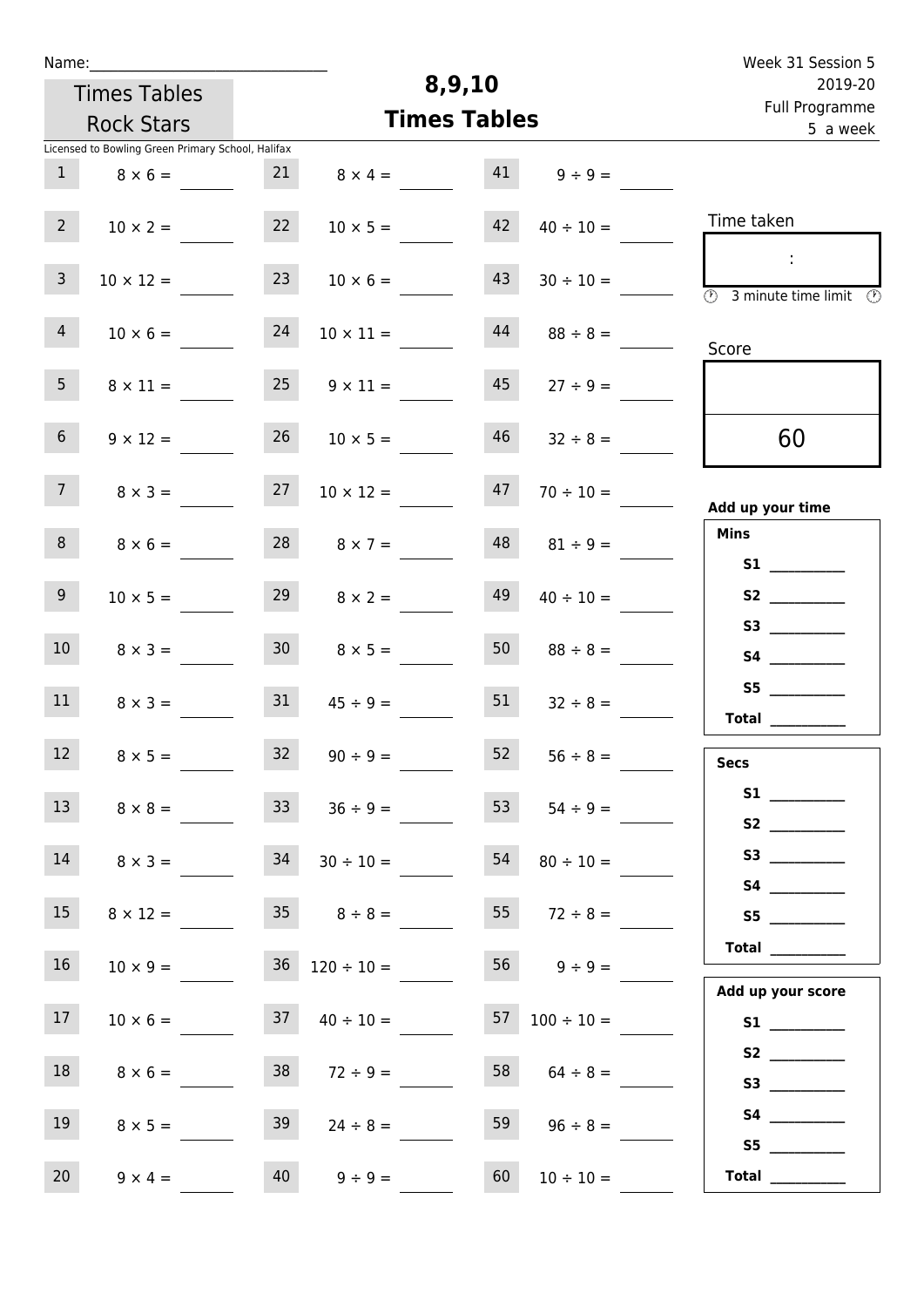| Week 32 Session 1                                                |                       |         |                       |                 |                                                   | Name:           |  |  |
|------------------------------------------------------------------|-----------------------|---------|-----------------------|-----------------|---------------------------------------------------|-----------------|--|--|
| 2019-20                                                          |                       | 9,10,11 |                       |                 | <b>Times Tables</b>                               |                 |  |  |
| Full Programme<br>5 a week                                       |                       |         | <b>Times Tables</b>   |                 | <b>Rock Stars</b>                                 |                 |  |  |
|                                                                  |                       |         |                       |                 | Licensed to Bowling Green Primary School, Halifax |                 |  |  |
|                                                                  | $3 \times 11 =$       | 41      | $11 \times 2 =$       | 21              | $9 \times 4 =$                                    | $\mathbf{1}$    |  |  |
| Time taken                                                       | $8 \times 10 =$       | 42      | $11 \times 5 =$       | 22              | $9 \times 1 =$                                    | $2^{\circ}$     |  |  |
| $\overline{(\mathcal{V})}$<br>3 minute time limit<br>$\odot$     | $6 \times 9 =$        | 43      | $11 \times 11 =$      | 23              | $9 \times 8 =$                                    | 3 <sup>7</sup>  |  |  |
| Score                                                            | $5 \times 9 =$        | 44      | $10 \times 5 =$       | 24              | $10 \times 8 =$                                   | $\overline{4}$  |  |  |
|                                                                  | $1 \times 11 =$       | 45      | $25 \t 9 \times 7 =$  |                 | $10 \times 10 =$                                  | 5 <sub>1</sub>  |  |  |
| 60                                                               | $12 \times 10 =$      | 46      | $11 \times 8 =$       | 26              | $9 \times 8 =$                                    | 6 <sup>1</sup>  |  |  |
| What's your rock status?                                         | $9 \times 9 =$        | 47      | $11 \times 2 =$       | 27              | $9 \times 7 =$                                    | 7 <sup>7</sup>  |  |  |
| <b>NANNABE</b>                                                   | $9 \times 9 =$        | 48      | $10 \times 10 =$      | 28              | $9 \times 12 =$                                   | 8               |  |  |
| < 18 correct in 3 mins<br><b>GARAGE ROGKER</b>                   | $1 \times 9 =$        | 49      | $10 \times 10 =$      | 29              | $9 \times 1 =$                                    | 9 <sub>o</sub>  |  |  |
| 18-19 correct in 3 mins<br><b>BUSKER</b>                         | $10 \times 11 =$      | 50      | $11 \times 12 =$      | 30 <sub>o</sub> | $10 \times 9 =$                                   | 10 <sup>°</sup> |  |  |
| 20-21 correct in 3 mins<br><b>4144EP</b>                         | $4 \times 10 =$       | 51      | $9 \times 9 =$        | 31              | $11 \times 8 =$                                   | 11              |  |  |
| 22-24 correct in 3 mins<br><b>UNSIGNED AST</b>                   | $52 \t 4 \times 11 =$ |         | $32 \t 5 \times 10 =$ |                 | $9 \times 7 =$                                    | 12              |  |  |
| 25-29 correct in 3 mins                                          | $8 \times 9 =$        | 53      | $7 \times 11 =$       | 33 <sup>°</sup> | $11 \times 10 =$                                  | 13              |  |  |
| <b>BREAKTHROUGH ARTI<del>S</del>T</b><br>30-35 correct in 3 mins | $6 \times 11 =$       | 54      | $4 \times 11 =$       | 34              | $10 \times 9 =$                                   | 14              |  |  |
| <b>SUPPORT AGT</b><br>36-44 correct in 3 mins                    | $4 \times 11 =$       | 55      | $11 \times 11 =$      | 35              | $11 \times 12 =$                                  | 15              |  |  |
| HEADLINER<br>45-59 correct in 3 mins<br><b>ROCK STAR</b>         | $2 \times 10 =$       | 56      | $1 \times 10 =$       | 36              | $9 \times 9 =$                                    | 16              |  |  |
| All correct in $\leq$ 3mins<br>ROCK LEGEND                       | $7 \times 10 =$       | 57      | $7 \times 11 =$       | 37              | $11 \times 2 =$                                   | 17              |  |  |
| All correct in $\leq 2$ min<br><b>ROCK HERO</b>                  | $6 \times 9 =$        | 58      | $5 \times 11 =$       | 38              | $9 \times 12 =$                                   | 18              |  |  |
| All correct in $\leq 1$ min                                      | $9 \times 10 =$       | 59      | $5 \times 11 =$       | 39              | $10 \times 5 =$                                   | 19              |  |  |
| <b>TUARS TABLES</b><br>ROCK STARS                                | $3 \times 11 =$       | 60      | $6 \times 10 =$       | 40              | $10 \times 12 =$                                  | 20              |  |  |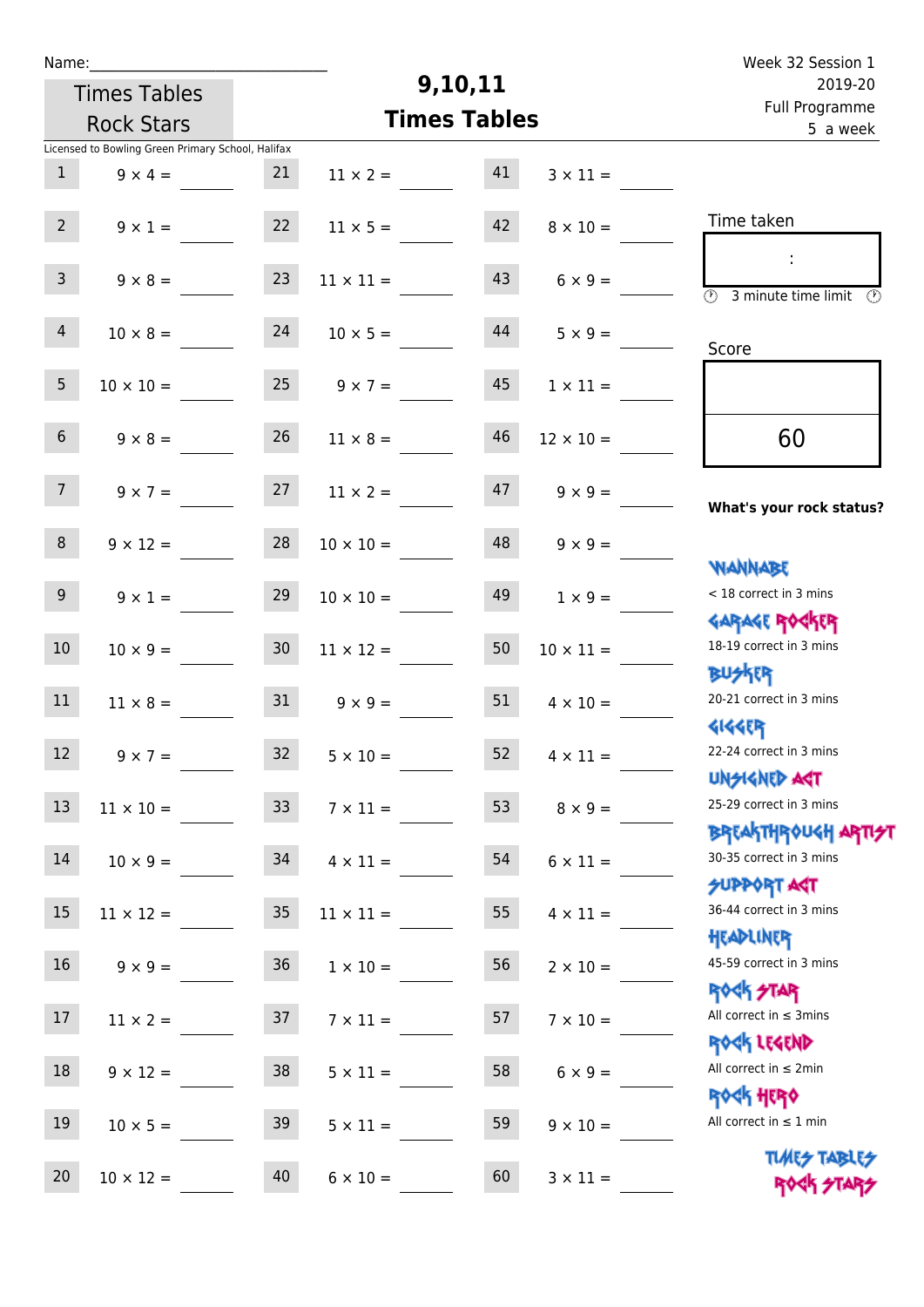| Name:            |                                                   |    |                        |                                  |                             |    |               | Week 32 Session 2                                                       |
|------------------|---------------------------------------------------|----|------------------------|----------------------------------|-----------------------------|----|---------------|-------------------------------------------------------------------------|
|                  | <b>Times Tables</b>                               |    |                        | 9,10,11                          |                             |    |               | 2019-20                                                                 |
|                  | <b>Rock Stars</b>                                 |    |                        |                                  | <b>Times Tables</b>         |    |               | Full Programme<br>5 a week                                              |
|                  | Licensed to Bowling Green Primary School, Halifax |    |                        |                                  |                             |    |               |                                                                         |
| $\mathbf 1$      |                                                   | 13 |                        | 25                               | $37\,$                      | 49 |               |                                                                         |
|                  | 50<br>10                                          |    | $11\,$<br>44           | 121<br>11                        | 80<br>$10\,$                |    | 36<br>9       | Time taken                                                              |
| $\overline{2}$   |                                                   | 14 |                        | 26                               | 38                          | 50 |               |                                                                         |
|                  | $90\,$<br>9                                       |    | 120<br>10 <sup>°</sup> | $ 110\rangle$<br>10 <sup>°</sup> | $77\,$<br>$11\,$            |    | 110<br>11     | $\circledcirc$<br>3 minute time limit<br>$\circled{r}$                  |
| $\mathsf{3}$     |                                                   | 15 |                        | 27                               | 39                          | 51 |               | Score                                                                   |
|                  | 63<br>9                                           |    | 121<br>$11\,$          | 54<br>$\boldsymbol{9}$           | $10\,$<br>$10\,$            |    | 99<br>11      |                                                                         |
| 4                |                                                   | 16 |                        | 28                               | 40                          | 52 |               | 60                                                                      |
|                  | 132<br>11                                         |    | $30\,$<br>$10\,$       | 63<br>9                          | 45<br>9                     |    | 88<br>11      | What's your rock status?                                                |
| $\overline{5}$   |                                                   | 17 |                        | 29                               | 41                          | 53 |               |                                                                         |
|                  | $\boldsymbol{9}$<br>9                             |    | $11\,$<br>$11\,$       | 60<br>$10\,$                     | 22<br>$11\,$                |    | 81<br>9       | WANNABE                                                                 |
| $\boldsymbol{6}$ |                                                   | 18 |                        | 30                               | 42                          | 54 |               | < 18 correct in 3 mins                                                  |
|                  | $11\,$<br>11                                      |    | 54<br>$\boldsymbol{9}$ | 60<br>$10\,$                     | 110<br>$11\,$               |    | 72<br>9       | <b>GARAGE ROC</b><br>18-19 correct in 3 mins                            |
|                  |                                                   |    |                        | 31                               |                             |    |               | BUSKER<br>20-21 correct in 3 mins                                       |
| 7                | 18<br>9                                           | 19 | 18<br>9                | 100<br>10                        | 43<br>$\boldsymbol{9}$<br>9 | 55 | 80<br>$10\,$  | <b>4144EP</b>                                                           |
|                  |                                                   |    |                        |                                  |                             |    |               | 22-24 correct in 3 mins                                                 |
|                  |                                                   |    |                        |                                  |                             |    |               | <b>UNSIGNED AST</b>                                                     |
| 8                |                                                   | 20 |                        | 32                               | 44                          | 56 |               | 25-29 correct in 3 mins                                                 |
|                  | 90<br>9                                           |    | 36<br>$\boldsymbol{9}$ | $10\,$<br>$ 110\rangle$          | 121<br>$11\,$               |    | 27<br>9       | <b>BREAKTHROUGH</b><br>30-35 correct in 3 mins                          |
| $9\,$            |                                                   | 21 |                        | 33                               | 45                          | 57 |               | <b>SUPPORT AGT</b>                                                      |
|                  | 18<br>9                                           |    | 22<br>11               | 63<br>9                          | $ 132\rangle$<br>$11\,$     |    | 81<br>9       | 36-44 correct in 3 mins<br>HEADLINER                                    |
| 10               |                                                   | 22 |                        | 34                               | 46                          | 58 |               | 45-59 correct in 3 mins                                                 |
|                  | 33<br>$11\,$                                      |    | 33<br>$11\,$           | $10\,$<br>60                     | $10\,$<br>$10\,$            |    | $11\,$<br>88  | <b>ROCK STAR</b><br>All correct in $\leq$ 3mins                         |
| 11               |                                                   | 23 |                        | 35                               | 47                          | 59 |               | ROCK LEGEND                                                             |
|                  | 10<br>10                                          |    | 70<br>10               | 80<br>10                         | 55<br>$11\,$                |    | 20<br>10      | All correct in $\leq 2$ min                                             |
|                  |                                                   |    |                        |                                  |                             |    |               | <b><h b="" her0<=""><br/>All correct in <math>\leq 1</math> min</h></b> |
| 12               |                                                   | 24 |                        | 36                               | 48                          | 60 |               | <b>TLME<del>S</del></b>                                                 |
|                  | 50<br>10                                          |    | $10\,$<br>$90\,$       | $10\,$<br> 100                   | 54<br>9                     |    | 110<br>$11\,$ |                                                                         |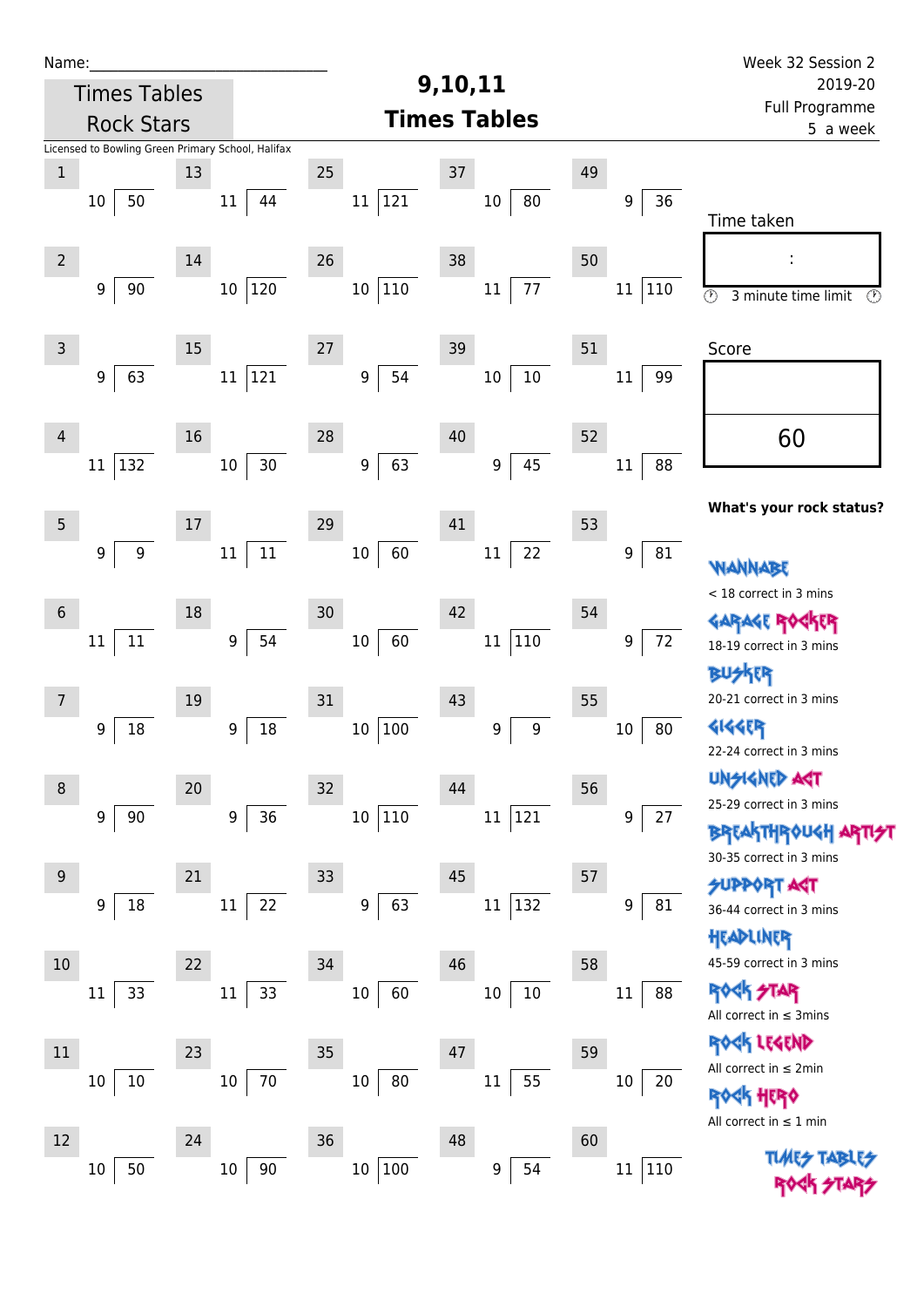| Week 32 Session 3                                                                           |                      |    |                       |                     |                                |    |                                          |                                                         |                       | Name:          |
|---------------------------------------------------------------------------------------------|----------------------|----|-----------------------|---------------------|--------------------------------|----|------------------------------------------|---------------------------------------------------------|-----------------------|----------------|
| 2019-20                                                                                     |                      |    |                       | 9,10,11             |                                |    | <b>Times Tables</b><br><b>Rock Stars</b> |                                                         |                       |                |
| Full Programme<br>5 a week                                                                  |                      |    |                       | <b>Times Tables</b> |                                |    |                                          |                                                         |                       |                |
|                                                                                             | 9<br>$\times$ 9      | 49 | 11<br>$\times$ 7      | 37                  | 10<br>$\times$ 1               | 25 | 9<br>$\times$ 11                         | Licensed to Bowling Green Primary School, Halifax<br>13 | 9<br>$\times$ 9       | $1\,$          |
| Time taken<br>t<br>$\circled{r}$<br>3 minute time limit<br>⊕                                | 9<br>$\times 8$      | 50 | 10<br>$\times 8$      | 38                  | 11<br>$\times$ 10              | 26 | 9<br>$\times 9$                          | 14                                                      | 10<br>$\times$ 8      | $\overline{2}$ |
| Score                                                                                       | 11<br>$\times$ 11    | 51 | 10<br>$\times$ 2      | 39                  | 9<br>$\times 8$                | 27 | 9<br>$\times$ 12                         | 15                                                      | 9<br>$\times$ 12      | $\overline{3}$ |
| 60                                                                                          | 10<br>$\times 2$     | 52 | 11<br>$\times$ 11     | 40                  | 11<br>$\times$ 7               | 28 | 9<br>$\times 2$                          | 16                                                      | 10<br>$\times$ 9      | $\overline{4}$ |
| What's your rock status?                                                                    | 11<br>$\times$ 7     | 53 | 11<br>$\times$ 4      | 41                  | 11<br>$\times 8$               | 29 | 10<br>$\times$ 5                         | 17                                                      | 11<br>$\times$ 9      | 5              |
| <b>NANNABE</b><br>< 18 correct in 3 mins<br><b>GARAGE ROCKER</b><br>18-19 correct in 3 mins | 9<br>$\times$ 7      | 54 | 9<br>$\times$ 1       | 42                  | 9<br>$\times$ 11               | 30 | 9<br>$\times$ 11                         | 18                                                      | 10<br>$\times$ 1      | $6\,$          |
| <b>BU外界</b><br>20-21 correct in 3 mins<br><b>4144EP</b><br>22-24 correct in 3 mins          | 11<br>$\times 2$     | 55 | 9<br>$\times 6$       | 43                  | 9<br>$\times$ 4                | 31 | 10<br>$\times$ 3                         | 19                                                      | 11<br>$\times$ 3      | $\overline{7}$ |
| <b>UNGIGNED AGT</b><br>25-29 correct in 3 mins<br><b>BREAKTHROUGH ARTI<del>S</del>T</b>     | $10\,$<br>$\times$ 4 | 56 | $11\,$<br>$\times$ 4  | 44                  | 10<br>$\times$ 11              | 32 | $10\,$<br>$\times$ 3                     | 20                                                      | $10\,$<br>$\times$ 10 | $\,8\,$        |
| 30-35 correct in 3 mins<br><b>SUPPORT AGT</b><br>36-44 correct in 3 mins                    | $10\,$<br>$\times$ 8 | 57 | $11\,$<br>$\times$ 10 | 45                  | 11<br>$\times$ 10              | 33 | $11\,$<br>$\times 6$                     | 21                                                      | 11<br>$\times$ 10     | 9              |
| HEADLINER<br>45-59 correct in 3 mins<br><b>ROCK STAR</b><br>All correct in $\leq$ 3mins     | 9<br>$\times 6$      | 58 | $11\,$<br>$\times$ 9  | 46                  | $\boldsymbol{9}$<br>$\times$ 4 | 34 | $11\,$<br>$\times$ 12                    | 22                                                      | 9<br>$\times$ 11      | 10             |
| ROCK LEGEND<br>All correct in $\leq 2$ min<br>ROCK HERO                                     | 11<br>$\times$ 8     | 59 | 10<br>$\times$ 11     | 47                  | 9<br>$\times$ 2                | 35 | 9<br>$\times$ 6                          | 23                                                      | $10\,$<br>$\times$ 1  | 11             |
| All correct in $\leq 1$ min<br><b>TUARS TABLES</b><br>ROCK STARS                            | 9<br>$\times$ 3      | 60 | $11\,$<br>$\times$ 12 | 48                  | $11\,$<br>$\times$ 2           | 36 | $10\,$<br>$\times$ 4                     | 24                                                      | 9<br>$\times$ 1       | $12\,$         |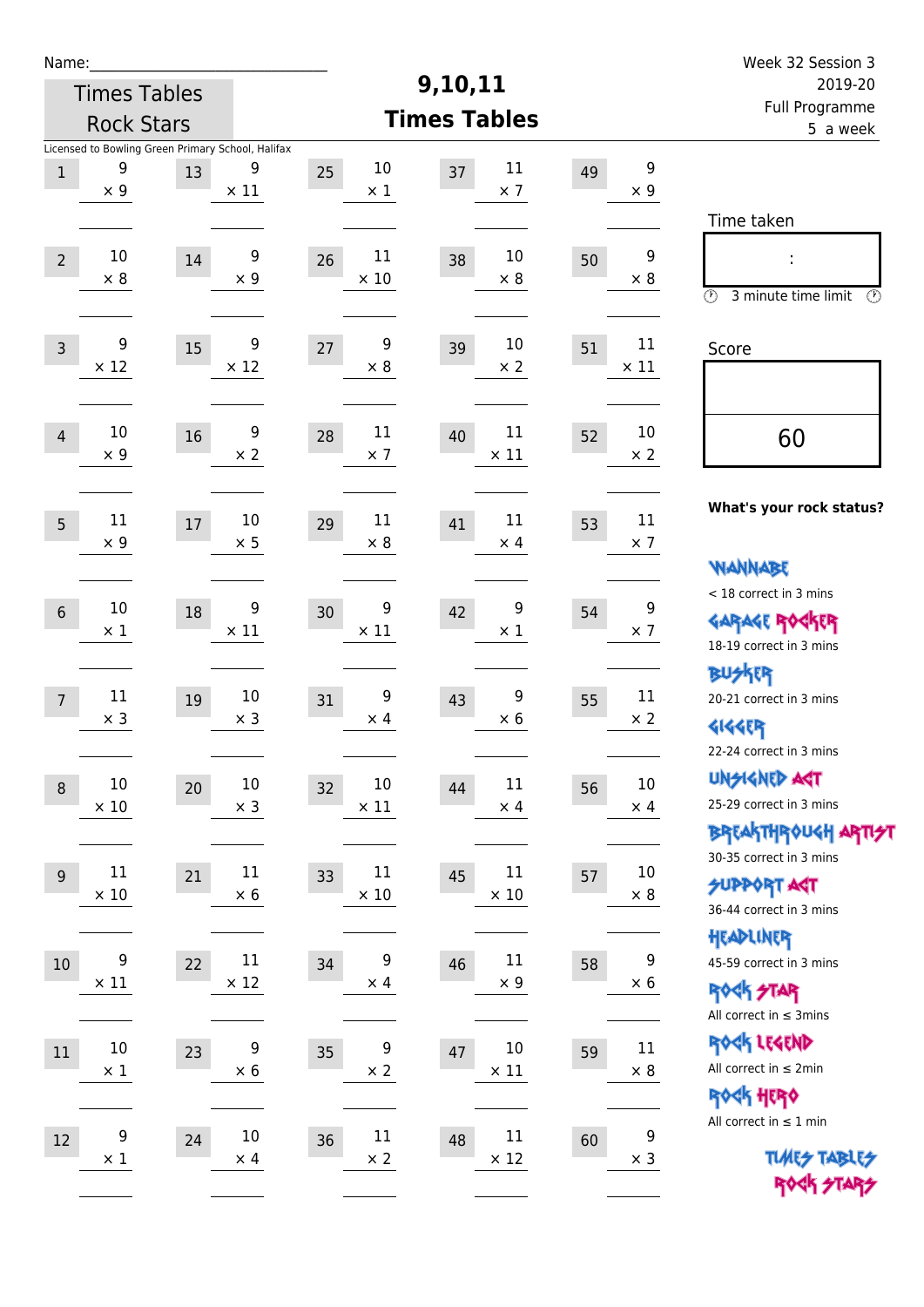| Week 32 Session 4                                           |                                |    |                      |                 |                                                   | Name:            |  |  |  |  |
|-------------------------------------------------------------|--------------------------------|----|----------------------|-----------------|---------------------------------------------------|------------------|--|--|--|--|
| 2019-20                                                     | 9,10,11<br><b>Times Tables</b> |    |                      |                 |                                                   |                  |  |  |  |  |
| Full Programme<br>5 a week                                  |                                |    | <b>Times Tables</b>  |                 | <b>Rock Stars</b>                                 |                  |  |  |  |  |
|                                                             |                                |    |                      |                 | Licensed to Bowling Green Primary School, Halifax |                  |  |  |  |  |
|                                                             | $88 \div 11 =$                 | 41 | $54 \div 9 =$        | 21              | $11 \div 11 =$                                    | $\mathbf{1}$     |  |  |  |  |
| Time taken                                                  | $99 \div 9 =$                  | 42 | $99 \div 11 =$       | 22              | $45 \div 9 =$                                     | $\overline{2}$   |  |  |  |  |
|                                                             |                                |    |                      |                 |                                                   |                  |  |  |  |  |
|                                                             | $44 \div 11 =$                 | 43 | $108 \div 9 =$       | 23              | $132 \div 11 =$                                   | $\overline{3}$   |  |  |  |  |
| $\circled{r}$<br>3 minute time limit<br>$\mathcal{O}$       |                                |    |                      |                 |                                                   |                  |  |  |  |  |
| Score                                                       | $108 \div 9 =$                 | 44 | $80 \div 10 =$       | 24              | $45 \div 9 =$                                     | $\overline{4}$   |  |  |  |  |
|                                                             |                                |    |                      |                 |                                                   |                  |  |  |  |  |
|                                                             | $22 \div 11 =$                 | 45 | $99 \div 9 =$        | 25              | $100 \div 10 =$                                   | 5                |  |  |  |  |
|                                                             |                                |    |                      |                 |                                                   |                  |  |  |  |  |
| 60                                                          | $132 \div 11 =$                | 46 | $63 ÷ 9 =$           | 26              | $108 \div 9 =$                                    | $\,$ 6 $\,$      |  |  |  |  |
|                                                             | $70 \div 10 =$                 | 47 | $120 \div 10 =$      | 27              | $70 \div 10 =$                                    | $7\overline{ }$  |  |  |  |  |
| What's your rock status?                                    |                                |    |                      |                 |                                                   |                  |  |  |  |  |
|                                                             | $50 \div 10 =$                 | 48 | $88 \div 11 =$       | 28              | $66 \div 11 =$                                    | $\,8\,$          |  |  |  |  |
| <b>JARNARY</b>                                              |                                |    |                      |                 |                                                   |                  |  |  |  |  |
| < 18 correct in 3 mins                                      | $33 \div 11 =$                 | 49 | $44 \div 11 =$       | 29              | $55 \div 11 =$                                    | $\boldsymbol{9}$ |  |  |  |  |
| <b>GARAGE ROGKER</b>                                        |                                |    |                      |                 |                                                   |                  |  |  |  |  |
| 18-19 correct in 3 mins                                     | $40 \div 10 =$                 | 50 | $36 \div 9 =$        | 30 <sub>o</sub> | $132 \div 11 =$                                   | $10\,$           |  |  |  |  |
| <b>BUSKER</b>                                               |                                |    |                      |                 |                                                   |                  |  |  |  |  |
| 20-21 correct in 3 mins                                     | $81 \div 9 =$                  | 51 | $63 \div 9 =$        | 31              | $30 \div 10 =$                                    | 11               |  |  |  |  |
| <b>4144EP</b>                                               |                                |    |                      |                 |                                                   |                  |  |  |  |  |
| 22-24 correct in 3 mins                                     | $20 \div 10 =$                 | 52 | $32 \t 108 \div 9 =$ |                 | $44 \div 11 =$                                    | 12               |  |  |  |  |
| <b>UNSIGNED AGT</b><br>25-29 correct in 3 mins              |                                |    |                      |                 |                                                   |                  |  |  |  |  |
|                                                             | $108 \div 9 =$                 | 53 | $22 \div 11 =$       | 33 <sup>°</sup> | $33 \div 11 =$                                    | 13               |  |  |  |  |
| ΒΡΓΑΚΤΗΡΟUGH ΑΡΤΙ <del>2</del> Τ<br>30-35 correct in 3 mins |                                | 54 |                      | 34              |                                                   | 14               |  |  |  |  |
| <b>SUPPORT AGT</b>                                          | $66 \div 11 =$                 |    | $77 \div 11 =$       |                 | $18 \div 9 =$                                     |                  |  |  |  |  |
| 36-44 correct in 3 mins                                     | $90 \div 10 =$                 | 55 | $30 \div 10 =$       | 35              | $40 \div 10 =$                                    | 15               |  |  |  |  |
| HEADLINER                                                   |                                |    |                      |                 |                                                   |                  |  |  |  |  |
| 45-59 correct in 3 mins                                     | $45 \div 9 =$                  | 56 | $11 \div 11 =$       | 36              | $10 \div 10 =$                                    | 16               |  |  |  |  |
| ROCK STAR                                                   |                                |    |                      |                 |                                                   |                  |  |  |  |  |
| All correct in $\leq$ 3mins                                 | $36 ÷ 9 =$                     | 57 | $77 \div 11 =$       | 37              | $132 \div 11 =$                                   | $17\,$           |  |  |  |  |
| ROCK LEGEND                                                 |                                |    |                      |                 |                                                   |                  |  |  |  |  |
| All correct in $\leq 2$ min                                 | $81 \div 9 =$                  | 58 | $121 \div 11 =$      | 38              | $27 \div 9 =$                                     | 18               |  |  |  |  |
| <b>ROCK HERO</b>                                            |                                |    |                      |                 |                                                   |                  |  |  |  |  |
| All correct in $\leq 1$ min                                 | $60 \div 10 =$                 | 59 | $99 \div 9 =$        | 39              | $40 \div 10 =$                                    | 19               |  |  |  |  |
| <b>TUARS TABLES</b>                                         |                                |    |                      |                 |                                                   |                  |  |  |  |  |
| ROCK STARS                                                  | $72 \div 9 =$                  | 60 | $66 \div 11 =$       | 40              | $36 \div 9 =$                                     | 20               |  |  |  |  |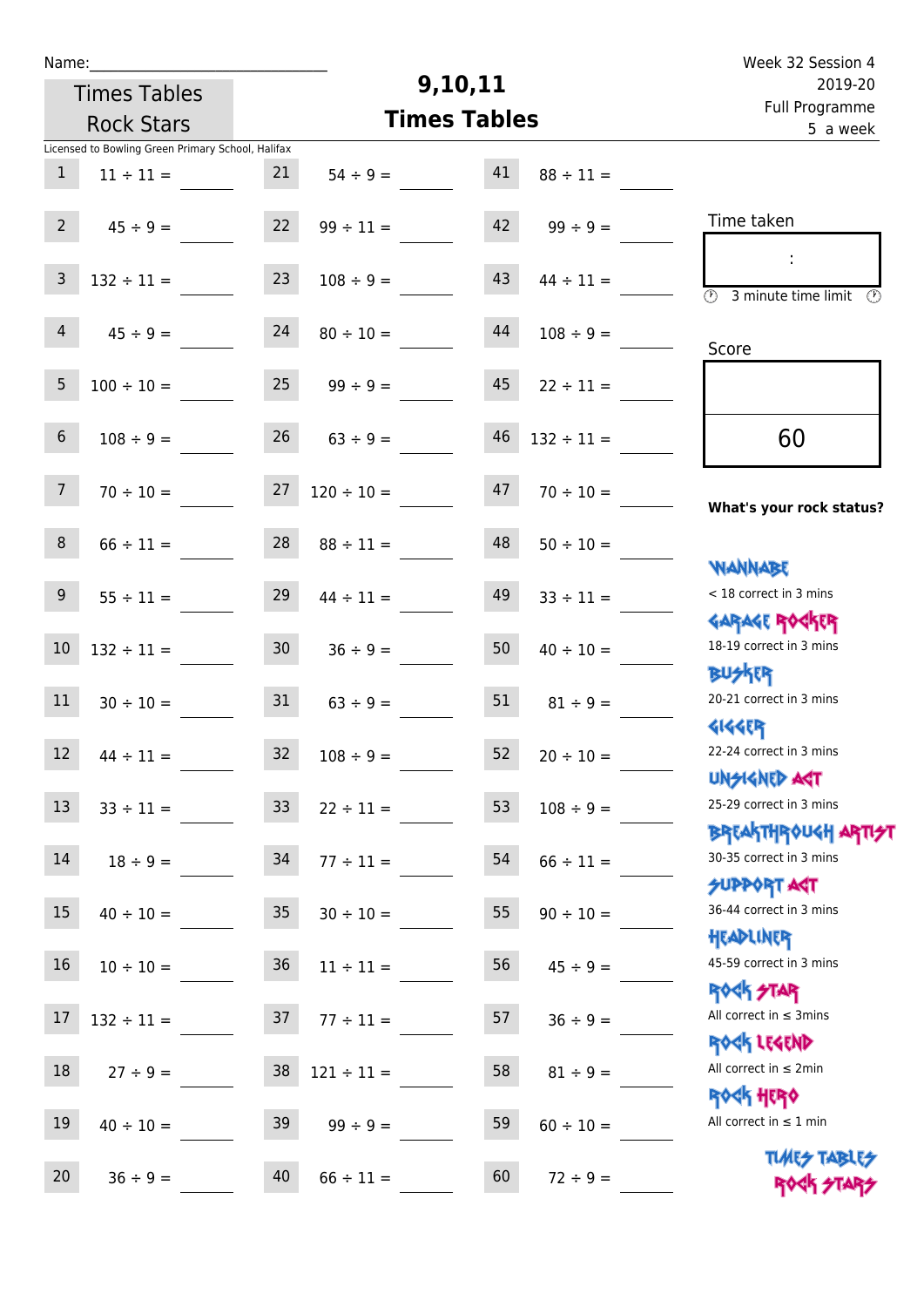| Name:                                             |                          |                        |                            | Week 32 Session 5                                                                       |
|---------------------------------------------------|--------------------------|------------------------|----------------------------|-----------------------------------------------------------------------------------------|
| <b>Times Tables</b>                               |                          | 9,10,11                |                            | 2019-20                                                                                 |
| <b>Rock Stars</b>                                 |                          | <b>Times Tables</b>    | Full Programme<br>5 a week |                                                                                         |
| Licensed to Bowling Green Primary School, Halifax |                          |                        |                            |                                                                                         |
| 1<br>$9 \times 10 =$                              | 21                       | 41<br>$10 \times 1 =$  | $110 \div 10 =$            |                                                                                         |
| 2 <sup>7</sup><br>$10 \times 9 =$                 | 22                       | 42<br>$10 \times 10 =$ | $22 \div 11 =$             | Time taken                                                                              |
| $\mathbf{3}$<br>$11 \times 1 =$                   | 23                       | $9 \times 7 =$         | $43 \t 63 \div 9 =$        | $\sim$<br>$\overline{\textcircled{2}}$ 3 minute time limit $\overline{\textcircled{5}}$ |
| $\overline{4}$<br>$10 \times 10 =$                | 24                       | $10 \times 5 =$        | $44$ $110 \div 11 =$       | Score                                                                                   |
| 5 <sub>1</sub><br>$9 \times 10 =$                 | $25 \t 9 \times 2 =$     |                        | $45 \t 27 \div 9 =$        |                                                                                         |
| 6 <sup>1</sup><br>$10 \times 2 =$                 | 26                       | 46<br>$10 \times 6 =$  | $20 \div 10 =$             | 60                                                                                      |
| 7 <sup>7</sup><br>$10 \times 1 =$                 | 27                       | $9 \times 12 =$        | $47 \t36 \div 9 =$         | Add up your time                                                                        |
| 8 <sup>1</sup><br>$10 \times 3 =$                 | 28                       | 48<br>$10 \times 5 =$  | $18 \div 9 =$              | <b>Mins</b><br>S1                                                                       |
| 9 <sub>o</sub><br>$11 \times 10 =$                | 29                       | 49<br>$9 \times 2 =$   | $40 \div 10 =$             | S2                                                                                      |
| 10 <sup>°</sup><br>$10 \times 1 =$                | 30 <sup>°</sup>          | 50<br>$9 \times 5 =$   | $55 \div 11 =$             |                                                                                         |
| 11<br>$11 \times 11 =$                            | 31                       | 51<br>$11 \div 11 =$   | $72 \div 9 =$              | S5<br>Total $\_\_$                                                                      |
| 12<br>$11 \times 4 =$                             | 32<br>$108 \div 9 =$     | 52                     | $108 \div 9 =$             | <b>Secs</b>                                                                             |
| 13<br>$10 \times 2 =$                             | 33                       | 53<br>$72 \div 9 =$    | $30 \div 10 =$             |                                                                                         |
| 14<br>$11 \times 10 =$                            | 34                       | $99 \div 9 =$          | $54 \quad 100 \div 10 =$   |                                                                                         |
| 15<br>$9 \times 4 =$                              |                          | $35 \t 45 \div 9 =$    | $55 \t 77 \div 11 =$       | S5                                                                                      |
| 16 <sup>1</sup><br>$9 \times 11 =$                | $36 \t 27 \div 9 =$      |                        | $56 \t 9 \div 9 =$         | Total $\qquad$                                                                          |
| 17 <sub>1</sub><br>$9 \times 11 =$                | $37 \t 99 \div 11 =$     |                        | $57 \t 36 \div 9 =$        | Add up your score                                                                       |
| 18<br>$9 \times 7 =$                              | $38 \quad 121 \div 11 =$ | 58                     | $55 \div 11 =$             | S3                                                                                      |
| 19<br>$9 \times 2 =$                              | $39 \t 27 \div 9 =$      | 59                     | $90 \div 10 =$             | S5                                                                                      |
| 20<br>$10 \times 8 =$                             | 40<br>$66 \div 11 =$     | 60                     | $63 \div 9 =$              | Total $\frac{1}{\sqrt{1-\frac{1}{2}}\cdot\frac{1}{2}}$                                  |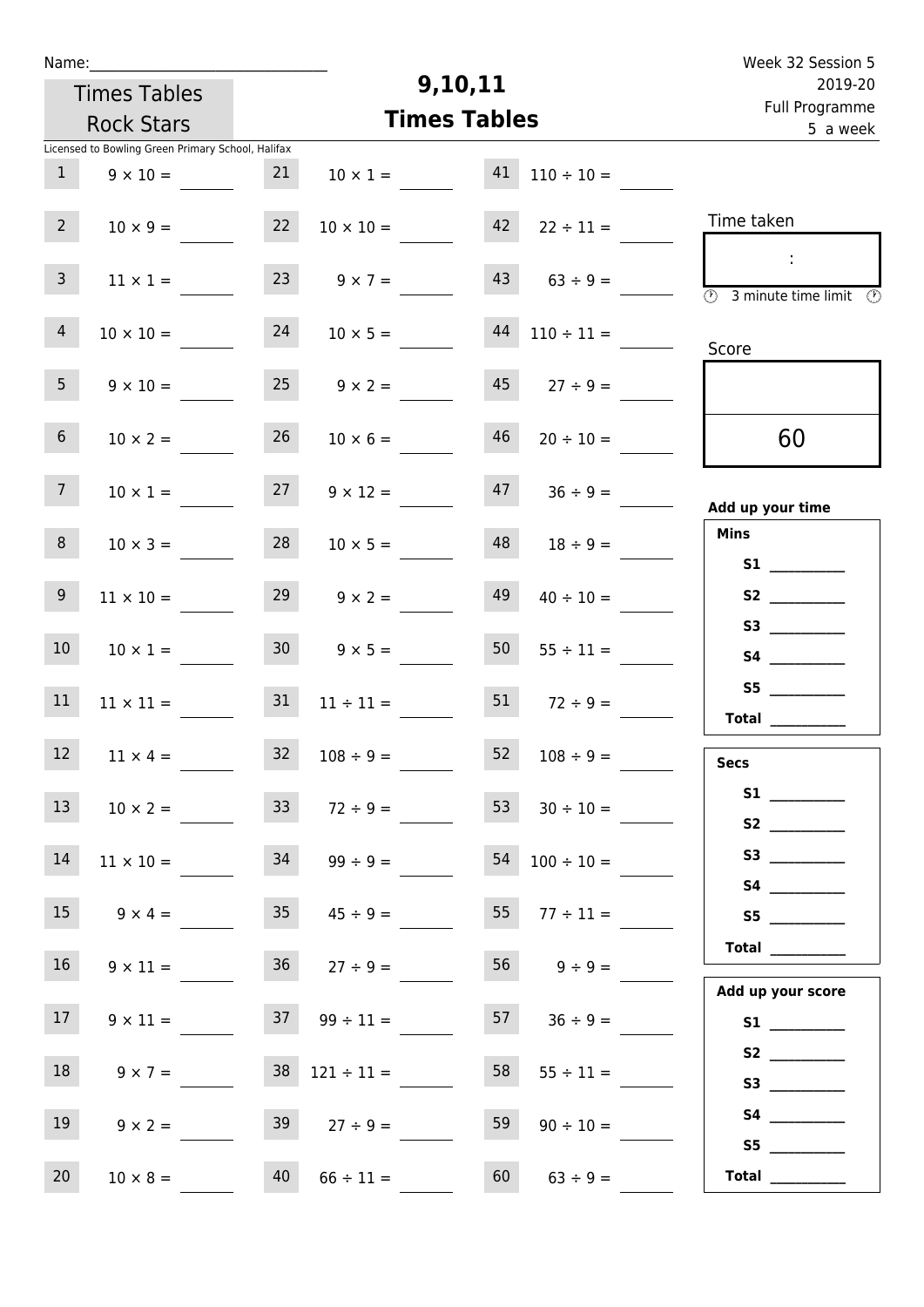| Name:            |                                                   |                 |                     |          |                       | Week 33 Session 1                                                |
|------------------|---------------------------------------------------|-----------------|---------------------|----------|-----------------------|------------------------------------------------------------------|
|                  | <b>Times Tables</b>                               |                 |                     | 10,11,12 |                       | 2019-20                                                          |
|                  | <b>Rock Stars</b>                                 |                 | <b>Times Tables</b> |          |                       | Full Programme<br>5 a week                                       |
|                  | Licensed to Bowling Green Primary School, Halifax |                 |                     |          |                       |                                                                  |
| $\mathbf{1}$     | $11 \times 3 =$                                   | 21              | $10 \times 1 =$     | 41       | $8 \times 11 =$       |                                                                  |
| $2^{\circ}$      | $12 \times 11 =$                                  | 22              | $12 \times 1 =$     | 42       | $12 \times 10 =$      | Time taken                                                       |
| $\mathbf{3}$     | $11 \times 3 =$                                   | 23              | $10 \times 3 =$     | 43       | $12 \times 11 =$      | $\overline{(\mathcal{V})}$<br>3 minute time limit $\circled{b}$  |
| $\overline{4}$   | $10 \times 3 =$                                   | 24              | $10 \times 9 =$     | 44       | $5 \times 11 =$       | Score                                                            |
| 5 <sub>1</sub>   | $12 \times 8 =$                                   | 25              | $10 \times 10 =$    | 45       | $6 \times 11 =$       |                                                                  |
| 6 <sup>1</sup>   | $10 \times 10 =$                                  | 26              | $12 \times 11 =$    | 46       | $8 \times 12 =$       | 60                                                               |
| 7 <sup>7</sup>   | $12 \times 9 =$                                   | 27              | $10 \times 2 =$     | 47       | $11 \times 12 =$      | What's your rock status?                                         |
| 8                | $12 \times 7 =$                                   | 28              | $11 \times 5 =$     | 48       | $6 \times 12 =$       | <b>NANNABE</b>                                                   |
| 9 <sub>o</sub>   | $11 \times 7 =$                                   | 29              | $10 \times 9 =$     | 49       | $1 \times 11 =$       | < 18 correct in 3 mins<br><b>GARAGE ROCKER</b>                   |
| 10 <sup>°</sup>  | $11 \times 6 =$                                   | 30 <sub>o</sub> | $12 \times 3 =$     | 50       | $11 \times 11 =$      | 18-19 correct in 3 mins<br><b>BUSKRR</b>                         |
| 11               | $12 \times 5 =$                                   | 31              | $6 \times 12 =$     | 51       | $11 \times 10 =$      | 20-21 correct in 3 mins<br><b>4144ER</b>                         |
| 12 <sup>12</sup> | $12 \times 6 =$                                   | 32              | $6 \times 10 =$     |          | $52 \t 6 \times 11 =$ | 22-24 correct in 3 mins<br><b>UNSIGNED AST</b>                   |
| 13               | $11 \times 7 =$                                   | 33 <sup>°</sup> | $6 \times 12 =$     | 53       | $12 \times 11 =$      | 25-29 correct in 3 mins                                          |
| 14               | $12 \times 6 =$                                   | 34              | $7 \times 10 =$     | 54       | $8 \times 11 =$       | <b>BREAKTHROUGH ARTI<del>S</del>T</b><br>30-35 correct in 3 mins |
| 15 <sub>1</sub>  | $12 \times 7 =$                                   | 35              | $4 \times 10 =$     | 55       | $5 \times 10 =$       | <b>SUPPORT AGT</b><br>36-44 correct in 3 mins                    |
| 16               | $12 \times 6 =$                                   | 36              | $9 \times 12 =$     | 56       | $7 \times 12 =$       | HEADLINER<br>45-59 correct in 3 mins                             |
| 17               | $11 \times 5 = 37$                                |                 | $1 \times 12 =$     | 57       | $1 \times 10 =$       | <b>ROCK STAR</b><br>All correct in $\leq$ 3mins                  |
| 18               | $12 \times 6 =$                                   | 38              | $10 \times 10 =$    | 58       | $4 \times 11 =$       | ROCK LEGEND<br>All correct in $\leq 2$ min                       |
| 19               | $11 \times 2 =$                                   | 39              | $5 \times 11 =$     | 59       | $8 \times 12 =$       | <b>ROCK HERO</b><br>All correct in $\leq 1$ min                  |
| 20               | $10 \times 10 =$                                  | 40              | $7 \times 10 =$     | 60       | $3 \times 10 =$       | <b>TUARS TABLES</b>                                              |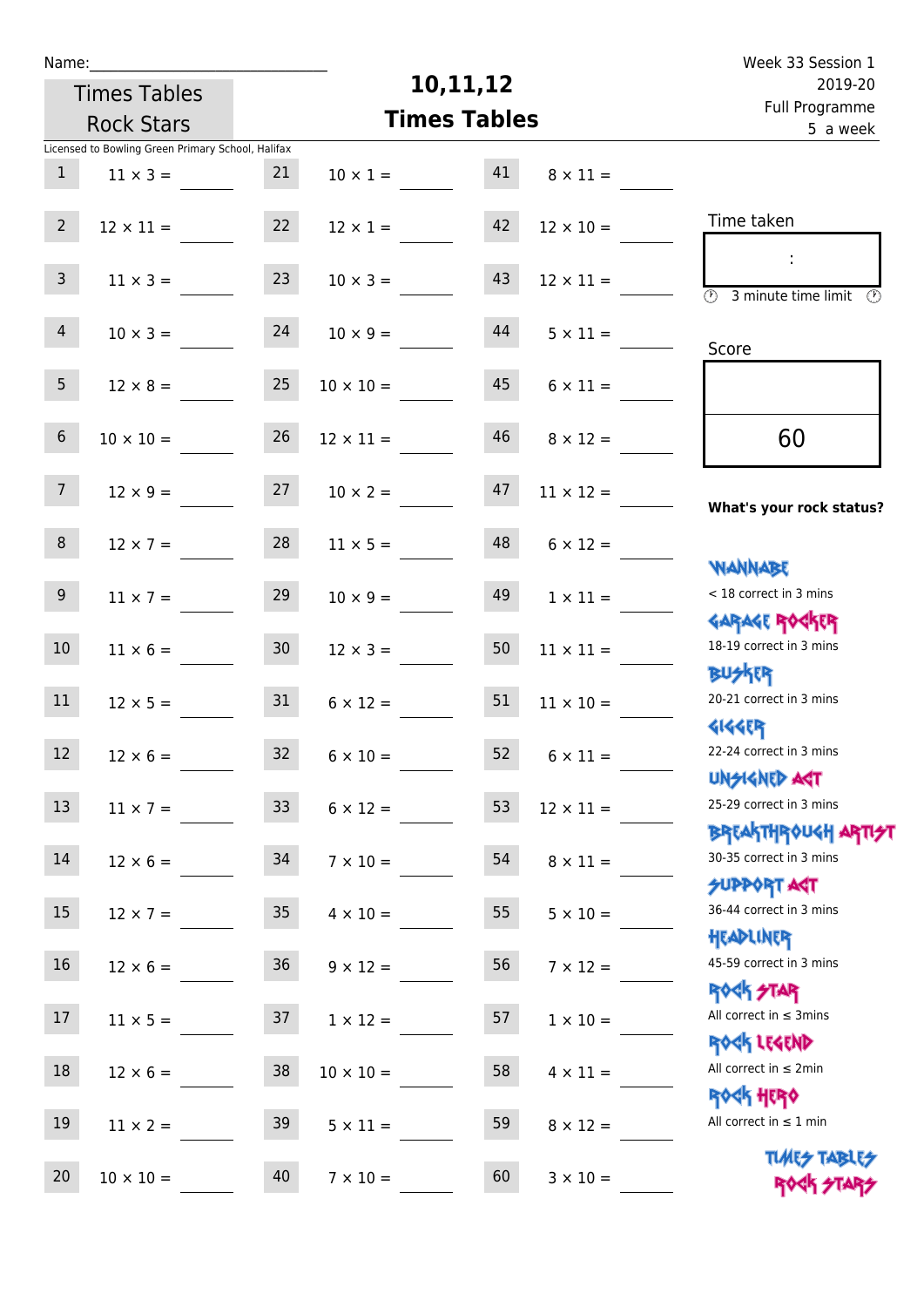| Name:                                             |                                     |                     |                | Week 33 Session 2                                          |  |
|---------------------------------------------------|-------------------------------------|---------------------|----------------|------------------------------------------------------------|--|
| <b>Times Tables</b>                               |                                     | 10,11,12            |                |                                                            |  |
| <b>Rock Stars</b>                                 |                                     | <b>Times Tables</b> |                | Full Programme<br>5 a week                                 |  |
| Licensed to Bowling Green Primary School, Halifax |                                     |                     |                |                                                            |  |
| $\mathbf 1$<br>13                                 | 25                                  | $37\,$              | 49             |                                                            |  |
| 20<br>10                                          | 11<br>80<br>10<br>11                | 12<br>12            | 90<br>10       | Time taken                                                 |  |
| $\overline{2}$<br>14                              | 26                                  | 38                  | 50             |                                                            |  |
| 110<br>10 <sup>1</sup>                            | 77<br>40<br>10<br>11                | 60<br>$10\,$        | $10\,$<br>70   | $\overline{\circ}$<br>3 minute time limit<br>$\circled{r}$ |  |
| $\mathsf 3$<br>15                                 | 27                                  | 39                  | 51             | Score                                                      |  |
| 100<br>10                                         | 84<br>60<br>12<br>$10\,$            | 22<br>$11\,$        | 66<br>11       |                                                            |  |
| 16<br>4                                           | 28                                  | 40                  | 52             | 60                                                         |  |
| 121<br>11                                         | 110<br>44<br>10 <sup>°</sup><br>11  | $ 132\rangle$<br>12 | 80<br>10       |                                                            |  |
| 5<br>17                                           | 29                                  | 41                  | 53             | What's your rock status?                                   |  |
| 84<br>12                                          | $20\,$<br>88<br>$11\,$<br>$10\,$    | $10\,$<br>$10\,$    | 70<br>10       | WANNABE<br>< 18 correct in 3 mins                          |  |
| 18<br>$6\phantom{1}$                              | 30                                  | 42                  | 54             | <b>GARAGE ROG</b>                                          |  |
| 48<br>12                                          | $120\,$<br>$77\,$<br>12<br>$11\,$   | 48<br>$12\,$        | 120<br>10      | 18-19 correct in 3 mins<br>外取                              |  |
| 19<br>7                                           | 31                                  | 43                  | 55             | 20-21 correct in 3 mins                                    |  |
| 40<br>10                                          | 11<br>$10\,$<br>100<br>$11\,$       | 100<br>$10\,$       | 88<br>11       | <b>4144EP</b><br>22-24 correct in 3 mins                   |  |
| 20<br>8                                           | 32                                  | 44                  | 56             | <b>UNGIGNED AST</b>                                        |  |
| 132<br>12                                         | $ 132\rangle$<br>$11\,$<br>66<br>11 | $20\,$<br>$10\,$    | $10\,$<br> 120 | 25-29 correct in 3 mins                                    |  |
|                                                   |                                     |                     |                | <b>BREAKTHROUGH</b><br>30-35 correct in 3 mins             |  |
| $9\,$<br>21                                       | 33                                  | 45                  | 57             | <b>SUPPORT AST</b>                                         |  |
| 24<br>12                                          | 132<br>12<br>10<br>40               | 30<br>$10\,$        | 12<br>24       | 36-44 correct in 3 mins<br>HEADLINER                       |  |
| 22<br>10                                          | 34                                  | 46                  | 58             | 45-59 correct in 3 mins                                    |  |
| 33<br>11                                          | 110<br>$10\,$<br>10<br>80           | $10\,$<br>$10\,$    | 12<br>12       | <b>ROCK STAR</b><br>All correct in $\leq$ 3mins            |  |
| 11<br>23                                          | 35                                  | 47                  | 59             | ROCK LEGEND                                                |  |
| 108<br>12                                         | $10\,$<br>90<br>12<br>48            | 12<br>48            | 12<br>72       | All correct in $\leq 2$ min<br><b>HERQ</b>                 |  |
| 12<br>24                                          | 36                                  | 48                  | 60             | All correct in $\leq 1$ min                                |  |
| 24<br>12                                          | 100<br>36<br>$10\,$<br>12           | $11\,$<br>44        | 88<br>11       | <b>TUARS TABLES</b>                                        |  |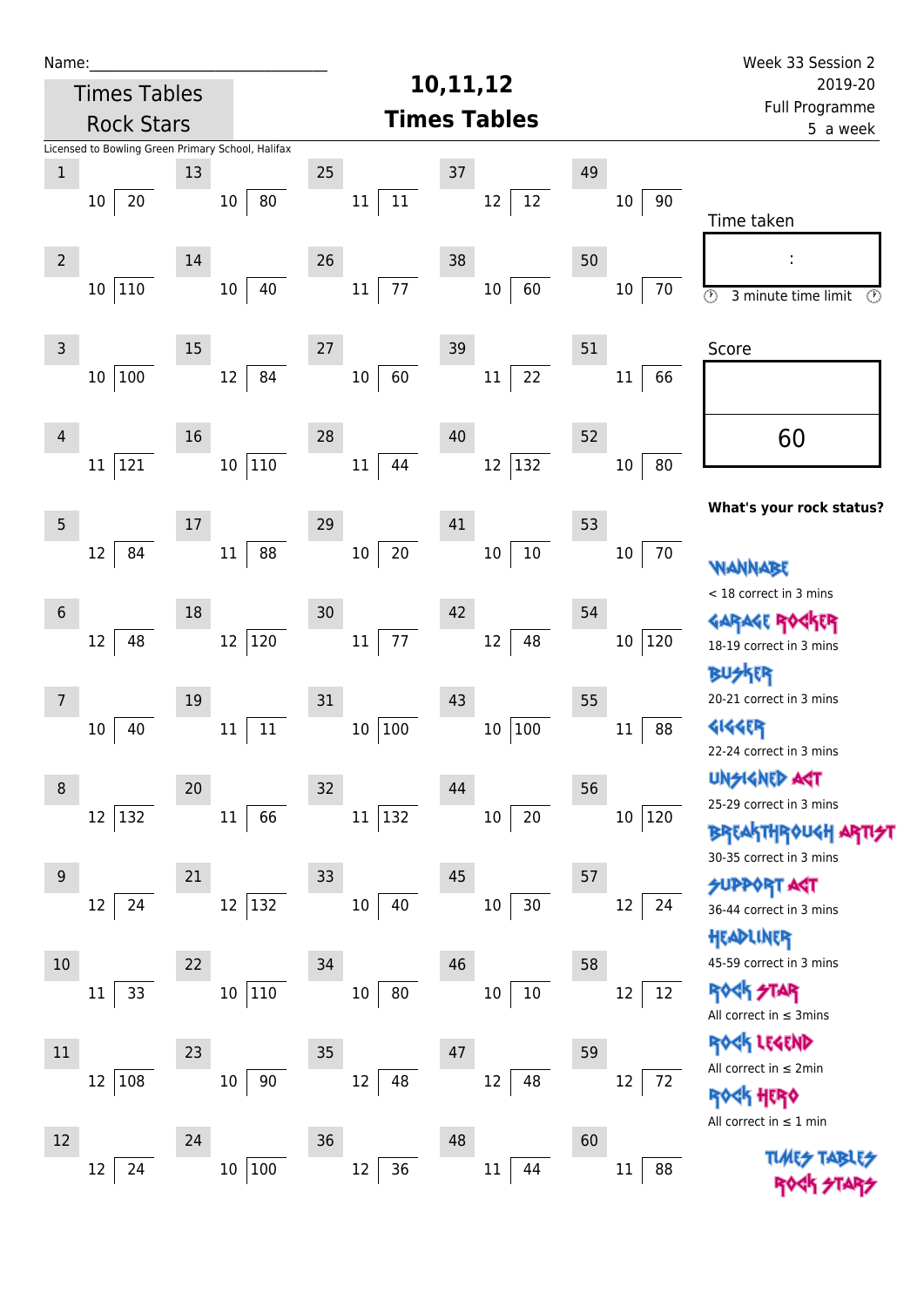| Name:          |                     |        |                                                   |                   |                     |    |             | Week 33 Session 3                         |  |
|----------------|---------------------|--------|---------------------------------------------------|-------------------|---------------------|----|-------------|-------------------------------------------|--|
|                | <b>Times Tables</b> |        |                                                   |                   | 10,11,12            |    |             | 2019-20                                   |  |
|                | <b>Rock Stars</b>   |        |                                                   |                   | <b>Times Tables</b> |    |             | Full Programme<br>5 a week                |  |
|                |                     |        | Licensed to Bowling Green Primary School, Halifax |                   |                     |    |             |                                           |  |
| $\,1$          | 10                  | 13     | 10                                                | 12<br>25          | 10<br>37            | 49 | 10          |                                           |  |
|                | $\times 8$          |        | $\times$ 1                                        | $\times 8$        | $\times$ 4          |    | $\times$ 5  |                                           |  |
|                |                     |        |                                                   |                   |                     |    |             | Time taken                                |  |
| $\overline{2}$ | 12                  | 14     | 10                                                | 11<br>26          | 10<br>38            | 50 | 12          | İ,                                        |  |
|                | $\times$ 4          |        | $\times 8$                                        | $\times$ 4        | $\times 9$          |    | $\times$ 12 |                                           |  |
|                |                     |        |                                                   |                   |                     |    |             | $\circled{r}$<br>3 minute time limit<br>⊕ |  |
|                | 11                  |        | $11\,$                                            | 12                | 12                  |    | 11          |                                           |  |
| $\overline{3}$ | $\times$ 9          | 15     | $\times$ 1                                        | 27<br>$\times$ 12 | 39<br>$\times 6$    | 51 | $\times 8$  | Score                                     |  |
|                |                     |        |                                                   |                   |                     |    |             |                                           |  |
|                |                     |        |                                                   |                   |                     |    |             |                                           |  |
| $\overline{4}$ | 10                  | 16     | 11                                                | 11<br>28          | 12<br>40            | 52 | 12          | 60                                        |  |
|                | $\times$ 11         |        | $\times$ 6                                        | $\times$ 12       | $\times$ 4          |    | $\times$ 5  |                                           |  |
|                |                     |        |                                                   |                   |                     |    |             |                                           |  |
| 5              | 11                  | $17\,$ | 12                                                | 10<br>29          | 12<br>41            | 53 | 12          | What's your rock status?                  |  |
|                | $\times$ 3          |        | $\times$ 9                                        | $\times$ 6        | $\times$ 3          |    | $\times 6$  |                                           |  |
|                |                     |        |                                                   |                   |                     |    |             | <b>NANNABE</b>                            |  |
|                | 11                  |        | 12                                                | 12                | 11                  |    | 12          | < 18 correct in 3 mins                    |  |
| $6\,$          | $\times 2$          | 18     | $\times$ 10                                       | 30<br>$\times 2$  | 42<br>$\times$ 5    | 54 | $\times$ 5  | <b>GARAGE ROCKER</b>                      |  |
|                |                     |        |                                                   |                   |                     |    |             | 18-19 correct in 3 mins                   |  |
|                |                     |        |                                                   |                   |                     |    |             | BU外界                                      |  |
| $\overline{7}$ | $11\,$              | 19     | 11                                                | 10<br>31          | 11<br>43            | 55 | 12          | 20-21 correct in 3 mins                   |  |
|                | $\times 8$          |        | $\times 6$                                        | $\times$ 3        | $\times$ 1          |    | $\times$ 10 | <b>4144EP</b>                             |  |
|                |                     |        |                                                   |                   |                     |    |             | 22-24 correct in 3 mins                   |  |
| $\,8\,$        | $10\,$              | 20     | $11\,$                                            | 11<br>32          | 12<br>44            | 56 | $10\,$      | <b>UNGIGNED AGT</b>                       |  |
|                | $\times$ 1          |        | $\times$ 11                                       | $\times$ 10       | $\times$ 11         |    | $\times$ 5  | 25-29 correct in 3 mins                   |  |
|                |                     |        |                                                   |                   |                     |    |             | <b>BREAKTHROUGH ARTI<del>S</del>T</b>     |  |
|                | $11\,$              |        | 10                                                | 11                | 10                  |    | $10\,$      | 30-35 correct in 3 mins                   |  |
| 9              | $\times$ 7          | 21     | $\times$ 12                                       | 33<br>$\times$ 5  | 45<br>$\times 2$    | 57 | $\times$ 8  | <b>SUPPORT AGT</b>                        |  |
|                |                     |        |                                                   |                   |                     |    |             | 36-44 correct in 3 mins                   |  |
|                |                     |        |                                                   |                   |                     |    |             | HEADLINER                                 |  |
| 10             | $10\,$              | 22     | $10\,$                                            | 12<br>34          | $11\,$<br>46        | 58 | 12          | 45-59 correct in 3 mins                   |  |
|                | $\times$ 1          |        | $\times 2$                                        | $\times$ 9        | $\times$ 2          |    | $\times$ 8  | <b>ROCK STAR</b>                          |  |
|                |                     |        |                                                   |                   |                     |    |             | All correct in $\leq$ 3mins               |  |
| 11             | 12                  | 23     | 12                                                | $10\,$<br>35      | 12<br>47            | 59 | 11          | ROCK LEGEND                               |  |
|                | $\times$ 7          |        | $\times$ 10                                       | $\times$ 3        | $\times$ 1          |    | $\times 2$  | All correct in $\leq 2$ min               |  |
|                |                     |        |                                                   |                   |                     |    |             | <b>ROGK HERO</b>                          |  |
| 12             | $11\,$              | 24     | $11\,$                                            | $11\,$            | $11\,$              |    | $10\,$      | All correct in $\leq 1$ min               |  |
|                | $\times$ 1          |        | $\times$ 3                                        | 36<br>$\times$ 3  | 48<br>$\times$ 7    | 60 | $\times$ 2  | <b>TUARS TABLES</b>                       |  |
|                |                     |        |                                                   |                   |                     |    |             | ROCK STARS                                |  |
|                |                     |        |                                                   |                   |                     |    |             |                                           |  |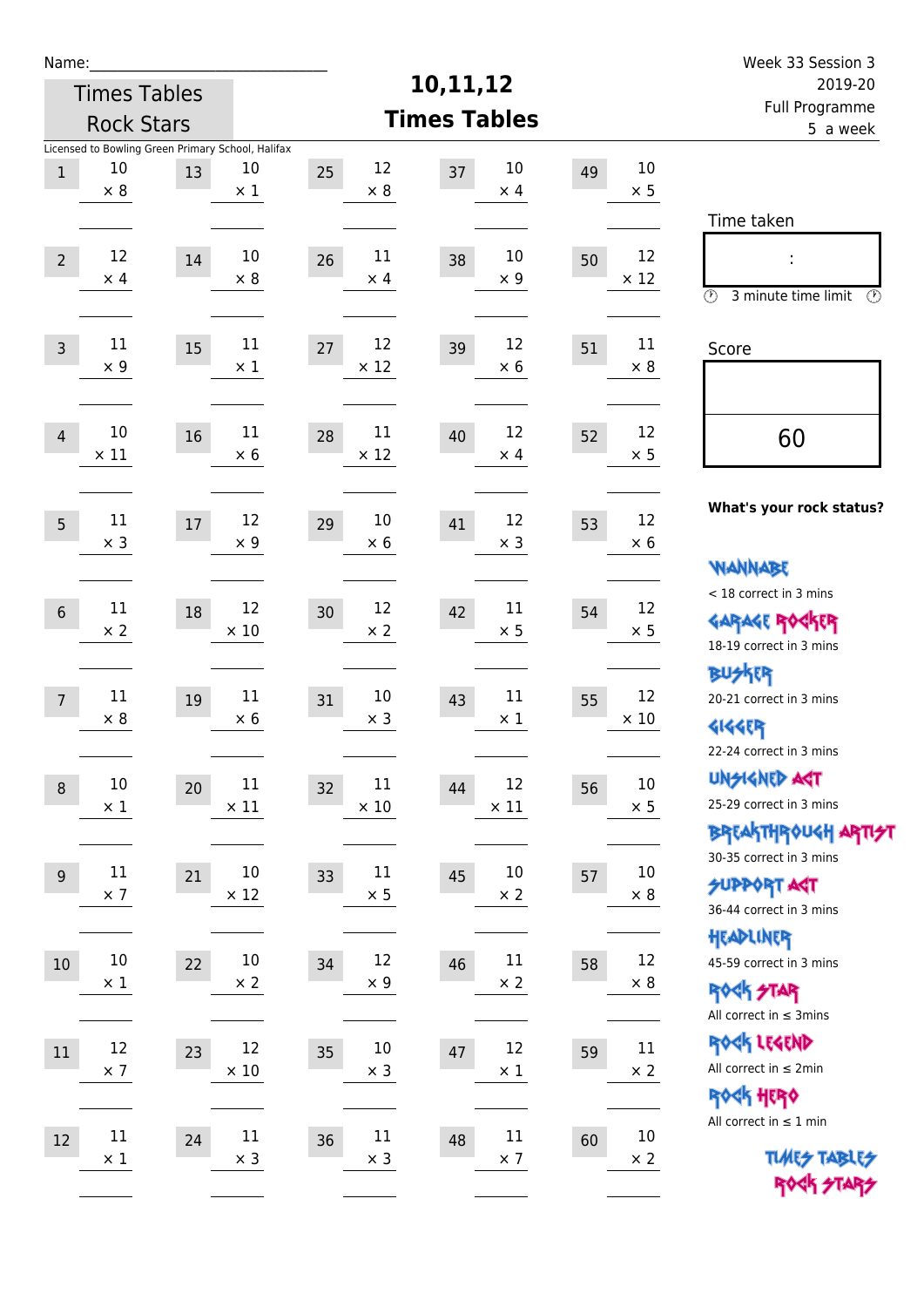| u | am |  |  |
|---|----|--|--|
|   |    |  |  |

Times Tables

## **10,11,12**

|                 | <b>Rock Stars</b>                                                   | run rivyiamme<br>5 a week |                     |          |                     |                                                                   |
|-----------------|---------------------------------------------------------------------|---------------------------|---------------------|----------|---------------------|-------------------------------------------------------------------|
| $\mathbf{1}$    | Licensed to Bowling Green Primary School, Halifax<br>$50 \div 10 =$ | 21                        | $121 \div 11 =$     | 41       | $96 \div 12 =$      |                                                                   |
| $2^{\circ}$     | $22 \div 11 =$                                                      | 22                        | $120 \div 10 =$     | 42       | $70 \div 10 =$      | Time taken                                                        |
| $\mathbf{3}$    | $72 \div 12 =$                                                      | 23                        | $20 \div 10 =$      | 43       | $110 \div 11 =$     | $\overline{(\mathcal{V})}$<br>3 minute time limit<br>⊕            |
| 4               | $110 \div 10 =$                                                     | 24                        | $110 \div 10 =$     | $\bf 44$ | $110 \div 10 =$     | Score                                                             |
| 5               | $100 \div 10 =$                                                     | 25                        | $88 \div 11 =$      | 45       | $144 \div 12 =$     |                                                                   |
| 6               | $132 \div 11 =$                                                     | 26                        | $36 \div 12 =$      | 46       | $20 \div 10 =$      | 60                                                                |
| 7 <sup>7</sup>  | $10 \div 10 =$                                                      | 27                        | $84 \div 12 =$      | 47       | $70 \div 10 =$      | What's your rock status?                                          |
| 8               | $110 \div 10 =$                                                     | 28                        | $12 \div 12 =$      | 48       | $10 \div 10 =$      |                                                                   |
| 9 <sup>°</sup>  | $99 \div 11 =$                                                      | 29                        | $55 \div 11 =$      | 49       | $99 \div 11 =$      | <b>NANNABE</b><br>< 18 correct in 3 mins                          |
| 10 <sup>°</sup> | $11 \div 11 =$                                                      | 30 <sup>°</sup>           | $36 \div 12 =$      | 50       | $33 \div 11 =$      | <b>GARAGE ROCKER</b><br>18-19 correct in 3 mins<br><b>BUSKRR</b>  |
| $11\,$          | $121 \div 11 =$                                                     | 31                        | $132 \div 12 =$     | 51       | $96 \div 12 =$      | 20-21 correct in 3 mins                                           |
| 12              | $60 \div 12 =$                                                      | 32                        | $90 \div 10 =$      | 52       | $50 \div 10 =$      | <b>4144EPT</b><br>22-24 correct in 3 mins<br><b>TPA GJIAPICIU</b> |
|                 | $13 \t 84 \div 12 =$                                                |                           | $33 \t11 \div 11 =$ |          | $53 \t11 \div 11 =$ | 25-29 correct in 3 mins<br><b>BREAKTHROUGH ARTI<del>S</del>T</b>  |
| 14              | $60 \div 12 =$                                                      | 34                        | $80 \div 10 =$      | 54       | $72 \div 12 =$      | 30-35 correct in 3 mins<br><b>SUPPORT AGT</b>                     |
| 15              | $60 \div 10 = 35$                                                   |                           | $48 \div 12 =$      | 55       | $12 \div 12 =$      | 36-44 correct in 3 mins<br>HEADLINER                              |
| 16              | $20 \div 10 =$                                                      | 36                        | $90 \div 10 =$      | 56       | $88 \div 11 =$      | 45-59 correct in 3 mins<br>ROCK STAR                              |
| 17              | $132 \div 11 =$ 37                                                  |                           | $66 \div 11 =$      | 57       | $121 \div 11 =$     | All correct in $\leq$ 3mins<br>ROCK LEGEND                        |
| 18              | $90 \div 10 = 38$                                                   |                           | $30 \div 10 =$      | 58       | $33 \div 11 =$      | All correct in $\leq 2$ min                                       |
| 19              | $55 \div 11 =$                                                      | 39                        | $72 \div 12 =$      | 59       | $10 \div 10 =$      | <b>ROCK HERO</b><br>All correct in $\leq 1$ min                   |
| 20              | $30 \div 10 =$                                                      | 40                        | $121 \div 11 =$     | 60       | $30 \div 10 =$      | <b>TUARS TABLES</b><br>ROCK STARS                                 |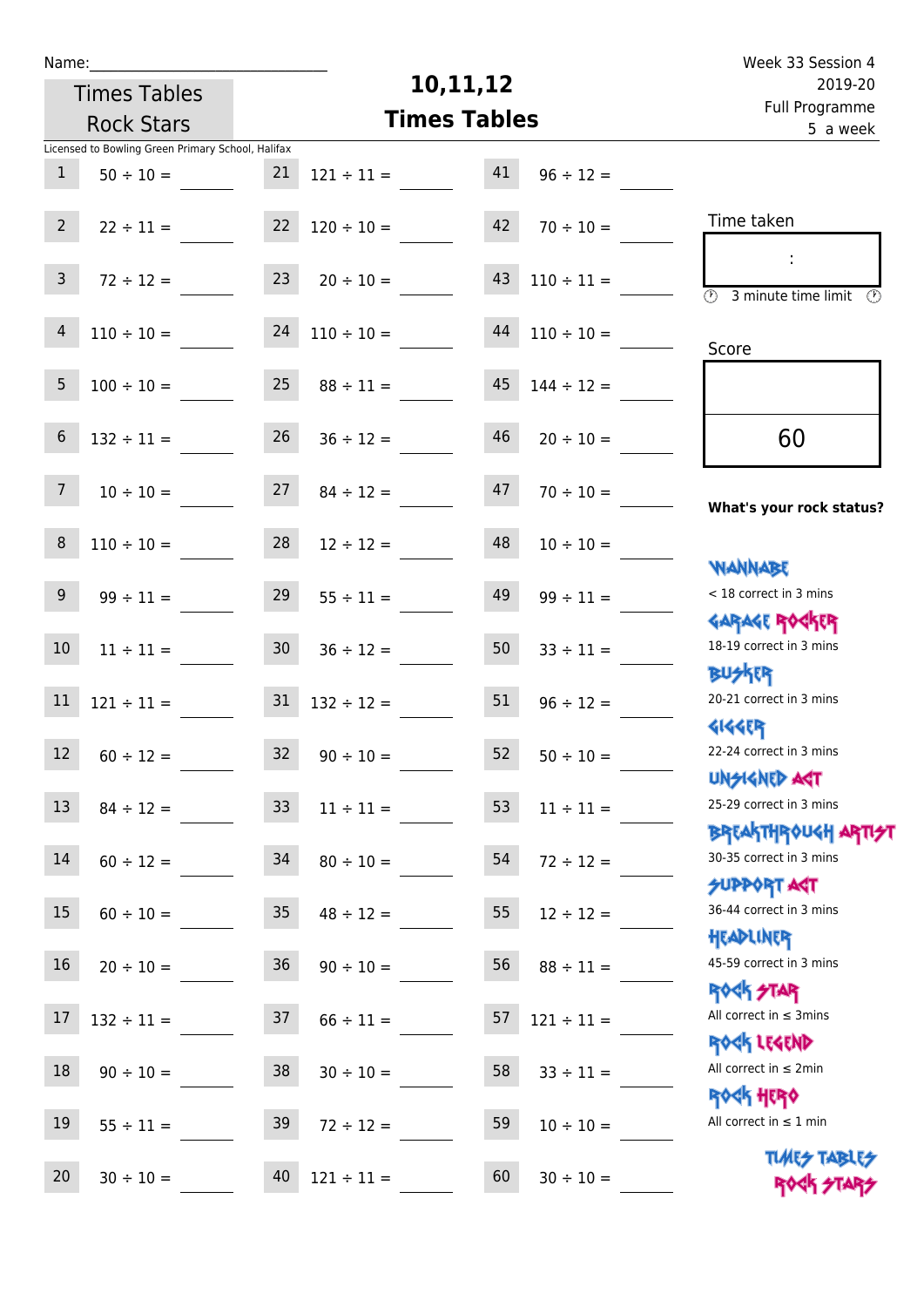| Week 33 Session 5                                                                                                                                                                                                                                                                                                                                                                                                                                                                                                                                                                                                         |                      |                     |                          |                     |                                                   | Name:          |  |  |  |
|---------------------------------------------------------------------------------------------------------------------------------------------------------------------------------------------------------------------------------------------------------------------------------------------------------------------------------------------------------------------------------------------------------------------------------------------------------------------------------------------------------------------------------------------------------------------------------------------------------------------------|----------------------|---------------------|--------------------------|---------------------|---------------------------------------------------|----------------|--|--|--|
| 2019-20                                                                                                                                                                                                                                                                                                                                                                                                                                                                                                                                                                                                                   |                      | 10,11,12            |                          | <b>Times Tables</b> |                                                   |                |  |  |  |
| Full Programme<br>5 a week                                                                                                                                                                                                                                                                                                                                                                                                                                                                                                                                                                                                |                      | <b>Times Tables</b> |                          | <b>Rock Stars</b>   |                                                   |                |  |  |  |
|                                                                                                                                                                                                                                                                                                                                                                                                                                                                                                                                                                                                                           |                      |                     |                          |                     | Licensed to Bowling Green Primary School, Halifax |                |  |  |  |
|                                                                                                                                                                                                                                                                                                                                                                                                                                                                                                                                                                                                                           | $36 \div 12 =$       | 41                  | $11 \times 2 =$          | 21                  | $11 \times 11 =$                                  | $\mathbf{1}$   |  |  |  |
| Time taken                                                                                                                                                                                                                                                                                                                                                                                                                                                                                                                                                                                                                | $132 \div 12 =$      | 42                  | $11 \times 9 =$          | 22                  | $11 \times 8 =$                                   | 2 <sup>7</sup> |  |  |  |
| $\sim 10$<br>$\overline{\textcircled{2}}$ 3 minute time limit $\overline{\textcircled{2}}$                                                                                                                                                                                                                                                                                                                                                                                                                                                                                                                                | $66 \div 11 =$       | 43                  | $12 \times 4 =$          | 23                  | $12 \times 8 =$                                   | 3 <sup>7</sup> |  |  |  |
| Score                                                                                                                                                                                                                                                                                                                                                                                                                                                                                                                                                                                                                     | $99 \div 11 =$       | 44                  | $12 \times 5 =$          | 24                  | $10 \times 7 =$                                   | 4              |  |  |  |
|                                                                                                                                                                                                                                                                                                                                                                                                                                                                                                                                                                                                                           | $45$ $110 \div 10 =$ |                     | $12 \times 5 =$          | 25                  | $12 \times 3 =$                                   | 5 <sub>1</sub> |  |  |  |
| 60                                                                                                                                                                                                                                                                                                                                                                                                                                                                                                                                                                                                                        | $46$ $84 \div 12 =$  |                     | $10 \times 11 =$         | 26                  | $11 \times 5 =$                                   | 6 <sup>1</sup> |  |  |  |
| Add up your time                                                                                                                                                                                                                                                                                                                                                                                                                                                                                                                                                                                                          | $121 \div 11 =$      | 47                  | $11 \times 3 =$          | 27                  | $10 \times 4 =$                                   | 7 <sup>7</sup> |  |  |  |
| <b>Mins</b><br>S1                                                                                                                                                                                                                                                                                                                                                                                                                                                                                                                                                                                                         | $110 \div 11 =$      | 48                  | $10 \times 10 =$         | 28                  | $12 \times 10 =$                                  | 8              |  |  |  |
| S2                                                                                                                                                                                                                                                                                                                                                                                                                                                                                                                                                                                                                        | $12 \div 12 =$       | 49                  | $10 \times 1 =$          | 29                  | $11 \times 2 =$                                   | 9 <sub>o</sub> |  |  |  |
|                                                                                                                                                                                                                                                                                                                                                                                                                                                                                                                                                                                                                           | $48 \div 12 =$       | 50                  | $12 \times 11 =$         | 30 <sub>o</sub>     | $11 \times 12 =$                                  | 10             |  |  |  |
| S5<br>Total $\qquad$                                                                                                                                                                                                                                                                                                                                                                                                                                                                                                                                                                                                      | $24 \div 12 =$       | 51                  | $72 \div 12 =$           |                     | $12 \times 3 = 31$                                | 11             |  |  |  |
| <b>Secs</b>                                                                                                                                                                                                                                                                                                                                                                                                                                                                                                                                                                                                               | $52 \t108 \div 12 =$ |                     | $32 \t 66 \div 11 =$     |                     | $12 \times 1 =$                                   | 12             |  |  |  |
| S1<br>S2                                                                                                                                                                                                                                                                                                                                                                                                                                                                                                                                                                                                                  | $60 \div 12 =$       | 53                  | $33 \div 11 =$           |                     | $11 \times 12 =$                                  | 13             |  |  |  |
|                                                                                                                                                                                                                                                                                                                                                                                                                                                                                                                                                                                                                           | $54$ $50 \div 10 =$  |                     |                          |                     | $10 \times 7 = 34$ $144 \div 12 =$                | 14             |  |  |  |
| S5                                                                                                                                                                                                                                                                                                                                                                                                                                                                                                                                                                                                                        | $55 \t108 \div 12 =$ |                     |                          |                     | $11 \times 2 = 35$ $50 \div 10 =$                 | 15             |  |  |  |
| Total                                                                                                                                                                                                                                                                                                                                                                                                                                                                                                                                                                                                                     | $56 \t 99 \div 11 =$ |                     | $36 \t 60 \div 12 =$     |                     | $10 \times 9 =$                                   | 16             |  |  |  |
| Add up your score<br>S1                                                                                                                                                                                                                                                                                                                                                                                                                                                                                                                                                                                                   | $57 \t 55 \div 11 =$ |                     | $37 \t 44 \div 11 =$     |                     | $11 \times 11 =$                                  | 17             |  |  |  |
| S3                                                                                                                                                                                                                                                                                                                                                                                                                                                                                                                                                                                                                        | 58 $110 \div 11 =$   |                     | $38 \t 44 \div 11 =$     |                     | $11 \times 2 =$                                   | 18             |  |  |  |
|                                                                                                                                                                                                                                                                                                                                                                                                                                                                                                                                                                                                                           | 59 $144 \div 12 =$   |                     | $39 \quad 110 \div 11 =$ |                     | $10 \times 2 =$                                   | 19             |  |  |  |
| S5<br>$\begin{tabular}{c} Total & \underline{\hspace{1cm}} & \underline{\hspace{1cm}} & \underline{\hspace{1cm}} & \underline{\hspace{1cm}} & \underline{\hspace{1cm}} & \underline{\hspace{1cm}} & \underline{\hspace{1cm}} & \underline{\hspace{1cm}} & \underline{\hspace{1cm}} & \underline{\hspace{1cm}} & \underline{\hspace{1cm}} & \underline{\hspace{1cm}} & \underline{\hspace{1cm}} & \underline{\hspace{1cm}} & \underline{\hspace{1cm}} & \underline{\hspace{1cm}} & \underline{\hspace{1cm}} & \underline{\hspace{1cm}} & \underline{\hspace{1cm}} & \underline{\hspace{1cm}} & \underline{\hspace{1cm}} &$ | $96 \div 12 =$       | 60                  | $60 \div 10 =$           | 40                  | $11 \times 1 =$                                   | 20             |  |  |  |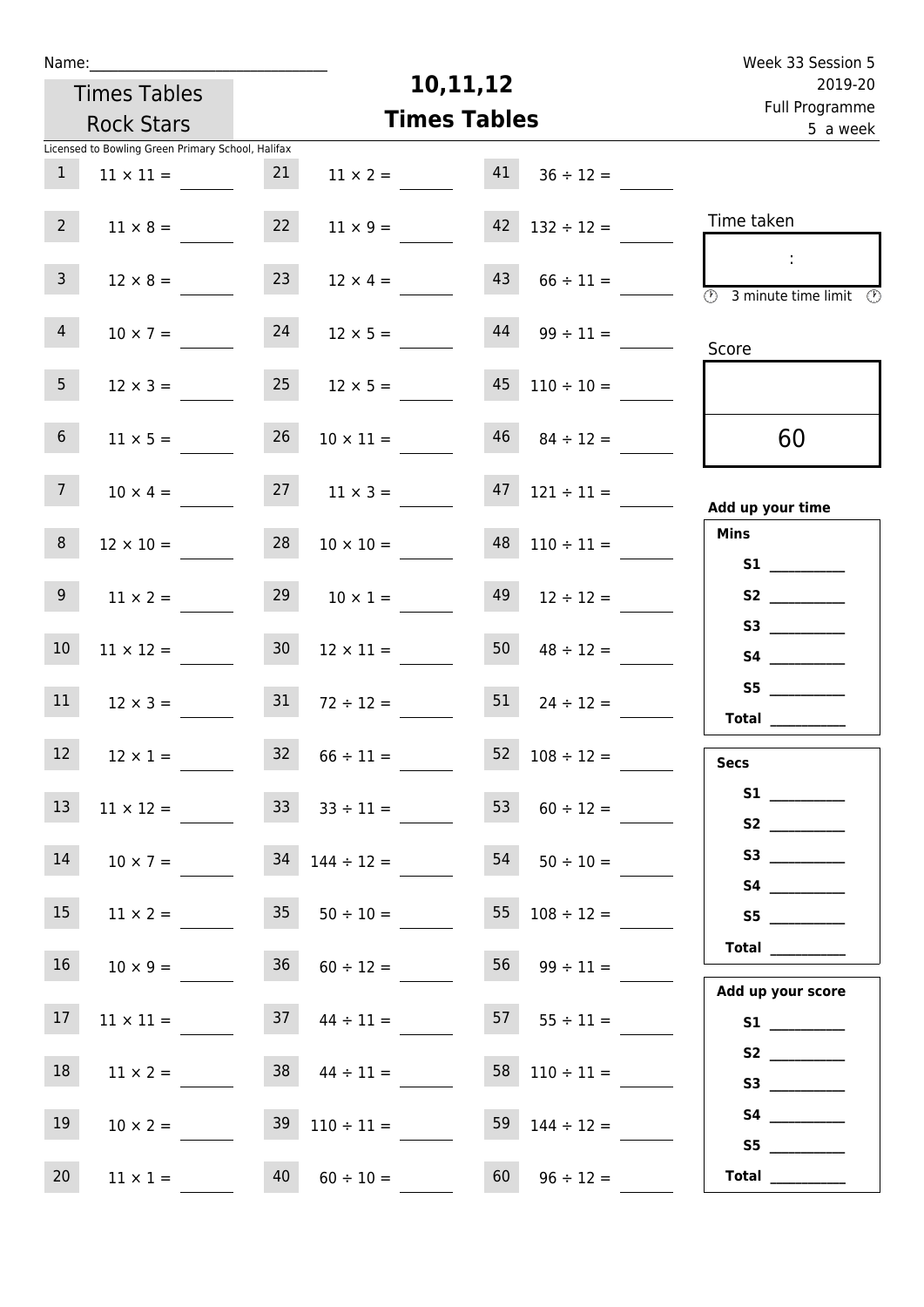| г.<br>. . |  | ۰. |
|-----------|--|----|
|           |  |    |

## **6,7,8,9,10,11,12**

| 2019-20                                                            |                  | 6,7,8,9,10,11,12    |                  | <b>Times Tables</b>  |                 |                                                   |                 |
|--------------------------------------------------------------------|------------------|---------------------|------------------|----------------------|-----------------|---------------------------------------------------|-----------------|
| Full Programme<br>5 a week                                         |                  | <b>Times Tables</b> |                  | <b>Rock Stars</b>    |                 |                                                   |                 |
|                                                                    |                  |                     |                  |                      |                 | Licensed to Bowling Green Primary School, Halifax |                 |
|                                                                    | $1 \times 9 =$   | 41                  | $10 \times 3 =$  |                      | 21              | $7 \times 4 =$                                    | $\mathbf{1}$    |
| Time taken                                                         | $6 \times 10 =$  | 42                  | $9 \times 12 =$  |                      | 22              | $11 \times 6 =$                                   | 2 <sup>7</sup>  |
| $\overline{(\mathcal{V})}$<br>3 minute time limit<br>$\circled{r}$ | $6 \times 6 =$   | 43                  | $6 \times 3 =$   |                      | 23              | $9 \times 2 =$                                    | 3 <sup>7</sup>  |
| Score                                                              | $12 \times 6 =$  | 44                  |                  | $24 \t 8 \times 5 =$ |                 | $8 \times 11 =$                                   | 4               |
|                                                                    | $1 \times 9 =$   | 45                  |                  | $6 \times 5 =$       | 25              | $9 \times 3 =$                                    | 5 <sub>1</sub>  |
| 60                                                                 | $4 \times 11 =$  | 46                  | $11 \times 8 =$  |                      | 26              | $7 \times 8 =$                                    | 6 <sup>1</sup>  |
| What's your rock status?                                           | $11 \times 12 =$ | 47                  | $12 \times 5 =$  |                      | 27              | $8 \times 4 =$                                    | 7 <sup>7</sup>  |
| <b>NANNABE</b>                                                     | $3 \times 10 =$  | 48                  | $8 \times 3 =$   |                      | 28              | $11 \times 10 =$                                  | $\bf 8$         |
| < 18 correct in 3 mins<br><b>GARAGE ROGKER</b>                     | $8 \times 11 =$  | 49                  | $7 \times 3 =$   |                      | 29              | $8 \times 3 =$                                    | 9 <sub>o</sub>  |
| 18-19 correct in 3 mins<br><b>BUSKER</b>                           | $5 \times 7 =$   | 50                  | $9 \times 2 =$   |                      | 30 <sub>o</sub> | $10 \times 3 =$                                   | 10 <sup>°</sup> |
| 20-21 correct in 3 mins<br><b>4144ER</b>                           | $8 \times 9 =$   | 51                  | $11 \times 8 =$  |                      | 31              | $7 \times 10 =$                                   | 11              |
| 22-24 correct in 3 mins<br>UNSIGNED AGT                            | $2 \times 10 =$  | 52                  | $4 \times 10 =$  |                      | 32 <sup>2</sup> | $12 \times 8 =$                                   | 12 <sup>°</sup> |
| 25-29 correct in 3 mins<br><b>BREAKTHROUGH ARTI<del>S</del>T</b>   | $5 \times 10 =$  | 53                  |                  | $7 \times 8 =$       | 33 <sup>2</sup> | $12 \times 2 =$                                   | 13              |
| 30-35 correct in 3 mins<br><b>SUPPORT AGT</b>                      | $2 \times 6 =$   | 54                  | $10 \times 12 =$ |                      | 34              | $6 \times 10 =$                                   | 14              |
| 36-44 correct in 3 mins<br>HEADLINER                               | $10 \times 6 =$  | 55                  | $11 \times 12 =$ |                      | 35              | $9 \times 9 =$                                    | 15              |
| 45-59 correct in 3 mins<br><b>ROCK STAR</b>                        | $7 \times 6 =$   | 56                  | $5 \times 9 =$   |                      | 36              | $10 \times 5 =$                                   | $16\,$          |
| All correct in $\leq$ 3mins<br>ROCK LEGEND                         | $12 \times 6 =$  | 57                  | $8 \times 7 =$   |                      | 37              | $11 \times 1 =$                                   | 17 <sub>2</sub> |
| All correct in $\leq 2$ min<br><b>ROCK HERO</b>                    | $3 \times 9 =$   | 58                  | $1 \times 6 =$   |                      | 38              | $6 \times 4 =$                                    | 18              |
| All correct in $\leq 1$ min<br><b>TUARS TABLES</b>                 | $6 \times 8 =$   | 59                  | $6 \times 8 =$   |                      | 39              | $10 \times 7 =$                                   | 19              |
| ROCK STA                                                           | $5 \times 7 =$   | 60                  | $4 \times 9 =$   |                      | 40              | $12 \times 1 =$                                   | 20              |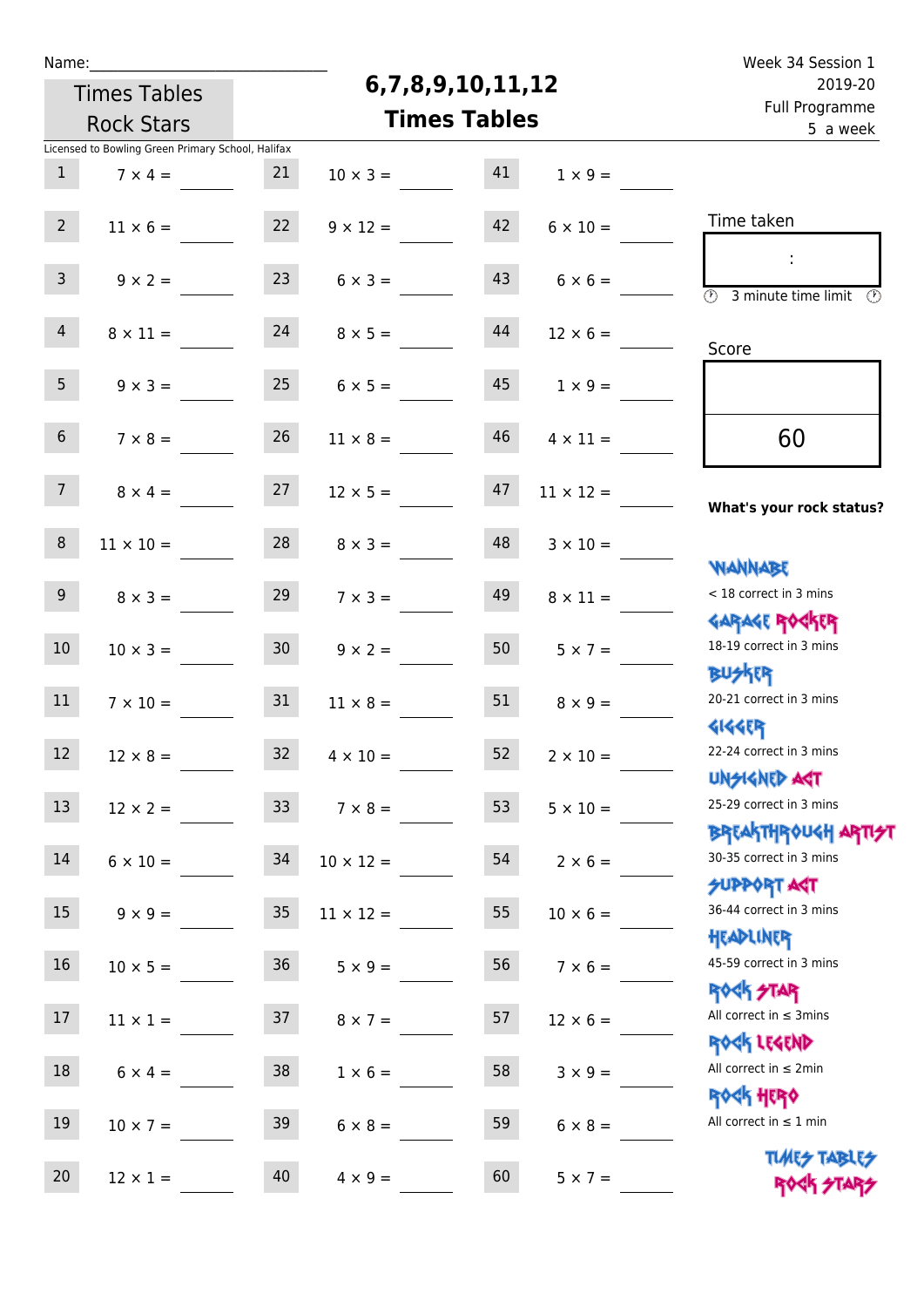| Name:          |                            |    |                                                   |                   |                     |    |                     | Week 34 Session 2                                                |
|----------------|----------------------------|----|---------------------------------------------------|-------------------|---------------------|----|---------------------|------------------------------------------------------------------|
|                | <b>Times Tables</b>        |    |                                                   |                   | 6,7,8,9,10,11,12    |    |                     | 2019-20                                                          |
|                | <b>Rock Stars</b>          |    |                                                   |                   | <b>Times Tables</b> |    |                     | Full Programme<br>5 a week                                       |
|                |                            |    | Licensed to Bowling Green Primary School, Halifax |                   |                     |    |                     |                                                                  |
| $\mathbf 1$    |                            | 13 |                                                   | 25                | $37\,$              | 49 |                     |                                                                  |
|                | 6<br>6                     |    | 80<br>$10\,$                                      | 28<br>7           | $10\,$<br>80        |    | 54<br>6             | Time taken                                                       |
| $\overline{2}$ |                            | 14 |                                                   | 26                | 38                  | 50 |                     |                                                                  |
|                | $\boldsymbol{9}$<br>$90\,$ |    | 66<br>11                                          | 42<br>6           | 33<br>$11\,$        |    | 9<br>54             | $\overline{\circ}$<br>3 minute time limit<br>$\odot$             |
| $\mathsf{3}$   |                            | 15 |                                                   | 27                | 39                  | 51 |                     | Score                                                            |
|                | 48<br>8                    |    | 20<br>$10\,$                                      | 11<br>44          | 18<br>$\,6$         |    | 81<br>9             |                                                                  |
| $\overline{4}$ |                            | 16 |                                                   | 28                | 40                  | 52 |                     | 60                                                               |
|                | 6<br>48                    |    | 12<br>12                                          | $18\,$<br>9       | 54<br>6             |    | 36<br>9             |                                                                  |
| 5              |                            | 17 |                                                   | 29                | 41                  | 53 |                     | What's your rock status?                                         |
|                | 24<br>6                    |    | 40<br>$10\,$                                      | 24<br>$12\,$      | 40<br>$10\,$        |    | 80<br>$10\,$        | WANNABE                                                          |
|                |                            |    |                                                   |                   |                     |    |                     | < 18 correct in 3 mins                                           |
| $\sqrt{6}$     |                            | 18 |                                                   | 30                | 42                  | 54 |                     | GARAGE ROGKER                                                    |
|                | $36\,$<br>$\,6$            |    | $30\,$<br>$10\,$                                  | ${\bf 81}$<br>9   | $18\,$<br>6         |    | 49<br>7             | 18-19 correct in 3 mins                                          |
|                |                            |    |                                                   |                   |                     |    |                     | 冰味                                                               |
| 7              |                            | 19 |                                                   | 31                | 43                  | 55 |                     | 20-21 correct in 3 mins                                          |
|                | 11<br>11                   |    | 12<br>12                                          | 16<br>8           | 60<br>6             |    | 40<br>8             | 4144ER                                                           |
|                |                            |    |                                                   |                   |                     |    |                     | 22-24 correct in 3 mins                                          |
| 8              |                            | 20 |                                                   | 32                | 44                  | 56 |                     | <b>UNGIGNED AST</b>                                              |
|                | 66<br>6                    |    | 132<br>11                                         | 77<br>11          | $11\,$<br>11        |    | 8<br>64             | 25-29 correct in 3 mins                                          |
|                |                            |    |                                                   |                   |                     |    |                     | <b>BREAKTHROUGH ARTI<del>S</del>T</b><br>30-35 correct in 3 mins |
| 9              |                            | 21 |                                                   | 33                | 45                  | 57 |                     | <b>SUPPORT ART</b>                                               |
|                | 24<br>6                    |    | 99<br>11                                          | $\,$ 6 $\,$<br>72 | 72<br>$\,6$         |    | $\overline{7}$<br>7 | 36-44 correct in 3 mins                                          |
|                |                            |    |                                                   |                   |                     |    |                     | HEADLINER                                                        |
| $10$           |                            | 22 |                                                   | 34                | 46                  | 58 |                     | 45-59 correct in 3 mins                                          |
|                | 8<br>8                     |    | 84<br>$\overline{7}$                              | 12<br>36          | 30<br>6             |    | 63<br>7             | <b>ROCK STAR</b>                                                 |
|                |                            |    |                                                   |                   |                     |    |                     | All correct in $\leq$ 3mins                                      |
| $11\,$         |                            | 23 |                                                   | 35                | 47                  | 59 |                     | ROCK LEGEND                                                      |
|                | 12<br>12                   |    | 36<br>$\,6\,$                                     | 22<br>$11\,$      | 8<br>64             |    | 9<br>9              | All correct in $\leq 2$ min                                      |
|                |                            |    |                                                   |                   |                     |    |                     | <b><br +10pm<="" b=""/></b>                                      |
| 12             |                            | 24 |                                                   | 36                | 48                  | 60 |                     | All correct in $\leq 1$ min                                      |
|                | 6                          |    | 72<br>8                                           | 12<br>24          | 33<br>11            |    | 6<br>54             | <b>TUARS TABLES</b>                                              |
|                | 6                          |    |                                                   |                   |                     |    |                     |                                                                  |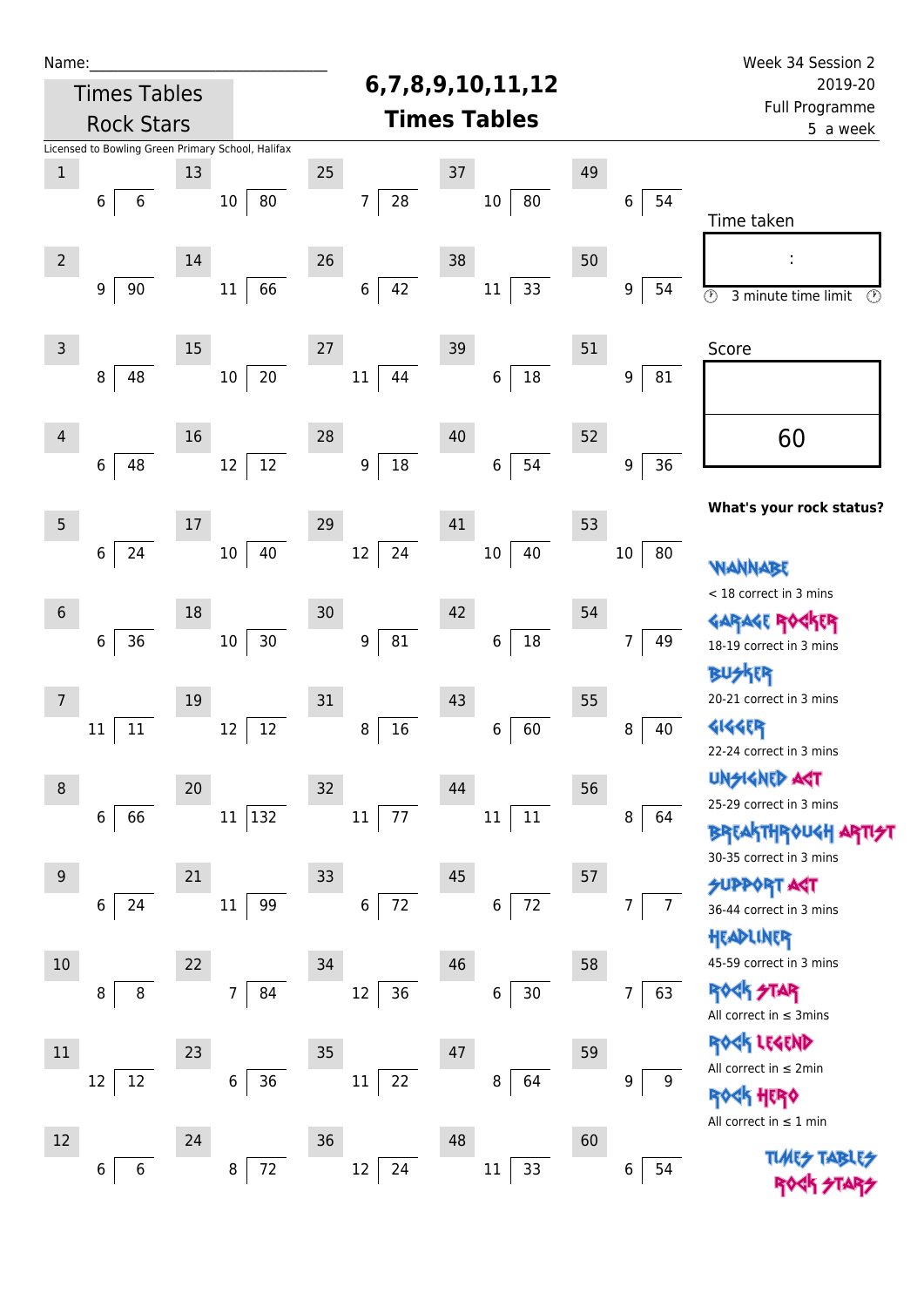| Name:          |                                                   |      |                     |    |                     |                  |                  |    |                       | Week 34 Session 3                                     |  |  |
|----------------|---------------------------------------------------|------|---------------------|----|---------------------|------------------|------------------|----|-----------------------|-------------------------------------------------------|--|--|
|                | <b>Times Tables</b>                               |      |                     |    |                     | 6,7,8,9,10,11,12 |                  |    |                       | 2019-20                                               |  |  |
|                | <b>Rock Stars</b>                                 |      |                     |    | <b>Times Tables</b> |                  |                  |    |                       | Full Programme<br>5 a week                            |  |  |
|                | Licensed to Bowling Green Primary School, Halifax |      |                     |    |                     |                  |                  |    |                       |                                                       |  |  |
| $\mathbf{1}$   | 8                                                 | 13   | 9                   | 25 | 12                  | 37               | 10               | 49 | 11                    |                                                       |  |  |
|                | $\times$ 3                                        |      | $\times$ 4          |    | $\times$ 7          |                  | $\times$ 11      |    | $\times$ 7            |                                                       |  |  |
|                |                                                   |      |                     |    |                     |                  |                  |    |                       | Time taken                                            |  |  |
| $\overline{2}$ | 10                                                | 14   | 7                   | 26 | 8                   | 38               | 9                | 50 | 6                     | İ,                                                    |  |  |
|                | $\times$ 11                                       |      | $\times 9$          |    | $\times$ 5          |                  | $\times$ 3       |    | $\times$ 9            | $\circled{r}$<br>3 minute time limit<br>$\mathcal{O}$ |  |  |
|                |                                                   |      |                     |    |                     |                  |                  |    |                       |                                                       |  |  |
| $\overline{3}$ | 9                                                 | 15   | 8                   | 27 | 9                   | 39               | 11               | 51 | 8                     | Score                                                 |  |  |
|                | $\times$ 1                                        |      | $\times 6$          |    | $\times$ 6          |                  | $\times$ 12      |    | $\times$ 4            |                                                       |  |  |
|                |                                                   |      |                     |    |                     |                  |                  |    |                       |                                                       |  |  |
| $\overline{4}$ | 9                                                 | 16   | 8                   | 28 | 9                   | 40               | 8                | 52 | $\boldsymbol{6}$      |                                                       |  |  |
|                | $\times$ 11                                       |      | $\times$ 11         |    | $\times$ 9          |                  | $\times$ 10      |    | $\times$ 5            | 60                                                    |  |  |
|                |                                                   |      |                     |    |                     |                  |                  |    |                       |                                                       |  |  |
|                |                                                   |      |                     |    |                     |                  |                  |    |                       | What's your rock status?                              |  |  |
| 5              | 11<br>$\times$ 9                                  | $17$ | 10<br>$\times$ 6    | 29 | 10<br>$\times$ 4    | 41               | 11<br>$\times$ 9 | 53 | 6<br>$\times$ 5       |                                                       |  |  |
|                |                                                   |      |                     |    |                     |                  |                  |    |                       | <b>WANNABE</b>                                        |  |  |
|                |                                                   |      |                     |    |                     |                  |                  |    |                       | < 18 correct in 3 mins                                |  |  |
| $6\phantom{1}$ | 11                                                | 18   | 7                   | 30 | 9                   | 42               | 8                | 54 | 8                     | <b>GARAGE ROGKER</b>                                  |  |  |
|                | $\times$ 8                                        |      | $\times$ 7          |    | $\times$ 9          |                  | $\times$ 6       |    | $\times$ 5            | 18-19 correct in 3 mins                               |  |  |
|                |                                                   |      |                     |    |                     |                  |                  |    |                       | <b>BUSKER</b>                                         |  |  |
| $\overline{7}$ | 7                                                 | 19   | 10                  | 31 | 9                   | 43               | 10               | 55 | $\overline{7}$        | 20-21 correct in 3 mins                               |  |  |
|                | $\times$ 3                                        |      | $\times$ 9          |    | $\times$ 7          |                  | $\times$ 5       |    | $\times$ 11           | <b>4144EP</b>                                         |  |  |
|                |                                                   |      |                     |    |                     |                  |                  |    |                       | 22-24 correct in 3 mins                               |  |  |
| 8              | 9                                                 | 20   | 6                   | 32 | $\overline{7}$      | 44               | 9                | 56 | 6                     | <b>UNGIGNED AGT</b>                                   |  |  |
|                | $\times$ 10                                       |      | $\times$ 12         |    | $\times$ 4          |                  | $\times$ 11      |    | $\times$ 4            | 25-29 correct in 3 mins                               |  |  |
|                |                                                   |      |                     |    |                     |                  |                  |    |                       | ΒΡΓΑ <sup>Κ</sup> ΤΗΡΟυΚΗ ΑΡΤΙ <del>2</del> Τ         |  |  |
|                | 11                                                |      | 6                   |    | 8                   |                  | $11\,$           |    | $10\,$                | 30-35 correct in 3 mins                               |  |  |
| $9\,$          | $\times$ 10                                       | 21   | $\times$ 12         | 33 | $\times$ 5          | 45               | $\times$ 12      | 57 | $\times$ 3            | <b>SUPPORT AGT</b>                                    |  |  |
|                |                                                   |      |                     |    |                     |                  |                  |    |                       | 36-44 correct in 3 mins                               |  |  |
|                |                                                   |      |                     |    |                     |                  |                  |    |                       | HEADLINER                                             |  |  |
| $10\,$         | $11\,$<br>$\times$ 1                              | 22   | $\,6$<br>$\times$ 7 | 34 | 10<br>$\times$ 11   | 46               | 8<br>$\times$ 11 | 58 | $11\,$<br>$\times$ 10 | 45-59 correct in 3 mins                               |  |  |
|                |                                                   |      |                     |    |                     |                  |                  |    |                       | <b>ROCK STAR</b>                                      |  |  |
|                |                                                   |      |                     |    |                     |                  |                  |    |                       | All correct in $\leq$ 3mins                           |  |  |
| 11             | $\boldsymbol{6}$                                  | 23   | $\overline{7}$      | 35 | 9                   | 47               | 12               | 59 | $11\,$                | ROCK LEGEND                                           |  |  |
|                | $\times$ 9                                        |      | $\times$ 5          |    | $\times$ 11         |                  | $\times$ 3       |    | $\times$ 12           | All correct in $\leq 2$ min                           |  |  |
|                |                                                   |      |                     |    |                     |                  |                  |    |                       | <b>ROCK HERO</b><br>All correct in $\leq 1$ min       |  |  |
| 12             | $\overline{7}$                                    | 24   | 7                   | 36 | 8                   | 48               | 8                | 60 | 8                     |                                                       |  |  |
|                | $\times$ 12                                       |      | $\times$ 6          |    | $\times$ 6          |                  | $\times$ 8       |    | $\times$ 11           | <b>TUARS TABLES</b>                                   |  |  |
|                |                                                   |      |                     |    |                     |                  |                  |    |                       | ROCK STARS                                            |  |  |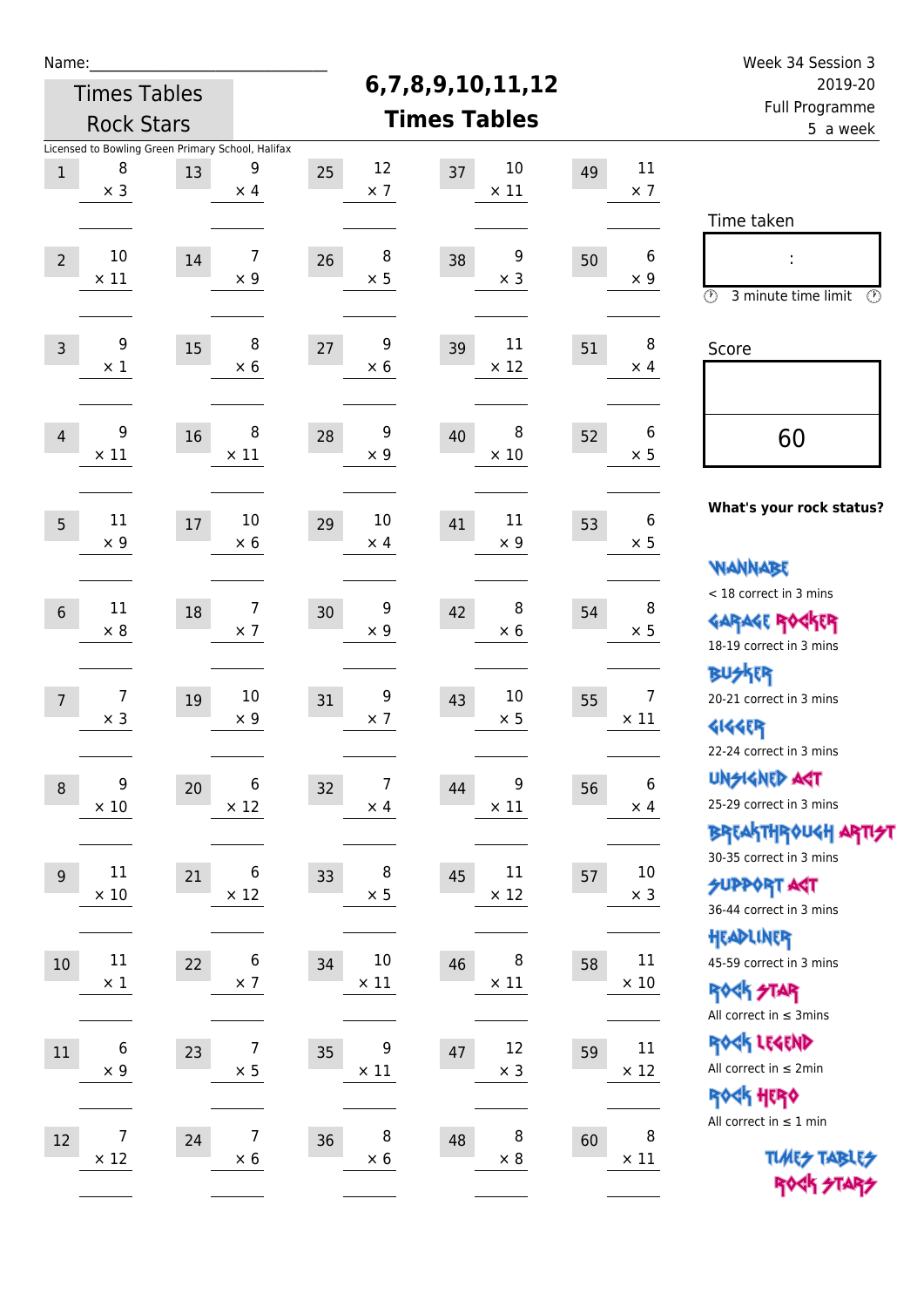| u | am |  |  |
|---|----|--|--|
|   |    |  |  |

## **6,7,8,9,10,11,12**

| 2019-20                                                                    |                 | 6,7,8,9,10,11,12    | <b>Times Tables</b> |                 |                                                   |                 |
|----------------------------------------------------------------------------|-----------------|---------------------|---------------------|-----------------|---------------------------------------------------|-----------------|
| Full Programme<br>5 a week                                                 |                 | <b>Times Tables</b> | <b>Rock Stars</b>   |                 |                                                   |                 |
|                                                                            |                 |                     |                     |                 | Licensed to Bowling Green Primary School, Halifax |                 |
|                                                                            | $32 \div 8 =$   | 41                  | $72 \div 9 =$       | 21              | $12 \div 12 =$                                    | $\mathbf{1}$    |
|                                                                            |                 |                     |                     |                 |                                                   |                 |
| Time taken                                                                 | $70 \div 10 =$  | 42                  | $70 \div 10 =$      | 22              | $121 \div 11 =$                                   | $\overline{2}$  |
| $\overline{(\mathcal{V})}$<br>3 minute time limit<br>$\mathcal{O}$         | $30 \div 10 =$  | 43                  | $132 \div 12 =$     | 23              | $56 \div 8 =$                                     | $\mathbf{3}$    |
| Score                                                                      | $9 \div 9 =$    | 44                  | $24 \div 8 =$       | 24              | $108 \div 12 =$                                   | $\overline{4}$  |
|                                                                            | $132 \div 11 =$ | 45                  | $110 \div 10 =$     | 25              | $120 \div 10 =$                                   | 5               |
| 60                                                                         | $120 \div 12 =$ | 46                  | $70 \div 10 =$      | 26              | $9 \div 9 =$                                      | 6 <sup>1</sup>  |
| What's your rock status?                                                   | $99 \div 11 =$  | 47                  | $56 \div 7 =$       | 27              | $84 \div 12 =$                                    | $7^{\circ}$     |
| <b>YIANNABE</b>                                                            | $22 \div 11 =$  | 48                  | $63 \div 7 =$       | 28              | $49 \div 7 =$                                     | 8               |
| < 18 correct in 3 mins                                                     | $42 \div 6 =$   | 49                  | $7 ÷ 7 =$           | 29              | $90 \div 10 =$                                    | 9               |
| <b>GARAGE ROGKER</b><br>18-19 correct in 3 mins<br><b>BUSKER</b>           | $48 \div 6 =$   | 50                  | $66 \div 11 =$      | 30 <sub>o</sub> | $30 \div 10 =$                                    | 10              |
| 20-21 correct in 3 mins                                                    | $18 \div 9 =$   | 51                  | $45 \div 9 =$       | 31              | $72 \div 9 =$                                     | 11              |
| <b>4144ER</b><br>22-24 correct in 3 mins                                   | $42 \div 7 =$   | 52                  | $60 \div 10 =$      | 32              | $99 \div 9 =$                                     | 12              |
| <b>UNSIGNED ART</b><br>25-29 correct in 3 mins                             | $12 \div 6 =$   | 53                  | $72 \div 9 =$       | 33 <sup>°</sup> | $88 \div 8 =$                                     | 13              |
| ΒΡΓΑΚΤΗΡΟUGH ΑΡΤΙ <del>2</del> Τ<br>30-35 correct in 3 mins<br>SUPPORT ART | $12 \div 6 =$   | 54                  | $99 \div 11 =$      | 34              | $77 \div 11 =$                                    | 14              |
| 36-44 correct in 3 mins                                                    | $96 \div 12 =$  | 55                  | $88 \div 11 =$      | 35              | $84 \div 7 =$                                     | 15              |
| HEADLINER<br>45-59 correct in 3 mins<br><b>ROCK STAR</b>                   | $100 \div 10 =$ | 56                  | $120 \div 10 =$     | 36              | $10 \div 10 =$                                    | 16              |
| All correct in $\leq$ 3mins<br>ROCK LEGEND                                 | $49 \div 7 =$   | 57                  | $22 \div 11 =$      | 37              | $72 \div 12 =$                                    | 17 <sup>2</sup> |
| All correct in $\leq 2$ min                                                | $84 \div 12 =$  | 58                  | $12 \div 6 =$       | 38              | $88 \div 8 =$                                     | 18              |
| <b>ROCK HERO</b><br>All correct in $\leq 1$ min                            | $40 \div 8 =$   | 59                  | $42 \div 7 =$       | 39              | $144 \div 12 =$                                   | 19              |
| <b>TUARS TABLES</b><br>ROCK STARS                                          | $121 \div 11 =$ | 60                  | $24 \div 8 =$       | 40              | $32 \div 8 =$                                     | 20              |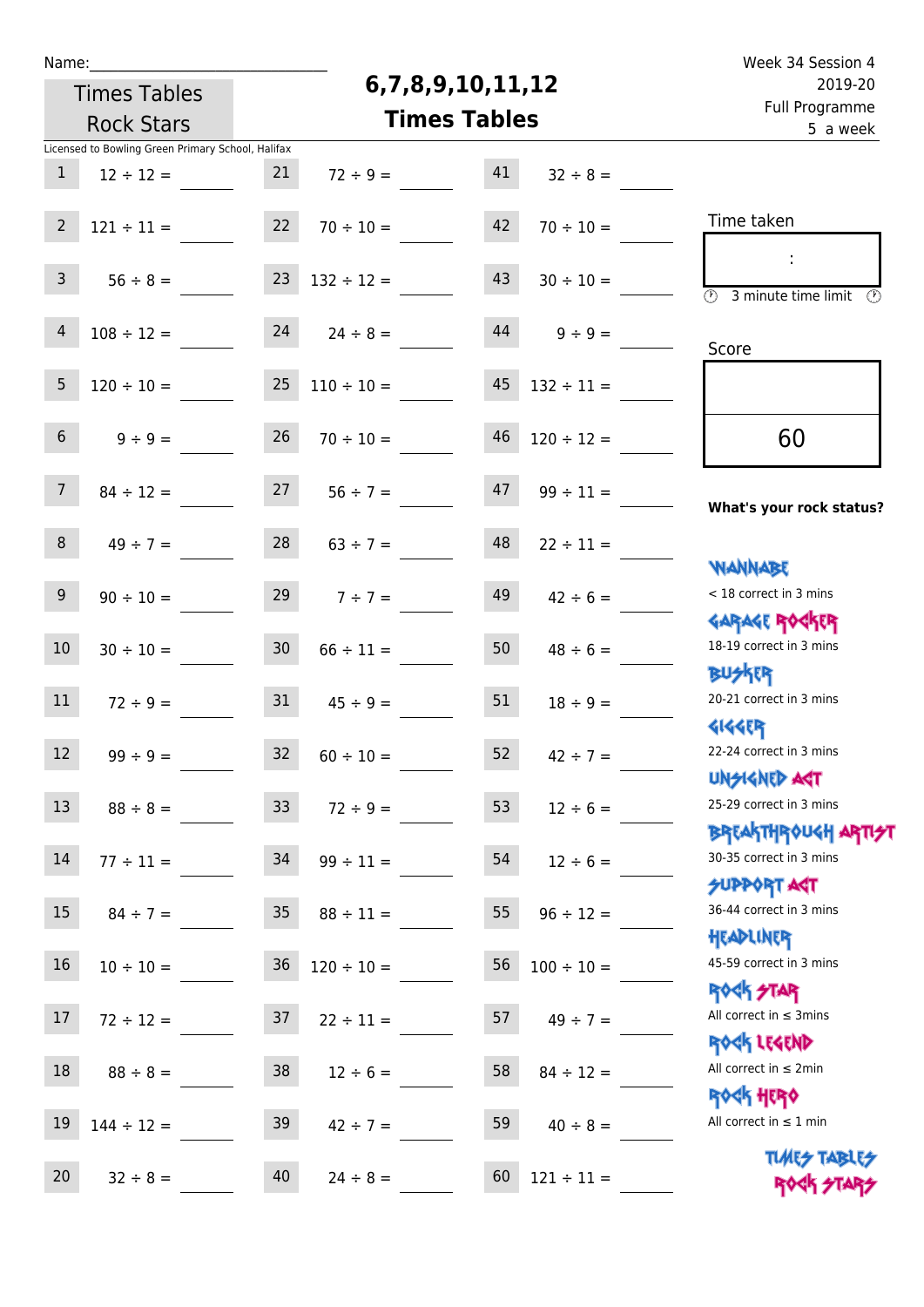| u |     | am |  |  |
|---|-----|----|--|--|
|   | e e |    |  |  |
|   |     |    |  |  |

#### **6,7,8,9,10,11,12**

| 2019-20                                                                       |                     | 6,7,8,9,10,11,12 |                          |                 |                                                   |                 |  |  |  |
|-------------------------------------------------------------------------------|---------------------|------------------|--------------------------|-----------------|---------------------------------------------------|-----------------|--|--|--|
| Full Programme<br>5 a week                                                    | <b>Times Tables</b> |                  | <b>Rock Stars</b>        |                 |                                                   |                 |  |  |  |
|                                                                               |                     |                  |                          |                 | Licensed to Bowling Green Primary School, Halifax |                 |  |  |  |
|                                                                               | $30 \div 6 =$       | 41               | $11 \times 6 =$          | 21              | $10 \times 10 =$                                  | $\mathbf{1}$    |  |  |  |
| Time taken                                                                    | $66 \div 11 =$      | 42               | $9 \times 9 =$           | 22              | $11 \times 9 =$                                   | 2 <sup>7</sup>  |  |  |  |
| $\overline{\textcircled{2}}$ 3 minute time limit $\overline{\textcircled{2}}$ | $40 \div 10 =$      | 43               | $11 \times 5 =$          | 23              | $8 \times 10 =$                                   | 3 <sup>7</sup>  |  |  |  |
| Score                                                                         | $24 \div 12 =$      | 44               | $24 \t 9 \times 9 =$     |                 | $11 \times 5 =$                                   | $4 -$           |  |  |  |
|                                                                               | $100 \div 10 =$     | 45               | $8 \times 5 =$           | 25              | $12 \times 7 =$                                   | 5 <sub>1</sub>  |  |  |  |
| 60                                                                            | $64 \div 8 =$       | 46               | $6 \times 8 =$           | 26              | $9 \times 5 =$                                    | 6 <sup>1</sup>  |  |  |  |
| Add up your time                                                              | $47$ $12 \div 6 =$  |                  | $9 \times 8 =$           | 27              | $12 \times 4 =$                                   | 7 <sup>7</sup>  |  |  |  |
| <b>Mins</b>                                                                   | $22 \div 11 =$      | 48               | $8 \times 8 =$           | 28              | $9 \times 2 =$                                    | 8               |  |  |  |
|                                                                               | $77 \div 11 =$      | 49               | $10 \times 9 =$          | 29              | $11 \times 8 =$                                   | 9 <sub>o</sub>  |  |  |  |
|                                                                               | $50 \t 14 \div 7 =$ |                  | $30 \t 9 \times 4 =$     |                 | $12 \times 3 =$                                   | 10 <sup>°</sup> |  |  |  |
| Total $\qquad$                                                                | $100 \div 10 =$     | 51               | $31 \quad 121 \div 11 =$ |                 | $10 \times 5 =$                                   | 11              |  |  |  |
| <b>Secs</b>                                                                   | $81 \div 9 =$       | 52               | $66 \div 6 =$            | 32 <sup>2</sup> | $10 \times 4 =$                                   | 12              |  |  |  |
| S1<br>S2                                                                      | $53 \t 16 \div 8 =$ |                  | $12 \div 12 =$           | 33              | $12 \times 12 =$                                  | 13              |  |  |  |
| <b>S4 S4</b>                                                                  | $99 \div 11 =$      | 54               | $28 \div 7 =$            | 34              | $9 \times 4 =$                                    | 14              |  |  |  |
| S5                                                                            | $36 \div 9 =$       | 55               | $48 \div 6 =$            | 35 <sub>1</sub> | $10 \times 1 =$                                   | 15              |  |  |  |
| Total __________<br>Add up your score                                         | $16 \div 8 =$       | 56               | $12 \div 6 =$            | 36              | $8 \times 6 =$                                    | 16 <sup>1</sup> |  |  |  |
|                                                                               | $70 \div 7 =$       | 57               | $45 \div 9 =$            | 37              | $6 \times 10 =$                                   | 17 <sup>7</sup> |  |  |  |
| S2<br>S3                                                                      | $24 \div 8 =$       | 58               | $8 \div 8 =$             | 38              | $10 \times 10 =$                                  | 18              |  |  |  |
| S5                                                                            | $81 \div 9 =$       | 59               | $64 \div 8 =$            | 39              | $8 \times 1 =$                                    | 19              |  |  |  |
| Total $\_\_$                                                                  | $72 \div 12 =$      | 60               | $77 \div 7 =$            | 40              | $10 \times 8 =$                                   | 20              |  |  |  |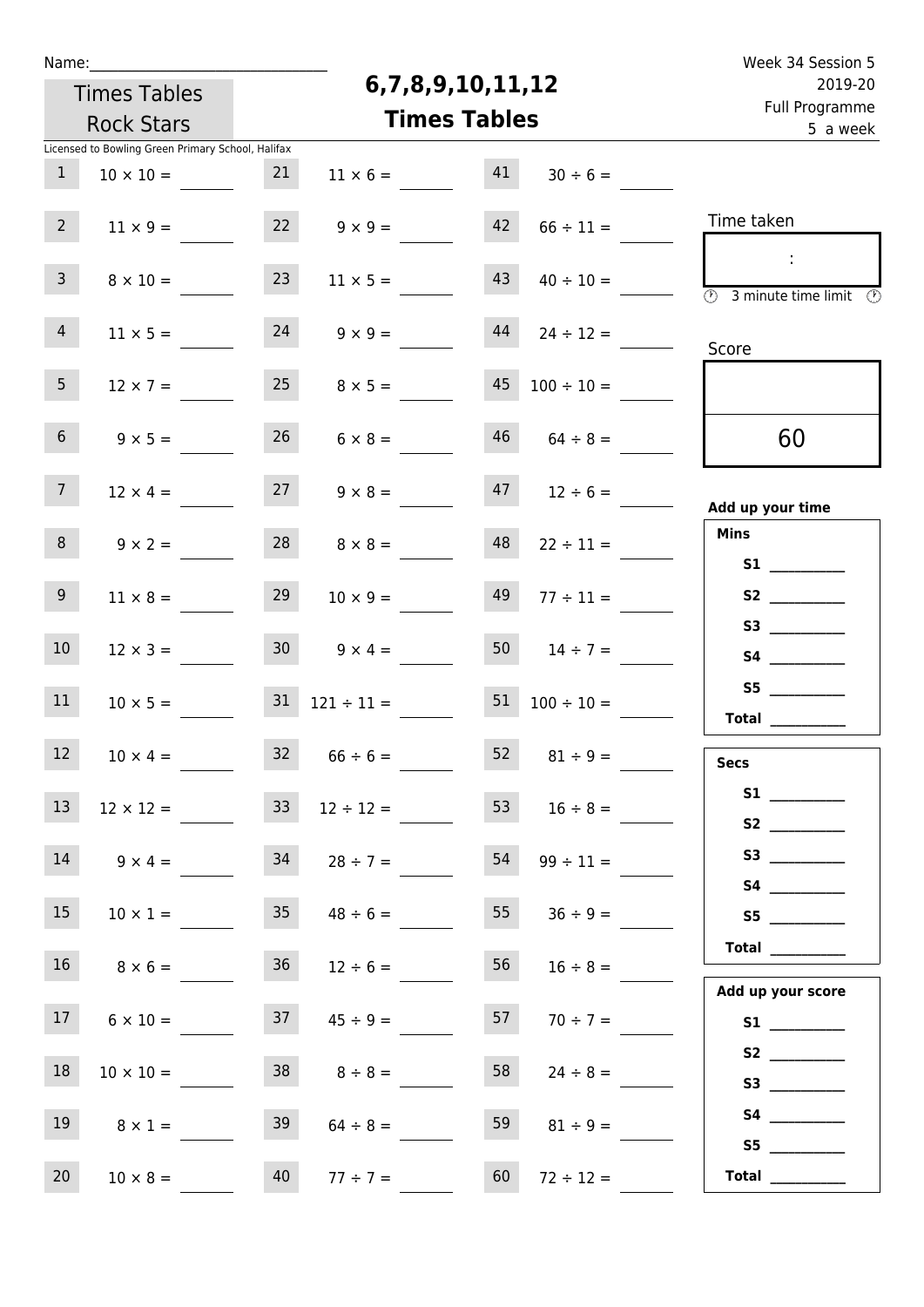| Name:            |                                                   |                 |                     |         |                 | Week 35 Session 1                                                |  |  |  |  |
|------------------|---------------------------------------------------|-----------------|---------------------|---------|-----------------|------------------------------------------------------------------|--|--|--|--|
|                  | <b>Times Tables</b>                               |                 |                     | 2,3,4,5 |                 | 2019-20<br>Full Programme                                        |  |  |  |  |
|                  | <b>Rock Stars</b>                                 |                 | <b>Times Tables</b> |         | 5 a week        |                                                                  |  |  |  |  |
|                  | Licensed to Bowling Green Primary School, Halifax |                 |                     |         |                 |                                                                  |  |  |  |  |
| $\mathbf{1}$     | $5 \times 8 =$                                    | 21              | $5 \times 9 =$      | 41      | $3 \times 3 =$  |                                                                  |  |  |  |  |
| 2 <sup>7</sup>   | $5 \times 9 =$                                    | 22              | $3 \times 12 =$     | 42      | $2 \times 2 =$  | Time taken                                                       |  |  |  |  |
| 3 <sup>7</sup>   | $3 \times 12 =$                                   | 23              | $3 \times 12 =$     | 43      | $6 \times 2 =$  | ÷<br>$\overline{(\mathcal{V})}$<br>3 minute time limit<br>⊕      |  |  |  |  |
| $\overline{4}$   | $3 \times 5 =$                                    | 24              | $2 \times 4 =$      | 44      | $12 \times 3 =$ | Score                                                            |  |  |  |  |
| 5 <sub>1</sub>   | $4 \times 5 =$                                    | 25              | $4 \times 10 =$     | 45      | $4 \times 3 =$  |                                                                  |  |  |  |  |
| 6 <sup>1</sup>   | $2 \times 12 =$                                   | 26              | $4 \times 4 =$      | 46      | $2 \times 4 =$  | 60                                                               |  |  |  |  |
| 7 <sup>7</sup>   | $5 \times 8 =$                                    | 27              | $2 \times 4 =$      | 47      | $6 \times 3 =$  | What's your rock status?                                         |  |  |  |  |
| 8                | $5 \times 10 =$                                   | 28              | $3 \times 11 =$     | 48      | $8 \times 5 =$  | <b>NANNABE</b>                                                   |  |  |  |  |
| 9 <sup>1</sup>   | $3 \times 4 =$                                    | 29              | $4 \times 9 =$      | 49      | $3 \times 3 =$  | < 18 correct in 3 mins<br><b>GARAGE ROCKER</b>                   |  |  |  |  |
| 10 <sup>°</sup>  | $4 \times 9 =$                                    | 30 <sub>2</sub> | $4 \times 11 =$     | 50      | $10 \times 5 =$ | 18-19 correct in 3 mins<br><b>BUSKRR</b>                         |  |  |  |  |
| 11               | $2 \times 7 =$                                    | 31              | $1 \times 4 =$      | 51      | $3 \times 4 =$  | 20-21 correct in 3 mins<br><b>4144EP</b>                         |  |  |  |  |
| 12 <sup>12</sup> | $4 \times 7 =$                                    | 32              | $12 \times 4 =$     | 52      | $10 \times 2 =$ | 22-24 correct in 3 mins<br><b>UNSIGNED AGT</b>                   |  |  |  |  |
| 13               | $2 \times 4 =$                                    | 33 <sup>°</sup> | $4 \times 3 =$      | 53      | $6 \times 3 =$  | 25-29 correct in 3 mins<br><b>BREAKTHROUGH ARTI<del>S</del>T</b> |  |  |  |  |
| 14               | $4 \times 12 =$                                   | 34              | $2 \times 3 =$      | 54      | $5 \times 4 =$  | 30-35 correct in 3 mins<br><b>SUPPORT AGT</b>                    |  |  |  |  |
| 15               | $5 \times 4 =$                                    | 35 <sub>1</sub> | $10 \times 5 =$     | 55      | $8 \times 5 =$  | 36-44 correct in 3 mins<br>HEADLINER                             |  |  |  |  |
| 16               | $3 \times 10 =$                                   | 36              | $7 \times 5 =$      | 56      | $8 \times 2 =$  | 45-59 correct in 3 mins<br>ROCK STAR                             |  |  |  |  |
| 17               | $3 \times 7 =$                                    | 37              | $5 \times 5 =$      | 57      | $2 \times 5 =$  | All correct in $\leq$ 3mins<br>ROCK LEGEND                       |  |  |  |  |
| 18               | $4 \times 5 =$                                    | 38              | $3 \times 2 =$      | 58      | $10 \times 2 =$ | All correct in $\leq 2$ min<br>ROCK HERO                         |  |  |  |  |
| 19               | $5 \times 8 =$                                    | 39              | $8 \times 3 =$      | 59      | $6 \times 2 =$  | All correct in $\leq 1$ min                                      |  |  |  |  |
| 20               | $3 \times 8 =$                                    | 40              | $7 \times 5 =$      | 60      | $8 \times 3 =$  | <b>TUARS TABLES</b><br>ROCK STARS                                |  |  |  |  |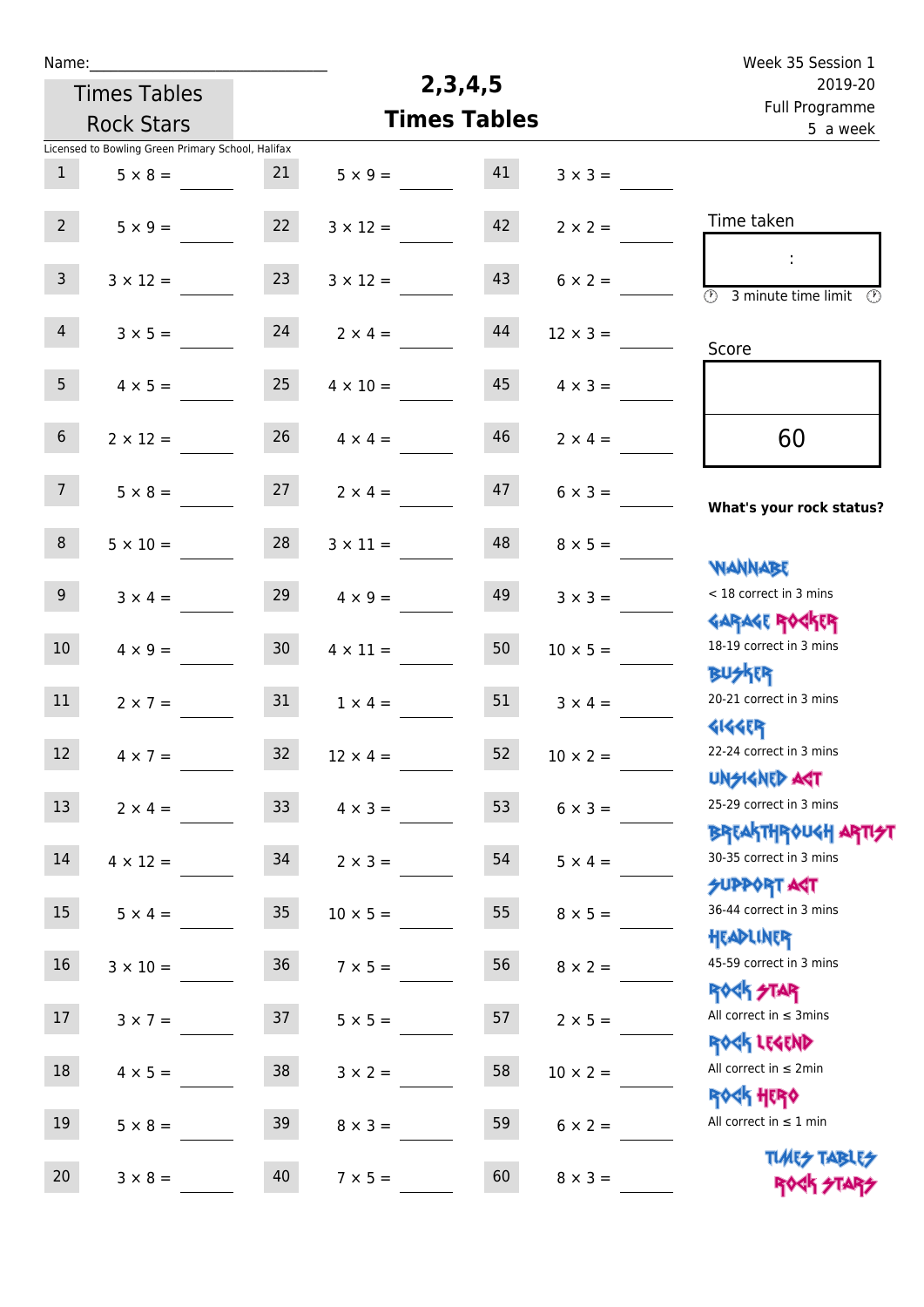| Name:          |                                                   |    |                                |                          |                              |    |                            | Week 35 Session 2                                          |
|----------------|---------------------------------------------------|----|--------------------------------|--------------------------|------------------------------|----|----------------------------|------------------------------------------------------------|
|                | <b>Times Tables</b>                               |    |                                |                          | 2, 3, 4, 5                   |    |                            | 2019-20                                                    |
|                | <b>Rock Stars</b>                                 |    |                                |                          | <b>Times Tables</b>          |    | Full Programme<br>5 a week |                                                            |
|                | Licensed to Bowling Green Primary School, Halifax |    |                                |                          |                              |    |                            |                                                            |
| $\mathbf 1$    |                                                   | 13 |                                | 25                       | $37\,$                       | 49 |                            |                                                            |
|                | $\mathsf{3}$<br>33                                |    | 44<br>4                        | 20<br>4                  | 25<br>$\sqrt{5}$             |    | 24<br>4                    | Time taken                                                 |
| $\overline{2}$ |                                                   | 14 |                                | 26                       | 38                           | 50 |                            |                                                            |
|                | 4<br>4                                            |    | 25<br>5 <sub>5</sub>           | 22<br>$\overline{2}$     | 21<br>3                      |    | 3<br>27                    | $\overline{\circ}$<br>3 minute time limit<br>$\circled{r}$ |
| $\mathsf 3$    |                                                   | 15 |                                | 27                       | 39                           | 51 |                            | Score                                                      |
|                | $\mathsf 3$<br>$30$                               |    | 36<br>$\mathsf{3}$             | $\overline{5}$<br>$30\,$ | $\sqrt{6}$<br>$\overline{c}$ |    | 5<br>60                    |                                                            |
| $\overline{4}$ |                                                   | 16 |                                | 28                       | 40                           | 52 |                            | 60                                                         |
|                | 5<br>$50\,$                                       |    | $\overline{3}$<br>$\mathbf{3}$ | 15<br>3                  | ${\bf 28}$<br>4              |    | 22<br>$\overline{2}$       |                                                            |
| $\overline{5}$ |                                                   | 17 |                                | 29                       | 41                           | 53 |                            | What's your rock status?                                   |
|                | 18<br>$\overline{2}$                              |    | 16<br>4                        | 33<br>3                  | 15<br>5                      |    | 5<br>60                    | NANNABE                                                    |
|                |                                                   |    |                                |                          |                              |    |                            | < 18 correct in 3 mins                                     |
| $\sqrt{6}$     |                                                   | 18 |                                | 30                       | 42                           | 54 |                            | <b>GARAGE RO</b>                                           |
|                | $\overline{2}$<br>$\, 8$                          |    | 12<br>4                        | 8<br>4                   | $10\,$<br>5                  |    | 36<br>3                    | 18-19 correct in 3 mins                                    |
|                |                                                   |    |                                |                          |                              |    |                            | BUSKER                                                     |
| $\overline{7}$ |                                                   | 19 |                                | 31                       | 43                           | 55 |                            | 20-21 correct in 3 mins                                    |
|                | $\mathsf{3}$<br>3                                 |    | 4<br>2                         | 32<br>4                  | 25<br>5                      |    | 40<br>4                    | <b>4144EP</b>                                              |
|                |                                                   |    |                                |                          |                              |    |                            | 22-24 correct in 3 mins                                    |
| $\,8\,$        |                                                   | 20 |                                | 32                       | 44                           | 56 |                            | <b>UNSIGNED AGT</b>                                        |
|                | 24<br>$\overline{2}$                              |    | 24<br>$\overline{2}$           | 3<br>$15\,$              | $20\,$<br>$\overline{2}$     |    | 5<br>$30$                  | 25-29 correct in 3 mins                                    |
|                |                                                   |    |                                |                          |                              |    |                            | <b>BREAKTHROUGH</b><br>30-35 correct in 3 mins             |
| 9              |                                                   | 21 |                                | 33                       | 45                           | 57 |                            | <b>SUPPORT AGT</b>                                         |
|                | 15<br>$\overline{5}$                              |    | 16<br>4                        | $\overline{2}$<br>$18\,$ | 36<br>3                      |    | 3<br>9                     | 36-44 correct in 3 mins                                    |
|                |                                                   |    |                                |                          |                              |    |                            | HEADLINER                                                  |
| 10             |                                                   | 22 |                                | 34                       | 46                           | 58 |                            | 45-59 correct in 3 mins                                    |
|                | 8<br>4                                            |    | 10<br>5                        | 4<br>4                   | 36<br>3                      |    | 6<br>2                     | <b>ROCK STAR</b><br>All correct in $\leq$ 3mins            |
| $11\,$         |                                                   | 23 |                                | 35                       | 47                           | 59 |                            | ROCK LEGEND                                                |
|                | $20\,$<br>$\overline{2}$                          |    | 8<br>$\overline{2}$            | 6<br>$\overline{2}$      | $35\phantom{.0}$<br>5        |    | $\overline{2}$<br>24       | All correct in $\leq 2$ min                                |
|                |                                                   |    |                                |                          |                              |    |                            | HERQ                                                       |
| 12             |                                                   | 24 |                                | 36                       | 48                           | 60 |                            | All correct in $\leq 1$ min                                |
|                | 25<br>5                                           |    | 36<br>4                        | 12<br>4                  | 35<br>5                      |    | 40<br>4                    | <b>TLARS</b>                                               |
|                |                                                   |    |                                |                          |                              |    |                            |                                                            |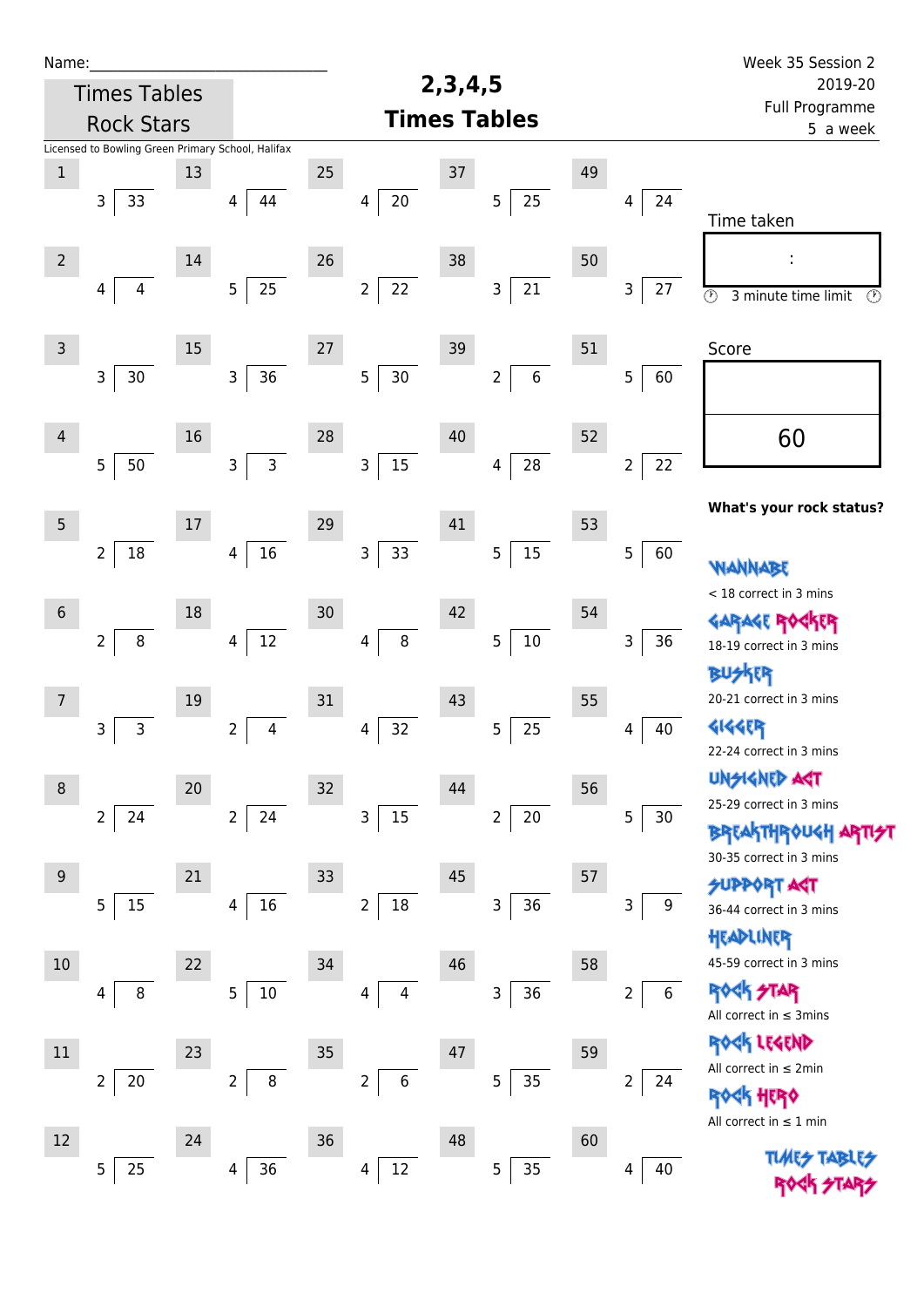| Name:            |                                                                      |    |                                        |    |                               |                     |                                       |    |                              | Week 35 Session 3                                                                               |
|------------------|----------------------------------------------------------------------|----|----------------------------------------|----|-------------------------------|---------------------|---------------------------------------|----|------------------------------|-------------------------------------------------------------------------------------------------|
|                  | <b>Times Tables</b>                                                  |    |                                        |    |                               | 2, 3, 4, 5          |                                       |    |                              | 2019-20                                                                                         |
|                  | <b>Rock Stars</b>                                                    |    |                                        |    |                               | <b>Times Tables</b> | Full Programme<br>5 a week            |    |                              |                                                                                                 |
| $\mathbf{1}$     | Licensed to Bowling Green Primary School, Halifax<br>2<br>$\times$ 1 | 13 | 3<br>$\times$ 6                        | 25 | 3<br>$\times$ 5               | 37                  | 4<br>$\times$ 11                      | 49 | $\overline{2}$<br>$\times$ 3 |                                                                                                 |
| $\overline{2}$   | 4<br>$\times 8$                                                      | 14 | 3<br>$\times$ 10                       | 26 | 5<br>$\times$ 12              | 38                  | 2<br>$\times$ 3                       | 50 | $\overline{2}$<br>$\times$ 6 | Time taken<br>$\circled{r}$<br>3 minute time limit<br>$\circled{r}$                             |
| $\overline{3}$   | 3<br>$\times$ 10                                                     | 15 | $\overline{4}$<br>$\times$ 12          | 27 | $\overline{2}$<br>$\times$ 2  | 39                  | $\overline{2}$<br>$\times$ 4          | 51 | 4<br>$\times$ 4              | Score                                                                                           |
| $\overline{4}$   | 3<br>$\times$ 5                                                      | 16 | $\overline{2}$<br>$\times 1$           | 28 | 5<br>$\times$ 10              | 40                  | 3<br>$\times$ 4                       | 52 | 3<br>$\times$ 12             | 60                                                                                              |
| 5                | 5<br>$\times 10$                                                     | 17 | 3<br>$\times 6$                        | 29 | 3<br>$\times$ 2               | 41                  | 2<br>$\times$ 3                       | 53 | 3<br>$\times$ 4              | What's your rock status?<br><b>WANNABE</b>                                                      |
| $6\,$            | $\overline{2}$<br>$\times$ 4                                         | 18 | 5<br>$\times 2$                        | 30 | 5<br>$\times$ 9               | 42                  | 5<br>$\times$ 9                       | 54 | 3<br>$\times$ 9              | < 18 correct in 3 mins<br><b>GARAGE ROCKER</b><br>18-19 correct in 3 mins                       |
| $\overline{7}$   | 4<br>$\times$ 12                                                     | 19 | $\overline{2}$<br>$\times$ 12          | 31 | $\overline{2}$<br>$\times$ 12 | 43                  | 3<br>$\times$ 9                       | 55 | 3<br>$\times$ 5              | <b>BU外界</b><br>20-21 correct in 3 mins<br><b>4144EP</b><br>22-24 correct in 3 mins              |
| $\boldsymbol{8}$ | 5<br>$\times$ 6                                                      | 20 | $\overline{\mathbf{c}}$<br>$\times$ 12 | 32 | $\mathsf 3$<br>$\times$ 7     | 44                  | $\overline{\mathbf{c}}$<br>$\times$ 4 | 56 | $\mathsf 3$<br>$\times$ 5    | <b>UNSIGNED AST</b><br>25-29 correct in 3 mins<br>ΒΡΓΑ <sup>Κ</sup> ΤΗΡΟυΚΗ ΑΡΤΙ <del>2</del> Τ |
| $9$              | 5<br>$\times$ 12                                                     | 21 | 3<br>$\times$ 9                        | 33 | 3<br>$\times$ 12              | 45                  | 4<br>$\times$ 2                       | 57 | 4<br>$\times 8$              | 30-35 correct in 3 mins<br><b>SUPPORT AGT</b><br>36-44 correct in 3 mins                        |
| 10               | 3<br>$\times$ 10                                                     | 22 | $\overline{\mathbf{c}}$<br>$\times$ 10 | 34 | $\overline{4}$<br>$\times$ 9  | 46                  | 5<br>$\times$ 9                       | 58 | 4<br>$\times 8$              | HEADLINER<br>45-59 correct in 3 mins<br><b>ROCK STAR</b><br>All correct in $\leq$ 3mins         |
| $11\,$           | 5<br>$\times$ 6                                                      | 23 | $\overline{2}$<br>$\times$ 11          | 35 | 3<br>$\times$ 8               | 47                  | 2<br>$\times$ 5                       | 59 | 3<br>$\times$ 5              | ROCK LEGEND<br>All correct in $\leq 2$ min<br><b>ROCK HERO</b>                                  |
| 12               | $\overline{\mathbf{c}}$<br>$\times$ 9                                | 24 | 5<br>$\times$ 11                       | 36 | 5<br>$\times$ 10              | 48                  | 5<br>$\times$ 5                       | 60 | 4<br>$\times$ 7              | All correct in $\leq 1$ min<br><b>TUARS TABLES</b><br>ROCK STARS                                |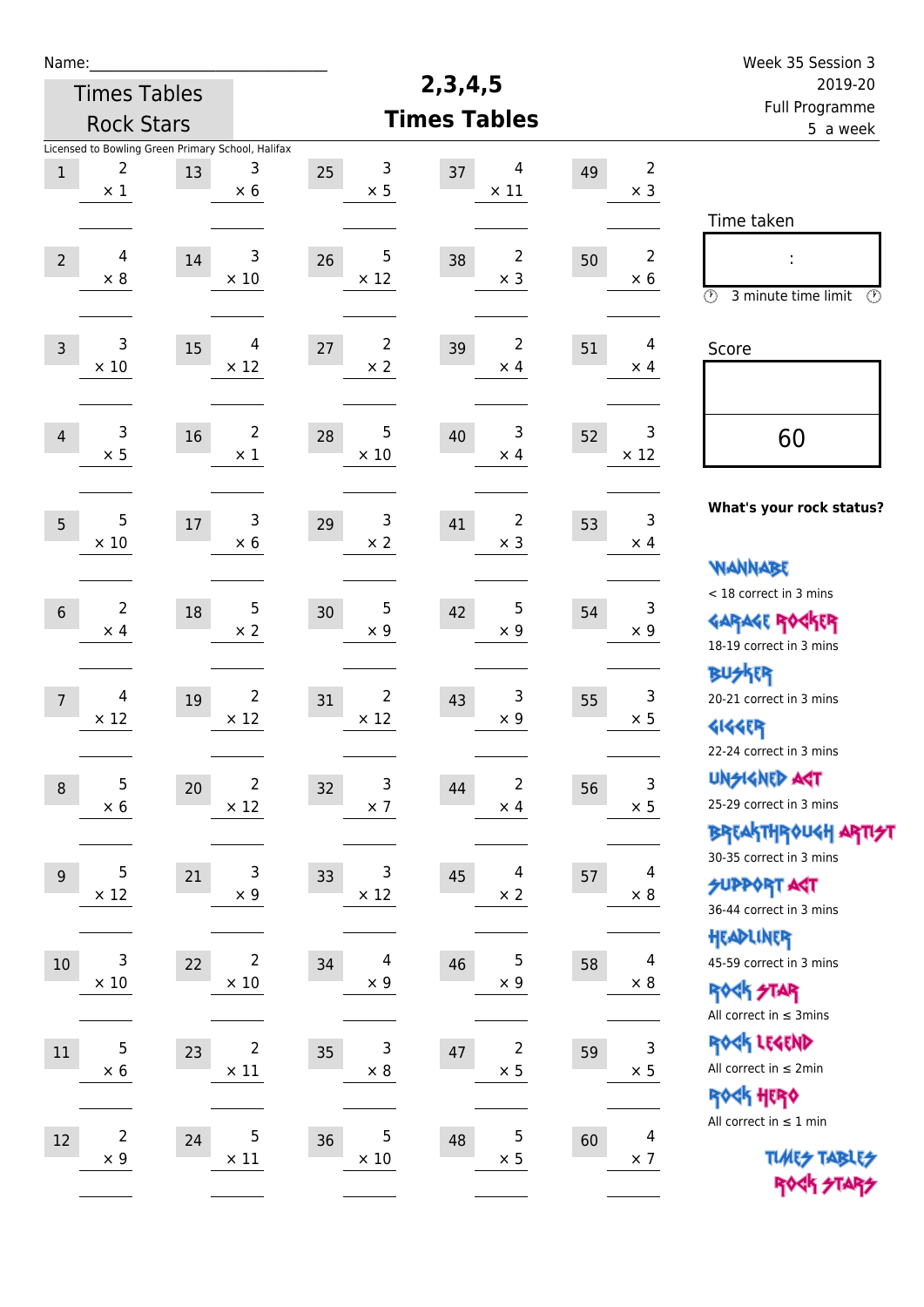| Week 35 Session 4                                                |               |                     |               |                 |                                                   | Name:            |
|------------------------------------------------------------------|---------------|---------------------|---------------|-----------------|---------------------------------------------------|------------------|
| 2019-20                                                          |               | 2, 3, 4, 5          |               |                 | <b>Times Tables</b>                               |                  |
| Full Programme<br>5 a week                                       |               | <b>Times Tables</b> |               |                 | <b>Rock Stars</b>                                 |                  |
|                                                                  |               |                     |               |                 | Licensed to Bowling Green Primary School, Halifax |                  |
|                                                                  | $50 \div 5 =$ | 41                  | $36 \div 3 =$ | 21              | $35 \div 5 =$                                     | $\mathbf{1}$     |
| Time taken                                                       | $28 \div 4 =$ | 42                  | $24 \div 2 =$ | 22              | $20 \div 5 =$                                     | $2^{\circ}$      |
| $\overline{(\mathcal{V})}$<br>3 minute time limit<br>$\odot$     | $33 \div 3 =$ | 43                  | $8 \div 4 =$  | 23              | $60 \div 5 =$                                     | $\mathsf{3}$     |
| Score                                                            | $10 \div 5 =$ | 44                  | $25 \div 5 =$ | 24              | $30 \div 5 =$                                     | $\overline{4}$   |
|                                                                  | $16 \div 2 =$ | 45                  | $9 \div 3 =$  | 25              | $32 \div 4 =$                                     | 5 <sub>1</sub>   |
| 60                                                               | $10 \div 5 =$ | 46                  | $21 \div 3 =$ | 26              | $20 \div 2 =$                                     | 6 <sup>1</sup>   |
| What's your rock status?                                         | $3 ÷ 3 =$     | 47                  | $6 \div 2 =$  | 27              | $48 \div 4 =$                                     | 7 <sup>7</sup>   |
|                                                                  | $18 \div 2 =$ | 48                  | $12 \div 3 =$ | 28              | $40 \div 5 =$                                     | 8                |
| <b>NANNABE</b><br>< 18 correct in 3 mins                         | $5 \div 5 =$  | 49                  | $24 \div 3 =$ | 29              | $3 ÷ 3 =$                                         | 9                |
| <b>GARAGE ROCKER</b><br>18-19 correct in 3 mins<br><b>BUSKRR</b> | $24 \div 3 =$ | 50                  | $21 \div 3 =$ | 30              | $4 \div 4 =$                                      | 10 <sup>°</sup>  |
| 20-21 correct in 3 mins<br><b>4144EP</b>                         | $10 \div 5 =$ | 51                  | $12 \div 3 =$ | 31              | $18 \div 2 =$                                     | 11               |
| 22-24 correct in 3 mins<br><b>UNSIGNED AGT</b>                   | $8 \div 2 =$  | 52                  | $24 \div 2 =$ | 32              | $40 \div 4 =$                                     | 12 <sup>12</sup> |
| 25-29 correct in 3 mins<br><b>BREAKTHROUGH ARTI<del>S</del>T</b> | $24 \div 3 =$ | 53                  | $14 \div 2 =$ | 33 <sup>°</sup> | $20 \div 5 =$                                     | 13               |
| 30-35 correct in 3 mins<br>SUPPORT ART                           | $9 \div 3 =$  | 54                  | $27 \div 3 =$ | 34              | $6 \div 2 =$                                      | 14               |
| 36-44 correct in 3 mins<br>HEADLINER                             | $10 \div 5 =$ | 55                  | $21 \div 3 =$ | 35 <sub>1</sub> | $30 \div 5 =$                                     | 15               |
| 45-59 correct in 3 mins<br><b>ROCK STAR</b>                      | $22 \div 2 =$ | 56                  | $6 \div 2 =$  | 36 <sub>2</sub> | $4 \div 2 =$                                      | 16               |
| All correct in $\leq$ 3mins<br>ROCK LEGEND                       | $40 \div 5 =$ | 57                  | $25 \div 5 =$ | 37              | $4 \div 2 =$                                      | 17               |
| All correct in $\leq 2$ min<br><b>ROCK HERO</b>                  | $16 \div 4 =$ | 58                  | $12 \div 2 =$ | 38              | $44 \div 4 =$                                     | 18               |
| All correct in $\leq 1$ min                                      | $44 \div 4 =$ | 59                  | $4 \div 2 =$  | 39              | $24 \div 4 =$                                     | 19               |
| <b>TUARS TABLES</b><br>ROCK STARS                                | $25 \div 5 =$ | 60                  | $20 \div 4 =$ | 40              | $50 \div 5 =$                                     | 20               |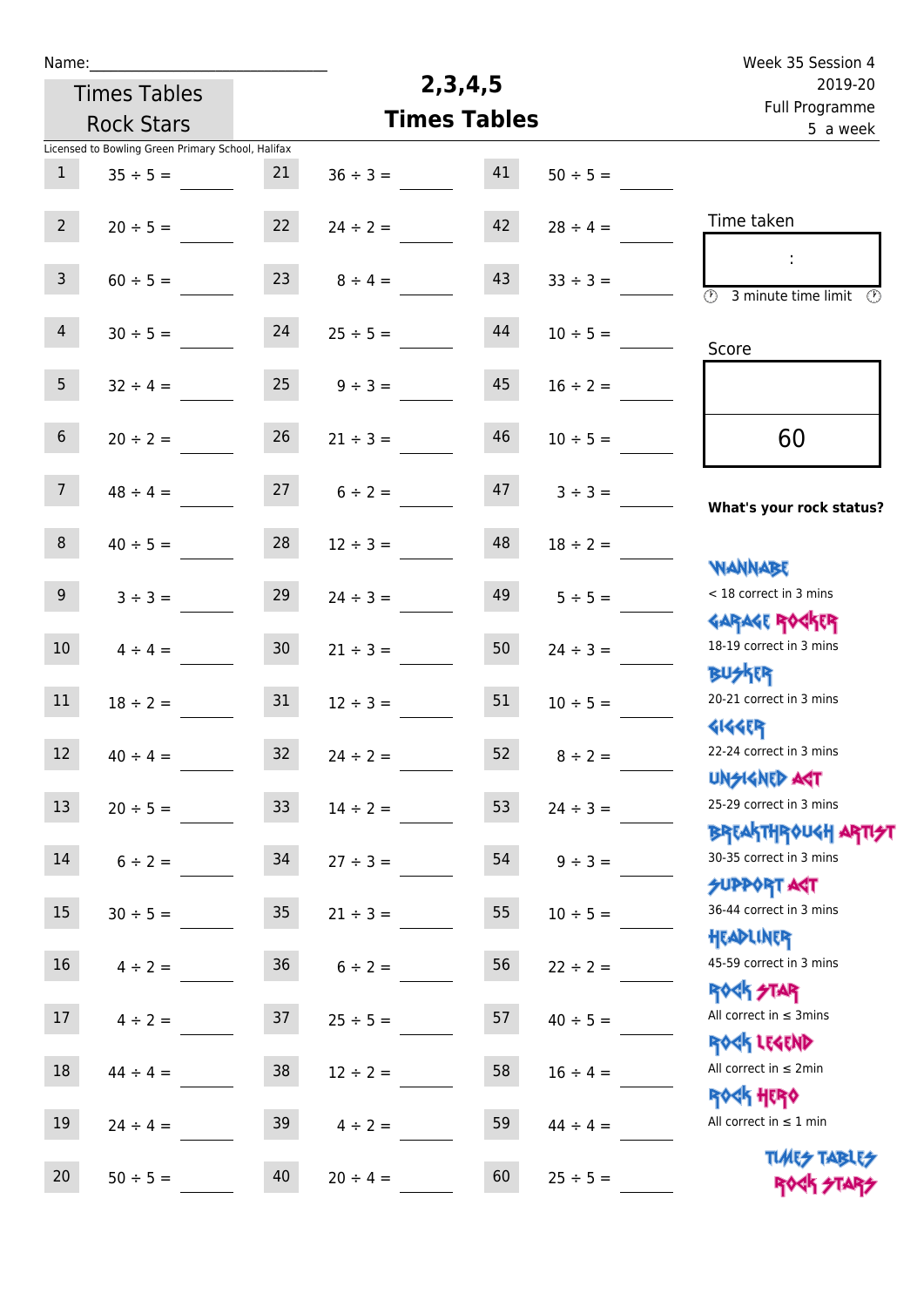| Week 35 Session 5                                                                                            |                    |            |                     | Name:           |                                                   |                 |  |  |  |
|--------------------------------------------------------------------------------------------------------------|--------------------|------------|---------------------|-----------------|---------------------------------------------------|-----------------|--|--|--|
| 2019-20                                                                                                      |                    | 2, 3, 4, 5 |                     |                 | <b>Times Tables</b>                               |                 |  |  |  |
| Full Programme<br>5 a week                                                                                   |                    |            | <b>Times Tables</b> |                 | <b>Rock Stars</b>                                 |                 |  |  |  |
|                                                                                                              |                    |            |                     |                 | Licensed to Bowling Green Primary School, Halifax |                 |  |  |  |
|                                                                                                              | $21 \div 3 =$      | 41         | $2 \times 7 =$      | 21              | $3 \times 3 =$                                    | 1               |  |  |  |
| Time taken                                                                                                   | $5 \div 5 =$       | 42         | $4 \times 9 =$      | 22              | $2 \times 2 =$                                    | $2^{\circ}$     |  |  |  |
| $\mathcal{L}_{\mathcal{C}}$<br>$\overline{\textcircled{2}}$ 3 minute time limit $\overline{\textcircled{2}}$ | $24 \div 3 =$      | 43         | $2 \times 8 =$      | 23              | $4 \times 8 =$                                    | $\overline{3}$  |  |  |  |
| Score                                                                                                        | $35 \div 5 =$      | 44         | $5 \times 10 =$     | 24              | $4 \times 7 =$                                    | 4 <sup>1</sup>  |  |  |  |
|                                                                                                              | $15 \div 3 =$      | 45         | $2 \times 10 =$     | 25              | $4 \times 4 =$                                    | 5 <sub>1</sub>  |  |  |  |
| 60                                                                                                           | $40 \div 5 =$      | 46         | $5 \times 2 =$      | 26              | $2 \times 1 =$                                    | 6 <sup>1</sup>  |  |  |  |
| Add up your time                                                                                             | $10 \div 2 =$      | 47         | $3 \times 8 =$      | 27              | $2 \times 2 =$                                    | 7 <sup>7</sup>  |  |  |  |
| <b>Mins</b><br>S1                                                                                            | $36 \div 4 =$      | 48         | $4 \times 6 =$      | 28              | $2 \times 5 =$                                    | 8               |  |  |  |
| S2                                                                                                           | $22 \div 2 =$      | 49         | $4 \times 8 =$      | 29              | $2 \times 8 =$                                    | 9 <sub>o</sub>  |  |  |  |
| S4                                                                                                           | $10 \div 2 =$      | 50         | $5 \times 10 =$     | 30 <sup>1</sup> | $3 \times 8 =$                                    | 10 <sup>°</sup> |  |  |  |
| S5<br>Total $\frac{1}{2}$                                                                                    | $24 \div 3 =$      | 51         | $21 \div 3 =$       | 31              | $5 \times 5 =$                                    | 11              |  |  |  |
| <b>Secs</b>                                                                                                  | $52 \t 4 \div 2 =$ |            | $35 \div 5 =$       | 32              | $5 \times 7 =$                                    | 12              |  |  |  |
| S2                                                                                                           | 53 $4 \div 4 =$    |            | $40 \div 4 =$       | 33              | $5 \times 10 =$                                   | 13              |  |  |  |
|                                                                                                              | $20 \div 4 =$      | 54         | $50 \div 5 =$       | 34              | $2 \times 1 =$                                    | 14              |  |  |  |
| S5                                                                                                           | $24 \div 4 =$      | 55         | $30 \div 3 =$       | 35              | $2 \times 12 =$                                   | 15              |  |  |  |
| Total $\_\_$<br>Add up your score                                                                            | $20 \div 2 =$      | 56         | $30 \div 3 =$       | 36              | $4 \times 10 =$                                   | 16 <sup>1</sup> |  |  |  |
| S1                                                                                                           | $12 \div 2 =$      | 57         | $55 \div 5 =$       | 37              | $2 \times 3 =$                                    | 17 <sub>1</sub> |  |  |  |
| <b>S3 S3</b>                                                                                                 | $8 \div 4 =$       | 58         | $24 \div 4 =$       | 38              | $4 \times 4 =$                                    | 18              |  |  |  |
| S5                                                                                                           | $24 \div 2 =$      | 59         | $20 \div 2 =$       | 39              | $5 \times 8 =$                                    | 19              |  |  |  |
| Total $\frac{1}{2}$                                                                                          | $20 \div 5 =$      | 60         | $24 \div 4 =$       | 40              | $3 \times 10 =$                                   | 20              |  |  |  |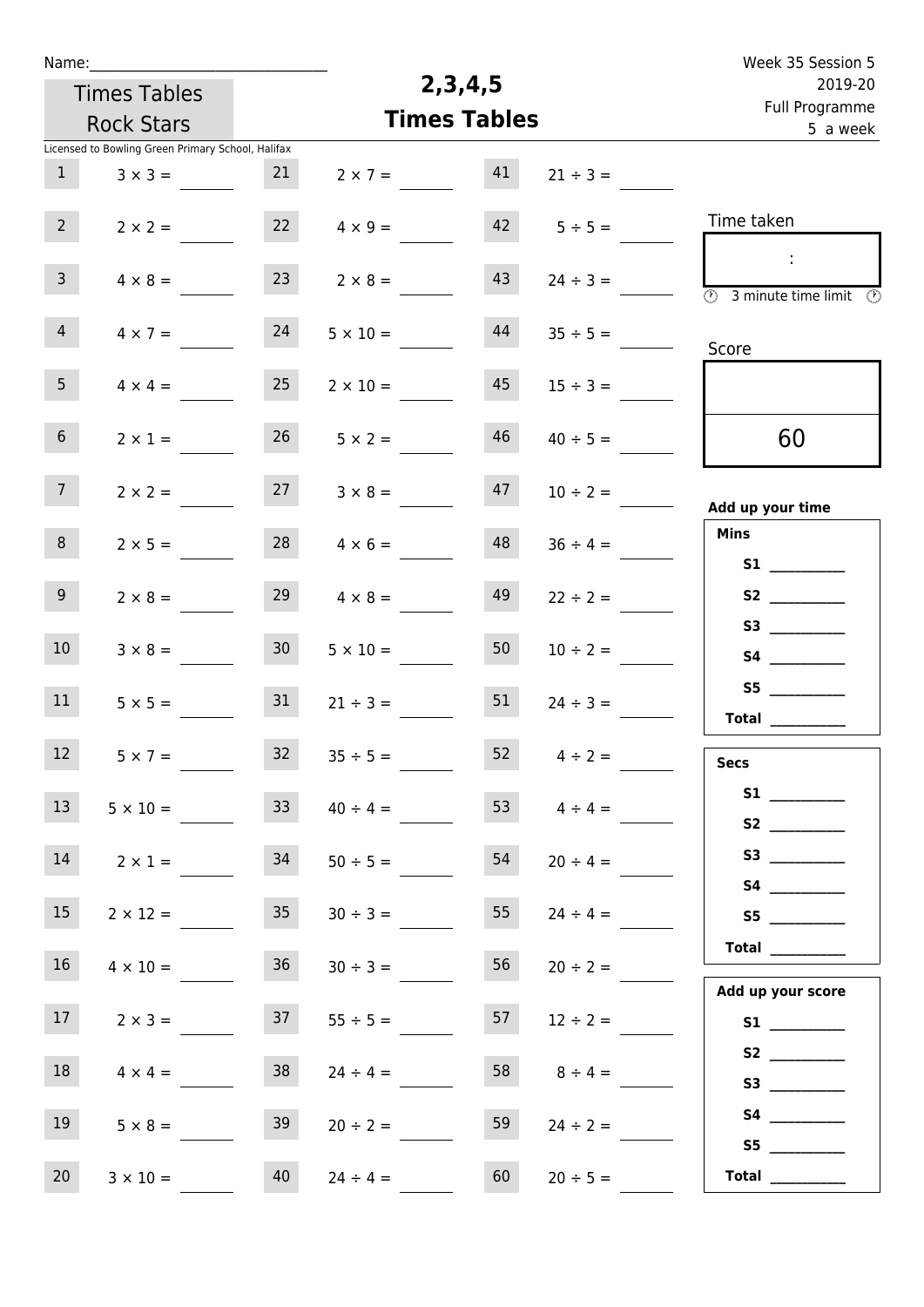|  | Name |  |
|--|------|--|
|  |      |  |
|  |      |  |

#### **2,3,4,5,6,7,8,9,10,11,12**

| 2019-20                                                            | 2, 3, 4, 5, 6, 7, 8, 9, 10, 11, 12 |                     | <b>Times Tables</b> |                   |                                                   |                 |
|--------------------------------------------------------------------|------------------------------------|---------------------|---------------------|-------------------|---------------------------------------------------|-----------------|
| Full Programme<br>5 a week                                         |                                    | <b>Times Tables</b> |                     | <b>Rock Stars</b> |                                                   |                 |
|                                                                    |                                    |                     |                     |                   | Licensed to Bowling Green Primary School, Halifax |                 |
|                                                                    | $4 \times 11 =$                    | 41                  | $7 \times 10 =$     | 21                | $2 \times 10 =$                                   | $\mathbf{1}$    |
| Time taken                                                         | $6 \times 4 =$                     | 42                  | $11 \times 3 =$     | 22                | $11 \times 9 =$                                   | 2 <sup>7</sup>  |
| $\overline{(\mathcal{V})}$<br>3 minute time limit<br>$\mathcal{O}$ | $12 \times 2 =$                    | 43                  | $6 \times 9 =$      | 23                | $10 \times 9 =$                                   | 3 <sup>7</sup>  |
| Score                                                              | $9 \times 4 =$                     | 44                  | $3 \times 3 =$      | 24                | $4 \times 12 =$                                   | 4               |
|                                                                    | $8 \times 11 =$                    | 45                  | $9 \times 2 =$      | 25                | $10 \times 1 =$                                   | 5 <sub>1</sub>  |
| 60                                                                 | $2 \times 6 =$                     | 46                  | $4 \times 2 =$      | 26                | $5 \times 3 =$                                    | 6 <sup>1</sup>  |
| What's your rock status?                                           | $11 \times 10 =$                   | 47                  | $8 \times 12 =$     | 27                | $5 \times 12 =$                                   | 7 <sup>7</sup>  |
| <b>NANNABE</b>                                                     | $7 \times 10 =$                    | 48                  | $7 \times 8 =$      | 28                | $10 \times 8 =$                                   | 8               |
| < 18 correct in 3 mins<br><b>GARAGE ROGKER</b>                     | $12 \times 8 =$                    | 49                  | $6 \times 3 =$      | 29                | $2 \times 2 =$                                    | 9 <sub>o</sub>  |
| 18-19 correct in 3 mins<br><b>BUSKER</b>                           | $5 \times 8 =$                     | 50                  | $12 \times 8 =$     | 30 <sub>o</sub>   | $12 \times 4 =$                                   | 10 <sup>°</sup> |
| 20-21 correct in 3 mins<br><b>4144ER</b>                           | $2 \times 2 =$                     | 51                  | $6 \times 8 =$      | 31                | $7 \times 9 =$                                    | 11              |
| 22-24 correct in 3 mins<br>UNSIGNED ACT                            | $11 \times 2 =$                    | 52                  | $11 \times 8 =$     | 32                | $9 \times 3 =$                                    | 12              |
| 25-29 correct in 3 mins<br><b>BREAKTHROUGH ARTI<del>S</del>T</b>   | $4 \times 10 =$                    | 53                  | $5 \times 9 =$      | 33 <sup>°</sup>   | $2 \times 12 =$                                   | 13              |
| 30-35 correct in 3 mins<br><b>SUPPORT AGT</b>                      | $4 \times 5 =$                     | 54                  | $4 \times 4 =$      | 34                | $6 \times 4 =$                                    | 14              |
| 36-44 correct in 3 mins<br>HEADLINER                               | $4 \times 3 =$                     | 55                  | $9 \times 5 =$      | 35 <sub>1</sub>   | $3 \times 11 =$                                   | 15 <sub>1</sub> |
| 45-59 correct in 3 mins<br><b>ROCK STAR</b>                        | $1 \times 10 =$                    | 56                  | $5 \times 7 =$      | 36                | $9 \times 11 =$                                   | 16              |
| All correct in $\leq$ 3mins<br>ROCK LEGEND                         | $8 \times 12 =$                    | 57                  | $1 \times 11 =$     | 37                | $7 \times 1 =$                                    | 17              |
| All correct in $\leq 2$ min<br><b>ROCK HERO</b>                    | $6 \times 9 =$                     | 58                  | $3 \times 12 =$     | 38                | $6 \times 8 =$                                    | 18              |
| All correct in $\leq 1$ min                                        | $7 \times 7 =$                     | 59                  | $2 \times 6 =$      | 39                | $6 \times 5 =$                                    | 19              |
| <b>TUARS TABLES</b><br>ROCK STARS                                  | $11 \times 11 =$                   | 60                  | $8 \times 4 =$      | 40                | $10 \times 11 =$                                  | 20              |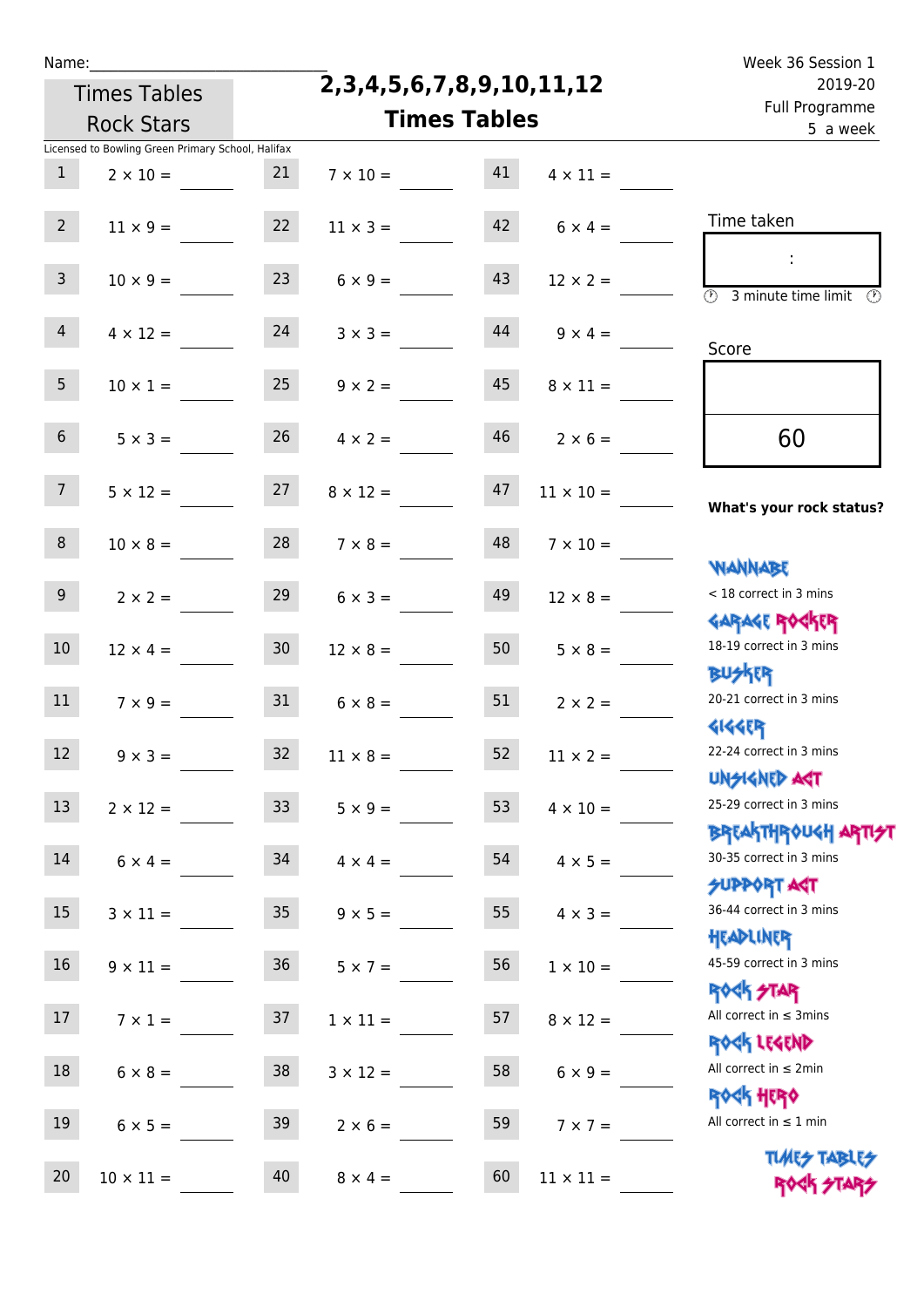| Name:               |                |                                                   |    |        |              |                                    |                      |                     |                 |             |    |                     | Week 36 Session 2                                          |
|---------------------|----------------|---------------------------------------------------|----|--------|--------------|------------------------------------|----------------------|---------------------|-----------------|-------------|----|---------------------|------------------------------------------------------------|
| <b>Times Tables</b> |                |                                                   |    |        |              | 2, 3, 4, 5, 6, 7, 8, 9, 10, 11, 12 |                      |                     |                 |             |    | 2019-20             |                                                            |
|                     |                | <b>Rock Stars</b>                                 |    |        |              |                                    |                      | <b>Times Tables</b> |                 |             |    |                     | Full Programme<br>5 a week                                 |
|                     |                | Licensed to Bowling Green Primary School, Halifax |    |        |              |                                    |                      |                     |                 |             |    |                     |                                                            |
| $\,1$               |                |                                                   | 13 |        |              | 25                                 |                      | 37                  |                 |             | 49 |                     |                                                            |
|                     | 2              | 8                                                 |    | 3      | $\mathsf{3}$ |                                    | 22<br>$\overline{2}$ |                     | $\overline{7}$  | 70          |    | 110<br>10           | Time taken                                                 |
| $\overline{2}$      |                |                                                   | 14 |        |              | 26                                 |                      | 38                  |                 |             | 50 |                     |                                                            |
|                     | 4              | 4                                                 |    | 11     | 77           |                                    | 60<br>$\,6\,$        |                     | 10 <sup>°</sup> | 120         |    | 2<br>18             | $\overline{\odot}$<br>$\circled{r}$<br>3 minute time limit |
| 3                   |                |                                                   | 15 |        |              | 27                                 |                      | 39                  |                 |             | 51 |                     | Score                                                      |
|                     | $10\,$         | 60                                                |    | 5      | $10\,$       |                                    | 110<br>11            |                     | 4               | 28          |    | $12\,$<br>120       |                                                            |
| $\overline{4}$      |                |                                                   | 16 |        |              | 28                                 |                      | 40                  |                 |             | 52 |                     | 60                                                         |
|                     | 11             | 110                                               |    | 4      | 16           |                                    | 21<br>$\overline{7}$ |                     | $10\,$          | 40          |    | 6<br>$\overline{2}$ |                                                            |
| 5                   |                |                                                   | 17 |        |              | 29                                 |                      | 41                  |                 |             | 53 |                     | What's your rock status?                                   |
|                     | 9              | $72\,$                                            |    | $10\,$ | 50           |                                    | $\mathsf 3$          | $\boldsymbol{9}$    | 7               | 21          |    | 72<br>$\bf 8$       | WANNABE                                                    |
| $6\phantom{1}$      |                |                                                   | 18 |        |              | 30                                 |                      | 42                  |                 |             | 54 |                     | < 18 correct in 3 mins                                     |
|                     | $\overline{2}$ | 22                                                |    |        | 9 108        |                                    | 84<br>12             |                     | 9               | ${\bf 81}$  |    | 5<br>$50\,$         | <b>GARAGE RO</b><br>18-19 correct in 3 mins                |
| 7                   |                |                                                   | 19 |        |              | 31                                 |                      | 43                  |                 |             | 55 |                     | <b>BUSKER</b><br>20-21 correct in 3 mins                   |
|                     | $11\,$         | 121                                               |    | 8      | 48           |                                    | 72<br>6              |                     | 6               | $12\,$      |    | 6<br>6              | <b>4144EP</b><br>22-24 correct in 3 mins                   |
| 8                   |                |                                                   | 20 |        |              | 32                                 |                      | 44                  |                 |             | 56 |                     | <b>UNGIGNED ART</b><br>25-29 correct in 3 mins             |
|                     | 5              | 45                                                |    | 5      | 45           |                                    | 10 120               |                     | $\overline{2}$  | $\,$ 6 $\,$ |    | 9<br>90             | <b>BREAKTHROUGH</b><br>30-35 correct in 3 mins             |
| 9                   |                |                                                   | 21 |        |              | 33                                 |                      | 45                  |                 |             | 57 |                     | <b>SUPPORT AGT</b>                                         |
|                     | 3              | 21                                                |    | 4      | 24           |                                    | 20<br>10             |                     | 8               | 72          |    | 7<br>49             | 36-44 correct in 3 mins<br>HEADLINER                       |
| $10$                |                |                                                   | 22 |        |              | 34                                 |                      | 46                  |                 |             | 58 |                     | 45-59 correct in 3 mins                                    |
|                     | 8              | 8                                                 |    | 3      | $\mathsf 3$  |                                    | 21<br>7              |                     | $\overline{2}$  | 4           |    | 18<br>3             | <b>ROCK STAR</b><br>All correct in $\leq$ 3mins            |
| $11\,$              |                |                                                   | 23 |        |              | 35                                 |                      | 47                  |                 |             | 59 |                     | ROCK LEGEND                                                |
|                     | $\overline{2}$ | 24                                                |    | 9      | 63           |                                    | 10 100               |                     | 10              | 90          |    | 6<br>24             | All correct in ≤ 2min<br><b>《下出版》</b>                      |
| 12                  |                |                                                   | 24 |        |              | 36                                 |                      | 48                  |                 |             | 60 |                     | All correct in $\leq 1$ min                                |
|                     | 9              | 54                                                |    | 4      | 40           |                                    | 6<br>48              |                     | 8               | 32          |    | $10\,$<br>20        | <b>TLME<del>S</del></b>                                    |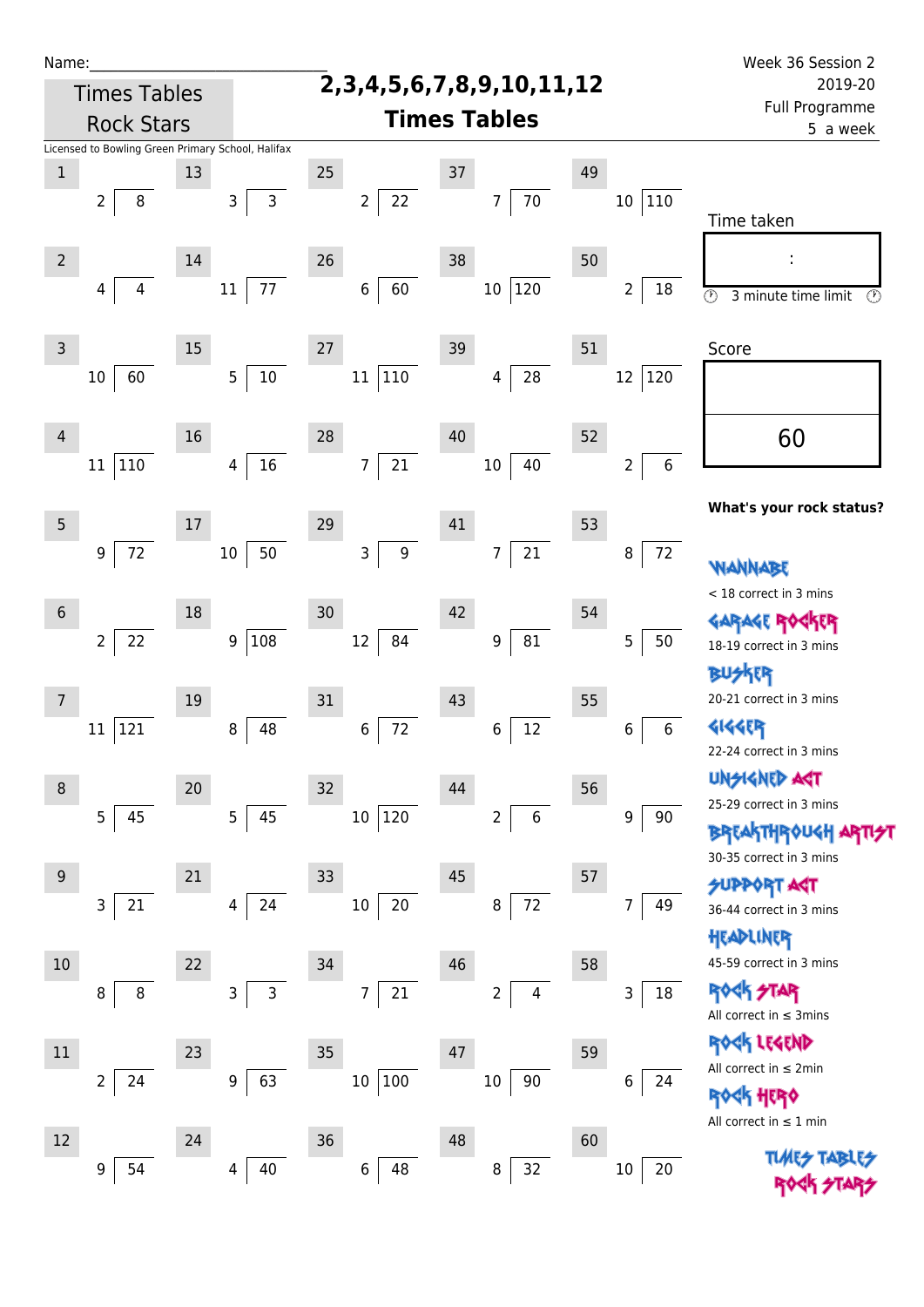| Name:          |                                                                       |    |                              |                                              |                                     |                           |                               | Week 36 Session 3                                                                               |  |
|----------------|-----------------------------------------------------------------------|----|------------------------------|----------------------------------------------|-------------------------------------|---------------------------|-------------------------------|-------------------------------------------------------------------------------------------------|--|
|                | <b>Times Tables</b>                                                   |    |                              |                                              | 2, 3, 4, 5, 6, 7, 8, 9, 10, 11, 12  | 2019-20<br>Full Programme |                               |                                                                                                 |  |
|                | <b>Rock Stars</b>                                                     |    |                              |                                              | <b>Times Tables</b>                 |                           |                               | 5 a week                                                                                        |  |
| $1\,$          | Licensed to Bowling Green Primary School, Halifax<br>12<br>$\times$ 7 | 13 | 9<br>$\times 8$              | 12<br>25<br>$\times$ 7                       | 8<br>37<br>$\times$ 1               | 49                        | 9<br>$\times$ 9               |                                                                                                 |  |
| $\overline{2}$ | 5<br>$\times$ 12                                                      | 14 | 11<br>$\times$ 6             | 9<br>26<br>$\times$ 5                        | 6<br>38<br>$\times$ 11              | 50                        | 3<br>$\times$ 1               | Time taken<br>Ì,<br>$\circledcirc$<br>3 minute time limit<br>$\mathcal{O}$                      |  |
| $\overline{3}$ | 9<br>$\times 10$                                                      | 15 | $\overline{2}$<br>$\times$ 2 | 10<br>27<br>$\times$ 11                      | $\overline{7}$<br>39<br>$\times$ 4  | 51                        | 12<br>$\times$ 5              | Score                                                                                           |  |
| $\overline{4}$ | 5<br>$\times$ 4                                                       | 16 | 9<br>$\times$ 6              | 4<br>28<br>$\times$ 2                        | 7<br>40<br>$\times$ 5               | 52                        | 4<br>$\times 2$               | 60                                                                                              |  |
| 5              | 12<br>$\times 2$                                                      | 17 | 4<br>$\times 6$              | 11<br>29<br>$\times$ 6                       | $\overline{2}$<br>41<br>$\times$ 11 | 53                        | 3<br>$\times$ 5               | What's your rock status?<br><b>WANNABE</b>                                                      |  |
| $6\,$          | 5<br>$\times$ 1                                                       | 18 | 4<br>$\times$ 10             | 10<br>30<br>$\times 2$                       | 8<br>42<br>$\times$ 4               | 54                        | 10<br>$\times$ 12             | < 18 correct in 3 mins<br><b>GARAGE ROGKER</b><br>18-19 correct in 3 mins                       |  |
| $\overline{7}$ | 11<br>$\times$ 2                                                      | 19 | 11<br>$\times 6$             | 3<br>31<br>$\times$ 11                       | $\overline{5}$<br>43<br>$\times 6$  | 55                        | 9<br>$\times$ 1               | <b>BUSKER</b><br>20-21 correct in 3 mins<br><b>4144EP</b><br>22-24 correct in 3 mins            |  |
| $\,8\,$        | 12<br>$\times$ 3                                                      | 20 | 5<br>$\times$ 1              | $\overline{4}$<br>32<br>$\times$ 1           | 3<br>44<br>$\times$ 1               | 56                        | 12<br>$\times$ 6              | <b>UNSIGNED AGT</b><br>25-29 correct in 3 mins<br>ΒΡΓΑ <sup>Κ</sup> ΤΗΡΟυΚΗ ΑΡΤΙ <del>2</del> Τ |  |
| $9\,$          | 4<br>$\times$ 9                                                       | 21 | 11<br>$\times$ 11            | 9<br>33<br>$\times$ 7                        | $\overline{7}$<br>45<br>$\times$ 1  | 57                        | 3<br>$\times$ 1               | 30-35 correct in 3 mins<br><b>SUPPORT AGT</b><br>36-44 correct in 3 mins                        |  |
| 10             | $10\,$<br>$\times$ 3                                                  | 22 | 11<br>$\times$ 8             | $\overline{\mathcal{A}}$<br>34<br>$\times$ 4 | 9<br>46<br>$\times$ 7               | 58                        | 11<br>$\times$ 1              | HEADLINER<br>45-59 correct in 3 mins<br><b>ROCK STAR</b><br>All correct in $\leq$ 3mins         |  |
| 11             | 6<br>$\times$ 6                                                       | 23 | 9<br>$\times$ 6              | 2<br>35<br>$\times$ 10                       | 5<br>47<br>$\times$ 10              | 59                        | $\overline{7}$<br>$\times$ 12 | ROCK LEGEND<br>All correct in $\leq 2$ min<br>ROCK HERO                                         |  |
| 12             | 9<br>$\times$ 1                                                       | 24 | 12<br>$\times$ 11            | 12<br>36<br>$\times$ 6                       | $\mathbf 5$<br>48<br>$\times$ 4     | 60                        | 4<br>$\times$ 3               | All correct in $\leq 1$ min<br><b>TUARS TABLES</b><br>ROCK STARS                                |  |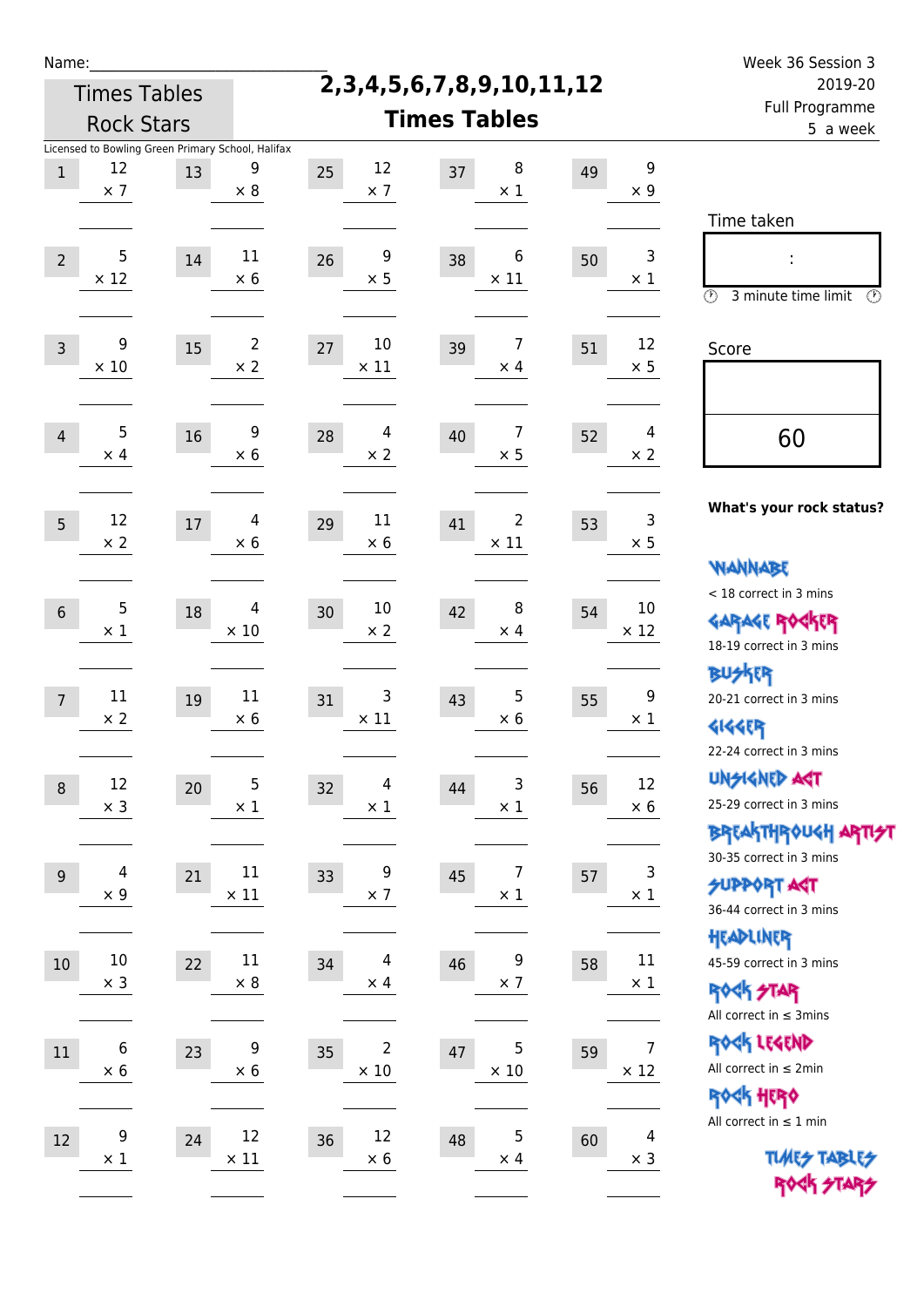## **2,3,4,5,6,7,8,9,10,11,12**

Name: Week 36 Session 4 Full Programme 2019-20

| 2019-20<br>Full Programme                                          | 2,3,4,5,6,7,8,9,10,11,12 |    |                     | <b>Times Tables</b> |                 |                                                   |                  |
|--------------------------------------------------------------------|--------------------------|----|---------------------|---------------------|-----------------|---------------------------------------------------|------------------|
| 5 a week                                                           |                          |    | <b>Times Tables</b> |                     |                 | <b>Rock Stars</b>                                 |                  |
|                                                                    |                          |    |                     |                     |                 | Licensed to Bowling Green Primary School, Halifax |                  |
|                                                                    | $60 \div 12 =$           | 41 |                     | $14 \div 2 =$       | 21              | $54 \div 6 =$                                     | $\mathbf{1}$     |
| Time taken                                                         | $72 \div 6 =$            | 42 |                     | $24 \div 12 =$      | 22              | $49 \div 7 =$                                     | 2 <sup>7</sup>   |
| $\overline{(\mathcal{V})}$<br>3 minute time limit<br>$\mathcal{O}$ | $121 \div 11 =$          | 43 |                     | $42 \div 7 =$       | 23              | $6 \div 2 =$                                      | 3 <sup>7</sup>   |
| Score                                                              | $77 \div 11 =$           | 44 |                     | $55 \div 5 =$       | 24              | $6 \div 6 =$                                      | $\overline{4}$   |
|                                                                    | $9 \div 9 =$             | 45 |                     | $88 \div 11 =$      | 25              | $28 \div 4 =$                                     | 5 <sub>5</sub>   |
| 60                                                                 | $9 ÷ 9 =$                | 46 |                     | $44 \div 11 =$      | 26              | $55 \div 11 =$                                    | $6\phantom{1}$   |
| What's your rock status?                                           | $55 \div 11 =$           | 47 |                     | $55 \div 11 =$      | 27              | $54 \div 6 =$                                     | 7 <sup>7</sup>   |
| <b>NANNABE</b>                                                     | $27 ÷ 3 =$               | 48 |                     | $84 \div 12 =$      | 28              | $32 \div 8 =$                                     | 8                |
| < 18 correct in 3 mins                                             | $6 \div 6 =$             | 49 |                     | $12 \div 3 =$       | 29              | $54 \div 9 =$                                     | 9 <sub>o</sub>   |
| <b>GARAGE ROGKER</b><br>18-19 correct in 3 mins<br><b>BUSKER</b>   | $84 \div 12 =$           | 50 |                     | $36 \div 3 =$       | 30 <sub>o</sub> | $88 \div 11 =$                                    | $10\,$           |
| 20-21 correct in 3 mins<br><b>4144ER</b>                           | $24 \div 3 =$            | 51 |                     | $48 \div 8 =$       | 31              | $88 \div 11 =$                                    | 11               |
| 22-24 correct in 3 mins<br>UNSIGNED AST                            | $24 \div 4 =$            | 52 |                     | $27 \div 9 =$       | 32 <sup>2</sup> | $6 ÷ 3 =$                                         | 12               |
| 25-29 correct in 3 mins<br><b>BREAKTHROUGH ARTI<del>S</del>T</b>   | $24 \div 12 =$           | 53 |                     | $14 \div 2 =$       | 33 <sup>°</sup> | $70 \div 7 =$                                     | 13 <sup>°</sup>  |
| 30-35 correct in 3 mins<br>SUPPORT ART                             | $72 \div 6 =$            | 54 |                     | $88 \div 11 =$      | 34              | $144 \div 12 =$                                   | 14               |
| 36-44 correct in 3 mins<br>HEADLINER                               | $27 \div 3 =$            | 55 |                     | $42 \div 7 =$       | 35 <sub>1</sub> | $9 \div 3 =$                                      | 15 <sub>1</sub>  |
| 45-59 correct in 3 mins<br><b>ROCK STAR</b>                        | $70 \div 10 =$           | 56 |                     | $18 \div 2 =$       | 36 <sup>°</sup> | $8 \div 2 =$                                      | 16               |
| All correct in $\leq$ 3mins<br>ROCK LEGEND                         | $4 \div 2 =$             | 57 |                     | $55 \div 5 =$       | 37              | $8 \div 8 =$                                      | 17 <sup>17</sup> |
| All correct in $\leq 2$ min                                        | $108 \div 9 =$           | 58 |                     | $8 \div 8 =$        | 38              | $70 \div 10 =$                                    | 18               |
| <b>ROCK HERO</b><br>All correct in $\leq 1$ min                    | $24 \div 6 =$            | 59 |                     | $25 \div 5 =$       | 39              | $30 \div 6 =$                                     | 19               |
| <b>TUARS TABLES</b><br>ROCK STARS                                  | $66 \div 6 =$            | 60 |                     | $55 \div 5 =$       | 40              | $16 \div 2 =$                                     | 20               |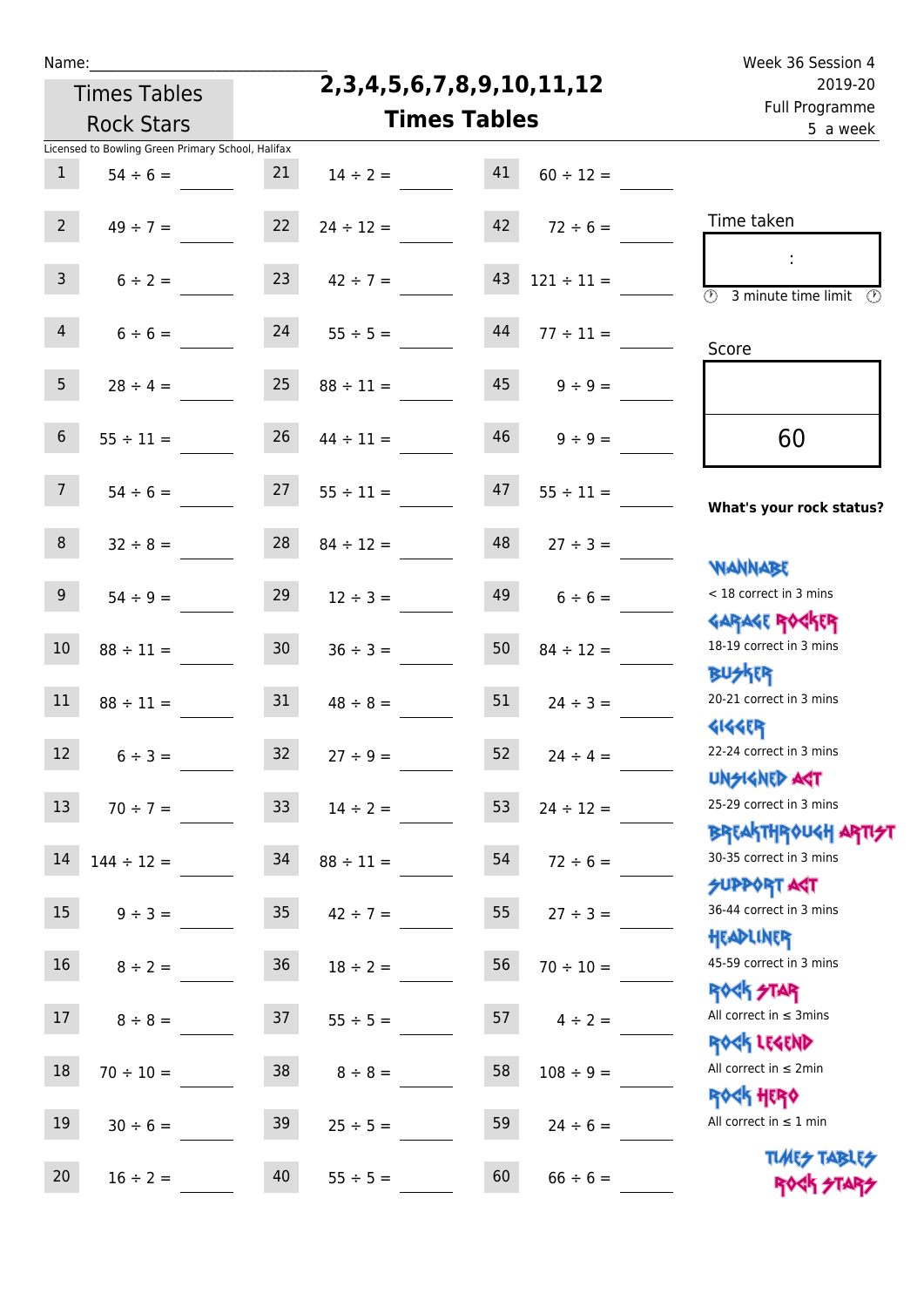|  | vam | L |  |
|--|-----|---|--|
|  |     |   |  |

Times Tables

**2,3,4,5,6,7,8,9,10,11,12**

|                 | <b>Rock Stars</b>                                 |                 |                       | <b>Times Tables</b> |                          | i un rivgiunnic<br>5 a week                                  |
|-----------------|---------------------------------------------------|-----------------|-----------------------|---------------------|--------------------------|--------------------------------------------------------------|
|                 | Licensed to Bowling Green Primary School, Halifax |                 |                       |                     |                          |                                                              |
| $\mathbf{1}$    | $11 \times 5 =$                                   | 21              | $11 \times 6 =$       | 41                  | $63 \div 9 =$            |                                                              |
| $2^{\circ}$     | $6 \times 8 =$                                    | 22              | $11 \times 3 =$       | 42                  | $60 \div 10 =$           | Time taken                                                   |
|                 |                                                   |                 |                       |                     |                          | $\mathcal{L}_{\mathcal{A}}$                                  |
| $\mathbf{3}$    | $4 \times 2 =$                                    | 23              | $12 \times 11 =$      | 43                  | $20 \div 5 =$            | $\overline{\circledcirc}$ 3 minute time limit $\circledcirc$ |
| 4 <sup>1</sup>  | $3 \times 3 =$                                    | 24              | $10 \times 11 =$      | 44                  | $12 \div 12 =$           |                                                              |
|                 |                                                   |                 |                       |                     |                          | Score                                                        |
| 5 <sub>1</sub>  | $4 \times 2 =$                                    |                 | $25 \t 6 \times 11 =$ |                     | $45 \t 72 \div 9 =$      |                                                              |
|                 |                                                   |                 |                       |                     |                          |                                                              |
| 6 <sup>1</sup>  | $4 \times 1 =$                                    | 26              | $11 \times 4 =$       |                     | $46 \t 9 \div 3 =$       | 60                                                           |
| 7 <sup>7</sup>  | $5 \times 7 =$                                    | 27              | $3 \times 11 =$       |                     | $47$ $132 \div 12 =$     |                                                              |
|                 |                                                   |                 |                       |                     |                          | Add up your time                                             |
| 8               | $7 \times 12 =$                                   | 28              | $11 \times 4 =$       | 48                  | $28 \div 7 =$            | <b>Mins</b>                                                  |
|                 |                                                   |                 |                       |                     |                          | S1                                                           |
| 9               | $11 \times 10 =$                                  | 29              | $10 \times 4 =$       | 49                  | $132 \div 12 =$          |                                                              |
| 10 <sup>°</sup> | $11 \times 4 =$                                   | 30 <sup>°</sup> | $10 \times 5 =$       | 50                  | $45 \div 5 =$            |                                                              |
|                 |                                                   |                 |                       |                     |                          |                                                              |
| 11              | $6 \times 1 =$                                    |                 | $31 \t 8 \div 4 =$    | 51                  | $20 \div 2 =$            |                                                              |
|                 |                                                   |                 |                       |                     |                          | Total $\_\_$                                                 |
| 12              | $6 \times 7 =$                                    | 32              | $30 \div 3 =$         | 52                  | $54 \div 6 =$            | <b>Secs</b>                                                  |
|                 |                                                   |                 |                       |                     |                          | S1                                                           |
| 13              | $5 \times 3 =$                                    |                 | $33 \t 60 \div 10 =$  |                     | 53 $42 \div 7 =$         |                                                              |
| 14              | $8 \times 10 =$                                   |                 | $34 \t 28 \div 4 =$   |                     | $54 \t 40 \div 8 =$      |                                                              |
|                 |                                                   |                 |                       |                     |                          |                                                              |
| 15              | $7 \times 5 =$                                    |                 | $35 \t 32 \div 8 =$   |                     | $55 \t 44 \div 11 =$     | S5                                                           |
| 16              |                                                   |                 |                       |                     |                          | Total                                                        |
|                 | $11 \times 8 =$                                   |                 | $36 \t 30 \div 3 =$   |                     | $56 \t 80 \div 8 =$      | Add up your score                                            |
| 17 <sub>2</sub> | $10 \times 12 =$                                  | 37              | $22 \div 11 =$        |                     | $57 \quad 100 \div 10 =$ |                                                              |
|                 |                                                   |                 |                       |                     |                          |                                                              |
| 18              | $5 \times 3 =$                                    |                 | $38$ $22 \div 2 =$    | 58                  | $14 \div 2 =$            |                                                              |
|                 |                                                   |                 |                       |                     |                          |                                                              |
| 19              | $10 \times 11 =$                                  | 39              | $44 \div 11 =$        | 59                  | $40 \div 8 =$            | S5                                                           |
| 20              | $11 \times 8 =$                                   | 40              | $99 \div 11 =$        | 60                  | $16 \div 2 =$            | Total $\qquad$                                               |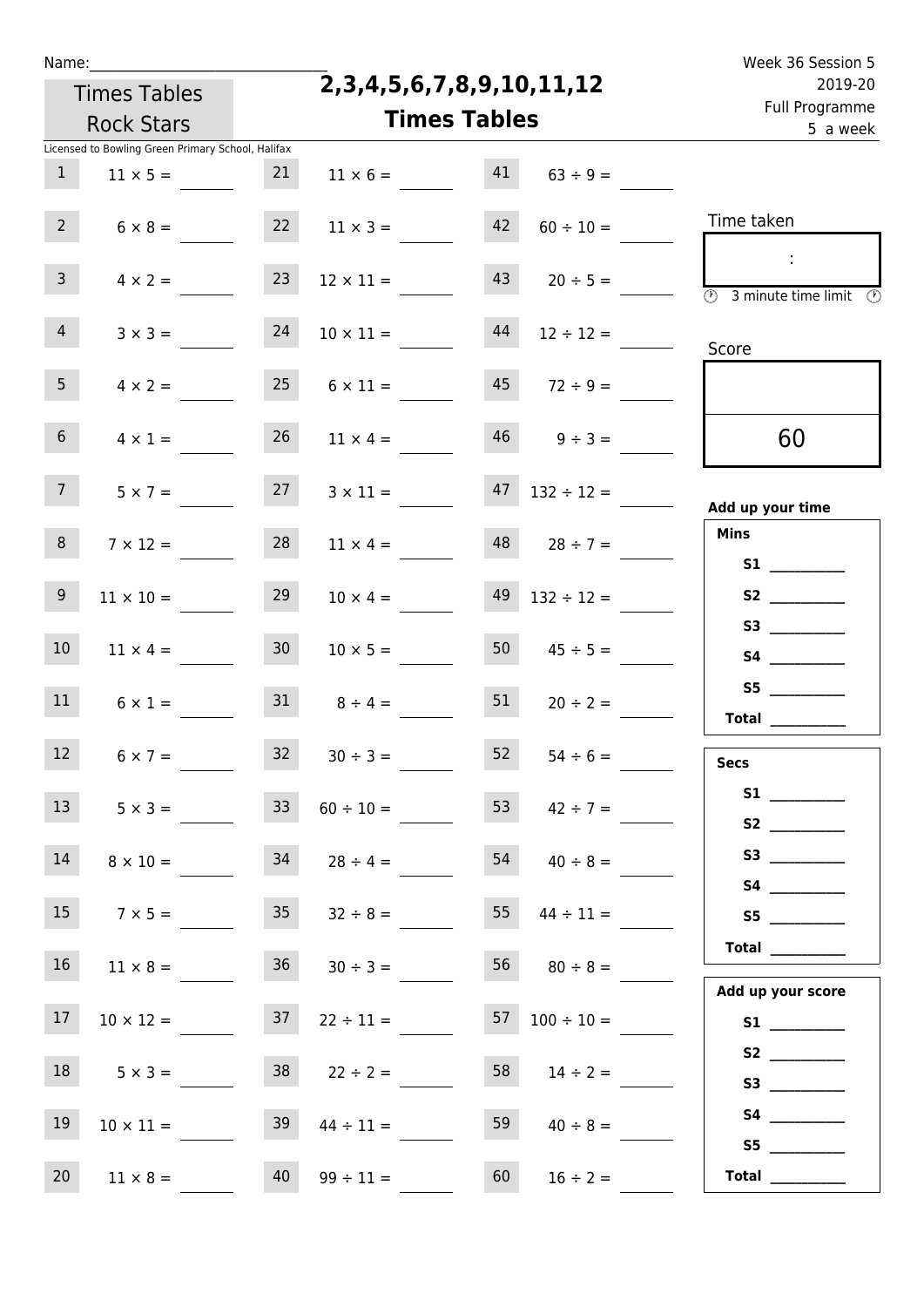|  | Name |  |
|--|------|--|
|  |      |  |
|  |      |  |

Times Tables

**2,3,4,5,6,7,8,9,10,11,12**

Week 37 Session 1 Full Programme 2019-20

|                 | <b>Rock Stars</b>                                 |                 | <b>Times Tables</b>  | <u>i uli i i vyfullillite</u><br>5 a week |                 |                                                          |
|-----------------|---------------------------------------------------|-----------------|----------------------|-------------------------------------------|-----------------|----------------------------------------------------------|
|                 | Licensed to Bowling Green Primary School, Halifax |                 |                      |                                           |                 |                                                          |
| $\mathbf{1}$    | $4 \times 6 =$                                    | 21              | $7 \times 3 =$       | 41                                        | $7 \times 2 =$  |                                                          |
| 2 <sup>7</sup>  | $9 \times 8 =$                                    | 22              | $6 \times 1 =$       | 42                                        | $1 \times 7 =$  | Time taken                                               |
|                 |                                                   |                 |                      |                                           |                 |                                                          |
| 3 <sup>7</sup>  | $5 \times 4 =$                                    | 23              | $8 \times 10 =$      | 43                                        | $9 \times 3 =$  | $\overline{(\mathcal{V})}$<br>3 minute time limit<br>- O |
| 4               | $7 \times 7 =$                                    | 24              | $5 \times 1 =$       | 44                                        | $6 \times 5 =$  | Score                                                    |
| 5 <sub>1</sub>  | $5 \times 3 =$                                    | 25              | $9 \times 6 =$       | 45                                        | $9 \times 10 =$ |                                                          |
| 6 <sup>1</sup>  | $2 \times 1 =$                                    |                 | $26 \t 8 \times 8 =$ | 46                                        | $1 \times 7 =$  | 60                                                       |
|                 |                                                   |                 |                      |                                           |                 |                                                          |
| 7 <sup>7</sup>  | $6 \times 7 =$                                    | 27              | $4 \times 8 =$       | 47                                        | $8 \times 2 =$  | What's your rock status?                                 |
| 8               | $6 \times 11 =$                                   | 28              |                      | 48                                        |                 |                                                          |
|                 |                                                   |                 | $11 \times 6 =$      |                                           | $11 \times 6 =$ | <b>NANNABE</b>                                           |
| 9 <sub>o</sub>  | $9 \times 12 =$                                   | 29              | $8 \times 5 =$       | 49                                        | $5 \times 12 =$ | < 18 correct in 3 mins                                   |
|                 |                                                   |                 |                      |                                           |                 | <b>GARAGE ROCKER</b>                                     |
| 10 <sup>°</sup> | $5 \times 9 =$                                    | 30 <sub>1</sub> | $3 \times 8 =$       | 50                                        | $2 \times 4 =$  | 18-19 correct in 3 mins                                  |
|                 |                                                   |                 |                      |                                           |                 | <b>BU外四</b>                                              |
| 11              | $10 \times 11 =$                                  | 31              | $2 \times 8 =$       | 51                                        | $4 \times 7 =$  | 20-21 correct in 3 mins                                  |
| 12              | $4 \times 8 =$                                    | 32              | $2 \times 10 =$      | 52                                        | $2 \times 7 =$  | <b>4144ER</b><br>22-24 correct in 3 mins                 |
|                 |                                                   |                 |                      |                                           |                 | <b>UNSIGNED AGT</b>                                      |
| 13              | $5 \times 4 =$                                    | 33              | $12 \times 7 =$      | 53                                        | $3 \times 8 =$  | 25-29 correct in 3 mins                                  |
|                 |                                                   |                 |                      |                                           |                 | <b>BREAKTHROUGH ARTI<del>S</del>T</b>                    |
| 14              | $10 \times 11 =$                                  | 34              | $10 \times 12 =$     | 54                                        | $3 \times 10 =$ | 30-35 correct in 3 mins                                  |
|                 |                                                   |                 |                      |                                           |                 | <b>SUPPORT AGT</b><br>36-44 correct in 3 mins            |
| 15              | $8 \times 7 =$                                    | 35              | $5 \times 8 =$       | 55                                        | $4 \times 2 =$  | HEADLINER                                                |
| 16 <sup>1</sup> | $5 \times 6 =$                                    | 36 <sup>°</sup> | $6 \times 11 =$      | 56                                        | $1 \times 7 =$  | 45-59 correct in 3 mins                                  |
|                 |                                                   |                 |                      |                                           |                 | <b>ROCK STAR</b>                                         |
| 17              | $5 \times 9 =$                                    | 37              | $1 \times 12 =$      | 57                                        | $9 \times 8 =$  | All correct in $\leq$ 3mins                              |
|                 |                                                   |                 |                      |                                           |                 | ROCK LEGEND                                              |
| 18              | $3 \times 8 =$                                    | 38              | $6 \times 7 =$       | 58                                        | $5 \times 4 =$  | All correct in $\leq 2$ min                              |
| 19              | $11 \times 2 =$                                   | 39              | $3 \times 5 =$       | 59                                        | $12 \times 5 =$ | <b>ROCK HERO</b><br>All correct in $\leq 1$ min          |
|                 |                                                   |                 |                      |                                           |                 | <b>TIMES TABLES</b>                                      |
| 20              | $8 \times 11 =$                                   | 40              | $11 \times 8 =$      | 60                                        | $4 \times 10 =$ | ROCK STARS                                               |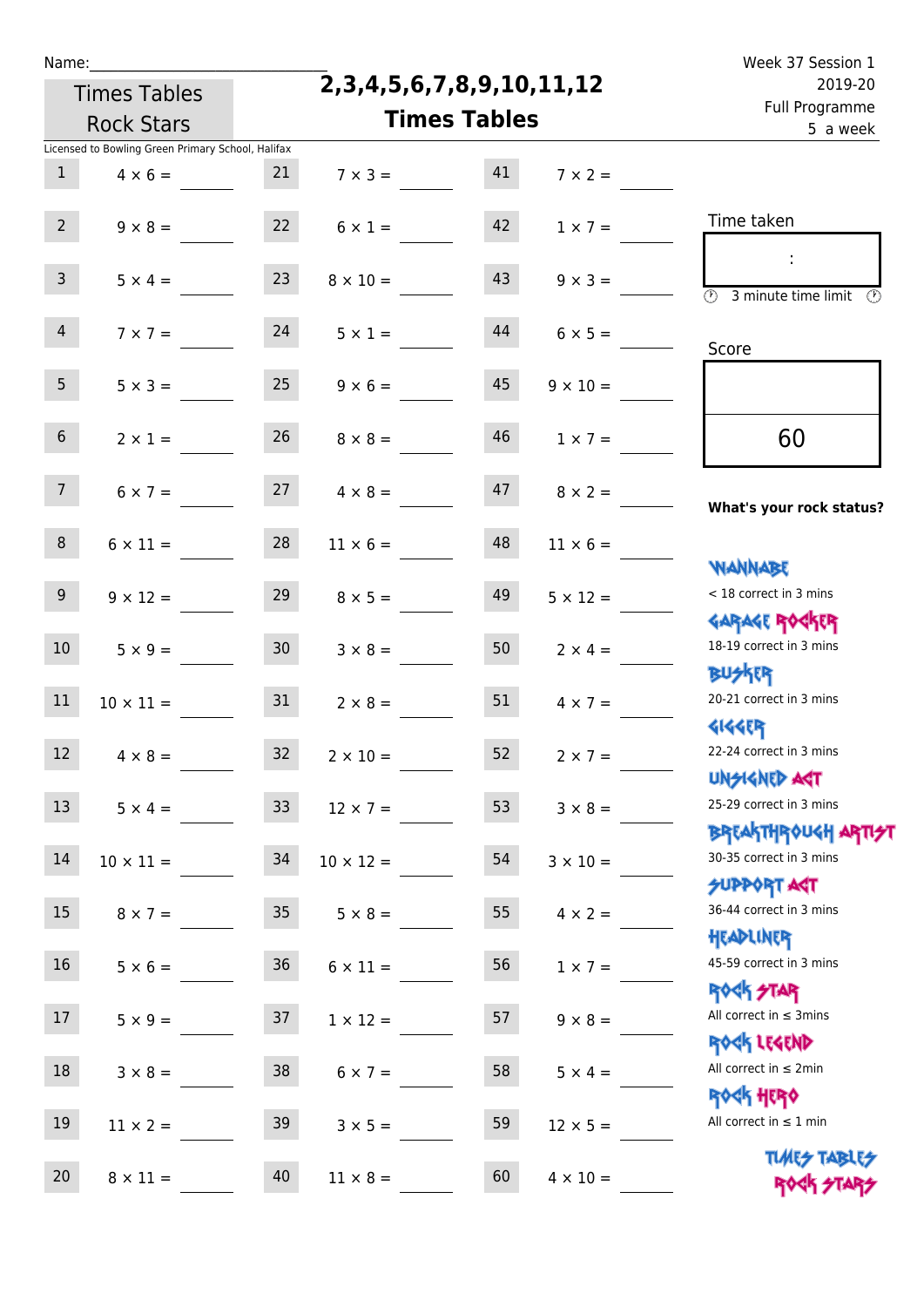| Name:           |                     |                                                   |         |                      |    |                                    |    |                         | Week 37 Session 2                                    |
|-----------------|---------------------|---------------------------------------------------|---------|----------------------|----|------------------------------------|----|-------------------------|------------------------------------------------------|
|                 | <b>Times Tables</b> |                                                   |         |                      |    | 2, 3, 4, 5, 6, 7, 8, 9, 10, 11, 12 |    |                         | 2019-20<br>Full Programme                            |
|                 | <b>Rock Stars</b>   |                                                   |         |                      |    | <b>Times Tables</b>                |    |                         | 5 a week                                             |
|                 |                     | Licensed to Bowling Green Primary School, Halifax |         |                      |    |                                    |    |                         |                                                      |
| $1\,$           |                     | 13                                                | 25      |                      | 37 |                                    | 49 |                         |                                                      |
|                 | 30<br>6             | 4                                                 | $\,8\,$ | 14<br>$\overline{7}$ |    | 32<br>8                            |    | 36<br>$\mathsf{3}$      | Time taken                                           |
|                 |                     |                                                   |         |                      |    |                                    |    |                         |                                                      |
| $\overline{2}$  |                     | 14                                                | 26      |                      | 38 |                                    | 50 |                         |                                                      |
|                 | 120<br>10           | 6                                                 | 18      | $\,8\,$<br>4         |    | 12<br>132                          |    | 132<br>11               | $\overline{\odot}$<br>3 minute time limit<br>$\odot$ |
|                 |                     |                                                   |         |                      |    |                                    |    |                         |                                                      |
| $\overline{3}$  |                     | 15                                                | 27      |                      | 39 |                                    | 51 |                         | Score                                                |
|                 | 132<br>12           | 8                                                 | 32      | 36<br>4              |    | 40<br>8                            |    | $11\,$<br>66            |                                                      |
|                 |                     |                                                   |         |                      |    |                                    |    |                         |                                                      |
| 4               |                     | 16                                                | 28      |                      | 40 |                                    | 52 |                         | 60                                                   |
|                 | 44<br>11            | $\overline{4}$                                    | 24      | 27<br>9              |    | 27<br>3                            |    | $30\,$<br>6             |                                                      |
|                 |                     |                                                   |         |                      |    |                                    |    |                         | What's your rock status?                             |
| 5               |                     | 17                                                | 29      |                      | 41 |                                    | 53 |                         |                                                      |
|                 | 8<br>8              | $10\,$                                            | 50      | 40<br>$10\,$         |    | 96<br>8                            |    | 5<br>5                  | WANNABE                                              |
|                 |                     |                                                   |         |                      |    |                                    |    |                         | < 18 correct in 3 mins                               |
| $6\phantom{1}6$ |                     | 18                                                | 30      |                      | 42 |                                    | 54 |                         |                                                      |
|                 | 64<br>8             | 3                                                 | $18\,$  | $\overline{7}$<br>49 |    | 44<br>4                            |    | 3<br>$18\,$             | 18-19 correct in 3 mins                              |
|                 |                     |                                                   |         |                      |    |                                    |    |                         | <b>BUSKER</b>                                        |
| 7               |                     | 19                                                | 31      |                      | 43 |                                    | 55 |                         | 20-21 correct in 3 mins                              |
|                 | 15<br>3             | 11                                                | 77      | 54<br>6              |    | 48<br>12                           |    | $30\,$<br>3             | <b>4144ER</b>                                        |
|                 |                     |                                                   |         |                      |    |                                    |    |                         | 22-24 correct in 3 mins                              |
| 8               |                     | 20                                                | 32      |                      | 44 |                                    | 56 |                         | <b>UNSIGNED ART</b><br>25-29 correct in 3 mins       |
|                 | $11\,$<br>$11\,$    | $\overline{7}$                                    | $70\,$  | 4<br>4               |    | 110<br>$11\,$                      |    | 22<br>11                | <b>BREAKTHROUGH</b>                                  |
|                 |                     |                                                   |         |                      |    |                                    |    |                         | 30-35 correct in 3 mins                              |
| 9               |                     | 21                                                | 33      |                      | 45 |                                    | 57 |                         | <b>ORT AGT</b>                                       |
|                 | 108<br>9            | $10\,$                                            | 80      | 5<br>40              |    | 5<br>$10\,$                        |    | 8<br>2                  | 36-44 correct in 3 mins                              |
|                 |                     |                                                   |         |                      |    |                                    |    |                         | HEADLINER                                            |
| 10              |                     | 22                                                | 34      |                      | 46 |                                    | 58 |                         | 45-59 correct in 3 mins                              |
|                 | $11\,$<br>11        | 12                                                | $12\,$  | $27\,$<br>3          |    | 5<br>5                             |    | $ 132\rangle$<br>$11\,$ | <b>ROCK STAR</b>                                     |
|                 |                     |                                                   |         |                      |    |                                    |    |                         | All correct in $\leq$ 3mins                          |
| $11\,$          |                     | 23                                                | 35      |                      | 47 |                                    | 59 |                         | ROCK LEGEND                                          |
|                 | $27\,$<br>9         | 7                                                 | $77\,$  | 36<br>12             |    | 81<br>9                            |    | 8<br>64                 | All correct in $\leq 2$ min                          |
|                 |                     |                                                   |         |                      |    |                                    |    |                         | ROCK HERO<br>All correct in $\leq 1$ min             |
| 12              |                     | 24                                                | 36      |                      | 48 |                                    | 60 |                         |                                                      |
|                 | $12\,$<br>4         | $\boldsymbol{6}$                                  | 54      | 6<br>$\overline{2}$  |    | 90<br>$\boldsymbol{9}$             |    | 5<br>5                  |                                                      |
|                 |                     |                                                   |         |                      |    |                                    |    |                         |                                                      |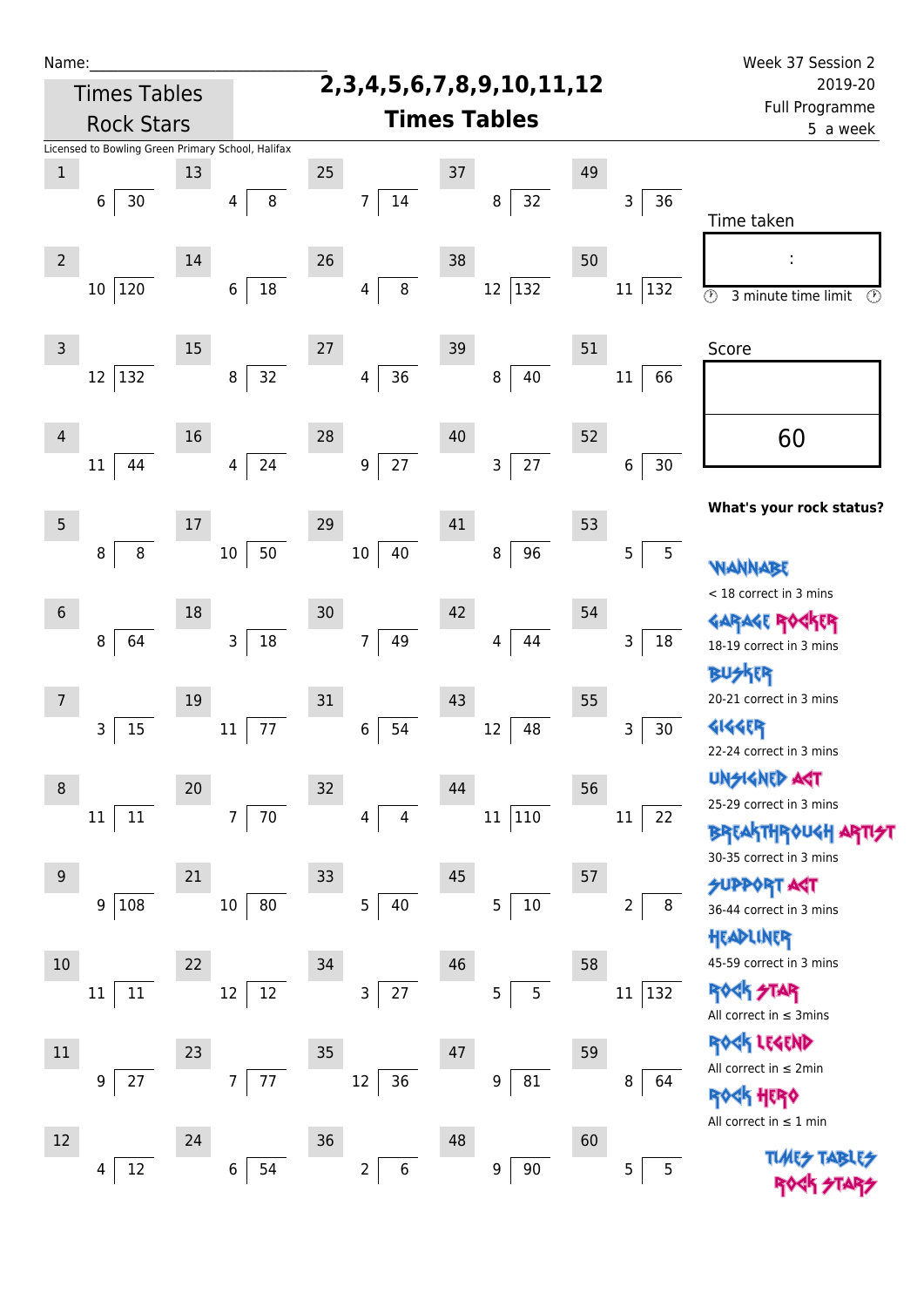| Name:          |                                                                      |    |                  |                                    |                                    |                            |                               | Week 37 Session 3                                                                               |  |  |
|----------------|----------------------------------------------------------------------|----|------------------|------------------------------------|------------------------------------|----------------------------|-------------------------------|-------------------------------------------------------------------------------------------------|--|--|
|                | <b>Times Tables</b>                                                  |    |                  |                                    | 2, 3, 4, 5, 6, 7, 8, 9, 10, 11, 12 | 2019-20                    |                               |                                                                                                 |  |  |
|                | <b>Rock Stars</b>                                                    |    |                  | <b>Times Tables</b>                |                                    | Full Programme<br>5 a week |                               |                                                                                                 |  |  |
| $1\,$          | Licensed to Bowling Green Primary School, Halifax<br>3<br>$\times 2$ | 13 | 3<br>$\times$ 11 | 6<br>25<br>$\times$ 1              | 8<br>37<br>$\times$ 4              | 49                         | 9<br>$\times$ 5               | Time taken                                                                                      |  |  |
| $\overline{2}$ | 10<br>$\times 2$                                                     | 14 | 6<br>$\times$ 9  | 7<br>26<br>$\times$ 7              | 9<br>38<br>$\times$ 5              | 50                         | 3<br>$\times 1$               | t,<br>$\circledcirc$<br>3 minute time limit<br>$\mathcal{O}$                                    |  |  |
| $\overline{3}$ | 8<br>$\times$ 7                                                      | 15 | 7<br>$\times$ 7  | 3<br>27<br>$\times$ 7              | 3<br>39<br>$\times$ 8              | 51                         | 4<br>$\times 6$               | Score                                                                                           |  |  |
| $\overline{4}$ | 7<br>$\times$ 12                                                     | 16 | 6<br>$\times$ 7  | 7<br>28<br>$\times$ 10             | 9<br>40<br>$\times$ 1              | 52                         | 7<br>$\times 1$               | 60                                                                                              |  |  |
| 5              | 10<br>$\times$ 10                                                    | 17 | 4<br>$\times$ 9  | 11<br>29<br>$\times$ 11            | 10<br>41<br>$\times$ 4             | 53                         | $\overline{7}$<br>$\times$ 10 | What's your rock status?<br><b>WANNABE</b>                                                      |  |  |
| $6\,$          | $\overline{2}$<br>$\times$ 3                                         | 18 | 4<br>$\times 8$  | 4<br>30<br>$\times 2$              | $\overline{2}$<br>42<br>$\times$ 3 | 54                         | 4<br>$\times 1$               | < 18 correct in 3 mins<br><b>GARAGE ROGKER</b><br>18-19 correct in 3 mins<br><b>BUSKER</b>      |  |  |
| $\overline{7}$ | 9<br>$\times 10$                                                     | 19 | 4<br>$\times$ 1  | 5<br>31<br>$\times$ 10             | 6<br>43<br>$\times$ 3              | 55                         | 10<br>$\times$ 10             | 20-21 correct in 3 mins<br><b>4144EP</b><br>22-24 correct in 3 mins                             |  |  |
| $\,8\,$        | 12<br>$\times$ 7                                                     | 20 | 3<br>$\times$ 12 | $\overline{4}$<br>32<br>$\times$ 1 | 12<br>44<br>$\times$ 8             | 56                         | 5<br>$\times$ 2               | <b>UNSIGNED AGT</b><br>25-29 correct in 3 mins<br>ΒΡΓΑ <sup>Κ</sup> ΤΗΡΟυΚΗ ΑΡΤΙ <del>2</del> Τ |  |  |
| $9\,$          | $\overline{2}$<br>$\times$ 12                                        | 21 | 4<br>$\times$ 1  | 11<br>33<br>$\times$ 8             | 6<br>45<br>$\times$ 5              | 57                         | 3<br>$\times$ 11              | 30-35 correct in 3 mins<br><b>SUPPORT AST</b><br>36-44 correct in 3 mins<br>HEADLINER           |  |  |
| 10             | $\overline{4}$<br>$\times$ 7                                         | 22 | 12<br>$\times$ 9 | 11<br>34<br>$\times$ 11            | $10\,$<br>46<br>$\times$ 11        | 58                         | $\overline{2}$<br>$\times$ 1  | 45-59 correct in 3 mins<br><b>ROCK STAR</b><br>All correct in $\leq$ 3mins                      |  |  |
| 11             | 4<br>$\times$ 5                                                      | 23 | 12<br>$\times$ 5 | 2<br>35<br>$\times$ 6              | 3<br>47<br>$\times$ 9              | 59                         | 9<br>$\times$ 7               | ROCK LEGEND<br>All correct in $\leq 2$ min<br>ROCK HERO                                         |  |  |
| 12             | $11\,$<br>$\times$ 1                                                 | 24 | 10<br>$\times 9$ | 12<br>36<br>$\times$ 6             | 12<br>48<br>$\times$ 9             | 60                         | 4<br>$\times$ 5               | All correct in $\leq 1$ min<br><b>TUARS TABLES</b><br>ROCK STARS                                |  |  |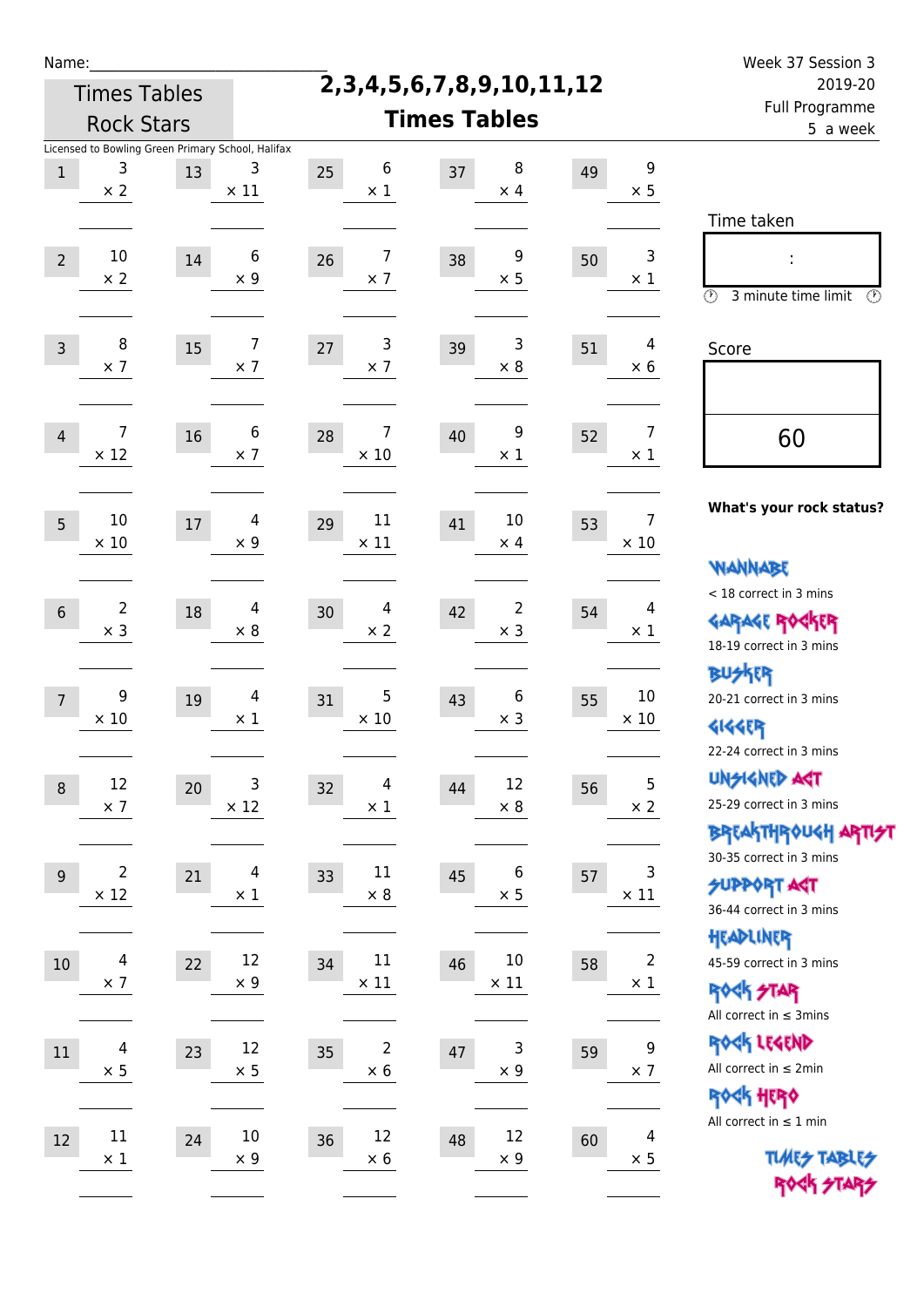Times Tables

## **2,3,4,5,6,7,8,9,10,11,12**

Name: Week 37 Session 4 Full Programme 2019-20

|                 | <b>Rock Stars</b>                                 |                 |                 |    | <b>Times Tables</b> |                                                        |  |  |  | <u>Lan Llogrannic</u><br>5 a week |
|-----------------|---------------------------------------------------|-----------------|-----------------|----|---------------------|--------------------------------------------------------|--|--|--|-----------------------------------|
|                 | Licensed to Bowling Green Primary School, Halifax |                 |                 |    |                     |                                                        |  |  |  |                                   |
| $\mathbf{1}$    | $44 \div 4 =$                                     | 21              | $32 \div 4 =$   | 41 | $30 \div 5 =$       |                                                        |  |  |  |                                   |
| 2 <sup>7</sup>  | $24 \div 3 =$                                     | 22              | $132 \div 11 =$ | 42 | $55 \div 11 =$      | Time taken                                             |  |  |  |                                   |
|                 |                                                   |                 |                 |    |                     |                                                        |  |  |  |                                   |
| 3 <sup>7</sup>  | $50 \div 5 =$                                     | 23              | $2 \div 2 =$    | 43 | $63 \div 7 =$       | $\overline{\mathcal{O}}$<br>3 minute time limit<br>- O |  |  |  |                                   |
| 4               | $20 \div 2 =$                                     | 24              | $54 \div 9 =$   | 44 | $40 \div 8 =$       |                                                        |  |  |  |                                   |
|                 |                                                   |                 |                 |    |                     | Score                                                  |  |  |  |                                   |
| 5 <sub>5</sub>  | $110 \div 10 =$                                   | 25              | $36 \div 12 =$  | 45 | $21 \div 3 =$       |                                                        |  |  |  |                                   |
| 6 <sup>1</sup>  | $40 \div 8 =$                                     | 26              | $24 \div 4 =$   | 46 | $55 \div 11 =$      | 60                                                     |  |  |  |                                   |
|                 |                                                   |                 |                 |    |                     |                                                        |  |  |  |                                   |
| 7 <sup>7</sup>  | $24 \div 6 =$                                     | 27              | $132 \div 11 =$ | 47 | $36 \div 12 =$      | What's your rock status?                               |  |  |  |                                   |
|                 |                                                   |                 |                 |    |                     |                                                        |  |  |  |                                   |
| 8 <sub>1</sub>  | $24 \div 8 =$                                     | 28              | $84 \div 7 =$   | 48 | $4 \div 2 =$        | <b>NANNABE</b>                                         |  |  |  |                                   |
| 9 <sub>o</sub>  | $16 \div 2 =$                                     | 29              | $24 \div 2 =$   | 49 | $88 \div 11 =$      | < 18 correct in 3 mins                                 |  |  |  |                                   |
|                 |                                                   |                 |                 |    |                     | <b>GARAGE ROCKER</b>                                   |  |  |  |                                   |
| 10              | $120 \div 12 =$                                   | 30 <sub>o</sub> | $18 \div 3 =$   | 50 | $45 \div 5 =$       | 18-19 correct in 3 mins                                |  |  |  |                                   |
|                 |                                                   |                 |                 |    |                     | <b>BUSKER</b>                                          |  |  |  |                                   |
| $11\,$          | $132 \div 12 =$                                   | 31              | $14 \div 7 =$   | 51 | $33 \div 3 =$       | 20-21 correct in 3 mins                                |  |  |  |                                   |
|                 |                                                   |                 |                 |    |                     | <b>4144EP</b>                                          |  |  |  |                                   |
| 12              | $44 \div 11 =$                                    | 32              | $20 \div 4 =$   | 52 | $24 \div 2 =$       | 22-24 correct in 3 mins                                |  |  |  |                                   |
|                 |                                                   |                 |                 |    |                     | <b>UNSIGNED AGT</b>                                    |  |  |  |                                   |
| 13              | $9 \div 3 =$                                      | 33 <sup>°</sup> | $18 \div 6 =$   | 53 | $28 \div 4 =$       | 25-29 correct in 3 mins                                |  |  |  |                                   |
| 14              |                                                   |                 |                 | 54 |                     | <b>BREAKTHROUGH ARTIST</b><br>30-35 correct in 3 mins  |  |  |  |                                   |
|                 | $24 \div 3 =$                                     | 34              | $11 \div 11 =$  |    | $30 \div 5 =$       | <b>SUPPORT AGT</b>                                     |  |  |  |                                   |
| 15 <sub>1</sub> | $36 \div 3 =$                                     | 35 <sub>1</sub> | $55 \div 11 =$  | 55 | $14 \div 7 =$       | 36-44 correct in 3 mins                                |  |  |  |                                   |
|                 |                                                   |                 |                 |    |                     | HEADLINER                                              |  |  |  |                                   |
| 16              | $120 \div 10 =$                                   | 36              | $121 \div 11 =$ | 56 | $54 \div 6 =$       | 45-59 correct in 3 mins                                |  |  |  |                                   |
|                 |                                                   |                 |                 |    |                     | <b>ROCK STAR</b>                                       |  |  |  |                                   |
| 17              | $63 \div 9 =$                                     | 37              | $24 \div 3 =$   | 57 | $40 \div 5 =$       | All correct in $\leq$ 3mins                            |  |  |  |                                   |
|                 |                                                   |                 |                 |    |                     | ROCK LEGEND                                            |  |  |  |                                   |
| 18              | $36 \div 9 =$                                     | 38              | $96 \div 12 =$  | 58 | $108 \div 9 =$      | All correct in $\leq 2$ min                            |  |  |  |                                   |
|                 |                                                   |                 |                 |    |                     | <b>ROCK HERO</b>                                       |  |  |  |                                   |
| 19              | $36 \div 12 =$                                    | 39              | $14 \div 2 =$   | 59 | $12 \div 6 =$       | All correct in $\leq 1$ min                            |  |  |  |                                   |
|                 |                                                   |                 |                 |    |                     | <b>TUARS TABLES</b>                                    |  |  |  |                                   |
| $20\,$          | $132 \div 12 =$                                   | 40              | $36 \div 4 =$   | 60 | $11 \div 11 =$      | ROCK STARS                                             |  |  |  |                                   |